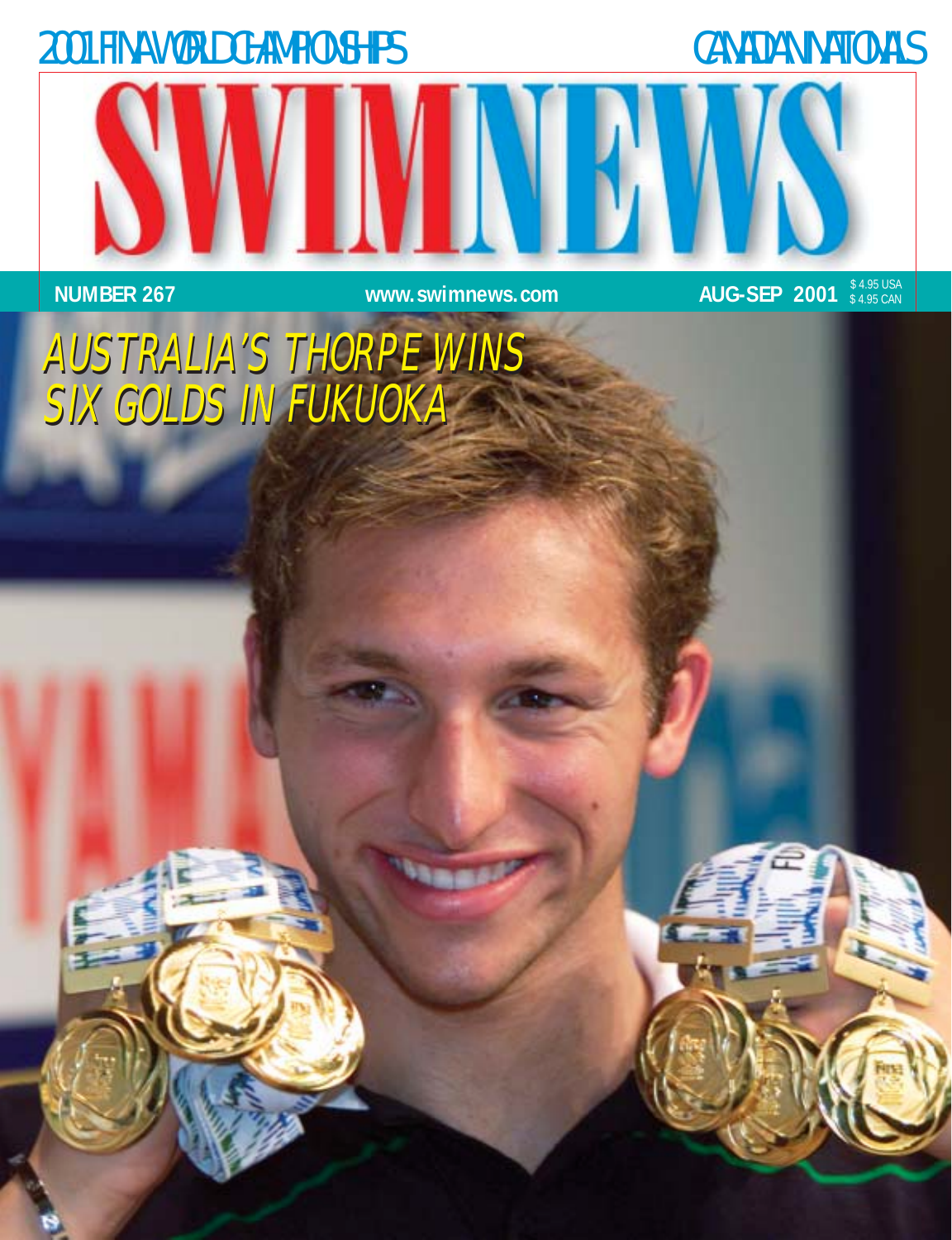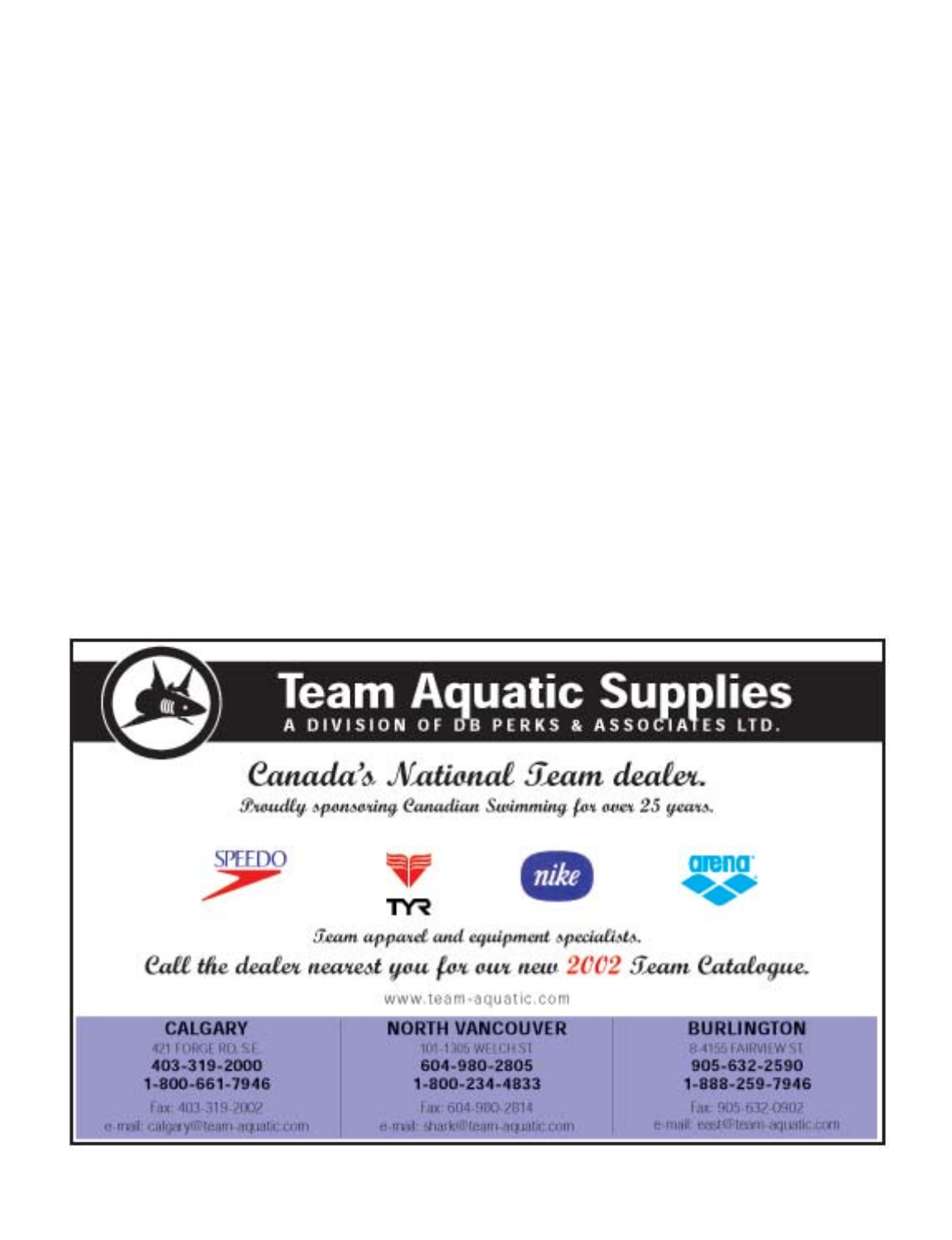Marco Chiesa, Business Manager Karin Helmstaedt, International Editor Russ Ewald, Sunland, USA Editor Paul Quinlan, Australian Editor Cecil Colwin, Ottawa, Features Editor Anita Smale, Copy Editor Feature Writers Nikki Dryden, Boston Katharine Dunn, Halifax Wayne Goldsmith, Australia Anita Lonsbrough, England

International Statistical Support Group: Rumen Atanasov, Bulgaria Chaker Belhadj, Tunisia Szabolcs Fodor, Hungary Gerd Heydn, Germany Franck Jensen, Denmark Berth Johansson, Sweden Daniel Pichon / Michel Salles, France Juan Antonio Sierra, Spain Neville Smith, South Africa Fratisek Stochl, Czech Republic Nelson Vargas, Mexico Janusz Wasko, Poland Sumire Watanabe, Japan

Computer programs for TAG, World Rankings developed by EveryWare Development Corporation. SWIMNEWS established in 1974 Published ten times yearly (January to October) Contents copyright © No portion of this magazine may be reprinted without permission of the publisher. The following names: SWIM, TAG, TOP and Making Waves are registered trademarks and their unauthorized use is strictly prohibited. All rights reserved. Subscription rates: Canada \$35 yearly Inquire about bulk discounts to club teams. Foreign (air mailed) \$45 US United States \$35 US Single issues \$4.95 CAN \$4.95 USA Payments by cheque, bank money orders and VISA VISA payments require card number and expiry date All Canadian subscriptions include 7% Federal GST International Standard Serial Number ISSN 1209-5966 **Publications Mail Registration No. 09981** Gateway Postal Facility, Mississauga. **We acknowledge the financial support of the Government of Canada, through the Publications Assistance Program (PAP), toward our mailing costs.** SWIMNEWS (USPS #015-207) is published monthly for US \$35 per year. Periodicals postage paid at Champlain, N.Y. and additional mailing offices. Address changes should be sent to: **SWIMNEWS, 356 Sumach Street, Toronto, ON, M4X 1V4** or (USA and International only) IMS of N.Y., 100 Walnut St. #3, P.O.Box 1518, Champlain, N.Y. 12919-1518. For details call: IMS at 1 (800) 428-3003 Editorial Offices: SWIMNEWS, 356 Sumach St., Toronto, Ontario, M4X 1V4, CANADA Tel: (416) 963-5599 Fax: (416) 963-5545 E-mail: swimnews@inforamp.net http://www.swimnews.com

## **CONSECUTIVE NUMBER 267**



#### **FEATURES**

| Difficult Conditions Were Not Conducive for Fast Swimming<br>2001 FINA World Championships<br>Australia Wins Most Golds, USA Most Medals<br>Thorpe Stars With Four of Eight World Rceords<br><b>Open Water World Championships</b><br>Russia Edges Italy by Narrow Margin<br>World Championships, Day 1, July 22<br>Two Golds for Thorpe<br>World Championships, Day 2, July 23<br>Two Golds for Australia and Germany<br>World Championships, Day 3, July 24<br>World Records by Two Teenagers, Thorpe and Phelps Again<br>World Championships, Day 4, July 25<br>Thorpe Breaks Third World Record | <b>Nick J. Thierry</b><br><b>Nick J. Thierry</b><br><b>Nick J. Thierry</b><br><b>Nick J. Thierry</b><br><b>Nick J. Thierry</b>                                                                                                                                                      |
|-----------------------------------------------------------------------------------------------------------------------------------------------------------------------------------------------------------------------------------------------------------------------------------------------------------------------------------------------------------------------------------------------------------------------------------------------------------------------------------------------------------------------------------------------------------------------------------------------------|-------------------------------------------------------------------------------------------------------------------------------------------------------------------------------------------------------------------------------------------------------------------------------------|
|                                                                                                                                                                                                                                                                                                                                                                                                                                                                                                                                                                                                     |                                                                                                                                                                                                                                                                                     |
|                                                                                                                                                                                                                                                                                                                                                                                                                                                                                                                                                                                                     |                                                                                                                                                                                                                                                                                     |
|                                                                                                                                                                                                                                                                                                                                                                                                                                                                                                                                                                                                     |                                                                                                                                                                                                                                                                                     |
|                                                                                                                                                                                                                                                                                                                                                                                                                                                                                                                                                                                                     |                                                                                                                                                                                                                                                                                     |
|                                                                                                                                                                                                                                                                                                                                                                                                                                                                                                                                                                                                     |                                                                                                                                                                                                                                                                                     |
|                                                                                                                                                                                                                                                                                                                                                                                                                                                                                                                                                                                                     |                                                                                                                                                                                                                                                                                     |
|                                                                                                                                                                                                                                                                                                                                                                                                                                                                                                                                                                                                     |                                                                                                                                                                                                                                                                                     |
|                                                                                                                                                                                                                                                                                                                                                                                                                                                                                                                                                                                                     |                                                                                                                                                                                                                                                                                     |
|                                                                                                                                                                                                                                                                                                                                                                                                                                                                                                                                                                                                     |                                                                                                                                                                                                                                                                                     |
|                                                                                                                                                                                                                                                                                                                                                                                                                                                                                                                                                                                                     |                                                                                                                                                                                                                                                                                     |
|                                                                                                                                                                                                                                                                                                                                                                                                                                                                                                                                                                                                     |                                                                                                                                                                                                                                                                                     |
|                                                                                                                                                                                                                                                                                                                                                                                                                                                                                                                                                                                                     |                                                                                                                                                                                                                                                                                     |
|                                                                                                                                                                                                                                                                                                                                                                                                                                                                                                                                                                                                     |                                                                                                                                                                                                                                                                                     |
|                                                                                                                                                                                                                                                                                                                                                                                                                                                                                                                                                                                                     |                                                                                                                                                                                                                                                                                     |
| World Championships, Day 5, July 26                                                                                                                                                                                                                                                                                                                                                                                                                                                                                                                                                                 | <b>Nick J. Thierry</b>                                                                                                                                                                                                                                                              |
| De Bruijn Wins Second Gold                                                                                                                                                                                                                                                                                                                                                                                                                                                                                                                                                                          |                                                                                                                                                                                                                                                                                     |
| World Championships, Day 6, July 27<br>Two Golds for Australia and USA, Two More World Records                                                                                                                                                                                                                                                                                                                                                                                                                                                                                                      | <b>Nick J. Thierry</b>                                                                                                                                                                                                                                                              |
| World Championships, Day 7, July 28                                                                                                                                                                                                                                                                                                                                                                                                                                                                                                                                                                 | <b>Nick J. Thierry</b>                                                                                                                                                                                                                                                              |
| Australia 11 Golds USA 9, USA Relay Disqualified Again                                                                                                                                                                                                                                                                                                                                                                                                                                                                                                                                              |                                                                                                                                                                                                                                                                                     |
| World Championships, Day 8, July 28                                                                                                                                                                                                                                                                                                                                                                                                                                                                                                                                                                 | <b>Nick J. Thierry</b>                                                                                                                                                                                                                                                              |
| World Record for Hackett in 1500 Free                                                                                                                                                                                                                                                                                                                                                                                                                                                                                                                                                               |                                                                                                                                                                                                                                                                                     |
| Australia's Relay Win Clinches Swim Supremacy                                                                                                                                                                                                                                                                                                                                                                                                                                                                                                                                                       |                                                                                                                                                                                                                                                                                     |
|                                                                                                                                                                                                                                                                                                                                                                                                                                                                                                                                                                                                     |                                                                                                                                                                                                                                                                                     |
|                                                                                                                                                                                                                                                                                                                                                                                                                                                                                                                                                                                                     |                                                                                                                                                                                                                                                                                     |
|                                                                                                                                                                                                                                                                                                                                                                                                                                                                                                                                                                                                     |                                                                                                                                                                                                                                                                                     |
|                                                                                                                                                                                                                                                                                                                                                                                                                                                                                                                                                                                                     | Nikki Dryden                                                                                                                                                                                                                                                                        |
|                                                                                                                                                                                                                                                                                                                                                                                                                                                                                                                                                                                                     |                                                                                                                                                                                                                                                                                     |
|                                                                                                                                                                                                                                                                                                                                                                                                                                                                                                                                                                                                     | <b>Alex Baumann</b>                                                                                                                                                                                                                                                                 |
|                                                                                                                                                                                                                                                                                                                                                                                                                                                                                                                                                                                                     |                                                                                                                                                                                                                                                                                     |
|                                                                                                                                                                                                                                                                                                                                                                                                                                                                                                                                                                                                     |                                                                                                                                                                                                                                                                                     |
|                                                                                                                                                                                                                                                                                                                                                                                                                                                                                                                                                                                                     | 2001 Canada Games<br>Matthew Rose Top Performer with Six Golds<br><b>Ontario Top Team With 29 Medals</b><br><b>Your Health IV</b><br><b>Alternative Therapies</b><br><b>Parting Shot</b><br>The Fire Within Is Barely a Flicker<br>What is Wrong with the Canadian Sporting System? |



#### **DEPARTMENTS**

- 3 Contents
- 4 About This Issue
- 5 Calendar
- 9 Results Canadian Summer Nationals
- 10 Results Canadian Junior/Youth Nationals
- 12-16 Results 2001 FINA World Championships
- 19 Results 2001 FINA Open Water
- 
- 30 All Canadian World Championship Performances
- 31 Record Setters
- 32 Results 2001 Canada Games
- 34-40 TAG (Top Age Group Times)
- 41 Backwash
- 46 Making Waves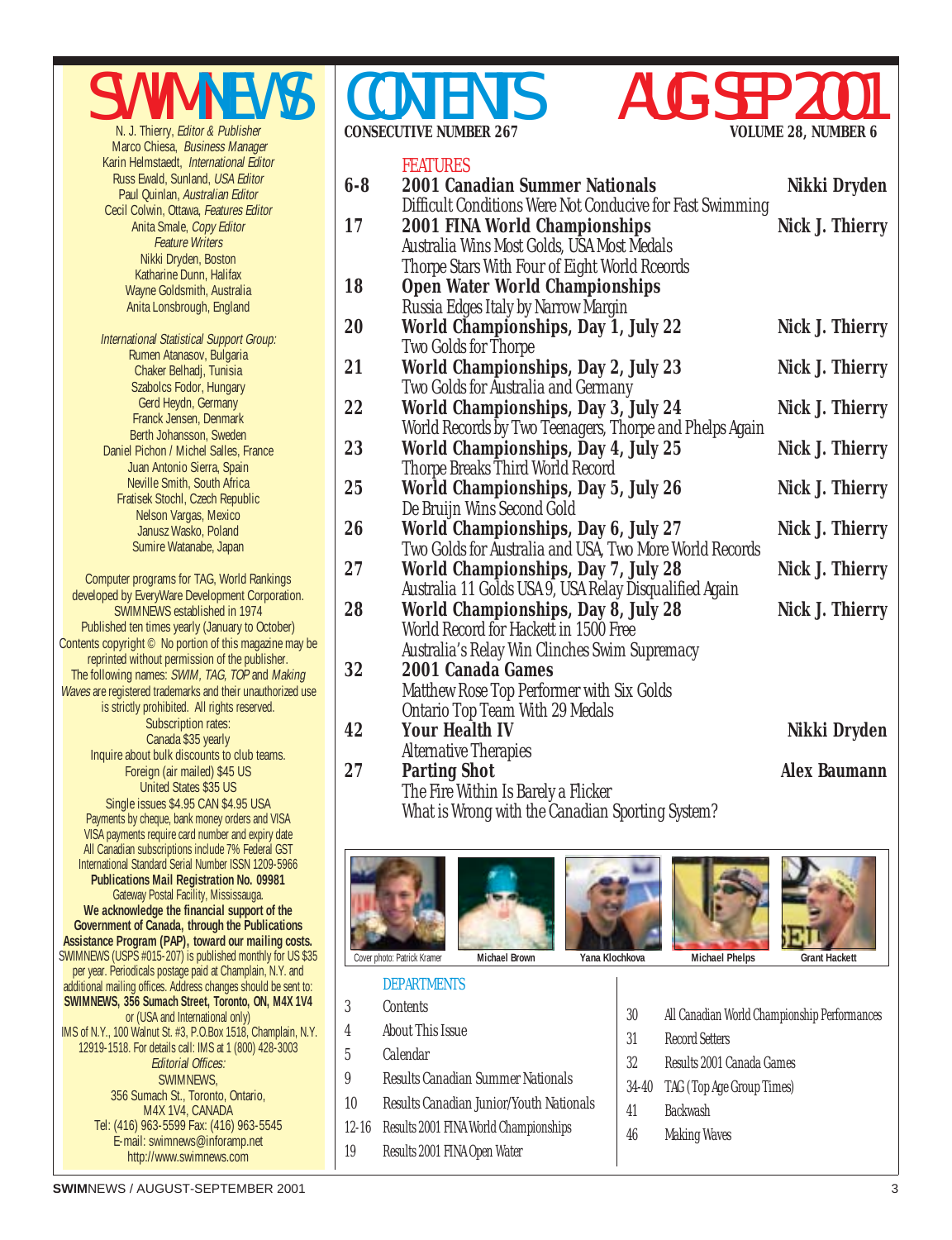#### **ABOUT THIS ISSUE**

# BLACK SEPTEMBER

What a depressing period. During most of August, the newspapers were full of doom and gloom articles on Canadian sport. See below.

Then September 11 happened.

It paralyzed almost everyone I know.

How could such a thing happen?

For someone who travels extensively (I've been to

Europe three times this year, to South America, and to Japan), the prospect of more travel to competitions is daunting.

Black September indeed.

Sport becomes irrelevant when so many lives perished. \* \* \*

September was black for sport almost 30 years ago, when during the second week of the 1972 Munich Olympics, eight Arab terrorists entered the Athletes' Village and took nine Israelis as hostage, having killed two coaches. They announced that they were Palestinians and demanded that Israel release 200 Arab prisoners and that the terrorists be given safe passage out of Germany.

After hours of tense negotiations, the Palestinians, who it was later learned belonged to the PLO (Palestine Liberation Organization) faction called Black September, agreed to be taken by helicopter to an airbase where they would be given a plane that would fly them to Egypt. The Germans prepared to ambush the terrorists at the airport.

A series of shootouts and German mistakes resulted in eight more Israeli athletes killed, as well as five terrorists and a German policeman.

Three of the terrorists were captured. A month later, on October 29, a German airliner was hijacked by terrorists demanding that the Munich killers be released.

The Germans capitulated and the remaining three terrorists were released, but an Israeli team tracked them down and assassinated two, with one dying of natural causes.

The mastermind of the massacre remains at large. In 1999, Abu Daoud admitted his role in his autobiography, *Memoirs of a Palestinian Terrorist.*

The IOC (International Olympic Committee) suspended the Games for a day of mourning but did

not consider the death of 11 athletes and coaches sufficiently serious to merit cancelling or postponing the Olympics.

It was the end of sport as an innocent pastime.

\* \* \*

Losers: "A nation of losers," the *National Post* headlined on August 22. The article began "We are flailing at swimming, at track and field, at soccer, at rugby.

We are struggling at rowing, at skiing, at boxing, and even at hockey.

Each case is the result of a complex combination of factors. And everyone agrees it's not for lack of trying.

For some it's lack of government funding. Others decry the government's use of sport for social engineering."

Doug Fisher, dean of the Ottawa press gallery, writes on politics in *The Toronto Sun* and was one of the original thinkers behind the 1969 government task force on funding of sport. In the decade from 1969 to 1979, federal sport spending moved from \$3 million to \$50 million, and it inched to \$80 million by the 1990s.

As soon as Ottawa started funding national sports groups, the provinces quickly duplicated it for their provincial counterparts. Fisher estimates that there are 4,000 full-time sport bureaucrats in Canada. The hoped for increase in participation and medals didn't materialize.

Fisher estimates that over \$10 billion has been spent hosting international Games including the 1967 and 1999 Pan Ams, the 1976 Summer Olympics, two Commonwealth Games (1978 and 1994), the World University Games in 1981, 1988 Winter Olympics, etc.

More money will not deliver better results. It's a complex problem partially due to the tri-level sport bureaucracy, lack of school sports, no real athletic scholarships, lack of media interest in anything but professional sports, obsession with hockey.

\* \* \*

Snubbed: Alex Baumann, considered a leading contender for Chief Executive of the Canadian Olympic Association, certainly the athlete's choice, has not even been short-listed. Among those on the short list are a former Toronto SkyDome executive and a sport shoe industry executive. Baumann has been Chief Executive with Queensland Swimming in Australia and recently joined the Board of Australian Swimming.

Former skiing great Ken Read wrote in the *National Post*(August 31, 2001): "This is a prime example of what is wrong with Canadian sport. We don't need another bureaucrat or businessperson to administer sport. We need a leader. We need inspiration. We need new ideas. We need Alex Baumann and many more like him.

\* \* \*

We need to call on our past heroes and put them into meaningful positions to inspire our athletes, draw attention to the shortcomings in our programs and build interest in corporate Canada."

\* \* \*

A letter in the *National Post*, September 11, 2001 Heroes and CEOs: Kudos to Ken Read for his thoughtful observations concerning the CEO selection for the Canadian Olympic Association (We Need a Leader. We Need Baumann. Aug. 31). To say that Alex Baumann lacks Canadian business connections is to suggest that the major mandate of the Canadian Olympic Association is based on profit taking.

The COA is heading in the direction of other Canadian sport governing groups, which have excluded sports heroes with recognizable names from leadership positions. Amateur sport bureaucracy is largely responsible for the crumbling system of sports in Canada. The strength of the system has always been the athlete; perhaps the present leadership should take a closer look at other countries or even the way pro sports believe in the value and potential of their former athletes. The question that begs to be answered is: "Is the intention of the COA to create visibility and name recognition for the new CEO, or should the new CEO (with high visibility in the world of sport and community) re-establish the credibility of the COA?"

> *Dr. Jeno Tihanyi, School of Human Kinetics, Laurentian University, Sudbury, Ont.*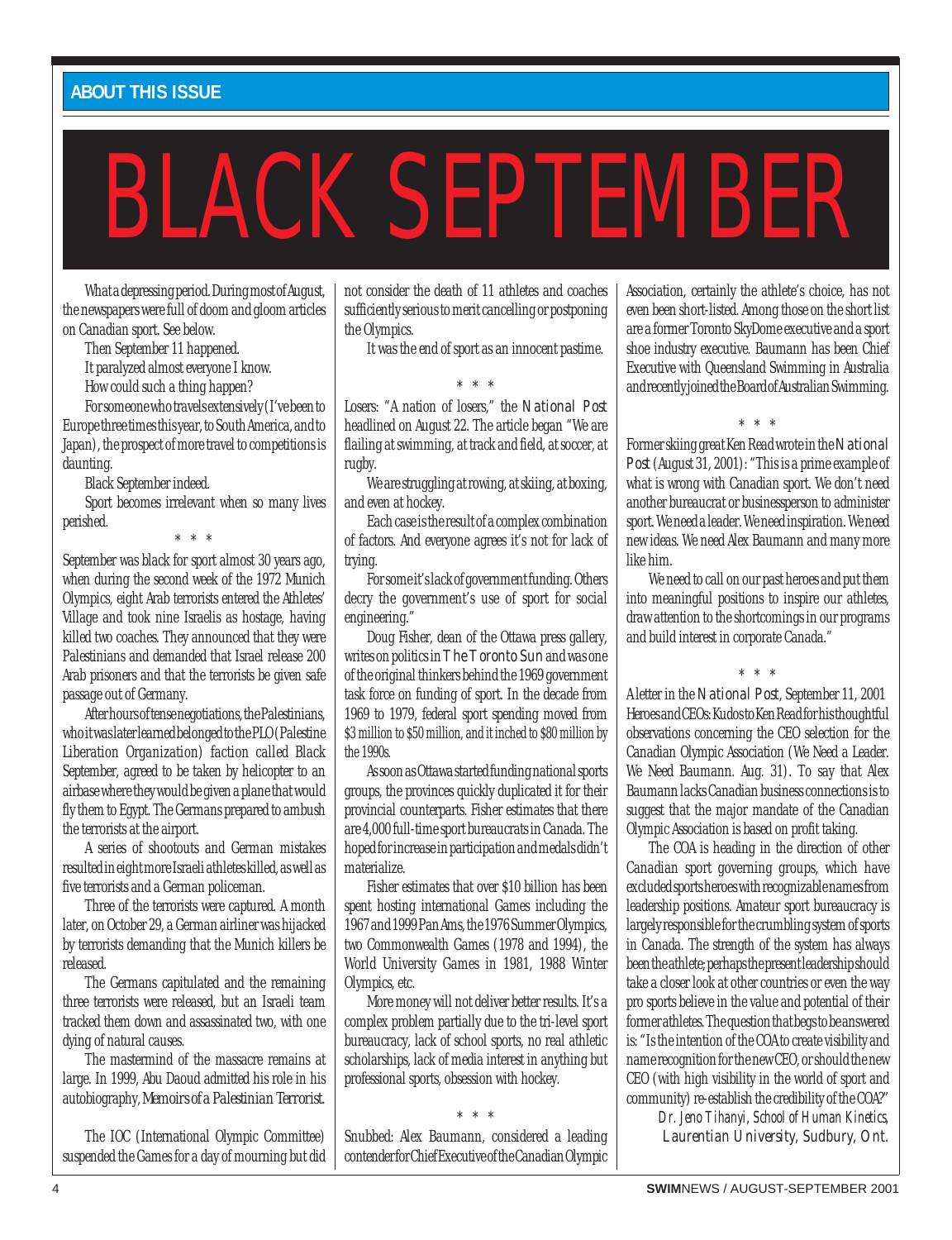#### **CALENDAR**

#### **2001 CANADIAN**

#### *October*

- 13-14 Grande Prairie Invitational 13-14 UCSA Fall Invitational 20 BC SR Circuit, Victoria 20-21 McMaster Invitational, Hamilton 20-21 Olympian SC 10&U, Edmonton 19-20 Toronto All Stars Sprints 20-21 SFU Clan Cup, New Westminster 25-28 Goldfin Invitational, Saskatoon 26-28 Trent Invitational, Peterborough 26-28 CAMO Invitational, Montreal 26-28 Harry Bailey Invitational, Saskatoon 26-28 Lethbridge Fall Invitational *November* 2-4 Ontario SC Cup, Etobicoke 2-3 UBC Colleges Cup, Vancouver 3-4 Silver Tide Invitational, Edmonton 3-4 Nose Creek Invitational, Calgary 3-4 Hyack Invitational, New Westminster 9-10 Quebec Cup, Sherbrooke 9-11 Swim International, Brantford 9-11 Cascade Invitational, Calgary 9-11 Island Pacific Cup, Victoria 16-18 Burlington Invitational, ON 23-24 World Cup, Edmonton 23-25 Dartmouth Invitational, NS 24-25 SAMAK Invitational, Brossard 24-25 PPO Invitational, Montreal *December* 30-2 Ontario SR Championships, Etobicoke 29-2 Prairie Winter Invitational, Winnipeg 1-2 Olympic Candy Cane, Edmonton 1-2 Cascade Challenge, Calgary 6-9 Youth Cup, NYAC at Etobicoke 7-9 MEGO Invitational, Trois-Rivieres 7-9 Bluewater Invitational, Sarnia 7-9 Kamloops Ice Classic, BC 7-9 Vancouver Island Regionals, Comox 8-9 Laser Invitational, Saskatoon 14-16 HIPPO Invitational, St-Hubert 14-16 Dash for Cash, Guelph 15-17 Jacobson Invitational, Vaughan 15-17 Olympian 10&U, Edmonton 15-17 LMRL Regional, Delta and SFU **2002** *January* 4-6 Trojan Invitational, Halifax 5-6 Ingersoll Invitational, ON 12 BC SR Circuit, Richmond 12-13 CNMN Invitational, Montreal-Nord 12-13 SAMAK Invitational, Brossard 12-13 Toronto Swim Invitational, ON 12-13 Perth Invitational, ON
- 12-13 BC Senior Circuit 18-19 Toronto All Stars Performance 18-20 Atlantic Championships, Wolfville 19-21 Canada West University Champs, Edmonton 19-20 Hyack Invitational, New Westminster 25-27 Quebec Cup, Sainte-Foy 25-27 Regina Invitational, SK 25-27 Leduc Invitational, AB 25-27 Alberta Marlin Invitational, Moose Jaw *February* 1-3 Ontario LC Cup 1-3 New Brunswick SC Championships, Moncton 1-3 Quebec Cup, Sainte-Foy 1-3 BC Senior Championships 8-10 Central Region Champs, Etobicoke 7-10 Man-Sask Championships, Saskatoon 7-10 Alberta Senior Championships 21-24 Youth, Junior, SWAD Nationals 21-24 East-Etobicoke, West-New Westminster 23-24 Central Region Team Champs, Etobicoke 23-25 CIS Championships, Vancouver *March* 28-3 Ontario JR Provincials, Brantford 1-3 Nova Scotia Championships, Antigonish 1-3 Quebec AG Championships, Trois-Rivieres 1-3 Sharks Invitational, Prince Albert 1-3 BC Age Group Championships 12-16 Spring Nationals Cwlth Trials, Winnipeg 16-17 EKSC White Bears, Edmonton 16-17 Lethbridge Invitational, AB 23-24 CAMO Invitational, Montreal *April* 5-7 NB SC Team Championships, Fredericton 6-7 SAMAK Invitational, Brossard 6-7 Excalibur Invitational, Lethbridge 13 Etobicoke Pentathlon, ON 13-14 Laser Septathlon, Saskatoon 13-15 LMRL Invitationals, Vancouver 13-15 Chinook Invitational, Calgary 19-21 Trojan Invitational, Halifax 19-21 Ontario Team Championships Brantford (I), Sudbury (II), TBD (III) 19-21 Island Invitational, Victoria 26-28 Quebec Team Championships Sainte-Foy (I), St-Jean (II), Sherbrooke (III) 26-28 EKI International, Edmonton *May* 3-5 Hicken Invitational, Etobicoke 4-5 Olympian 10&U, Edmonton 9-12 Hollandia Garden Invitational, London 9-12 ROW Invitational, Waterloo 9-12 Cascade NIKE Invitational, Calgary
	- 9-12 Leduc Invitational, AB
	- 9-12 AMAC Invitational, AB

#### **2001 UNITED STATES** *November* 27-28 FINA World Cup, East Meadow, NY 29-1 U.S. Open, (25m) East Meadow, NY **2002** *March* 19-23 Spring Nationals, Minneapolis, MN 21-23 Women's NCAA Championships, Austin, TX 24 5K Open Water Nationals 28-30 Men's NCAA Championships, Athens, GA *May* 17-19 US Grand Prix 1, Ann Arbor 25-27 10K-25K Open Water Nationals, Newport Beach. CA *June* 6-9 US Grand Prix 2, Charlotte, NC 14-17 Mission Viejo Invitational, CA 21-23 US Disability Championships, Federal Way, WA 28-30 US Grand Prix 3, Santa Clara, CA *July* 13-14 US Grand prix 4 19-21 US Grand prix 5 *August* 13-17 Summer Nationals 18 5K Open Water Nationals *December* 5-7 U.S. Open, Minneapolis, MN **2001 INTERNATIONAL** *November* 16-18 World Cup 1, Rio de Janeiro, BRA 23-24 World Cup 2, Edmonton, CAN 27-28 World Cup 3, East Meadow, USA *December* 2-3 World Cup 4, Shanghai, CHN 7-9 World Cup 5, Melbourne, AUS 13-16 European SC Championships, Antwerp, BEL 22-23 French Interclubs, Antibes **2002** *January* 18-19 World Cup 6, Paris, FRA 22-23 World Cup 7, Stockholm, SWE 26-27 World Cup 8, Berlin, GER *April* 4-7 FINA World SC Champs, Moscow, RUS 15-21 National Championships, Chalon-sur-Saone, FRA *June* 1-2 Mare Nostrum 1 8-9 Mare Nostrum 2 *July* 6-7 Coupe de France Finals, Millau 25-4 European Championships, Berlin 26-31 Commonwealth Games, Manchester, UK *August*

25-31 Pan Pacific Champs, Yokohama, JPN

**SWIM**NEWS / AUGUST-SEPTEMBER 2001 5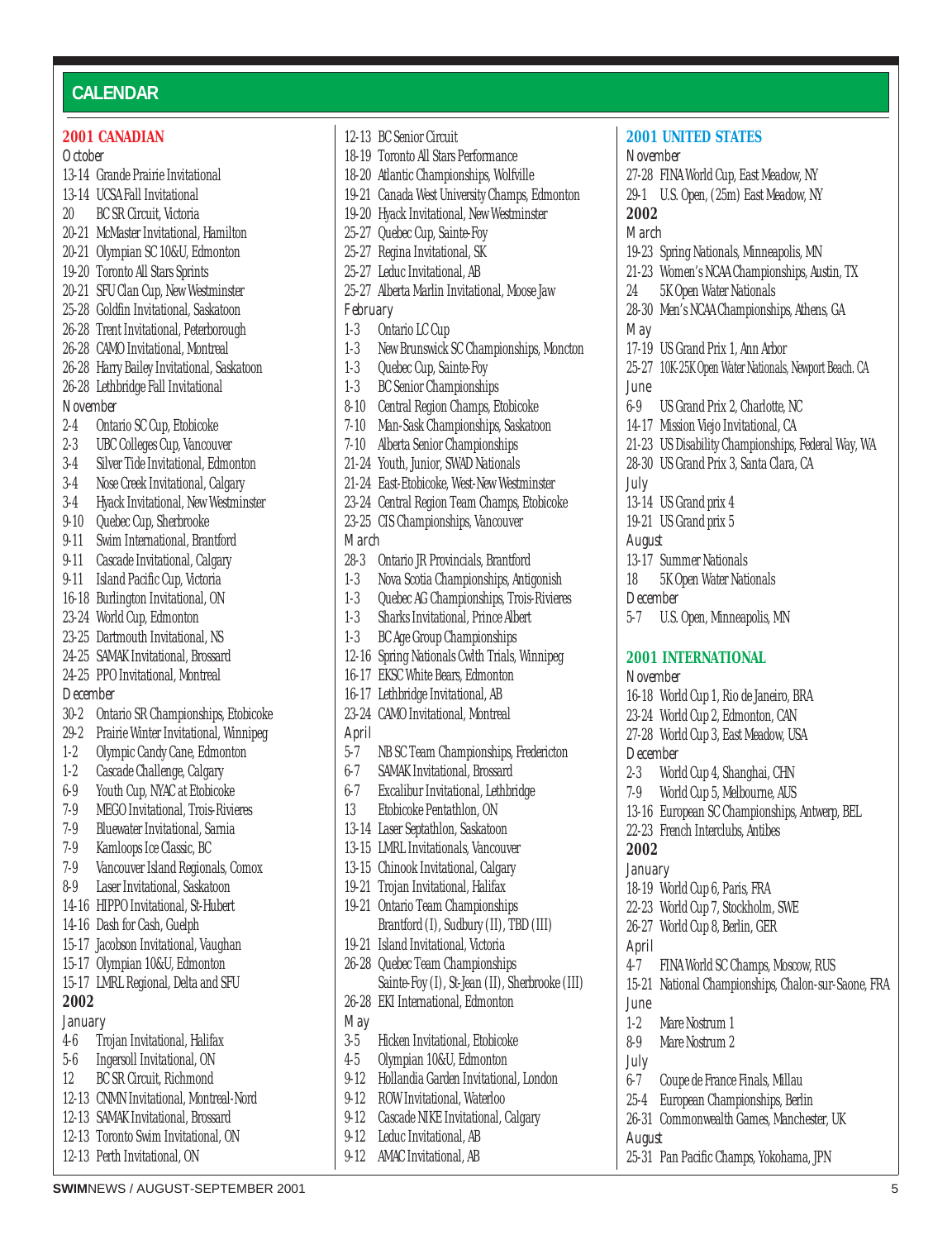#### **2001 SUMMER NATIONALS**

### YOUNGER SWIMMERS HUNGRY FOR SUCCESS DIFFICULT CONDITIONS WERE NOT CONDUCIVE FOR FAST SWIMMING

were fighting sickness and exhaustion from their recent trip to Japan, these kids were in Etobicoke to swim their best.

In the women's 1500, Danielle Bell of Island continued her hold over women's distance swimming, winning in a best time of 16:52.29. The silver medal went to 15-year-old Taryn Lencoe of the Pacific

#### **Nikki Dryden**

ETOBICOKE—The swimming calendar looks a lot like a Thanksgiving dinner these days: too much to be healthy, but too good to turn down. Not only are there more meets in exotic destinations, but the meets themselves are growing longer; and it doesn't appear we're going to end the gluttony soon. So the sport and its athletes are learning how to balance eight-day meets, semi-finals, training camps in exotic locales, and the old staples of school and family. But it's not easy. Marianne Limpert fell ill en route to Japan for the recent World Championships, while Brian Johns, Mark Johnson, and Tobias Oriwal got sick returning home to Canada.

With that in mind, this summer's Canadian Nationals was a buffet of performances. Established stars added more titles, like Limpert (PDSA), Curtis Myden (UCSA), Mike Mintenko (PDSA), Mark Versfeld (PDSA), and Rick Say (UCSA) who even managed to set a new record, being the first Canadian male to sweep the 100, 200, 400, and 800 freestyles at Nationals. But all these veterans were considerably over their best times. Even the hottest swimmer of the moment, Jennifer Fratesi (ROW) swam "off" events, opting to just "have some fun."

But regardless of the realities presented to the country's top swimmers, and the not-so-perfect racing conditions (a deadly heat wave and steamy pool deck coupled with dismal indoor lighting), there were still



**1500 free winner Danielle Bell, Island Swimming**

Marco Chiesa

some exciting races and some eager new swimmers hungry for success.

Audrey Lacroix, Riley Janes, Taryn Lencoe, Mike Brown, Laura Pomeroy, Matt Rose, Keith Beavers, and Jennifer Porenta: if you haven't heard these names before, take out a pen and paper and start memorizing because like the class before them, these kids have been tagged as the next group of swim stars in Canada. And although their swimming heroes Dolphins, who swam a 17:01.46, a personal best of 24 seconds from this summer in Santa Clara, and over a 30-second drop from winter nationals.

Taryn is coached by Kelly Taitinger, PDSA's age group coach, who for years has been developing some of the club's fastest and freshest talent. Over the summer months Taryn was able to train with her older experienced teammate, Olympian Tim Peterson. "I got to train with Tim for about two months while everyone was away at Worlds," says Taryn. "It was just the two of us in the distance lane." It certainly did not hurt the precocious teen who was quite excited after winning her first national medal. "I went into the race knowing I could get a medal, but I knew I had to really push myself because I was pretty nervous tonight, I look at those girls [Bell, and third place finisher Karley Stutzul of Island] as the 'big guys' so it was a bit scary." Taryn was sixth in the 800 free, which was won by Lindsay Beavers in an 8:51.18, and keep your eye on eighth-place finisher 14-year-old Bevan Haley of the Tritons.

In the men's 800, Rick Say took it out in 55.1, only to drop his pace off steadily with each hundred. Say was several body lengths ahead of fellow Olympian Andrew Hurd of Mississauga at the 400, but Say slowed decisively and Hurd reeled him in. Although flipping within one second of Say at the 700, Hurd was unable to catch Say, who put on some speed in the last 100, with a final lap of 59.7 to finish in an 8:09.56.



**Three in a row for 200 fly winner Adam Sioui,TRENT**

6 **SWIM**NEWS / AUGUST-SEPTEMBER 2001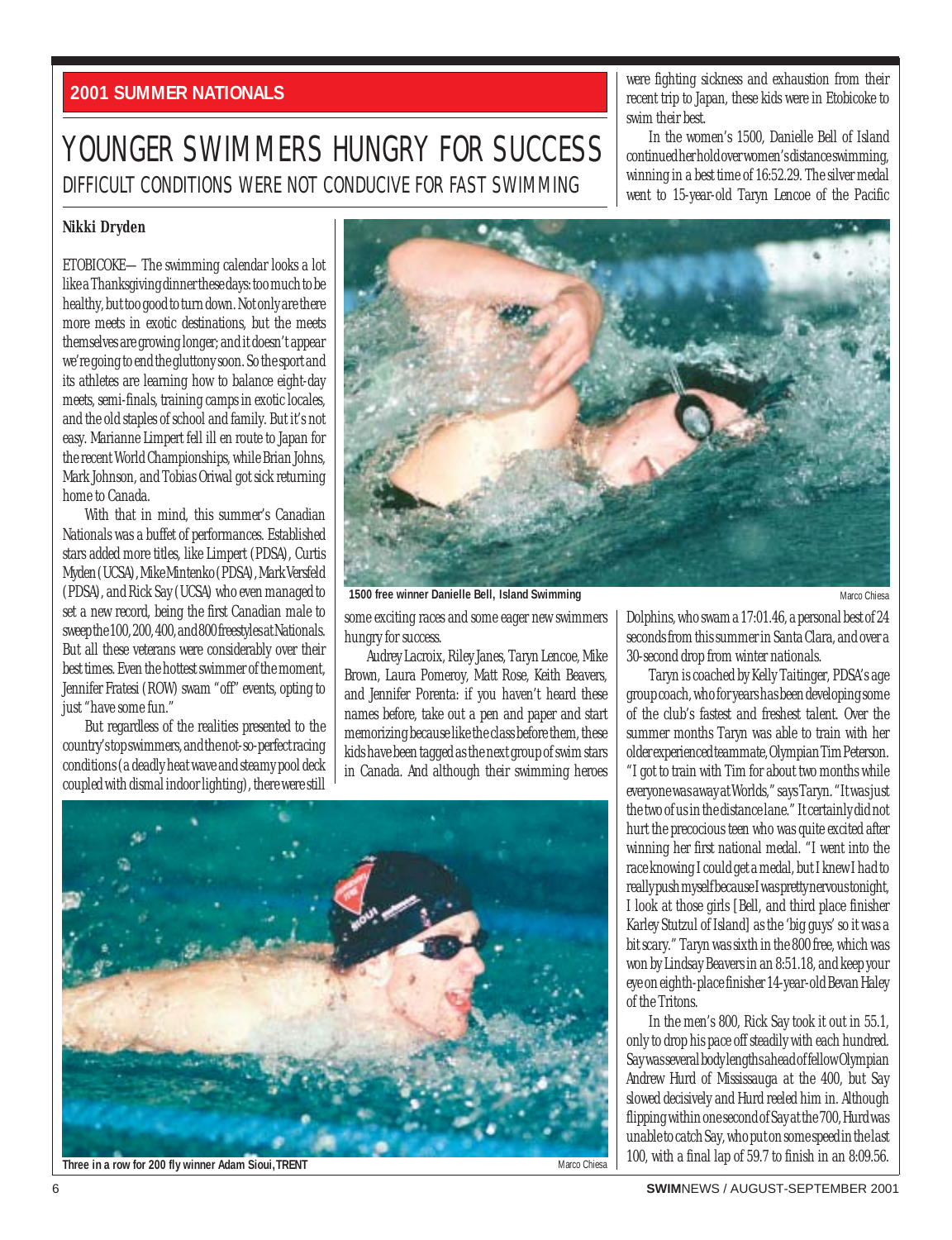

**200 breaststroke winner Michael Brown, PERTH**

Hurd's time of 8:11.22 was well off his best of 8:00, however Hurd has been struggling to regain his form after an ankle sprain just weeks before World Championships. Hurd did manage a win in the 1500, with a 15:40.76.

In the women's 100 free, Marianne Limpert was out for vengeance after Laura Nichols broke her Canadian record last June. But after average heat and semi times, neither woman was able to get down into the 55s. Nichols won in a 56.46 to Limpert's 56.75.

|              |     |         | Rating Summary of Top Performances |                            |
|--------------|-----|---------|------------------------------------|----------------------------|
| 1)           | 984 | 52.85   | 100 fly M                          | Michael Mintenko, 25, PDSA |
| $\mathbf{2}$ | 980 | 25.79   | 50 back M                          | Riley Janes, 21, ESWIM     |
| 3)           | 976 | 2:01.67 | 200 im M                           | Curtis Myden, 27, UCSA     |
| 4)           | 972 | 29.17   | 50 back W                          | Jennifer Carroll.20.CAMO   |
| 5)           | 963 | 1:02.31 | 100 breast M                       | Morgan Knabe, 20, UCSA     |
| 6)           | 960 | 26.14   | 50 back M                          | Mark Versfeld.25.PDSA      |
| 7)           | 956 | 1:49.60 | 200 free M                         | Rick Say, 22, UCSA         |
| $ 8\rangle$  | 955 | 2:01.04 | 200 free W                         | Jessica Deglau, 21, PDSA   |
| 9)           | 954 | 24.55   | 50 fly M                           | Thomas Kindler, 21, CAMO   |
| 10)          | 954 | 2:01.12 | 200 back M                         | Trent Staley, 19, USA      |
| 11)          | 952 | 2:15.78 | 200 im W                           | Marianne Limpert, 28, PDSA |
| 12)          | 951 | 26.30   | 50 back M                          | Gord Veldman, 22, EBSC     |
| 13)          | 950 | 2:16.16 | 200 breast M                       | Michael Brown.17.PERTH     |

Marco Chiesa

Three teens rounded out the final and could one day clash for preeminence if they continue to improve. Teammates Laura Pomeroy and Jennifer Portenta of the Toronto Allstars were sixth and seventh, while Olympian Jenna Gresdal of Etobicoke was eighth. In the 50, it was the same group of young sprinters challenging Nichols for the title of Canada's fastest woman. Pomeroy tied with Nichols in a speedy 26.03 for the win, Gresdal was third, and Portenta was fifth.

Although it seems like yesterday that Jessica Deglau was the youngest member of the Canadian Olympic Team in Atlanta, this 21-year-old is now a seasoned veteran who continues to win despite continual attempts by many to knock her off the top of the podium. Deglau won the 200 and 400 free as well as her specialty the 200 fly, but not without a hard-fought battle with CAMO's Audrey Lacroix. Deglau led from the gun, building her lead lap by lap to turn almost one and a half seconds ahead of Lacroix at the 150. But the young sprint specialist was

not going to settle for second that easily. Lacroix moved in on Deglau as the two powered to the wall. Deglau reigned supreme once again, winning in 2:11.10, while Lacroix dropped her personal best by a second to finish in 2:11.36.

Lacroix took the yellow jersey later in the competition when she beat Deglau in the 100 fly. At Worlds, Lacroix broke Jessica Amey's five-year-old record in this event, but her time in Etobicoke of 1:00.97 was off her record time of 1:00.20 from Japan. "I felt anxious to get the record again and my technique suffered," said Lacroix. "I did a 1:00.75 in the prelims and it felt easy so I was really putting pressure on myself to swim faster." While Deglau hit the pads in 1:01.65, another young standout, 18 year-old Elizabeth Collins of Regina, was third in 1:01.75.

The men's 200 fly saw some newcomers to the event. Brian Johns (RAPID) and Mike Mintenko, Olympians in other events, both decided to give the eventual winner, Adam Sioui of Trenton, a fight for the belt. Sioui won in 2:00.78, after chasing down early leader Mintenko. In the final metres, Johns was also able to mow down the "Tank," and the two Vancouver teammates finished in best times of 2:01.24 and 2:01.79. Siou's win was his third in a row. (Summer 2000, Spring 2001).

The women's 400 IM has given us some exciting races over the past decade. In recent memory it was Nancy Sweetnam and Joanne Malar, then last summer is was Liz Warden of Toronto, Carrie Burgoyne of Calgary, and Kelly Doody of Vancouver who raced to exhaustion for a spot on the Canadian Olympic

|                  | <b>Combined Team Scores</b>           |                |          |
|------------------|---------------------------------------|----------------|----------|
| 1                | <b>Pacific Dolphin Swim Assoc</b>     | <b>PDSA</b>    | 1.321.50 |
| $\overline{2}$   | Univ. Of Calgary Swim Assoc           | <b>UCSA</b>    | 1.028.00 |
| $\overline{3}$   | <b>Toronto All-Stars</b>              | T <sub>0</sub> | 669.50   |
| $\overline{4}$   | Club Aquatique de Montreal            | CAMO           | 660.00   |
| 5                | <b>Region of Waterloo</b>             | <b>ROW</b>     | 332.00   |
| $\overline{7}$   | Universite Laval                      | III            | 296.00   |
| $\overline{8}$   | <b>Univ. Of Alberta Swim Centre</b>   | <b>UASC</b>    | 254.00   |
| 10               | <b>Island Swimming</b>                | IS.            | 228.50   |
| $11 -$           | <b>Manta Swim Club</b>                | <b>MANTA</b>   | 220.00   |
| $12 -$           | Dorado Stars                          | <b>STARS</b>   | 192.00   |
| $13 -$           | <b>Etobicoke Swimming</b>             | <b>FSWIM</b>   | 179.00   |
| 14               | <b>CFB Trenton Dolphins Swim Club</b> | <b>TD</b>      | 100.00   |
| 15 <sup>15</sup> | <b>Trent Swim Club</b>                | <b>TRENT</b>   | 97.00    |
|                  |                                       |                |          |
|                  | <b>Men's Team Scores</b>              |                |          |
| 1                | <b>Pacific Dolphin Swim Assoc</b>     | <b>PDSA</b>    | 730.50   |
| $\overline{2}$   | Univ. Of Calgary Swim Assoc.          | <b>UCSA</b>    | 690.00   |
| $\overline{3}$   | <b>Toronto All-Stars</b>              | T()            | 387.50   |
| $\overline{4}$   | Club Aquatique de Montreal            | CAMO           | 267.00   |
| 5                | <b>Univ. of Alberta Swim Centre</b>   | <b>UASC</b>    | 163.00   |
| $\overline{6}$   | Universite Laval                      | III            | 149.00   |
| $\overline{8}$   | <b>CFB Trenton Dolphins Swim Club</b> | <b>TD</b>      | 100.00   |
| 9                | <b>Trent Swim Club</b>                | <b>TRENT</b>   | 97.00    |
| 10               | <b>Island Swimming</b>                | IS.            | 93.50    |
|                  |                                       |                |          |
|                  | <b>Women's Team Scores</b>            |                |          |
| 1                | <b>Pacific Dolphin Swim Assoc</b>     | <b>PDSA</b>    | 591.00   |
| $\overline{2}$   | Club Aquatique de Montreal            | CAMO           | 393.00   |
| $\overline{3}$   | Univ. Of Calgary Swim Assoc.          | <b>UCSA</b>    | 338.00   |
| $\overline{4}$   | <b>Toronto All-Stars</b>              | T <sub>0</sub> | 282.00   |
| 5                | <b>Region of Waterloo</b>             | <b>ROW</b>     | 242.00   |
| $\overline{7}$   | <b>Manta Swim Club</b>                | <b>MANTA</b>   | 220.00   |
| $\overline{8}$   | Universite Laval                      | III            | 147.00   |
| 10               | <b>Island Swimming</b>                | IS.            | 135.00   |
|                  |                                       |                |          |
|                  |                                       |                |          |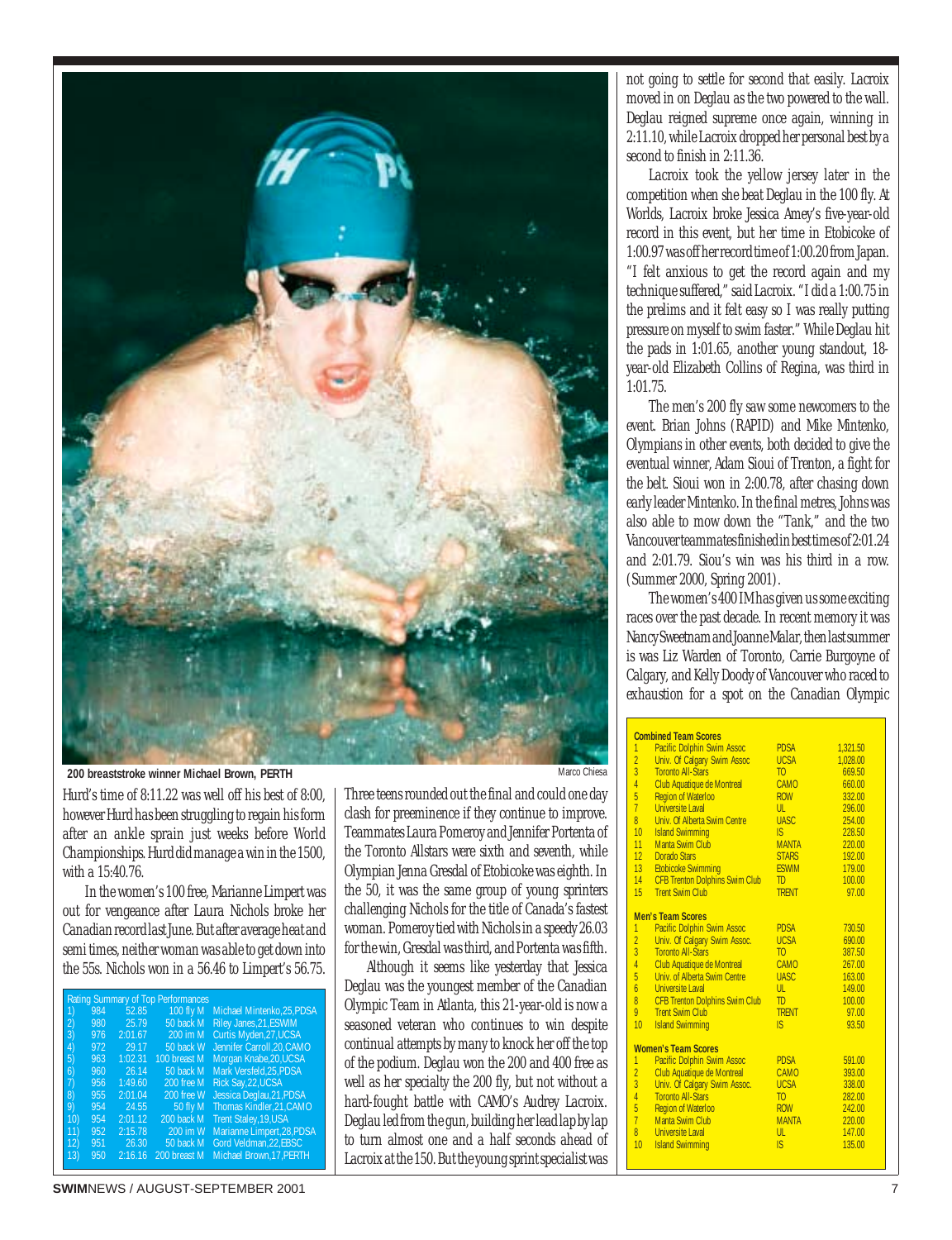Team. This year, Warden and Burgoyne were joined by Dena Durand (UCSA) and Marianne Limpert.

Durand qualified in lane four for finals and was first to finish the fly leg of the race, followed closely by training partner Burgoyne. Warden showed her superior backstroke skills (she also won the 200 back in a best time of 2:14.02) by taking a body-length lead heading into the second half of the race, with Burgoyne holding on to second just ahead of Limpert. Not known for the 400 IM, Limpert moved into second place on the breaststroke leg but was almost 3 seconds behind Warden, who split a 1:22 breast leg. In a gusty final 50, Limpert was able to catch Warden under the flags, and the two lunged for the wall together. But it was not to be for Limpert, who fell just shy of winning her first 400 IM National title. Warden won the race with 4:48.57 to Limpert's 4:48.87. Burgoyne finished third with 4:54.42.

Limpert decided to race the 400 for pure enjoyment, but afterwards agreed with Warden that it's hard to feel good after a 400 IM. "I like to race," said Limpert, "So I was trying to catch Liz, but 3 seconds is a lot to make up, and she just got the touch." Warden admitted that she never saw Limpert until the end. "I didn't see her for the whole race and there she was on the last 50!"

In the men's 400 IM, Keith Beavers of the Dorado Stars won handily with a 4:24.41. Mississauga swimmer Chuck Sayo and Chad Murray of Calgary followed him in 4:25.88 and 4:27.11 respectively. These three men, as well as fourth- and fifth-place finishers Kurtis MacGillivary of ROW and Trent Staley of Thunder Bay, are among the new crop of young teens battling for IM domination. Although Olympic triple bronze medallist Curtis Myden is still swimming, he has been focusing on the 200 IM this past year. Watch out for Staley, who is also a fine backstroker; he won the 200 back in a best time of 2:01.12.

In the women's 200 breast, two-time Olympian Christin Petelski (Island) won with 2:31.88 over fellow

Olympian Rhiannon Leier (MANTA). Leier had a better swim in the 100, clocking 1:09.82, just off her best time from this year's Worlds. In that same event, teens Tamara Wagner of Waterloo and Annamay Pierse of Edmonton both posted personal best times of 1:11.78, and 1:11.99 to round out the podium.

Morgan Knabe is Canada's top breaststroker. Knabe won the 100 breast in Etobicoke after placing fifth in the event at the World Championships, but that



**Keith Beavers, STARS, won 400 IM.**

didn't stop Mike Brown of Perth from upsetting the defending champion in the 200. Although the trend for the meet was to swim fast only in finals, 17-yearold Brown showed he was ready by posting a 2:16.82 in the heats. He dropped his time to a 2:16.16 to defeat Knabe and win his first National Title.

Marco Chiesa

"It feels really good to show that I can be on top of the podium too," said Brown, who has trained with the Perth Stingrays since he started swimming at age seven. "All I could think about on the last turn was to head for the wall as fast as I can." Brown picked up silver in the 100 breast as well.

Riley Janes (ESWIM) reclaimed the Canadian record in the 50 back. Fresh from a sixth-place finish at Worlds, Janes clocked a 25.79 to better the 25.81 standard set by Chris Renaud of Calgary. "It's about time I got the record back," said Janes. "I came close at Worlds but the difference here was the pool. The blocks are a little lower and a little wider and that helps my start a lot."

Janes has been swimming for Texas A&M University for the last few years, where he has honed his speed racing in the fast NCAA. Because of the scheduling of the Canadian World Trials, Janes was only able to swim the 50 back before heading off to NCAAs. Luckily for Janes he was not a girl. Canadian Trials were scheduled directly in conflict with women's NCAAs, leaving several women out of the Trials altogether.

Janes' Texas A&M teammate, Matt Rose (TRENT), was first in the 50 freestyle, fourth in the 50 back, and seventh in the 50 fly. It is apparent that this 20-year-old has some real speed that is being sharpened down south in the NCAA.

The freestyle dominance of the Pacific Dolphins is apparent in the relays. With the luxury that comes with such depth, the Dolphins can mix up their relays in order to get as many teams in the finals. In the women's 4x200, PDSA placed first, third, and sixth, and had their four fastest girls been on the "A" team, their cumulative time would have smashed the Canadian Club Record by two seconds. In the men's 4x100 free relay, PDSA finished first, third, and eighth, with the winning team breaking the club record by 0.17. If they had forgone the record attempt and mixed the two teams, they could have gone one-two.

CAMO women emerged as a new force in the women's relays. They won the 4x100 free and medley relays, aided by world championship teammates Audrey Lacroix and Jennifer Carroll, and Olympian Nadine Rolland.

Rick Say, with four golds, and Jessica Deglau, with three wins, were named the top male and female swimmers of the meet. "I was feeling pretty tired and I did much better than expected," said Say about the competition. "I just wanted to go out this week and have some fun because I didn't swim as well as I wanted in the individual events at the Worlds. This [success] is unexpected because I wasn't focused on this meet." Mike Mintenko's 52.85 in the 100 fly was the high-point swim of the meet, while the Pacific Dolphins continued their supremacy in Canadian swimming by sweeping the women's, men's and overall team titles.

The chlorine won't be gone from these swimmers'

skin for long. Chuck Sayao and Andrew Hurd are heading off to the World Student Games in Beijing. Let's hope they learn the winning ways of this future Olympic city. Six swimmers, including Marianne Limpert and Mike Mintenko, are flying back Down Under, this time to Brisbane for the Goodwill Games. This Canadian contingent will compete for the World Team. Here's to their medal haul on the Aussie Gold Coast.

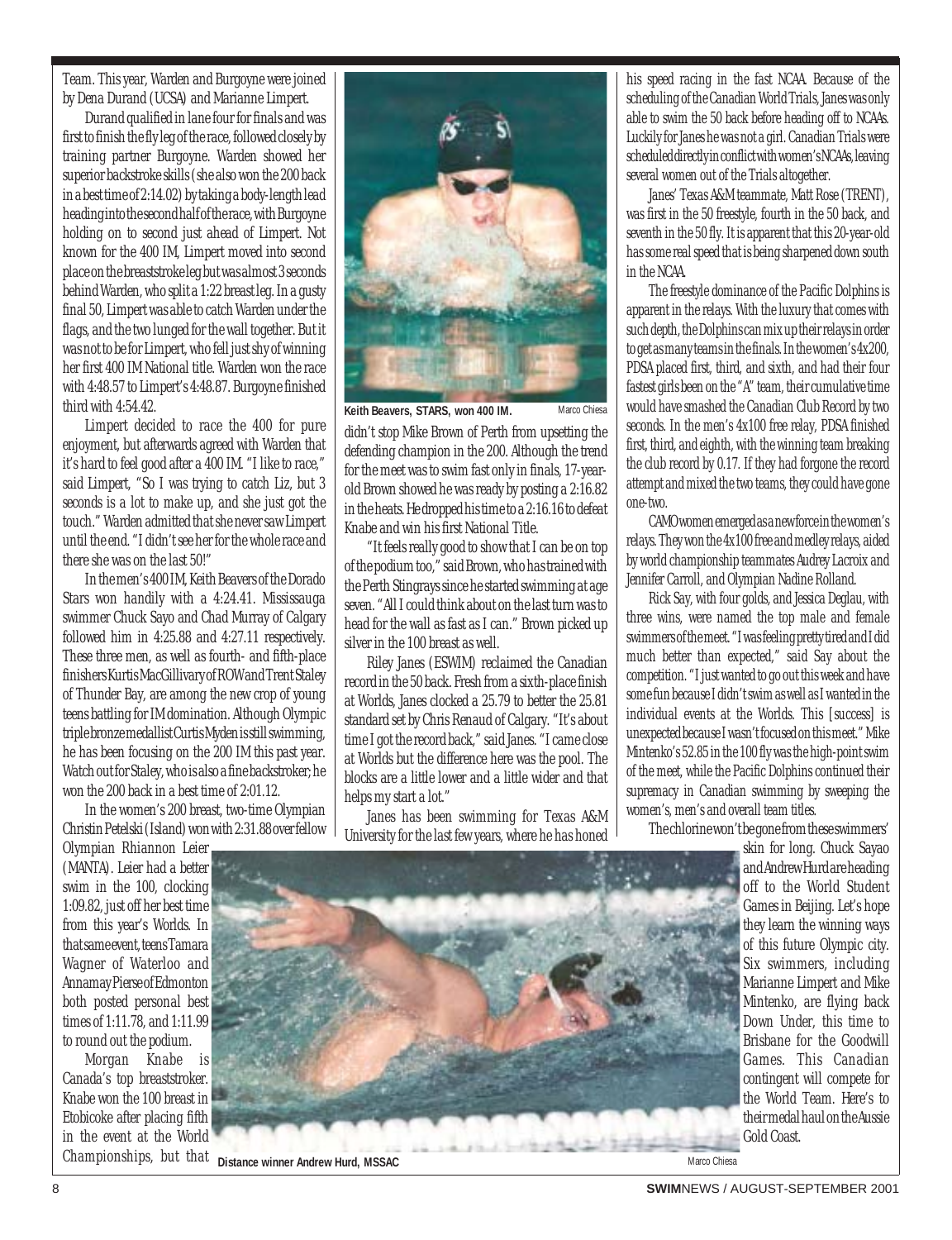#### **CANADIAN RESULTS**

| 2001 CANADIAN SUMMER NATIONALS                                                                                    | 2)<br>8:11.22 Andrew Hurd, 18, MSSAC-TO                                                                    |
|-------------------------------------------------------------------------------------------------------------------|------------------------------------------------------------------------------------------------------------|
| Etobicoke, Aug 5-9 (50 M)                                                                                         | 3)<br>8:20.52 Kurtis MacGillivary, 17, ROW<br>4)<br>8:21.99 Dan Lee, 24, TO                                |
| <b>MEN</b>                                                                                                        | 5)<br>8:24.82 David Creel, 20, IS                                                                          |
| <b>50 METRES FREESTYLE</b>                                                                                        | 6)<br>8:31.03 Robbie Stanger, 20, OSC-UA                                                                   |
| 1)<br>23.01 Matthew Rose, 20, TRENT<br>$\overline{2}$<br>23.20 Thomas Kindler, 21, CAMO                           | 7)<br>8:31.79 Jarrod Ballem, 22, UCSA<br>8:35.01 Jesse Jacks, 19, IS<br>8)                                 |
| 3)<br>23.46 Simon MacDonald, 22, NKB                                                                              | 1500 METRES FREESTYLE                                                                                      |
| $\begin{pmatrix} 4 \\ 5 \end{pmatrix}$                                                                            | 1)                                                                                                         |
| 23.46 Craig Hutchison, 26, TO                                                                                     | 15:40.76 Andrew Hurd, 18, MSSAC-TO                                                                         |
| 23.49 Kyle Smerdon, 21, TO<br>6)<br>23.82 Ryan Laurin, 26, PDSA                                                   | 2)<br>15:53.16 Tim Peterson, 22, PDSA<br>3)<br>15:57.03 Liam Weseloh, 26, 10                               |
| 7)                                                                                                                | 4)                                                                                                         |
| 23.87 Graham Duthie, 23, IS                                                                                       | 16:07.55 Dan Lee, 24, TO                                                                                   |
| 8)<br>23.91 Jake Steele, 22, PDSA<br>Semi Finals                                                                  | 5)<br>16:08.12 David Creel, 20, IS<br>6)<br>16:10.79 Frederic Cayen, 18, UL                                |
| 1)                                                                                                                | 7)                                                                                                         |
| 23.10 Matthew Rose, 20, TRENT                                                                                     | 16:10.84 Andre Couturier, 20, UL                                                                           |
| $\frac{2}{3}$                                                                                                     | 8)                                                                                                         |
| 23.40 Thomas Kindler, 21, CAMO                                                                                    | 16:10.94 Joe Melton, 22, UCSA                                                                              |
| 23.49 Simon MacDonald, 22, NKB<br>23.54 Craig Hutchison, 26, TO                                                   | 50 METRES BACKSTROKE<br>1)<br>25.79 Riley Janes, 21, ESWIM                                                 |
| $\begin{pmatrix} 4 \\ 5 \end{pmatrix}$                                                                            | 2)                                                                                                         |
| 23.57 Graham Duthie, 23, IS                                                                                       | 26.14 Mark Versfeld, 25, PDSA                                                                              |
| 6)<br>23.66 Jake Steele, 22, PDSA<br>23.76 Riley Janes, 21, ESWIM                                                 | 3)<br>26.30 Gord Veldman, 22, EBSC<br>4)<br>26.34 Matthew Rose, 20, TRENT                                  |
| $\begin{array}{c} 7 \choose 8 \end{array}$                                                                        | 5)                                                                                                         |
| 23.77 Ryan Laurin, 26, PDSA                                                                                       | 26.61 Alexandre Pichette, 24, CAMO                                                                         |
| 9)                                                                                                                | 6)                                                                                                         |
| 23.77 Kyle Smerdon, 21, TO                                                                                        | 26.66 Chris Sawbridge, 21, NRST                                                                            |
| 10)                                                                                                               | 7)                                                                                                         |
| 23.81 Paul Wilkins, 19, VKSC                                                                                      | 26.77 Sean Sepulis, 24, ROW                                                                                |
| 24.04 Kurtis Miller, 16, SCAR                                                                                     | 8)                                                                                                         |
| 11)                                                                                                               | 27.18 Trent Staley, 19, USA                                                                                |
| 12)<br>24.05 Yannick Lupien, 21, UL                                                                               | Semi Finals                                                                                                |
| 13)<br>24.05 Kevin Johns, 21, PDSA<br>24.06 Garret Pulle, 23, PDSA<br>14)                                         | 1)<br>26.77 Mark Versfeld, 25, PDSA                                                                        |
| 15)<br>24.12 Justin Tisdall, 19, PDSA                                                                             | 2)<br>26.83 Riley Janes, 21, ESWIM<br>3)<br>26.88 Chris Sawbridge, 21, NRS I                               |
| 24.16 Rick Say, 22, UCSA                                                                                          | 4)                                                                                                         |
| 16)                                                                                                               | 26.91 Gord Veldman, 22, EBSC                                                                               |
| <b>100 METRES FREESTYLE</b><br>1)<br>50.85 Rick Say, 22, UCSA                                                     | 5)<br>27.06 Sean Sepulis, 24, ROW<br>6)<br>27.16 Alexandre Pichette, 24, CAMO                              |
| 50.98 Kyle Smerdon, 21, TO                                                                                        | 7)<br>27.40 Matthew Rose, 20, TRENT                                                                        |
| 2)<br>3)                                                                                                          | 8)                                                                                                         |
| 51.01 Matthew Rose, 20, TRENT                                                                                     | 27.56 Trent Staley, 19, USA                                                                                |
| 4)<br>51.36 Craig Hutchison, 26, IO<br>51.75 Thomas Kindler, 21, CAMO                                             | 9)<br>27.74 Bob Hayes, 24, 1SC-10<br>10)<br>27.78 Stefano Caprara, 18, VAC                                 |
| $\begin{array}{c} 5 \choose 6 \end{array}$                                                                        | 11)                                                                                                        |
| 51.84 Brian Edey, 21, EKSC-UA                                                                                     | 27.81 Stephen Preston, 19, UL                                                                              |
| 7)<br>51.91 Jake Steele, 22, PUSA<br>8)                                                                           | 12)<br>27.82 Ryan Dube,18,EKSC                                                                             |
| 51.94 Simon MacDonald, 22, NKB<br>Semi Finals                                                                     | 13)<br>27.89 Callum Ng, 16, CASC<br>28.03 Remi Lachapelle, 21, CAMO<br>14)                                 |
| 1)                                                                                                                | 15)                                                                                                        |
| 50.93 Rick Say, 22, UCSA                                                                                          | 28.10 Andrew Greener, 17, UNAI I                                                                           |
| 2)<br>50.99 Matthew Rose, 20, TRENT<br>З)<br>51.29 Kyle Smerdon, 21, TO                                           | 28.36 Maciek Zielnik, 17, EKSC-UA<br>16)<br><b>100 METRES BACKSTROKE</b>                                   |
| 4)                                                                                                                | 1)                                                                                                         |
| 51.49 Simon MacDonald, 22, NKB                                                                                    | 56.34 Mark Versfeld, 25, PDSA                                                                              |
| $\begin{array}{c} 5 \\ 6 \end{array}$                                                                             | $\frac{2}{3}$                                                                                              |
| 51.56 Craig Hutchison, 26, TO                                                                                     | 56.42 Riley Janes, 21, ESWIM                                                                               |
| 51.60 Thomas Kindler, 21, CAMO                                                                                    | 56.89 Trent Staley, 19, USA                                                                                |
| 7)                                                                                                                | 4)                                                                                                         |
| 51.61 Brian Edey, 21, EKSC-UA                                                                                     | 57.07 Chris Sawbridge, 21, NRS I                                                                           |
| 8)                                                                                                                | 5)                                                                                                         |
| 51.66 Jake Steele, 22, PDSA                                                                                       | 57.35 Alexandre Pichette, 24, CAMO                                                                         |
| 9)                                                                                                                | 6)                                                                                                         |
| 51.68 Graham Duthie, 23, IS                                                                                       | 58.13 Francois Castonguay, 18, CAMO                                                                        |
| 10)                                                                                                               | 7)                                                                                                         |
| 51.86 Riley Janes, 21, ESWIM                                                                                      | 58.90 Stephen Preston, 19, UL                                                                              |
| 11)                                                                                                               | 8)                                                                                                         |
| 51.91 Brent Hayden, 17, SPART                                                                                     | 1:00.60 Andrew Greener, 17, UNATT                                                                          |
| 52.08 Justin Tisdall, 19, PDSA<br>12)<br>13)<br>52.41 Scott Schultz, 19, USA                                      | Semi Finals<br>1)<br>57.06 Riley Janes, 21, ESWIM                                                          |
| (14)                                                                                                              | $\frac{2}{3}$                                                                                              |
| 52.63 Ryan Laurin, 26, PDSA                                                                                       | 57.29 Mark Versfeld, 25, PDSA                                                                              |
| 15)<br>52.64 Michael Pigassou, 19, USA<br>16)<br>52.84 Josh Ballem, 24, UCSA                                      | 57.60 Alexandre Pichette, 24, CAMO<br>4)<br>57.61 Chris Sawbridge, 21, NRST                                |
| 200 METRES FREESTYLE                                                                                              | 57.67 Trent Staley, 19, USA                                                                                |
| 1)                                                                                                                | $\begin{array}{c} 5 \choose 6 \end{array}$                                                                 |
| 1:49.60 Rick Say, 22, UCSA                                                                                        | 57.99 Francois Castonguay, 18, CAMO                                                                        |
| 2)                                                                                                                | 7)                                                                                                         |
| 1:50.65 Michael Mintenko, 25, PDSA                                                                                | 58.21 Andrew Greener, 17, UNATT                                                                            |
| 1:52.40 Adam Sioui, 19, TD                                                                                        | 8)                                                                                                         |
| 3)<br>4)                                                                                                          | 58.34 Stephen Preston, 19, UL<br>58.45 Tobias Oriwol, 16, ESWIM                                            |
| 1:53.62 Brent Hayden, 17, SPART                                                                                   | 9)                                                                                                         |
| 5)                                                                                                                | 10)                                                                                                        |
| 1:53.86 Chad Murray, 19, UCSA                                                                                     | 58.94 Benoit Banville-A., 18, MEGO                                                                         |
| 6)                                                                                                                | 11)                                                                                                        |
| 1:53.88 Scott Schultz, 19, USA                                                                                    | 58.99 Stefano Caprara, 18, VAC                                                                             |
| 1:53.91 Kyle Smerdon, 21, TO                                                                                      | 12)                                                                                                        |
| I)                                                                                                                | 59.23 Roland Bauhart, 21, PDSA                                                                             |
| 8)                                                                                                                | 13)                                                                                                        |
| 1:53.99 Justin Tisdall, 19, PDSA                                                                                  | 59.55 Brian Keats, 21, NYAC                                                                                |
| <b>B</b> Finals<br>1)<br>1:53.86 Brian Edey, 21, EKSC-UA                                                          | 14)<br>59.79 Gordon McKay, 20, EKSC-UA<br>59.92 Michael Power, 20, UCSA<br>15)                             |
| 2)                                                                                                                | 16)                                                                                                        |
| 1:54.25 Michael Pigassou, 19, USA                                                                                 | 1:00.50 Jonathan Schjott, 20, GO                                                                           |
| $\frac{3}{4}$<br>1:55.33 Chad Hankewich, 19, GOLD<br>1:55.33 Jake Steele, 22, PDSA                                | <b>200 METRES BACKSTROKE</b><br>2:01.12 Trent Staley, 19, USA<br>1)                                        |
| $\begin{array}{c} 5 \choose 6 \end{array}$                                                                        | 2)                                                                                                         |
| 1:56.10 Frederic Cayen, 18, UL                                                                                    | 2:01.51 Mark Versfeld, 25, PDSA                                                                            |
| 1:56.11 Devin Phillips, 16, EKSC-UA                                                                               | $\begin{pmatrix} 3 \\ 4 \end{pmatrix}$                                                                     |
| 7)                                                                                                                | 2:03.92 Keith Beavers, 18, STARS                                                                           |
| 1:56.16 Andrew Coupland, 18, GO                                                                                   | 2:04.32 Chuck Sayao, 18, MSSAC-TO                                                                          |
| 8)                                                                                                                | 5)                                                                                                         |
| 1:57.68 Serge Loiselle, 20, LUSC                                                                                  | 2:06.12 Andrew Greener, 17, UNATT                                                                          |
| <b>400 METRES FREESTYLE</b>                                                                                       | 6)<br>2:06.30 Francois Castonguay, 18, CAMO                                                                |
| 3:54.48 Rick Say, 22, UCSA                                                                                        | 7)                                                                                                         |
| 1)                                                                                                                | 2:06.52 Alexandre Pichette, 24, CAMO                                                                       |
| $\overline{2}$                                                                                                    | 8)                                                                                                         |
| 3:58.44 Tim Peterson, 22, PDSA                                                                                    | 2:06.70 Stephen Preston, 19, UL                                                                            |
| $\frac{3}{4}$<br>3:58.66 Andrew Hurd, 18, MSSAC-TO                                                                | <b>B</b> Finals                                                                                            |
| 4:02.35 Chad Murray, 19, UCSA                                                                                     | 1)<br>2:04.36 Roland Bauhart, 21, PDSA<br>2)                                                               |
| $\begin{bmatrix} 5 \\ 6 \\ 7 \end{bmatrix}$<br>4:02.57 Frederic Cayen, 18, UL<br>4:03.70 Brent O'Connor, 17, PDSA | 2:06.07 Benoit Banville-A., 18, MEGO                                                                       |
| 4:07.42 Andre Couturier, 20, UL                                                                                   | $\begin{pmatrix} 3 \\ 4 \end{pmatrix}$<br>2:07.67 Tom Rushton, 21, RAPID<br>2:07.68 Craig Gillis, 18, UCSA |
| 8)<br>4:07.99 Richard Cormack, 19, UCSA<br><b>B</b> Finals                                                        | 5)<br>2:08.64 Tobias Oriwol, 16, ESWIM<br>6)<br>2:08.66 Michael Power, 20, UCSA                            |
| 1)                                                                                                                | 7)                                                                                                         |
| 4:04.12 Sylvain Lemieux, 21, CAMO                                                                                 | 2:09.78 Jonathan Schjott, 20, GO                                                                           |
| $\overline{2}$                                                                                                    | 8)                                                                                                         |
| 4:04.20 Philippe Gagnon, 21, UL                                                                                   | 2:10.71 Brian Keats, 21, NYAC                                                                              |
| $\frac{3}{4}$<br>4:04.37 Tom Rushton, 21, RAPID<br>4:04.53 Kurtis MacGillivary, 17, ROW                           | 50 METRES BREASTSTROKE<br>1)<br>28.75 Morgan Knabe, 20, UCSA                                               |
| 5)                                                                                                                | 2)                                                                                                         |
| 4:05.81 David Creel, 20, IS                                                                                       | 29.27 Chad Thomsen, 18, EKSC-UA                                                                            |
| 6)<br>4:06.08 Dan Lee, 24, TO<br>7)<br>4:07.23 Michael Power, 20, UCSA                                            | $\begin{pmatrix} 3 \\ 4 \end{pmatrix}$<br>29.45 David Schulze, 22, TO<br>29.59 Peter Lennox-King, 23, NYAC |
| 8)                                                                                                                | 5)                                                                                                         |
| 4:09.67 Andrew Coupland, 18, GO                                                                                   | 29.71 Otto Hinks, 23, NKB                                                                                  |
| 800 METRES FREESTYLE                                                                                              | 6)<br>29.71 Matthew Huang, 17, PDSA<br>7)<br>29.72 Michael Brown, 17, PERTH                                |
| 8:09.56 Rick Say, 22, UCSA<br>I)                                                                                  |                                                                                                            |

| 8)<br>29.80                    | Scott Dickens, 16, BRANT                                                |
|--------------------------------|-------------------------------------------------------------------------|
| Semi Finals<br>29.05<br>1)     | Morgan Knabe, 20, UCSA                                                  |
| 2)<br>29.23                    | Chad Thomsen, 18, EKSC-UA                                               |
| 3)<br>29.43<br>4)<br>29.50     | David Schulze, 22, TO<br>Peter Lennox-King, 23, NYAC                    |
| 5)<br>29.53                    | Scott Dickens, 16, BRANT                                                |
| 6)                             | 29.59 Otto Hinks, 23, NKB                                               |
| 7)<br>8)<br>29.78              | 29.73 Matthew Huang, 17, PDSA<br>Michael Brown, 17, PERTH               |
| 29.79<br>9)                    | Matthew Rose, 20, TRENT                                                 |
| 10)<br>29.82<br>11)<br>30.04   | Michel Boulianne, 23, CAMO<br>Clayton Delaney, 20, ROW                  |
| 12)<br>30.13                   | Adam Taschereau-C.,20,UL                                                |
| 13)<br>30.41                   | Chris Stewart, 24, EAST                                                 |
| 30.41<br>15)<br>30.42          | Roger Boucher, 20, GOLD<br>Gregory Zann, 22, USA                        |
| 30.42                          | Cameron Charlton, 20, TAT                                               |
| 1)<br>1:02.31                  | <b>100 METRES BREASTSTROKE</b><br>Morgan Knabe, 20, UCSA                |
| 2)<br>1:03.57                  | Michael Brown, 17, PERTH                                                |
| 3)<br>4)                       | 1:03.88 Matthew Huang, 17, PDSA<br>1:04.00 Chad Thomsen, 18, EKSC-UA    |
| 5)                             | 1:04.12 David Schulze, 22, TO                                           |
| 1:04.31<br>6)<br>7)<br>1:04.47 | Clayton Delaney, 20, ROW<br>Michel Boulianne, 23, CAMO                  |
| 8)<br>1:04.63                  | Scott Dickens, 16, BRANT                                                |
| Semi Finals                    |                                                                         |
| 1)<br>1:02.91<br>2)<br>1:03.87 | Morgan Knabe, 20, UCSA<br>Michael Brown, 17, PERTH                      |
| 3)<br>1:04.06                  | Chad Thomsen, 18, EKSC-UA                                               |
| 4)<br>1:04.09<br>1:04.09       | Matthew Huang, 17, PDSA<br>David Schulze, 22, TO                        |
| 1:04.56<br>6)                  | Clayton Delaney, 20, ROW                                                |
| 7)<br>1:04.62<br>8)<br>1:04.69 | Scott Dickens,16,BRANT<br>Michel Boulianne, 23, CAMO                    |
| 9)                             | 1:04.93 Otto Hinks, 23, NKB                                             |
| 10)                            | 1:05.03 Peter Lennox-King, 23, NYAC                                     |
| 11)<br>12)                     | 1:05.05 Adam Taschereau-C.,20,UL<br>1:05.13 John Stamhuis, 22, IS       |
| 13)                            | 1:05.50 Chris Nelson, 22, OSC-UA                                        |
| 14)                            | 1:05.86 Cameron Charlton, 20, TAT<br>1:06.86 Louis-P. Delorme, 18, MEGO |
| 16)                            | 1:06.96 Roger Boucher, 20, GOLD                                         |
| 1)                             | <b>200 METRES BREASTSTROKE</b><br>2:16.16 Michael Brown, 17, PERTH      |
| 2)<br>2:16.46                  | Morgan Knabe, 20, UCSA                                                  |
| 3)<br>4)                       | 2:17.94 Michel Boulianne, 23, CAMO<br>2:18.19 David Schulze, 22, TO     |
| 5)<br>2:18.67                  | John Stamhuis, 22, IS                                                   |
| 6)<br>7)<br>2:22.00            | 2:21.48 Clayton Delaney, 20, ROW<br>Cameron Charlton, 20, TAT           |
| 8)<br>2:22.27                  | Kevin Dupuis, 23, EAST                                                  |
| <b>B</b> Finals<br>1)          | 2:21.48 Adam Taschereau-C.,20,UL                                        |
| 2)                             | 2:21.63 Chris Nelson, 22, OSC-UA                                        |
| 3)<br>2:21.69<br>4)<br>2:21.90 | Scott Dickens, 16, BRANT<br>John Bartlet, 19, NEW                       |
| 5)                             | 2:22.59 Matthew Huang, 17, PDSA                                         |
| 6)<br>7)<br>2:23.11            | 2:22.69 Keith Beavers, 18, STARS<br>Gregory Zann, 22, USA               |
| 8)                             | 2:24.51 David Allard, 21, CAMO                                          |
| 50 METRES BUTTERFLY<br>1)      | 24.35 Michael Mintenko, 25, PDSA                                        |
| 2)<br>24.55                    | Thomas Kindler, 21, CAMO                                                |
| 3)<br>24.95<br>4)<br>24.96     | Jean-F. Langlais, 22, UL<br>Doug Wake, 24, PDSA                         |
| 5)<br>25.04                    | Curtis Myden,27,UCSA                                                    |
| 25.34<br>6)<br>7)<br>25.37     | Josh Ballem, 24, UCSA<br>Matthew Rose, 20, TRENT                        |
| 8)<br>25.60                    | Brian Johns, 19, RAPID                                                  |
| Semi Finals<br>1)<br>24.53     | Michael Mintenko, 25, PDSA                                              |
| 2)<br>24.56                    | Thomas Kindler, 21, CAMO                                                |
| 3)<br>25.14<br>4)<br>25.24     | Doug Wake, 24, PDSA<br>Josh Ballem,24,UCSA                              |
| 5)<br>25.28                    | Curtis Myden,27,UCSA                                                    |
| 6)<br>25.37<br>7)<br>25.46     | Jean-F. Langlais, 22, UL<br>Matthew Rose, 20, TRENT                     |
| 8)<br>25.52                    | Brian Johns, 19, RAPID                                                  |
| 9)<br>25.55<br>10)<br>25.76    | Robbie Taylor, 20, COBRA-TO<br>Adam Sioui,19,TD                         |
| 11)<br>25.86                   | Joe Bartoch, 18, LAC                                                    |
| 12)<br>25.97<br>13)<br>26.07   | Sandy Henderson, 21, PDSA<br>Mark Shivers, 20, ROW                      |
| 14)<br>26.14                   | Chad Hankewich, 19, GOLD                                                |
| 15)<br>26.42<br>26.53<br>16)   | Jesse Jacks,19,IS<br>Kurtis Miller,16,SCAR                              |
|                                | <b>100 METRES BUTTERFLY</b>                                             |
| 1)<br>52.85<br>2)<br>54.86     | Michael Mintenko, 25, PDSA<br>Adam Sioui, 19, TD                        |
| 3)<br>54.88                    | Jean-F. Langlais, 22, UL                                                |
| 4)<br>54.89<br>5)<br>56.09     | Doug Wake, 24, PDSA<br>Josh Ballem,24,UCSA                              |
| 6)<br>56.17                    | Jesse Jacks, 19, IS                                                     |
| 56.17<br>7)<br>8)<br>56.86     | Joe Bartoch, 18, LAC<br>Jonathan Schjott, 20, GO                        |
|                                |                                                                         |

| Semi Finals                       |                                                               |
|-----------------------------------|---------------------------------------------------------------|
| 1)                                | 54.18 Michael Mintenko, 25, PDSA                              |
| 2)<br>54.51                       | Doug Wake, 24, PDSA                                           |
| 3)<br>55.06                       | Adam Sioui, 19, TD                                            |
| 4)<br>55.40                       | Jean-F. Langlais, 22, UL                                      |
| 5)<br>55.65                       | Joe Bartoch, 18, LAC                                          |
| 6)<br>56.01<br>7)                 | Jesse Jacks, 19, IS                                           |
| 56.33<br>8)                       | Jonathan Schjott, 20, GO<br>Josh Ballem, 24, UCSA             |
| 56.50<br>9)<br>56.66              | Sebastien Poulin, 21, CAMO                                    |
| 10)<br>56.77                      | Sylvain Lemieux,21,CAMO                                       |
| 11)<br>56.89                      | Chad Hankewich, 19, GOLD                                      |
| 12)<br>56.93                      | Darryl Rudolf, 17, PDSA                                       |
| 13)<br>57.30                      | Mark Arzaga, 23, CREST                                        |
| 14)<br>57.40                      | Jan Pelechytik, 20, EKSC-UA                                   |
| 15)<br>57.44                      | Sandy Henderson, 21, PDSA                                     |
| 16)<br>57.53                      | Bill Cocks, 17, TRENT                                         |
| <b>200 METRES BUTTERFLY</b>       |                                                               |
| 1)<br>2:00.78                     | Adam Sioui, 19, TD                                            |
| 2)<br>2:01.24                     | Brian Johns, 19, RAPID                                        |
| 3)<br>2:01.79                     | Michael Mintenko, 25, PDSA                                    |
| 4)                                | 2:03.40 Doug Wake, 24, PDSA                                   |
| 5)<br>2:03.74                     | Sebastien Poulin, 21, CAMO                                    |
| 6)<br>2:05.56                     | Jesse Jacks, 19, IS                                           |
| 7)<br>2:06.80<br>8)<br>2:08.17    | Jonathan Schjott, 20, GO<br>Chad Hankewich, 19, GOLD          |
| <b>B</b> Finals                   |                                                               |
| 1)<br>2:05.49                     | Andrew Dragunas, 19, PCSC                                     |
| 2)<br>2:05.62                     | Jan Pelechytik,20,EKSC-UA                                     |
| 3)<br>2:06.51                     | Callum Ng, 16, CASC                                           |
| 4)<br>2:07.17                     | lan MacLeod, 17, ESWIM                                        |
| 5)<br>2:07.25                     | Thierry Bannon, 18, SAMAK                                     |
| 6)<br>2:07.31                     | Tim Cowan, 23, UCSA                                           |
| 7)<br>2:07.40                     | Darryl Rudolf, 17, PDSA                                       |
| 8)<br>2:08.02                     | Tom Rushton, 21, RAPID<br><b>200 METRES IND.MEDLEY</b>        |
| 1)<br>2:01.67                     | Curtis Myden, 27, UCSA                                        |
| 2)<br>2:04.59                     | Brian Johns, 19, RAPID                                        |
| 3)<br>2:04.90                     | Keith Beavers, 18, STARS                                      |
| 4)<br>2:06.55                     | Chad Murray, 19, UCSA                                         |
| 5)<br>2:07.10                     | Jake Steele, 22, PDSA                                         |
| 2:07.74<br>6)                     | Chris Nelson,22,0SC-UA                                        |
| 7)<br>2:08.00<br>8)               | Joe Melton, 22, UCSA<br>Garth Coxford, 20, UCSA               |
| 2:09.03<br><b>B</b> Finals        |                                                               |
| 1)<br>2:06.14                     | Francois Castonguay, 18, PPO                                  |
| 2)<br>2:08.70                     | Kevin Dupuis, 23, EAST                                        |
| 3)<br>2:08.98                     | Trent Staley, 19, USA                                         |
| 4)<br>2:09.07                     | David Allard, 21, CAMO                                        |
| 5)<br>2:09.17                     | Sylvain Lemieux,21,CAMO                                       |
| 6)<br>2:09.56                     | David Rose, 19, ROW                                           |
| 7)<br>2:09.78<br>8)<br>2:09.94    | Craig Gillis, 18, UCSA<br>Steven Medaglia,16,NKB              |
|                                   | 400 METRES IND.MEDLEY                                         |
| 1)<br>4:24.22                     | Keith Beavers, 18, STARS                                      |
| 2)<br>4:25.88                     | Chuck Sayao, 18, MSSAC-TO                                     |
| 3)<br>4:27.11                     | Chad Murray, 19, UCSA                                         |
| 4)<br>4:29.21                     | Kurtis MacGillivary, 17, ROW                                  |
| 5)<br>4:29.80                     | Trent Staley, 19, USA                                         |
| 6)<br>4:30.99<br>7)<br>4:34.73    | Chris Nelson,22,OSC-UA<br>Joe Melton,22,UCSA                  |
| 8)<br>4:34.97                     | Kevin Dupuis, 23, EAST                                        |
| <b>B</b> Finals                   |                                                               |
| 4:32.13<br>IJ                     | Sylvain Lemieux, 21, CAMO                                     |
| $\frac{1}{2}$<br>4:32.66          | Andrew Coupland, 18, GO                                       |
| 3)                                | 4:32.99 Garth Coxford, 20, UCSA                               |
| 4)<br>4:34.09                     | David Creel, 20, IS<br>Steven Medaglia, 16, NKB               |
| 5)<br>4:40.71<br>4:42.18<br>6)    | Elliot MacDonald, 18, MANTA                                   |
| 7)                                | 4:46.19 Conrad Aach, 16, ESWIM                                |
| disa                              | David Rose, 19, ROW                                           |
| 4X100 MEDLEY RELAY                |                                                               |
| 1)<br>3:43.97                     | Pacific Dolphins, PDSA                                        |
| 2)<br>3:46.02<br>3)<br>3:47.87    | Calgary Swim Assoc, UCSA<br>Montreal Aquatique, CAMO          |
| 4)<br>3:49.72                     | Toronto All Stars, TO                                         |
| 5)<br>3:50.54                     | Pacific Dolphins B, PDSA                                      |
| 6)                                | 3:51.17 Univ.Alberta,UALB                                     |
| 7)<br>3:52.50                     | Pine Crest SC, USA                                            |
| 8)<br>3:55.94                     | Pacific Dolphins C, PDSA                                      |
| 4X100 FREE RELAY                  |                                                               |
| 1)<br>3:23.65<br>2)<br>3:26.94    | Pacific Dolphins, PDSA<br>Toronto All Stars, TO               |
| 3)<br>3:27.11                     | Pacific Dolphins B, PDSA                                      |
| 4)<br>3:28.12                     | Calgary Swim Assoc, UCSA                                      |
| 5)<br>3:30.55                     | Pine Crest SC, USA                                            |
| 6)<br>3:31.51                     | Montreal Aquatique, CAMO                                      |
| 7)<br>3:32.14                     | Univ.Alberta, UALB                                            |
| 8)<br>3:33.97<br>4X200 FREE RELAY | Pacific Dolphins C, PDSA                                      |
| 1)<br>7:31.66                     | Pacific Dolphins, PDSA                                        |
| 2)<br>7:38.67                     | Calgary Swim Assoc, UCSA                                      |
| 3)<br>7:40.27                     | Pacific Dolphins B, PDSA                                      |
| 4)<br>7:40.34                     | Calgary Swim Assoc B, UCSA                                    |
|                                   |                                                               |
| 5)<br>7:40.72                     | Pine Crest SC, USA                                            |
| 6)<br>7:40.95                     | Univ.Laval Rouge & Or, UL                                     |
| 7)<br>8)                          | 7:41.64 Univ.Alberta,UALB<br>7:49.30 Montreal Aquatique, CAMO |

| <b>WOMEN</b>                                       |                                                                          |
|----------------------------------------------------|--------------------------------------------------------------------------|
| 50 METRES FREESTYLE<br>1)<br>26.03                 | Laura Nicholls, 22, ROW                                                  |
| 26.03                                              | Laura Pomeroy, 17, OAK-TO                                                |
| 3)<br>26.35                                        | Jenna Gresdal, 16, ESWIM                                                 |
| 4)<br>5)                                           | 26.57 Chrissy MacAulay, 18, ESWIM<br>26.61 Jennifer Porenta, 16, MMST-TO |
| 6)<br>26.75                                        | Kim Dodson,20,USA                                                        |
| 7)                                                 | 26.78 Erin Kardash, 15, MM                                               |
| 27.10<br>8)                                        | Nadine Rolland, 27, CAMO                                                 |
| Semi Finals<br>1)<br>26.40                         | Laura Pomeroy, 17, OAK-TO                                                |
| 2)<br>26.59                                        | Jenna Gresdal, 16, ESWIM                                                 |
| 3)<br>26.69                                        | Laura Nicholls, 22, ROW                                                  |
| 4)                                                 | 26.73 Chrissy MacAulay, 18, ESWIM                                        |
| 5)<br>26.75<br>6)<br>26.81                         | Kim Dodson, 20, USA<br>Erin Kardash, 15, MM                              |
| 7)                                                 | 26.86 Nadine Rolland, 27, CAMO                                           |
| 8)<br>26.91                                        | Jennifer Porenta, 16, MMST-TO                                            |
| 9)<br>27.15                                        | Elise Thieler, 19, USA                                                   |
| 10)                                                | Iris Elliott, 19, KBM                                                    |
| 27.16<br>27.18<br>27.34<br>11)<br>12)              | Renate Duplessis, 20, USA<br>Jennifer Beckberger, 15, AAC                |
| 13)<br>27.49                                       | Sarah Jung, 19, PDSA                                                     |
| 27.52<br>14)                                       | Natalie Pike, 14, USA                                                    |
| 15)<br>27.70                                       | Majanke Miller, 15, USA                                                  |
| 27.87<br>16)                                       | Melanie Bouchard, 19, CNB                                                |
| 1)                                                 | 100 METRES FREESTYLE<br>56.46 Laura Nicholls, 22, ROW                    |
| 2)                                                 | 56.75 Marianne Limpert, 28, PDSA                                         |
| 3)                                                 | 57.35 Melania Bussiere, 29, CNB                                          |
| 4)<br>57.54                                        | Sophie Simard, 22, UL                                                    |
| 5)                                                 | 57.58 Natalie Pike, 15, USA                                              |
| 6)<br>57.84<br>7)                                  | 57.64 Laura Pomeroy, 17, OAK-TO<br>Jennifer Porenta, 16, MMST-TO         |
| 8)<br>57.88                                        | Jenna Gresdal, 16, ESWIM                                                 |
| Semi Finals                                        |                                                                          |
| 1)<br>57.23                                        | Laura Nicholls, 22, ROW                                                  |
| 2)<br>57.39                                        | Marianne Limpert, 28, PDSA                                               |
| 3)<br>57.42<br>4)<br>57.45                         | Natalie Pike, 16, USA<br>Melania Bussiere, 29, CNB                       |
| 5)<br>57.49                                        | Sophie Simard, 22, UL                                                    |
| 6)<br>57.60                                        | Jennifer Porenta, 16, MMST-TO                                            |
| 7)<br>57.72                                        | Laura Pomeroy, 17, OAK-TO                                                |
| 8)<br>57.81                                        | Jenna Gresdal, 16, ESWIM                                                 |
| 57.88<br>9)<br>57.88                               | Erin Kardash, 15, MM<br>Chanell Charron-W., 17, UL                       |
| 57.90<br>11)                                       | Iris Elliott, 19, KBM                                                    |
| 12)<br>58.01                                       | Melanie Bouchard, 19, CNB                                                |
| 13)<br>58.27                                       | Leane Darling, 15, USA                                                   |
| 14)<br>58.30                                       | Jessie Bradshaw, 17, UCSA                                                |
| 15)<br>58.73<br>16)<br>58.98                       | Kim Dodson, 20, USA<br>Ryann Hackett, 16, USA                            |
| <b>200 METRES FREESTYLE</b>                        |                                                                          |
| $\begin{array}{c} 1) \\ 2) \end{array}$<br>2:01.04 | Jessica Deglau, 21, PDSA                                                 |
| 2:02.14                                            | Marianne Limpert, 28, PDSA                                               |
| 3)<br>2:02.23<br>4)                                | Sophie Simard, 22, UL<br>2:04.10 Melania Bussiere, 29, CNB               |
| 5)<br>2:04.46                                      | Laura Nicholls, 22, ROW                                                  |
| 2:04.55<br>6)                                      | Natalie Pike, 16, USA                                                    |
| 7)                                                 | 2:05.12 Iris Elliott, 19, KBM                                            |
| 8)<br>2:06.71                                      | Angela MacAlpine, 23, PDSA                                               |
| B Finals<br>.<br>1)<br>2:04.49                     | Chanell Ch arron-W., 17, UL                                              |
| 2)<br>2:05.48                                      | Megan Kinsella, 19, UCSA                                                 |
| 3)<br>2:05.59                                      | Karley Stutzel, 19, IS                                                   |
| 4)<br>2:05.68                                      | Marieve De Blois, 17, CAMO                                               |
| 5)<br>2:06.21<br>2:06.26<br>6)                     | Carrie Burgoyne, 19, UCSA<br>Jenna Gresdal, 16, ESWIM                    |
| 2:07.16<br>7)                                      | Melissa Laflamme, 19, UL                                                 |
| 8)<br>2:08.32                                      | Isabelle Ascah-Coallier,17,CAMO                                          |
| <b>400 METRES FREESTYLE</b>                        |                                                                          |
| 1)<br>4:15.43<br>2)<br>4:17.81                     | Jessica Deglau,21,PDSA<br>Sophie Simard,22,UL                            |
| 3)<br>4:18.36                                      | Lindsay Beavers, 20, STARS                                               |
| 4)<br>4:21.26                                      | Danielle Bell, 18, IS                                                    |
| 5)<br>4:21.55                                      | Carrie Burgoyne, 19, UCSA                                                |
| 4:21.76<br>6)<br>7)                                | Laura Nicholls, 22, ROW                                                  |
| 4:22.68<br>8)<br>4:23.49                           | Tamee Ebert, 18, PDSA<br>Karley Stutzel, 19, IS                          |
| <b>B</b> Finals                                    |                                                                          |
| 1)<br>4:24.24                                      | Angela Stanley, 21, PDSA                                                 |
| 2)<br>4:25.24                                      | Taryn Lencoe, 15, PDSA                                                   |
| 3)<br>4:26.09<br>4)                                | Sara McNally, 16, EKSC-UA<br>Megan Kinsella, 19, UCSA                    |
| 4:26.33<br>5)<br>4:26.83                           | Chanell Charron-W., 17, UL                                               |
| 6)<br>4:27.11                                      | Stephanie Barbe, 18, UL                                                  |
| 7)<br>4:28.29                                      | Deanna Stefanyshyn, 16, PDSA                                             |
| 8)<br>4:29.81                                      | Loren Sweny,19,NKB                                                       |
| 1)<br>8:51.18                                      | 800 METRES FREESTYLE<br>Lindsay Beavers, 20, STARS                       |
| 2)<br>8:54.81                                      | Carrie Burgoyne, 19, UCSA                                                |
| 3)<br>8:56.14                                      | Jessica Deglau,21,PDSA                                                   |
| 4)<br>8:58.00                                      | Tamee Ebert, 18, PDSA                                                    |
| 5)<br>8:58.32                                      | Karley Stutzel, 19, IS                                                   |
| 9:00.71<br>6)<br>7)<br>9:03.32                     | Taryn Lencoe, 15, PDSA<br>Danielle Bell, 18, IS                          |

**SWIM**NEWS / AUGUST-SEPTEMBER 2001 9

8) 9:06.29 Bevan Haley,14,WTSC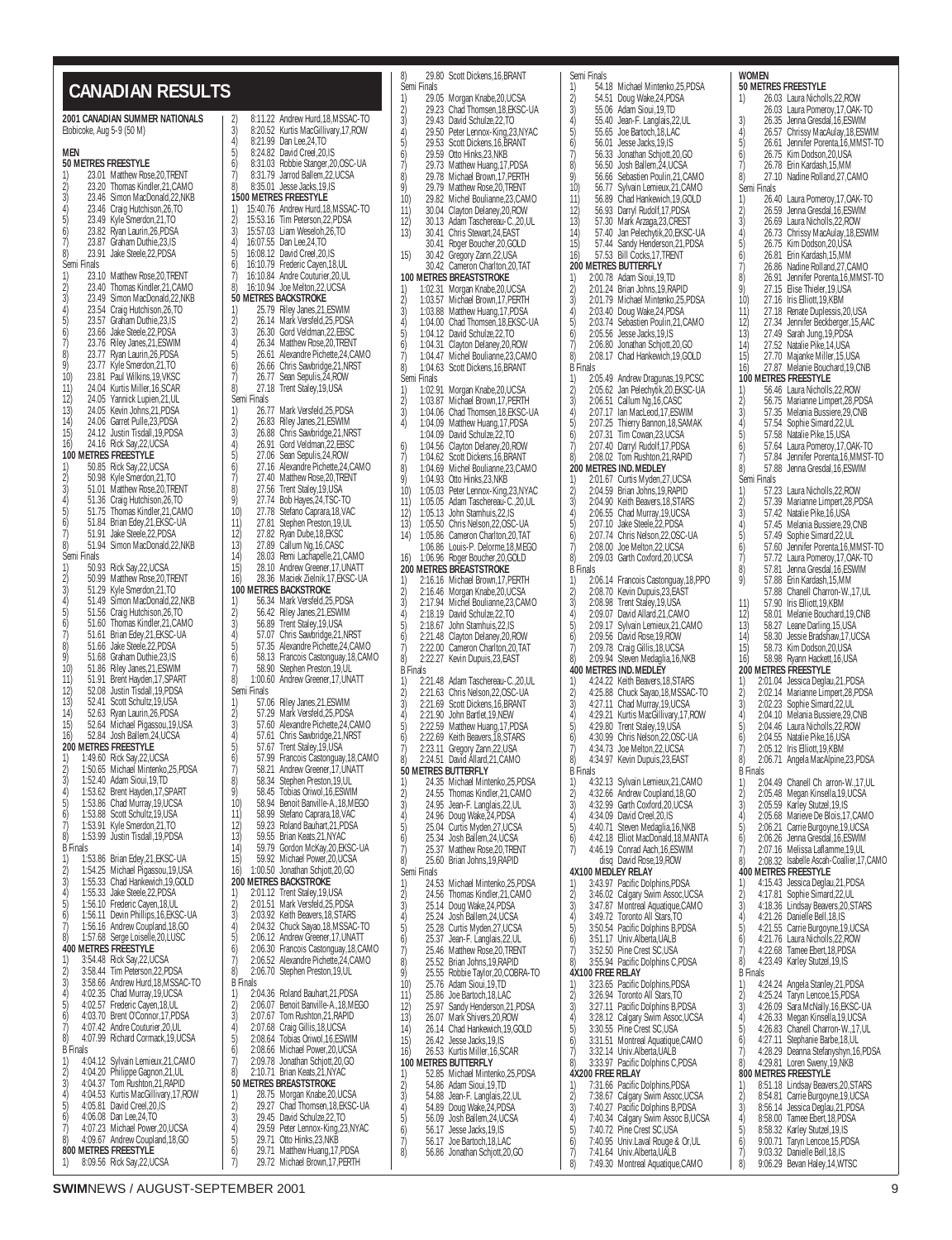**1500 METRES FREESTYLE** 1) 16:52.29 Danielle Bell,18,IS 2) 17:01.46 Taryn Lencoe, 15, PDSA<br>3) 17:07.73 Karley Stutzel 19.1S 3) 17:07.73 Karley Stutzel,19,IS 4) 17:22.98 Kathy Siuda,15,ROW 5) 17:23.13 Alicia Jobse,17,MANTA 6) 17:32.07 Bevan Haley,14,WTSC 17:39.69 Danielle Beland, 17, GO 8) 17:46.53 Elyse Dudar,14,MSSAC-TO **50 METRES BACKSTROKE** 1) 29.17 Jennifer Carroll,20,CAMO 2) 29.66 Michelle Lischinsky,26,MANTA 3) 29.97 Renate Duplessis, 20, USA<br>4) 30.24 Flizabeth Wycliffe 18 FRS 4) 30.24 Elizabeth Wycliffe, 18, EBSC<br>5) 30.44 Lindsey Kroeger, 19, USA<br>6) 30.44 Caitlin Meredith, 17. KCS 5) 30.44 Lindsey Kroeger,19,USA 6) 30.44 Caitlin Meredith,17,KCS 7) 30.65 Jessie Bradshaw,17,UCSA 8) 30.92 Nadine Rolland,27,CAMO Semi Finals 1) 29.90 Jennifer Carroll, 20, CAMO 2) 30.21 Renate Duplessis, 20, USA<br>3) 30.24 Michelle Lischinsky. 26. M 3) 30.24 Michelle Lischinsky, 26, MANTA<br>4) 30.58 Elizabeth Wycliffe, 18, EBSC<br>5) 30.80 Jessie Bradshaw 17 UCSA 4) 30.58 Elizabeth Wycliffe,18,EBSC 5) 30.80 Jessie Bradshaw,17,UCSA 6) 30.88 Nadine Rolland, 27, CAMO<br>7) 30.93 Caitlin Meredith, 17, KCS 7) 30.93 Caitlin Meredith, 17, KCS<br>8) 30.96 Lindsev Kroeger. 19.USA 8) 30.96 Lindsey Kroeger, 19, USA<br>9) 31.03 Hania Kubas, 15, EKSC-U<br>10) 31.15 Julia Wright, 20, UCSA 9) 31.03 Hania Kubas,15,EKSC-UA 31.15 Julia Wright,20,UCSA 11) 31.16 Danielle Erickson, 16, USA<br>12) 31.34 Elizabeth Collins, 18, ROD ...<br>12) 31.34 Elizabeth Collins,18,ROD<br>13) 31.40 Adriana Koc-Spadaro.17. 13) 31.40 Adriana Koc-Spadaro,17,PDSA 31.52 Andrea Shoust, 15, SSMAC 15) 31.97 Mary Patterson,15,USA 16) 32.27 Andree-Ann Leroy,19,NRST **100 METRES BACKSTROKE** 1) 1:03.11 Erin Gammel,21,UCSA 2) 1:03.22 Michelle Lischinsky,26,MANTA<br>3) 1:03.63 Flizabeth Wycliffe 18 FBSC 3) 1:03.63 Elizabeth Wycliffe,18,EBSC 4) 1:03.89 Jennifer Carroll,20,CAMO 5) 1:04.32 Jessie Bradshaw,17,UCSA 6) 1:04.34 Melanie Bouchard,19,CNB 7) 1:04.67 Caitlin Meredith,17,KCS 8) 1:05.44 Elizabeth Collins,18,ROD Semi Finals 1) 1:03.41 Erin Gammel,21,UCSA 2) 1:03.49 Jennifer Carroll,20,CAMO 3) 1:04.14 Michelle Lischinsky,26,MANTA 4) 1:04.27 Melanie Bouchard,19,CNB 5) 1:04.54 Elizabeth Wycliffe, 18, EBSC<br>6) 1:04.59 Jessie Bradshaw 17. UCSA 6) 1:04.59 Jessie Bradshaw,17,UCSA 7) 1:05.32 Caitlin Meredith,17,KCS 8) 1:05.52 Elizabeth Collins, 18, ROD<br>9) 1:05.55 Julia Wright 20 UCSA 9) 1:05.55 Julia Wright,20,UCSA<br>10) 1:05.67 Lindsev Kroeger.19.US 10) 1:05.67 Lindsey Kroeger,19,USA 11) 1:05.81 Amanda Gillespie,16,NKB 12) 1:05.89 Renate Duplessis,20,USA 1:05.89 Andree-Ann Leroy,19,NRST 14) 1:05.94 Jennifer Cooper,19,LAC 15) 1:05.95 Jenna Gresdal,16,ESWIM 1:06.09 Danielle Erickson, 17, USA **200 METRES BACKSTROKE** 1) 2:14.02 Elizabeth Warden,23,TO 2) 2:16.39 Elizabeth Wycliffe,18,EBSC 3) 2:16.69 Melanie Bouchard, 19, CNB<br>4) 2:16.77 Frin Cammel 21 UCSA 4) 2:16.77 Erin Gammel,21,UCSA 5) 2:18.69 Amanda Gillespie,16,NKB  $6$ ) 2:20.60 Julia Wright, 20, UCSA<br>  $7$ )  $2.2144$  Loren Sweny 19 NKB 2:21.44 Loren Sweny, 19, NKB 8) 2:21.71 Caitlin Meredith,17,KCS B Finals 1) 2:18.65 Jennifer Cooper,19,LAC 2) 2:19.34 Stephanie Barbe, 18, UL<br>3) 2:19.63 Jessie Bradshaw 17 UC 3) 2:19.63 Jessie Bradshaw,17,UCSA 4) 2:21.48 Danielle Erickson, 17, USA<br>5) 2:21.66 Allison Laidlow 16 PDSA 5) 2:21.66 Allison Laidlow,16,PDSA 6) 2:23.46 Karen Thibodeau,19,ROW 7) 2:27.08 Katie Byrnes,19,USA 8) 2:27.44 Mallory Hoekstra,13,EKSC-UA **50 METRES BREASTSTROKE** 1) 32.78 Rhiannon Leier,24,MANTA 2) 32.92 Amanda Commons,20,USA 3) 32.99 Tamara Wagner, 16, ROW<br>4) 33.37 Genna Patterson 16 USA 33.37 Genna Patterson,16,USA 5) 33.44 Laura Pomeroy,17,OAK-TO 6) 33.66 Emma Spooner,18,UCSA 7) 33.80 Christin Petelski 23.IS 8) 33.96 Julia Pomeroy, 21, OAK-TO<br>Semi Finals Semi F 1) 32.89 Amanda Commons, 20, USA<br>2) 32.97 Rhiannon Lejer 24 MANTA 2) 32.97 Rhiannon Leier,24,MANTA 3) 33.04 Tamara Wagner,16,ROW 4) 33.32 Laura Pomeroy, 17, OAK-TO<br>5) 33.54 Annamay Pierse, 17, EKSC-U 5) 33.54 Annamay Pierse, 17, EKSC-UA<br>6) 33.55 Julia Pomerov. 21. OAK-TO

7) 33.59 Emma Spooner, 18, UCSA<br>8) 33.62 Christin Petelski 23.1S 8) 33.62 Christin Petelski, 23, IS<br>
9) 33.76 Genna Patterson, 16, US<br>
10) 33.95 Sarah Gault, 16, DDO 33.76 Genna Patterson, 16, USA 10) 33.95 Sarah Gault,16,DDO 11) 33.96 Nadine Rolland,27,CAMO 12) 33.97 Kathleen Stoody, 18, PDSA<br>13) 34.02 Louise Middlemore.22.GB 13) 34.02 Louise Middlemore,22,GBR 34.02 Renee Hober,16,ROW 15) 34.09 Chrissy MacAulay,18,ESWIM 16) 34.40 Michelle Laprade,20,CAMO **100 METRES BREASTSTROKE** 1) 1:09.82 Rhiannon Leier,24,MANTA 2) 1:11.78 Tamara Wagner,16,ROW 3) 1:11.99 Annamay Pierse,17,EKSC-UA 4) 1:12.10 Christin Petelski, 23, IS<br>5) 1:12.37 Lauren van Oosten. 22. 5) 1:12.37 Lauren van Oosten, 22, UCSC<br>6) 1:12.57 Louise Middlemore. 22. GBR 6) 1:12.57 Louise Middlemore, 22, GBR<br>7) 1:12.61 Genna Patterson, 16, USA<br>8) 1:13.37 Julia Pomerov. 21. OAK-TO 7) 1:12.61 Genna Patterson,16,USA 8) 1:13.37 Julia Pomeroy,21,OAK-TO Semi Finals<br>1) 1:10.2 1) 1:10.28 Rhiannon Leier, 24, MANTA<br>2) 1:11.38 Christin Petelski, 23, IS 2) 1:11.38 Christin Petelski, 23, IS<br>3) 1:12.52 Tamara Wagner, 16, RO<br>4) 1:12.58 Louise Middlemore 22 3) 1:12.52 Tamara Wagner,16,ROW 4) 1:12.68 Louise Middlemore,22,GBR 5) 1:12.86 Genna Patterson,16,USA 6) 1:12.88 Annamay Pierse,17,EKSC-UA 7) 1:12.94 Lauren van Oosten,22,UCSC 8) 1:13.47 Julia Pomeroy, 21, OAK-TO<br>9) 1:13.63 Jennifer Noddle 21 COBRA 9) 1:13.63 Jennifer Noddle,21,COBRA<br>10) 1:13.76 Christy Anderson 18.STAR 10) 1:13.76 Christy Anderson, 18, STARS<br>11) 1:13.78 Kristy Cameron. 20.UCSA 11) 1:13.78 Kristy Cameron,20,UCSA 12) 1:13.85 Chrissy MacAulay,18,ESWIM 13) 1:13.91 Joanna Lee,16,MSSAC-TO 1:13.98 Kathleen Stoody,18,PDSA 15) 1:14.38 Emma Spooner,18,UCSA disq Amanda Commons,20,USA **200 METRES BREASTSTROKE** 2:31.88 Christin Petelski,23,IS 2) 2:32.06 Rhiannon Leier,24,MANTA 3) 2:32.66 Annamay Pierse,17,EKSC-UA 4) 2:37.06 Louise Middlemore, 22, GBR<br>5) 2:37.13 Tamara Wagner. 16. ROW 5) 2:37.13 Tamara Wagner, 16, ROW<br>6) 2:37.81 Kristy Cameron, 20, UCSA<br>7) 2:37.91 Jennifer Noddle. 21. COBR 6) 2:37.81 Kristy Cameron,20,UCSA 7) 2:37.91 Jennifer Noddle,21,COBRA 8) 2:38.17 Lauren van Oosten,22,UCSC B Finals 1) 2:37.87 Joanna Lee,16,MSSAC-TO 2) 2:38.77 Kelly Timmons,14,OSC-UA 3) 2:39.23 Emma Spooner,18,UCSA 4) 2:39.33 Christy Anderson, 18, STARS<br>5) 2:39.53 Jennifer Coombs. 18, MSSAC-5) 2:39.53 Jennifer Coombs,18,MSSAC-TO 6) 2:39.76 Dena Durand,20,UCSA 7) 2:39.82 Marcy Edgecumbe,17,EKSC-UA 8) 2:40.83 Meagan Sinclair,17,UCSA **50 METRES BUTTERFLY** 28.05 Jennifer Carroll,20,CAMO 2) 28.06 Kristen Kilroy,16,USA 3) 28.10 Nadine Rolland,27,CAMO 4) 28.26 Elizabeth Collins, 18, ROD<br>5) 28.36 Renate Duplessis. 20.USA 5) 28.36 Renate Duplessis, 20, USA<br>6) 28.37 Marianne Limpert, 28, PD: 6) 28.37 Marianne Limpert,28,PDSA 7) 28.41 Elise Thieler.21.USA 8) 28.55 Stephanie Hughes,22,EAST Semi Finals 1) 28.12 Nadine Rolland,27,CAMO 28.29 Jennifer Carroll,20,CAMO 3) 28.39 Marianne Limpert,28,PDSA 4) 28.40 Elizabeth Collins, 18, ROD<br>5) 28.47 Kristen Kilrov. 16. USA 5) 28.47 Kristen Kilroy, 16, USA<br>6) 28.48 Elise Thieler, 21, USA<br>7) 28.69 Renate Dunlessis 2011 6) 28.48 Elise Thieler,21,USA 7) 28.69 Renate Duplessis,20,USA 8) 28.70 Stephanie Hughes, 22, EAST<br>9) 28.74 Audrey Lacroix, 17, CAMO<br>10) 28.78 Melissa Greene. 17. USA 9) 28.74 Audrey Lacroix,17,CAMO 28.78 Melissa Greene,17,USA 11) 28.89 Michaela Schmidt, 17, UCSA<br>12) 29.02 Darcie Armstrong 16. TAT 12) 29.02 Darcie Armstrong,16,TAT 13) 29.21 Hayley Doody,16,UCSA 14) 29.24 Melania Bussiere, 29, CNB<br>15) 29.30 Isabelle Ascah-Coallier, 17, 15) 29.30 Isabelle Ascah-Coallier,17,CAMO 29.39 Karine Chevrier,24,CAMO **100 METRES BUTTERFLY** 1) 1:00.97 Audrey Lacroix,17,CAMO 2) 1:01.65 Jessica Deglau,21,PDSA 3) 1:01.75 Elizabeth Collins,18,ROD 4) 1:01.89 Melissa Greene,18,USA 5) 1:02.16 Stephanie Hughes,22,EAST 6) 1:02.24 Jennifer Fratesi, 17, ROW 7) 1:02.46 Renate Duplessis, 20, USA<br>8) 1:03.26 Melania Bussiere 29 CNE 1:03.26 Melania Bussiere,29,CNB Semi Finals<br>1) 1:00.7 1) 1:00.75 Audrey Lacroix,17,CAMO 2) 1:01.44 Jennifer Fratesi,17,ROW 3) 1:01.76 Elizabeth Collins, 18, ROD<br>4) 1:02.07 Jessica Deglau 21 PDSA 4) 1:02.07 Jessica Deglau,21,PDSA 5) 1:02.08 Melissa Greene,19,USA

6) 1:02.23 Stephanie Hughes, 22, EAST<br>7) 1:02.32 Jennifer Button 23 ROW 7) 1:02.32 Jennifer Button,23,ROW 8) 1:02.36 Renate Duplessis, 20, USA<br>9) 1:02.72 Melania Bussiere. 29. CNB 9) 1:02.72 Melania Bussiere,29,CNB 10) 1:02.95 Jennifer Carroll,20,CAMO 11) 1:03.44 Michelle Landry, 16, PDSA<br>12) 1:04.09 Karine Chevrier 24 CAMO 12) 1:04.09 Karine Chevrier,24,CAMO 13) 1:04.11 Darcie Armstrong, 16, TAT<br>14) 1:04.12 Nancy Gaios 17 ESWIM 1:04.12 Nancy Gajos, 17,ESWIM 15) 1:04.17 Nadine Rolland,27,CAMO 16) 1:04.22 Angela MacAlpine,23,PDSA **200 METRES BUTTERFLY** 2:11.10 Jessica Deglau,21,PDSA 2) 2:11.36 Audrey Lacroix,17,CAMO 3) 2:15.38 Melissa Greene,19,USA 4) 2:15.99 Kristy MacLennan, 18, ESWIM<br>5) 2:16.53 Stephanie Hughes. 22, EAST 5) 2:16.53 Stephanie Hughes, 22, EAST<br>6) 2:17.97 Renate Duplessis, 20, USA<br>7) 2:19.54 Kristen Kilroy, 16, USA 2:17.97 Renate Duplessis,20,USA 2:19.54 Kristen Kilroy,16,USA 8) 2:19.82 Melissa Hubley,20,EAST  $\overline{B}$  Finals<br>1) 2: 1) 2:19.11 Michelle Landry, 16, PDSA<br>2) 2:19.79 Joan Bernier, 16, CNCB<br>3) 2:21.31 Terra Welsh 18 MANTA 2) 2:19.79 Joan Bernier,16,CNCB 3) 2:21.31 Terra Welsh,18,MANTA 4) 2:22.26 Orlagh O'Kelly, 15, EKSC-UA<br>5) 2:22.80 Deanna Stefanyshyn, 16, PDS 5) 2:22.80 Deanna Stefanyshyn,16,PDSA 6) 2:22.99 Rebecca Fausel,18,USA 2:23.61 Tamee Ebert, 18, PDSA 8) 2:25.03 Danielle Beland,17,GO **200 METRES IND.MEDLEY** 2:15.78 Marianne Limpert,28,PDSA 2) 2:16.93 Elizabeth Warden,23,TO 3) 2:17.37 Jennifer Fratesi,17,ROW 4) 2:18.78 Marieve De Blois,17,CAMO 5) 2:21.22 Dena Durand,20,UCSA 6) 2:21.95 Melissa Laflamme, 19, UL<br>
7) 2:23.00 Kristy Cameron, 20, UCS 2:23.00 Kristy Cameron, 20, UCSA 2:23.06 Jennifer Coombs,18,MSSAC-8)<br>TO B Finals<br>1) 2 1) 2:21.72 Christy Anderson, 18, STARS<br>2) 2:22.44 Ariadne Legendre, 24, CAMO 2) 2:22.44 Ariadne Legendre,24,CAMO<br>3) 2:22.53 Michelle Landry,16,PDSA<br>4) 2:22.88 Amanda Gillespie.16.NKB 3) 2:22.53 Michelle Landry,16,PDSA 2:22.88 Amanda Gillespie,16,NKB 5) 2:23.47 Natalie Pike, 16, USA<br>6) 2:23.53 Kelly Timmons 14 O 6) 2:23.53 Kelly Timmons,14,OSC-UA 7) 2:23.83 Jennifer Noddle,21,COBRA 8) 2:24.17 Caitlin Summers,14,USA **400 METRES IND.MEDLEY** 1) 4:48.57 Elizabeth Warden,23,TO 2) 4:48.87 Marianne Limpert,28,PDSA 3) 4:54.42 Carrie Burgoyne,19,UCSA 4) 4:54.74 Dena Durand, 20, UCSA<br>5) 4:55.83 Marieve De Blois 17 C. 5) 4:55.83 Marieve De Blois, 17, CAMO<br>6) 4:56.24 Jennifer Coombs, 18, MSSAC-<br>7) 4:58.85 Melissa Laflamme. 19.11 6) 4:56.24 Jennifer Coombs,18,MSSAC-TO 7) 4:58.85 Melissa Laflamme, 19, UL<br>8) 5:04:44 Allison Laidlow 16 PDSA 8) 5:04.44 Allison Laidlow,16,PDSA B Finals 1) 5:01.23 Lindsay Beavers,20,STARS 2) 5:02.50 Caitlin Summers, 14, USA<br>3) 5:02.79 Christy Anderson 18 STA 3) 5:02.79 Christy Anderson,18,STARS 4) 5:02.82 Kathy Siuda,15,ROW 5) 5:03.46 Amber Dykes,17,HYACK 5:03.71 Lauren van Oosten,22,UCSC 5:06.75 Michelle Mange, 14, PDSA 8) 5:07.28 Elizabeth Osterer,15,NKB **4X100 MEDLEY RELAY** 1) 4:14.56 Montreal Aquatique,CAMO 2) 4:16.01 Pine Crest SC,USA 3) 4:16.31 Region of Waterloo, ROW<br>4) 4:17.73 Manta Swim Club MANT 4) 4:17.73 Manta Swim Club,MANTA 5) 4:18.39 Calgary Swim Assoc,UCSA  $\begin{bmatrix} 6 \\ 7 \end{bmatrix}$  4:19.21 Tualatin Hills, USA<br>  $\begin{bmatrix} 7 \\ 4 \end{bmatrix}$  4:21.34 Etobicoke Swimmir 4:21.34 Etobicoke Swimming,ESWIM 8) 4:23.26 Univ.Alberta,UALB **4X100 FREE RELAY** 1) 3:50.10 Montreal Aquatique CAMO 2) 3:51.23 Pacific Dolphins,PDSA 3) 3:53.74 Pine Crest SC,USA<br>4) 3:53.78 Pacific Dolphins B, F<br>5) 3:55.75 Ftobicoke Swimmin 3:53.78 Pacific Dolphins B,PDSA 5) 3:55.75 Etobicoke Swimming,ESWIM 6) 3:56.79 Tualatin Hills,USA 3:57.24 Pine Crest SC B,USA 8) 3:57.71 Calgary Swim Assoc,UCSA **4X200 FREE RELAY** 8:16.56 Pacific Dolphins, PDSA  $2$ ) 8:21.70 Univ.Laval Rouge & Or, UL 3) 8:22.14 Pacific Dolphins B, PDSA<br>4) 8:22.31 Montreal Aguatique.CAM 4) 8:22.31 Montreal Aquatique,CAMO<br>5) 8:24.55 Calgary Swim Assoc,UCSA<br>6) 8:31.18 Pacific Dolphins C.PDSA 5) 8:24.55 Calgary Swim Assoc,UCSA 6) 8:31.18 Pacific Dolphins C,PDSA 7) 8:32.88 Pine Crest SC, USA<br>8) 8:34.24 Univ.Alberta, UALB 8:34.24 Univ.Alberta,UALB

|                                                     | YOUTH / JUNIOR NATIONALS<br>Winnipeg, MB, Jul 19-22 (50 M)      |
|-----------------------------------------------------|-----------------------------------------------------------------|
| MALES<br><b>50 METRES FREESTYLE</b><br>Born 1982-83 |                                                                 |
| 24.45<br>1)                                         | Brent Hayden, 83, SPART                                         |
| 2)<br>24.62                                         | Scott Briggs,82,USC                                             |
| 3)<br>24.65                                         | Joe Bartoch, 83, LAC                                            |
| 4)<br>24.78                                         | Bradley Vanderkam, 83, LAC                                      |
| 5)<br>24.82                                         | Nicolas Guillotte, 83, CAMO                                     |
| 6)<br>24.84<br>24.93<br>7)                          | Kevin Saganski, 83, GOLD<br>Mathieu Aubry, 83, CNHR             |
| 8)<br>25.24                                         | Erik Binga, 83, TAT                                             |
| Born 1984 and later                                 |                                                                 |
| 1)<br>24.64                                         | Mark Thauvette, 84, PCSC                                        |
| 2)<br>24.88                                         | Trevor Neufeld, 84, CASC                                        |
| 3)<br>24.93<br>4)                                   | Marc Sze, 85, PDSA<br>Kevin Laflamme, 85, RCA                   |
| 25.20<br>5)                                         | 25.33 Darryl Rudolf, 84, PDSA                                   |
| 6)<br>25.43                                         | Alex Chartrand, 85, ELITE                                       |
| 7)<br>25.49                                         | Ryan Pallett, 84, BRANT                                         |
| 8)<br>25.94                                         | Marshall Holbrook, 84, ROC                                      |
|                                                     | 100 METRES FREESTYLE                                            |
| Born 1982-83<br>1)<br>51.45                         | Brent Hayden, 83, SPART                                         |
| 2)<br>54.10                                         | Nicolas Guillotte, 83, CAMO                                     |
| $\overline{3}$<br>54.24                             | Scott Briggs, 82, USC                                           |
| 4)<br>54.47                                         | Mathieu Aubry, 83, CNHR                                         |
| 5)<br>54.51                                         | Tim Sauve,82,CYPS                                               |
| 6)<br>54.61                                         | Cameron Hyder, 82, UCSA                                         |
| 54.95<br>7)<br>Born 1984 and later                  | Charles Turanich-N.,83,EKSC                                     |
| 53.32<br>1)                                         | Devin Phillips, 85, EKSC-UA                                     |
| 2)<br>53.35                                         | Scott Dickens,84,BRANT                                          |
| 3)                                                  | 53.68 Mark Thauvette, 84, PCSC<br>54.22 Kevin Laflamme, 85, RCA |
| 4)                                                  |                                                                 |
| 5)<br>54.29                                         | Trevor Neufeld, 84, CASC                                        |
| 6)<br>54.45<br>7)<br>55.69                          | Marc Sze, 85, PDSA<br>Justin Ho,85,PDSA                         |
| 200 METRES FREESTYLE                                |                                                                 |
| Born 1982-83                                        |                                                                 |
| 1)<br>1:54.66                                       | Brent Hayden, 83, SPART                                         |
| 2)<br>1:55.59                                       | Richard Cormack, 82, UCSA                                       |
| 3)<br>1:57.27<br>4)<br>1:57.45                      | Nicolas Guillotte, 83, CAMO<br>Cameron Hyder, 82, UCSA          |
| 5)<br>1:57.53                                       | Borrey Kim, 82, OSC-UA                                          |
| 6)<br>1:57.70                                       | Brent Hankewich, 83, GOLD                                       |
| 1:59.64<br>7)                                       | Charles Turanich-N., 83, EKSC                                   |
| 8)<br>2:01.12                                       | Thierry Bannon, 83, SAMAK                                       |
| Born 1984 and later                                 |                                                                 |
| 1:55.86<br>1).<br>2)<br>1:51.11                     | Devin Phillips, 85, EKSC-UA<br>Mark Thauvette, 84, PCSC         |
| 3)<br>1:58.52                                       | Elliot Rushton, 84, RAPID                                       |
| 4)<br>1:59.04                                       | Benoit Huot, 84, HIPPO                                          |
| 5)<br>1:59.10                                       | Scott Dickens.84.BRANT                                          |
| 6)<br>1:59.17                                       | Steven Medaglia,84,NKB                                          |
| 7)<br>1:59.39                                       | Adam Martinson,84,UCSA                                          |
| 8)<br>2:03.24<br><b>400 METRES FREESTYLE</b>        | Chris Karol-Simard.85.PDSA                                      |
| Born 1982-83                                        |                                                                 |
| 4:04.30<br>1)                                       | Richard Cormack, 82, UCSA                                       |
| 2)<br>3)<br>4:06.22                                 | Keith Beavers,83,STARS<br>Elliot MacDonald,82,MANTA             |
| 4:10.17                                             |                                                                 |
| 4)<br>4:14.02                                       | Thierry Bannon, 83, SAMAK                                       |
| 5)<br>4:14.03<br>6)<br>4:14.18                      | Don Nicholson, 83, TSUN<br>Cameron Hyder, 82, UCSA              |
| 7)<br>4:17.01                                       | Marcin Partyka,82,PGB                                           |
| 8)<br>4:17.31                                       | William Walters,83,PDSA                                         |
| Born 1984 and later                                 |                                                                 |
| 1)<br>4:08.03                                       | Devin Phillips.85.EKSC-UA                                       |
| 2)<br>3)<br>4:12.08<br>4:12.08                      | Mark Thauvette, 84, PCSC<br>Elliot Rushton, 84, RAPID           |
| 4)<br>4:13.91                                       | Matt Johnston, 84, MSSAC-TO                                     |
| 5)<br>4:14.11                                       | Michael Ruggiero, 84, CAMO                                      |
| 6)<br>4:16.40                                       | Adam Martinson,84,UCSA                                          |
| 7)<br>4:16.63                                       | Malcolm Lavoie, 85, OSC-UA                                      |
| 8)<br>4:16.92                                       | Darryl Rudolf,84,PDSA                                           |
| Born 1982-83                                        | <b>1500 METRES FREESTYLE</b>                                    |
| 16:24.41                                            | Richard Cormack, 82, UCSA                                       |
| $\begin{pmatrix} 1 \\ 2 \end{pmatrix}$<br>16:30.18  | Don Nicholson, 83, TSUN                                         |
| 3)<br>16:52.08                                      | Elliot MacDonald, 82, MANTA                                     |
| 4)<br>16:56.04                                      | William Walters,83,PDSA                                         |
| 5)<br>17:00.73                                      | Simon Gignac, 83, UL                                            |
| 6)<br>17:06.05<br>7)<br>17:14.12                    | Marcin Partyka,82,PGB<br>Mikael Benoit,84,CNNG                  |
| 8)<br>17:18.20                                      | Brad Gionet,82,BROCK                                            |
| Born 1984 and later                                 |                                                                 |
| 1)<br>16:30.90                                      | Malcolm Lavoie,85,0SC-UA                                        |
| $\ddot{2}$<br>16:40.16                              | Matt Johnston, 84, MSSAC-TO                                     |
| 3)<br>16:41.43<br>4)                                | Elliot Rushton, 84, RAPID                                       |
| 16:52.72<br>5)<br>17:00.01                          | Charles Rodrigue, 85, UL<br>Michael Derban, 84, UCSC            |
| 6)<br>17:05.48                                      | Jonathan Aubry, 85, CNB                                         |
| 7)<br>17:06.19<br>17:07.24                          | Aaron Blair, 85, CASC                                           |
| 8)                                                  | Travis Musgrave, 84, COMOX                                      |

|                                    | 50 METRES BACKSTROKE                                    |
|------------------------------------|---------------------------------------------------------|
| Born 1982-83<br>1)<br>27.86        | Ryan Dube,83,EKSC                                       |
| 2)<br>28.33<br>3)                  | Craig Gillis, 83, UCSA                                  |
| 28.34<br>4)<br>28.36               | Keith Beavers,83,STARS<br>Bryan McMillan,82,GMAC        |
| 5)<br>28.59<br>6)<br>29.02         | Charles Turanich-N., 83, EKSC<br>Scott Briggs,82,USC    |
| 29.10<br>7)                        | James Winfield,83,UCSA                                  |
| 29.53<br>8)<br>Born 1984 and later | Andrew Sweet, 82, PGB                                   |
| 1)<br>27.61                        | Callum Ng,85,CASC                                       |
| 2)<br>28.00<br>3)<br>28.24         | Adam Martinson, 84, UCSA<br>Marshall Holbrook, 84, ROC  |
| 4)<br>28.36                        | Ryan Pallett, 84, BRANT<br>Devin Phillips, 85, EKSC-UA  |
| 5)<br>28.42<br>6)<br>28.45         | Ryan Atkinson,85,LAC                                    |
| 7)<br>28.70<br>8)<br>29.89         | Mark Thauvette, 84, PCSC<br>Brendan Curley, 84, ROD     |
|                                    | 100 METRES BACKSTROKE                                   |
| Born 1982-83<br>1)<br>1:00.42      | Craig Gillis, 83, UCSA                                  |
| 2)<br>1:00.77                      | Bryan McMillan,82,GMAC                                  |
| 3)<br>1:00.81<br>4)<br>1:01.11     | Charles Turanich-N.,83,EKSC<br>Ryan Dube, 83, EKSC      |
| 5)<br>1:01.68                      | Braedon Sharp,83,USC                                    |
| 6)<br>1:01.79<br>7)<br>1:01.88     | Bradley Vanderkam, 83, LAC<br>James Winfield, 83, UCSA  |
| 8)<br>1:01.94                      | Martin Enault,82,CNB                                    |
| Born 1984 and later<br>1)<br>59.80 | Adam Martinson, 84, UCSA                                |
| 2)<br>1:00.62<br>3)<br>1:00.62     | Ryan Atkinson,85,LAC                                    |
| 4)<br>1:01.09                      | Callum Ng,85,CASC<br>Ryan Pallett,84,BRANT              |
| 5)<br>1:02.06<br>6)<br>1:02.45     | Luke Armstrong,84,NKB<br>Mark Thauvette,84,PCSC         |
| 7)<br>1:02.48                      | Marshall Holbrook,84,ROC                                |
| 8)<br>1:03.42                      | Kevin Bouchard,85,EXCEL<br><b>200 METRES BACKSTROKE</b> |
| Born 1982-83                       |                                                         |
| 1)<br>2:05.31<br>2)<br>2:07.99     | Keith Beavers, 83, STARS<br>Craig Gillis, 83, UCSA      |
| 3)<br>2:09.93                      | Bryan McMillan,82,GMAC                                  |
| 4)<br>2:11.04<br>5)<br>2:11.24     | Ciaran Dickson,83,ROD<br>Elliot MacDonald, 82, MANTA    |
| 6)<br>2:12.26                      | Charles Turanich-N.,83,EKSC                             |
| 7)<br>2:12.52<br>8)<br>2:12.81     | James Winfield,83,UCSA<br>Braedon Sharp,83,USC          |
| Born 1984 and later                |                                                         |
| 1)<br>2:08.07<br>2)<br>2:10.98     | Adam Martinson,84,UCSA<br>Ryan Atkinson,85,LAC          |
| 3)<br>2:10.98                      | Devin Phillips, 85, EKSC-UA                             |
| 4)<br>2:11.34<br>5)<br>2:11.49     | Mark Thauvette,84,PCSC<br>Erich Schmitt, 85, IS         |
| 6)<br>2:13.47                      | Luke Armstrong, 84, NKB                                 |
| 7)<br>2:14.06<br>8)<br>2:16.58     | Ryan Pallett,84,BRANT<br>Kevin Bouchard,85,EXCEL        |
|                                    | 50 METRES BREASTSTROKE                                  |
| Born 1982-83<br>1)<br>30.08        | Chad Thomsen, 83, EKSC-UA                               |
| 2)<br>30.22<br>3)<br>30.34         | Pat Russell, 83, ROC<br>Louis-P. Delorme,83,MEGO        |
| 4)<br>30.77                        | Benoit Dalpe, 83, HIPPO                                 |
| 5)<br>31.24<br>31.30<br>6)         | Jim Hinton,83,1B1-NWO<br>Brian Verigin, 83, PGB         |
| 7)<br>31.78                        | lan Meredith, 83, RAYS                                  |
| 8)<br>32.06<br>Born 1984 and later | Ryan Pandos,82,STSC                                     |
| 1)<br>30.22                        | Scott Dickens,84,BRANT                                  |
| 2)<br>30.34<br>3)<br>31.10         | Nathan Parker,84,MJKFF<br>Donald Smith, 84, COBRA       |
| 4)<br>31.96                        | Kevin Rioux, 85, CAMO                                   |
| 5)<br>32.10<br>6)<br>32.33         | Joel Thomsen,85,EKSC<br>Andre Champagne, 85, SAMAK      |
| 7)<br>32.53                        | Kevin Tyson,84,NKB                                      |
| 8)<br>32.73                        | Tyler Brown, 84, COBRA<br>100 METRES BREASTSTROKE       |
| Born 1982-83                       |                                                         |
| 1)<br>1:05.80<br>2)<br>1:06.07     | Louis-P. Delorme, 83, MEGO<br>Chad Thomsen, 83, EKSC-UA |
| 3)<br>1:07.62<br>4)                | Pat Russell, 83, ROC                                    |
| 1:08.37<br>5)<br>1:08.68           | Benoit Dalpe, 83, HIPPO<br>Jim Hinton, 83, TBT-NWO      |
| 6)<br>1:08.99<br>7)                | Thomas South,83,UCSA                                    |
| 1:10.39<br>8)<br>1:11.68           | Andrew Sweet, 82, PGB<br>Daniel Tracy, 83, USC          |
| Born 1984 and later<br>1)          | Scott Dickens, 84, BRANT                                |
| 1:05.26<br>2)<br>1:07.17           | Nathan Parker, 84, MJKFF                                |
| 3)<br>1:08.32<br>4)                | Maxime Samson, 85, ELITE                                |
| 1:08.92<br>5)<br>1:09.08           | Simon Letendre,86,SHER<br>Kevin Rioux,85,CAMO           |
| 6)<br>1:09.10<br>7)<br>1:09.35     | Adam Kafka,84,LAC<br>Joshua Berry,84,BRANT              |
| 8)<br>1:09.42                      | Donald Smith, 84, COBRA                                 |
| Born 1982-83                       | 200 METRES BREASTSTROKE                                 |

1) 2:22.40 Keith Beavers,83,STARS

6) 33.55 Julia Pomeroy,21,OAK-TO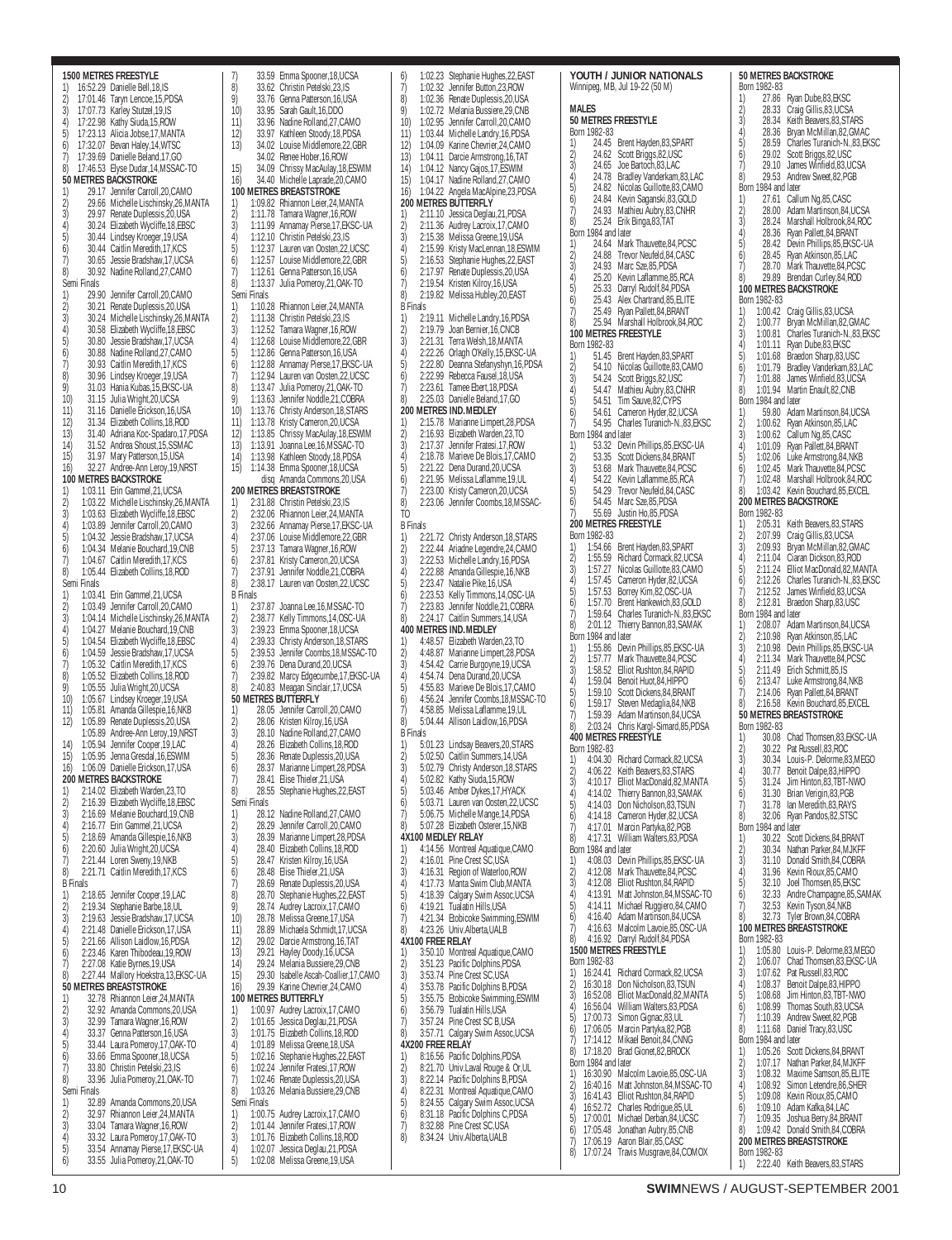2) 2:26.00 Thomas South,83,UCSA 3) 2:28.49 Louis-P. Delorme, 83, MEGO<br>4) 2:28.64 Jim Hinton, 83, TBT-NWO<br>5) 2:29.82 Andrew Sweet 82 PGB 4) 2:28.64 Jim Hinton,83,TBT-NWO 5) 2:29.82 Andrew Sweet,82,PGB 6) 2:30.89 Zak Murakami,82,EKSC 7) 2:33.13 Ryan Pandos,82,STSC Born 1984 and later 1) 2:26.12 Nathan Parker,84,MJKFF 2) 2:27.02 Kevin Rioux,85,CAMO 3) 2:28.10 Raymond Chow,86,TMSC-NWO 4) 2:29.67 Steven Medaglia,84,NKB 5) 2:31.52 Adam Kafka,84,LAC 6) 2:32.37 Donald Smith,84,COBRA 7) 2:33.16 Andre Champagne,85,SAMAK **50 METRES BUTTERFLY** Born 1982-83 1) 25.75 Bradley Vanderkam,83,LAC 2) 26.13 Joe Bartoch,83,LAC 3) 26.19 Marc-O. Lepage,82,SAMAK 4) 26.27 Mathieu Aubry,83,CNHR<br>5) 26.40 Matthew Del Mastro,82,U:<br>6) 26.70 Nicolas Guillotte.83.CAM 5) 26.40 Matthew Del Mastro,82,USC 6) 26.70 Nicolas Guillotte,83,CAMO 7) 58.83 Brent Hayden,83,SPART 8) 27.27 Thierry Bannon,83,SAMAK<br>Born 1984 and later 1984 and later 1) 26.63 Steven Medaglia,84,NKB 2) 26.76 Darryl Rudolf, 84, PDSA<br>3) 26.88 Ben Keast 85 HYACK 3) 26.88 Ben Keast,85,HYACK 4) 27.04 David Milot,87,PCSC 5) 27.06 Trevor Neufeld, 84, CASC<br>6) 27.09 Garett Lyall. 84. COBRA 27.09 Garett Lyall,84,COBRA 7) 27.10 Sean Zunini,84,CAMO Kevin Rioux, 85, CAMO **100 METRES BUTTERFLY** Born 1982-83 1) 56.38 Joe Bartoch,83,LAC 2) 56.83 Bradley Vanderkam, 83, LAC<br>3) 57.77 Craig Gillis, 83, UCSA 3) 57.77 Craig Gillis,83,UCSA<br>4) 58.11 Matthew Del Mastro 8 4) 58.11 Matthew Del Mastro, 82, USC<br>5) 58.40 Martin Fnault. 82.CNB 5) 58.40 Martin Enault,82,CNB 6) 58.73 Marc-O. Lepage,82,SAMAK 7) 58.83 Brent Hayden,83,SPART 8) 59.13 Andy White,82,WTSC<br>Born 1984 and later 1984 and later 1) 57.83 Adam Martinson, 84, UCSA<br>2) 57.86 Darryl Rudolf 84 PDSA 2) 57.86 Darryl Rudolf,84,PDSA 3) 58.48 Callum Ng,85,CASC 58.98 Sean Zunini,84,CAMO 5) 59.19 Steven Medaglia,84,NKB 6) 1:00.04 David Milot,87,PCSC 7) 1:00.12 Luke Armstrong,84,NKB 8) 1:00.55 Taylor Graham,84,NCS-BRSA **200 METRES BUTTERFLY** Born 1982-83<br>1) 2:07.73 1) 2:07.73 Bradley Vanderkam,83,LAC 2) 2:08.64 Karim Abdulla,83,ROD 3) 2:09.40 Martin Enault,82,CNB 4) 2:09.88 Thierry Bannon,83,SAMAK 5) 2:11.94 Max Jensen,82,HYACK 6) 2:13.23 Craig Gillis,83,UCSA 7) 2:14.76 Brock Murray,83,LASC Born 1984 and later<br>1) 2:06.84 Callu 1) 2:06.84 Callum Ng,85,CASC 2:08.85 Darryl Rudolf,84,PDSA<br>2:10.02 Steven Medaglia.84.NK Steven Medaglia,84,NKB 4) 2:12.83 Andrew Metcalfe, 84, MANTA<br>5) 2:13.06 Taylor Graham 84 NCS-BRS 5) 2:13.06 Taylor Graham,84, NCS-BRSA<br>6) 2:13.45 Sean Zunini,84, CAMO<br>7) 2:13.96 Malcolm Lavoie 85, OSC-LIA 2:13.45 Sean Zunini,84,CAMO 2:13.96 Malcolm Lavoie,85,OSC-UA 8) 2:14.34 Michael Commito,86,LUSC **200 METRES IND.MEDLEY** Born 1982-83<br>1) 2:06.33 1) 2:06.33 Keith Beavers,83,STARS 2) 2:09.79 Craig Gillis,83,UCSA 3) 2:10.20 Brian Verigin,83,PGB 4) 2:12.02 Cameron Hyder,82,UCSA 5) 2:13.77 Andrew Sweet,82,PGB<br>6) 2:14.86 Jim Hinton,84,TBT-NW<br>7) 2:14.95 Bob Phinns 83 COBRA 6) 2:14.86 Jim Hinton,84,TBT-NWO 2:14.95 Bob Phipps,83,COBRA 8) 2:14.98 Blaine Dolcetti,82,SSMAC Born 1984 and later 2:10.87 Steven Medaglia,84,NKB 2) 2:11.62 Scott Dickens,84,BRANT 3) 2:11.87 Callum Ng,85,CASC 4) 2:12.49 Timothy Ruse,85,PCSC 5) 2:13.05 Maxime Samson, 85, ELITE<br>6) 2:15.35 Chris Kargl-Simard, 85, PDSA<br>7) 2:16.59 Martin Ganne 84 HIPPO 6) 2:15.35 Chris Kargl-Simard,85,PDSA-UBC 2:16.59 Martin Gagne,84, HIPPO 8) 2:17.71 Kevin Rioux,85,CAMO **400 METRES IND.MEDLEY** Born 1982-83 1) 4:26.67 Keith Beavers,83,STARS 2) 4:39.21 Elliot MacDonald, 82, MANTA<br>3) 4:40.45 Cameron Hyder 82 UCSA 3) 4:40.45 Cameron Hyder,82,UCSA 4) 4:43.23 Craig Gillis,83,UCSA 5) 4:48.25 Andrew Sweet,82,PGB 6) 4:50.93 Max Jensen,82,HYACK

8) 4:51.59 Don Nicholson,83,TSUN Born 1984 and later<br>1) 4:38.89 Steve 1) 4:38.89 Steven Medaglia,84,NKB<br>2) 4:40.22 Callum Ng 85 CASC 4:40.22 Callum Ng,85,CASC<br>4:41.07 Timothy Ruse.85.PC 3) 4:41.07 Timothy Ruse, 85, PCSC<br>4) 4:42.54 Malcolm Lavoie, 85, OS<br>5) 4:46.58 Erich Schmitt. 85. IS Malcolm Lavoie,85,OSC-UA 5) 4:46.58 Erich Schmitt,85,IS 6) 4:48.24 Colin Lyon,85,RACE Taylor Graham, 84, NCS-BRSA 8) 4:54.47 Jonathan Aubry,85,CNB **4X100 MEDLEY RELAY** 1) 3:55.86 Edmonton Keyano,EKSC 2) 3:58.41 Calgary Swim Assoc, UCSA<br>3) 4:01.52 Brantford AC, BRANT<br>4) 4:03.09 London AC.LAC 3) 4:01.52 Brantford AC,BRANT 4) 4:03.09 London AC, LAC<br>5) 4:06.03 Montreal Aquatic 5) 4:06.03 Montreal Aquatique,CAMO<br>6) 4:06.72 Hippocame St-Hubert,HIPP<br>7) 4:06.87 Samak de Brossard.SAMA 6) 4:06.72 Hippocame St-Hubert,HIPPO 7) 4:06.87 Samak de Brossard,SAMAK 4:08.47 Nepean Kanata, NKB **4X100 FREE RELAY**<br>1) 3:36.65 Edmont<br>2) 3:37.16 Calgary 1) 3:36.65 Edmonton Keyano,EKSC 2) 3:37.16 Calgary Swim Assoc,UCSA 3) 3:38.75 Pacific Dolphins, PDSA<br>4) 3:40.72 Hippocame St-Hubert, F<br>5) 3:41.25 Montreal Aquatique.CA 4) 3:40.72 Hippocame St-Hubert,HIPPO 5) 3:41.25 Montreal Aquatique,CAMO 6) 3:42.56 Nepean Kanata, NKB<br>7) 3:45.84 London AC.LAC 3:45.84 London AC,LAC disg Samak de Brossard, SAMAK **4X200 FREE RELAY** 1) 7:53.31 Calgary Swim Assoc, UCSA<br>2) 7:59.11 Pacific Dolphins PDSA 2) 7:59.11 Pacific Dolphins,PDSA 3) 8:02.95 Edmonton Keyano,EKSC 4) 8:10.25 Nepean Kanata, NKB<br>5) 8:11.01 Montreal Aquatique. Montreal Aquatique,CAMO 6) 8:14.30 Pacific Dolphins B,PDSA 7) 8:15.24 Hippocame St-Hubert,HIPPO 8) 8:21.58 Samak de Brossard,SAMAK **FEMALES 50 METRES FREESTYLE** Born 1982-83<br>1) 27.39<br>2) 27.43 27.39 Michaela Schmidt 83, UCSA 2) 27.43 Kelly O'Toole,82,EKSC-UA<br>2) 27.43 Kelly O'Toole,82,EKSC-UA<br>3) 27.46 Amber Dykes,83,HYACK 3) 27.46 Amber Dykes,83,HYACK<br>4) 27.68 Sheena Mills,83,UCSC<br>5) 27.70 Caitlin Meredith.83.KCS 27.68 Sheena Mills,83,UCSC 5) 27.70 Caitlin Meredith,83,KCS 6) 27.91 Kristen Lis, 83, ROD<br>7) 28.07 Heather Crowdis, 83, 7) 28.07 Heather Crowdis, 83, AAC<br>8) 28.89 Laura Coleman 83 EDSO 8) 28.89 Laura Coleman, 83, EDSON<br>Born 1984 and later 1984 and later 1) 26.80 Erin Kardash,85,MM 27.23 Diane Kardash 85 MM 3) 27.29 Jennifer Beckberger, 86, AAC<br>4) 27.60 Julianne Toogood, 87, MM<br>5) 27.73 Sarah Gault, 85, DDO 4) 27.60 Julianne Toogood,87,MM 5) 27.73 Sarah Gault,85,DDO 6) 27.85 Elsa Vangoudoever,85,NCS-BRSA 7) 27.96 Laura Grant,84,UCSA 8) 28.17 Danielle Sandulak,86,EKSC **100 METRES FREESTYLE** Born 1982-83<br>1) 58.76 58.76 Elizabeth Collins,82,ROD<br>59.63 Sheena Mills,83,UCSC 2) 59.63 Sheena Mills,83,UCSC 3) 59.70 Michaela Schmidt,83,UCSA<br>4) 59.96 Caitlin Meredith 83 KCS 4) 59.96 Caitlin Meredith,83,KCS<br>5) 1:00.05 Amber Dykes,83,HYACK 5) 1:00.05 Amber Dykes, 83, HYACK<br>6) 1:00.13 Melissa Laflamme, 82, UL<br>7) 1:00.34 Jennifer Cooper. 82. I AC 6) 1:00.13 Melissa Laflamme,82,UL 1:00.34 Jennifer Cooper,82,LAC 8) 1:01.47 Gail Findlay-Shirras,83,PDSA<br>Born 1984 and later 1984 and later 1) 58.04 Erin Kardash,85,MM 2) 59.36 Elizabeth Amer, 84, EKSC<br>3) 59.41 Diane Kardash, 85, MM 3) 59.41 Diane Kardash, 85, MM<br>4) 59.82 Stephanie Kuhn 85 TM 59.82 Stephanie Kuhn 85, TMSC-NWO 5) 1:00.23 Julianne Toogood,87,MM<br>6) 1:00.28 Deanna Stefanyshyn,84,PI<br>7) 1:00.95 Valerie Boudreault.85.UL Deanna Stefanyshyn,84,PDSA 7) 1:00.95 Valerie Boudreault,85,UL Jennifer Toogood,85,MM **200 METRES FREESTYLE** Born 1982-83 1) 2:05.64 Elizabeth Collins,82,ROD<br>2) 2:08.05 Melissa Laflamme,82,UL<br>3) 2:08.12 Gail Findlav-Shirras.83.P 2) 2:08.05 Melissa Laflamme,82,UL 3) 2:08.12 Gail Findlay-Shirras,83,PDSA<br>4) 2:10.36 Amanda Leslie,83,RAYS<br>5) 2:10.58 Kimberly Conti.83.HWAC Amanda Leslie,83,RAYS 5) 2:10.58 Kimberly Conti,83,HWAC 6) 2:12.79 Josianne Legris,82,CAMO 7) 2:13.76 Juliana Heinz,83,UCSA 8) 2:16.54 Aimee Bourassa,83,NKB Born 1984 and later 1) 2:07.64 Hayley Doody,85,UCSA 2) 2:07.69 Deanna Stefanyshyn,84,PDSA 3) 2:09.41 Amanda Gillespie,85,NKB 4) 2:09.45 Orlagh O'Kelly,85,EKSC-UA<br>5) 2:10.36 Laura Grant,84,UCSA<br>6) 2:10.98 Nathalie Lacoste.85.MSSAC Laura Grant,84,UCSA 6) 2:10.98 Nathalie Lacoste,85,MSSAC-TO 7) 2:11.03 Shannon Hackett,86,PDSA Sara McNally,84,EKSC-UA **400 METRES FREESTYLE**

1) 4:26.69 Alicia Jobse,83,MANTA 2) 4:27.09 Gail Findlay-Shirras,83,PDSA<br>3) 4:29.10 Jennifer Coombs,83,MSSAC-TC<br>4) 4:33.79 Amanda Leslie.83.RAYS Jennifer Coombs,83,MSSAC-TO 4) 4:33.79 Amanda Leslie,83,RAYS 5) 4:39.68 Amber Dykes, 83, HYACK<br>6) 4:41.67 Shauna McNally, 82, EKS<br>7) 4:45.18 Aimee Bourassa. 83. NKB Shauna McNally,82,EKSC-UA 7) 4:45.18 Aimee Bourassa,83,NKB 8) 4:45.86 Karen Fahrni,83,UCSA Born 1984 and later<br>1) 4:28.67 Shan 1) 4:28.67 Shannon Hackett,87,PDSA 2) 4:28.68 Hayley Doody,85,UCSA<br>3) 4:29.44 Sara McNally,84,EKSC-I<br>4) 4:29.94 Deanna Stefanyshyn.84. 3) 4:29.44 Sara McNally,84,EKSC-UA 4) 4:29.94 Deanna Stefanyshyn,84,PDSA 5) 4:30.02 Bevan Haley, 87, WTSC<br>6) 4:30.70 Nathalie Lacoste, 85, MS<br>7) 4:32.46 Brittany Reimer. 88. SKS 6) 4:30.70 Nathalie Lacoste,85,MSSAC-TO 7) 4:32.46 Brittany Reimer,88,SKSC 4:40.03 Alex Lachance-F,85,UL **800 METRES FREESTYLE** Born 1982-83<br>1) 9:18.08 1) 9:18.08 Alicia Jobse,83, MANTA<br>2) 9:23.68 Shauna McNally,82, EKS<br>3) 9:26.21 Christy Anderson 82 ST 2) 9:23.68 Shauna McNally,82,EKSC-UA 3) 9:26.21 Christy Anderson,82, STARS<br>4) 9:27.28 Amanda Leslie,83, RAYS<br>5) 9:27.88 Gail Findlay-Shirras.83.PDS. 4) 9:27.28 Amanda Leslie,83,RAYS 5) 9:27.88 Gail Findlay-Shirras,83,PDSA Born 1984 and later 1) 9:07.52 Bevan Haley, 87, WTSC<br>2) 9:11.40 Nathalie Lacoste, 85, M<br>3) 9:13.85 Sara McNally 84 FKSC 2) 9:11.40 Nathalie Lacoste,85,MSSAC-TO 3) 9:13.85 Sara McNally,84,EKSC-UA 4) 9:16.96 Brittany Reimer, 88, SKSC<br>5) 9:19.51 Elyse Dudar, 87, MSSAC-<br>6) 9:23.77 Shannon Hackett, 87, PDS 9:19.51 Elyse Dudar, 87, MSSAC-TO 6) 9:23.77 Shannon Hackett,87,PDSA 7) 9:23.81 Hayley Doody,85,UCSA 8) 9:26.55 Marie-P. Martin,85,EXCEL **50 METRES BACKSTROKE** Born 1982-83<br>1) 30.60<br>2) 31.45 1) 30.60 Caitlin Meredith,83,KCS 2) 31.45 Michaela Schmidt,83,UCSA<br>3) 31.52 Jennifer Cooper,82,LAC 3) 31.52 Jennifer Cooper, 82, LAC<br>4) 31.84 Heather McIntosh 83.1 FI 4) 31.84 Heather McIntosh, 83, LEDUC<br>5) 32.63 Ashleigh Thomas. 83, USC 5) 32.63 Ashleigh Thomas,83,USC 6) 32.82 Amanda Leslie,83,RAYS<br>7) 32.93 Tina Sestan,83,ROW<br>8) 33.09 Marlene Przykling 82.TA 7) 32.93 Tina Sestan,83,ROW 8) 33.09 Marlene Przykling,82,TAT Born 1984 and later<br>1) 30.67 Katie<br>2) 30.79 Frin 1) 30.67 Katie Smith,86,COBRA 2) 30.07 Ratic Smith, 00,000<br>2) 30.79 Erin Kardash, 85, MM<br>3) 30.96 Hania Kubas, 85, EKSO 3) 30.96 Hania Kubas, 85, EKSC-UA<br>4) 31.43 Melissa Bartlett, 87, CYPS<br>5) 31.68 Jessica Aspinall, 87, RAC Melissa Bartlett,87,CYPS 5) 31.68 Jessica Aspinall, 87, RAC<br>6) 31.83 Emilie Lefort, 85, DDO<br>7) 31.87 Diane Kardash 85 MM 6) 31.83 Emilie Lefort,85,DDO 31.87 Diane Kardash, 85, MM 8) 32.31 Laura Wise,86,COBRA **100 METRES BACKSTROKE** Born 1982-83<br>1) 1:04.76 1) 1:04.76 Caitlin Meredith,83,KCS 2) 1:06.02 Jennifer Cooper, 82, LAC<br>3) 1:06.66 Amanda Leslie, 83, RAYS<br>4) 1:06.86 Elizabeth Collins, 82, ROI 3) 1:06.66 Amanda Leslie,83,RAYS 4) 1:06.86 Elizabeth Collins,82,ROD 5) 1:07.88 Michaela Schmidt,83,UCSA<br>6) 1:09.07 Ashleigh Thomas,83,USC<br>7) 1:10.23 Tina Sestan,83,ROW 6) 1:09.07 Ashleigh Thomas,83,USC 7) 1:10.23 Tina Sestan,83,ROW 8) 1:11.90 Amber Dykes,83,HYACK Born 1984 and later<br>1) 1:05.06 Katie 1) 1:05.06 Katie Smith,86,COBRA 2) 1:05.26 Erin Kardash,85,MM<br>3) 1:05.88 Hania Kubas,85,EKS<br>4) 1:07.50 Melissa Bartlett 87 C 3) 1:05.88 Hania Kubas,85,EKSC-UA 4) 1:07.50 Melissa Bartlett,87,CYPS 5) 1:07.57 Randi Beaulieu,85,MSSAC-TO<br>6) 1:08.60 Mallory Hoekstra,87,EKSC-UA<br>7) 1:08.73 Noemi Brand.86,PCSC 6) 1:08.60 Mallory Hoekstra,87,EKSC-UA 7) 1:08.73 Noemi Brand,86,PCSC Hilary Jackson,96,STARS **200 METRES BACKSTROKE** Born 1982-83 1) 2:19.65 Jennifer Cooper,82,LAC<br>2) 2:21.81 Amanda Leslie,83,RAYS<br>3) 2:22.70 Caitlin Meredith,83,KCS 2) 2:21.81 Amanda Leslie,83,RAYS 3) 2:22.70 Caitlin Meredith, 83, KCS<br>4) 2:23.29 Elizabeth Collins, 82, ROI<br>5) 2:25.98 Melissa Laflamme, 82, UI 2:23.29 Elizabeth Collins, 82, ROD<br>2:25.98 Melissa Laflamme 82 UL 5) 2:25.98 Melissa Laflamme,82,UL 6)  $2:27.89$  Jennifer Coombs,83,MSSAC-TO<br>7)  $2:28.46$  Tina Sestan,83,ROW<br>8)  $2:30.13$  Andrea Havden 83,GPP 7) 2:28.46 Tina Sestan,83,ROW 8) 2:30.13 Andrea Hayden,83,GPP Born 1984 and later<br>1) 2:18.99 Amar 1) 2:18.99 Amanda Gillespie, 85, NKB<br>2) 2:21.30 Lynette Bayliss, 85, UCSA<br>3) 2:22.35 Hania Kubas. 85. EKSC-UA 2) 2:21.30 Lynette Bayliss,85,UCSA 3) 2:22.35 Hania Kubas, 85, EKSC-UA<br>
4) 2:22.64 Katie Smith, 86, COBRA<br>
5) 2:23.10 Laura Wise, 86, COBRA<br>
6) 2:25.75 Hilary Jackson, 86, STARS 4) 2:22.64 Katie Smith,86,COBRA 2:23.10 Laura Wise,86,COBRA 6) 2:25.75 Hilary Jackson,86,STARS 2:29.95 Mallory Hoekstra, 87, EKSC-UA<br>2:31.45 Chelsey Burnett 85, NRST Chelsey Burnett,85,NRST **50 METRES BREASTSTROKE** Born 1982-83<br>1) 33.92 1) 33.92 Emma Spooner, 83, UCSA<br>2) 34.30 Christy Anderson 82.STA 2) 34.30 Christy Anderson,82,STARS 3) 34.33 Marcy Edgecumbe,83,EKSC-UA<br>4) 34.50 Trisha Lakatos,82,PCSC<br>5) 34.52 Annamay Pierse,83,EKSC-UA Trisha Lakatos,82,PCSC 5) 34.52 Annamay Pierse, 83, EKSC-UA<br>6) 34.65 Kristen Lis, 83, ROD 34.65 Kristen Lis, 83, ROD

7) 35.19 Allison Birkett,83,MJKFF 8) 36.33 Kathryn Easey,83,PCSC Born 1984 and later<br>1) 33.37 Sara 33.37 Sarah Gault 85, DDO 2) 34.35 Joanna Lee,84,MSSAC-TO<br>3) 34.59 Kimberley Hirsch,85,STSC<br>4) 35.26 Holly Mazar 84 AAC 34.59 Kimberley Hirsch,85,STSC 4) 35.26 Holly Mazar,84,AAC 5) 35.31 Haylee Johnson,86,PDSA 6) 35.46 Kelly Timmons,86,OSC-UA 7) 35.83 Amanda Budd,84,GMAC 8) 36.26 Danielle Sandulak,86,EKSC **100 METRES BREASTSTROKE** Born 1982-83 1) 1:13.82 Emma Spooner, 83, UCSA<br>2) 1:13.92 Annamay Pierse, 83, EKSC<br>3) 1:15.09 Trisha Lakatos. 82, PCSC 1:13.92 Annamay Pierse,83,EKSC-UA<br>1:15.09 Trisha Lakatos.82.PCSC 3) 1:15.09 Trisha Lakatos,82,PCSC<br>4) 1:15.23 Christy Anderson,82,STA<br>5) 1:15.90 Marcy Edgecumbe 83.EK 4) 1:15.23 Christy Anderson,82,STARS 5) 1:15.90 Marcy Edgecumbe,83,EKSC-UA 6) 1:16.23 Allison Birkett,83,MJKFF 7) 1:17.22 Kristen Lis,83,ROD 8) 1:58.43 Genevieve Frappier,83,CAMO<br>Rorn 1984 and later Born 1984 and later<br>1) 1:13.57 Gene 1) 1:13.57 Genevieve Dack, 85, TBT-NWO<br>2) 1:14.08 Joanna Lee, 84, MSSAC-TO<br>3) 1:15.00 Sarah Gault 85, DDO 2) 1:14.08 Joanna Lee,84,MSSAC-TO 3) 1:15.00 Sarah Gault,85,DDO 4) 1:15.26 Kimberley Hirsch,85,STSC<br>5) 1:15.29 Meagan Sinclair,84,UCSA<br>6) 1:15.68 Haylee Johnson 86 PDSA 5) 1:15.29 Meagan Sinclair,84,UCSA 6) 1:15.68 Haylee Johnson,86,PDSA 7) 1:15.86 Kelly Timmons,86,OSC-UA 8) 1:16.17 Natasha Iacobucci,84,COBRA **200 METRES BREASTSTROKE** Born 1982-83<br>1) 2:37.74 1) 2:37.74 Annamay Pierse, 83, EKSC-UA<br>2) 2:38.81 Fmma Spooner. 83. UCSA 2) 2:38.81 Emma Spooner,83,UCSA 3) 2:42.77 Jennifer Coombs,83,MSSAC- $\frac{3}{10}$ <br>4) 4) 2:42.91 Trisha Lakatos,82,PCSC 5) 2:43.49 Marcy Edgecumbe,83,EKSC-UA 6) 2:45.64 Allison Birkett,83,MJKFF 5) 2:43.49 Marcy Edgecumbe,83,EKSC-U<br>6) 2:45.64 Allison Birkett,83,MJKFF<br>7) 2:47.53 Genevieve Frappier,83,CAMO 2:48.80 Kristen Lis,83, ROD Born 1984 and later 1) 2:38.13 Genevieve Dack,85,TBT-NWO 2) 2:38.16 Joanna Lee,84,MSSAC-TO 3) 2:39.60 Meagan Sinclair, 84, UCSA<br>4) 2:41.56 Mitra Chandler 84 HYACK 2:41.56 Mitra Chandler, 84, HYACK<br>2:43.27 Shannon Frey.84, KSC-BRS 5) 2:43.27 Shannon Frey,84, KSC-BRSA<br>6) 2:43.50 Micheline Dufour, 85, UL<br>7) 2:43.64 Havlee Johnson 86 PDSA 6) 2:43.50 Micheline Dufour,85,UL 2:43.64 Haylee Johnson, 86, PDSA<br>2:45.65 Natasha Jacobucci 84 COI 8) 2:45.65 Natasha Iacobucci,84,COBRA **50 METRES BUTTERFLY** Born 1982-83 1) 28.75 Michaela Schmidt,83,UCSA 2) 28.79 Elizabeth Collins, 82, ROD<br>3) 29.65 Terra Welsh, 83, MANTA 3) 29.65 Terra Welsh,83,MANTA<br>4) 29.83 Laura Coleman,83,EDS<br>5) 29.84 Cynthia Pearce.83.MSS 29.83 Laura Coleman,83,EDSON<br>29.84 Cynthia Pearce.83.MSSA 5) 29.84 Cynthia Pearce, 83, MSSAC-TO<br>6) 29.99 Sheena Mills. 83. UCSC 6) 29.99 Sheena Mills, 83, UCSC<br>7) 30.00 Martina Zamecnik, 83, W 7) 30.00 Martina Zamecnik,83,WLBF 8) 30.72 Josianne Legris, 82, CAMO<br>Born 1984 and later Born 1984 and later<br>1) 29.05 Darci 1) 29.05 Darcie Armstrong,85,TAT<br>2) 29.23 Valerie Tcholkayan,84,DI<br>3) 29.25 Stephanie Kuhn 85 TMS 2) 29.23 Valerie Tcholkayan,84,DDO 3) 29.25 Stephanie Kuhn,85,TMSC-NWO 4) 29.27 Sarah Gault, 85, DDO<br>5) 29.34 Elsa Vangoudoever, 85<br>6) 29.47 Jennifer Graf. 84. ROD 5) 29.34 Elsa Vangoudoever,85,NCS-BRSA 6) 29.47 Jennifer Graf,84,ROD 7) 30.07 Laura Grant, 84, UCSA<br>8) 30.12 Amanda Gillesnie 85 Amanda Gillespie,85,NKB **100 METRES BUTTERFLY** Born 1982-83<br>1) 1:02.06 1) 1:02.06 Elizabeth Collins, 82, ROD<br>2) 1:04.43 Terra Welsh 83 MANTA 2) 1:04.43 Terra Welsh,83,MANTA 3) 1:05.10 Michaela Schmidt,83,UCSA<br>4) 1:05.51 Sheena Mills,83,UCSC<br>5) 1:06.59 Caitlin Meredith.83.KCS Sheena Mills,83,UCSC 5) 1:06.59 Caitlin Meredith,83,KCS 6) 1:07.07 Kelly O'Toole,82,EKSC-UA 7) 1:07.50 Heather Crowdis,83,AAC 8) 1:09.30 Cynthia Pearce,83,MSSAC-TO Born 1984 and later<br>1) 1:03.61 Hayle<br>2) 1:04.34 Amar 1) 1:03.61 Hayley Doody,85,UCSA 2) 1:04.34 Amanda Gillespie, 85, NKB<br>3) 1:04.67 Valerie Tcholkayan, 84, DD<br>4) 1:04.75 Orlagh O'Kelly 85 EKSC-L 3) 1:04.67 Valerie Tcholkayan,84,DDO 4) 1:04.75 Orlagh O'Kelly,85,EKSC-UA Born 1982-83<br>1) 2:21.47 Born 1982-83<br>1) 2:23.04 Born 1982-83<br>1) 5:01.19 Rating Summary of Top Performances<br>1) 926 4:26.67 400 im M<br>2) 911 51.45 100 free M 1) 926 4:26.67 400 im M Keith Beavers,83,STARS<br>2) 911 51.45 100 free M Brent Hayden,83,SPART<br>3) 990 30.60 50 back W Caitlin Meredith,83,KCS<br>4) 899 33.37 50 breast W Sarah Gault,85,DDO 2) 911 51.45 100 free M Brent Hayden,83,SPART 3) 900 30.60 50 back W Caitlin Meredith,83,KCS 4) 899 33.37 50 breast W Sarah Gault, 85, DDC<br>899 2:05.64 200 free W Flizabeth Collins 82. 899 2:05.64 200 free W Elizabeth Collins,82,ROD 899 58.04 100 free W Erin Kardash, 85, MM<br>897 50 back W Katie Smith, 86, COBR 7) 897 30.67 50 back W Katie Smith,86,COBRA<br>8) 894 1:05.26 100 breast M Scott Dickens,84,BRAN<br>9) 888 56.38 100 fly M Joe Bartoch,83,LAC 894 1:05.26 100 breast M Scott Dickens,84,BRANT<br>888 56.38 100 fly M Joe Bartoch,83,LAC 9) 888 56.38 100 fly M Joe Bartoch,83,LAC 1000 883 25.75 50 fly M Bradley Vanderkam, 83, LAC<br>1000 883 2:18.99 200 back W Amanda Gillespie, 85, NKB 883 2:18.99 200 back W Amanda Gillespie,85,NKB

5) 1:04.82 Darcie Armstrong,85,TAT 6) 1:04.96 Stephanie Kuhn, 85, TMSC-NWO<br>7) 1:05.91 Brittney Scott, 86, ROW 7) 1:05.91 Brittney Scott,86,ROW 8) 1:06.44 Kristin Anstey,85,STSC **200 METRES BUTTERFLY** 1) 2:21.47 Terra Welsh,83,MANTA 2) 2:23.38 Jennifer Coombs,83,MSSAC-TO 3) 2:25.45 Jocelyn Tanner,82,ROD 4) 2:29.56 Genevieve Frappier,83,CAMO Born 1984 and later 1) 2:22.49 Amanda Gillespie, 85, NKB<br>2) 2:23.56 Shannon Hackett, 87, PDSA 2) 2:23.56 Shannon Hackett,87,PDSA<br>3) 2:24.95 Brittney Scott,86,ROW<br>4) 2:24.99 Alex Lachance-F.85.UL 3) 2:24.95 Brittney Scott,86,ROW 4) 2:24.99 Alex Lachance-F,85,UL 5) 2:25.17 Brianne Cloak, 86, IS<br>6) 2:25.94 Gillian Coles, 85, BR  $6$  2:25.94 Gillian Coles, 85, BROCK<br>  $7$   $2.2648$  Deanna Stefanyshyn 84 7) 2:26.48 Deanna Stefanyshyn,84,PDSA 8) 2:27.29 Kayla Rawlings,87,PSW **200 METRES IND.MEDLEY** 1991 Melissa Laflamme, 82, UL<br>2:23.04 Melissa Laflamme, 82, UL<br>2:23.22 Jennifer Coombs. 83, MSSA 2) 2:23.22 Jennifer Coombs,83,MSSAC-TO<br>3) 2:23.98 Christy Anderson,82,STARS<br>4) 2:24.75 Caitlin Meredith.83.KCS 3) 2:23.98 Christy Anderson,82,STARS 4) 2:24.75 Caitlin Meredith,83,KCS 5) 2:26.52 Jennifer Cooper,82,LAC<br>6) 2:26.58 Meghan Demchuk,83,R<br>7) 2:26.97 Alicia Jobse.83.MANTA 6) 2:26.58 Meghan Demchuk,83,ROD 7) 2:26.97 Alicia Jobse,83,MANTA 8) 2:32.94 Genevieve Frappier,83,CAMO Born 1984 and later<br>1) 2:23.31 Kelly 1) 2:23.31 Kelly Timmons,86,OSC-UA 2) 2:25.58 Leah Schaab,84,UCSA 3) 2:25.58 Sarah Gault,85,DDO 4) 2:26.55 Ashlee Hagel,86,LASC<br>5) 2:27.27 Elizabeth Osterer,85,NI 5) 2:27.27 Elizabeth Österer,85,NKB<br>6) 2:27.83 Anne Schmuck,87,PSW<br>7) 2:28.30 Kristina Fercho.84.UCSC 6) 2:27.83 Anne Schmuck,87,PSW 7) 2:28.30 Kristina Fercho,84,UCSC 8) 2:29.06 Meagan Sinclair,84,UCSA **400 METRES IND.MEDLEY** 1) 5:01.19 Jennifer Coombs,83,MSSAC-TO<br>2) 5:01.69 Melissa Laflamme,82,UL<br>3) 5:07.28 Christy Anderson,82,STARS 2) 5:01.69 Melissa Laflamme,82,UL 3) 5:07.28 Christy Anderson,82, STARS<br>4) 5:07.52 Terra Welsh,83, MANTA 4) 5:07.52 Terra Welsh,83,MANTA<br>5) 5:10.99 Amber Dykes,83,HYACK<br>6) 5:13.01 Marcia Bryon,83,USC Amber Dykes,83,HYACK 6) 5:13.01 Marcia Bryon,83,USC 7) 5:14.28 Genevieve Frappier, 83, CAMO<br>8) 5:17.52 Annamay Pierse 83 EKSC-UA 8) 5:17.52 Annamay Pierse,83,EKSC-UA Born 1984 and later 1) 5:02.29 Leah Schaab,84,UCSA 2) 5:06.59 Amanda Gillespie, 85, NKB<br>3) 5:06.78 Elizabeth Osterer. 85. NKB 5:06.78 Flizabeth Osterer 85,NKB 4) 5:10.14 Kelly Timmons,86,OSC-UA 5) 5:11.93 Genevieve Dack, 85, TBT-NWO<br>6) 5:12.74 Anne Schmuck, 87, PSW 6) 5:12.74 Anne Schmuck,87,PSW 7) 5:13.57 Brittany Cooper,87,LAC 8) 5:14.72 Stephanie Bigelow,86,IS **4X100 MEDLEY RELAY** 1) 4:24.00 Edmonton Keyano, EKSC<br>2) 4:28.11 Toronto All Stars TO 2) 4:28.11 Toronto All Stars,TO 3) 4:28.42 Regina Opt.Dolphins,ROD 4) 4:28.70 Cobra Swim Club,COBRA<br>5) 4:32.97 Univ.Laval Rouge & Or,UL<br>6) 4:33.70 Pointe Claire SC,PCSC 5) 4:32.97 Univ.Laval Rouge & Or,UL 6) 4:33.70 Pointe Claire SC,PCSC 7) 4:34.43 Edmonton Keyano B,EKSC<br>8) 4:35.35 Nenean Kanata NKR Nepean Kanata,NKB **4X100 FREE RELAY** 1) 3:57.53 Calgary Swim Assoc, UCSA<br>2) 3:57.65 Manitoba Marlins, MM  $\frac{2}{3}$  3:57.65 Manitoba Marlins, MM<br>3) 4:03.50 Univ Laval Rouge & Or 3) 4:03.50 Univ.Laval Rouge & Or,UL 4) 4:04.34 Pacific Dolphins, PDSA<br>5) 4:05.46 Regina Opt. Dolphins. RO 5) 4:05.46 Regina Opt.Dolphins, ROD<br>6) 4:07.29 Bow River Swim Assoc.BR 6) 4:07.29 Bow River Swim Assoc,BRSA 7) 4:08.52 Nepean Kanata,NKB Edmonton Keyano,EKSC **4X200 FREE RELAY** 1) 8:38.43 Edmonton Keyano,EKSC 2) 8:38.59 Regina Opt.Dolphins,ROD<br>3) 8:41.65 Pacific Dolphins,PDSA 3) 8:41.65 Pacific Dolphins,PDSA 4) 8:41.66 Toronto All Stars, TO<br>5) 8:52.36 Univ. Laval Rouge & C<br>6) 8:53.04 Hyack Swim Club. HY. 5) 8:52.36 Univ.Laval Rouge & Or,UL 6) 8:53.04 Hyack Swim Club, HYACK<br>7) 8:55.21 Calgary Swim Assoc, UCS<br>8) 8:56.60 Edmonton Kevano B.EKS 8:55.21 Calgary Swim Assoc,UCSA 8:56.60 Edmonton Keyano B.EKSC

**SWIM**NEWS / AUGUST-SEPTEMBER 2001 11

Born 1982-83

7) 4:51.34 Jim Hinton,84,TBT-NWO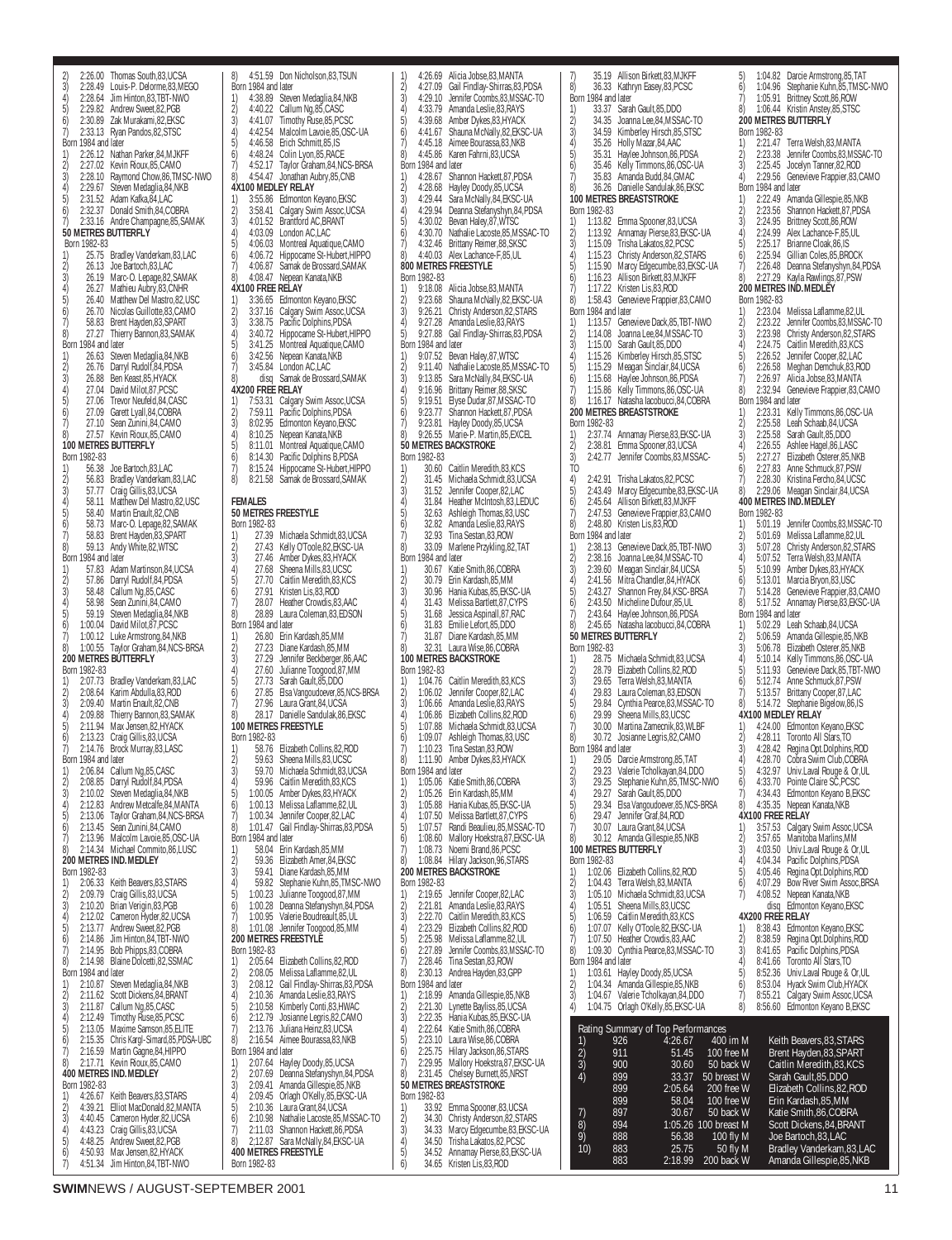### **INTERNATIONAL RESULTS**

|            |                    | 2001 FINA WORLD CHAMPIONSHIPS                                         |            | Semi finals Jul 26      |                                                                      |
|------------|--------------------|-----------------------------------------------------------------------|------------|-------------------------|----------------------------------------------------------------------|
|            | w - world record   | Fukuoka, Jul 22-29 (50 m)                                             | 1)<br>2)   |                         | 48.57 Pieter vdHoogenband, 78, NED<br>48.96 Ian Thorpe, 82, AUS      |
|            |                    |                                                                       | 3)         |                         | 49.32 Attila Zubor, 75, HUN                                          |
| MEN        |                    |                                                                       | 4)         |                         | 49.38 Ashley Callus, 79, AUS                                         |
|            |                    | 50 METRES FREESTYLE Jul 23                                            | 5)         |                         | 49.43 Anthony Ervin, 81, USA                                         |
| 1)<br>2)   |                    | 22.09 Anthony Ervin, 81, USA<br>22.16 Pieter vdHoogenband, 78, NED    | 6)<br>7)   |                         | 49.49 Jason Lezak, 75, USA<br>49.54 Lars Frolander, 74, SWE          |
| 3)         |                    | 22.18 Roland Schoeman, 80, RSA                                        | 8)         |                         | 49.60 Torsten Spanneberg, 75, GER                                    |
|            |                    | 22.18 Tomohiro Yamanoi, 77, JPN                                       | 9)         |                         | 49.69 Jose M. Meolans, 78, ARG                                       |
| 5)         |                    | 22.39 Brett Hawke, 74, AUS                                            | 10)        |                         | 49.79 Duje Draganja,83,CRO                                           |
| 6)<br>7)   |                    | 22.42 Vyacheslav Shyrshov, 79, UKR<br>22.44 Stefan Nystrand, 81, SWE  | 11)<br>12) |                         | 49.80 Stefan Nystrand, 81, SWE<br>49.89 Gustavo Borges, 72, BRA      |
|            |                    | 22.44 Mark Foster, 70, GBR                                            | 13)        |                         | 49.90 Salim Iles, 75, ALG                                            |
|            | Semi finals Jul 22 |                                                                       | 14)        |                         | 49.92 Lars Conrad, 76, GER                                           |
| 1)<br>2)   |                    | 22.05 Anthony Ervin, 81, USA<br>22.14 Pieter vdHoogenband, 78, NED    | 15)<br>16) |                         | 49.93 Edvaldo Silva, 78, BRA<br>50.05 Johan Kenkhuis, 80, NED        |
| 3)         |                    | 22.19 Mark Foster, 70, GBR                                            |            | Prelims Jul 26          |                                                                      |
| 4)         |                    | 22.30 Vyacheslav Shyrshov, 79, UKR                                    | 1)         |                         | 48.96 Pieter vdHoogenband, 78, NED                                   |
| 5)         |                    | 22.31 Stefan Nystrand, 81, SWE<br>22.34 Brett Hawke, 74, AUS          | 2)         |                         | 49.08 Anthony Ervin, 81, USA                                         |
| 6)         |                    | 22.34 Roland Schoeman, 80, RSA                                        | 3)<br>4)   |                         | 49.21 Ian Thorpe, 82, AUS<br>49.40 Torsten Spanneberg, 75, GER       |
| 8)         |                    |                                                                       | 5)         |                         | 49.46 Ashley Callus, 79, AUS                                         |
| 9)         |                    | 22.37 Tomohiro Yamanoi, 77, JPN<br>22.42 Bartosz Kizierowski, 77, POL | 6)         | 49.51                   | Jason Lezak, 75, USA                                                 |
| 10)        |                    | 22.43 Jason Lezak, 75, USA<br>22.45 Jose M. Meolans, 78, ARG          | 7)         |                         | 49.65 Stefan Nystrand, 81, SWE                                       |
| 11)<br>12) |                    | 22.46 Ashley Callus, 79, AUS                                          | 8)<br>9)   |                         | 49.65 Jose M. Meolans, 78, ARG<br>49.73 Attila Zubor, 75, HUN        |
| 13)        |                    | 22.51 Johan Kenkhuis, 80, NED                                         | 10)        |                         | 49.76 Lars Frolander, 74, SWE                                        |
| 14)        |                    | 22.54 Attila Zubor, 75, HUN                                           | 11)        |                         | 49.80 Salim Iles, 75, ALG                                            |
| 15)<br>16) |                    | 22.64 Julio Santos, 77, ECU<br>22.83 Ricardo Busquets, 75, PUR        | 12)<br>13) |                         | 49.80 Gustavo Borges, 72, BRA<br>49.89 Lars Conrad, 76, GER          |
|            | Prelims Jul 22     |                                                                       | 14)        |                         | 49.90 Duje Draganja, 83, CRO                                         |
| 1)         |                    | 22.18 Brett Hawke, 74, AUS                                            | 15)        |                         | 50.03 Edvaldo Silva, 78, BRA                                         |
| 2)         |                    | 22.31 Jose M. Meolans, 78, ARG                                        | 16)        |                         | 50.08 Johan Kenkhuis, 80, NED                                        |
| 3)<br>4)   |                    | 22.34 Julio Santos, 77, ECU<br>22.39 Roland Schoeman, 80, RSA         | 17)<br>18) |                         | 50.13 Roland Schoeman, 80, RSA<br>50.13 Bartosz Kizierowski, 77, POL |
| 5)         |                    | 22.39 Bartosz Kizierowski, 77, POL                                    | 19)        |                         | 50.22 Vyacheslav Shyrshov, 79, UKR                                   |
| 6)         |                    | 22.42 Ashley Callus, 79, AUS                                          | 20)        |                         | 50.25 Karel Novy, 80, SUI                                            |
| 7)<br>8)   |                    | 22.42 Anthony Ervin, 81, USA<br>22.45 Jason Lezak, 75, USA            | 21)<br>22) |                         | 50.41 Simone Cercato, 75, ITA<br>50.65 Rolandas Gimbutis, 81, LTU    |
| 9)         |                    | 22.47 Johan Kenkhuis, 80, NED                                         | 23)        |                         | 50.66 Nicholas Folker, 76, RSA                                       |
| 10)        |                    | 22.48 Stefan Nystrand, 81, SWE                                        | 24)        |                         | 50.73 Ivan Mladina, 80, CRO                                          |
| 11)        |                    | 22.48 Pieter vdHoogenband, 78, NED                                    | 25)        |                         | 50.76 Jorge Ulibarri, 75, ESP                                        |
| 12)<br>13) |                    | 22.51 Mark Foster, 70, GBR<br>22.51 Vyacheslav Shyrshov, 79, UKR      | 26)<br>27) |                         | 50.91 Yoshihiro Okumura, 83, JPN<br>51.19 Riley Janes, 80, CAN       |
| 14)        |                    | 22.70 Ricardo Busquets, 75, PUR                                       | 28)        |                         | 51.29 Shunsuke Ito, 76, JPN                                          |
| 15)        |                    | 22.75 Tomohiro Yamanoi, 77, JPN                                       | 29)        |                         | 51.40 Maxim Korshunov, 77, RUS                                       |
| 16)<br>17) |                    | 22.76 Attila Zubor, 75, HUN<br>22.78 Salim Iles, 75, ALG              | 30)<br>31) |                         | 51.52 Oleksander Volynets, 74, UKR<br>51.63 Oswaldo Quevedo, 75, VEN |
| 18)        |                    | 22.78 Edvaldo Silva, 78, BRA                                          | 32)        |                         | 51.71 Min-Suk Kim, 79, KOR                                           |
| 19)        |                    | 22.84 Oleksander Volynets, 74, UKR                                    | 33)        |                         | 51.78 Danil Haustov, 80, FIN                                         |
| 20)        |                    | 22.89 Christoph Buhler, 74, SUI                                       | 34)        | 51.81                   | Xufeng Xie, 78, CHN                                                  |
| 21)<br>22) |                    | 22.91 Lorenzo Vismara, 75, ITA<br>22.94 Karel Novy, 80, SUI           | 35)<br>36) |                         | 51.87 Christoph Buhler, 74, SUI<br>51.88 Kunpeng Ouyang, 82, CHN     |
| 23)        |                    | 22.95 Riley Janes, 80, CAN                                            | 37)        |                         | 51.97 Saulius Binevicius, 79, LTU                                    |
| 24)        |                    | 22.95 Ravil Nachaev, 74, UZB                                          |            | Total of 88 competitors |                                                                      |
| 25)<br>26) |                    | 22.98 Milorad Cavic, 83, YUG<br>22.98 Marijan Kanjer,73,CRO           | 1)         |                         | 200 METRES FREESTYLE Jul 25<br>w1:44.06 lan Thorpe,82,AUS            |
| 27)        |                    | 22.99 Camilo Becerra, 80, COL                                         | 2)         |                         | 1:45.81 Pieter vdHoogenband, 78, NED                                 |
| 28)        |                    | 22.99 Leonid Khokhlov, 80, RUS                                        | 3)         |                         | 1:47.10 Klete Keller, 82, USA                                        |
| 29)        |                    | 23.00 Jere Hard, 78, FIN<br>23.04 Nicholas Dos Santos, 80, BRA        | 4)<br>5)   |                         | 1:47.58 Emiliano Brembilla, 78, ITA                                  |
| 30)<br>31) |                    | 23.08 Rolandas Gimbutis, 81, LTU                                      | 6)         | 1:48.86                 | 1:48.13 William Kirby, 75, AUS<br>Jacob Carstensen, 78, DEN          |
| 32)        |                    | 23.09 Nicholas Folker, 76, RSA                                        | 7)         | 1:49.39                 | Mark Johnston, 79, CAN                                               |
| 33)        |                    | 23.19 Peter Mankoc, 78, SLO                                           | 8)         | 1:49.54                 | Scott Goldblatt, 79, USA                                             |
| 34)<br>35) |                    | 23.25 Duje Draganja, 83, CRO<br>23.38 Eric La Fleur, 79, SWE          | 1)         | Semi finals Jul 24      | 1:45.80 Pieter vdHoogenband, 78, NED                                 |
| 36)        |                    | 23.41 Min-Suk Kim, 79, KOR                                            | 2)         |                         | 1:47.26 Ian Thorpe,82,AUS                                            |
| 37)        |                    | 23.47 Oswaldo Quevedo, 75, VEN                                        | 3)         | 1:47.77                 | Klete Keller, 82, USA                                                |
| 38)        |                    | 23.60 Shunsuke Ito, 76, JPN                                           | 4)         |                         | 1:47.84 Emiliano Brembilla, 78, ITA                                  |
| 39)<br>40) |                    | 23.77 Arwut Chinnapasaen, 80, THA<br>23.87 Brendan Ashby, 80, ZIM     | 5)<br>6)   | 1:48.50                 | Scott Goldblatt, 79, USA<br>1:48.88 William Kirby, 75, AUS           |
| 41)        |                    | 23.96 Nien-Pin Wu,83,TPE                                              | 7)         |                         | 1:48.90 Mark Johnston, 79, CAN                                       |
|            |                    | Total of 91 competitors                                               | 8)         | 1:49.26                 | Jacob Carstensen, 78, DEN                                            |
|            |                    | 100 METRES FREESTYLE Jul 27                                           | 9)         |                         | 1:49.30 Kvetoslav Svoboda, 82, CZE                                   |
| 1)<br>2)   |                    | 48.33 Anthony Ervin,81,USA<br>48.43 Pieter vdHoogenband, 78, NED      | 10)<br>11) | 1:49.34                 | 1:49.32 Paul Palmer, 74, GBR<br>Jose M. Meolans, 78, ARG             |
| 3)         |                    | 48.79 Lars Frolander, 74, SWE                                         | 12)        |                         | 1:49.73 Daisuke Hosokawa, 82, JPN                                    |
| 4)         |                    | 48.81 lan Thorpe, 82, AUS                                             | 13)        | 1:49.75                 | Stefan Herbst, 78, GER                                               |
| 5)<br>6)   | 49.35              | 49.13 Attila Zubor, 75, HUN<br>Torsten Spanneberg, 75, GER            | 14)<br>15) | 1:49.80                 | 1:49.78 Stefan Pohl, 78, GER<br>Rick Say, 79, CAN                    |
| 7)         |                    | 49.39 Ashley Callus, 79, AUS                                          | 16)        |                         | 1:50.28 Athanasios Oikonomou, 78, GRE                                |
| 8)         | 49.51              | Jason Lezak, 75, USA                                                  |            | Prelims Jul 24          |                                                                      |
|            |                    |                                                                       | 1)         |                         | 1:47.18 Pieter vdHoogenband, 78, NED                                 |

|                                                 | 2)                                     | 1:47.91                                   |
|-------------------------------------------------|----------------------------------------|-------------------------------------------|
|                                                 | 3)<br>4)                               | 1:47.95<br>1:48.57                        |
|                                                 | 5)                                     | 1:48.60                                   |
|                                                 | 6)                                     | 1:48.65                                   |
| vdHoogenband, 78, NED                           | 7)                                     | 1:49.14                                   |
| orpe,82,AUS                                     | 8)                                     | 1:49.38                                   |
| Zubor, 75, HUN                                  | 9)                                     | 1:49.46                                   |
| y Callus, 79, AUS<br>ny Ervin,81,USA            | 10)<br>11)                             | 1:49.72<br>1:49.86                        |
| Lezak,75,USA                                    |                                        | 12) 1:49.90                               |
| rolander,74,SWE                                 | 13)                                    | 1:50.02                                   |
| en Spanneberg,75,GER                            | 14)                                    | 1:50.08                                   |
| VI. Meolans, 78, ARG                            |                                        | $15$ ) $1:50.11$<br>$16$ ) $1:50.16$      |
| Draganja,83,CRO                                 |                                        |                                           |
| Nystrand,81,SWE ו                               | 17)                                    | 1:50.33                                   |
| vo Borges,72,BRA                                |                                        | 1:50.36<br>18) 1:50.36<br>19) 1:50.45     |
| les, 75, ALG<br>Conrad, 76, GER                 | 20)                                    | 1:50.72                                   |
| do Silva,78,BRA                                 | 21)                                    | 1:50.77                                   |
| Kenkhuis,80,NED                                 |                                        | $22)$ 1:51.10                             |
|                                                 | 23)                                    | 1:51.23                                   |
| vdHoogenband, 78, NED                           |                                        | 24) 1:52.21<br>25) 1:52.56<br>26) 1:52.69 |
| ny Ervin,81,USA                                 |                                        |                                           |
| orpe,82,AUS<br>en Spanneberg,75,GER             |                                        | 27) 1:53.38                               |
| y Callus,79,AUS                                 |                                        | Total of 55 par                           |
| Lezak, 75, USA                                  |                                        | 400 METRES                                |
| Nystrand,81,SWE                                 |                                        | 1) w3:40.17                               |
| VI. Meolans, 78, ARG                            | $\begin{pmatrix} 2 \\ 3 \end{pmatrix}$ | 3:42.51                                   |
| Zubor, 75, HUN                                  |                                        | 3:45.11                                   |
| rolander, 74, SWE                               | $\binom{4}{5}$                         | 3:45.41                                   |
| Iles, 75, ALG<br>vo Borges, 72, BRA             | 6)                                     | 3:50.11<br>3:50.13                        |
| Conrad, 76, GER                                 | 7)                                     | 3:52.09                                   |
| Draganja,83,CRO                                 | 8)                                     | 3:52.11                                   |
| do Silva,78,BRA                                 |                                        | Prelims Jul 22                            |
| Kenkhuis,80,NED                                 |                                        | $1)$ $3:44.88$                            |
| d Schoeman, 80, RSA                             | $\begin{pmatrix} 2 \\ 3 \end{pmatrix}$ | 3:45.22                                   |
| sz Kizierowski,77,POL<br>ieslav Shyrshov,79,UKR |                                        | 3:46.45<br>3:47.92                        |
| Novy,80,SUI                                     | 4)                                     | 3:49.93                                   |
| he Cercato, 75, ITA                             | 5)<br>6)                               | 3:50.36                                   |
| das Gimbutis,81,LTU                             | 7)                                     | 3:50.98                                   |
| las Folker, 76, RSA                             | 8)                                     | 3:50.99                                   |
| /lladina,80,CRO                                 | 9)                                     | 3:51.64                                   |
| Ulibarri, 75, ESP                               | 10)                                    | 3:52.23                                   |
| hiro Okumura,83,JPN<br>Janes, 80, CAN           | 11)<br>12)                             | 3:52.55<br>3:52.72                        |
| suke Ito,76,JPN                                 | 13)                                    | 3:52.88                                   |
| n Korshunov,77,RUS                              | 14)                                    | 3:54.06                                   |
| ander Volynets,74,UKR                           | 15)                                    | 3:54.52                                   |
| Ido Quevedo, 75, VEN                            | 16)                                    | 3:54.65                                   |
| Suk Kim,79,KOR                                  | 17)                                    | 3:54.82                                   |
| Haustov, 80, FIN<br>g Xie,78,CHN                | 18)<br>19)                             | 3:55.24<br>3:55.91                        |
| toph Buhler,74,SUI                              | 20)                                    | 3:56.45                                   |
| eng Ouyang,82,CHN                               | 21)                                    | 3:56.59                                   |
| us Binevicius,79,LTU                            | 22)                                    | 3:56.96                                   |
| rs                                              | 23)                                    | 4:00.47                                   |
| STYLE Jul 25                                    |                                        | Total of 37 par                           |
| orpe,82,AUS<br>vdHoogenband, 78, NED            | 1)                                     | 800 METRES<br>w7:39.16                    |
| Keller,82,USA                                   | 2)                                     | 7:40.34                                   |
| ano Brembilla.78.ITA                            | 3)                                     | 7:51.12                                   |
| m Kirby,75,AUS                                  | 4)                                     | 7:53.95                                   |
| Carstensen, 78, DEN                             | 5)                                     | 7:56.30                                   |
| Johnston, 79, CAN                               | 6)                                     | 7:57.69                                   |
| Goldblatt, 79, USA                              | 7)<br>8)                               | 7:59.47<br>7:59.57                        |
| vdHoogenband, 78, NED                           |                                        | Prelims Jul 23                            |
| orpe,82,AUS                                     | 1)                                     | 7:52.74                                   |
| Keller,82,USA                                   | 2)                                     | 7:54.22                                   |
| ano Brembilla,78,ITA                            | 3)                                     | 7:56.73                                   |
| Goldblatt, 79, USA                              | 4)                                     | 7:56.89                                   |
| m Kirby, 75, AUS<br>Johnston, 79, CAN           | 5)                                     | 7:57.11<br>7:57.99                        |
| Carstensen, 78, DEN                             | 6)<br>7)                               | 8:00.46                                   |
| slav Svoboda,82,CZE                             | 8)                                     | 8:00.55                                   |
| Palmer, 74, GBR                                 | 9)                                     | 8:00.70                                   |
| VI. Meolans, 78, ARG                            | 10)                                    | 8:01.15                                   |
| ke Hosokawa,82,JPN                              | 11)                                    | 8:01.20                                   |
| Herbst, 78, GER                                 | 12)                                    | 8:01.52                                   |
| Pohl,78,GER<br>Say, 79, CAN                     | 13)<br>14)                             | 8:01.69<br>8:02.19                        |
| asios Oikonomou, 78, GRE                        | 15)                                    | 8:02.39                                   |
|                                                 |                                        | 16) 8:02.63                               |

| 2)         |                                                                | 1:47.91 Emiliano Brembilla, 78, ITA                                                                                                                                                                                                                 |
|------------|----------------------------------------------------------------|-----------------------------------------------------------------------------------------------------------------------------------------------------------------------------------------------------------------------------------------------------|
| 3)         | 1:47.95                                                        | lan Thorpe, 82, AUS                                                                                                                                                                                                                                 |
| 4)         | 1:48.57                                                        | William Kirby, 75, AUS                                                                                                                                                                                                                              |
| 5)         |                                                                | 1:48.60 Massi Rosolino, 78, ITA                                                                                                                                                                                                                     |
| 6)         |                                                                | Scott Goldblatt, 79, USA                                                                                                                                                                                                                            |
| 7)         |                                                                | 1:48.65 Scott Goldblatt, 79, L<br>1:49.14 Klete Keller, 82, USA                                                                                                                                                                                     |
| 8)         |                                                                | 1:49.38 Mark Johnston, 79, CAN                                                                                                                                                                                                                      |
| 9)         |                                                                | 1:49.46 Paul Palmer, 74, GBR                                                                                                                                                                                                                        |
| $\dot{10}$ |                                                                | 1:49.46 Paul Palmer,74,GBR<br>1:49.72 Stefan Herbst,78,GER                                                                                                                                                                                          |
| 11)        | 1:49.86                                                        | Jose M. Meolans, 78, ARG                                                                                                                                                                                                                            |
| 12)        |                                                                | 1:49.90 Athanasios Oikonomou, 78, GRE                                                                                                                                                                                                               |
| 13)        |                                                                | 1:50.02 Kvetoslav Svoboda, 82, CZE                                                                                                                                                                                                                  |
| 14)        |                                                                | 1:50.08 Rick Say, 79, CAN                                                                                                                                                                                                                           |
| 15)        |                                                                | 1:50.11 Stefan Pohl, 78, GER                                                                                                                                                                                                                        |
| 16)        |                                                                | 1:50.16 Jacob Carstensen, 78, DEN                                                                                                                                                                                                                   |
| 17)        |                                                                | 1:50.33 Attila Zubor, 75, HUN                                                                                                                                                                                                                       |
| 18)        |                                                                | 1:50.36 Daisuke Hosokawa, 82, JPN                                                                                                                                                                                                                   |
| 19)        |                                                                |                                                                                                                                                                                                                                                     |
| 20)        |                                                                | 1:50.45 Stepan Ganzey,81,RUS<br>1:50.72 George Bovell,83,TRI                                                                                                                                                                                        |
| 21)        |                                                                |                                                                                                                                                                                                                                                     |
| 22)        |                                                                | 1:50.77 Dimitri Chernyshev, 75, RUS<br>1:51.10 Rodrigo Castro, 78, BRA<br>1:51.23 Hideaki Hara, 74, JPN<br>1:52.21 Karel Novy, 80, SUI                                                                                                              |
| 23)        |                                                                |                                                                                                                                                                                                                                                     |
| 24)        |                                                                |                                                                                                                                                                                                                                                     |
|            |                                                                | 25) 1:52.56 Saulius Binevicius, 79, LTU                                                                                                                                                                                                             |
|            |                                                                |                                                                                                                                                                                                                                                     |
|            |                                                                | 20) 1:52.69 Kyu-Chul Han,81,KOR<br>27) 1:53.38 Andriy Serdinov,82,UKR                                                                                                                                                                               |
|            | Total of 55 participants                                       |                                                                                                                                                                                                                                                     |
|            |                                                                | 400 METRES FREESTYLE Jul 22                                                                                                                                                                                                                         |
|            |                                                                | 1) w3:40.17 Ian Thorpe,82,AUS                                                                                                                                                                                                                       |
|            |                                                                |                                                                                                                                                                                                                                                     |
|            |                                                                | 3:42.51 Grant Hackett, 80, AUS<br>3:45.11 Emiliano Brembilla, 78, ITA                                                                                                                                                                               |
|            |                                                                |                                                                                                                                                                                                                                                     |
|            |                                                                |                                                                                                                                                                                                                                                     |
|            |                                                                |                                                                                                                                                                                                                                                     |
|            |                                                                | 7. (2008)<br>2) 3:45.11 Emiliano Brembina, (2008)<br>3) 3:45.41 Massi Rosolino, 78, ITA<br>5) 3:50.11 Chad Carvin, 74, USA<br>6) 3:50.13 Dragos Coman, 80, ROM<br>3.50.13 Dragos Coman, 80, ROM<br>3.50.13 Dragos Coman, 80, ROM<br><sup>3.45</sup> |
|            |                                                                | Spyridon Gianniotis, 80, GRE                                                                                                                                                                                                                        |
|            |                                                                |                                                                                                                                                                                                                                                     |
|            | Prelims Jul 22                                                 |                                                                                                                                                                                                                                                     |
| 1)         |                                                                | 3:44.88 Grant Hackett,80,AUS<br>3:45.22 Ian Thorpe,82,AUS                                                                                                                                                                                           |
| 2)         |                                                                |                                                                                                                                                                                                                                                     |
| 3)         |                                                                | 3:46.45 Emiliano Brembilla, 78, ITA                                                                                                                                                                                                                 |
| 4)         |                                                                | 3:47.92 Massi Rosolino, 78, ITA                                                                                                                                                                                                                     |
| 5)         |                                                                | 3:49.93 Chad Carvin, 74, USA<br>3:50.36 Shunichi Fujita, 82, JF                                                                                                                                                                                     |
| 6)         |                                                                | Shunichi Fujita, 82, JPN                                                                                                                                                                                                                            |
| 7)         | 3:50.98                                                        | Spyridon Gianniotis, 80, GRE                                                                                                                                                                                                                        |
|            |                                                                | 3:50.99 Dragos Coman, 80, ROM<br>8)      3:50.99    Dragos Coman,80,ROM<br>9)      3:51.64   Athanasios Oikonomou,78,GRE                                                                                                                            |
|            |                                                                |                                                                                                                                                                                                                                                     |
| 10)        | 3:52.23                                                        | Jacob Carstensen, 78, DEN                                                                                                                                                                                                                           |
|            | $\begin{bmatrix} 11 \\ 2 \end{bmatrix}$ 3:52.55<br>12) 3:52.72 | Rick Say,79,CAN                                                                                                                                                                                                                                     |
|            |                                                                | James Salter, 76, GBR                                                                                                                                                                                                                               |
| 13)        |                                                                | 3:52.88 Alexei Filipets, 78, RUS                                                                                                                                                                                                                    |
| 14)        |                                                                | 3:54.06 Heiko Hell, 80, GER                                                                                                                                                                                                                         |
| 15)        |                                                                | 3:54.52 Edward Sinclair, 80, GBR                                                                                                                                                                                                                    |
| 16)        |                                                                | 3:54.65 Robert Margalis, 82, USA                                                                                                                                                                                                                    |
| 17)        |                                                                |                                                                                                                                                                                                                                                     |
| 18)        |                                                                | 3:54.82 Kyu-Chul Han,81,KOR<br>3:55.24 Nicolas Rostoucher,81,FRA<br>3:55.94 Nicolas Rostoucher,81,FRA<br>3:55.91 Masato Hirano,75,JPN                                                                                                               |
| 19)        |                                                                |                                                                                                                                                                                                                                                     |
| 20)        |                                                                | 3:56.45 Andrew Hurd,82,CAN                                                                                                                                                                                                                          |
| 21)        | 3:56.59                                                        | Kvetoslav Svoboda, 82, CZE                                                                                                                                                                                                                          |
| 22)        | 3:56.96                                                        | Ricardo Monasterio, 78, VEN                                                                                                                                                                                                                         |
| 23)        | 4:00.47                                                        | Leonardo Salinas, 80, MEX                                                                                                                                                                                                                           |
|            | Total of 37 participants                                       |                                                                                                                                                                                                                                                     |
|            |                                                                | 800 METRES FREESTYLE Jul 24                                                                                                                                                                                                                         |
| 1)         | w7:39.16                                                       | lan Thorpe, 82, AUS                                                                                                                                                                                                                                 |
| 2)         | 7:40.34                                                        | Grant Hackett, 80, AUS                                                                                                                                                                                                                              |
| 3)         | 7:51.12                                                        | Graeme Smith, 76, GBR                                                                                                                                                                                                                               |
| 4)         | 7:53.95                                                        | Chris Thompson, 78, USA                                                                                                                                                                                                                             |
| 5)         | 7:56.30                                                        | Alexei Filipets, 78, RUS                                                                                                                                                                                                                            |
| 6)         | 7:57.69                                                        | Andrea Righi, 79, ITA                                                                                                                                                                                                                               |
| 7)         | 7:59.47                                                        | Heiko Hell,80,GER                                                                                                                                                                                                                                   |
| 8)         | 7:59.57                                                        | Shunichi Fujita, 82, JPN                                                                                                                                                                                                                            |
|            | Prelims Jul 23                                                 |                                                                                                                                                                                                                                                     |
| 1)         | 7:52.74                                                        | lan Thorpe, 82, AUS                                                                                                                                                                                                                                 |
| 2)         | 7:54.22                                                        | Grant Hackett, 80, AUS                                                                                                                                                                                                                              |
| 3)         | 7:56.73                                                        | Graeme Smith, 76, GBR                                                                                                                                                                                                                               |
| 4)         | 7:56.89                                                        | Alexei Filipets, 78, RUS                                                                                                                                                                                                                            |
| 5)         | 7:57.11                                                        | Chris Thompson, 78, USA                                                                                                                                                                                                                             |
| 6)         | 7:57.99                                                        | Shunichi Fujita,82,JPN                                                                                                                                                                                                                              |
| 7)         | 8:00.46                                                        | Andrea Righi, 79, ITA                                                                                                                                                                                                                               |
| 8)         | 8:00.55                                                        | Heiko Hell,80,GER                                                                                                                                                                                                                                   |
| 9)         | 8:00.70                                                        | Christian Minotti, 80, ITA                                                                                                                                                                                                                          |
| 10)        | 8:01.15                                                        | Adam Faulkner, 81, GBR                                                                                                                                                                                                                              |
| 11)        | 8:01.20                                                        | Dragos Coman, 80, ROM                                                                                                                                                                                                                               |
| 12)        | 8:01.52                                                        | Igor Chervynskiy, 81, UKR                                                                                                                                                                                                                           |
| 13)        | 8:01.69                                                        | Masato Hirano, 75, JPN                                                                                                                                                                                                                              |
| 14)        | 8:02.19                                                        | Ricardo Monasterio, 78, VEN                                                                                                                                                                                                                         |
| 15)        | 8:02.39                                                        | Robert Margalis, 82, USA                                                                                                                                                                                                                            |
|            |                                                                |                                                                                                                                                                                                                                                     |
| 16)        | 8:02.63                                                        | Alexei Butsenin, 76, RUS                                                                                                                                                                                                                            |

| 17) |                          | 8:02.92 Nicolas Rostoucher, 81, FRA      | 18) |                          | 26.34 Atsushi Nishikori, 78, JI                               |
|-----|--------------------------|------------------------------------------|-----|--------------------------|---------------------------------------------------------------|
| 18) |                          | 8:07.53 Spyridon Gianniotis, 80, GRE     | 19) |                          | 26.36 Markus Rogan, 81, AUT                                   |
| 19) |                          | 8:10.56 Andrew Hurd, 82, CAN             | 20) |                          | 26.44 Rodolfo Falcon, 72, CUI                                 |
| 20) |                          | 8:13.49 Shilo Ayalon, 81, ISR            |     |                          | 26.44 Eduardo Otero, 80, ARG                                  |
| 21) |                          | 8:16.57 Shibin Zheng, 80, CHN            |     |                          | 26.44 Blaz Medvesek, 80, SLC                                  |
| 22) |                          | 8:22.63 Leonardo Salinas, 80, MEX        | 23) |                          | 26.51 Miroslav Machovic, 76                                   |
|     |                          |                                          |     |                          | 26.54 Vladislav Aminov, 77, R                                 |
| 23) |                          | 8:22.79 Giancarlo Zolezzi, 81, CHI       | 24) |                          |                                                               |
| 24) |                          | 8:23.28 Jorge Carral, 83, MEX            | 25) |                          | 26.55 Peter Mankoc, 78, SLO                                   |
|     | Total of 25 participants |                                          | 26) |                          | 26.56 Eithan Urbach, 77, ISR                                  |
|     |                          | 1500 METRES FREESTYLE Jul 29             | 27) |                          | 26.57 Pierre Roger, 83, FRA                                   |
|     |                          | 1) w14:34.56 Grant Hackett,80,AUS        | 28) |                          | 26.58 Min-Suk Kim, 79, KOR                                    |
| 2)  |                          | 14:58.94 Graeme Smith, 76, GBR           | 29) |                          | 26.59 Mindaugas Spokas, 75                                    |
| 3)  |                          | 15:01.43 Alexei Filipets, 78, RUS        |     |                          | 26.59 Mindaugas Spokas, 75                                    |
| 4)  |                          | 15:06.13 Igor Chervynskiy,81,UKR         | 31) |                          | 26.62 Sean Sepulis, 77, CAN                                   |
| 5)  |                          | 15:07.67 Chris Thompson, 78, USA         | 33) |                          | 26.88 Keng Liat Lim, 79, MAS                                  |
| 6)  |                          | 15:10.54 Massi Rosolino, 78, ITA         | 34) |                          | 27.09 Martin Viilep, 81, EST                                  |
| 7)  |                          | 15:15.02 Craig Stevens, 80, AUS          | 35) |                          | 27.21 Mark Chay, 82, SIN                                      |
| 8)  |                          | 15:18.89 Nicolas Rostoucher, 81, FRA     | 36) |                          | 27.22 Philippe Gilgen, 76, SU                                 |
|     | Prelims Jul 28           |                                          | 37) |                          | 27.23 Diego Gallo, 82, URU                                    |
| 1)  |                          | 15:07.19 Grant Hackett, 80, AUS          | 38) |                          | 27.36 Mattias Ohlin, 78, SWE                                  |
| 2)  |                          | 15:09.57 Graeme Smith, 76, GBR           | 39) |                          | 27.38 Derya Buyukuncu, 76, T                                  |
|     |                          |                                          |     |                          |                                                               |
| 3)  |                          | 15:14.62 Craig Stevens, 80, AUS          |     | Total of 58 participants |                                                               |
| 4)  |                          | 15:14.74 Igor Chervynskiy, 81, UKR       |     |                          | 100 METRES BACKSTROKE Jul 23                                  |
| 5)  |                          | 15:14.77 Chris Thompson, 78, USA         | 1)  |                          | 54.31 Matt Welsh, 76, AUS                                     |
| 6)  |                          | 15:17.24 Alexei Filipets, 78, RUS        | 2)  |                          | 54.75 Orn Arnarson, 81, ISL                                   |
| 7)  |                          | 15:17.74 Massi Rosolino, 78, ITA         | 3)  |                          | 54.91 Steffen Driesen, 81, GEF                                |
| 8)  |                          | 15:18.70 Nicolas Rostoucher, 81, FRA     | 4)  |                          | 54.97 Randall Bal,80,USA                                      |
| 9). |                          | 15:20.62 Spyridon Gianniotis, 80, GRE    | 5)  |                          | 55.23 Markus Rogan, 81, AUT                                   |
|     |                          | 10) 15:20.73 Ricardo Monasterio, 78, VEN | 6)  |                          | 55.43 Peter Horvath, 74, HUN                                  |
|     | 11) 15:21.21             | Alexei Butsenin, 76, RUS                 | 7)  |                          | 55.60 Gordan Kozulj, 76, CRO                                  |
|     |                          | 12) 15:28.82 Masato Hirano, 75, JPN      | 8)  |                          | 55.98 Josh Watson, 77, AUS                                    |
|     |                          | 13) 15:29.70 Dragos Coman,80,ROM         |     | Semi finals Jul 22       |                                                               |
|     | 14) 15:31.92             | Shunichi Fujita, 82, JPN                 | 1)  |                          | 54.93 Randall Bal, 80, USA                                    |
|     |                          | 15) 15:38.59 Shilo Ayalon, 81, ISR       | 2)  |                          | 55.21 Orn Arnarson, 81, ISL                                   |
|     |                          | 16) 15:40.56 Andrea Righi, 79, ITA       | 3)  |                          | 55.22 Markus Rogan, 81, AUT                                   |
|     | 17) 15:40.61             | Andrew Hurd, 82, CAN                     |     |                          | 55.26 Steffen Driesen, 81, GEF                                |
|     |                          |                                          | 4)  |                          |                                                               |
|     |                          | 18) 15:49.94 Robert Margalis, 82, USA    | 5)  |                          | 55.38 Peter Horvath, 74, HUN                                  |
|     | 19) 16:00.51             | Jorge Carral, 83, MEX                    | 6)  |                          | 55.42 Gordan Kozulj, 76, CRO                                  |
|     |                          | 20) 16:01.58 Giancarlo Zolezzi,81,CHI    | 7)  |                          | 55.47 Matt Welsh, 76, AUS                                     |
|     | Total of 26 participants |                                          | 8)  |                          | 55.78 Josh Watson, 77, AUS                                    |
|     |                          | <b>50 METRES BACKSTROKE</b> Jul 25       | 9)  |                          | 55.82 Stev Theloke, 78, GER                                   |
| 1)  |                          | 25.34 Randall Bal,80,USA                 | 10) |                          | 55.89 Aaron Peirsol, 83, USA                                  |
| 2)  |                          | 25.44 Thomas Rupprath, 77, GER           | 11) |                          | 55.98 Vladislav Aminov, 77, R                                 |
| 3)  |                          | 25.49 Matt Welsh, 76, AUS                | 12) |                          | 56.16 Mariusz Siembida, 75, F                                 |
| 4)  |                          | 25.69 Stev Theloke, 78, GER              | 13) |                          | 56.29 Keng Liat Lim, 79, MAS                                  |
| 5)  |                          | 25.82 Mariusz Siembida, 75, POL          | 14) |                          | 56.41 Blaz Medvesek, 80, SLC                                  |
| 6)  |                          | 25.98 Riley Janes, 80, CAN               | 15) |                          | 56.52 Alexandre Massura, 75                                   |
| 7)  |                          | 26.05 Josh Watson, 77, AUS               | 16) |                          | 56.54 Emanuele Merisi, 72, IT                                 |
| 8)  |                          | 26.40 Vyacheslav Shyrshov, 79, UKR       |     | Swim off Jul 22          |                                                               |
|     | Semi finals Jul 24       |                                          | 1)  |                          | 56.27 Emanuele Merisi, 72, IT                                 |
| 1)  |                          | 25.31 Thomas Rupprath, 77, GER           | 2)  |                          | 56.61 Eithan Urbach, 77, ISR                                  |
| 2)  |                          | 25.59 Randall Bal,80,USA                 |     | Prelims Jul 22           |                                                               |
|     |                          |                                          |     |                          |                                                               |
| 3)  |                          | 25.72 Matt Welsh, 76, AUS                | 1)  |                          | 55.08 Markus Rogan, 81, AUT<br>55.44 Steffen Driesen, 81, GEF |
| 4)  |                          | 25.82 Mariusz Siembida, 75, POL          | 2)  |                          |                                                               |
| 5)  |                          | 25.83 Riley Janes, 80, CAN               | 3)  |                          | 55.47 Randall Bal, 80, USA                                    |
| 6)  | 25.95                    | Vyacheslav Shyrshov, 79, UKR             | 4)  |                          | 55.56 Gordan Kozulj, 76, CRO                                  |
|     |                          | 25.95 Josh Watson, 77, AUS               | 5)  |                          | 55.63 Orn Arnarson,81,ISL                                     |
|     | 25.95                    | Stev Theloke, 78, GER                    | 6)  | 55.67                    | Peter Horvath, 74, HUN                                        |
| 9)  | 25.97                    | Tomomi Morita, 84, JPN                   | 7)  | 55.85                    | Keng Liat Lim, 79, MAS                                        |
| 10) | 25.98                    | Neil Willey, 76, GBR                     | 8)  | 55.99                    | Stev Theloke, 78, GER                                         |
| 11) | 26.00                    | Pablo Abal, 77, ARG                      | 9)  | 56.02                    | Aaron Peirsol, 83, USA                                        |
| 12) |                          | 26.08 Darius Grigalionis, 77, LTU        | 10) | 56.04                    | Matt Welsh, 76, AUS                                           |
| 13) | 26.12                    | Alexandre Massura, 75, BRA               | 11) | 56.11                    | Josh Watson, 77, AUS                                          |
| 14) |                          | 26.30 Peter Horvath, 74, HUN             | 12) | 56.24                    | Alexandre Massura, 75                                         |
| 15) | 26.40                    | Neil Walker, 76, USA                     |     | 56.24                    | Blaz Medvesek, 80, SLC                                        |
| 16) | 26.48                    | Daniel Lonnberg, 72, SWE                 | 14) | 56.25                    | Vladislav Aminov, 77, R                                       |
|     | Swim off Jul 24          |                                          | 15) |                          | 56.28 Mariusz Siembida, 75, F                                 |
| 1)  | 26.13                    | Neil Willey, 76, GBR                     | 16) | 56.33                    | Eithan Urbach, 77, ISR                                        |
| 2)  | 26.16                    | Josh Watson, 77, AUS                     |     | 56.33                    | Emanuele Merisi, 72, IT                                       |
|     | 26.24                    | Ante Maskovic, 79, CRO                   | 18) | 56.38                    | Viktor Bodrogi, 83, HUN                                       |
| 3)  | Prelims Jul 24           |                                          |     |                          |                                                               |
|     |                          |                                          | 19) | 56.39                    | Atsushi Nishikori, 78, JI                                     |
| 1)  | 25.43                    | Randall Bal,80,USA                       | 20) |                          | 56.50 Pierre Roger, 83, FRA                                   |
| 2)  | 25.90                    | Riley Janes, 80, CAN                     | 21) | 56.63                    | Marko Strahija, 75, CRO                                       |
| 3)  | 25.91                    | Matt Welsh, 76, AUS                      | 22) |                          | 56.70 Miroslav Machovic, 76                                   |
| 4)  | 25.92                    | Thomas Rupprath, 77, GER                 | 23) | 56.77                    | Darius Grigalionis, 77, I                                     |
| 5)  | 25.93                    | Mariusz Siembida, 75, POL                | 24) | 56.82                    | Eduardo Otero, 80, ARG                                        |
| 6)  | 25.97                    | Darius Grigalionis, 77, LTU              | 25) |                          | 56.97 Sean Sepulis, 77, CAN                                   |
| 7)  | 26.05                    | Tomomi Morita, 84, JPN                   | 26) | 57.09                    | Haruki Takeuchi, 81, JP                                       |
| 8)  | 26.08                    | Vyacheslav Shyrshov, 79, UKR             | 27) | 57.16                    | Yoav Gath, 80, ISR                                            |
| 9)  | 26.14                    | Peter Horvath, 74, HUN                   | 28) |                          | 57.35 Derya Buyukuncu, 76, T                                  |
| 10) | 26.17                    | Neil Walker, 76, USA                     | 29) | 57.57                    | Daniel Lonnberg, 72, SV                                       |
| 11) | 26.22                    | Alexandre Massura, 75, BRA               | 30) | 57.77                    | Martin Viilep, 81, EST                                        |
|     | 26.22                    | Stev Theloke, 78, GER                    | 31) | 58.00                    | Mindaugas Spokas, 75                                          |
| 13) |                          |                                          |     |                          | loannis Kokkodis,81,G                                         |
|     | 26.23                    | Pablo Abal, 77, ARG                      | 32) | 58.15                    |                                                               |
| 14) | 26.27                    | Daniel Lonnberg, 72, SWE                 |     |                          | 200 METRES BACKSTROKE Jul 27                                  |
| 15) | 26.33                    | Neil Willey, 76, GBR                     | 1)  | 1:57.13                  | Aaron Peirsol, 83, USA                                        |
|     | 26.33                    | Josh Watson, 77, AUS                     | 2)  | 1:58.07                  | Markus Rogan, 81, AUT                                         |
|     |                          | 26.33 Ante Maskovic, 79, CRO             | 3)  |                          | 1:58.37 Orn Arnarson, 81, ISL                                 |

| 18) | 26.34                    | Atsushi Nishikori, 78, JPN                    |
|-----|--------------------------|-----------------------------------------------|
| 19) | 26.36                    | Markus Rogan, 81, AUT                         |
| 20) | 26.44                    | Rodolfo Falcon, 72, CUB                       |
|     |                          | 26.44 Eduardo Otero, 80, ARG                  |
|     | 26.44                    | Blaz Medvesek, 80, SLO                        |
| 23) | 26.51                    | Miroslav Machovic, 76, SVK                    |
| 24) | 26.54                    | Vladislav Aminov, 77, RUS                     |
| 25) | 26.55                    | Peter Mankoc, 78, SLO                         |
| 26) | 26.56                    | Eithan Urbach, 77, ISR                        |
| 27) | 26.57                    | Pierre Roger, 83, FRA                         |
| 28) | 26.58                    | Min-Suk Kim,79,KOR                            |
| 29) | 26.59                    | Mindaugas Spokas, 75, LTU                     |
|     | 26.59                    | Mindaugas Spokas, 75, LTU                     |
| 31) | 26.62                    | Sean Sepulis, 77, CAN                         |
| 33) | 26.88                    | Keng Liat Lim, 79, MAS                        |
| 34) | 27.09                    | Martin Viilep, 81, EST                        |
| 35) | 27.21                    | Mark Chay, 82, SIN                            |
| 36) | 27.22                    | Philippe Gilgen, 76, SUI                      |
| 37) | 27.23                    | Diego Gallo, 82, URU                          |
| 38) | 27.36                    | Mattias Ohlin, 78, SWE                        |
| 39) | 27.38                    | Derya Buyukuncu, 76, TUR                      |
|     | Total of 58 participants |                                               |
|     |                          | 100 METRES BACKSTROKE Jul 23                  |
| 1)  | 54.31                    | Matt Welsh, 76, AUS                           |
| 2)  | 54.75                    | Orn Arnarson, 81, ISL                         |
| 3)  | 54.91                    | Steffen Driesen, 81, GER                      |
| 4)  | 54.97                    | Randall Bal, 80, USA                          |
| 5)  |                          | 55.23 Markus Rogan, 81, AUT                   |
| 6)  | 55.43                    | Peter Horvath, 74, HUN                        |
| 7)  | 55.60                    | Gordan Kozulj, 76, CRO                        |
| 8)  | 55.98                    | Josh Watson, 77, AUS                          |
|     | Semi finals Jul 22       |                                               |
| 1)  | 54.93                    | Randall Bal, 80, USA                          |
| 2)  | 55.21                    | Orn Arnarson, 81, ISL                         |
| 3)  | 55.22                    | Markus Rogan, 81, AUT                         |
| 4)  | 55.26                    | Steffen Driesen, 81, GER                      |
|     | 55.38                    | Peter Horvath, 74, HUN                        |
| 5)  |                          |                                               |
| 6)  | 55.42<br>55.47           | Gordan Kozulj, 76, CRO<br>Matt Welsh, 76, AUS |
| I)  |                          | Josh Watson, 77, AUS                          |
| 8)  | 55.78                    |                                               |
| 9)  | 55.82                    | Stev Theloke, 78, GER                         |
| 10) | 55.89                    | Aaron Peirsol, 83, USA                        |
| 11) | 55.98                    | Vladislav Aminov, 77, RUS                     |
| 12) | 56.16                    | Mariusz Siembida, 75, POL                     |
| 13) | 56.29                    | Keng Liat Lim, 79, MAS                        |
| 14) | 56.41                    | Blaz Medvesek, 80, SLO                        |
| 15) | 56.52                    | Alexandre Massura, 75, BRA                    |
| 16) | 56.54                    | Emanuele Merisi, 72, ITA                      |
|     | Swim off Jul 22          |                                               |
| 1)  | 56.27                    | Emanuele Merisi, 72, ITA                      |
| 2)  | 56.61                    | Eithan Urbach, 77, ISR                        |
|     | Prelims Jul 22           |                                               |
| 1)  | 55.08                    | Markus Rogan, 81, AUT                         |
| 2)  | 55.44                    | Steffen Driesen, 81, GER                      |
| 3)  | 55.47                    | Randall Bal, 80, USA                          |
| 4)  | 55.56                    | Gordan Kozulj, 76, CRO                        |
| 5)  | 55.63                    | Orn Arnarson, 81, ISL                         |
| 6)  | 55.67                    | Peter Horvath, 74, HUN                        |
| 7)  | 55.85                    | Keng Liat Lim,79,MAS                          |
| 8)  | 55.99                    | Stev Theloke, 78, GER                         |
| 9)  | 56.02                    | Aaron Peirsol,83,USA                          |
| 10) | 56.04                    | Matt Welsh, 76, AUS                           |
| 11) | 56.11                    | Josh Watson, 77, AUS                          |
| 12) | 56.24                    | Alexandre Massura, 75, BRA                    |
|     | 56.24                    | Blaz Medvesek, 80, SLO                        |
| 14) | 56.25                    | Vladislav Aminov, 77, RUS                     |
| 15) | 56.28                    | Mariusz Siembida, 75, POL                     |
| 16) | 56.33                    | Eithan Urbach, 77, ISR                        |
|     | 56.33                    | Emanuele Merisi,72,ITA                        |
| 18) | 56.38                    | Viktor Bodrogi, 83, HUN                       |
| 19) | 56.39                    | Atsushi Nishikori,78,JPN                      |
| 20) | 56.50                    | Pierre Roger, 83, FRA                         |
| 21) | 56.63                    | Marko Strahija, 75, CRO                       |
| 22) | 56.70                    | Miroslav Machovic, 76, SVK                    |
| 23) | 56.77                    | Darius Grigalionis, 77, LTU                   |
| 24) | 56.82                    | Eduardo Otero, 80, ARG                        |
| 25) | 56.97                    | Sean Sepulis, 77, CAN                         |
| 26) | 57.09                    | Haruki Takeuchi, 81, JPN                      |
| 27) | 57.16                    | Yoav Gath, 80, ISR                            |
| 28) | 57.35                    | Derya Buyukuncu, 76, TUR                      |
| 29) | 57.57                    | Daniel Lonnberg, 72, SWE                      |
| 30) | 57.77                    | Martin Viilep, 81, EST                        |
| 31) | 58.00                    | Mindaugas Spokas, 75, LTU                     |
| 32) | 58.15                    | loannis Kokkodis,81,GRE                       |
|     |                          | 200 METRES BACKSTROKE Jul 27                  |
| 1)  | 1:57.13                  | Aaron Peirsol,83,USA                          |
| 2)  | 1:58.07                  | Markus Rogan 81 AUT                           |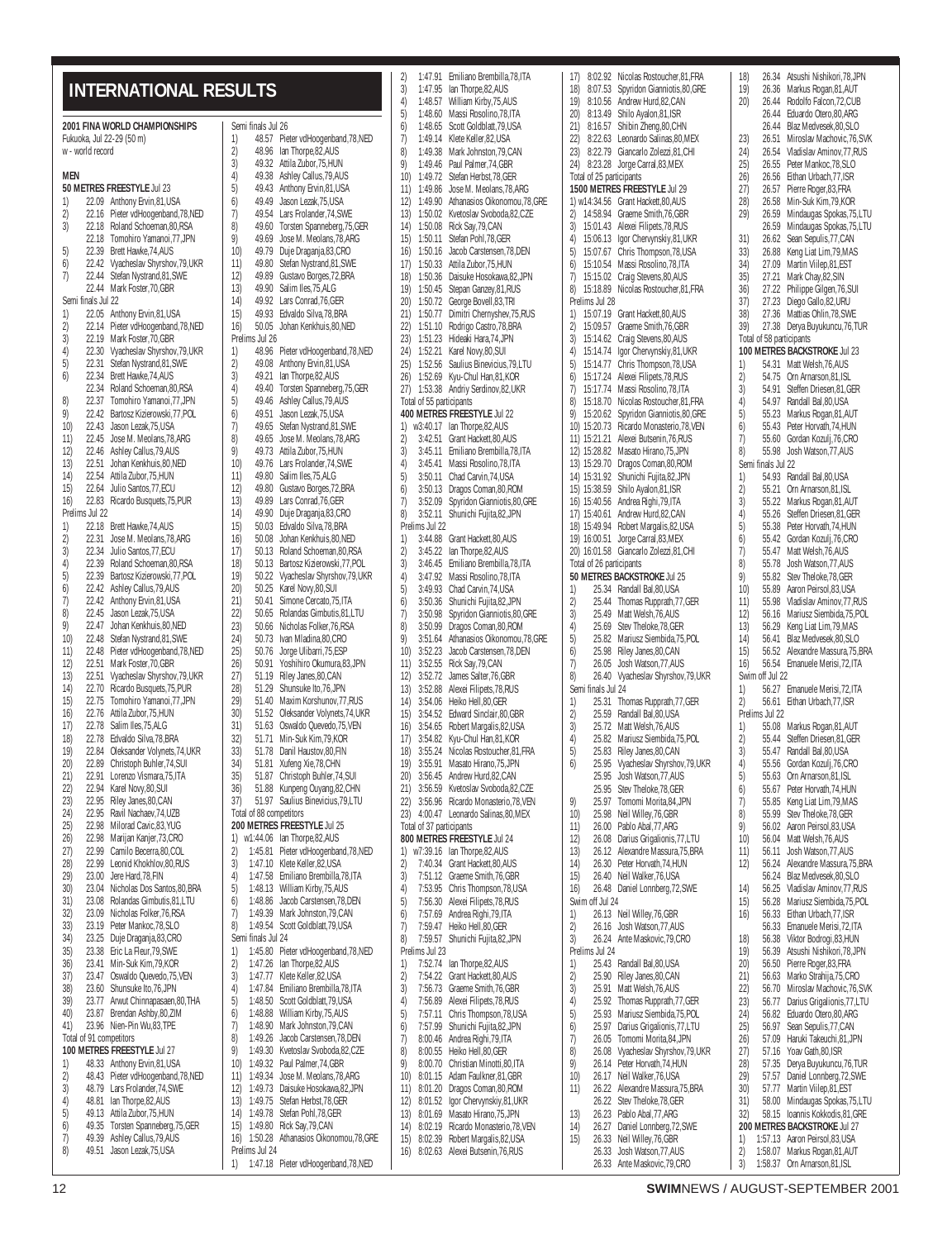4) 1:58.80 Matt Welsh,76,AUS 5) 1:59.23 Gordan Kozulj,76,CRO 6) 1:59.74 Viktor Bodrogi,83,HUN 7) 1:59.83 Emanuele Merisi,72,ITA 8) 2:00.09 Yoav Gath,80,ISR Semi finals Jul 26 1) 1:58.12 Aaron Peirsol,83,USA 2) 1:58.91 Markus Rogan,81,AUT 3) 1:59.24 Viktor Bodrogi,83,HUN 4) 1:59.34 Matt Welsh, 76, AUS<br>5) 1:59.39 Yoav Gath. 80. ISR 5) 1:59.39 Yoav Gath,80,ISR 6) 1:59.75 Orn Arnarson,81,ISL 7) 1:59.80 Gordan Kozulj,76,CRO 1:59.98 Emanuele Merisi,72,ITA 9) 1:59.99 Raymond Hass, 77, AUS<br>10) 2:00.72 Marc Lindsav.80.USA 2:00.72 Marc Lindsay, 80, USA 11) 2:00.98 Marko Strahija,75,CRO 12) 2:01.05 Rogerio Romero,69,BRA 2:01.33 Tobias Oriwol, 85, CAN 14) 2:01.34 Kozan Hashimoto,80,JPN 15) 2:01.54 Steffen Driesen,81,GER 2:02.98 Pierre Roger,83,FRA Prelims Jul 26 1) 1:59.79 Aaron Peirsol,83,USA 2) 2:00.12 Marc Lindsay,80,USA 3) 2:00.27 Viktor Bodrogi,83,HUN 4) 2:00.63 Matt Welsh,76,AUS 5) 2:00.66 Orn Arnarson, 81, ISL<br>6) 2:00.72 Yoay Gath 80 ISR 2:00.72 Yoav Gath,80,ISR 7) 2:00.82 Emanuele Merisi,72,ITA 8) 2:00.97 Marko Strahija, 75, CRO<br>9) 2:01.19 Gordan Kozuli 76 CRO 9) 2:01.19 Gordan Kozulj,76,CRO 10) 2:01.30 Rogerio Romero,69,BRA 11) 2:01.35 Markus Rogan,81,AUT 12) 2:01.36 Klaas Zwering,81,NED 13) 2:01.41 Pierre Roger 83 FRA 14) 2:01.42 Raymond Hass,77,AUS 15) 2:01.57 Tobias Oriwol,85,CAN 2:01.61 Kozan Hashimoto 80, JPN 17) 2:02.40 Steffen Driesen,81,GER 18) 2:02.43 Haruki Takeuchi 81, JPN 19) 2:02.48 Miroslav Machovic, 76, SVK 20) 2:02.74 Peter Horvath,74,HUN 21) 2:03.17 Keng Liat Lim,79,MAS 22) 2:03.45 Blaz Medvesek,80,SLO 23) 2:03.81 Eduardo Otero,80,ARG 24) 2:04.82 Ioannis Kokkodis,81,GRE 25) 2:04.94 Shibin Zheng,80,CHN 26) 2:05.19 Martin Viilep,81,EST 27) 2:05.21 George Gleason,79,ISV 28) 2:05.23 Philippe Gilgen, 76, SUI<br>29) 2:06.04 Diego Urreta 81 MEX 2:06.04 Diego Urreta,81,MEX 30) 2:06.45 Gary Tan,82,SIN Total of 42 participants **50 METRES BREASTSTROKE** Jul 29 1) 27.52 Oleg Lisogor,79,UKR 2) 27.60 Roman Sloudnov,80,RUS 3) 27.72 Domenico Fioravanti, 77, ITA<br>4) 27.73 Anthony Robinson 80 USA 4) 27.73 Anthony Robinson,80,USA 5) 27.93 Mark Warnecke,70,GER 6) 28.02 Ed Moses,80,USA 7) 28.05 Darren Mew,79,GBR disq James Gibson,80,GBR Semi finals Jul 28 1) 27.59 Mark Warnecke,70,GER 2) 27.78 Roman Sloudnov, 80, RUS<br>3) 27.90 Ed Moses, 80, USA 3) 27.90 Ed Moses,80,USA 4) 27.92 Oleg Lisogor, 79, UKR<br>5) 27.95 Darren Mew. 79. GBR 27.95 Darren Mew, 79, GBR 6) 27.96 Domenico Fioravanti, 77, ITA<br>7) 27.97 Anthony Robinson. 80.USA  $\frac{7}{2}$  27.97 Anthony Robinson,80,USA<br>8) 28.01 James Gibson.80.GBR 28.01 James Gibson, 80, GBR 9) 28.06 Remo Lutolf,80,SUI<br>10) 28.23 Daniel Malek,73,CZE 28.23 Daniel Malek, 73, CZE 11) 28.33 Morgan Knabe,81,CAN 12) 28.37 Vanja Rogulj,82,CRO 28.40 Hugues Duboscq,81,FRA 14) 28.59 Patrik Isaksson, 73, SWE<br>15) 28.62 Jose Couto. 78, POR 28.62 Jose Couto,78,POR 16) 28.65 Jarno Pihlava,78,FIN Prelims Jul 28 1) 27.71 James Gibson,80,GBR 2) 27.82 Ed Moses, 80, USA<br>3) 27.86 Mark Warnecke 70 3) 27.86 Mark Warnecke,70,GER 4) 27.92 Oleg Lisogor,79,UKR 5) 27.98 Roman Sloudnov,80,RUS 6) 28.18 Jarno Pihlava,78,FIN 7) 28.22 Darren Mew,79,GBR

28.22 Daniel Malek 73 CZE 9) 28.27 Domenico Fioravanti,77,ITA 10) 28.28 Patrik Isaksson,73,SWE 11) 28.44 Morgan Knabe,81,CAN 28.44 Anthony Robinson,80,USA 28.44 Hugues Duboscq,81,FRA 14) 28.49 Vanja Rogulj,82,CRO 15) 28.51 Jose Couto,78,POR 28.55 Remo Lutolf,80,SUI 17) 28.65 Phil Rogers, 71, AUS<br>18) 28.73 Kosuke Kitaiima. 82. 18) 28.73 Kosuke Kitajima,82,JPN 28.78 Ryosuke Imai, 78, JPN 20) 28.80 Eduardo Fischer, 80, BRA<br>21) 28.84 Qiliang Zeng, 77, CHN 28.84 Qiliang Zeng, 77, CHN 28.84 Arsen Malyarov,79,RUS 23) 28.89 Simon Cowley, 80, AUS<br>24) 29.09 Max Podoprigora, 78, AI 29.09 Max Podoprigora,78,AUT 25) 29.13 Raiko Pachel, 74, EST<br>26) 29.47 Alvaro Fortuny, 80, GL 26) 29.47 Alvaro Fortuny,80,GUA 27) 29.72 Martin Viilep,81,EST 28) 29.81 Chi Kin Tam, 80, HKG<br>29) 29.87 Dov Melnik 78.ISR 29) 29.87 Dov Melnik,78,ISR 29.87 Jakob Sveinsson,82,ISL Total of 58 participants **100 METRES BREASTSTROKE** Jul 24 1) 1:00.16 Roman Sloudnov,80,RUS<br>2) 1:00.47 Domenico Fioravanti.77.1 2) 1:00.47 Domenico Fioravanti,77,ITA 3) 1:00.61 Ed Moses, 80, USA<br>4) 1:00.67 Kosuke Kitajima 82 4) 1:00.67 Kosuke Kitajima,82,JPN 5) 1:01.27 Morgan Knabe,81,CAN 6) 1:01.51 Oleg Lisogor,79,UKR 7) 1:01.92 Darren Mew,79,GBR 8) 1:01.94 Hugues Duboscq,81,FRA Semi finals Jul 23 1) w59.94 Roman Sloudnov,80,RUS 2) 1:00.55 Ed Moses,80,USA 3) 1:00.61 Kosuke Kitajima,82,JPN 4) 1:01.24 Oleg Lisogor,79,UKR 5) 1:01.25 Morgan Knabe,81,CAN 6) 1:01.47 Darren Mew,79,GBR 7) 1:01.66 Domenico Fioravanti,77,ITA 8) 1:01.96 Hugues Dubosca.81.FRA 9) 1:02.02 Jarno Pihlava,78,FIN 10) 1:02.10 Daniel Malek,73,CZE 11) 1:02.17 Jose Couto,78,POR 12) 1:02.18 Karoly Guttler 68 HUN 13) 1:02.22 Max Podoprigora,78,AUT 14) 1:02.35 Simon Cowley,80,AUS 15) 1:02.49 Ryosuke Imai,78,JPN 16) 1:03.08 Eduardo Fischer,80,BRA Prelims Jul 23<br>1) 1:00.40 1) 1:00.40 Roman Sloudnov,80,RUS 2) 1:00.95 Kosuke Kitajima,82,JPN 3) 1:01.12 Ed Moses,80,USA 4) 1:01.29 Domenico Fioravanti, 77, ITA<br>5) 1:01.50 Morgan Knabe 81 CAN 5) 1:01.50 Morgan Knabe,81,CAN 6) 1:01.93 Darren Mew,79,GBR 7) 1:02.03 Oleg Lisogor,79,UKR 8) 1:02.21 Ryosuke Imai,78,JPN 9) 1:02.34 Hugues Duboscq,81,FRA<br>10) 1:02.38 Daniel Malek,73,CZE 1:02.38 Daniel Malek, 73, CZE 11) 1:02.42 Simon Cowley,80,AUS 12) 1:02.49 Jarno Pihlava,78,FIN 1:02.50 Karoly Guttler,68,HUN 1:02.50 Jose Couto,78,POR 15) 1:02.51 Eduardo Fischer,80,BRA 16) 1:02.52 Max Podoprigora, 78, AUT<br>17) 1:02.54 Jens Kruppa, 76, GER 17) 1:02.54 Jens Kruppa,76,GER 1:02.60 Davide Rummolo,77,ITA 19) 1:02.62 Dimitri Komornikov,81,RUS 20) 1:02.65 Regan Harrison, 77, AUS<br>21) 1:02.83 Vania Roguli 82 CRO 21) 1:02.83 Vanja Rogulj,82,CRO 22) 1:02.88 Elvin Chia, 77, MAS<br>23) 1:02.98 Anthony Robinson. 23) 1:02.98 Anthony Robinson,80,USA 24) 1:03.33 Martin Gustavsson,80,SWE 25) 1:03.56 Remo Lutolf,80,SUI<br>26) 1:04.11 Alvaro Fortuny.80.G 26) 1:04.11 Alvaro Fortuny,80,GUA 27) 1:04.36 Raiko Pachel,74,EST 28) 1:04.41 Jakob Sveinsson,82,ISL 29) 1:04.71 Dov Melnik,78,ISR 30) 1:04.93 Qiliang Zeng,77,CHN 31) 1:04.94 Chi Kin Tam,80,HKG 32) 1:05.10 Wickus Nienaber 82, SWZ 33) 1:05.15 Vladimir Labzin,83,EST 34) 1:05.24 Ansel Tjin A Tam,79,SUR 35) 1:05.36 Valeri Kalmikovs,73,LAT Total of 59 participants

|          |                          | 200 METRES BREASTSTROKE Jul 26                                                                                                                                                                                                               |
|----------|--------------------------|----------------------------------------------------------------------------------------------------------------------------------------------------------------------------------------------------------------------------------------------|
| 1)       |                          | 2:10.69 Brendan Hansen, 81, USA                                                                                                                                                                                                              |
|          |                          |                                                                                                                                                                                                                                              |
|          |                          |                                                                                                                                                                                                                                              |
|          |                          |                                                                                                                                                                                                                                              |
|          |                          |                                                                                                                                                                                                                                              |
|          |                          | 7)<br>21 211.09 Max Podoprigora, 78 AUT<br>3) 2:11.21 Kosuke Kitajima, 82, JPN<br>4) 2:11.31 Domenico Fioravanti, 77, ITA<br>5) 2:11.31 Domenico Fioravanti, 77, ITA<br>6) 2:11.51 Regan Harrison, 77, AUS<br>7) 2:13.19 Davide Rummolo, 7   |
|          |                          |                                                                                                                                                                                                                                              |
|          | Semi finals Jul 25       | Semi finals Jul 25<br>1) 2:11.65 Max Podoprigora,78,AUT<br>2:12.21 Kosuke Kitajima,82,JPN<br>2:12.21 Kosuke Kitajima,82,JPN<br>3) 2:12.34 Regan Harrison,77,AUS<br>4) 2:13.37 Ed Moses,80,USA<br>6) 2:13.37 Ed Moses,80,USA<br>7) 2:13.40 Da |
|          |                          |                                                                                                                                                                                                                                              |
|          |                          |                                                                                                                                                                                                                                              |
|          |                          |                                                                                                                                                                                                                                              |
|          |                          |                                                                                                                                                                                                                                              |
|          |                          |                                                                                                                                                                                                                                              |
|          |                          |                                                                                                                                                                                                                                              |
|          |                          |                                                                                                                                                                                                                                              |
|          |                          |                                                                                                                                                                                                                                              |
|          |                          |                                                                                                                                                                                                                                              |
|          |                          |                                                                                                                                                                                                                                              |
|          |                          |                                                                                                                                                                                                                                              |
|          |                          |                                                                                                                                                                                                                                              |
|          |                          |                                                                                                                                                                                                                                              |
|          | disq                     | lam Edmond, 78, GBR                                                                                                                                                                                                                          |
| 1)       | Prelims Jul 25           |                                                                                                                                                                                                                                              |
|          |                          | 2:12.26 Max Podoprigora, 78, AUT<br>2:13.35 Brendan Hansen, 81, USA                                                                                                                                                                          |
|          |                          |                                                                                                                                                                                                                                              |
|          |                          |                                                                                                                                                                                                                                              |
|          |                          |                                                                                                                                                                                                                                              |
|          |                          |                                                                                                                                                                                                                                              |
|          |                          |                                                                                                                                                                                                                                              |
|          |                          |                                                                                                                                                                                                                                              |
|          |                          |                                                                                                                                                                                                                                              |
|          |                          |                                                                                                                                                                                                                                              |
|          |                          |                                                                                                                                                                                                                                              |
|          |                          |                                                                                                                                                                                                                                              |
|          |                          |                                                                                                                                                                                                                                              |
|          |                          |                                                                                                                                                                                                                                              |
|          |                          | 10. 2:12.26 Max Podoprigora, 78, AUT<br>2:12.26 Max Podoprigora, 78, AUT<br>2:13.35 Brendan Hansen, 81, USA<br>2:13.56 Regan Harison, 77, AUS<br>2:13.56 Kosuke Kitajima, 82, JPN<br>2:13.58 Ed Moses, 80, USA<br>6) 2:13.73 Dimitri Komo    |
|          |                          |                                                                                                                                                                                                                                              |
|          |                          |                                                                                                                                                                                                                                              |
|          |                          |                                                                                                                                                                                                                                              |
|          |                          |                                                                                                                                                                                                                                              |
|          |                          |                                                                                                                                                                                                                                              |
|          |                          | 23) 2:20.09 Michael Williamson,81,IRL<br>24) 2:20.52 Dov Melnik,78,ISR<br>25) 2:21.85 Wickus Nienaber,82,SWZ                                                                                                                                 |
|          |                          |                                                                                                                                                                                                                                              |
|          | Total of 40 participants |                                                                                                                                                                                                                                              |
|          |                          | 50 METRES BUTTERFLY Jul 28                                                                                                                                                                                                                   |
| 1)       |                          | 23.50 Geoff Huegill,79,AUS<br>23.57 Lars Frolander,74,SWE<br>23.62 Mark Foster,70,GBR                                                                                                                                                        |
| 2)<br>3) |                          |                                                                                                                                                                                                                                              |
| 4)       | 23.76                    | Roland Schoeman, 80, RSA                                                                                                                                                                                                                     |
| 5)       | 23.85                    | lan Crocker, 82, USA                                                                                                                                                                                                                         |
| 6)       | 23.99                    | Ewout Holst, 78, NED                                                                                                                                                                                                                         |
| 7)       | 24.10                    | Tero Valimaa, 78, FIN                                                                                                                                                                                                                        |
| 8)       | 24.16                    | Thomas Rupprath, 77, GER                                                                                                                                                                                                                     |
| 1)       | Semi finals Jul 27       | w23.44 Geoff Huegill, 79, AUS                                                                                                                                                                                                                |
| 2)       | 23.66                    | Mark Foster, 70, GBR                                                                                                                                                                                                                         |
| 3)       | 23.68                    | Roland Schoeman, 80, RSA                                                                                                                                                                                                                     |
| 4)       | 23.73                    | Lars Frolander, 74, SWE                                                                                                                                                                                                                      |
| 5)       | 23.91                    | Ewout Holst, 78, NED                                                                                                                                                                                                                         |
| 6)       | 23.93                    | Tero Valimaa, 78, FIN                                                                                                                                                                                                                        |
| 7)       | 23.97                    | lan Crocker, 82, USA                                                                                                                                                                                                                         |
| 8)<br>9) | 24.01<br>24.04           | Thomas Rupprath, 77, GER<br>Jere Hard, 78, FIN                                                                                                                                                                                               |
| 10)      | 24.18                    | Vladislav Kulikov, 71, RUS                                                                                                                                                                                                                   |
| 11)      | 24.23                    | Michael Klim, 77, AUS                                                                                                                                                                                                                        |
| 12)      | 24.26                    | Pablo Abal, 77, ARG                                                                                                                                                                                                                          |
| 13)      | 24.31                    | Andriy Serdinov, 82, UKR                                                                                                                                                                                                                     |
| 14)      | 24.40                    | Ravil Nachaev, 74, UZB                                                                                                                                                                                                                       |
|          | 24.40                    | Joris Keizer, 79, NED                                                                                                                                                                                                                        |
| 16)      | 24.45<br>Swim off Jul 27 | Zsolt Gaspar, 77, HUN                                                                                                                                                                                                                        |
| 1)       | 24.47                    | Andriy Serdinov, 82, UKR                                                                                                                                                                                                                     |
| 2)       | 24.50                    | Oswaldo Quevedo, 75, VEN                                                                                                                                                                                                                     |
|          | Prelims Jul 27           |                                                                                                                                                                                                                                              |
| 1)       | 23.71                    | Geoff Huegill, 79, AUS                                                                                                                                                                                                                       |
| 2)       | 23.91                    | Jere Hard, 78, FIN                                                                                                                                                                                                                           |
| 3)<br>4) | 23.96<br>24.02           | Roland Schoeman, 80, RSA<br>Mark Foster, 70, GBR                                                                                                                                                                                             |
| 5)       |                          | 24.03 Lars Frolander, 74, SWE                                                                                                                                                                                                                |

| 6)                                          |                         |                                                                                                                                                                                                                                                                                                                                                                                                                                                                                      |
|---------------------------------------------|-------------------------|--------------------------------------------------------------------------------------------------------------------------------------------------------------------------------------------------------------------------------------------------------------------------------------------------------------------------------------------------------------------------------------------------------------------------------------------------------------------------------------|
| 7)                                          |                         | 24.08 Ewout Holst, 78, NED<br>24.14 Vladislav Kulikov, 71, RUS                                                                                                                                                                                                                                                                                                                                                                                                                       |
| 8)                                          |                         | 24.27 lan Crocker, 82, USA                                                                                                                                                                                                                                                                                                                                                                                                                                                           |
| 9)                                          |                         | 24.28 Joris Keizer, 79, NED<br>24.31 Thomas Rupprath, 7                                                                                                                                                                                                                                                                                                                                                                                                                              |
| 10)                                         |                         | Thomas Rupprath, 77, GER                                                                                                                                                                                                                                                                                                                                                                                                                                                             |
|                                             |                         |                                                                                                                                                                                                                                                                                                                                                                                                                                                                                      |
|                                             |                         |                                                                                                                                                                                                                                                                                                                                                                                                                                                                                      |
|                                             |                         | $\begin{array}{ll}\n & \text{if } \mathcal{L}_1 \cup \mathcal{L}_2 \cup \mathcal{L}_3 \cup \mathcal{L}_4 \cup \mathcal{L}_5 \cup \mathcal{L}_5 \cup \mathcal{L}_6 \cup \mathcal{L}_7 \cup \mathcal{L}_7 \cup \mathcal{L}_7 \cup \mathcal{L}_7 \cup \mathcal{L}_8 \cup \mathcal{L}_7 \cup \mathcal{L}_7 \cup \mathcal{L}_8 \cup \mathcal{L}_7 \cup \mathcal{L}_7 \cup \mathcal{L}_7 \cup \mathcal{L}_7 \cup \mathcal{L}_7 \cup \mathcal{L}_7 \cup \mathcal{L}_7 \cup \mathcal{L}_7 \$ |
|                                             |                         |                                                                                                                                                                                                                                                                                                                                                                                                                                                                                      |
|                                             |                         | 24.45 Oswaldo Quevedo, 75, VEN                                                                                                                                                                                                                                                                                                                                                                                                                                                       |
| 18)                                         |                         | 24.45 Andriy Serdinov, 82, UKR<br>24.47 Duje Draganja, 83, CRO                                                                                                                                                                                                                                                                                                                                                                                                                       |
| 19)                                         |                         | 24.50 Igor Marchenko, 75, RUS                                                                                                                                                                                                                                                                                                                                                                                                                                                        |
| 20)                                         |                         | 24.50 Igor Marchenko, 75, RU<br>24.53 Javier Noriega, 80, ESP                                                                                                                                                                                                                                                                                                                                                                                                                        |
| 21)                                         |                         | 24.55 Bryan Jones, 78, USA<br>24.57 Milos Milosevic, 72, CRO                                                                                                                                                                                                                                                                                                                                                                                                                         |
| 22)                                         |                         |                                                                                                                                                                                                                                                                                                                                                                                                                                                                                      |
|                                             |                         | 24.57 Michael Mintenko, 75, CAN                                                                                                                                                                                                                                                                                                                                                                                                                                                      |
| 24)<br>25)                                  |                         | 24.58 Camilo Becerra, 80, COL                                                                                                                                                                                                                                                                                                                                                                                                                                                        |
|                                             |                         | 25) 24.59 Fabian Friedrich, 80, GER<br>26) 24.64 Ryo Takayasu, 81, JPN<br>27) 24.79 Milorad Cavic, 83, YUG                                                                                                                                                                                                                                                                                                                                                                           |
| 27)<br>28)                                  |                         |                                                                                                                                                                                                                                                                                                                                                                                                                                                                                      |
|                                             |                         | 24.83 Nicholas Dos Santos, 80, BRA                                                                                                                                                                                                                                                                                                                                                                                                                                                   |
|                                             |                         | 24.83 Dmytriy Koshel, 81, BLR<br>24.83 Takashi Yamamoto, 78, JPN                                                                                                                                                                                                                                                                                                                                                                                                                     |
|                                             |                         |                                                                                                                                                                                                                                                                                                                                                                                                                                                                                      |
|                                             |                         |                                                                                                                                                                                                                                                                                                                                                                                                                                                                                      |
|                                             |                         |                                                                                                                                                                                                                                                                                                                                                                                                                                                                                      |
|                                             |                         | 31) 24.93 Jorge Dilbarry.c.,<br>32) 24.95 Petter Sjodal, 79, NOR<br>33) 24.96 Jesus Gonzalez, 74, MEX<br>25.05 Fernando Alves, 79, BRA                                                                                                                                                                                                                                                                                                                                               |
|                                             |                         |                                                                                                                                                                                                                                                                                                                                                                                                                                                                                      |
|                                             |                         |                                                                                                                                                                                                                                                                                                                                                                                                                                                                                      |
|                                             |                         | 35) $25.75$ Fernando Alves, $(3, 9)$ , $25.09$ Min-Suk Kim, 79, KOR<br>35) $25.09$ Min-Suk Kim, 79, KOR<br>36) $25.18$ Simao Morgado, 79, POR<br>37) $25.19$ Lorenz Liechti, 75, SUI<br>38) $25.21$ Luc Decker, 77, LUX<br>39) $25.27$ Roland                                                                                                                                                                                                                                        |
|                                             |                         |                                                                                                                                                                                                                                                                                                                                                                                                                                                                                      |
|                                             |                         |                                                                                                                                                                                                                                                                                                                                                                                                                                                                                      |
|                                             |                         |                                                                                                                                                                                                                                                                                                                                                                                                                                                                                      |
| 42)                                         |                         | 42) 25.77 Alex Miladinovski, 79, MKD<br>43) 25.84 Cesar Uribe, 80, MEX                                                                                                                                                                                                                                                                                                                                                                                                               |
|                                             |                         | Total of 80 participants                                                                                                                                                                                                                                                                                                                                                                                                                                                             |
|                                             |                         | 100 METRES BUTTERFLY Jul 26                                                                                                                                                                                                                                                                                                                                                                                                                                                          |
| 1)                                          |                         | 52.10 Lars Frolander, 74, SWE                                                                                                                                                                                                                                                                                                                                                                                                                                                        |
| $\begin{pmatrix} 2 \\ 3 \\ 4 \end{pmatrix}$ |                         | 52.25 Ian Crocker, 82, USA<br>52.36 Geoff Huegill, 79, AUS                                                                                                                                                                                                                                                                                                                                                                                                                           |
|                                             |                         |                                                                                                                                                                                                                                                                                                                                                                                                                                                                                      |
|                                             |                         |                                                                                                                                                                                                                                                                                                                                                                                                                                                                                      |
| 5)                                          |                         |                                                                                                                                                                                                                                                                                                                                                                                                                                                                                      |
| 6)                                          |                         | 52.56 Takashi Yamamoto, 78, JPN<br>52.69 Vladislav Kulikov, 71, RUS                                                                                                                                                                                                                                                                                                                                                                                                                  |
| 7)                                          |                         |                                                                                                                                                                                                                                                                                                                                                                                                                                                                                      |
| 8)                                          |                         | 52.82 Michael Mintenko, 75, CAN<br>52.91 Michael Klim, 77, AUS<br>53.33 Franck Esposito, 71, FRA                                                                                                                                                                                                                                                                                                                                                                                     |
|                                             | Semi finals Jul 25      |                                                                                                                                                                                                                                                                                                                                                                                                                                                                                      |
| 2)                                          |                         | 1) 52.17 Lars Frolander, 74, SWE<br>52.50 Michael Klim, 77, AUS                                                                                                                                                                                                                                                                                                                                                                                                                      |
|                                             |                         |                                                                                                                                                                                                                                                                                                                                                                                                                                                                                      |
| $\frac{2}{3}$<br>4)                         |                         | 52.55 Takashi Yamamoto, 78, JPN<br>52.63 Ian Crocker, 82, USA                                                                                                                                                                                                                                                                                                                                                                                                                        |
| 5)                                          |                         |                                                                                                                                                                                                                                                                                                                                                                                                                                                                                      |
| 6)                                          |                         | 52.81 Michael Mintenko, 75, CAN<br>52.91 Geoff Huegill, 79, AUS                                                                                                                                                                                                                                                                                                                                                                                                                      |
| 7).<br>8)                                   |                         | 52.96 Franck Esposito, 71, FRA<br>52.98 Vladislav Kulikov, 71, RUS                                                                                                                                                                                                                                                                                                                                                                                                                   |
| 9)                                          | 53.08                   | Jere Hard, 78, FIN                                                                                                                                                                                                                                                                                                                                                                                                                                                                   |
| 10)                                         | 53.17                   | Denis Sylantyev, 76, UKR                                                                                                                                                                                                                                                                                                                                                                                                                                                             |
| 11)                                         | 53.19                   | Tero Valimaa,78,FIN                                                                                                                                                                                                                                                                                                                                                                                                                                                                  |
| 13)                                         | 53.19<br>53.27          | Andriy Serdinov,82,UKR<br>Thomas Rupprath, 77, GER                                                                                                                                                                                                                                                                                                                                                                                                                                   |
| 14)                                         | 53.67                   | Igor Marchenko, 75, RUS                                                                                                                                                                                                                                                                                                                                                                                                                                                              |
| 15)                                         | 53.72                   | Joris Keizer, 79, NED                                                                                                                                                                                                                                                                                                                                                                                                                                                                |
| 16)                                         | 54.00                   | Kunpeng Ouyang,82,CHN                                                                                                                                                                                                                                                                                                                                                                                                                                                                |
| 1)                                          | Prelims Jul 25<br>52.97 | Andriy Serdinov, 82, UKR                                                                                                                                                                                                                                                                                                                                                                                                                                                             |
| 2)                                          | 53.03                   | Vladislav Kulikov, 71, RUS                                                                                                                                                                                                                                                                                                                                                                                                                                                           |
| 3)                                          | 53.04                   | Geoff Huegill,79,AUS                                                                                                                                                                                                                                                                                                                                                                                                                                                                 |
|                                             | 53.04                   | Michael Mintenko,75,CAN                                                                                                                                                                                                                                                                                                                                                                                                                                                              |
| 5)                                          | 53.08                   | lan Crocker,82,USA                                                                                                                                                                                                                                                                                                                                                                                                                                                                   |
| 6)<br>7)                                    | 53.11<br>53.14          | Franck Esposito, 71, FRA<br>Lars Frolander, 74, SWE                                                                                                                                                                                                                                                                                                                                                                                                                                  |
| 8)                                          | 53.31                   | Thomas Rupprath, 77, GER                                                                                                                                                                                                                                                                                                                                                                                                                                                             |
| 9)                                          | 53.52                   | Igor Marchenko,75,RUS                                                                                                                                                                                                                                                                                                                                                                                                                                                                |
| 10)                                         | 53.53                   | Joris Keizer, 79, NED                                                                                                                                                                                                                                                                                                                                                                                                                                                                |
|                                             | 53.53                   | Takashi Yamamoto, 78, JPN                                                                                                                                                                                                                                                                                                                                                                                                                                                            |
| 12)<br>13)                                  | 53.66<br>53.73          | Tero Valimaa,78,FIN<br>Jere Hard, 78, FIN                                                                                                                                                                                                                                                                                                                                                                                                                                            |
| 14)                                         | 53.83                   | Michael Klim, 77, AUS                                                                                                                                                                                                                                                                                                                                                                                                                                                                |
| 15)                                         | 53.86                   | Denis Sylantyev, 76, UKR                                                                                                                                                                                                                                                                                                                                                                                                                                                             |
| 16)                                         | 53.94                   | Kunpeng Ouyang,82,CHN                                                                                                                                                                                                                                                                                                                                                                                                                                                                |
| 17)                                         | 54.03                   | Peter Mankoc, 78, SLO                                                                                                                                                                                                                                                                                                                                                                                                                                                                |
| 18)<br>19)                                  | 54.06<br>54.20          | Zsolt Gaspar, 77, HUN<br>Bryan Jones,78,USA                                                                                                                                                                                                                                                                                                                                                                                                                                          |
| 20)                                         | 54.22                   | Ryo Takayasu,81,JPN                                                                                                                                                                                                                                                                                                                                                                                                                                                                  |
| 21)<br>22)                                  | 54.26<br>54.36          | Ioan Gherghel, 78, ROM<br>Cristian Galenda, 82, ITA                                                                                                                                                                                                                                                                                                                                                                                                                                  |

|          | 54.36                    | Fernando Alves, 79, BRA                        |
|----------|--------------------------|------------------------------------------------|
| 24)      | 54.50                    | Daniel Morales, 77, ESP                        |
| 25)      | 54.54                    | Simao Morgado, 79, POR                         |
| 26)      | 54.65                    | Pablo Abal, 77, ARG                            |
| 27)      | 54.71                    | Milorad Cavic, 83, YUG                         |
| 28)      | 54.79                    | Camilo Becerra, 80, COL                        |
| 29)      | 54.93                    | Andrew Livingston, 78, PUR                     |
| 30)      | 54.98                    | Fabian Friedrich, 80, GER                      |
| 31)      | 55.18                    | Oswaldo Quevedo, 75, VEN                       |
| 32)      | 55.19                    | Cesar Uribe, 80, MEX                           |
| 33)      | 55.30                    | Jesus Gonzalez, 74, MEX                        |
|          | 55.30                    | Alex Miladinovski, 79, MKD                     |
| 35)      | 55.95                    | Ioannis Drymonakos, 79, GRE                    |
| 36)      | 56.03                    | Ivan Mladina, 80, CRO                          |
| 37)      | 56.19                    | Dmytriy Koshel,81,BLR                          |
| 38)      | 56.23                    | Luc Decker, 77, LUX                            |
| 39)      | 56.47                    | Lorenz Liechti, 75, SUI                        |
|          | Total of 74 participants |                                                |
|          |                          | 200 METRES BUTTERFLY Jul 24                    |
| 1)       | w1:54.58                 | Michael Phelps,85,USA                          |
| 2)       | 1:55.28                  | Tom Malchow, 76, USA                           |
| 3)       | 1:55.68                  | Anatoli Poliakov, 80, RUS                      |
| 4)       | 1:55.71                  | Franck Esposito, 71, FRA                       |
| 5)       | 1:55.84                  | Takashi Yamamoto,78,JPN                        |
| 6)       | 1:56.71                  | Denis Sylantyev,76,UKR                         |
| 7)       | 1:57.18                  | Justin Norris, 80, AUS                         |
| 8)       | 1:58.68                  | Andrew Livingston, 78, PUR                     |
|          | Semi finals Jul 23       |                                                |
| 1)       | 1:55.03                  | Franck Esposito, 71, FRA                       |
|          | 1:55.03                  | Tom Malchow, 76, USA                           |
| 3)       | 1:56.41                  | Michael Phelps,85,USA                          |
| 4)       | 1:56.51                  | Denis Sylantyev,76,UKR                         |
| 5)       | 1:56.85                  | Takashi Yamamoto.78.JPN                        |
| 6)       | 1:56.98                  | Justin Norris,80,AUS                           |
| 7)       | 1:57.34                  | Anatoli Poliakov, 80, RUS                      |
| 8)       | 1:57.94                  | Andrew Livingston, 78, PUR                     |
| 9)       | 1:57.96                  | Ioan Gherghel, 78, ROM                         |
| 10)      | 1:58.15                  | Thomas Rupprath, 77, GER                       |
| 11)      | 1:58.20                  | Cristian Galenda, 82, ITA                      |
| 12)      | 1:58.60                  | Viktor Bodrogi,83,HUN                          |
| 13)      | 1:59.06                  | Juan Veloz, 82, MEX                            |
| 14)      | 1:59.52                  | William Kirby,75,AUS                           |
| 15)      | 1:59.56                  | Ioannis Drymonakos,79,GRE                      |
| 16)      | 2:01.37                  | Tero Valimaa,78,FIN                            |
| 1)       | Prelims Jul 23           | Franck Esposito, 71, FRA                       |
| 2)       | 1:56.05<br>1:56.11       | Michael Phelps,85,USA                          |
| 3)       | 1:56.13                  | Tom Malchow, 76, USA                           |
| 4)       | 1:57.76                  | Takashi Yamamoto,78,JPN                        |
| 5)       | 1:57.79                  | Justin Norris, 80, AUS                         |
| 6)       | 1:57.80                  | Thomas Rupprath, 77, GER                       |
| 7)       | 1:58.27                  | Anatoli Poliakov, 80, RUS                      |
| 8)       | 1:58.41                  | Denis Sylantyev, 76, UKR                       |
| 9)       | 1:58.71                  | Ioan Gherghel, 78, ROM                         |
| 10)      | 1:58.72                  | Andrew Livingston, 78, PUR                     |
| 11)      | 1:58.85                  | Juan Veloz, 82, MEX                            |
| 12)      | 1:59.31                  | Cristian Galenda,82,ITA                        |
| 13)      | 1:59.41                  | Ioannis Drymonakos,79,GRE                      |
| 14)      | 1:59.77                  | Tero Valimaa, 78, FIN                          |
| 15)      | 2:00.12                  | William Kirby, 75, AUS                         |
| 16)      | 2:00.54                  | Viktor Bodrogi, 83, HUN                        |
| 17)      | 2:01.32                  | Alessio Boggiatto, 81, ITA                     |
| 18)      | 2:01.37                  | Xufeng Xie, 78, CHN                            |
| 19)      | 2:01.67                  | Michael Halika, 78, ISR                        |
| 20)      | 2:02.10                  | Simao Morgado, 79, POR                         |
| 21)      | 2:02.72                  | Hisayoshi Tanaka, 79, JPN                      |
| 22)      | 2:03.09                  | Dean Kent, 79, NZL                             |
| 23)      | 2:03.71                  | Zoran Lazarevski.80.MKD                        |
| 24)      | 2:03.72                  | Jacob Frayre,81,MEX                            |
| 25)      | 2:03.95                  | Jae-Hyon Joe,82,KOR                            |
| 26)      | 2:03.96                  | Jeong-Nam Yu,83,KOR                            |
| 27)      | 2:04.19                  | Benjamin Gan,83,SIN                            |
| 28)      | 2:04.22                  | Alex Miladinovski.79.MKD                       |
| 29)      | 2:05.29                  | Raazik Nordien, 82, RSA                        |
| 30)      | 2:05.31                  | Georgi Palazov, 80, BUL                        |
|          | Total of 40 participants |                                                |
|          |                          | 200 METRES IND.MEDLEY Jul 26                   |
| 1)       | 1:59.71                  | Massi Rosolino, 78, ITA                        |
| 2)<br>3) | 2:00.73                  | Tom Wilkens, 75, USA<br>Justin Norris, 80, AUS |
| 4)       | 2:00.91<br>2:01.50       | George Bovell, 83, TRI                         |
| 5)       | 2:01.54                  | Takahiro Mori,80,JPN                           |
|          | 2:01.54                  | Jiro Miki, 83, JPN                             |
| 7)       | 2:01.76                  | Alessio Boggiatto, 81, ITA                     |
| 8)       | 2:02.42                  | Curtis Myden, 73, CAN                          |
|          | Semi finals Jul 25       |                                                |
| 1)       | 2:00.45                  | Tom Wilkens, 75, USA                           |
| 2)       | 2:00.49                  | Alessio Boggiatto, 81, ITA                     |

#### **SWIM**NEWS / AUGUST-SEPTEMBER 2001 13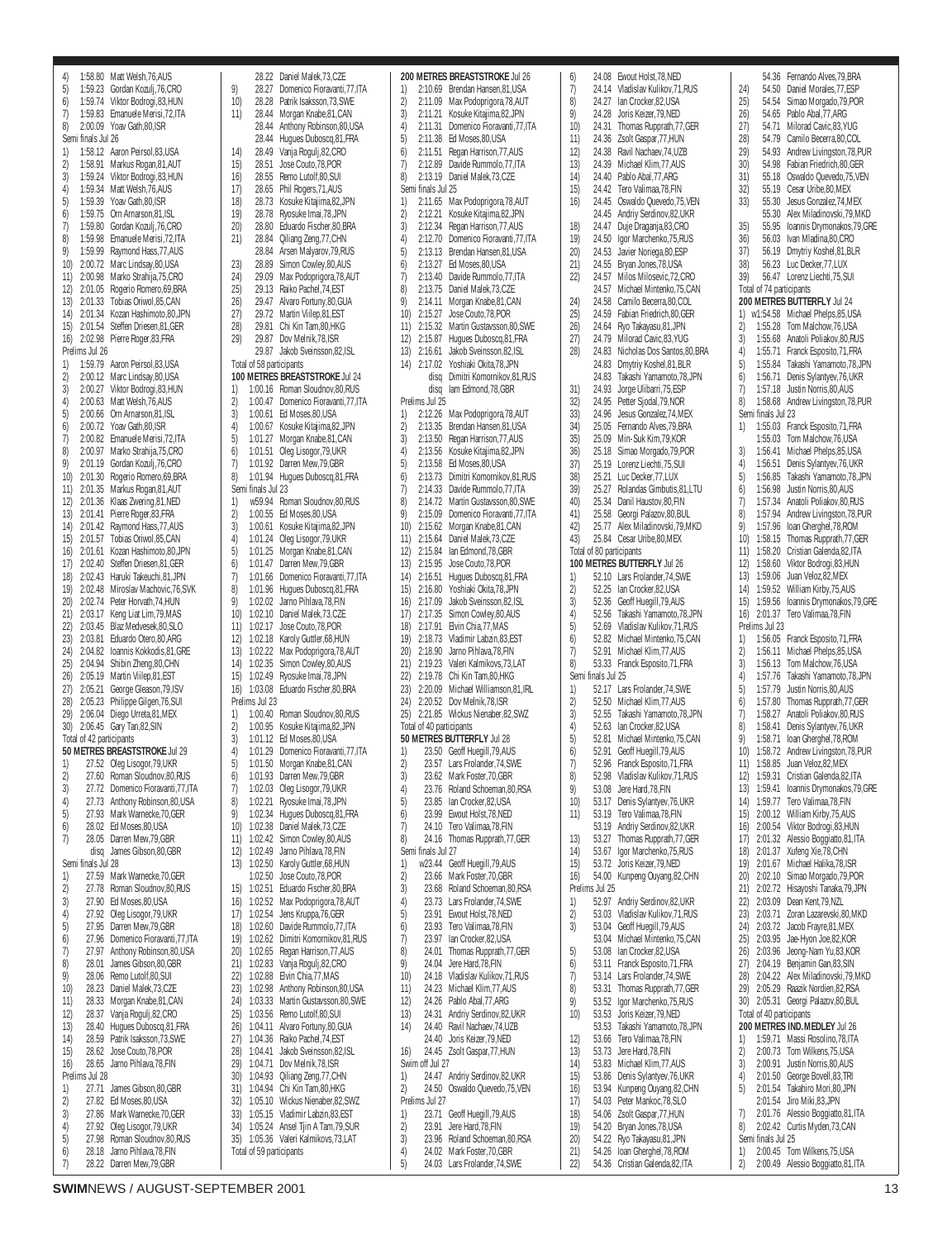|            |                           | Justin Norris, 80, AUS                                          |
|------------|---------------------------|-----------------------------------------------------------------|
| 3)<br>4)   | 2:01.07<br>2:01.35        | George Bovell, 83, TRI                                          |
| 5)         | 2:01.46                   | Jiro Miki, 83, JPN                                              |
| 6)         | 2:01.57                   | Massi Rosolino, 78, ITA                                         |
| 7)         | 2:01.67                   | Takahiro Mori, 80, JPN                                          |
| 8)         | 2:01.70                   | Curtis Myden, 73, CAN                                           |
| 9)         | 2:02.45                   | Brian Johns, 82, CAN                                            |
| 10)<br>11) | 2:02.71<br>2:02.85        | Robert Margalis, 82, USA<br>Dean Kent, 79, NZL                  |
| 12)        |                           | 2:04.00 Grant McGregor, 78, AUS                                 |
| 13)        | 2:04.38                   | Michael Halika, 78, ISR                                         |
| 14)        | 2:04.79                   | Ioannis Kokkodis, 81, GRE                                       |
| 15)        | 2:05.15                   | Brenton Cabello, 81, ESP                                        |
| 16)        | 2:05.20                   | Peter Mankoc, 78, SLO                                           |
| 1)         | Prelims Jul 25<br>2:01.35 | George Bovell, 83, TRI                                          |
| 2)         | 2:01.42                   | Tom Wilkens, 75, USA                                            |
| 3)         | 2:02.02                   | Massi Rosolino, 78, ITA                                         |
| 4)         | 2:02.13                   | Jiro Miki, 83, JPN                                              |
| 5)         | 2:02.22                   | Alessio Boggiatto, 81, ITA                                      |
| 6)         | 2:02.42                   | Justin Norris, 80, AUS                                          |
| 7)<br>8)   | 2:02.48<br>2:02.55        | Peter Mankoc, 78, SLO<br>Brian Johns, 82, CAN                   |
|            | 2:02.55                   | Curtis Myden, 73, CAN                                           |
| 10)        | 2:02.81                   | Takahiro Mori, 80, JPN                                          |
|            |                           | 2:02.81 Robert Margalis, 82, USA                                |
| 12)        |                           | 2:02.93 Grant McGregor, 78, AUS                                 |
| 13)        |                           | 2:03.11 Dean Kent, 79, NZL<br>2:04.11 Ioannis Kokkodis, 81, GRE |
| (14)       |                           | 2:04.19 Brenton Cabello, 81, ESP                                |
| 15)<br>16) | 2:04.23                   | Jacob Carstensen, 78, DEN                                       |
| 17)        |                           | 2:04.48 Michael Halika, 78, ISR                                 |
| 18)        | 2:05.11                   | Yves Platel, 79, SUI                                            |
| 19)        | 2:05.35                   | Vasilios Demetis, 83, GRE                                       |
| 20)        |                           | 2:05.52 Marko Milenkovic, 76, SLO                               |
| 21)        |                           | 2:06.34 Diego Urreta,81, MEX                                    |
| 22)<br>23) |                           | 2:06.66 George Gleason, 79, ISV                                 |
| 24)        | 2:07.80<br>2:08.44        | Javier Diaz, 79, MEX<br>Margus Saia, 81, EST                    |
| 25)        | 2:08.88                   | Shibin Zheng, 80, CHN                                           |
|            | Total of 44 participants  |                                                                 |
|            |                           | 400 METRES IND.MEDLEY Jul 29                                    |
|            |                           | Alessio Boggiatto, 81, ITA                                      |
| 1)         | 4:13.15                   |                                                                 |
| 2)         | 4:15.36                   | Erik Vendt, 81, USA                                             |
| 3)         | 4:15.94                   | Tom Wilkens, 75, USA                                            |
| 4)         | 4:18.05                   | Susumu Tabuchi, 80, JPN                                         |
| 5)<br>6)   | 4:18.56<br>4:19.75        | Justin Norris, 80, AUS<br>Brian Johns, 82, CAN                  |
| 7)         | 4:19.80                   | Curtis Myden, 73, CAN                                           |
| 8)         | 4:23.11                   | Jiro Miki,83,JPN                                                |
|            | Prelims Jul 29            |                                                                 |
| 1)         | 4:16.13                   | Tom Wilkens, 75, USA                                            |
| 2)         | 4:17.86                   | Alessio Boggiatto, 81, ITA                                      |
| 3)<br>4)   | 4:18.48                   | 4:18.09 Erik Vendt, 81, USA<br>Jiro Miki, 83, JPN               |
| 5)         | 4:18.90                   | Susumu Tabuchi, 80, JPN                                         |
| 6)         |                           | 4:19.25 Brian Johns, 82, CAN                                    |
| 7)         | 4:19.34                   | Justin Norris, 80, AUS                                          |
| 8)         | 4:20.88                   | Curtis Myden, 73, CAN                                           |
| 9)         | 4:21.11                   | Yves Platel, 79, SUI                                            |
| 10)<br>11) | 4:22.18<br>4:22.66        | Dean Kent, 79, NZL<br>Michael Halika, 78, ISR                   |
| 12)        | 4:22.67                   | Grant McGregor, 78, AUS                                         |
| 13)        | 4:22.74                   | Jacob Carstensen, 78, DEN                                       |
| 14)        | 4:24.01                   | Vasilios Demetis, 83, GRE                                       |
| 15)        | 4:24.55                   | Ioannis Kokkodis, 81, GRE                                       |
| 16)        | 4:25.32                   | Marko Milenkovic, 76, SLO                                       |
| 17)<br>18) | 4:26.32<br>4:30.22        | Xufeng Xie, 78, CHN<br>George Bovell, 83, TRI                   |
| 19)        | 4:31.58                   | Brenton Cabello, 81, ESP                                        |
| 20)        | 4:34.17                   | Javier Diaz, 79, MEX                                            |
|            | Total of 31 participants  |                                                                 |
|            |                           | 4X100 MEDLEY RELAY Jul 28                                       |
| 1)         | 3:35.35                   | Australia, AUS                                                  |
|            | 55.19<br>1:00.80          | Matt Welsh<br>Regan Harrison                                    |
|            | 51.39                     | Geoff Huegill                                                   |
|            | 47.97                     | lan Thorpe                                                      |
| 2)         | 3:36.34                   | Germany, GER                                                    |
|            | 55.22                     | Steffen Driesen                                                 |
|            | 1:01.06                   | Jens Kruppa                                                     |
|            | 51.96<br>48.10            | Thomas Rupprath<br>Torsten Spanneberg                           |
| 3)         | 3:37.77                   | Russia, RUS                                                     |
|            | 55.63                     | Vladislav Aminov                                                |
|            | 1:00.90<br>52.01          | Dimitri Komornikov<br>Vladislav Kulikov                         |

| 4)  | 3:38.23        | Canada, CAN                                                                               |
|-----|----------------|-------------------------------------------------------------------------------------------|
|     | 56.46          | <b>Tobias Oriwol</b>                                                                      |
|     |                |                                                                                           |
|     |                | 1:00.51 Morgan Knabe<br>51.63 Michael Mintenko                                            |
|     |                |                                                                                           |
| 5)  |                | 49.63 Richard Say<br>3:38.29 Hungary, HUN<br>55.48 Peter Horvath                          |
|     |                |                                                                                           |
|     | 1:01.29        | Karoly Guttler                                                                            |
|     | 53.05          | Zsolt Gaspar                                                                              |
|     | 48.47          | Attila Zubor                                                                              |
| 6)  | 3:38.92        | Japan, JPN                                                                                |
|     | 54.33          | Atsushi Nichikori                                                                         |
|     |                |                                                                                           |
|     |                | 1:00.18 Kosuke Kitajima<br>52.19 Takashi Yamamoto                                         |
|     | 50.22          | Daisuke Hosokawa                                                                          |
|     | disq           | <b>United States, USA</b>                                                                 |
|     | disq           | Netherlands, NED                                                                          |
|     | Prelims Jul 28 |                                                                                           |
| 1)  | 3:37.56        | United States, USA                                                                        |
| 2)  | 3:38.83        | Australia, AUS                                                                            |
|     |                |                                                                                           |
| 3)  | 3:39.26        | Canada,CAN                                                                                |
| 4)  |                |                                                                                           |
| 5)  |                | 3:39.50 Hungary, HUN<br>3:39.78 Germany, GER<br>3:39.94 Netherlands, NED                  |
| 6)  |                |                                                                                           |
| 7)  |                | 3:40.35 Russia, RUS                                                                       |
| 8)  | 3:40.84        | Japan, JPN                                                                                |
| 9)  | 3:41.31        | Sweden, SWE                                                                               |
| 10) | 3:41.98        | Croatia, CRO                                                                              |
| 11) |                |                                                                                           |
| 12) |                | 3:42.74 Brazil, BRA<br>3:43.32 Italy, ITA                                                 |
| 13) | 3:50.56        | Switzerland, SUI                                                                          |
| 14) |                | 3:51.43 China, CHN<br>3:54.24 Mexico, MEX                                                 |
| 15) |                |                                                                                           |
| 16) | 3:59.94        | Chinese Taipei, TPE                                                                       |
| 17) | 4:05.85        | Macau, MAC                                                                                |
|     |                | 4X100 FREE RELAY Jul 22                                                                   |
| 1)  |                | 3:14.10 Australia, AUS                                                                    |
|     | 49.12          | Michael Klim                                                                              |
|     | 48.31          | Ashley Calkus                                                                             |
|     |                | 48.5.<br>48.80 Todd i J<br>17.87 Tan Thorpe<br><b>herlar</b><br><b>Todd Pearson</b>       |
|     |                |                                                                                           |
| 2)  |                |                                                                                           |
|     |                |                                                                                           |
|     |                | 3:14.56 Netherlands, NED<br>49.80 Mark Veens<br>48.56 Johan Kenkhuis                      |
|     |                |                                                                                           |
|     |                | 49.18 Klaas E. Zwering<br>47.02 Pieter vdHoogenband<br>3:17.52 Germany, GER               |
|     |                |                                                                                           |
| 3)  |                |                                                                                           |
|     | 50.54          | Stefan Herbst                                                                             |
|     |                | 48.86 Torsten Spanneb<br>49.08 Lars Conrad<br>49.04 Sven Lodziewski<br>Torsten Spanneberg |
|     |                |                                                                                           |
|     |                |                                                                                           |
| 4)  |                | 3:18.00 Sweden, SWE<br>50.70 Mattias Ohlin<br>48.31 Lars Frolander                        |
|     |                |                                                                                           |
|     |                |                                                                                           |
|     | 48.79          | Stefan Nystrand                                                                           |
|     | 50.20          | Erik La Fleur                                                                             |
| 5)  | 3:19.37        | Italy,ITA                                                                                 |
|     | 50.49          | Lorenzo Vismara                                                                           |
|     | 49.54          | Matteo Pelliciari                                                                         |
|     | 50.06          | Klaus Lanzarini                                                                           |
|     | 49.28          | Simone Cercato                                                                            |
| 6)  | 3:21.63        | Russia, RUS                                                                               |
|     | 50.92          | Maxim Korshunov                                                                           |
|     | 50.38          | Leonid Khoklov                                                                            |
|     | 50.16          | Dimitri Talepov                                                                           |
|     | 50.17          | Dimitri Chernyshev                                                                        |
|     | disq           | Brazil, BRA                                                                               |
|     | disg           | United States, USA                                                                        |
|     | Prelims Jul 22 |                                                                                           |
| 1)  | 3:17.11        | United States, USA                                                                        |
| 2)  | 3:17.27        | Australia, AUS                                                                            |
| 3)  | 3:18.48        | Netherlands, NED                                                                          |
| 4)  | 3:18.60        | Germany, GER                                                                              |
| 5)  | 3:19.20        | Sweden, SWE                                                                               |
| 6)  | 3:20.03        | Italy, ITA                                                                                |
| 7)  | 3:21.19        | Brazil, BRA                                                                               |
| 8)  | 3:21.70        | Russia, RUS                                                                               |
| 9)  | 3:22.01        | Japan, JPN                                                                                |
| 10) | 3:24.10        | Switzerland, SUI                                                                          |
| 11) | 3:30.78        | Singapore, SIN                                                                            |
| 12) | 3:32.01        | Mexico, MEX                                                                               |
| 13) |                | Malaysia, MAS                                                                             |
|     | 3:39.09        |                                                                                           |
| 14) | 3:42.40        | Chinese Taipei, TPE<br>Uzbekistan, UZB                                                    |
| 15) |                |                                                                                           |
|     | 3:44.30        |                                                                                           |
| 16) | 3:49.37        | Macau, MAC                                                                                |
| 17) | 3:55.53        | Guam, GUM                                                                                 |

|            |                    | 4X200 FREE RELAY Jul 27                                                                                                                                                                  |
|------------|--------------------|------------------------------------------------------------------------------------------------------------------------------------------------------------------------------------------|
|            |                    | 1) w7:04.66 Australia, AUS                                                                                                                                                               |
|            |                    | 1.46.11 Grant Hackett<br>1.46.11 Grant Hackett<br>1.46.19 William Kirby<br>1.44.14 Ian Thorpe<br><b>7.10.86 Italy,ITA</b><br>1.48.19 Emiliano Brembilla                                  |
|            |                    |                                                                                                                                                                                          |
|            |                    |                                                                                                                                                                                          |
| 2)         |                    |                                                                                                                                                                                          |
|            |                    |                                                                                                                                                                                          |
|            |                    | 1:48.02 Matteo Pelliciari<br>1:47.97 Andrea Beccari<br>1:46.68 Massi Rosolino                                                                                                            |
|            |                    |                                                                                                                                                                                          |
|            |                    |                                                                                                                                                                                          |
| 3)         |                    | <b>7:13.69 United States, USA</b><br>1:49.00 Scott Goldblatt<br>1:48.78 Nate Dusing<br>1:48.41 Chad Carvin                                                                               |
|            |                    |                                                                                                                                                                                          |
|            |                    |                                                                                                                                                                                          |
|            |                    |                                                                                                                                                                                          |
|            |                    | 1:47.50 Klete Keller                                                                                                                                                                     |
| 4)         |                    | 7:15.60 Great Britain, GBR<br>1:49.95 Edward Simclair                                                                                                                                    |
|            |                    |                                                                                                                                                                                          |
|            |                    | 1:47.14 Paul Palmer<br>1:47.14 Paul Palmer<br>1:49.55 Marc Spackman<br>1:48.96 James Salter                                                                                              |
|            |                    |                                                                                                                                                                                          |
| 5)         |                    | 1.40.70<br>T.17.29 Germany, GER<br>1.50.29 Johannes Osterling<br>1.48.87 Stefan Herbst<br>1.49.06 Lars Conrad<br>1.17.80 Canada, CAN<br>1.1.30.12 Mark Johnston<br>1.50.12 Mark Johnston |
|            |                    |                                                                                                                                                                                          |
|            |                    |                                                                                                                                                                                          |
|            |                    |                                                                                                                                                                                          |
|            |                    |                                                                                                                                                                                          |
| 6)         |                    |                                                                                                                                                                                          |
|            |                    |                                                                                                                                                                                          |
|            |                    | 1:49.00 Rick Say<br>1:49.00 Rick Say<br>1:49.42 Brian Johns<br>1:49.26 Michael Mintenko                                                                                                  |
|            |                    |                                                                                                                                                                                          |
| 7)         |                    | 7:20.60 Japan, JPN                                                                                                                                                                       |
|            |                    |                                                                                                                                                                                          |
|            |                    | 1:50.90 Hideaki Hara<br>1:49.32 Daisuke Hosokawa                                                                                                                                         |
|            |                    |                                                                                                                                                                                          |
|            |                    |                                                                                                                                                                                          |
| 8)         |                    | 1:49.87 Yoshihiro Okumura<br>1:50.51 Shunichi Fujita<br><b>7:22.44 Russia, RUS</b><br>1:50.24 Stepan Ganzey                                                                              |
|            |                    |                                                                                                                                                                                          |
|            |                    | 1:49.04 Dimitri Chernyshev<br>1:50.83 Anatoli Poliakov<br>1:52.33 Maxim Korshunov                                                                                                        |
|            |                    |                                                                                                                                                                                          |
|            | Prelims Jul 27     |                                                                                                                                                                                          |
| 1)         |                    | 7:15.20 United States, USA<br>7:19.50 Great Britain, GBR                                                                                                                                 |
| 2)         |                    |                                                                                                                                                                                          |
| 3)         |                    | 7:19.85 Australia, AUS                                                                                                                                                                   |
| 4)         |                    | 7:20.69 Canada,CAN                                                                                                                                                                       |
| 5)         |                    | 7:20.81 Italy, ITA<br>7:21.07 Germany, GER                                                                                                                                               |
| 6)         |                    |                                                                                                                                                                                          |
| 7)<br>8)   |                    | 7:22.03 Japan, JPN                                                                                                                                                                       |
| 9) -       |                    | 7:29.53 Russia, RUS<br>7:41.12 Mexico, MEX                                                                                                                                               |
|            |                    |                                                                                                                                                                                          |
|            |                    |                                                                                                                                                                                          |
|            |                    | 10) 7:49.63 Malaysia, MAS<br>11) 7:58.33 Singapore, SIN<br>12) 8:10.58 Chinese Taiei, TPE                                                                                                |
|            |                    |                                                                                                                                                                                          |
|            | WOMEN              |                                                                                                                                                                                          |
|            |                    | 50 METRES FREESTYLE Jul 29                                                                                                                                                               |
| 2)         | 24.88              | 1) 24.47 Inge de Bruijn, 73, NED<br>Therese Alshammar, 77, SWE                                                                                                                           |
| 3)         | 24.96              | Sandra Volker, 74, GER                                                                                                                                                                   |
| 4)         | 25.00              | Alison Sheppard, 72, GBR                                                                                                                                                                 |
| 5)         | 25.10              | Tammie Stone, 76, USA                                                                                                                                                                    |
| 6)         | 25.25              | Haley Cope, 79, USA                                                                                                                                                                      |
| 7)         | 25.40              | Katrin Meissner, 73, GER                                                                                                                                                                 |
| 8)         | 25.73              | Elena Poptchenko, 79, BLR                                                                                                                                                                |
|            | Semi finals Jul 28 |                                                                                                                                                                                          |
| 1)         | 24.45              | Inge de Bruijn,73,NED                                                                                                                                                                    |
| 2)<br>3)   | 24.87<br>25.11     | Therese Alshammar, 77, SWE<br>Tammie Stone, 76, USA                                                                                                                                      |
| 4)         | 25.13              | Alison Sheppard, 72, GBR                                                                                                                                                                 |
| 5)         | 25.20              | Sandra Volker, 74, GER                                                                                                                                                                   |
| 6)         | 25.26              | Haley Cope, 79, USA                                                                                                                                                                      |
| 7)         | 25.45              | Elena Poptchenko, 79, BLR                                                                                                                                                                |
| 8)         | 25.48              | Katrin Meissner,73,GER                                                                                                                                                                   |
| 9)         | 25.49              | Sumika Minamoto, 79, JPN                                                                                                                                                                 |
| 10)        | 25.53              | Olga Mukomol, 79, UKR                                                                                                                                                                    |
| 11)        | 25.64              | Ekaterina Kibalo, 82, RUS                                                                                                                                                                |
| 12)<br>13) | 25.65              | Jana Kolukanova,81,EST                                                                                                                                                                   |
|            | 25.77<br>25.77     | Michelle Engelsman, 79, AUS<br>Martina Moravcova, 76, SVK                                                                                                                                |
| 15)        | 25.81              | Rosalind Brett, 79, GBR                                                                                                                                                                  |
| 16)        | 25.81              | Judith Draxler, 70, AUT                                                                                                                                                                  |
|            | Prelims Jul 28     |                                                                                                                                                                                          |
| 1)         | 24.79              | Inge de Bruijn,73,NED                                                                                                                                                                    |
| 2)         | 25.07              | Alison Sheppard, 72, GBR                                                                                                                                                                 |
| 3)         | 25.11              | Tammie Stone, 76, USA                                                                                                                                                                    |
| 4)         | 25.37              | Sandra Volker, 74, GER                                                                                                                                                                   |
| 5)         | 25.62              | Sumika Minamoto, 79, JPN                                                                                                                                                                 |

| 6)   | 25.68              | Olga Mukomol, 79, UKR           | 24)  | 56.73           |
|------|--------------------|---------------------------------|------|-----------------|
| 7)   | 25.72              | Therese Alshammar, 77, SWE      | 25)  | 56.75           |
| 8)   | 25.79              | Katrin Meissner.73.GER          | 26)  | 56.91           |
| 9)   | 25.82              | Rosalind Brett, 79, GBR         | 27)  | 56.93           |
|      |                    |                                 |      |                 |
|      | 25.82              | Martina Moravcova, 76, SVK      | 28)  | 57.07           |
| 11)  | 25.83              | Jana Kolukanova, 81, EST        | 29)  | 57.11           |
| 12)  | 25.84              | Haley Cope, 79, USA             | 30)  | 57.31           |
|      | 25.84              | Elena Poptchenko, 79, BLR       | 31)  | 57.33           |
|      |                    |                                 |      |                 |
| 14)  | 25.87              | Michelle Engelsman, 79, AUS     | 32)  | 57.50           |
| 15)  | 25.92              | Judith Draxler, 70, AUT         | 33)  | 57.50           |
| 16)  | 25.93              | Ekaterina Kibalo, 82, RUS       | 34)  | 57.53           |
| 17)  | 25.95              | Xue Han, 81, CHN                | 35)  | 57.59           |
|      |                    |                                 |      |                 |
| 18)  | 25.96              | Anna-Karin Kammerling.80.SWE    | 36)  | 57.65           |
|      | 25.96              | Laura Nicholls, 78, CAN         | 37)  | 57.77           |
| (20) | 25.97              | Sarah Ryan, 77, AUS             | 38)  | 57.83           |
|      |                    |                                 |      |                 |
| 21)  | 26.01              | Agata Korc, 86, POL             | 39)  | 58.02           |
| 22)  | 26.06              | Urska Slapsak, 72, SLO          |      | Total of 60 par |
| 23)  | 26.09              | Inna Yaitskaya, 79, RUS         |      | 200 METRES      |
| 24)  | 26.11              | Cecilia Vianini, 76, ITA        | 1)   | 1:58.57         |
|      |                    |                                 |      |                 |
| 25)  | 26.14              | Vivienne Rignall, 73, NZL       | 2)   | 1:58.78         |
| 26)  | 26.15              | Leah Martindale, 78, BAR        | 3)   | 1:58.85         |
| 27)  | 26.16              | Aleksandra Herasimenia, 85, BLR | 4)   | 1:58.92         |
| 28)  | 26.17              | Cristina Chiuso, 73, ITA        | 5)   | 1:59.29         |
|      |                    |                                 |      |                 |
| 29)  | 26.23              | Hanna-M. Seppala, 84, FIN       | 6)   | 1:59.44         |
| 30)  | 26.30              | Yingwen Zhu,81,CHN              | 7)   | 1:59.63         |
| 31)  | 26.32              | Flavia Delaroli, 83, BRA        | 8)   | 1:59.64         |
|      |                    |                                 |      |                 |
|      | 26.32              | Mette Jacobsen, 73, DEN         |      | Semi finals Jul |
| 33)  | 26.35              | Wilma van Rijn, 71, NED         | 1)   | 1:59.45         |
| 34)  | 26.37              | Julie Douglas, 80, IRL          | 2)   | 1:59.62         |
| 35)  | 26.43              | Tomoko Nagai, 81, JPN           | 3)   | 1:59.68         |
|      |                    |                                 |      |                 |
| 36)  | 26.57              | Ilona Hlavackova, 77, CZE       | 4)   | 1:59.68         |
| 37)  | 26.60              | Dominique Diezi, 77, SUI        | 5)   | 1:59.73         |
| 38)  | 26.64              | Karen Egdal, 78, DEN            | 6)   | 1:59.75         |
| 39)  |                    | 26.74 Carmen Herea, 79, ROM     | 7)   | 1:59.76         |
|      |                    |                                 |      |                 |
| 40)  | 26.79              | Nina van Koeckhoven, 83, BEL    | 8)   | 2:00.05         |
| 41)  | 26.86              | Ania Gustamelski,81,ISR         |      | 2:00.05         |
| 42)  | 26.99              | Elina Partyka, 83, EST          | 10)  | 2:00.37         |
|      |                    | Total of 63 participants        |      | 2:00.37         |
|      |                    |                                 |      |                 |
|      |                    | 100 METRES FREESTYLE Jul 25     | 12)  | 2:00.52         |
| 1)   |                    | 54.18 Inge de Bruijn, 73, NED   | 13)  | 2:00.95         |
| 2)   | 55.07              | Katrin Meissner, 73, GER        | (14) | 2:01.71         |
|      |                    |                                 |      |                 |
| 3)   | 55.11              | Sandra Volker, 74, GER          | 15)  | 2:01.80         |
| 4)   | 55.12              | Martina Moravcova, 76, SVK      | 16)  | 2:02.16         |
| 5)   |                    | 55.19 Elena Poptchenko, 79, BLR |      | Prelims Jul 27  |
| 6)   | 55.38              | Yanwei Xu,84,CHN                | 1)   | 1:59.73         |
|      |                    |                                 |      |                 |
| 7)   | 55.42              | Johanna Sjoberg, 78, SWE        | 2)   | 2:00.07         |
| 8)   | 55.53              | Sarah Ryan, 77, AUS             | 3)   | 2:00.31         |
|      | Semi finals Jul 24 |                                 | 4)   | 2:00.31         |
| 1)   | 54.47              | Inge de Bruijn, 73, NED         | 5)   | 2:00.32         |
|      |                    |                                 |      |                 |
| 2)   | 55.15              | Katrin Meissner, 73, GER        | 6)   | 2:00.53         |
| 3)   | 55.19              | Elena Poptchenko, 79, BLR       | 7)   | 2:00.78         |
|      | 55.19              | Martina Moravcova, 76, SVK      | 8)   | 2:00.82         |
|      |                    |                                 |      | 2:00.93         |
| 5)   | 55.28              | Sandra Volker, 74, GER          | 9)   |                 |
| 6)   | 55.33              | Yanwei Xu,84,CHN                | 10)  | 2:01.03         |
| 7)   | 55.37              | Sarah Ryan, 77, AUS             | 11)  | 2:01.03         |
| 8)   | 55.43              | Johanna Sjoberg, 78, SWE        | 12)  | 2:01.35         |
|      |                    |                                 |      |                 |
| 9)   | 55.60              | Maritza Correia,81,USA          | 13)  | 2:01.64         |
| 10)  | 55.70              | Cecilia Vianini, 76, ITA        | 14)  | 2:01.67         |
| 11)  | 55.90              | Sumika Minamoto, 79, JPN        | 15)  | 2:01.67         |
| 12)  | 55.97              | Otylia Jedrzejczak, 83, POL     | 16)  | 2:01.83         |
|      |                    |                                 |      |                 |
| 13)  | 55.98              | Colleen Lanne, 79, USA          | 17)  | 2:02.15         |
| 14)  | 56.23              | Laura Nicholls, 78, CAN         | 18)  | 2:02.23         |
| 15)  | 56.30              | Mette Jacobsen.73.DEN           | 19)  | 2:02.27         |
| 16)  | 56.33              | Luisa Striani, 78, ITA          | 20)  | 2:02.31         |
|      | Prelims Jul 24     |                                 |      |                 |
|      |                    |                                 | 21)  | 2:02.39         |
| 1)   | 55.44              | Yanwei Xu,84,CHN                | 22)  | 2:02.60         |
| 2)   | 55.44              | Johanna Sjoberg, 78, SWE        | 23)  | 2:02.62         |
| 3)   | 55.51              | Katrin Meissner, 73, GER        | 24)  | 2:02.65         |
|      |                    |                                 |      |                 |
| 4)   | 55.55              | Sarah Ryan,77,AUS               | 25)  | 2:02.66         |
| 5)   | 55.65              | Inge de Bruijn, 73, NED         | 26)  | 2:03.13         |
| 6)   | 55.72              | Martina Moravcova, 76, SVK      | 27)  | 2:03.21         |
| 7)   | 55.80              | Cecilia Vianini, 76, ITA        | 28)  | 2:03.33         |
|      |                    |                                 |      |                 |
| 8)   | 55.89              | Sandra Volker, 74, GER          | 29)  | 2:03.46         |
| 9)   | 56.03              | Mette Jacobsen, 73, DEN         | 30)  | 2:03.52         |
| 10)  | 56.08              | Sumika Minamoto, 79, JPN        | 31)  | 2:03.75         |
| 11)  | 56.13              | Maritza Correia, 81, USA        | 32)  | 2:03.95         |
|      |                    |                                 |      |                 |
| 12)  | 56.17              | Laura Nicholls, 78, CAN         | 33)  | 2:04.38         |
| 13)  | 56.24              | Otylia Jedrzejczak, 83, POL     | 34)  | 2:04.48         |
| 14)  | 56.36              | Luisa Striani, 78, ITA          | 35)  | 2:04.59         |
| 15)  | 56.38              | Colleen Lanne, 79, USA          | 36)  | 2:05.50         |
|      |                    |                                 |      |                 |
| 16)  | 56.39              | Hanna-M. Seppala, 84, FIN       |      | Total of 43 par |
| 17)  | 56.39              | Olga Mukomol, 79, UKR           |      | 400 METRES      |
| 18)  | 56.44              | Lori Munz, 79, AUS              | 1)   | 4:07.30         |
| 19)  |                    |                                 |      |                 |
|      | 56.47              | Inna Yaitskaya, 79, RUS         | 2)   | 4:09.15         |
| 20)  | 56.55              | Marianne Limpert, 72, CAN       | 3)   | 4:09.36         |
| 21)  | 56.56              | Natalia Baranovskaya, 79, BLR   | 4)   | 4:10.17         |
| 22)  | 56.63              | Elena Poptchenko, 79, BLR       | 5)   | 4:10.37         |
|      |                    |                                 |      |                 |
| 23)  | 56.65              | Elina Partyka,83,EST            | 6)   | 4:11.67         |

Jana Kolukanova,81,EST 25) 56.75 Tomoko Nagai,81,JPN Florencia Szigeti,81,ARG Leah Martindale,78,BAR Ania Gustamelski,81,ISR Xue Han,81,CHN Ekaterina Kibalo,82,RUS Nicole Zahnd,80,SUI Wilma van Rijn,71,NED Dominique Diezi,77,SUI Nina van Koeckhoven,83,BEL Vivienne Rignall,73,NZL Chantal Gibney, 80, IRL Judith Draxler,70,AUT Carmen Herea,79,ROM Julie Douglas,80,IRL ticipants **FREESTYLE** Jul 27 Giaan Rooney,82,AUS Yu Yang,86,CHN Camelia Potec,82,ROM Claudia Poll,72,CRC Martina Moravcova,76,SVK Nicola Jackson,84,GBR Elka Graham,81,AUS Mette Jacobsen,73,DEN  $\overline{27}$ Claudia Poll,72,CRC Giaan Rooney,82,AUS Yu Yang,86,CHN Nicola Jackson,84,GBR Camelia Potec,82,ROM Elka Graham,81,AUS Martina Moravcova,76,SVK Maki Mita,83,JPN Mette Jacobsen,73,DEN Nadezhda Chemezova,80,RUS Natalia Baranovskaya,79,BLR Karen Pickering,71,GBR Alicia Bozon,84,FRA Carla Geurts,71,NED Sofie Goffin,79,BEL Jessica Deglau,80,CAN Claudia Poll,72,CRC Nadezhda Chemezova,80,RUS Mette Jacobsen, 73, DEN Giaan Rooney,82,AUS Martina Moravcova,76,SVK Elka Graham,81,AUS Yu Yang,86,CHN Camelia Potec,82,ROM Maki Mita,83,JPN Sofie Goffin,79,BEL Nicola Jackson,84,GBR Karen Pickering,71,GBR Carla Geurts,71,NED Alicia Bozon,84,FRA Jessica Deglau,80,CAN Natalia Baranovskaya,79,BLR Cecilia Vianini,76,ITA Laura Roca,80,ESP Yanwei Xu,84,CHN Josefine Lillhage,80,SWE Florencia Szigeti,81,ARG Nicole Zahnd,80,SUI Sara Harstick,81,GER Luisa Striani,78,ITA Zoe Dimoshaki,85,GRE Monique Ferreira,80,BRA Alessa Ries,81,GER Stefanie Williams,79,USA Olga Bogoslovenko,85,RUS Colleen Lanne,79,USA Sophie Simard,78,CAN Nina van Koeckhoven,83,BEL Chantal Gibney, 80, IRL Eri Yamanoi,78,JPN 35) 2:04.59 Ania Gustamelski,81,ISR Chi-Chan Lin,80,TPE ticinants **400 METRES FREESTYLE** Jul 29 Yana Klochkova.82.UKR Claudia Poll,72,CRC Hannah Stockbauer,82,GER Irina Oufimtseva, 85, RUS Hua Chen.82.CHN 6) 4:11.67 Camelia Potec,82,ROM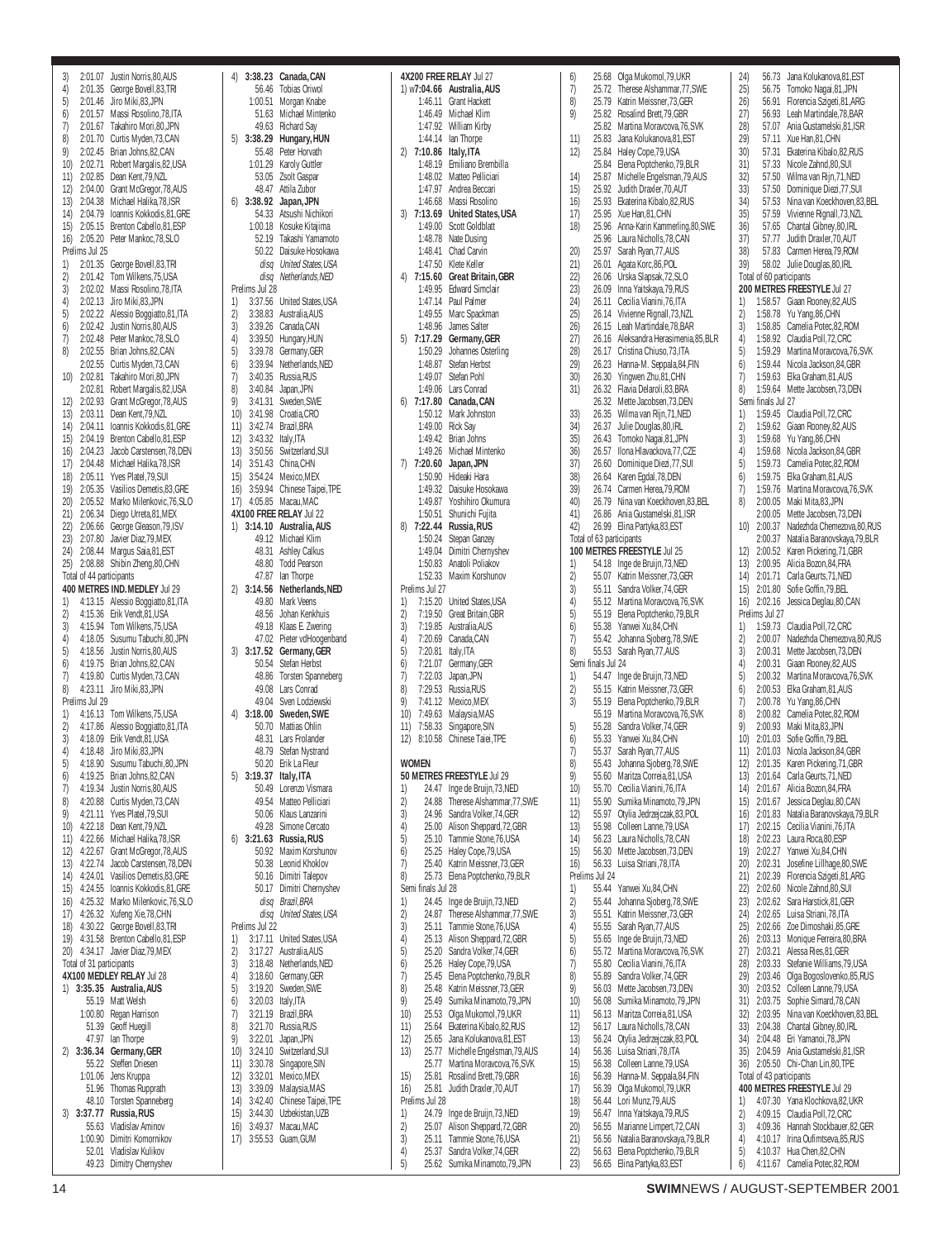7) 4:13.04 Carla Geurts,71,NED 8) 4:15.21 Alicia Bozon,84,FRA Prelims Jul 29 1) 4:11.30 Hannah Stockbauer,82,GER 2) 4:11.83 Yana Klochkova, 82, UKR<br>3) 4:11.92 Irina Qufimtseva 85 RUS 3) 4:11.92 Irina Oufimtseva,85,RUS 4) 4:12.17 Claudia Poll,72,CRC 5) 4:12.19 Hua Chen, 82, CHN<br>6) 4:12.49 Carla Geurts. 71. NE 6) 4:12.49 Carla Geurts,71,NED 7) 4:12.66 Alicia Bozon,84,FRA 8)  $4:12.79$  Camelia Potec, 82, ROM<br>9)  $4:12.82$  Kaitlin Sandeno 83, USA 9) 4:12.82 Kaitlin Sandeno,83,USA 10) 4:13.15 Simona Paduraru,81,ROM 11) 4:13.58 Giaan Rooney,82,AUS 12) 4:14.80 Sofie Goffin,79,BEL 13) 4:14.83 Ashley Chandler,83,USA 14) 4:15.14 Sachiko Yamada,82,JPN 15) 4:15.24 Nadezhda Chemezova,80,RUS 16) 4:15.25 Eva Risztov,85,HUN 17) 4:15.93 Jessica Deglau,80,CAN 18) 4:16.17 Yu Yang,86,CHN 19) 4:16.47 Lidia Elizalde,83,ESP 20) 4:17.16 Laura Roca,80,ESP 21) 4:17.97 Elizabeth Van Welie,79,NZL 22) 4:18.00 Monique Ferreira,80,BRA<br>23) 4:18.04 Sarah- I D'Arcy 77 AUS 23) 4:18.04 Sarah-J. D'Arcy, 77, AUS<br>24) 4:18.76 Hana Cerna-Netrefova.7 24) 4:18.76 Hana Cerna-Netrefova,74,CZE<br>25) 4:19.00 Patricia Villareal,82,MEX 25) 4:19.00 Patricia Villareal, 82, MEX<br>26) 4:19.87 Sophie Simard 78 CAN 26) 4:19.87 Sophie Simard,78,CAN 27) 4:20.20 Helen Norfolk, 81, NZL<br>28) 4:20.43 Jana Pechanova, 81, Ci 28) 4:20.43 Jana Pechanova, 81, CZE<br>29) 4:20.80 Zoe Dimoshaki 85. GRE 29) 4:20.80 Zoe Dimoshaki,85,GRE 30) 4:20.90 Marianna Lymperta,79,GRE 31) 4:21.79 Ivanka Moralieva,83,BUL 32) 4:22.53 Eri Yamanoi,78,JPN 33) 4:22.87 Chantal Strasser, 78, SUI Total of 41 participants **800 METRES FREESTYLE** Jul 23 1) 8:24.66 Hannah Stockbauer, 82, GER 2) 8:28.84 Diana Munz,82,USA 3) 8:31.45 Kaitlin Sandeno,83,USA 4) 8:31.66 Hua Chen,82,CHN 5) 8:33.79 Flavia Rigamonti,81,SUI 6) 8:36.67 Rebecca Cooke,83,GBR 7) 8:39.32 Jana Pechanova,81,CZE 8) 8:45.05 Sachiko Yamada,82,JPN Prelims Jul 22 1) 8:31.79 Hannah Stockbauer,82,GER 2) 8:33.09 Diana Munz,82,USA 3) 8:35.51 Kaitlin Sandeno,83,USA 4) 8:36.87 Jana Pechanova, 81, CZE<br>5) 8:37.21 Rebecca Conke 83 GRR 5) 8:37.21 Rebecca Cooke,83,GBR 6) 8:37.27 Sachiko Yamada,82,JPN 8:37.52 Hua Chen.82.CHN 8) 8:40.33 Flavia Rigamonti, 81, SUI<br>9) 8:40.55 Irina Oufimiseva 85 RUS 9) 8:40.55 Irina Oufimtseva,85,RUS<br>10) 8:41.35 Camelia Potec 82 ROM 8:41.35 Camelia Potec,82,ROM 11) 8:43.60 Charlene Benzie,81,AUS 12) 8:43.79 Amanda Pascoe,85,AUS 13) 8:43.85 Nayara Ribeiro,84,BRA 14) 8:44.78 Chantal Strasser,78,SUI 15) 8:44.95 Yumi Kida,85,JPN 16) 8:47.54 Alexandra Malanina,85,RUS 17) 8:47.61 Marianna Lymperta,79,GRE<br>18) 8:48.62 Fabiana Susini.81.ITA 18) 8:48.62 Fabiana Susini,81,ITA 19) 8:50.47 Peggy Buchse,72,GER 8:54.00 Cecilia Biagioli, 85, ARG 21) 8:54.49 Patricia Villareal, 82, MEX<br>22) 9:01.22 Ivanka Moralieva.83.BUL 9:01.22 Ivanka Moralieva,83,BUL 23) 9:01.74 Chi-Chan Lin,80,TPE Total of 24 participants **1500 METRES FREESTYLE** Jul 28 1) 16:01.02 Hannah Stockbauer,82,GER 2) 16:05.99 Flavia Rigamonti,81,SUI 3) 16:07.05 Diana Munz,82,USA 4) 16:16.80 Amanda Pascoe,85,AUS 5) 16:20.15 Rebecca Cooke,83,GBR 6) 16:28.91 Kaitlin Sandeno,83,USA 7) 16:34.43 Sachiko Yamada,82,JPN 8) 16:40.37 Nayara Ribeiro,84,BRA Prelims Jul 27 1) 16:14.51 Hannah Stockbauer,82,GER 2) 16:17.08 Diana Munz,82,USA 3) 16:21.75 Amanda Pascoe,85,AUS 4) 16:21.80 Kaitlin Sandeno,83,USA 5) 16:22.41 Rebecca Cooke,83,GBR 6) 16:27.91 Flavia Rigamonti,81,SUI

7) 16:31.60 Sachiko Yamada,82,JPN 8) 16:32.18 Navara Ribeiro 84 BRA 9) 16:32.29 Nathalie Brown 83 GBR 10) 16:34.22 Hua Chen,82,CHN 11) 16:34.27 Irina Oufimtseva,85,RUS 12) 16:36.02 Jana Pechanova,81,CZE 13) 16:38.23 Peggy Buchse,72,GER 14) 16:41.43 Hayley Lewis,75,AUS 15) 16:43.71 Hana Cerna-Netrefova,74,CZE 16) 16:45.60 Chantal Strasser,78,SUI 17) 16:46.30 Yumi Kida,85,JPN 18) 16:49.52 Alexandra Malanina,85,RUS 19) 16:55.53 Ivanka Moralieva,83,BUL 20) 16:56.10 Patricia Villareal,82,MEX 21) 16:59.36 Marianna Lymperta,79,GRE<br>22) 17:10.35 Fabiana Susini.81.ITA 22) 17:10.35 Fabiana Susini,81,ITA 23) 17:16.07 Cecilia Biagioli,85,ARG 24) 17:23.01 Chi-Chan Lin,80,TPE Total of 26 participants **50 METRES BACKSTROKE** Jul 24 1) 28.51 Haley Cope,79,USA 2) 28.53 Antje Buschschulte,78,GER 3) 28.54 Natalie Coughlin,82,USA<br>4) 28.62 Sandra Volker.74.GER 28.62 Sandra Volker, 74, GER 5) 28.86 Diana Mocanu,84,ROM 6) 28.89 Dyana Calub,75,AUS 28.90 Nina Zhivanevskaya, 77, ESP 8) 28.99 Hinkelien Schreuder, 84, NED<br>Semi finals Jul 23 finals Jul 23 1) 28.49 Natalie Coughlin,82,USA 2) 28.51 Sandra Volker, 74, GER<br>3) 28.66 Antie Buschschulte, 78. 3) 28.66 Antje Buschschulte,78,GER 4) 28.74 Dyana Calub,75,AUS 28.78 Haley Cope, 79, USA 6) 28.83 Nina Zhivanevskaya,77,ESP 7) 29.19 Diana Mocanu,84,ROM 8) 29.22 Hinkelien Schreuder,84,NED 9) 29.23 Hanae Ito, 85, JPN<br>10) 29.28 Giaan Rooney 82 29.28 Giaan Rooney, 82, AUS 11) 29.30 Mai Nakamura,79,JPN 12) 29.41 Anu Koivisto,80,FIN 13) 29.48 Dominique Diezi,77,SUI 14) 29.50 Aleksandra Herasimenia,85,BLR 15) 29.52 Michelle Lischinsky,74,CAN 16) 29.57 Sarah Price,79,GBR Prelims Jul 23 1) 28.60 Haley Cope,79,USA 2) 28.62 Antje Buschschulte,78,GER 3) 28.72 Sandra Volker,74,GER 4) 28.77 Natalie Coughlin,82,USA<br>5) 28.93 Nina Zhivanevskava.77.E 5) 28.93 Nina Zhivanevskaya,77,ESP 6) 29.00 Mai Nakamura,79,JPN 7) 29.21 Diana Mocanu,84,ROM 29.24 Dyana Calub, 75, AUS 9) 29.29 Hinkelien Schreuder, 84, NED<br>10) 29.31 Hanae Ito, 85, JPN 10) 29.31 Hanae Ito,85,JPN 29.38 Anu Koivisto,80,FIN 12) 29.44 Aleksandra Herasimenia,85,BLR 29.46 Giaan Rooney, 82, AUS 14) 29.47 Michelle Lischinsky, 74, CAN<br>15) 29.48 Dominique Diezi, 77, SUI 15) 29.48 Dominique Diezi,77,SUI 29.49 Sarah Price, 79, GBR 17) 29.67 Ilona Hlavackova, 77, CZE<br>18) 29.67 Min-Jie Shim, 83, KOR 18) 29.67 Min-Jie Shim,83,KOR 19) 29.89 Shu Zhan, 85, CHN<br>20) 29.92 Louise Ornstedt, 85 20) 29.92 Louise Ornstedt, 85, DEN<br>21) 30.02 Jennifer Carroll. 81. CAN 21) 30.02 Jennifer Carroll,81,CAN 22) 30.04 Ekaterina Kibalo,82,RUS<br>23) 30.29 Maria C. Santos,78,POR 23) 30.29 Maria C. Santos,78,POR 24) 30.40 Alenka Kejzar, 79, SLO<br>25) 30.56 Ania Gustamelski. 81. IS 25) 30.56 Ania Gustamelski,81,ISR 30.89 Urska Slapsak,72,SLO 27) 30.95 Alessandra Cappa,82,ITA Total of 44 participants **100 METRES BACKSTROKE** Jul 28 1) 1:00.37 Natalie Coughlin,82,USA 2) 1:00.68 Diana Mocanu,84,ROM 3) 1:01.42 Antie Buschschulte, 78, GER 4) 1:01.75 Nina Zhivanevskaya,77,ESP 5) 1:01.80 Mai Nakamura,79,JPN 6) 1:01.82 Sarah Price,79,GBR 7) 1:02.40 Hanae Ito,85,JPN 8) 1:02.60 Ilona Hlavackova,77,CZE Semi finals Jul 27 1) 1:00.91 Natalie Coughlin,82,USA 2) 1:01.26 Diana Mocanu,84,ROM 3) 1:01.44 Nina Zhivanevskaya,77,ESP

| 4)                                     | 1:01.55                  | Antje Buschschulte, 78, GER                                                                                                                                                                                                                  |
|----------------------------------------|--------------------------|----------------------------------------------------------------------------------------------------------------------------------------------------------------------------------------------------------------------------------------------|
| 5)                                     | 1:01.60                  | Sarah Price, 79, GBR                                                                                                                                                                                                                         |
| 6)                                     |                          | 1:01.94 Mai Nakamura, 79, JPN<br>1:02.19 Ilona Hlavackova, 77, CZE                                                                                                                                                                           |
| 7)                                     |                          |                                                                                                                                                                                                                                              |
|                                        |                          |                                                                                                                                                                                                                                              |
|                                        |                          | 9)<br>1:02.25 Dyana Calub, 75, AUS<br>9) 1:02.53 Stanislava Komarova, 86, RUS<br>10) 1:02.61 Haley Cope, 79, USA                                                                                                                             |
|                                        |                          |                                                                                                                                                                                                                                              |
|                                        |                          | 11) 1:02.67 Louise Ornstedt, 85, DEN<br>12) 1:02.70 Shu Zhan, 85, CHN<br>13) 1:02.90 Hanae Ito, 85, JPN                                                                                                                                      |
|                                        |                          |                                                                                                                                                                                                                                              |
| 14)                                    |                          | 1:03.04 Anu Koivisto, 80, FIN                                                                                                                                                                                                                |
| 15)                                    |                          | 1:03.16 Katy Sexton, 82, GBR                                                                                                                                                                                                                 |
|                                        |                          | 16) 1:03.85 Giaan Rooney, 82, AUS                                                                                                                                                                                                            |
|                                        | Prelims Jul 27           |                                                                                                                                                                                                                                              |
| 1)                                     |                          | 1:00.94 Natalie Coughlin,82,USA                                                                                                                                                                                                              |
| 2)                                     |                          | 1:01.60 Antje Buschschulte, 78, GER<br>1:01.81 Diana Mocanu, 84, ROM                                                                                                                                                                         |
| 3)                                     |                          |                                                                                                                                                                                                                                              |
|                                        |                          |                                                                                                                                                                                                                                              |
|                                        |                          |                                                                                                                                                                                                                                              |
|                                        |                          |                                                                                                                                                                                                                                              |
|                                        |                          | 3)<br>$(10, 19)$ Diana Zhivanevskaya, 77, ESP<br>$(10, 19)$ Diana Zhivanevskaya, 77, ESP<br>$(10, 19)$ Sarah Price, 79, GBR<br>$(10, 248)$ Raty Sexton, 82, GBR<br>$(10, 248)$ Raty Sexton, 82, GBR<br>$(10, 240)$ Hanae Ito, 85, JPN<br>$($ |
|                                        |                          |                                                                                                                                                                                                                                              |
|                                        |                          |                                                                                                                                                                                                                                              |
|                                        |                          |                                                                                                                                                                                                                                              |
|                                        |                          | 11) 1:03.05 Louise Ornstedt, 85, DEN<br>12) 1:03.17 Dyana Calub, 75, AUS<br>13) 1:03.22 Shu Zhan, 85, CHN                                                                                                                                    |
|                                        |                          |                                                                                                                                                                                                                                              |
|                                        |                          | 14) 1:03.23 Haley Cope, 79, USA<br>15) 1:03.25 Anu Koivisto, 80, FIN<br>16) 1:03.58 Giaan Rooney, 82, AUS                                                                                                                                    |
|                                        |                          |                                                                                                                                                                                                                                              |
|                                        |                          |                                                                                                                                                                                                                                              |
|                                        |                          | 17) 1:03.63 Michelle Lischinsky, 74, CAN<br>17) 1:03.63 Michelle Lischinsky, 74, CAN<br>18) 1:04.49 Jennifer Carroll, 81, CAN<br>19) 1:04.59 Ania Gustamelski, 81, ISBN<br>2019 1:04.65 Maria C. Santos, 78, POR<br>22) 1:04.65 Maria C.     |
|                                        |                          |                                                                                                                                                                                                                                              |
|                                        |                          |                                                                                                                                                                                                                                              |
|                                        |                          |                                                                                                                                                                                                                                              |
|                                        |                          |                                                                                                                                                                                                                                              |
|                                        |                          | 24) 1:04.75 Alenka Kejzar, 79, SLO                                                                                                                                                                                                           |
|                                        | Total of 42 participants |                                                                                                                                                                                                                                              |
|                                        |                          | 200 METRES BACKSTROKE Jul 26                                                                                                                                                                                                                 |
|                                        |                          |                                                                                                                                                                                                                                              |
|                                        |                          |                                                                                                                                                                                                                                              |
|                                        |                          |                                                                                                                                                                                                                                              |
|                                        |                          |                                                                                                                                                                                                                                              |
|                                        |                          | 1) 2:09.94 Diana Mocanu, 84, ROM<br>22 2:10.43 Stanislava Komarova, 86, RUS<br>3) 2:11.05 Joanna Fargus, 82, GBR<br>4) 2:11.16 Jennifer Fratesi, 84, CAN<br>2:11.47 Antje Buschschulte, 78, GER                                              |
| $\begin{bmatrix} 5 \\ 6 \end{bmatrix}$ |                          | 2:11.58 Clementine Stoney, 82, AUS                                                                                                                                                                                                           |
| 7)                                     |                          | 2:11.68 Nicole Hetzer, 79, GER                                                                                                                                                                                                               |
| 8)                                     | Semi finals Jul 26       | 2:14.12 Aya Terakawa,84,JPN                                                                                                                                                                                                                  |
| 1)                                     |                          | 2:10.59 Diana Mocanu,84,ROM                                                                                                                                                                                                                  |
|                                        |                          |                                                                                                                                                                                                                                              |
|                                        |                          |                                                                                                                                                                                                                                              |
|                                        |                          |                                                                                                                                                                                                                                              |
|                                        |                          |                                                                                                                                                                                                                                              |
|                                        |                          | 2) 2:11.61 Joanna rargus, pr. 2016<br>3) 2:11.65 Jennifer Fratesi, 84, CAN<br>4) 2:11.69 Nicole Helzer, 79, GER<br>5) 2:12.05 Clementine Stoney, 82, AUS<br>3:12.11 Stanislava Komarova, 86, RL                                              |
|                                        |                          | 6)      2:12.11    Stanislava Komarova,86,RUS<br>7)      2:12.47    Aya Terakawa,84,JPN<br>8)      2:12.78    Antje Buschschulte,78,GER                                                                                                      |
| 9)                                     |                          | 2:13.42 Reiko Nakamura, 82, JPN                                                                                                                                                                                                              |
| 10)                                    | 2:14.37                  | Katy Sexton,82,GBR                                                                                                                                                                                                                           |
| 11)                                    | 2:14.57<br>2:14.67       | Jamie Reid,83,USA                                                                                                                                                                                                                            |
| 12)<br>13)                             | 2:15.31                  | Jessica Aveyard, 80, USA<br>Shu Zhan, 85, CHN                                                                                                                                                                                                |
| 14)                                    | 2:15.38                  | Elizabeth Wycliffe,83,CAN                                                                                                                                                                                                                    |
| 15)                                    | 2:15.64                  | Anu Koivisto,80,FIN                                                                                                                                                                                                                          |
| 16)                                    | 2:17.02                  | Valentina Brat, 85, ROM                                                                                                                                                                                                                      |
|                                        | Prelims Jul 26           |                                                                                                                                                                                                                                              |
| 1)                                     | 2:11.04<br>2:11.16       | Diana Mocanu, 84, ROM                                                                                                                                                                                                                        |
| 2)<br>3)                               | 2:11.54                  | Joanna Fargus, 82, GBR<br>Stanislava Komarova, 86, RUS                                                                                                                                                                                       |
| 4)                                     | 2:12.31                  | Clementine Stoney, 82, AUS                                                                                                                                                                                                                   |
| 5)                                     | 2:12.67                  | Jennifer Fratesi, 84, CAN                                                                                                                                                                                                                    |
| 6)                                     | 2:12.88                  | Antje Buschschulte, 78, GER                                                                                                                                                                                                                  |
| 7)                                     | 2:13.19                  | Nicole Hetzer, 79, GER                                                                                                                                                                                                                       |
| 8)<br>9)                               | 2:13.31<br>2:13.84       | Reiko Nakamura,82,JPN<br>Aya Terakawa,84,JPN                                                                                                                                                                                                 |
| 10)                                    | 2:14.97                  | Elizabeth Wycliffe,83,CAN                                                                                                                                                                                                                    |
| 11)                                    | 2:15.01                  | Anu Koivisto, 80, FIN                                                                                                                                                                                                                        |
| 12)                                    | 2:15.04                  | Katy Sexton, 82, GBR                                                                                                                                                                                                                         |
| 13)                                    | 2:15.08                  | Shu Zhan, 85, CHN                                                                                                                                                                                                                            |
| 14)<br>15)                             | 2:15.22<br>2:15.32       | Jessica Aveyard, 80, USA<br>Valentina Brat, 85, ROM                                                                                                                                                                                          |
| 16)                                    | 2:15.38                  | Jamie Reid,83,USA                                                                                                                                                                                                                            |
| 17)                                    | 2:15.55                  | Kelly Tucker, 85, AUS                                                                                                                                                                                                                        |
| 18)                                    | 2:15.56                  | Helen Norfolk,81,NZL                                                                                                                                                                                                                         |
| 19)                                    | 2:16.31                  | Alenka Kejzar, 79, SLO                                                                                                                                                                                                                       |
| 20)<br>21)                             | 2:17.48<br>2:17.63       | Louise Ornstedt, 85, DEN<br>Nina Zhivanevskaya,77,ESP                                                                                                                                                                                        |

|                                                         |                          | 22) 2:18.36 Ania Gustamelski, 81, ISR                                                                                                                                                                                      |
|---------------------------------------------------------|--------------------------|----------------------------------------------------------------------------------------------------------------------------------------------------------------------------------------------------------------------------|
|                                                         | Total of 33 participants | 50 METRES BREASTSTROKE Jul 27                                                                                                                                                                                              |
| 1)                                                      |                          |                                                                                                                                                                                                                            |
| $\begin{pmatrix} 2 \\ 2 \\ 2 \end{pmatrix}$             |                          | 30.84 Xuejuan Luo, 84, CHN<br>31.37 Kristy Kowal, 78, USA<br>31.40 Zoe Baker, 76, GBR                                                                                                                                      |
|                                                         |                          |                                                                                                                                                                                                                            |
| 4)<br>5)                                                |                          | 31.55 Megan Quann, 84, USA<br>31.55 Megan Quann, 84, USA<br>31.87 Brooke Hanson, 78, AUS<br>31.96 Roberta Crescentini, 75, ITA<br>32.03 Sarah Poewe, 83, RSA                                                               |
| 6)                                                      |                          |                                                                                                                                                                                                                            |
| 7)<br>8)                                                |                          | 32.05 Agnes Kovacs, 81, HUN                                                                                                                                                                                                |
|                                                         | Semi finals Jul 26       |                                                                                                                                                                                                                            |
| 1)                                                      |                          | 31.10 Xuejuan Luo, 84, CHN                                                                                                                                                                                                 |
| 2)<br>3)                                                |                          | 31.27 Zoe Baker, 76, GBR                                                                                                                                                                                                   |
| 4)                                                      |                          | 31.58 Megan Quann, 84, USA<br>31.67 Kristy Kowal, 78, USA                                                                                                                                                                  |
| 5)                                                      |                          | 31.71 Brooke Hanson, 78, AUS<br>31.88 Agnes Kovacs, 81, HUN                                                                                                                                                                |
| 6)<br>7)                                                |                          | 32.02 Sarah Poewe, 83, RSA                                                                                                                                                                                                 |
| 8)                                                      |                          | 32.15 Roberta Crescentini, 75, ITA                                                                                                                                                                                         |
| 9)                                                      |                          | 32.27 Tarnee White, 81, AUS<br>32.43 Emma Igelstrom, 80, SWE                                                                                                                                                               |
|                                                         |                          | 10) 32.43 Emma Igelstrom, 80, SW<br>11) 32.45 Majken Thorup, 79, DEN<br>13) 33.46 Eline Bergressey 03.5                                                                                                                    |
| $\begin{pmatrix} 1 & 2 \\ 1 & 3 \\ 3 & 1 \end{pmatrix}$ |                          |                                                                                                                                                                                                                            |
|                                                         |                          | 32.46 Elena Bogomazova, 82, RUS<br>32.51 Simone Karn-Weiler, 78, GER<br>32.56 Vera Lischka, 76, AUT                                                                                                                        |
| 14)<br>15)                                              | 32.64                    | Sanae Nawata, 85, JPN                                                                                                                                                                                                      |
| 16)                                                     |                          | 32.71 Madelon Baans, 77, NED                                                                                                                                                                                               |
|                                                         | Prelims Jul 26           |                                                                                                                                                                                                                            |
| 1)                                                      |                          | 31.23 Zoe Baker, 76, GBR<br>31.62 Kristy Kowal, 78, USA                                                                                                                                                                    |
| $\begin{pmatrix} 2 \\ 3 \\ 4 \end{pmatrix}$             |                          | 31.77 Megan Quann, 84, USA                                                                                                                                                                                                 |
| 4)                                                      |                          | 31.96 Brooke Hanson, 78, AUS                                                                                                                                                                                               |
| 5)                                                      | 32.05                    | Xuejuan Luo, 84, CHN<br>32.05 Sarah Poewe, 83, RSA                                                                                                                                                                         |
| 6)<br>7)                                                |                          | 32.09 Agnes Kovacs, 81, HUN                                                                                                                                                                                                |
| 8)                                                      |                          | 32.25 Sanae Nawata, 85, JPN                                                                                                                                                                                                |
| 9)                                                      |                          | 32.25 Roberta Crescentini, 75, ITA                                                                                                                                                                                         |
| 10)<br>11)                                              |                          | 32.31 Vera Lischka, 76, AUT<br>32.34 Elena Bogomazova, 82, RUS                                                                                                                                                             |
|                                                         |                          | 32.37 Simone Karn-Weiler, 78, GER                                                                                                                                                                                          |
|                                                         |                          |                                                                                                                                                                                                                            |
|                                                         |                          |                                                                                                                                                                                                                            |
|                                                         |                          | 11)<br>20.37 Striven.<br>13) 32.42 Majken Thorup, 79, 20.1<br>14) 32.55 Madelon Baans, 77, NED<br>22.62 Tarnee White, 81, AUS<br>20.50 Tarnee Monte, 81, AUS<br>20.50 Tarnee Monte, 81, AUS<br>32.63 Emma Igelstrom,80,SWE |
| 17)                                                     |                          | 32.72 Anne-M. Gulbrandsen, 84, NOR                                                                                                                                                                                         |
| 18)<br>19)                                              |                          | 32.75 Emma Robinson, 78, IRL<br>32.79 Rhiannon Leier, 76, CAN                                                                                                                                                              |
| 20)                                                     |                          | 32.81 Mirna Jukic, 86, AUT                                                                                                                                                                                                 |
| 21)                                                     |                          | 32.85 Maria Ostling, 78, SWE                                                                                                                                                                                               |
| 22)                                                     |                          | 32.96 Natalia Hissamutdinova, 83, EST                                                                                                                                                                                      |
| 23)<br>24)                                              |                          | 33.03 Junko Isoda, 81, JPN<br>33.33 Ziada Jardine, 84, RSA<br>22.34 Carmela Schlegel, 83.                                                                                                                                  |
|                                                         |                          |                                                                                                                                                                                                                            |
|                                                         |                          | 25) 33.36 Carmela Schlegel, 83, SUI<br>26) 33.43 Ilkay Dikmen, 81, TUR<br>27) 33.64 Nicole Teo, 80, SIN                                                                                                                    |
| 28)                                                     |                          | 33.85 Christin Petelski, 77, CAN                                                                                                                                                                                           |
|                                                         | Total of 39 participants |                                                                                                                                                                                                                            |
|                                                         |                          | 100 METRES BREASTSTROKE Jul 23                                                                                                                                                                                             |
| 1)<br>2)                                                | 1:07.18<br>1:07.96       | Xuejuan Luo,84,CHN<br>Leisel Jones, 85, AUS                                                                                                                                                                                |
| 3)                                                      | 1:08.50                  | Agnes Kovacs, 81, HUN                                                                                                                                                                                                      |
| 4)                                                      | 1:08.52                  | Sarah Poewe, 83, RSA                                                                                                                                                                                                       |
| 5)<br>6)                                                | 1:08.80<br>1:08.92       | Megan Quann, 84, USA<br>Kristy Kowal, 78, USA                                                                                                                                                                              |
| 7)                                                      | 1:09.48                  | Mirna Jukic,86,AUT                                                                                                                                                                                                         |
| 8)                                                      | 1:09.90                  | Rhiannon Leier, 76, CAN                                                                                                                                                                                                    |
|                                                         | Semi finals Jul 22       |                                                                                                                                                                                                                            |
| 1)<br>2)                                                | 1:07.48<br>1:08.02       | Xuejuan Luo, 84, CHN<br>Agnes Kovacs, 81, HUN                                                                                                                                                                              |
| 3)                                                      | 1:08.58                  | Leisel Jones, 85, AUS                                                                                                                                                                                                      |
| 4)                                                      | 1:08.98                  | Sarah Poewe, 83, RSA                                                                                                                                                                                                       |
| 5)<br>6)                                                | 1:09.31<br>1:09.32       | Mirna Jukic, 86, AUT<br>Megan Quann, 84, USA                                                                                                                                                                               |
| 7)                                                      | 1:09.37                  | Kristy Kowal, 78, USA                                                                                                                                                                                                      |
| 8)                                                      | 1:09.69                  | Rhiannon Leier, 76, CAN                                                                                                                                                                                                    |
| 9)<br>10)                                               | 1:09.77<br>1:09.92       | Tarnee White, 81, AUS<br>Elena Bogomazova, 82, RUS                                                                                                                                                                         |
| 11)                                                     | 1:10.44                  | Simone Karn-Weiler, 78, GER                                                                                                                                                                                                |
| 12)                                                     | 1:10.79                  | Junko Isoda,81,JPN                                                                                                                                                                                                         |
| 13)<br>14)                                              | 1:10.98<br>1:11.04       | Madelon Baans, 77, NED<br>Jaime King, 76, GBR                                                                                                                                                                              |
| 15)                                                     | 1:11.12                  | Roberta Crescentini, 75, ITA                                                                                                                                                                                               |
| 16)                                                     | 1:11.18                  | Elvira Fischer, 78, AUT                                                                                                                                                                                                    |
| 1)                                                      | Prelims Jul 22           | Sarah Poewe, 83, RSA                                                                                                                                                                                                       |
| 2)                                                      | 1:08.71<br>1:08.78       | Xuejuan Luo, 84, CHN                                                                                                                                                                                                       |
| 3)                                                      |                          | 1:08.86 Leisel Jones, 85, AUS                                                                                                                                                                                              |

| 4)       | 1:08.98                  | Agnes Kovacs, 81, HUN                        |
|----------|--------------------------|----------------------------------------------|
| 5)       | 1:09.02                  | Kristy Kowal, 78, USA                        |
| 6)       | 1:09.40                  | Rhiannon Leier, 76, CAN                      |
| 7)       | 1:09.71                  | Megan Quann, 84, USA                         |
| 8)       | 1:09.85                  | Mirna Jukic,86,AUT                           |
| 9)       | 1:09.94                  | Tarnee White, 81, AUS                        |
| 10)      | 1:09.96                  | Simone Karn-Weiler, 78, GER                  |
| 11)      | 1:09.99                  | Elena Bogomazova, 82, RUS                    |
| 12)      | 1:10.45                  | Junko Isoda,81,JPN                           |
| 13)      | 1:10.85                  | Jaime King, 76, GBR                          |
| 14)      | 1:10.90                  | Roberta Crescentini, 75, ITA                 |
| 15)      | 1:11.08                  | Madelon Baans, 77, NED                       |
| 16)      | 1:11.14                  | Elvira Fischer, 78, AUT                      |
| 17)      | 1:11.24                  | Emma Igelstrom, 80, SWE                      |
| 18)      | 1:11.27                  | Yuko Sakaguchi, 79, JPN                      |
| 19)      | 1:11.42                  | Christin Petelski, 77, CAN                   |
| 20)      | 1:11.45                  | Majken Thorup, 79, DEN                       |
| 21)      | 1:11.51                  | Maria Ostling, 78, SWE                       |
| 22)      | 1:11.70                  | Emma Robinson, 78, IRL                       |
| 23)      | 1:12.45                  | Anne-M. Gulbrandsen, 84, NOR                 |
| 24)      |                          | 1:12.60 Natalia Hissamutdinova, 83, EST      |
| 25)      | 1:13.00                  | Carmela Schlegel, 83, SUI                    |
| 26)      | 1:13.01                  | Nicole Teo,80,SIN                            |
| 27)      | 1:13.20                  | Hyo-Jin Ku,85,KOR                            |
| 28)      |                          | 1:13.34 Ilkay Dikmen,81,TUR                  |
|          | Total of 42 participants |                                              |
|          |                          | 200 METRES BREASTSTROKE Jul 25               |
| 1)       |                          |                                              |
|          | 2:24.90                  | Agnes Kovacs, 81, HUN                        |
| 2)       | 2:25.09                  | Hui Qi,85,CHN<br>Xuejuan Luo, 84, CHN        |
| 3)       | 2:25.29                  |                                              |
| 4)       | 2:25.46                  | Leisel Jones, 85, AUS                        |
| 5)       | 2:25.84                  | Kristy Kowal, 78, USA                        |
| 6)       | 2:25.92                  | Beatrice Coada-Caslaru, 75, ROM              |
| 7)       | 2:26.83                  | Olga Bakaldina, 85, RUS                      |
| 8)       | 2:27.96                  | Mirna Jukic,86,AUT                           |
|          | Semi finals Jul 24       |                                              |
| 1)       | 2:25.00                  | Beatrice Coada-Caslaru, 75, ROM              |
| 2)       | 2:25.83                  | Agnes Kovacs, 81, HUN                        |
| 3)       | 2:26.03                  | Xuejuan Luo,84,CHN                           |
| 4)       | 2:26.25                  | Kristy Kowal, 78, USA                        |
| 5)       | 2:26.63                  | Olga Bakaldina, 85, RUS                      |
| 6)       | 2:27.24                  | Hui Qi,85,CHN                                |
| 7)       | 2:28.11                  | Leisel Jones, 85, AUS                        |
| 8)       | 2:28.41                  | Mirna Jukic,86,AUT                           |
| 9)       | 2:28.50                  | Yuko Sakaguchi, 79, JPN                      |
| 10)      | 2:28.71                  | Elvira Fischer, 78, AUT                      |
| 11)      | 2:28.76                  | Sarah Poewe, 83, RSA                         |
| 12)      | 2:29.25                  | Megan Quann, 84, USA                         |
| 13)      | 2:29.40                  | Brooke Hanson, 78, AUS                       |
| 14)      | 2:31.13                  | Simone Karn-Weiler, 78, GER                  |
| 15)      | 2:31.73                  | Christin Petelski, 77, CAN                   |
| 16)      | 2:34.67                  | Jaime King, 76, GBR                          |
|          | Prelims Jul 24           |                                              |
| 1)       | 2:27.40                  | Kristy Kowal, 78, USA                        |
| 2)       | 2:28.53                  | Mirna Jukic,86,AUT                           |
| 3)       | 2:28.85                  | Yuko Sakaguchi, 79, JPN                      |
| 4)       | 2:29.04                  | Agnes Kovacs, 81, HUN                        |
| 5)       | 2:29.72                  | Olga Bakaldina, 85, RUS                      |
| 6)       | 2:29.85                  | Sarah Poewe, 83, RSA                         |
| 7)       | 2:30.26                  | Leisel Jones, 85, AUS                        |
| 8)       | 2:30.31                  | Elvira Fischer, 78, AUT                      |
| 9)       | 2:30.35                  | Simone Karn-Weiler, 78, GER                  |
| 10)      | 2:30.48                  | Beatrice Coada-Caslaru, 75, ROM              |
| 11)      | 2:31.01                  | Hui Qi,85,CHN                                |
| 12)      | 2:31.01                  | Christin Petelski, 77, CAN                   |
| 13)      | 2:31.14                  | Jaime King, 76, GBR                          |
| 14)      |                          |                                              |
|          | 2:31.25                  | Brooke Hanson, 78, AUS                       |
| 15)      | 2:31.38                  | Megan Quann, 84, USA                         |
| 16)      | 2:31.39                  | Junko Isoda, 81, JPN                         |
| 17)      | 2:33.29                  | Ilkay Dikmen,81,TUR                          |
| 18)      | 2:34.14                  | Xuejuan Luo, 84, CHN                         |
| 19)      | 2:34.66                  | Natalia Hissamutdinova, 83, EST              |
| 20)      | 2:35.12                  | Hyo-Jin Ku,85,KOR                            |
| 21)      | 2:35.18                  | Rhiannon Leier, 76, CAN                      |
| 22)      | 2:36.23                  | Anne-M. Gulbrandsen, 84, NOR                 |
| 23)      | 2:38.07                  | Yi Ting Siow, 84, MAS                        |
|          | Total of 33 participants |                                              |
|          |                          | 50 METRES BUTTERFLY Jul 26                   |
| 1)       | 25.90                    | Inge de Bruijn,73,NED                        |
| 2)       | 26.18                    | Therese Alshammar, 77, SWE                   |
| 3)       | 26.45                    | Anna-Karin Kammerling, 80, SWE               |
| 4)       | 26.70                    | Natalie Coughlin,82,USA                      |
| 5)       | 26.91                    | Petria Thomas, 75, AUS                       |
| 6)       | 27.02                    | Otylia Jedrzejczak,83,POL                    |
| 7)<br>8) | 27.03                    | Karen Egdal, 78, DEN<br>27.19 Yi Ruan.81.CHN |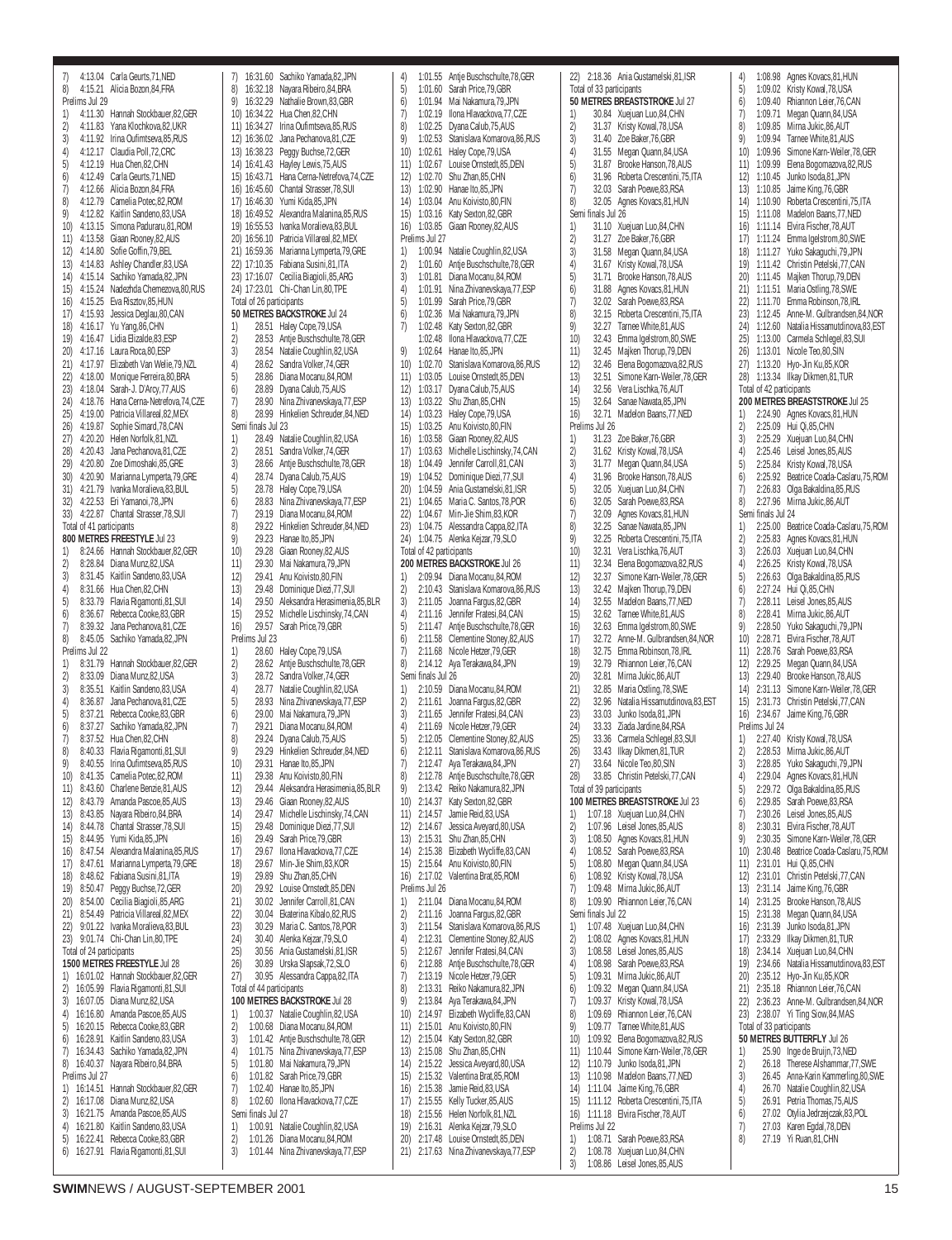Semi finals Jul 25 1) 26.10 Inge de Bruijn,73,NED 2) 26.18 Therese Alshammar,77,SWE 3) 26.56 Anna-Karin Kammerling,80,SWE 4) 26.64 Natalie Coughlin,82,USA 5) 26.78 Petria Thomas,75,AUS 6) 26.87 Karen Egdal,78,DEN 7) 27.05 Otylia Jedrzejczak,83,POL 8) 27.10 Yi Ruan,81,CHN 9) 27.12 Urska Slapsak,72,SLO 10) 27.15 Alison Sheppard,72,GBR 11) 27.17 Junko Onishi,74,JPN 27.18 Mary Descenza, 85, USA 27.18 Vered Borochovski,84,ISR 14) 27.46 Natalia Soutiaguina,80,RUS 15) 27.49 Fabienne Dufour,81,BEL 16) 27.69 Elena Poptchenko,79,BLR Prelims Jul 25 1) 26.52 Natalie Coughlin,82,USA 2) 26.63 Inge de Bruijn,73,NED<br>3) 26.89 Karen Egdal,78,DEN 26.89 Karen Egdal, 78, DEN 4) 27.01 Petria Thomas, 75, AUS 5) 27.02 Vered Borochovski,84,ISR 6) 27.06 Anna-Karin Kammerling,80,SWE 7) 27.11 Junko Onishi,74,JPN 8) 27.16 Yi Ruan,81,CHN 9) 27.19 Therese Alshammar, 77, SWE<br>10) 27.33 Alison Sheppard, 72, GBR 27.33 Alison Sheppard, 72, GBR 11) 27.39 Fabienne Dufour,81,BEL 12) 27.40 Natalia Soutiaguina,80,RUS 13) 27.47 Otylia Jedrzejczak,83,POL 14) 27.51 Elena Poptchenko, 79, BLR<br>15) 27.53 Urska Slapsak, 72. SLO 27.53 Urska Slapsak,72,SLO 16) 27.54 Mary Descenza,85,USA 17) 27.61 Julia Ham,79,AUS 18) 27.64 Judith Draxler,70,AUT 19) 27.84 Chantal Groot,82,NED 20) 27.88 Inna Yaitskaya,79,RUS 21) 28.04 Anna Kopatchenia,80,BLR 28.04 Angela San Juan,83,ESP 23) 28.27 Leah Martindale,78,BAR 24) 28.32 Yuko Nakanishi,81,JPN 25) 28.42 Sophia Skou, 73, DEN<br>26) 28.46 Tine Bossuyt, 80, BEL 26) 28.46 Tine Bossuyt,80,BEL 27) 28.47 Audrey Lacroix,83 CAN 28) 29.00 Sharntelle McLean, 84, TRI 29) 29.02 Julie Douglas,80,IRL Total of 45 participants **100 METRES BUTTERFLY** Jul 28 1) 58.27 Petria Thomas, 75 AUS 2) 58.72 Otylia Jedrzejczak,83,POL 3) 58.88 Junko Onishi,74,JPN 4) 59.30 Mary Descenza, 85, USA<br>5) 59.43 Johanna Sioberg, 78. SW 5) 59.43 Johanna Sjoberg,78,SWE 6) 59.67 Shelly Ripple,80,USA 7) 59.75 Vered Borochovski,84,ISR 8) 1:00.00 Natalia Soutiaguina,80,RUS Semi finals Jul 27 1) 58.59 Petria Thomas,75,AUS 2) 58.73 Otylia Jedrzejczak,83,POL 3) 59.21 Junko Onishi,74,JPN 4) 59.38 Mary Descenza,85,USA 5) 59.63 Vered Borochovski,84,ISR 6) 59.82 Johanna Sjoberg,78,SWE 7) 59.89 Natalia Soutiaguina,80,RUS 8) 59.96 Shelly Ripple, 80, USA 9) 1:00.15 Sophia Skou,73,DEN 10) 1:00.20 Audrey Lacroix,83,CAN 11) 1:00.37 Irina Bespalova,81,RUS 12) 1:00.46 Mireia Garcia,81,ESP 13) 1:00.62 Julia Ham,79,AUS 14) 1:00.67 Yi Ruan,81,CHN 15) 1:00.80 Petra Zahrl,81,AUT 16) 1:01.02 Fabienne Dufour,81,BEL Prelims Jul 27 1) 58.53 Petria Thomas,75,AUS 2) 59.24 Otylia Jedrzejczak,83,POL 3) 59.30 Junko Onishi,74,JPN 4) 59.73 Mary Descenza,85,USA 5) 59.89 Natalia Soutiaguina, 80, RUS<br>6) 59.94 Vered Borochovski, 84, ISR 6) 59.94 Vered Borochovski,84,ISR 7) 59.96 Irina Bespalova,81,RUS<br>8) 1:00.12 Shelly Ripple.80.USA 8) 1:00.12 Shelly Ripple,80,USA

9) 1:00.35 Johanna Sjoberg,78,SWE 10) 1:00.53 Sophia Skou,73,DEN 11) 1:00.55 Fabienne Dufour,81,BEL 12) 1:00.81 Mireia Garcia,81,ESP 13) 1:00.84 Audrey Lacroix,83,CAN 14) 1:01.00 Yi Ruan,81,CHN 15) 1:01.08 Petra Zahrl,81,AUT 16) 1:01.14 Julia Ham,79,AUS 17) 1:01.24 Sara Parise,82,ITA 18) 1:01.27 Anna Kopatchenia,80,BLR 19) 1:01.56 Angela San Juan,83,ESP 20) 1:01.58 Saori Haruguchi, 87, JPN<br>21) 1:01.63 Jennifer Fratesi 84 CAN 21) 1:01.63 Jennifer Fratesi,84,CAN 22) 1:02.69 Elizabeth Van Welie,79,NZL 23) 1:02.77 Raquel Felgueiras,80,POR Total of 37 participants **200 METRES BUTTERFLY** Jul 23 1) 2:06.73 Petria Thomas,75,AUS 2) 2:06.97 Annika Mehlhorn,83,GER 3) 2:08.52 Kaitlin Sandeno,83,USA 4) 2:09.08 Yuko Nakanishi,81,JPN 5) 2:09.57 Mette Jacobsen,73,DEN 6) 2:10.11 Eva Risztov,85,HUN 7) 2:10.42 Mireia Garcia,81,ESP 8) 2:11.09 Shelly Ripple,80,USA Semi finals Jul 22 1) 2:08.95 Annika Mehlhorn,83,GER 2) 2:09.20 Petria Thomas,75,AUS 3) 2:09.79 Yuko Nakanishi 81, JPN 4) 2:09.91 Eva Risztov,85,HUN 5) 2:09.97 Mireia Garcia,81,ESP 6) 2:10.43 Mette Jacobsen,73,DEN 7) 2:10.62 Shelly Ripple,80,USA 8) 2:10.65 Kaitlin Sandeno,83,USA 9) 2:11.03 Jessica Deglau,80,CAN 10) 2:11.07 Georgina Lee,81,GBR 11) 2:11.68 Sophia Skou,73,DEN 12) 2:12.09 Petra Zahrl,81,AUT 13) 2:12.58 Irina Bespalova,81,RUS 14) 2:13.05 Asako Kitada,83,JPN 15) 2:13.10 Audrey Lacroix,83,CAN 16) 2:13.29 Elizabeth Van Welie,79,NZL Prelims Jul 22 1) 2:07.91 Petria Thomas,75,AUS 2) 2:08.37 Annika Mehlhorn,83,GER 3) 2:10.75 Jessica Deglau,80,CAN 4) 2:10.87 Kaitlin Sandeno,83,USA 5) 2:11.07 Eva Risztov,85,HUN 6) 2:11.15 Mireia Garcia,81,ESP 7) 2:11.27 Mette Jacobsen,73,DEN 8) 2:11.45 Yuko Nakanishi,81,JPN 9) 2:11.61 Georgina Lee,81,GBR 10) 2:11.76 Shelly Ripple,80,USA 11) 2:11.87 Elizabeth Van Welie,79,NZL 12) 2:12.03 Asako Kitada,83,JPN 13) 2:12.25 Petra Zahrl,81,AUT 14) 2:12.35 Sophia Skou,73,DEN 2:12.94 Audrey Lacroix,83,CAN 16) 2:13.65 Irina Bespalova,81,RUS 17) 2:14.24 Vered Borochovski,84,ISR 18) 2:14.69 Nicole Hunter,84,AUS 19) 2:15.73 Yi Ruan,81,CHN 20) 2:18.24 Mirjana Bosevska,81,MKD 21) 2:19.27 Christel Bouvron,84,SIN 22) 2:19.33 Anna Kopatchenia,80,BLR 23) 2:19.81 Mariela Yepez,79,ECU 24) 2:19.90 Natalia Roubina,84,CYP Total of 29 participants **200 METRES IND.MEDLEY** Jul 27 1) 2:11.93 Maggie Bowen,80,USA 2) 2:12.30 Yana Klochkova,82,UKR Rating Summary of Top Performance<br>
1) 1031 1:44.06 200 ff<br>
2) 1022 1:434.56 1500 fr<br>
3) 1022 7:04.66 4x200 fr<br>
4) 1021 23.44 105 0<br>
5) 1015 5:54.58 200<br>
7) 1015 30.84 50 bres<br>
8) 1013 23.57 50<br>
9) 1012 24.45 50 fr<br>
9) 1010 1031 1:44.06 200 fr<br>1027 14:34.56 1500 fr 3) 1022 7:04.66 4x200 free<br>1021 23.44 50<br>1019 59.94 100 bree

|                    | 1:00.35 Johanna Sjoberg, 78, SWE                                    | 3)         |                          | 2:12.46 Hui Qi,85,CHN                                                               |  |
|--------------------|---------------------------------------------------------------------|------------|--------------------------|-------------------------------------------------------------------------------------|--|
|                    | 1:00.53 Sophia Skou, 73, DEN                                        | 4)         |                          | 2:13.62 Oxana Verevka, 77, RUS                                                      |  |
|                    | 1:00.55 Fabienne Dufour,81,BEL<br>1:00.81 Mireia Garcia,81,ESP      |            |                          | 5) 2:13.78 Beatrice Coada-Caslaru, 75, ROM<br>6) 2:14.82 Cristina Teuscher, 78, USA |  |
|                    | 1:00.84 Audrey Lacroix, 83, CAN                                     | 7)         |                          | 2:14.93 Tomoko Hagiwara, 80, JPN                                                    |  |
|                    | 1:01.00 Yi Ruan, 81, CHN                                            | 8)         |                          | 2:15.15 Annika Mehlhorn, 83, GER                                                    |  |
|                    | 1:01.08 Petra Zahrl,81,AUT                                          |            | Semi finals Jul 26       |                                                                                     |  |
|                    | 1:01.14 Julia Ham, 79, AUS                                          | 1)         |                          | 2:13.07 Yana Klochkova, 82, UKR                                                     |  |
|                    | 1:01.24 Sara Parise, 82, ITA                                        |            |                          | 2) 2:13.55 Maggie Bowen, 80, USA                                                    |  |
|                    | 1:01.27 Anna Kopatchenia,80,BLR<br>1:01.56 Angela San Juan, 83, ESP | 4)         |                          | 3) 2:13.56 Oxana Verevka, 77, RUS<br>2:14.11 Annika Mehlhorn, 83, GER               |  |
|                    | 1:01.58 Saori Haruguchi, 87, JPN                                    |            |                          | 5) 2:14.22 Tomoko Hagiwara, 80, JPN                                                 |  |
|                    | 1:01.63 Jennifer Fratesi, 84, CAN                                   | 6)         |                          | 2:14.37 Cristina Teuscher, 78, USA                                                  |  |
|                    | 1:02.69 Elizabeth Van Welie, 79, NZL                                | 7)         |                          | 2:14.40 Hui Qi,85,CHN                                                               |  |
|                    | 1:02.77 Raquel Felgueiras, 80, POR                                  | 8)         |                          | 2:14.42 Beatrice Coada-Caslaru, 75, ROM                                             |  |
| of 37 participants |                                                                     | 9)         |                          | 2:15.40 Marianne Limpert, 72, CAN                                                   |  |
|                    | <b>METRES BUTTERFLY Jul 23</b><br>2:06.73 Petria Thomas, 75, AUS    |            |                          | 10) 2:16.10 Lori Munz, 79, AUS                                                      |  |
|                    | 2:06.97 Annika Mehlhorn, 83, GER                                    |            |                          | 11) 2:16.32 Jennifer Reilly, 83, AUS<br>12) 2:17.17 Sara Nordenstam, 83, SWE        |  |
|                    | 2:08.52 Kaitlin Sandeno, 83, USA                                    |            |                          | 13) 2:17.78 Hinkelien Schreuder, 84, NED                                            |  |
|                    | 2:09.08 Yuko Nakanishi, 81, JPN                                     |            |                          | 14) 2:18.56 Ayane Sato, 82, JPN                                                     |  |
|                    | 2:09.57 Mette Jacobsen, 73, DEN                                     |            |                          | 15) 2:19.11 Georgina Bardach, 83, ARG                                               |  |
|                    | 2:10.11 Eva Risztov, 85, HUN                                        |            |                          | 16) 2:19.22 Mirjana Bosevska, 81, MKD                                               |  |
|                    | 2:10.42 Mireia Garcia,81,ESP                                        |            | Prelims Jul 26           |                                                                                     |  |
| finals Jul 22      | 2:11.09 Shelly Ripple, 80, USA                                      | 1)<br>2)   |                          | 2:14.07 Yana Klochkova, 82, UKR<br>2:14.23 Maggie Bowen, 80, USA                    |  |
|                    | 2:08.95 Annika Mehlhorn, 83, GER                                    | 3)         |                          | 2:14.88 Annika Mehlhorn, 83, GER                                                    |  |
|                    | 2:09.20 Petria Thomas, 75, AUS                                      |            |                          | 4) 2:15.07 Lori Munz, 79, AUS                                                       |  |
|                    | 2:09.79 Yuko Nakanishi,81,JPN                                       |            |                          | 5) 2:15.07 Nicole Hetzer, 79, GER                                                   |  |
|                    | 2:09.91 Eva Risztov, 85, HUN                                        | 6)         |                          | 2:15.23 Cristina Teuscher, 78, USA                                                  |  |
|                    | 2:09.97 Mireia Garcia, 81, ESP                                      |            |                          | 7) 2:15.47 Tomoko Hagiwara, 80, JPN                                                 |  |
|                    | 2:10.43 Mette Jacobsen, 73, DEN                                     | 8)         |                          | 2:16.15 Jennifer Reilly, 83, AUS                                                    |  |
|                    | 2:10.62 Shelly Ripple, 80, USA<br>2:10.65 Kaitlin Sandeno, 83, USA  | 9)         |                          | 2:16.16 Marianne Limpert, 72, CAN<br>10) 2:16.70 Oxana Verevka, 77, RUS             |  |
|                    | 2:11.03 Jessica Deglau, 80, CAN                                     |            |                          | 11) 2:16.79 Beatrice Coada-Caslaru, 75, ROM                                         |  |
|                    | 2:11.07 Georgina Lee,81,GBR                                         |            |                          | 12) 2:17.23 Sara Nordenstam, 83, SWE                                                |  |
|                    | 2:11.68 Sophia Skou, 73, DEN                                        |            |                          | 13) 2:18.49 Hui Qi,85,CHN                                                           |  |
|                    | 2:12.09 Petra Zahrl, 81, AUT                                        |            |                          | 14) 2:18.56 Mirjana Bosevska, 81, MKD                                               |  |
|                    | 2:12.58 Irina Bespalova, 81, RUS                                    |            |                          | 15) 2:18.83 Ayane Sato, 82, JPN                                                     |  |
|                    | 2:13.05 Asako Kitada, 83, JPN<br>2:13.10 Audrey Lacroix, 83, CAN    |            |                          | 16) 2:19.20 Georgina Bardach, 83, ARG<br>17) 2:19.39 Hinkelien Schreuder, 84, NED   |  |
|                    | 2:13.29 Elizabeth Van Welie, 79, NZL                                |            |                          | 18) 2:19.39 Tatiana Rouba, 83, ESP                                                  |  |
| ns Jul 22          |                                                                     |            |                          | 19) 2:19.47 Alenka Kejzar, 79, SLO                                                  |  |
|                    | 2:07.91 Petria Thomas, 75, AUS                                      |            |                          | 20) 2:19.99 Eva Risztov, 85, HUN                                                    |  |
|                    | 2:08.37 Annika Mehlhorn, 83, GER                                    |            |                          | 21) 2:20.06 Hana Cerna-Netrefova, 74, CZE                                           |  |
|                    | 2:10.75 Jessica Deglau,80,CAN                                       |            |                          | 22) 2:21.03 Helen Norfolk, 81, NZL                                                  |  |
|                    | 2:10.87 Kaitlin Sandeno, 83, USA                                    |            | Total of 35 participants | 23) 2:22.66 Lara H. Bjargardottir,81,ISL                                            |  |
|                    | 2:11.07 Eva Risztov, 85, HUN<br>2:11.15 Mireia Garcia,81,ESP        |            |                          | 400 METRES IND.MEDLEY Jul 22                                                        |  |
|                    | 2:11.27 Mette Jacobsen, 73, DEN                                     | 1)         |                          | 4:36.98 Yana Klochkova, 82, UKR                                                     |  |
|                    | 2:11.45 Yuko Nakanishi, 81, JPN                                     | 2)         |                          | 4:39.06 Maggie Bowen, 80, USA                                                       |  |
|                    | 2:11.61 Georgina Lee, 81, GBR                                       |            |                          | 3) 4:39.33 Beatrice Coada-Caslaru, 75, ROM                                          |  |
|                    | 2:11.76 Shelly Ripple, 80, USA                                      |            |                          | 4) 4:41.64 Hui Qi,85,CHN                                                            |  |
|                    | 2:11.87 Elizabeth Van Welie, 79, NZL                                | 5)         |                          | 4:43.13 Kaitlin Sandeno, 83, USA                                                    |  |
| 2:12.25            | 2:12.03 Asako Kitada, 83, JPN<br>Petra Zahrl,81,AUT                 | 6)<br>7)   |                          | 4:44.77 Nicole Hetzer, 79, GER<br>4:48.47 Tomoko Hagiwara,80,JPN                    |  |
| 2:12.35            | Sophia Skou, 73, DEN                                                |            |                          | disq Ayane Sato, 82, JPN                                                            |  |
|                    | 2:12.94 Audrey Lacroix, 83, CAN                                     |            | Prelims Jul 22           |                                                                                     |  |
|                    | 2:13.65 Irina Bespalova, 81, RUS                                    | 1)         |                          | 4:40.36 Beatrice Coada-Caslaru, 75, ROM                                             |  |
|                    | 2:14.24 Vered Borochovski,84,ISR                                    | 2)         | 4:41.31                  | Maggie Bowen, 80, USA                                                               |  |
|                    | 2:14.69 Nicole Hunter, 84, AUS                                      | 3)         | 4:41.81                  | Nicole Hetzer, 79, GER                                                              |  |
|                    | 2:15.73 Yi Ruan, 81, CHN<br>2:18.24 Mirjana Bosevska, 81, MKD       | 4)<br>5)   |                          | 4:42.52 Yana Klochkova, 82, UKR<br>4:43.88 Kaitlin Sandeno, 83, USA                 |  |
|                    | 2:19.27 Christel Bouvron, 84, SIN                                   | 6)         |                          | 4:44.65 Hui Qi,85,CHN                                                               |  |
|                    | 2:19.33 Anna Kopatchenia, 80, BLR                                   | 7)         |                          | 4:45.94 Tomoko Hagiwara,80,JPN                                                      |  |
|                    | 2:19.81 Mariela Yepez, 79, ECU                                      | 8)         |                          | 4:46.05 Ayane Sato, 82, JPN                                                         |  |
|                    | 2:19.90 Natalia Roubina, 84, CYP                                    | 9)         |                          | 4:46.29 Jennifer Reilly, 83, AUS                                                    |  |
| of 29 participants |                                                                     | 10)        |                          | 4:47.46 Hana Cerna-Netrefova, 74, CZE                                               |  |
|                    | <b>METRES IND.MEDLEY Jul 27</b>                                     | 11)        |                          | 4:47.55 Oxana Verevka, 77, RUS                                                      |  |
|                    | 2:11.93 Maggie Bowen, 80, USA<br>2:12.30 Yana Klochkova, 82, UKR    | 12)<br>13) |                          | 4:48.54 Paula Carballido, 79, ESP<br>4:49.26 Sara Nordenstam, 83, SWE               |  |
|                    |                                                                     |            |                          |                                                                                     |  |
|                    |                                                                     |            |                          |                                                                                     |  |
|                    | Rating Summary of Top Performances<br>1031<br>1:44.06<br>200 free M |            | F                        | lan Thorpe,82,AUS                                                                   |  |
|                    | 14:34.56<br>1500 free M<br>1027                                     |            |                          | Grant Hackett, 80, AUS                                                              |  |
|                    | 1022<br>7:04.66<br>4x200 free M                                     |            | F<br>F<br>S              | Australia, AUS                                                                      |  |
|                    | 1021<br>23.44<br>50 fly M<br>1019<br>59.94<br>100 breast M          |            | S                        | Geoff Huegill, 79, AUS<br>Roman Sloudnov, 80, RUS                                   |  |
|                    | 1015<br>1:54.58<br>200 fly M                                        |            |                          | Michael Phelps,85,USA                                                               |  |
|                    | 1015<br>30.84<br>50 breast W                                        |            |                          | Xuejuan Luo,84,CHN                                                                  |  |
| 1)2)3)4)5)6)7)8)9) | 1013<br>23.57<br>50 fly M                                           |            | F<br>F<br>F<br>S         | Lars Frolander, 74, SWE                                                             |  |
| 10)                | 1012<br>24.45<br>50 free W<br>1010<br>23.62<br>50 fly M             |            | F                        | Inge de Bruijn, 73, NED<br>Mark Foster, 70, GBR                                     |  |
|                    |                                                                     |            |                          |                                                                                     |  |

|     |                          | 14) 4:49.45 Simona Paduraru,81,ROM            |
|-----|--------------------------|-----------------------------------------------|
|     |                          | 15) 4:50.60 Helen Norfolk, 81, NZL            |
| 16) |                          | 4:52.31 Georgina Bardach, 83, ARG             |
| 17) |                          | 4:53.01 Mirjana Bosevska, 81, MKD             |
|     |                          |                                               |
| 18) | 4:57.73                  | Megan McMahon, 82, AUS                        |
| 19) |                          | 4:57.91 Wai Yen Sia,84,MAS                    |
|     | Total of 22 participants |                                               |
|     |                          | 4X100 MEDLEY RELAY Jul 29                     |
|     |                          |                                               |
| 1)  |                          | 4:01.50 Australia, AUS                        |
|     |                          | 1:02.80 Dyana Calub                           |
|     |                          | 1:07.68 Leisel Jones                          |
|     |                          | 57.65 Petria Thomas                           |
|     | 54.09                    | Sarah Ryan                                    |
|     |                          |                                               |
| 2)  |                          | 4:01.81 United States, USA                    |
|     |                          | 1:00.18 Natalie Coughlin                      |
|     |                          | 1:07.67 Megan Quann                           |
|     |                          | 59.59 Mary Descenza                           |
|     |                          |                                               |
|     |                          | 54.37 Erin Phenix                             |
| 3)  |                          | 4:02.63 China, CHN                            |
|     |                          | 1:01.97 Shu Zhan                              |
|     | 1:06.47                  | Xuejuan Luo                                   |
|     | 59.74                    | Yi Ruan                                       |
|     |                          |                                               |
|     | 54.35                    | Yanwei Xu                                     |
| 4)  |                          | 4:03.06 Germany, GER                          |
|     |                          | 1:01.07 Antje Buschschulte                    |
|     | 1:09.58                  | Simon Karn-Weiler                             |
|     |                          |                                               |
|     | 58.59                    | Annika Mehlhorn                               |
|     | 53.82                    | Katrin Meissner                               |
| 5)  | 4:06.44                  | Japan, JPN                                    |
|     |                          | 1:01.97 Mai Nakamura                          |
|     |                          | 1:10.14 Junko Isoda                           |
|     |                          |                                               |
|     | 59.14                    | Junko Onishi                                  |
|     |                          | 55.19 Sumika Minamoto                         |
| 6)  |                          | 4:06.66 Great Britain, GBR                    |
|     |                          | 1:01.84 Sarah price                           |
|     |                          |                                               |
|     |                          | 1:09.86 Jaime King                            |
|     |                          | 59.85 Nicola Jackson                          |
|     |                          | 55.11 Rosalind Brett                          |
| 7)  |                          | 4:07.58 Russia, RUS                           |
|     |                          |                                               |
|     |                          | 1:02.06 Stanislava Komarova                   |
|     |                          | 1:10.05 Elena Bogomazova                      |
|     |                          | 59.32 Natalia Soutiaquina                     |
|     |                          | 56.15 Inna Yaitskaya                          |
| 8)  |                          | 4:08.10 Canada, CAN                           |
|     |                          |                                               |
|     | 1:02.62                  | Jennifer Fratesi                              |
|     | 1:09.85                  | Rhiannon Leier                                |
|     | 1:00.26                  | Audrey Lacroix                                |
|     | 55.37                    | Laura Nicholls                                |
|     |                          |                                               |
|     | Prelims Jul 29           |                                               |
| 1)  |                          | 4:04.45 Germany, GER                          |
| 2)  |                          | 4:05.07 United States, USA                    |
| 3)  |                          | 4:05.70 China, CHN                            |
|     |                          | 4:07.03 Australia, AUS                        |
| 4)  |                          |                                               |
| 5)  | 4:07.37                  | Japan, JPN                                    |
| 6)  | 4:07.56                  | Great Britain, GBR                            |
| 7)  |                          | 4:08.28 Russia, RUS                           |
| 8)  |                          | 4:08.58 Canada,CAN                            |
|     |                          |                                               |
| 9)  |                          | 4:08.69 Denmark, DEN                          |
| 10) |                          | 4:10.04 Sweden, SWE                           |
| 11) |                          | 4:11.06 Romania, ROM                          |
| 12) |                          | 4:11.24 Netherlands, NED                      |
| 13) | 4:11.53 Italy, ITA       |                                               |
| 14) | 4:26.33                  |                                               |
|     |                          | Singapore, SIN                                |
| 15) | 4:33.27                  | Chinese Taipei, TPE                           |
|     |                          | 4X100 FREE RELAY Jul 23                       |
| 1)  | 3:39.58                  | Germany, GER                                  |
|     |                          | 55.33 Petra Dallmann                          |
|     |                          |                                               |
|     |                          | 55.13 Antje Buschschulte                      |
|     |                          | 54.07 Katrin Meisner                          |
|     |                          | 55.05 Sandra Volker                           |
| 2)  |                          | 3:40.80 United States, USA                    |
|     |                          | 56.15 Colleen Lanne                           |
|     |                          |                                               |
|     |                          | 54.68 Erin Phenix                             |
|     |                          | 54.94 Maritza Correia                         |
|     |                          | 55.03 Courtney Shealy                         |
|     |                          | 3:40.80 Great Britain, GBR                    |
|     |                          |                                               |
|     |                          | 56.15 Alison Sheppard                         |
|     |                          | 55.22 Melanie Marshall                        |
|     |                          |                                               |
|     |                          | 54.76 Rosalind Brett                          |
|     |                          |                                               |
|     |                          | 54.67 Karen Pickering                         |
| 4)  |                          | 3:41.18 Sweden, SWE<br>56.19 Josefin Lillhage |

54.79 Johanna Sjoberg

|                                        |                    | 54.58 Therese Alshammar                                                                                                                                                                               |
|----------------------------------------|--------------------|-------------------------------------------------------------------------------------------------------------------------------------------------------------------------------------------------------|
|                                        |                    | 55.62 Anna-K.Kammerling                                                                                                                                                                               |
| 5)                                     |                    |                                                                                                                                                                                                       |
|                                        |                    |                                                                                                                                                                                                       |
|                                        |                    |                                                                                                                                                                                                       |
|                                        |                    | <b>3:41.32 China, CHN</b><br>55.89 Yu Yang<br>55.77 Xue Han<br>55.31 Yingwen Zhu                                                                                                                      |
|                                        |                    |                                                                                                                                                                                                       |
|                                        |                    | 54.35 Yanwei Xu<br><b>3:42.01 Australia, AUS</b><br>55.22 Sarah Ryan                                                                                                                                  |
| 6)                                     |                    |                                                                                                                                                                                                       |
|                                        |                    |                                                                                                                                                                                                       |
|                                        |                    | 55.68 Petria Thomas                                                                                                                                                                                   |
|                                        |                    | 55.57 Lori Munz<br>55.54 Giaan Rooney                                                                                                                                                                 |
|                                        |                    |                                                                                                                                                                                                       |
| 7).                                    |                    | 3:43.07 Japan, JPN<br>56.00 Tomoko Nagai                                                                                                                                                              |
|                                        |                    |                                                                                                                                                                                                       |
|                                        |                    |                                                                                                                                                                                                       |
|                                        |                    | 55.83   Maki Mita<br>55.04    Sumika Minamoto<br>56.20    Eri Yamanoi                                                                                                                                 |
|                                        |                    |                                                                                                                                                                                                       |
| 8)                                     |                    |                                                                                                                                                                                                       |
|                                        |                    | <b>3:44.67 Italy, ITA</b><br>56.64 Luisa Striani<br>56.11 Cristina Chiuso                                                                                                                             |
|                                        |                    |                                                                                                                                                                                                       |
|                                        |                    |                                                                                                                                                                                                       |
|                                        |                    | 56.06 Sara Parise                                                                                                                                                                                     |
|                                        |                    | 55.86 Cecilia Vianini                                                                                                                                                                                 |
|                                        | Prelims Jul 23     |                                                                                                                                                                                                       |
| 1)                                     |                    | 3:41.40 Germany, GER                                                                                                                                                                                  |
| 2)                                     |                    | 3:41.49 United States, USA                                                                                                                                                                            |
| $\begin{pmatrix} 3 \\ 4 \end{pmatrix}$ |                    | 3:41.76 Australia, AUS                                                                                                                                                                                |
|                                        |                    | 3:41.92 Great Britain, GBR                                                                                                                                                                            |
| 5)                                     |                    | 3:42.88 China, CHN                                                                                                                                                                                    |
| 6)                                     |                    | 3:43.23 Sweden, SWE                                                                                                                                                                                   |
|                                        |                    |                                                                                                                                                                                                       |
|                                        |                    |                                                                                                                                                                                                       |
|                                        |                    |                                                                                                                                                                                                       |
|                                        |                    |                                                                                                                                                                                                       |
|                                        |                    |                                                                                                                                                                                                       |
|                                        |                    |                                                                                                                                                                                                       |
|                                        |                    |                                                                                                                                                                                                       |
|                                        |                    | 07<br>7) 3:43.58 Italy.11.<br>8) 3:43.71 Japan, JPN<br>9) 3:46.03 Canada, CAN<br>10) 3:46.54 Netherlands, NED<br>11) 4:02.03 Singapore, SIN<br>12) 4:02.65 Chinese Taipei, TPE<br>11, 4:07 Macau, MAC |
|                                        |                    | 4X200 FREE RELAY Jul 25                                                                                                                                                                               |
| 1)                                     |                    | 7:58.69 Great Britain, GBR                                                                                                                                                                            |
|                                        |                    | 2:00.05 Nicola Jackson                                                                                                                                                                                |
|                                        |                    | 2:00.64 Janine Belton                                                                                                                                                                                 |
|                                        |                    | 1:58.95 Karen Legg                                                                                                                                                                                    |
|                                        |                    | 1:59.05 Karen Pickering                                                                                                                                                                               |
| 2)                                     |                    | 8:01.35 Germany, GER                                                                                                                                                                                  |
|                                        |                    | 2:00.39 Silvia Szalai                                                                                                                                                                                 |
|                                        |                    | 1:59.48 Sara Harstick                                                                                                                                                                                 |
|                                        |                    | 1:59.06 Hannah Stockbauer                                                                                                                                                                             |
|                                        |                    | 2:02.42 Meike Freitag                                                                                                                                                                                 |
| 3)                                     |                    | 8:02.97 Japan, JPN                                                                                                                                                                                    |
|                                        |                    | 2:00.38 Maki Mita<br>1:59.25 Tomoko Hagiwara                                                                                                                                                          |
|                                        |                    |                                                                                                                                                                                                       |
|                                        |                    | 2:00.98 Tomoko Nagai<br>2:02.36 Eri Yamanoi                                                                                                                                                           |
|                                        |                    |                                                                                                                                                                                                       |
|                                        |                    | 4) 8:06.42 Canada, CAN                                                                                                                                                                                |
|                                        |                    | 2:01.13 Marianne Limpert                                                                                                                                                                              |
|                                        |                    | 2:00.65 Jessica Deglau                                                                                                                                                                                |
|                                        |                    | 2:02.47 Sophie Simard                                                                                                                                                                                 |
|                                        |                    | 2:02.17 Laura Nicholls                                                                                                                                                                                |
| 5)                                     | 8:06.55            | Spain, ESP                                                                                                                                                                                            |
|                                        |                    | 2:01.77 Laura Roca                                                                                                                                                                                    |
|                                        |                    | Tatiana Rouba                                                                                                                                                                                         |
|                                        | 2:01.75            | 2:01.91 Lidia Elizalde                                                                                                                                                                                |
|                                        |                    |                                                                                                                                                                                                       |
|                                        |                    | 2:01.12 Paula Carballido                                                                                                                                                                              |
| 6)                                     |                    | 8:08.56 Italy, ITA                                                                                                                                                                                    |
|                                        |                    | 2:01.59 Cecilia Vianini                                                                                                                                                                               |
|                                        |                    | 2:02.27 Cristina Chiuso                                                                                                                                                                               |
|                                        | 2:01.76            | Sara Parise                                                                                                                                                                                           |
|                                        |                    | 2:02.94 Luisa Striani                                                                                                                                                                                 |
|                                        |                    | disq Australia, AUS                                                                                                                                                                                   |
|                                        |                    | disg United States, USA                                                                                                                                                                               |
|                                        | Prelims Jul 24     |                                                                                                                                                                                                       |
| 1)                                     | 8:02.96            | Great Britain, GBR                                                                                                                                                                                    |
| 2)                                     | 8:03.88            | Australia, AUS                                                                                                                                                                                        |
| 3)                                     |                    | 8:04.83 Germany, GER                                                                                                                                                                                  |
| 4)                                     | 8:05.02            | United States, USA                                                                                                                                                                                    |
| 5)                                     | 8:05.76            | Japan, JPN                                                                                                                                                                                            |
| 6)                                     | 8:06.23 Italy, ITA |                                                                                                                                                                                                       |
| 7)                                     |                    | 8:06.48 Canada,CAN                                                                                                                                                                                    |
| 8)                                     | 8:07.99            | Spain, ESP                                                                                                                                                                                            |
| 9)                                     |                    | 8:08.37 China, CHN                                                                                                                                                                                    |
| 10)                                    |                    | 8:12.68 Russia, RUS                                                                                                                                                                                   |
|                                        |                    |                                                                                                                                                                                                       |
|                                        |                    |                                                                                                                                                                                                       |
|                                        |                    | 11) 8:20.56 Romania, ROM                                                                                                                                                                              |
| 12)<br>13)                             |                    | 8:42.94 Chinese Taipei, TPE<br>8:47.98 Singapore, SIN                                                                                                                                                 |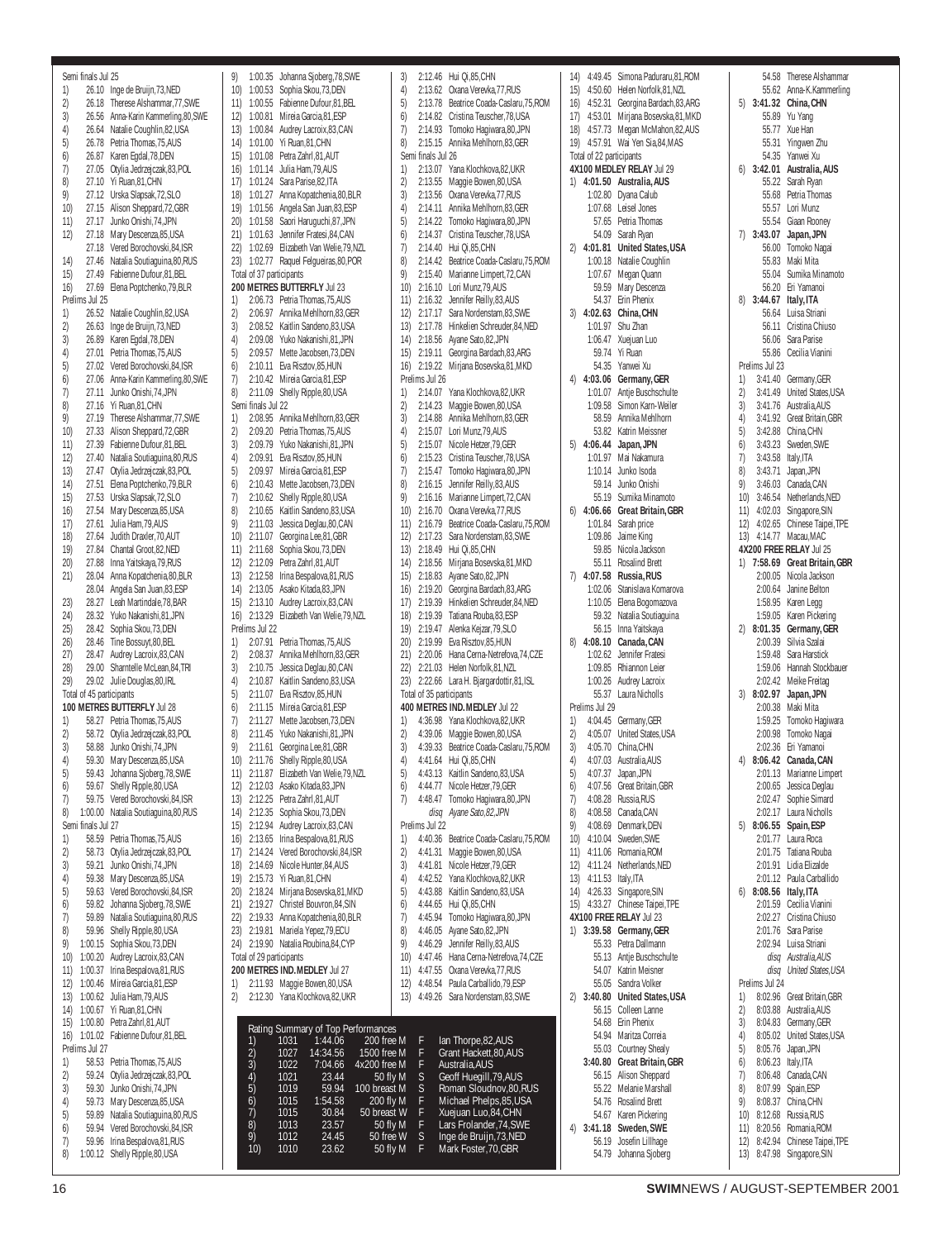#### **2001 FINA WORLD CHAMPIONSHIPS**

## AUSTRALIA WINS MOST GOLDS, USA MOST MEDALS THORPE STARS WITH FOUR OF EIGHT WORLD RECORDS

#### **Nick J. Thierry**

FUKUOKA—The 9th FINA World Championships was a great swimming competition, with 8 world records and an Australian win over the USA in gold medals (13 to 9), although the USA claimed 26 total medals to 19 for the Aussies.

With the point system used, the USA, with 847 points, beat out Australia with 788. Canada earned 8 points. This point system was designed in the era of A and B finals, and has not been updated now that semifinals have been introduced. So scoring included the top eight finalists as well as the semifinalists from 9th to 16th.

and bonus points for three world records, for a Biggest ever indoor temporary pool with seating for 10,000 The men's FINA Trophy (top individual performers) was awarded to Ian Thorpe for his three individual wins, his fourth in the 100 free,

total of 22 points. Inge de Bruijn (NED) won the women's FINA Trophy with 15 points for three individual wins. Points are awarded 5-3-2-1 with a bonus of 2 for a world record.

There were 48 World Championship records in 40 events (up from 32 events in 1998). Continental records were bettered as follows: Africa 1, Americas 8, Asia 21, Europe 14, and Oceania 10.

A total of 1498 competitors from 134 National Federations took part in the five disciplines of Open Water (104), Diving (146), Synchronized (166), Swimming (720) and Men's (209) and Women's (153) Water Polo.

The swimming events were held in the Marine Messe, an indoor multi-purpose facility. The temporary 50-m pool with 10,000 seats on three sides cost US \$4 million for the two-week period.

The Seiko timing system used for swimming had some faulty touch pads and caused controversy throughout the eight days of the competition.

Men's events were faster than the women's, with all the world records set by the men. Australia swept the men's relays (a first) and won two of three of the women's relays, although subsequently disqualified in the 4x200 free for a post-race infraction (jumping into the pool before all teams had finished).

Australia's Ian Thorpe and Grant Hackett are in a class of their own and should dominate their events as long as they want. Countries that did poorly at last

| ith seating for 10,000                       |                                                                            |
|----------------------------------------------|----------------------------------------------------------------------------|
| itain (no medals) and<br>nedals) — made huge | in winning the 200 fly. Thorpe, Hao<br>are products of strong club program |

year's Olympics-Great Bri Germany (three bronze m improvements. GBR had 7 (1-2-4) and GER 15 (3-6- 6). Michael Phelps (USA), already the youngest male world-record holder at 16, bettered the record again

|              |                |                | <b>SWIMMING MEDALS TOTALS</b> |                |
|--------------|----------------|----------------|-------------------------------|----------------|
|              | Gold           | <b>Silver</b>  | <b>Bronze</b>                 | <b>Total</b>   |
| AUS          | 13             | 3              | 3                             | 19             |
| <b>USA</b>   | 9              | 9              | 8                             | 26             |
| <b>GER</b>   | $\overline{3}$ | 6              | 6                             | 15             |
| <b>NED</b>   | $\overline{3}$ | $\overline{4}$ | $\overline{0}$                | 7              |
| <b>UKR</b>   | $\overline{3}$ | 1              | $\overline{0}$                | 4              |
| <b>CHN</b>   | $\overline{2}$ | $\overline{2}$ | $\overline{3}$                | 7              |
| ITA          | $\overline{2}$ | $\overline{2}$ | $\overline{2}$                | 6              |
| <b>SWE</b>   | $\overline{1}$ | $\overline{3}$ | $\overline{2}$                | 6              |
| <b>GBR</b>   | 1              | $\overline{2}$ | $\overline{4}$                | 7              |
| <b>RUS</b>   | 1              | $\overline{2}$ | $\overline{3}$                | 6              |
| <b>ROM</b>   | 1              | 1              | $\overline{2}$                | 4              |
| <b>HUN</b>   | 1              | $\overline{0}$ | $\overline{1}$                | $\overline{2}$ |
| <b>AUT</b>   | $\Omega$       | $\overline{2}$ | $\overline{0}$                | $\overline{2}$ |
| <b>ISL</b>   | $\overline{0}$ | $\overline{1}$ | 1                             | $\overline{2}$ |
| <b>SUI</b>   | $\Omega$       | 1              | $\overline{0}$                | 1              |
| POL          | $\Omega$       | 1              | $\overline{0}$                |                |
| <b>CRC</b>   | 0              | 1              | $\overline{0}$                |                |
| <b>JPN</b>   | $\Omega$       | $\overline{0}$ | $\overline{4}$                | 4              |
| <b>RSA</b>   | 0              | Λ              | 1                             |                |
| <b>TOTAL</b> | 40             | 41             | 40                            | 121            |

ckett, and Phelps are products of strong club programs, and each has been with one coach since they started in the sport.

Patrick Kramer

Canada missed out on a medal in the pool, not for the first time, as they also had none in 1994. But they had finalists in six individual men's events and two of three relays, both in record swims. The women only had two individual finalists and two out of three relays. The top Canadian performance was by rookie Jennifer Fratesi, 17, with a fourth-place finish in the 200 backstroke, just 11/100ths of a second out of a medal. Canadian records were bettered 11 times in 6 events. The party line was "we're rebuilding," but most of the best from last year's Olympic team, with one exception, was at these World Championships.

The next Worlds will be in Barcelona in 2003, with Montreal chosen to host the 2005 championships. The Worlds started in 1973 and have been held on a four-year cycle (except for the first three, held every two years). But from 2001 onwards, they will be held every two years, with the short-course Worlds in between, every two years.

Montreal's successful bid was based on a unified site for all five disciplines on St-Helen's Island (site of the 1967 World Exposition) and will consist of outdoor pools for swimming, synchro, diving, water polo, with the open water races in the 1976 Olympic rowing basin. The tentative dates are late July 2005.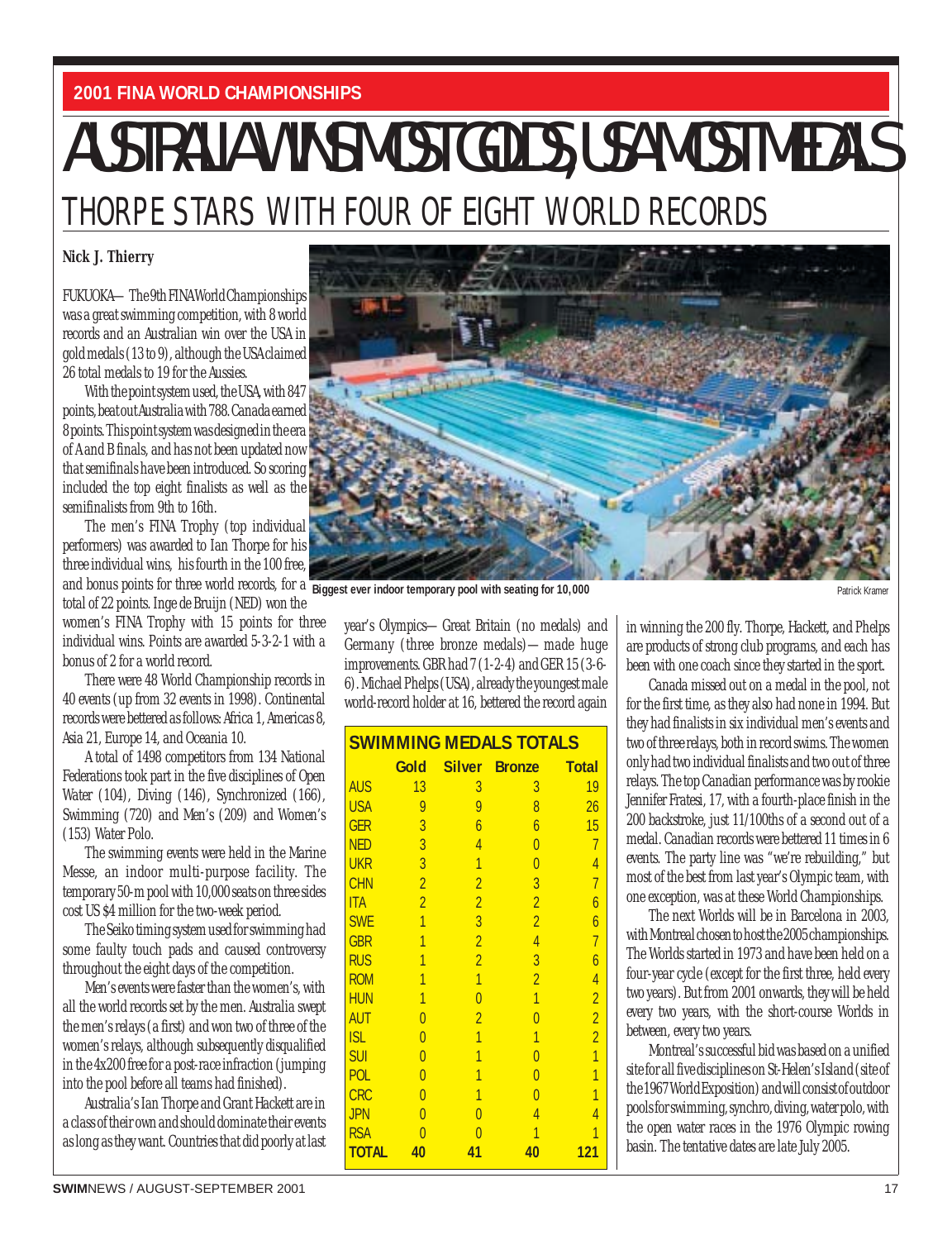## RUSSIA EDGES ITALY BY NARROW MARGIN

#### PAMPANA'S DISQUALIFICATION COSTLY

A total of 104 athletes took part in the open water swimming competition, representing 30 different nations. The 5 km event was held on July 16, followed by the 10 km event on July 18 and the 25 km event on July 21, all starting from Momochihama Beach and swimming in Hakata Bay.

The 5 km race consisted of a 2.5 km swim towards Nokonoshima Island, a turn around the buoy, and then the return. The 10 km race was two trips around the 5 km course. In the 25 km course, participants swam around Nokonoshima Island (about 12.km) and returned to the starting point.

#### **5 km Event**

The Italians dominated the 5 km event as Alina Valli (ITA) and Luca Baldini (ITA) won their races decisively. A third-place finish by Marco Formentini (ITA) capped a nearly perfect day in the hot and humid conditions.

The 29-year-old Valli avenged her third-place finish at the 5 km Open Water World Championships in Honolulu, Hawaii, last year by finishing 26 seconds ahead of Peggy Busche (GER), the winner in Honolulu. A confident Valli said, "I felt like I made a couple of mistakes, but it was a competition against myself, and I was sure that I could win when I reached the first 300 m." Hayley Lewis (AUS) was a mere three seconds behind Busche as she captured the bronze medal. Lewis moved up to open-water events after a successful competitive career in the pool, including three Olympics and a world championships for the 200 free in 1991.

The two Italian men grew up on the Mediterranean shores near Genoa and spent most of their lives in the sea. They train for open water swimming almost exclusively, which perhaps explains their success. Baldini's time of 55:37 was nearly a minute faster than that of the silver medallist Evgueni Bezroutchenko (RUS). Baldini, like Valli, also placed third in Honolulu last year. "I didn't have a plan," Baldini said. "But at the first buoy, I tried to make a gap between me and the other swimmers, and then I just kept going." Formentini, in third, said, "I was satisfied with the result because I am 31 years old and this was my last chance to win a medal."

#### **10 km Event**

The sun really did shine on the Russian athletes on

this day at Momochihama Beach as they captured one gold and two silver medals in the men's and women's 10 km events. The powerful Evgueni Bezroutchenko (RUS) crossed the finish line just ahead of his teammate Vladimir Diattchine (RUS). Peggy Buchse (GER), who was second in the 5 km race, easily outpaced Irina Abyssova (RUS) for the women's 10 km gold. Bezroutchenko and Abyssova are both coached by three-time world champion Alexei Akatiev.

Two Australians, a Syrian, a Frenchman, and a New Zealander were an unlikely collection of athletes to be leading the race, but it was early, with little more than one quarter of the race under their belt. Stephan Lecat (FRA) and Mark Saliba (AUS) took turns leading the race for the next hour, matching each other stroke for stroke and sizing each other up with each breath. The Russians and Italians had been in the middle of the pack throughout, always within striking distance, conserving their energy. "My strategy was to stay with the crowd the whole time and move in front at the final point, then lead the race with the best of my ability," said a proud Bezroutchenko, who had collected a silver medal in the 5 km event.

At the 7500 metre mark, Fabio Venturini (ITA) broke from the pack and was trailed by Bezroutchenko, Diattchine, and Samuel Pampana (ITA). Several loud whistle blasts from the referee indicated that the swimmers were being scolded because they were drafting off each other. Additionally, Pampana had been warned by the referee to avoid bodily contact with other swimmers and was threatened with disqualification for intentional interference of another swimmer. With less than 300 metres to go, the referee confirmed what Diattchine already knew, that Pampana had been punching or slapping the smaller Russian with each stroke he took. The referee made the decision to disqualify Pampana from the race but the two Russians and the two Italians were unaware of his decision. All four athletes sprinted to the finish line and each pounded the banner marking the end of the race until the banner fell into the water, unable to take further punishment until it was rehung by the officials.

Venturini told the media, "This is a bittersweet medal, it obviously belonged to Pampana." Italian team officials filed a protest with the referee, but the decision was upheld. The Italians then took their protest to the jury of appeals, the FINA Bureau, which upheld the earlier decision.

In the women's event, Buchse added the 10 km gold medal to the silver medal she earned in the 5 km event. "I can't believe I actually won. I was not in the leading pack, but I remembered that my coach told me to speed it up in the last 1500 metres. I felt that I had a chance to win when I got ahead of Van Dijk (NED)."

Van Dijk said, "I wasn't confident about getting a medal, the group stayed together so long and it was difficult to get out. In the last 900 metres, I knew that whatever happened, I would get a medal." Van Dijk was the winner of both the 10 km and the 25 km events at the 2000 World Championships in Honolulu, Hawaii, last November.

Silver medallist Abyssova had placed 8th in the 10 km event in Honolulu last November, just one month after the death of her longtime coach. She joined the training group coached by Akatiev and believed that her best event would be the 5 km, but placed only 10th.

Karley Stuzel (CAN) was fourth, moving up from 10th at last year's championships. She was less than a minute from a medal. She finished 19th in the 5 km event. Stutzel was in the lead for part of the race and swam a very hard race.

#### **25 km Event**

Since 1991, when open water was included in the program of the World Championships, the winner's time was about five hours. But during the coaches' inspection of the race, the most experienced observers predicted that the race would be harder and would take more time than ever. They were right. The warm temperature (32 c) didn't help either.

Right from the start, Christopher Wandratsch (GER) and Yury Kudinov (RUS) tried to take the lead, but it wasn't easy. The other swimmers didn't let them get ahead. There is a particularity of long races: if you swim alone, far from the others, you feel more confidence and the swim itself is not too hard. But if the group is just behind, you feel like you are carrying the whole race on your own shoulders. Eventually Wandratsch and Kudinov fell back to swim in the middle of the pack.

At the first 2.5 km buoy, Hiroki Hikida (JPN) lead the race. At 7.2 km, Kudinov went temporarily into the lead, but then fell back again, leaving Mark Leonard (USA) and Stefan Lecat (FRA) in the lead. With 2 hours and 40 minutes elapsed, 20 athletes reached the midpoint of the race all together. It was still impossible to say who had the best chance to win a medal.

Experienced long-distance swimmers say that the marathon starts after the 22nd kilometre.

Kudinov picked up the pace after 23 km. He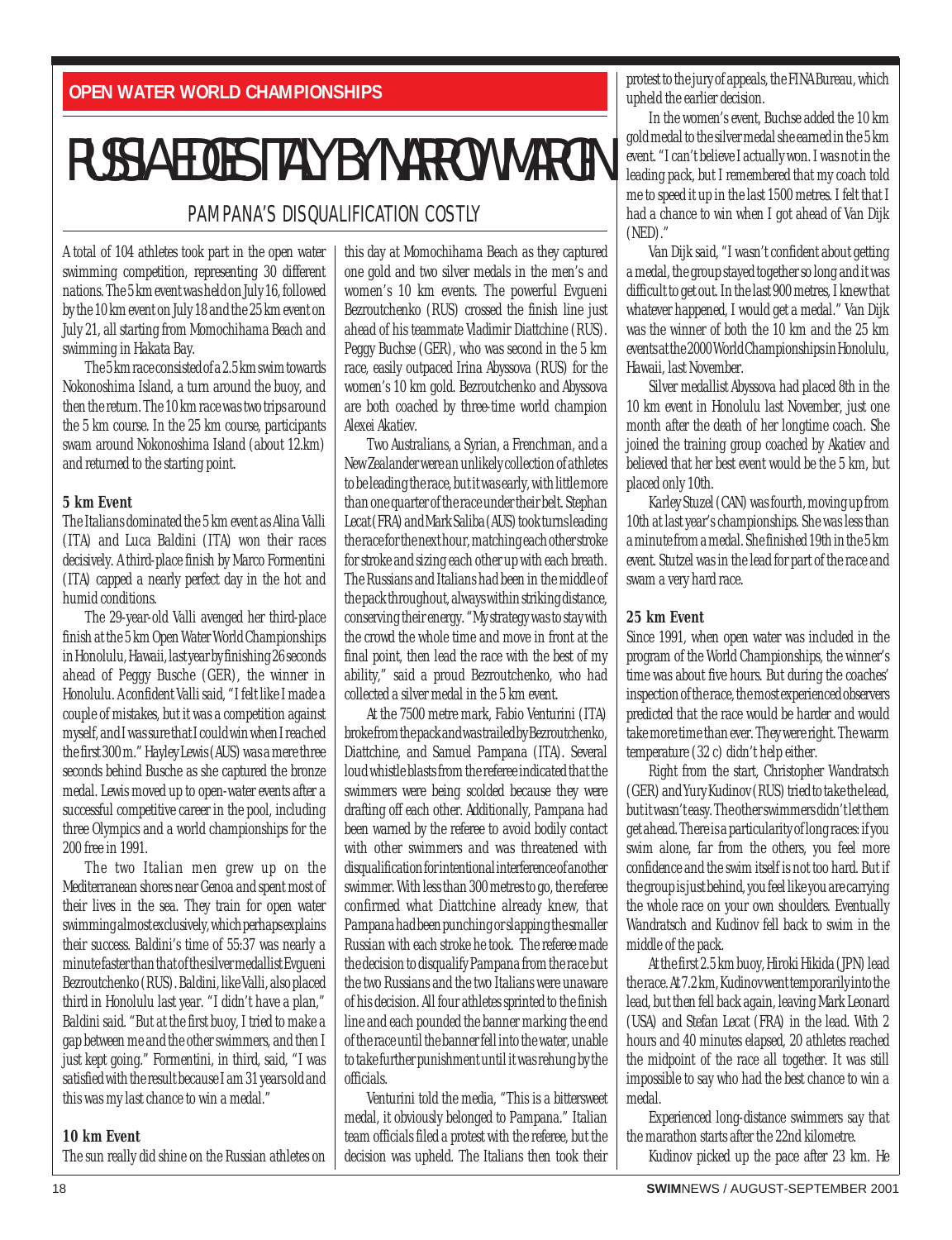looked very confident. His time at the finish was 28 seconds ahead of Stephan Gomez (FRA) and 1:04 ahead Stephan Lecat (FRA).

"I'm very happy that I won," Koudinov said after the end of the race. "But that was the most difficult competition I ever had in my life. First of all, it's the distance itself. There is a strong underwater current and the water was sometimes cold, sometimes warm, sometimes very hot, and the waves. I made a big mistake at the beginning, trying to lead. My coach was mad at me. He was yelling 'you're stupid,' but it took much time for me to realize that I really was. I lost a lot of energy, trying to pick up speed. But finally I won and can say that Fukuoka is lucky for me and for the rest of Russian swimmers."

"I wasn't expecting to win a medal in this race," Lecat said. "I'm really happy with the result. I was in 8th place last year at the Worlds in Honolulu and Gomez was 5th. It is our first time on the podium together and it feels great!"

Russians intended to win easily the team gold. They expected Olga Gusseva to be at least among the first five in the women's 25 km and Natalia Pankina among the first ten. But Gusseva left the race suddenly after reaching 18 km, leaving only Pankina in the race, who managed a fifth—just enough for the team trophy.

Viola Valli (ITA), winner of the 5 km event, and Edith van Dijk (NED) were both favourites in the 25 km event. They both looked confident after the first buoy.

Valli was 2 minutes behind at 8 km, but she was determined to catch up. Van Dijk was in the lead at the midpoint. After rounding the buoy at 12.5 km, Valli moved ahead and the Dutch swimmer was not able to keep up with her.

"It's wonderful to win two golds here," Valli said. "Even though I was behind at 8 km, I was confident I would catch up."

"I felt good," Van Dijk said. "I was working hard to win, I was well ahead of the others for a while, but Valli was really fast. I kept up with her on the return leg but she moved ahead in the last 6.5 km. I'm happy with the silver."

Bronze medal winner Angela Maurer (GER) was happy because she didn't expect any medal at all. "I almost gave up during the race, it was very hard. I needed to drink water all the time. I must have drunk six litres during the race. The current and the big waves made the race really tough. It was the hardest race I ever swam. I tried to stay in and concentrate to do my best."

Team gold went to Russia by only a two-point advantage over Italy. The Italians lost their chance with the disqualification of Pampana in the 10 km event.

#### **OPEN WATER RESULTS**

|    | MEN'S 5K LONG DISTANCE SWIM, Jul 16                                                                                                                                                                                                          |        |                                                |                                  |  |
|----|----------------------------------------------------------------------------------------------------------------------------------------------------------------------------------------------------------------------------------------------|--------|------------------------------------------------|----------------------------------|--|
| 1  | <b>BALDINI Luca</b>                                                                                                                                                                                                                          | 76     | ITA                                            | 55:37                            |  |
| 2  | BEZROUTCHENKO Evgueni                                                                                                                                                                                                                        | 77     | <b>RUS</b>                                     | 56:31                            |  |
| 3  | FORMENTINI Marco                                                                                                                                                                                                                             | 70     | ITA                                            | 56:42                            |  |
|    |                                                                                                                                                                                                                                              |        | 77 USA                                         | 56:43                            |  |
|    | 4 LEONARD Mark<br>5 SHEPHERD Sco<br>SHEPHERD Scott                                                                                                                                                                                           |        | 70 ITA<br>77 USA<br>81 NZL<br>78 RUS<br>75 FRA | 56:44                            |  |
|    | 6 SANATCHEV Anton<br>7 POISSIER Emmanuel                                                                                                                                                                                                     |        |                                                | 56:54                            |  |
|    |                                                                                                                                                                                                                                              |        |                                                | 56:55                            |  |
| 8  | <b>RONDY Gilles</b>                                                                                                                                                                                                                          | 81     | FRA                                            | 56:57                            |  |
| 9  | STOYCHEV Petar                                                                                                                                                                                                                               |        |                                                | 56:58                            |  |
|    |                                                                                                                                                                                                                                              |        | 76 b.<br>75 USA<br>75 BRA<br>73 NZL            | 56:59                            |  |
|    | 10 FLANAGAN John<br>11 BIER Guilherme                                                                                                                                                                                                        |        |                                                | 57:01                            |  |
|    | 12 GORDON Carl                                                                                                                                                                                                                               |        |                                                | 57:05                            |  |
|    | 13 LURZ Thomas                                                                                                                                                                                                                               | 79     | GER                                            | 57:11                            |  |
|    | 14 ORPHANDES Gregory 78 GBR<br>15 COWAN Timothy 77 CAN<br>16 MAJCEN Nace<br>17 PEREZ GONZALEZ Andres 80 SLO<br>17 PEREZ GONZALEZ Andres 80 CUB<br>18 I MA Fahin                                                                              |        |                                                | 57:12                            |  |
|    |                                                                                                                                                                                                                                              |        |                                                | 57:45                            |  |
|    |                                                                                                                                                                                                                                              |        |                                                | 57:55                            |  |
|    |                                                                                                                                                                                                                                              |        |                                                | 58:01                            |  |
|    | 18 LIMA Fabio,                                                                                                                                                                                                                               |        | 81 BRA                                         | 58:03                            |  |
|    |                                                                                                                                                                                                                                              |        |                                                |                                  |  |
|    |                                                                                                                                                                                                                                              |        |                                                |                                  |  |
|    |                                                                                                                                                                                                                                              |        |                                                |                                  |  |
|    |                                                                                                                                                                                                                                              |        |                                                |                                  |  |
|    | 18 LIMA Fabio, 81 BRA 58:03<br>19 ANDERMATT Adrian 69 SUI 68:10<br>20 VASIC Miodrag 75 YUG 58:17<br>21 WILDE Andre 72 GER 58:28<br>22 TOSZEGI Marton 80 HUN 59:15<br>23 RAY Herbort 81 AUS 69:16<br>24 SRB Pavel<br>25 MASRI Hisham 73 SYR 1 |        |                                                |                                  |  |
|    |                                                                                                                                                                                                                                              |        |                                                |                                  |  |
|    |                                                                                                                                                                                                                                              |        |                                                |                                  |  |
|    |                                                                                                                                                                                                                                              |        |                                                |                                  |  |
|    |                                                                                                                                                                                                                                              |        |                                                |                                  |  |
|    |                                                                                                                                                                                                                                              |        |                                                | 85 GBR 1:01:09                   |  |
|    |                                                                                                                                                                                                                                              |        |                                                | JPN 1:02:57                      |  |
|    |                                                                                                                                                                                                                                              |        |                                                | SYR 1:08:13                      |  |
|    | DQ BOOL Leigh                                                                                                                                                                                                                                | 82     | AUS                                            |                                  |  |
|    |                                                                                                                                                                                                                                              |        |                                                |                                  |  |
|    | WOMEN'S 5K LONG DISTANCE SWIM, Jul 16                                                                                                                                                                                                        |        |                                                |                                  |  |
| 1  | VALLI Viola                                                                                                                                                                                                                                  | 72     |                                                | ITA 1:00:23                      |  |
|    |                                                                                                                                                                                                                                              |        |                                                |                                  |  |
|    |                                                                                                                                                                                                                                              | 72     |                                                | GER 1:00:49                      |  |
|    |                                                                                                                                                                                                                                              |        |                                                | 74 AUS 1:00:52                   |  |
|    |                                                                                                                                                                                                                                              | $75\,$ |                                                | GER 1:00:54                      |  |
|    |                                                                                                                                                                                                                                              |        |                                                | ITA 1:01:06                      |  |
|    |                                                                                                                                                                                                                                              | $76\,$ |                                                | 73 NED 1:01:08                   |  |
|    |                                                                                                                                                                                                                                              |        |                                                | 82 USA 1:01:11                   |  |
|    | 2 BUCHSE Peggy<br>3 LEWIS Hayley<br>4 MAURER Angela<br>5 CASPRINI Valeria<br>6 VAN DUK Edith<br>7 ROSE Erica                                                                                                                                 |        |                                                | 76 RUS 1:01:57                   |  |
|    |                                                                                                                                                                                                                                              |        |                                                | SUI 1:02:05                      |  |
|    |                                                                                                                                                                                                                                              |        |                                                | FRA 1:02:06                      |  |
|    |                                                                                                                                                                                                                                              |        |                                                |                                  |  |
|    |                                                                                                                                                                                                                                              | 48     |                                                | GBR 1:02:07                      |  |
|    | 7 ROSE Erica 82<br>8 GOUSSEVA Olga 76<br>9 MILUSKA Hanna 84<br>10 BOITTE Andrey 79<br>11 WOOD Pavla 48<br>12 ABYSSOVA Irina 80<br>12 ABYSSOVA Irina                                                                                          |        |                                                | 80 RUS 1:02:08                   |  |
|    | 13 HUTCHINSON Trudee                                                                                                                                                                                                                         |        |                                                | 80 AUS 1:02:09                   |  |
|    | 14 BERGEN Briley                                                                                                                                                                                                                             |        |                                                | 83 USA 1:02:09                   |  |
|    | 15 BROOKES-PELERSON Kate 84 NZL 1:02:10                                                                                                                                                                                                      |        |                                                |                                  |  |
|    | 16 SCHRADER Denise                                                                                                                                                                                                                           |        |                                                |                                  |  |
|    | 17 LINTON Rebecca                                                                                                                                                                                                                            |        |                                                | 78 SUI 1:02:10<br>85 NZL 1:02:11 |  |
|    |                                                                                                                                                                                                                                              |        |                                                | 79 NED 1:02:11                   |  |
|    | 18 VAN DER WELDEN Etta<br>19 STUTZEL Karley<br>20 MOTTI Viviane                                                                                                                                                                              |        |                                                | 82 CAN 1:02:12                   |  |
|    | 20 MOTTI Viviane                                                                                                                                                                                                                             |        |                                                | 74 BRA 1:03:44                   |  |
| 21 |                                                                                                                                                                                                                                              |        |                                                | 74 RSA 1:03:44                   |  |
|    | MOTH viviane<br>THEUNISSEN Marieka<br>The Maries<br>22 NOJIRI Naoko                                                                                                                                                                          | $79\,$ |                                                | JPN 1:06:15                      |  |
|    | 23 BARSI Clavdia                                                                                                                                                                                                                             |        |                                                | 84 HUN 1:07:44                   |  |
|    |                                                                                                                                                                                                                                              |        |                                                |                                  |  |
|    | 23 BARSI Clavala<br>24 KUNIKOVA Katarina<br>25 OLIVEIRA Fabiana                                                                                                                                                                              |        |                                                | 85 SVK 1:08:58<br>77 BRA 1:12:33 |  |
|    | 26 HARRES Rola                                                                                                                                                                                                                               |        |                                                | LIB 1:19:50                      |  |
|    | DQ HLAVACOVA Yvetta<br>DQ BENOCZOVA Karolina                                                                                                                                                                                                 | 81     | 83 LIB<br>75 CZE<br>SVK                        |                                  |  |

|                |                                       | MEN'S 10K OPEN WATER SWIM, Jul 18                                                                                                                                                                                                          |        |                                                |                          |                                                                                  | MEN'S 25K OPEN WATER SWIM, Jul 21                                                                                                             |        |                               |                          |                    |                |
|----------------|---------------------------------------|--------------------------------------------------------------------------------------------------------------------------------------------------------------------------------------------------------------------------------------------|--------|------------------------------------------------|--------------------------|----------------------------------------------------------------------------------|-----------------------------------------------------------------------------------------------------------------------------------------------|--------|-------------------------------|--------------------------|--------------------|----------------|
|                | 1                                     | BEZROUTCHENKO Evqueni77 RUS 2:01:04                                                                                                                                                                                                        |        |                                                |                          |                                                                                  | 1 KOUDINOV Yury                                                                                                                               |        | 79 RUS                        | 2:40:04                  | 5:25:32            |                |
|                | $\overline{2}$                        | DIATTCHINE Vladimir                                                                                                                                                                                                                        |        | 82 RUS 2:01:06                                 | $\overline{2}$           |                                                                                  |                                                                                                                                               |        | 76 FRA                        | 2:40:01                  | 5:26:00            |                |
|                | 3                                     | VENTURINI Fabio                                                                                                                                                                                                                            |        | 83 ITA 2:01:11                                 | 3                        |                                                                                  | GOMEZ Stephane<br>LECAT Stephane                                                                                                              |        | 71 FRA                        | 2:39:53                  | 5:26:36            |                |
|                | 4                                     | FLANAGAN John                                                                                                                                                                                                                              |        | 75 USA 2:01:16                                 | $\overline{4}$           | FUSI Fabio                                                                       |                                                                                                                                               |        | 69 ITA                        | 2:40:00                  | 5:28:16            |                |
|                | STOYCHEV Petar<br>5                   |                                                                                                                                                                                                                                            |        | 76 BUL 2:01:22                                 | 5                        | SALIBA Mark                                                                      |                                                                                                                                               |        | 79 AUS                        | 2:40:05                  | 5:29:17            |                |
|                | SHEPHERD Scott<br>ĥ                   |                                                                                                                                                                                                                                            | 81 NZL | 2:01:30                                        | 6                        | LEONARD Mark                                                                     |                                                                                                                                               |        | 77 USA                        | 2:39:48                  | 5:31:53            |                |
|                |                                       |                                                                                                                                                                                                                                            |        |                                                |                          |                                                                                  | 7 WANDRATSCH Christof<br>8 PEREZ GONZALEZ Andres                                                                                              |        | 66 GER                        | 2:39:56                  | 5:33:36            |                |
|                |                                       |                                                                                                                                                                                                                                            |        |                                                |                          |                                                                                  |                                                                                                                                               |        |                               | 2:40:26                  | 5:34:37            |                |
|                |                                       |                                                                                                                                                                                                                                            |        |                                                | 9                        | VASIC Miodrag                                                                    |                                                                                                                                               |        |                               | 2:40:07                  | 5:35:22            |                |
|                |                                       |                                                                                                                                                                                                                                            |        |                                                |                          | 10 SANATCHEV Anton                                                               |                                                                                                                                               |        |                               | 2:40:06                  | 5:36:21            |                |
|                |                                       | 7 IECAT Stephane 71 FRA 2:01:37<br>7 IECAT Stephane 71 FRA 2:01:37<br>8 SALIBA Mark 79 AUS 2:01:37<br>9 VASIC: Miodrag 75 YUG 2:01:57<br>10 POISSER Emmanuel 75 FRA 2:01:57<br>11 DIBENG Wilheme 75 BRA 2:02:57<br>12 DIDEUM Patrick 81 US |        |                                                |                          | 11 WESELOH Liam                                                                  | This<br>78 Rus<br>178 Rus<br>175 CAN<br>80 USA<br>68 SLO<br>68 SLO<br>27                                                                      |        |                               | 2:40:23                  | 5:37:53            |                |
|                |                                       |                                                                                                                                                                                                                                            |        |                                                |                          | 12 KENNY John                                                                    |                                                                                                                                               |        |                               | 2:40:03                  | 5:39:26            |                |
|                |                                       |                                                                                                                                                                                                                                            |        |                                                |                          | 13 MAJCEN Nace                                                                   | $\begin{array}{cc}\n 68 & \text{SLO} \\  68 & \text{SLO} \\  80 & \text{CZE} \\  \hline\n 72 & \text{IDN}\n \end{array}$                      |        |                               | 2:40:40                  | 5:40:24            |                |
|                | 14 PAVAO Carlos                       |                                                                                                                                                                                                                                            | 75 BRA | 2:05:13                                        |                          | 14 SRB Pavel                                                                     |                                                                                                                                               |        |                               | 2:41:16                  | 5:42:49            |                |
|                | 15 WILDE Andre                        |                                                                                                                                                                                                                                            |        | 72 GER 2:08:05                                 |                          | 15 HIKIDA Hiroki                                                                 |                                                                                                                                               |        | 72 JPN                        | 2:42:27                  | 5:44:15            |                |
|                | 16 GORDON Carl                        | 73 NZL 2:08:17                                                                                                                                                                                                                             |        |                                                |                          | 16 VITEK Rostislav                                                               |                                                                                                                                               |        | 76 C.7F                       | 2:40:37                  | 5:48:16            |                |
|                |                                       | 17 WANDRATSCH Christof 66 GER 2:08:23                                                                                                                                                                                                      |        |                                                |                          | 17 MENONI Simone                                                                 |                                                                                                                                               | 74     | <b>ITA</b>                    | 2:40:24                  | 5:56:19            |                |
|                |                                       | 18 COWAN Timothy huch 77 CAN 2:09:02                                                                                                                                                                                                       |        |                                                |                          | 18 MASRI Hisham                                                                  |                                                                                                                                               |        | 73 SYR                        | 2:40:22                  | 5:56:19            |                |
|                |                                       | 19 ANDERMATT Adrian 69 SUI 2:10:12                                                                                                                                                                                                         |        |                                                |                          | 19 NAGY-PAL Levente                                                              |                                                                                                                                               |        | 80 HUN                        | 2:54:26                  | 6:00:03            |                |
|                | 20 VITEK Rostislav                    |                                                                                                                                                                                                                                            |        | voluze 2:10:16<br>81 JPN 2:15:22<br>64 JJDU 2: |                          | 20 SUGISAWA Takashi                                                              |                                                                                                                                               |        | 67 JPN                        | 2:54:20                  | 6:04:28            |                |
|                | 21 HIGASHIJIMA Issei                  |                                                                                                                                                                                                                                            |        |                                                |                          | 21 HANSMANN Christian                                                            |                                                                                                                                               |        | 77 GER                        | 3:00:13                  | 6:05:57            |                |
|                | 22 SCANAYINO Carlos                   |                                                                                                                                                                                                                                            |        | 64 URU 2:15:48                                 |                          |                                                                                  | 22 ABDEL HAMIDSRROR Mohamed 82 EGY                                                                                                            |        |                               | 2:58:34                  | 6:13:02            |                |
|                | 23 MASRI Hisham                       |                                                                                                                                                                                                                                            |        | 73 SYR 2:20:03                                 |                          |                                                                                  | 23 FUENTES CALI Gregory hjalmar 70 ECU                                                                                                        |        |                               | 2:54:34                  | 6:16:45            |                |
|                |                                       | 24 TOSZEGI Marton                                                                                                                                                                                                                          | 80 HUN | 2:24:20                                        |                          | 24 CSELENYI Balazs                                                               |                                                                                                                                               |        | 79 HUN                        | 2:57:55                  | 6:37:51            |                |
| ļ              |                                       | MASRI M.na'eem                                                                                                                                                                                                                             | 86 SYR | DNF                                            |                          | DNF SCANAYINO Carlos                                                             |                                                                                                                                               |        | 64 URU                        | 2:46:57                  |                    |                |
| $\overline{ }$ |                                       | 80 SUD<br>SANHORI Mahammad                                                                                                                                                                                                                 |        | DNF                                            |                          |                                                                                  |                                                                                                                                               |        |                               |                          |                    |                |
| j              |                                       | <b>HASSAN Asaad</b>                                                                                                                                                                                                                        | 77 SUD | DNF                                            |                          |                                                                                  | WOMEN'S 25K OPEN WATER SWIM, Jul 21                                                                                                           |        |                               | 12.5K                    | 25K                |                |
| ļ              |                                       | PAMPANA Samuele                                                                                                                                                                                                                            | 76 ITA | D <sub>0</sub>                                 | 1.                       | VALLI Viola                                                                      |                                                                                                                                               | 72     | ITA                           | 2:58:47                  | 5:56:51            |                |
| 7              |                                       |                                                                                                                                                                                                                                            |        |                                                | $\overline{\phantom{a}}$ | VAN DIJK Edith                                                                   |                                                                                                                                               |        | 73 NFD                        | 2:58:45                  | 6:00:36            |                |
| ł              |                                       | WOMEN'S 10K OPEN WATER SWIM, Jul 18                                                                                                                                                                                                        |        |                                                | 3                        | MAURER Angela                                                                    |                                                                                                                                               | 75     | GER                           | 2:58:46                  | 6:06:19            |                |
|                | 1.<br><b>BUCHSE Peggy</b>             | 72 GER 2:17:32                                                                                                                                                                                                                             |        | 80 RUS 2:17:47                                 | 4<br>5                   | KAMRAU Britta                                                                    |                                                                                                                                               | 79     | GER<br>83 RUS                 | 2:58:49                  | 6:08:46            |                |
| í              | $\overline{2}$<br>ABYSSOVA Irina<br>3 |                                                                                                                                                                                                                                            | 73 NED | 2:17:52                                        | 6                        | PANKINA Natalia                                                                  |                                                                                                                                               |        | 83 USA                        | 3:02:21<br>3:03:24       | 6:14:26<br>6:20:07 |                |
|                | VAN DIJK Edith<br>4                   | STUTZEL Karley                                                                                                                                                                                                                             | 82 CAN | 2:18:41                                        | $\overline{1}$           | <b>BERGEN Briley</b><br>ROMITI Alessandra                                        |                                                                                                                                               |        |                               | 3:04:23                  | 6:35:14            |                |
| ļ              | LEWIS Hayley<br>5                     |                                                                                                                                                                                                                                            | 74 AUS | 2:18:47                                        | 8                        | <b>HLAVACOVA Yvetta</b>                                                          |                                                                                                                                               |        |                               | 3:13:45                  | 6:36:22            |                |
|                | 6 KAMRAU Britta                       |                                                                                                                                                                                                                                            |        | 79 GER 2:18:50                                 | 9                        | <b>CLARK Shelley</b>                                                             |                                                                                                                                               |        |                               | 3:09:00                  | 6:41:16            |                |
|                | $\overline{1}$                        | HUTCHINSON Trudee                                                                                                                                                                                                                          | 80 AUS | 2:18:55                                        |                          | 10 SAWIN Tiffany                                                                 |                                                                                                                                               |        |                               | 3:14:22                  | 6:44:12            |                |
|                | 8                                     | BROOKES-PELERSON Kate 84 NZL 2:18:59                                                                                                                                                                                                       |        |                                                |                          | 11 FUKUDA Yuki                                                                   | $\begin{array}{r} 75 & C_{\ell L} \\ 81 & \text{AUS} \\ 77 & \text{USA} \\ 83 & \text{JPN} \\ 76 & \text{RUS} \\ 76 & \text{RUS} \end{array}$ |        |                               | 3:15:56                  | 7:07:22            |                |
| ₹              |                                       | 9 MOROCHKINA Nadejda 78 RUS 2:19:01                                                                                                                                                                                                        |        |                                                |                          |                                                                                  |                                                                                                                                               |        | $\frac{76}{80}$ RUS<br>80 HUN | 3:01:13                  | ×                  |                |
|                |                                       |                                                                                                                                                                                                                                            |        |                                                |                          |                                                                                  |                                                                                                                                               |        |                               | 3:27:15                  |                    |                |
|                | 11 WOOD Pavla                         | 10 CASPRINI Valeria 76 ITA 2:19:02                                                                                                                                                                                                         |        | 48 GBR 2:19:21                                 |                          | THE GOUSSEVA Olga<br>DNF BALAZS Eszter<br>DNF ROITTE Andrey<br>DNF BOITTE Andrey |                                                                                                                                               |        | 79 FRA                        |                          |                    |                |
|                |                                       | 12 MILUSKA Hanna                                                                                                                                                                                                                           |        | 84 SUI 2:20:58                                 |                          |                                                                                  |                                                                                                                                               |        |                               |                          |                    |                |
|                |                                       | 13 VAN DER WEIJDEN Etta 79 NED                                                                                                                                                                                                             |        | 2:22:31                                        |                          |                                                                                  |                                                                                                                                               |        |                               |                          |                    |                |
|                | 14 ROSE Erica                         |                                                                                                                                                                                                                                            |        | 82 USA 2:22:49                                 |                          |                                                                                  |                                                                                                                                               |        |                               |                          |                    |                |
|                |                                       |                                                                                                                                                                                                                                            |        | 2:24:49                                        |                          |                                                                                  |                                                                                                                                               |        |                               |                          |                    |                |
|                |                                       | 15 SCHRADER Denise 78 SUI<br>16 BARSI Clavdia 84 HUN                                                                                                                                                                                       |        | 84 HUN 2:27:05                                 |                          |                                                                                  |                                                                                                                                               |        |                               |                          |                    |                |
|                |                                       |                                                                                                                                                                                                                                            |        |                                                |                          |                                                                                  | <b>OPEN WATER MEDAL TOTALS</b>                                                                                                                |        |                               |                          |                    |                |
|                |                                       |                                                                                                                                                                                                                                            |        |                                                |                          |                                                                                  | Gold                                                                                                                                          | Silver |                               | <b>Bronze</b>            | Total              |                |
|                |                                       | 19 LINTON Rebecca<br>20 LAVELL Elizabeth 82 USA 2:43:53                                                                                                                                                                                    |        |                                                |                          |                                                                                  |                                                                                                                                               |        |                               |                          |                    |                |
|                |                                       |                                                                                                                                                                                                                                            |        |                                                |                          | <b>ITA</b>                                                                       | 3                                                                                                                                             |        | $\overline{a}$                | $\overline{2}$           |                    | 5              |
|                | 21 FUKUDA Yuki                        |                                                                                                                                                                                                                                            | 83 JPN | 2:44:52                                        |                          |                                                                                  |                                                                                                                                               |        |                               |                          |                    |                |
|                |                                       |                                                                                                                                                                                                                                            |        | 2:50:52                                        |                          | <b>RUS</b>                                                                       | $\overline{2}$                                                                                                                                |        | 3                             | $\overline{\phantom{a}}$ |                    | 5              |
|                |                                       |                                                                                                                                                                                                                                            |        | DNF                                            |                          | GER                                                                              | $\overline{1}$                                                                                                                                |        | $\overline{1}$                | 1                        |                    | 3              |
|                |                                       |                                                                                                                                                                                                                                            |        | D <sub>0</sub>                                 |                          |                                                                                  |                                                                                                                                               |        |                               |                          |                    |                |
|                |                                       |                                                                                                                                                                                                                                            |        | D <sub>0</sub>                                 |                          | NED                                                                              |                                                                                                                                               |        | 1                             | $\mathbf{1}$             |                    | $\overline{2}$ |
|                |                                       |                                                                                                                                                                                                                                            |        |                                                |                          |                                                                                  |                                                                                                                                               |        |                               |                          |                    |                |
|                |                                       |                                                                                                                                                                                                                                            |        |                                                |                          | FRA                                                                              |                                                                                                                                               |        | 1                             | $\mathbf{1}$             |                    | $\overline{2}$ |
|                |                                       |                                                                                                                                                                                                                                            |        |                                                |                          | AUS                                                                              |                                                                                                                                               |        |                               | $\overline{1}$           |                    | 1              |
|                |                                       |                                                                                                                                                                                                                                            |        |                                                |                          |                                                                                  |                                                                                                                                               |        |                               |                          |                    |                |
|                |                                       |                                                                                                                                                                                                                                            |        |                                                |                          | Total                                                                            | 6                                                                                                                                             |        | 6                             | 6                        | 18                 |                |
|                |                                       |                                                                                                                                                                                                                                            |        |                                                |                          |                                                                                  |                                                                                                                                               |        |                               |                          |                    |                |

| 1                   | MEN'S 25K OPEN WATER SWIM, Jul 21                        |                | 79       |                   |                    |                |                    |  |
|---------------------|----------------------------------------------------------|----------------|----------|-------------------|--------------------|----------------|--------------------|--|
| $\overline{2}$      | KOUDINOV Yury<br>GOMEZ Stephane                          |                | 76       | <b>RUS</b><br>FRA | 2:40:04<br>2:40:01 |                | 5:25:32<br>5:26:00 |  |
| 3                   | LECAT Stephane                                           |                | 71       | FRA               | 2:39:53            |                | 5:26:36            |  |
| 4                   | FUSI Fabio                                               |                | 69       | <b>ITA</b>        | 2:40:00            |                | 5:28:16            |  |
| 5                   | SALIBA Mark                                              |                | 79       | AUS               | 2:40:05            |                | 5:29:17            |  |
| 6                   | LEONARD Mark                                             |                | 77       | <b>USA</b>        | 2:39:48            |                | 5:31:53            |  |
| 7                   | WANDRATSCH Christof                                      |                | 66       | GER               | 2:39:56            |                | 5:33:36            |  |
| 8<br>9              | PEREZ GONZALEZ Andres<br>VASIC Miodrag                   |                | 80<br>75 | CUB<br>YUG        | 2:40:26<br>2:40:07 |                | 5:34:37<br>5:35:22 |  |
|                     | 10 SANATCHEV Anton                                       |                | 78       | <b>RUS</b>        | 2:40:06            |                | 5:36:21            |  |
|                     | 11 WESELOH Liam                                          |                | 75       | CAN               | 2:40:23            |                | 5:37:53            |  |
|                     | 12 KFNNY John                                            |                | 80       | <b>USA</b>        | 2:40:03            |                | 5:39:26            |  |
|                     | 13 MAJCEN Nace                                           |                | 68       | SI <sub>0</sub>   | 2:40:40            |                | 5:40:24            |  |
|                     | 14 SRB Pavel                                             |                | 80       | C7F               | 2:41:16            |                | 5:42:49            |  |
|                     | 15 HIKIDA Hiroki<br>16 VITFK Rostislav                   |                | 72<br>76 | JPN<br>C7F        | 2:42:27            |                | 5:44:15            |  |
|                     | 17 MENONI Simone                                         |                | 74       | <b>ITA</b>        | 2:40:37<br>2:40:24 |                | 5:48:16<br>5:56:19 |  |
|                     | 18 MASRI Hisham                                          |                | 73       | <b>SYR</b>        | 2:40:22            |                | 5:56:19            |  |
|                     | 19 NAGY-PAL Levente                                      |                | 80       | <b>HUN</b>        | 2:54:26            |                | 6:00:03            |  |
|                     | 20 SUGISAWA Takashi                                      |                | 67       | <b>JPN</b>        | 2:54:20            |                | 6:04:28            |  |
|                     | 21 HANSMANN Christian                                    |                | 77       | GER               | 3:00:13            |                | 6:05:57            |  |
|                     | 22 ABDEL HAMIDSRROR Mohamed 82                           |                |          | EGY               | 2:58:34            |                | 6:13:02            |  |
|                     | 23 FUENTES CALI Gregory hjalmar 70<br>24 CSELENYI Balazs |                | 79       | ECU<br>HUN        | 2:54:34<br>2:57:55 |                | 6:16:45<br>6:37:51 |  |
|                     | DNF SCANAYINO Carlos                                     |                | 64       | URU               | 2:46:57            |                |                    |  |
|                     |                                                          |                |          |                   |                    |                |                    |  |
|                     | WOMEN'S 25K OPEN WATER SWIM, Jul 21                      |                |          |                   | 12.5K              |                | 25K                |  |
| 1                   | VALLI Viola                                              |                | 72       | ITA               | 2:58:47            |                | 5:56:51            |  |
| $\overline{2}$<br>3 | VAN DIJK Edith                                           |                | 73       | NFD<br>GER        | 2:58:45            |                | 6:00:36            |  |
| 4                   | MAURER Angela<br><b>KAMRAU Britta</b>                    |                | 75<br>79 | GER               | 2:58:46<br>2:58:49 |                | 6:06:19<br>6:08:46 |  |
| 5                   | PANKINA Natalia                                          |                | 83       | <b>RUS</b>        | 3:02:21            |                | 6:14:26            |  |
| 6                   | <b>BERGEN Briley</b>                                     |                | 83       | <b>USA</b>        | 3:03:24            |                | 6:20:07            |  |
| 7                   | ROMITI Alessandra                                        |                | 82       | <b>ITA</b>        | 3:04:23            |                | 6:35:14            |  |
| 8                   | <b>HLAVACOVA Yvetta</b>                                  |                | 75       | CZE               | 3:13:45            |                | 6:36:22            |  |
| 9                   | <b>CLARK Shellev</b>                                     |                | 81       | AUS               | 3:09:00            |                | 6:41:16            |  |
|                     | 10 SAWIN Tiffany                                         |                | 77<br>83 | <b>USA</b><br>JPN | 3:14:22            |                | 6:44:12            |  |
|                     | 11 FUKUDA Yuki<br>DNF GOUSSEVA Olga                      |                | 76       | <b>RUS</b>        | 3:15:56<br>3:01:13 |                | 7:07:22            |  |
|                     | <b>DNF BALAZS Eszter</b>                                 |                | 80       | <b>HUN</b>        | 3:27:15            |                |                    |  |
|                     | <b>DNF BOITTE Andrev</b>                                 |                | 79       | FRA               |                    |                |                    |  |
|                     |                                                          |                |          |                   |                    |                |                    |  |
|                     |                                                          |                |          |                   |                    |                |                    |  |
|                     |                                                          |                |          |                   |                    |                |                    |  |
|                     | <b>OPEN WATER MEDAL TOTALS</b>                           |                |          |                   |                    |                |                    |  |
|                     |                                                          |                |          |                   |                    |                |                    |  |
|                     |                                                          | Gold           |          | Silver            | <b>Bronze</b>      |                | Total              |  |
|                     | ITA                                                      | 3              |          |                   |                    | 2              | 5                  |  |
|                     |                                                          |                |          |                   |                    |                |                    |  |
|                     | <b>RUS</b>                                               | $\overline{2}$ |          | 3                 |                    | $\overline{a}$ | 5                  |  |
|                     | GER                                                      | 1              |          | 1                 |                    | 1              | $\frac{3}{2}$      |  |
|                     | NED                                                      |                |          | 1                 |                    | 1              |                    |  |
|                     |                                                          |                |          |                   |                    |                |                    |  |
|                     | FRA                                                      |                |          | 1                 |                    | 1              | $\overline{2}$     |  |

|                | <b>OPEN WATER TEAM TROPHY</b> |                |                          |                |                          |                |                          |                |  |  |  |
|----------------|-------------------------------|----------------|--------------------------|----------------|--------------------------|----------------|--------------------------|----------------|--|--|--|
|                |                               | 5K             | 5K                       | <b>10K</b>     | <b>10K</b>               | 25K            | 25K                      | Points         |  |  |  |
|                |                               | Men            | Women                    | Men            | Women                    | Men            | Women                    |                |  |  |  |
|                | <b>RUS</b>                    | 24             | 6                        | 34             | 20                       | 21             | 10                       | 115            |  |  |  |
| $\overline{2}$ | <b>ITA</b>                    | 32             | 28                       | 14             | 3                        | 12             | 24                       | 113            |  |  |  |
| 3              | <b>GER</b>                    | ۰              | 28                       | ٠              | 26                       | $\overline{6}$ | 26                       | 86             |  |  |  |
| $\overline{4}$ | <b>FRA</b>                    | 11             | 3                        | 9              | $\overline{\phantom{a}}$ | 30             | $\overline{\phantom{a}}$ | 53             |  |  |  |
|                | <b>USA</b>                    | 15             | 6                        | 12             | ۰                        | 9              | 11                       | 53             |  |  |  |
| 6              | <b>AUS</b>                    | ٠              | 14                       | 6              | 16                       | 10             | $\overline{4}$           | 50             |  |  |  |
| 7              | <b>NED</b>                    |                | 8                        | ٠              | 14                       |                | 15                       | 38             |  |  |  |
| 8              | <b>NZL</b>                    | 11             | ٠                        | 8              | 5                        |                | ٠                        | 24             |  |  |  |
| 9              | <b>BUL</b>                    | 4              |                          | 10             | ۰.                       |                |                          | 14             |  |  |  |
|                | CAN                           |                |                          |                | 12                       | $\overline{2}$ |                          | 14             |  |  |  |
| 10             | YUG                           |                |                          | 4              |                          | 4              |                          | 8              |  |  |  |
| 11             | <b>CUB</b>                    |                |                          |                |                          | 5              | $\Omega$                 | 5              |  |  |  |
|                | <b>CZE</b>                    |                |                          |                |                          |                | 5                        | 5              |  |  |  |
|                | <b>SUI</b>                    | ٠              | 4                        |                |                          |                |                          | 5              |  |  |  |
| 14             | <b>BRA</b>                    | $\overline{2}$ |                          | $\overline{2}$ |                          |                |                          | 4              |  |  |  |
|                | <b>GBR</b>                    |                | $\overline{\phantom{a}}$ |                | $\overline{\phantom{a}}$ |                |                          | $\overline{4}$ |  |  |  |
| 16             | <b>JPN</b>                    |                |                          |                |                          |                | $\mathfrak{D}$           | $\overline{2}$ |  |  |  |
|                |                               |                |                          |                |                          |                |                          |                |  |  |  |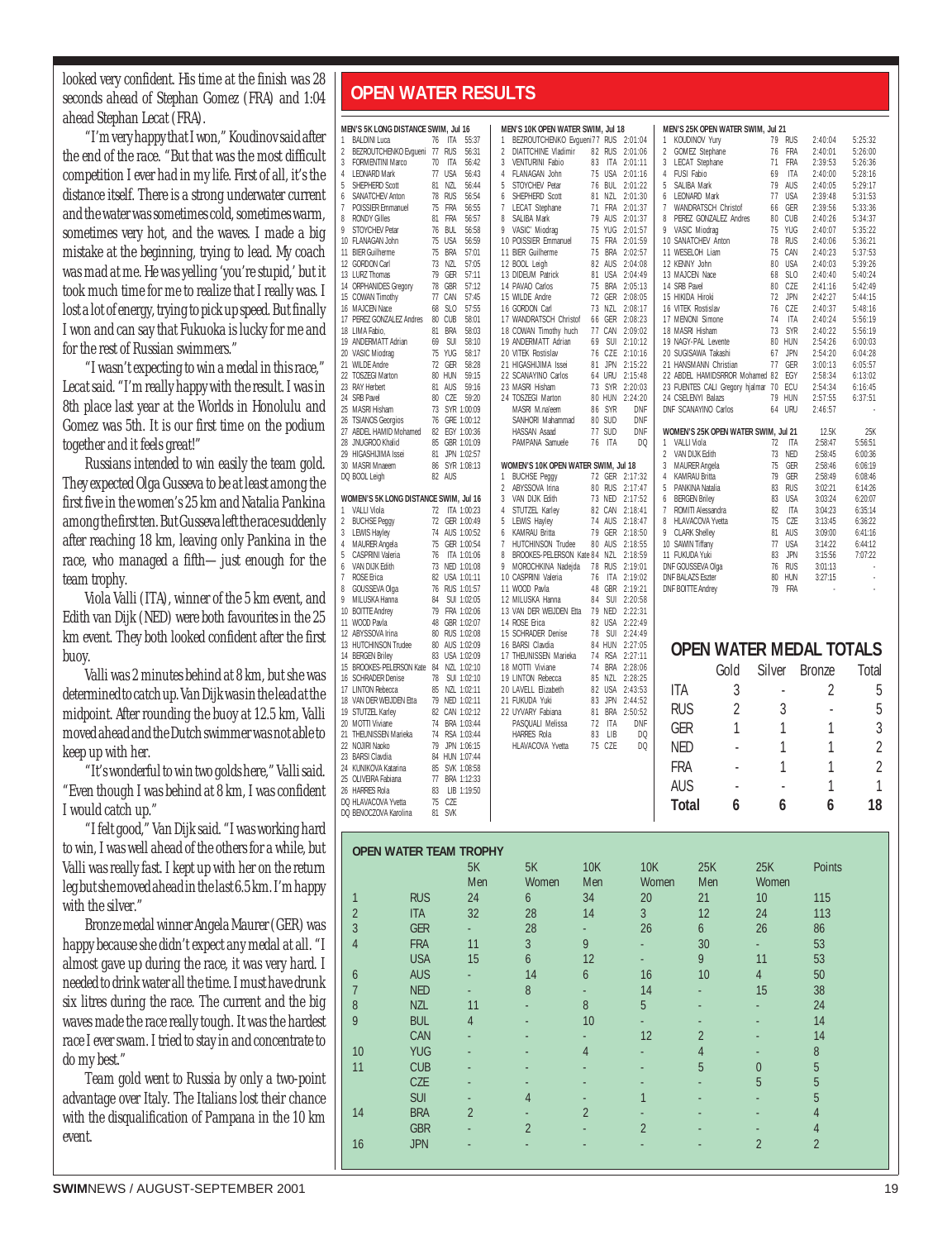# TWO GOLDS FOR THORPE

Swimming got underway on the seventh day of the championships. And Ian Thorpe (AUS) got things underway with a world record in the 400 free and a winning anchor leg in the 4x100 free.

#### **Men's 400 Freestyle**

Ian Thorpe (AUS) nibbled away at his world record by slowing down the first three hundred metres and then turning on his incredible finishing kick to slip under his old record by 42/100ths of a second. The new time of 3:40.17 bettered his Olympic winning time of 3:40.59.

.<br>A comparison of the specific

| m1                      |       | 1.11    |         |         |
|-------------------------|-------|---------|---------|---------|
|                         |       | (56.67) | (55.95) | (53.78) |
| 2001                    | 53.81 | 1:50.44 | 2:46.39 | 3:40.17 |
|                         |       | (56.22) | (56.23) | (55.60) |
| 2000                    | 52.64 | 1:48.86 | 2:45.09 | 3:40.59 |
| A COMPANY IS THE SPILE. |       |         |         |         |

Thorpe remains unbeatable when allowed to swim his race plan. The strategy of slowing the front end of the race and then having a stronger finish is physiologically sound, as it leads to better distribution of the effort. Most record improvements now come from this type of swim.

Grant Hackett (AUS) was at his best. In the morning prelims, his 3:44.88 qualified first and tied his personal best. He improved on that by over two seconds to 3:42.51. He turned first at the 100 but let Thorpe move into the lead and was never able to challenge again.

Emiliano Brembilla (ITA) surprised Massimiliano Rosolino (ITA) with a well-paced race to come from behind and claim the bronze in the last 100. Brembilla swam 3:45.11, a personal best, and Rosolino placed fourth in 3:45.41.

Thorpe was happy. "My initial reaction when I looked at the scoreboard was to laugh. I was in the 3:40s and I was hoping to do better. Anyway, I am very pleased with my overall performance.

"I expected to go faster. My main goal is always to progress." On the local fan support: "I noticed the large number of fans here. I didn't expect to have so many outside of Australia."

When told that Michael Klim said Thorpe is Australia's greatest swimmer, Thorpe responded: "I can't say that. I don't think I have reached my limits. A lot of people think that, but we have to let the time go on and then decide. Michael is a good friend. It is really a privilege to be on the same team."

Hackett commented on the race: "I feel that I

should have started the kick a little bit earlier. I wasn't sure what the swim would be like. I'm hoping to do better in my longer events. Thorpe and I discussed tactics as to how we go to go. I think my 400 is still my weakest event."

For Brembilla, it was a return to the podium. "I have to be satisfied, the Australians are just too strong. The medal means a lot psychologically for me and for my future in swimming. This was much better than what I expected. I have more races and hope to do even better."

#### **Women's 400 Individual Medley**

Yana Klochkova (UKR) is entirely in her own class in this event. Her mastery of all the strokes has no current challengers.

Maggie Bowen (USA) and Beatrice Caslaru (ROM) swam personal bests and raced each other for the remaining medals. Bowen got second because she had the better freestyle leg. Caslaru, well back at the 200, moved to second after the breaststroke leg, but Bowen's freestyle was two seconds faster. Bowen finished second with 4:39.06 and Caslaru third with 4:39.33.

Klochkova, the world record holder and Olympic champion, said "This is my first world championships gold (she won a silver in 1998). I had a hectic

schedule after the Olympics, but everything has been perfect here in Japan.

"I like being in the water, I feel it almost as a natural environment for me to be in. This gold I got thanks to my coach (Nina Khozukh), who is really a great expert. This is just the beginning for me."

Maggie Bowen said: "I worked really hard for this—lots of distance work, and between four to seven hours of daily training. Yana was really tough and it was hard to keep up with her. After this morning, I thought I could win a medal. I did my best and I am happy with the result."

Caslaru said: "It's not exactly how I wanted to swim, but in end it was O.K. I got the medal." It was her first time under 4:40.

#### **Men's 4x100 Freestyle Relay**

Australia made it two in a row—they beat arch-rival USA for the second consecutive year.

It was a stroke-for-stroke battle for the first three legs. But when Ian Thorpe swam the anchor, it was all over for the Americans. Thorpe's anchor was 47.87, to give Australia the gold with a time of 3:14.10.

The USA finished second but were disqualified for swimming a different order than submitted on the official entry card. That moved the Netherlands into second, with a European record time of 3:14.56. Of note was Pieter van den Hoogenband's anchor leg of 47.02, the fastest ever. Germany picked up the bronze with 3:17.52.

Thorpe commented on the relay: "I feel satisfied when I reach my goals. Today I swam well, so I'm happy. In terms of pleasure, the relay win is much more emotional. It was in this relay that I won my first international medal and my first Olympic title. I feel proud to be Australian and to be part of a team like this."



**400 individual medley winner Yana Klochkova Patrick Kramer Patrick Kramer Patrick Kramer Patrick Kramer Patrick Kramer**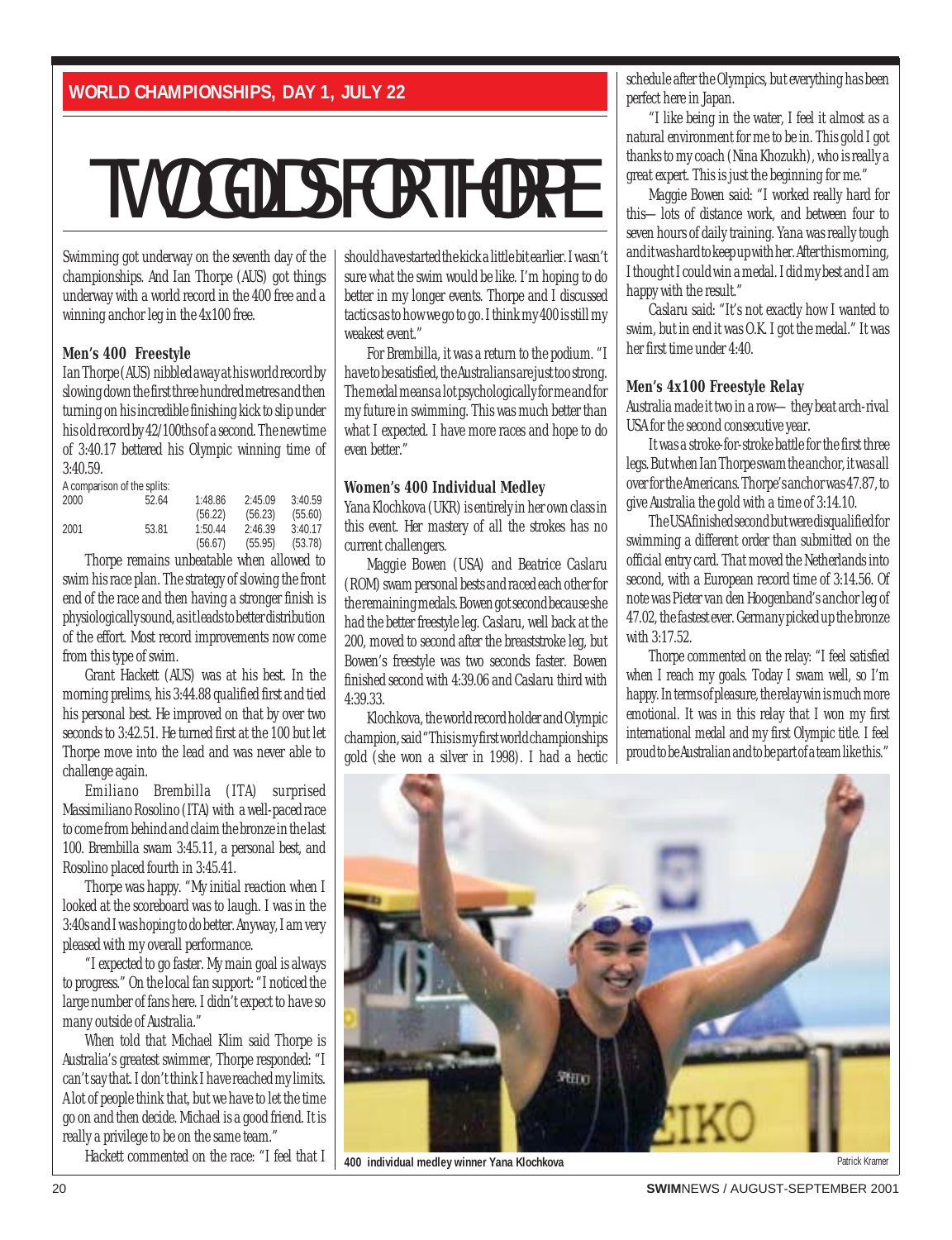Thorpe, on van den Hoogenband's split: "It's **WORLD CHAMPIONSHIPS, DAY 2, JULY 23** amazing and shows that he is ready for the 100 free. I believe I am also well prepared for the next days. I felt very well tonight."

Records after one day of competition: 1 World, 3 Championship, 2 Asian, 1 European.

| <b>400 FREESTYLE RECORD CHRONOLOGY</b> |                    |                                    |                                                  |                |  |  |  |
|----------------------------------------|--------------------|------------------------------------|--------------------------------------------------|----------------|--|--|--|
| 4:27.0                                 |                    | Murray Rose, AUS                   | Melbourne, Oct. 27, 1956                         |                |  |  |  |
|                                        | At the end of 1960 |                                    |                                                  |                |  |  |  |
| 4:15.9                                 |                    | John Konrads, AUS                  | Sydney, Feb. 23, 1960                            |                |  |  |  |
|                                        | At the end of 1970 |                                    |                                                  |                |  |  |  |
| 4:02.6                                 |                    | <b>Gunnar Larsson, SWE</b>         | Barcelona, Sep. 7, 1970                          |                |  |  |  |
|                                        | At the end of 1980 |                                    |                                                  |                |  |  |  |
|                                        | 3:50.49            | Peter Szmidt, CAN                  | Etobicoke, Jul. 15, 1980                         |                |  |  |  |
|                                        |                    | All subsequent records             |                                                  |                |  |  |  |
|                                        | 3:49.57            | Vladimir Salnikov, URS             | Moscow, Mar 12, 1982                             |                |  |  |  |
| 3:48.32                                |                    | <b>Vladimir Salnikov.URS</b>       | Moscow, Feb. 19, 1983                            |                |  |  |  |
|                                        | 3:47.80            | Michael Gross, FRG                 | Wuppertal, Jun. 27, 1985                         |                |  |  |  |
| 3:47.38                                |                    | Artur Wojdat, POL                  | Orlando, Mar. 25, 1988                           |                |  |  |  |
|                                        | 3:46.95            | Uwe Dassler, GDR                   | Seoul, Sep. 23, 1988                             |                |  |  |  |
|                                        | 3:46.47            | Kieren Perkins, AUS                | Canberra, Apr. 3, 1992                           |                |  |  |  |
| 3:45.00                                |                    | Evgeni Sadovyi, EUN                | Barcelona, Jul. 29, 1992                         |                |  |  |  |
| 3:43.80                                |                    | Kieren Perkins, AUS                | Rome, Sep. 9, 1994                               |                |  |  |  |
| 3:41.83                                |                    | lan Thorpe, AUS                    | Sydney, Aug 22, 1999                             |                |  |  |  |
|                                        | 3:41.33            | lan Thorpe, AUS                    | Sydney, May 13, 2000                             |                |  |  |  |
| 3:40.59                                |                    | lan Thorpe, AUS                    | Sydney, Sep 16, 2000                             |                |  |  |  |
| 3:40.17                                |                    | lan Thorpe, AUS                    | Fukoka, Jul 22, 2001                             |                |  |  |  |
|                                        |                    |                                    |                                                  |                |  |  |  |
|                                        |                    |                                    | 400 FREESTYLE TOP 10 ALL TIME PERFORMANCES       |                |  |  |  |
| 1                                      | 3:40.17            | WORLD01                            | lan Thorpe, AUS                                  | LCM01          |  |  |  |
| $\overline{2}$                         | 3:40.59            | <b>OLYMPICS</b>                    | lan Thorpe, AUS                                  | LCM00          |  |  |  |
| 3                                      | 3:40.76            | <b>AUSLCMAR</b>                    | lan Thorpe, AUS                                  | LCM01          |  |  |  |
| 4                                      | 3:41.33            | <b>AUSLCMAY</b>                    | lan Thorpe, AUS                                  | LCM00          |  |  |  |
| 5                                      | 3:41.71            | <b>MONACJUN</b>                    | lan Thorpe, AUS                                  | LCM01          |  |  |  |
| 6                                      | 3:41.83            | PAC99AUG                           | lan Thorpe, AUS                                  | LCM99          |  |  |  |
| 7                                      | 3:42.51            | WORLD01                            | <b>Grant Hackett, AUS</b>                        | LCM01          |  |  |  |
| 8                                      | 3:43.40            | <b>OLYMPICS</b>                    | Massi Rosolino, ITA                              | LCM00          |  |  |  |
| 9                                      | 3:43.80            | WORLD94                            | Kieren Perkins, AUS                              | LCM94          |  |  |  |
| 10                                     | 3:43.85            | <b>AUSLCMAR</b>                    | lan Thorpe, AUS                                  | LCM99          |  |  |  |
|                                        |                    |                                    |                                                  |                |  |  |  |
|                                        |                    |                                    | 400 FREESTYLE TOP 25 ALL TIME PERFORMERS         |                |  |  |  |
| 1<br>$\overline{2}$                    | 3:40.17            | WORLD01                            | lan Thorpe, AUS                                  | LCM01          |  |  |  |
|                                        | 3:42.51            | WORLD01                            | <b>Grant Hackett, AUS</b><br>Massi Rosolino, ITA | LCM01          |  |  |  |
| 3<br>$\overline{4}$                    | 3:43.40            | <b>OLYMPICS</b><br>WORLD94         | Kieren Perkins, AUS                              | LCM00          |  |  |  |
| 5                                      | 3:43.80            |                                    |                                                  | LCM94          |  |  |  |
|                                        | 3:45.00            | <b>OLYMPICS</b><br>WORLD01         | Evgeni Sadovyi, RUS<br>Emiliano Brembilla, ITA   | LCM92          |  |  |  |
| 6<br>7                                 | 3:45.11<br>3:46.31 | PAC99AUG                           | Ryk Neethling, RSA                               | LCM01<br>LCM99 |  |  |  |
| 8                                      | 3:46.77            | <b>OLYMPICS</b>                    | Anders Holmertz, SWE                             | LCM92          |  |  |  |
| 9                                      |                    |                                    | Uwe Dassler, GDR                                 | LCM88          |  |  |  |
| 10                                     | 3:46.95            | <b>OLYMPICS</b>                    |                                                  | LCM00          |  |  |  |
| 11                                     | 3:47.00<br>3:47.15 | <b>OLYMPICS</b><br><b>OLYMPICS</b> | Klete Keller, USA                                | LCM88          |  |  |  |
|                                        |                    |                                    | Duncan Armstrong, AUS                            |                |  |  |  |
| 12                                     | 3:47.34            | <b>OLYMPICS</b>                    | Artur Wojdat, POL                                | LCM88          |  |  |  |
| 13                                     | 3:47.38            | <b>OLYMPICS</b>                    | Dragos Coman, ROM                                | LCM00          |  |  |  |
| 14                                     | 3:47.50            | <b>USTRIALS</b>                    | Chad Carvin, USA                                 | LCM00          |  |  |  |
| 15                                     | 3:47.80            | FRGNATLS                           | Michael Gross, FRG                               | LCM85          |  |  |  |
| 16                                     | 3:47.81            | EUR93AUG                           | Antti Kasvio, FIN                                | LCM93          |  |  |  |
| 17                                     | 3:47.97            | <b>OLYMPICS</b>                    | Danyon Loader, NZL                               | LCM96          |  |  |  |
| 18                                     | 3:48.02            | WORLD98                            | Paul Palmer, GBR                                 | LCM98          |  |  |  |
| 19                                     | 3:48.04            | WORLD91                            | Jorg Hoffmann, GER                               | LCM91          |  |  |  |
| 20                                     | 3:48.06            | <b>USAAUG</b>                      | Matt Cetlinski, USA                              | LCM88          |  |  |  |
| 21                                     | 3:48.30            | FRGNATS                            | Rainer Henkel.FRG                                | LCM86          |  |  |  |
| 22                                     | 3:48.32            | SEASN83                            | Vladimir Salnikov, URS                           | LCM83          |  |  |  |
| 23                                     | 3:48.37            | TOULAPR                            | Pieter vdHoogenband, NED LCM00                   |                |  |  |  |
| 24                                     | 3:48.59            | OLYMPICS                           | Mariusz Podkoscielny, POLLCM88                   |                |  |  |  |
| 25                                     | 3:48.68            | EUR89AUG                           | Stefan Pfeiffer, FRG                             | LCM89          |  |  |  |

### TWO GOLDS FOR AUSTRALIA AND GERMANY WORLD RECORD FOR SLOUDNOV IN SEMIFINALS

Australia and Germany won two golds each, with China and the United States winning one each in the six finals contested on Day 2. The host country, Japan, also picked up a bronze in the men's 50 free and had finalists in three of the four women's events.

#### **Men's 50 Freestyle**

Anthony Ervin (USA), with 22.09, had a clearcut win over Pieter van den Hoogenband (NED) with 22.16. The four swimmers who shared in the medals (there was a tie for third) all had terrific reaction times at the start, ranging from 0.63 seconds for Tomohiro Yamanoi (JPN) to van den Hoogenband with 0.74. Yamanoi and Roland Schoeman (RSA) tied for the bronze with 22.18.

The race was so close that the whole field was separated by only 35/100th of a second. There was a further tie for seventh.

"I feel great," Ervin said. "I just became a world champion for the first time. I felt great from the start. I like this race, the crowd, everything. It feels great to be here in Japan. Everything is just fine."

"It was not a good start," van den Hoogenband said. "I was OK after that. I'm happy with the colour of the medal because at the Olympics I got the bronze. I need to improve my start."

"This is my first international medal," said Roland Schoeman (RSA), who shared third. "I wasn't nervous before the start and I thought 'just go for it.' This is just so cool. It's worth being here just for this feeling."

For Tomohiro Yamanoi (JPN), on sharing the third spot and a new Asian record: "Both the time (22.18) and the medal is unbelievable. Everything went just as I planned before the race. I did my best to prove that Japanese are able to win medals if we try hard enough. The record was a year late."

During the awards ceremony, Alexander Popov, who was still in his home in Moscow recuperating from his illness and had the fastest time this year (21.91) back in June, was contacted by phone. He said had carefully planned this race all year and he immensely regretted not being able to swim.

#### **Women's 200 Butterfly**

Petria Thomas (AUS) won the gold with 2:06.73, after years of swimming in the wake of world record holder and now retired Susie O'Neill (AUS). "It's about time," Thomas said. "I just wanted to get out there and have a good swim. I knew it was going to be a tough race in the last 50. I looked at the clock twice just to be sure I won. I really wanted to win my first championships."

Annika Mehlhorn (GER) broke the European record with 2:06.97 and battled for the lead throughout the distance. "I did my best" (by three seconds), the 17-year-old said. "My coach really calmed me down before the race."

Kaitlin Sandeno (USA) won her first bronze of two. (She later added another in the 800 free). It was her personal best with 2:08.52. "I was not expecting to win this race," Sandeno said. "I had a hard day yesterday (5th in the 400 IM and prelims for the 800 free). I am really happy with this result."

Petria Thomas, who is eight years older than Mehlhorn and Sandeno, had her day in the spotlight on this day.

#### **Men's 100 Backstroke**

Matt Welsh (AUS) won the race from lane one with 54.31. "I knew I had it in me," Welsh said. "I've never swam in lane one before but it was a good place for my strategy." He was in the lead throughout (25.84 at the 50). "It took me seven years to win this gold and I'm just so happy with it. First thing I thought when I hit the wall was to find my dad in the crowd. It's his birthday and I'm happy to give him a great present."

Iceland won its first ever international medal as Orn Arnarson was second with 54.75. "I just feel very good," he said. "I swam very well although my 200 is my best event. After winning five European championships, this is my first world championships medal. I dedicate it all who supported me, especially my coach."

In third was Steffen Driesen (GER) in 54.91. "It was great, my personal best too. I am part of the new generation of German swimmers, so it was important."

#### **Women's 100 Breaststroke**

China's Xuejuan Luo, with 1:07.18, upset Leisel Jones (AUS), whose 1:07.96 got second.

"I wanted the Asian record today," Luo said. "This is my first win at a major meet."

"I don't like being beaten," Jones said. "I came here to win but it will have to be the next time." On her start: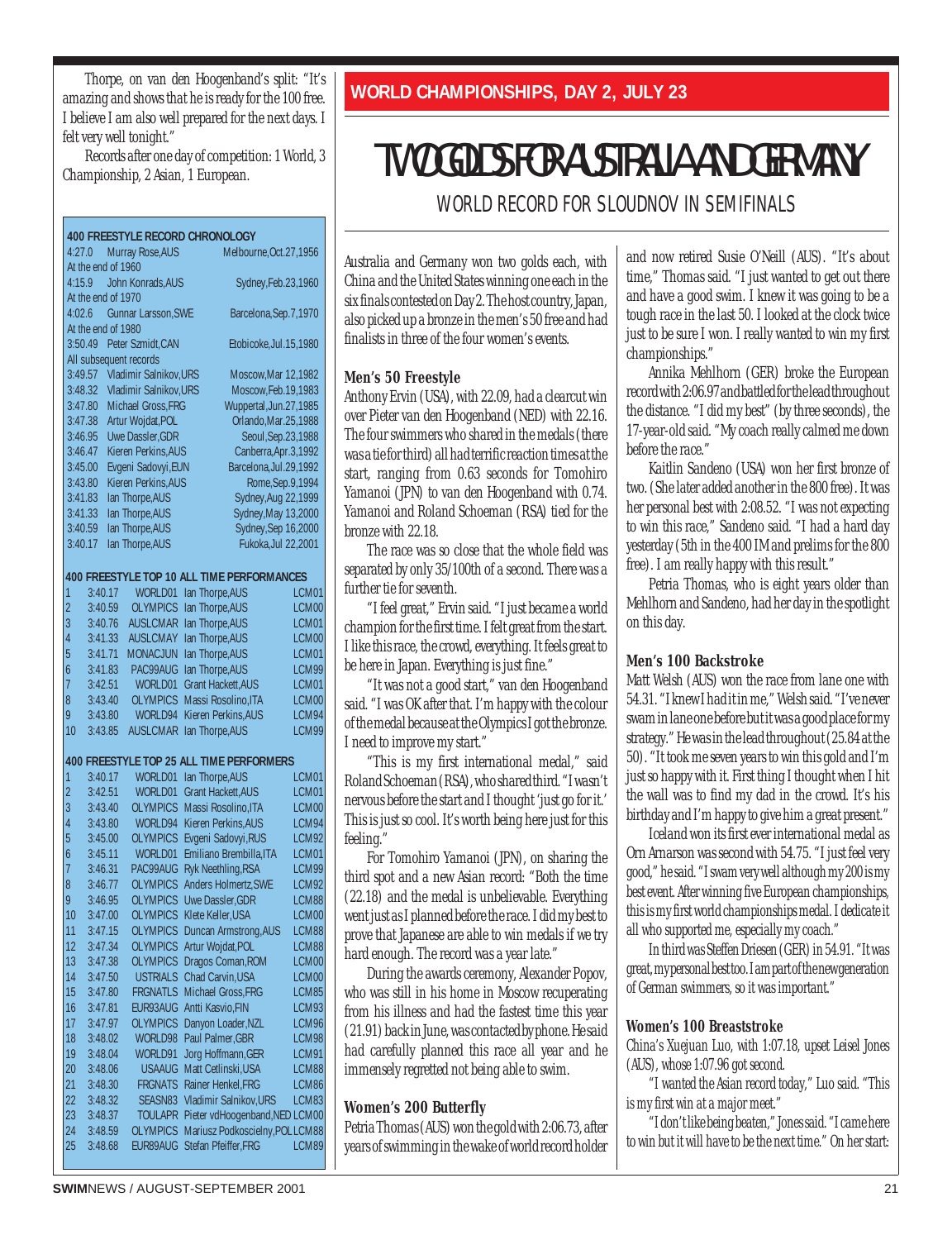"I have been working on it, and obviously I need to work harder." Her reaction time at the start was 0.84 to Luo's 0.72 of a second.

#### **Women's 800 Freestyle**

Improving by five seconds to 8:24.66 (4:12.54 at the 400) from her previous best, Hannah Stockbauer (GER) swam a perfect race, letting Diana Munz (USA) take the early lead and then even splitting to win by two body lengths. Munz placed second with 8:28.34. Sandeno was third in 8:34.45, tired from the 200 fly earlier.

"I didn't try to lead in the early part," Stockbauer said. "My training went really well and now I will concentrate on the 1500 free."

"After the Olympics, I had a hard time training," Munz said. "This is almost equal to my best time. I am excited with this happening."

#### **Women's 4x100 Freestyle Relay**

A fast German team was in the lead from the gun and their winning time was 3:39.58. "I felt we could do it," said Sandra Volker, who swam the last leg. "It was a hard

race," Antje Buschschulte said. It was Germany's first time under 3:40 and a European record.

Great Britain and the United States tied for second with 3:40.80.

Roman Sloudnov (RUS) surprised everyone with a new world record in the semifinal of the 100 breaststroke with 59.94 (28.49). "Just 20 days ago I broke the minute," Sloudnov said. "I wanted to better it today." Mission accomplished.

In the men's 200 fly semifinal, Franck Esposito (FRA) and Tom Malchow (USA) tied with their personal best of 1:55.03. The final should be even faster, when you add Michael Phelps (USA), the youngest ever male world record holder.

The pace picked up noticeably on the second day. Records tumbled at an increasing pace, including one world and 11 Championship marks. In addition, four Asian, two American, and four European records were bettered.

**WORLD CHAMPIONSHIPS, DAY 3, JULY 24**

### WORLD RECORDS BY TWO TEENAGERS THORPE AND PHELPS AGAIN

Two more world records were set on the third day of swimming, as Michael Phelps (USA), the young butterfly prodigy, bettered his 200 butterfly, and Ian Thorpe lowered his 800 free for the second time this year.

#### **Men's 100 Breaststroke**

Roman Sloudnov (RUS) is in a class of one. After three rounds, he grabbed the gold, set the world record in the semis, and set two championship records. His winning time of 1:00.16 (28.28) held off Domenico Fioravanti (ITA) in 1:00.47 (just 1/100th of a second off his best) and Ed Moses (USA) in 1:00.61.

Sloudnov admitted that "I found the last part of



Patrick Kramer **200 fly winner Michael Phelps (USA) in world record**

the race difficult. Maybe the real secret of my success is my coach, who is also my mother, and the hard training she plans for me. My next goal is to break 59.00 seconds."

Fioravanti, the Olympic champion, said "I knew that I have not trained enough and I take responsibility for that. My race plan went well, especially in the second length. It will be difficult to swim under the minute, but that's my goal for next year."

Ed Moses had the lead at the turn (28.04) but faded in the sprint to the finish. "I felt a little tired in the last 10 metres. I knew after the semifinals that the other guys were good in the last 50 metres and I was prepared for it. I am ready for the 200 now. This was

> only my first race and I have three more to go. I will try to be at my best."

#### **Men's 800 Freestyle**

It took a world record to beat the fastimproving Grant Hackett (AUS), who was in the lead for 700 m but was unable to withstand the fantastic finish by Ian Thorpe in the last 100 when Thorpe split 53.23 to Hackett's 54.60. Thorpe's 7:39.16 was a new record, and Hackett's 7:40.34 was a four-second drop from his previous best. Thorpe was swimming a steady 30 strokes a length while Hackett was doing 33.

Thorpe had to swim a 200 free semifinal 20 minutes before the 800. "I wasn't sure what I was able to do after the 200, where I tried to make it as easy as possible to be able to swim the 800. I did it perfectly. I just used what I know from training."

"I don't know how much faster I can go. I don't know where the line in the sand is. Judge me when I retire. For the time being there is still a lot to do. When I look ahead it is the unknown."

"I am disappointed in FINA's decision not to include the 800 free in the Olympic program. Swimming is growing in popularity and competitors must have more events to compete. I'd like to have one more event in my program. Maybe I'll have to move up to the 1500. Right now I'm happy with the program as it is now."

Hackett, on the closeness of the race,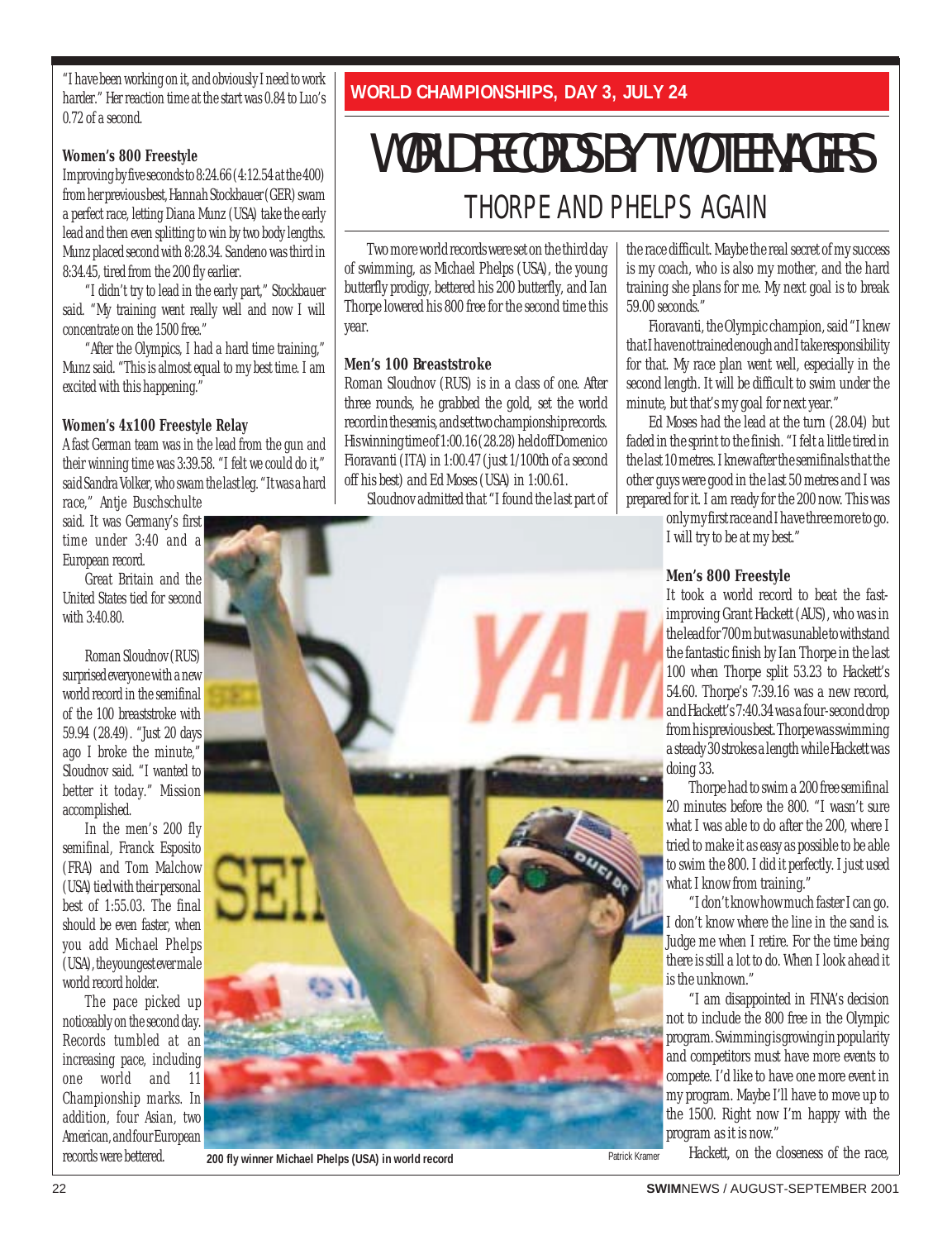said: "I was trying to nudge ahead but Ian kept sticking there like glue. I knew I had a good chance, and I went out there to give it a shot. Ian is a phenomenal competitor but he's not kicking away like he used to. I'll try harder the next time."

Graeme Smith (GBR) was third in 7:51.12, improving six seconds over his previous best. "I'm over the moon. My main event is the 1500 at the end of the week. This bronze is really a bonus. I didn't even swim in the Olympics. I'd like to dedicate this medal to my support team, my Mum and Dad, my brother, family, friends, and my coach."

#### **Women's 50 Backstroke**

Only three hundreds of a second separated the medal winners. Haley Cope (USA) had the best last stroke to become the surprise winner in 28.51. Antje Buschschulte (GER) was second with 28.53 and Natalie Coughlin (USA) third with 28.54. Coughlin swam a championship record in the semis with 28.49.

"I thought I was really dying," Haley Cope said. "I was just trying to keep up with the girl next to me. This is my first international win. I can't believe I am a world champion. We do not even swim this event in the United States."

Although little known, Cope holds the shortcourse 50 back world record from March 2000.

#### **Men's 200 Butterfly**

A new era. Out with the oldsters. Sixteen-year-old Michael Phelps (USA) bettered the world record for the second time this year, swimming from the front and leading from start to finish. (25.64, 54.81, 1:24.71, and 1:54.58 to better his old mark of 1:54.92 from April).

Olympic champion Tom Malchow (USA) was second with 1:55.28 and Anatoli Poliakov (RUS) third with 1:55.68. Franck Esposito (FRA) was fourth with 1:55.71, after setting his European record of 1:55.03 from the previous day's semis.

For Phelps, there is only one goal: "To get faster and faster, keep improving, that's my main goal. I was disappointed in my semifinals, so I wanted to see if I could hang on if I took it out real hard. I did."

Malchow, in second, said "I am not disappointed. The USA team needed our 1-2 finish. I made a contribution to the team and it gets us on track for the next five days. Last night was my best ever and it gives me confidence that I can still do that at age 25."

In semifinal action, Pieter van den Hoogenband (NED) won the 200 free in a championships record time of 1:45.80. Inge de Bruijn (NED) was fastest in the women's 100 free in 54.47 and was the only one under 55 seconds. Beatrice Caslaru (ROM) established a new championship record in the semifinal of the 200 breaststroke with 2:25.00.

#### **WORLD CHAMPIONSHIPS, DAY 4, JULY 25**

## THORPE BREAKS THIRD WORLD RECORD

After four days, in three individual races and three world records, Ian Thorpe (AUS) has four golds and is on course for one of the greatest championship performances ever.

#### **Men's 200 Freestyle**

A year ago, this race was the turning point in Sydney. Today, Ian Thorpe avenged that loss to Pieter van den Hoogenband (NED) with a crushing final length. Thorpe and van den Hoogenband swam stroke for stroke for 150 metres, but then Thorpe turned on his powerful kick and moved into an insurmountable body-length-and-a-half lead at the finish. It was a new world record of 1:44.06, breaking his former mark of 1:44.69. Van den Hoogenband finished second with 1:45.81

| The splits: |       |         |         |         |
|-------------|-------|---------|---------|---------|
| Thorpe      | 24.81 | 51.45   | 1:18.26 | 1:44.06 |
|             |       | (26.64) | (26.81) | (25.80) |
| <b>VDH</b>  | 24.67 | 51.43   | 1:18.46 | 1:45.81 |
|             |       | (26.76) | (27.03) | (27.35) |

"I am usually the hardest person to race against," Thorpe explained. "I try to do the best I can, no matter on what level. I didn't care about what anyone else was doing. It is very important to me to swim fast. I have found Pieter (VDH) to be a tough competitor. In the past, I have found him hard to beat. Today I swam my own race. It is a privilege to swim in the same pool with him as he is such a great swimmer and my personal friend.

"I still have more races to swim so I would like to concentrate on them now."

"It came down to conditioning," van den Hoogenband said. "Thorpe was in such good shape tonight. I am not in the same condition I was in Sydney. He was terrific and we have to respect that. I had no special race plan tonight. I just swam as fast as I could and tried my best.

"This is how it goes in swimming, sometimes you win and sometimes you lose. I will come back." Better believe it.

#### **Women's 100 Freestyle**

There was Inge de Bruijn (NED) and all the rest. The world record holder (53.77) showed her superiority



Pieter van den Hoogenband and Ian Thorpe (AUS) after 200 free<br>
Patrick Krame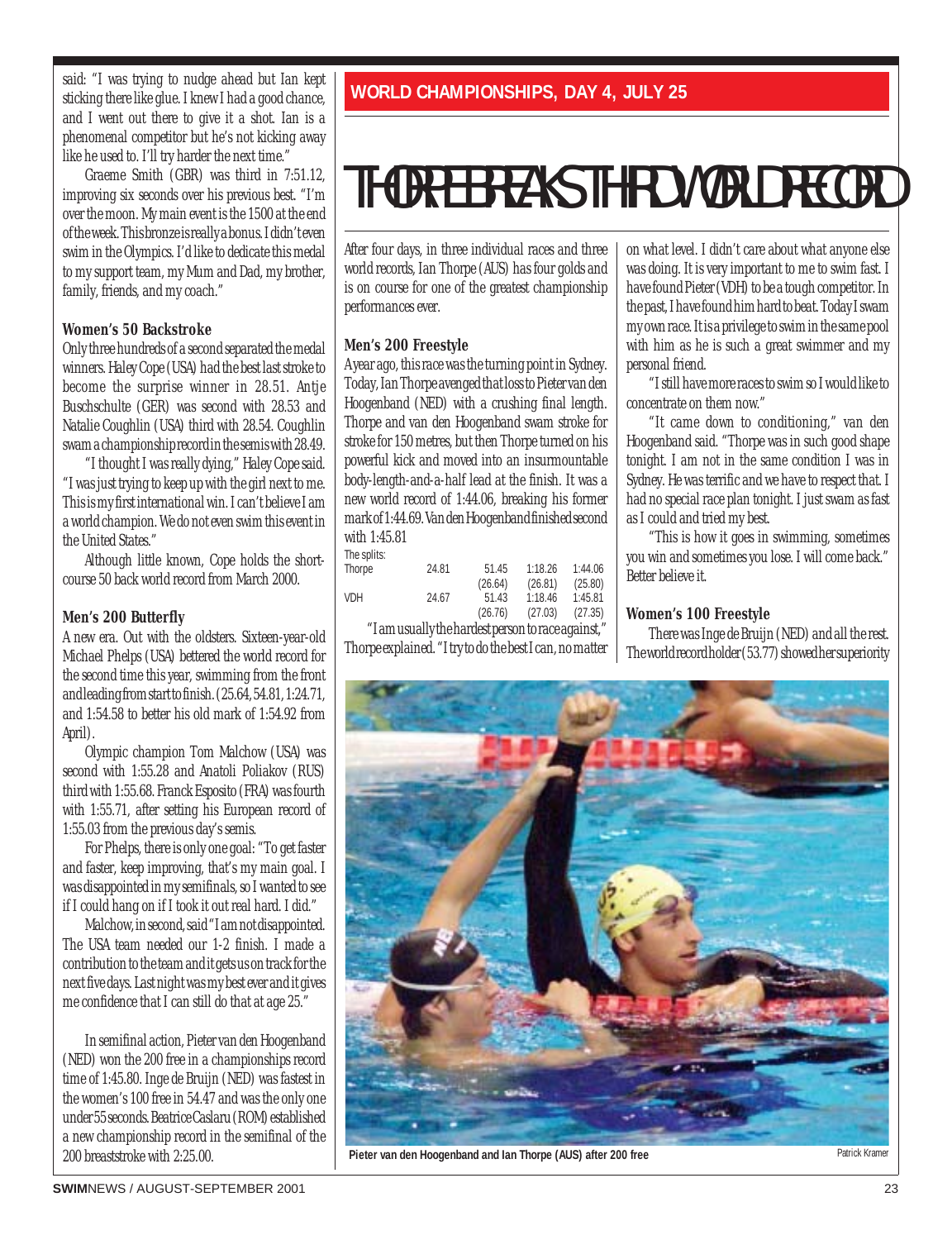

**British winning relay: Nicola Jackson, Janine Belton, Karen Legg, and Karen Pickering**

from the start, moving ahead of the field with each stroke. She had a body-length lead at the fifty, turning in 26.12 and moving steadily into the clear, touching at the finish in 54.18, more than a second over everyone else.

Katrin Meissner (GER) was second with 55.07 and Sandra Volker (GER) third with 55.11. Martina Moravcova (SVK) missed the medal by 1/100th of a second to finish fourth in 55.12.

Inge de Bruijn paid tribute to her coach. "I would like to dedicate my medal to Jaco (Verhaeren). For the last five months, he was working so hard to get me in shape and prepare me properly for these championships. I definitely owe my success to him."

Meissner and Volker were happy to medal, after winning the 4x100 free relay the previous day.

#### **Men's 50 Backstoke**

Randall Bal (USA), who missed a medal in the 100 back, made up for it with a win in the shorter distance in 25.34 over Thomas Rupprath (GER) with 25.44 and Matt Welsh (AUS) with 25.49, the winner of the 100 back earlier.

"It was a tough race," Ball said. "I tried to get ahead in the first 15 metres underwater kicking. For the rest of the race I was going as fast as I could. My coach and my family support me a lot, I really want to thank them."

Rupprath set the championship record in the semis with 25.31 and was not disappointed with the silver. "I'm pleased to medal as this is not my specialty. I trained mostly for the 100 fly."

"I had a good start, I think much better than the other," Welsh said. "There's no time for mistakes in the 50 metres. Make one and you're gone. I don't think I made any mistakes. I just need to get faster."

#### **Women's 200 Breaststroke**

After a so-so 100 breaststroke (third), Agnes Kovacs (HUN), swimming against Hui Qi (CHN) who set a world record of 2:22.99 in April, would have to be extraordinary. She has been all through her career, so what followed was typical.

In a well-paced race—33.75, 1:10.82 (37.07), 1:47.77 (36,95), 2:24.90 (37.13)—Kovacs was in the lead after the 150 and knew it was within her grasp. Always a big finisher, she managed to get ahead of a group of five who were closely bunched together, all scrambling to the finish. The two Chinese followed, Hui Qi in second with 2:25.09 and Xuejuan Luo in third with 2:25.29.

Kovacs thought Beatrice Coada (ROM) would be

the one to beat. She moved in the lead at the 150 but couldn't finish and ended up sixth with 2:25.92.

"I tried to pace the race so I would be strong at the finish," Kovacs said.

World record holder Hui Qi said, "I gave it my best shot. Since I came here, I did not feel good about my stroke. I worked very hard for this and have done the best I could here."

#### **Women's 4x200 Freestyle Relay**

What seemed like another Australian triumph ended in a farce. Australia lead for the whole race. When the race was over, all the team jumped into the water, a no-no as not all teams had finished, which resulted in the team being disqualified. Finishing in second, the United States team was also disqualified for their second swimmer leaving early, at least according to the results.

Patrick Kramer

This resulted in Great Britain, Germany, and Japan winning the medals. However, the

results were appealed to the FINA Bureau, which could not meet until the following morning. The decision was upheld and the medals awarded the following day.

However, touch pad failures were becoming the norm and on reviewing the US takeover, the referee looked at the video backup and determined that Cristina Teuscher did not leave early. That would have given the US the gold, but the FINA Bureau upheld the earlier disqualification without looking at the video evidence.

"We've gone from third to second to first to second to first," said British swimmer Karen Legg, "So I'm a bit knackered!"



**Australian Don Talbot arguing his case with FINA Vice President Roger Smith**

Patrick Kram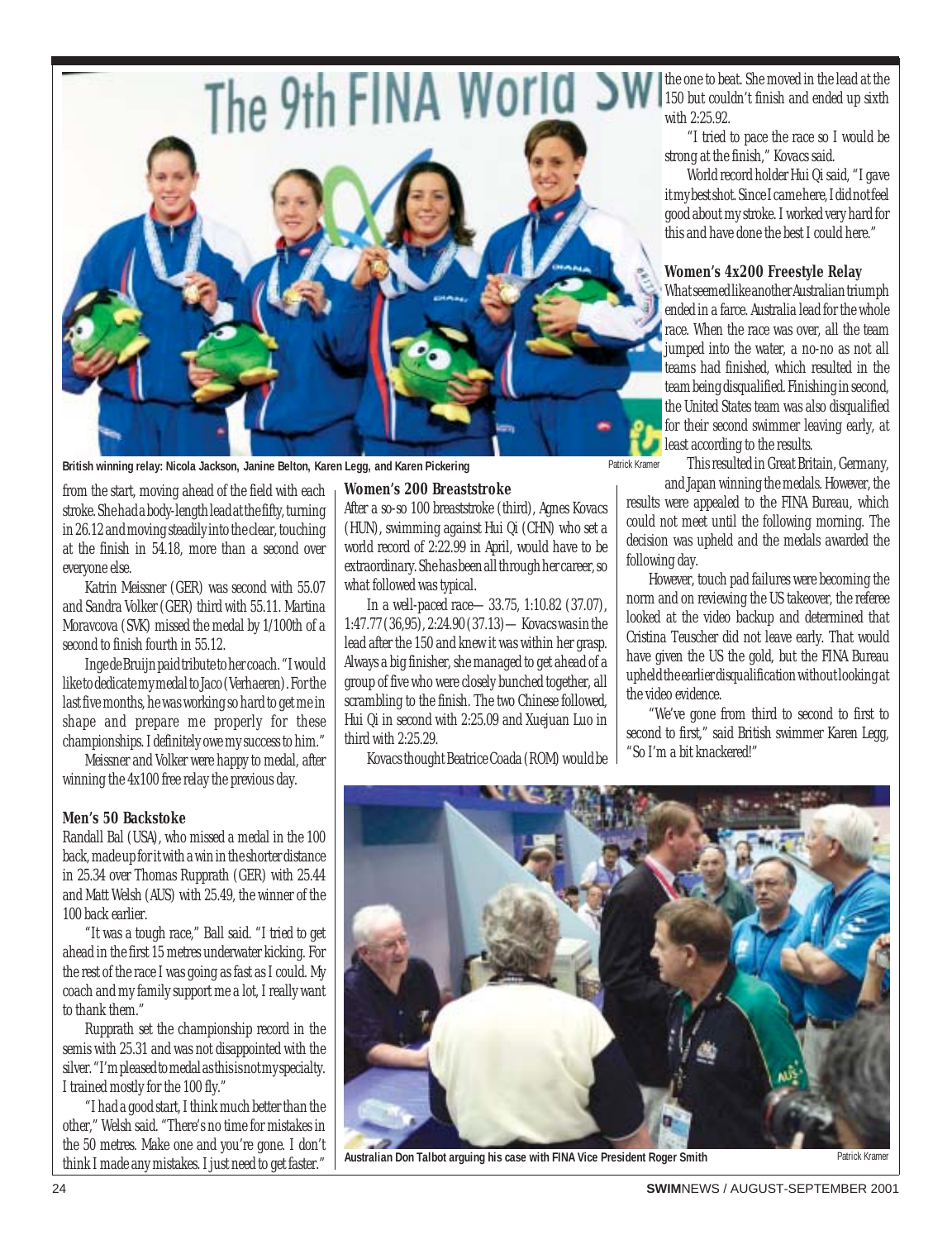**WORLD CHAMPIONSHIPS, DAY 5, JULY 26**

## DE BRUIJN WINS SECOND GOLD

NEW FACES ON THE PODIUM

#### **Women's 50 Butterfly**

Inge de Bruijn (NED) won the 50 fly in 25.90, almost a half a body length ahead of Therese Alshammar (SWE) with 26.18 and Anna-Karin Kammerling (SWE) with 26.45.

It was a demonstration of technical superiority. Inge de Bruijn is at peak form with no challengers. "Not only am I in good shape, but I also had a good start," de Bruijn said. "The start is usually the deciding factor for the medals."

Alshammar said, "It's very good. My personal best and a Swedish record. I am really a freestyler and it's great to get a fly medal."

"I was disappointed," Kammerling said. "I have a faster time (26.29) from two years ago. My start was bad, and I couldn't make up for it during the swim."

#### **Men's 100 Butterfly**

With a stellar field including the three Olympic medallists, Lars Frolander (SWE) won in 52.10, a championship record. Fast-improving Ian Crocker (USA), eight years younger than the winner, posted an American record of 52.25. Geoff Huegill (AUS) finished third with 52.36. World record holder Michael Klim (AUS), definitely off form, was seventh in 52.91.

Frolander indicated this was his last fly swim. "I felt strong throughout the prelims and semis, and felt



I needed to be."

**Women's 200 back medallists: Komarova (RUS), Mocanu (ROM), and Fargus (GBR)**

I could break the world record (51.81). I got a little tired on the second 50. It was great to win and it's a relief as I plan to retire after this meet."

"My goal was to win a medal," Ian Crocker said. "I saw Huegill beside me in lane seven and I knew I had a pretty good shot at a medal. It was my best time and an American record, I think it was a good swim,

**Men's 200 Breaststroke**

but I'm sure there's always something that I can fix." The podium felt good, Huegill explained. "Third is always better than fourth. It was really tough. I knew I would only have a chance if I was fast at the turn. My last 25 m was poor. I guess I wasn't as fit as

Unheralded Brendan Hansen (USA), in his first international competition, won with 2:10.69. It was a three-second improvement since US Olympic Trials last August. He was in the lead throughout the race with times of 29.66, 1:03.05, and 1:36.90.

"I've worked hard all year for this," Hansen said. "I still cannot believe the result. It's my first international medal. It's a big night for the USA."

In second was a virtual unknown, Maxim Podoprigora (AUT) in 2:11.09. He was 11th at last year's Olympics with a then-best of 2:14.20. He did his personal best in each swim (2:12.26 prelims, 2:11.65 semis). He was born in the Ukraine and has represented Austria since 1998.

"My first 50 was too slow (30.31, 1:03.92, 1:37.40)," Podoprigora said. "My finish went well. I know how shocked everyone is with my results."

Kosuke Kitajima (JPN) was third with 2:11.21, an Asian record. "I could see the swimmer on both sides (he was in lane five). I knew I could medal if I stayed with them. I thought the one who does not give up on the last 25 will win the race. I would like to share my joy with all the Japanese people who came to Fukuoka."

#### **Women's 200 Backstroke**

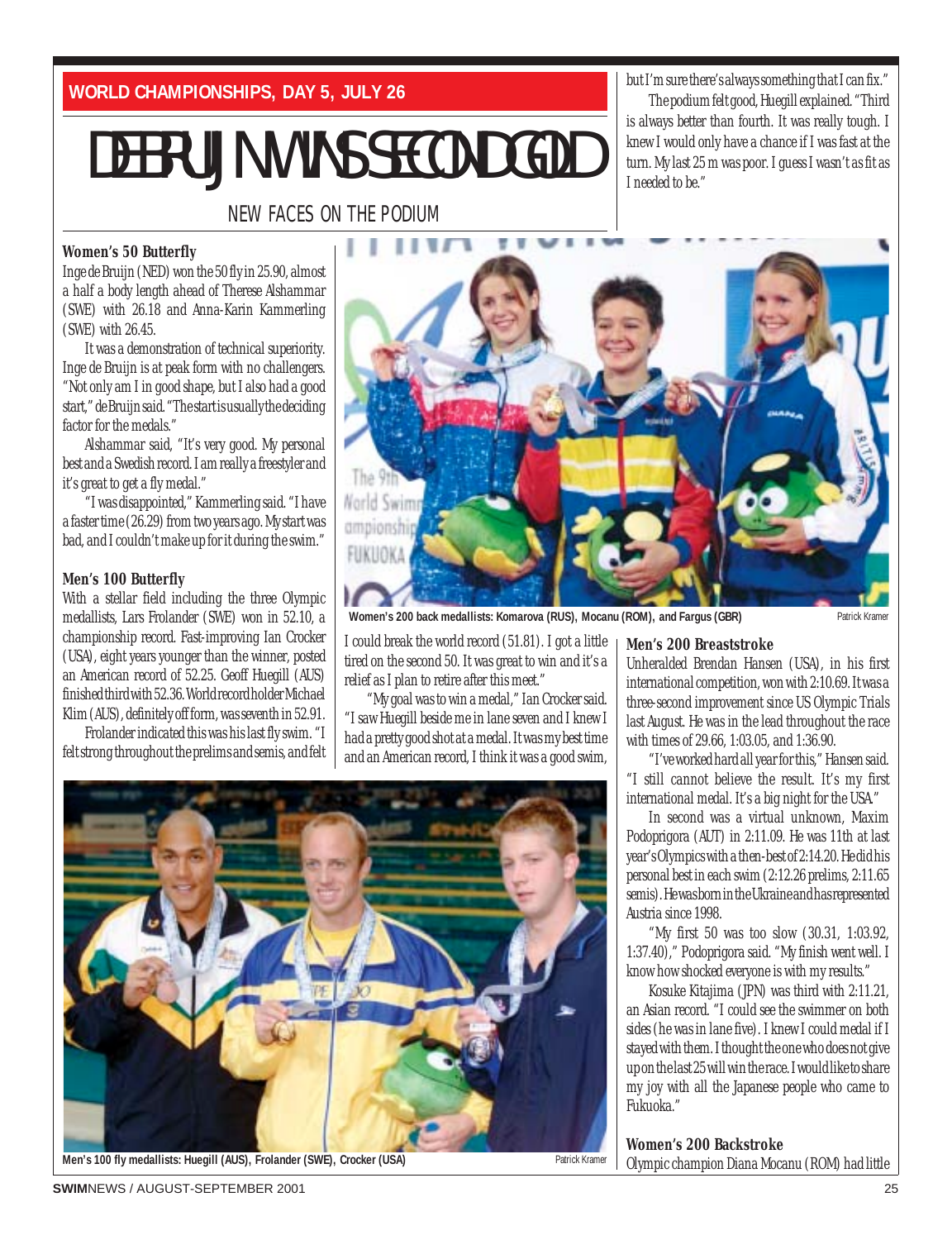trouble in winning this event in 2:09.94. "It's not my best (2:08.16 last year). I just haven't trained enough this year."

Stanislava Komarova (RUS), a virtual unknown, was the biggest surprise. At her first major championships, she steadily improved with each swim (2:12.11 prelims, 2:11.54 semis) to place second in 2:10.43. Last year, her best was 2:16.44. "I never expected to do so well. It doesn't seem real, I haven't even won a Russian championships. I just could never imagine this could ever happen."

Joanna Fargus (GBR) was third with 2:11.05. "I expected to be faster. It's just off my best."

Antje Buschschulte (GER) was in the lead for three lengths, then faded to fifth.

#### **Men's 200 Individual Medley**

It was a fantastic two-way race between Massimiliano Rosolino (ITA), the eventual winner in 1:59.71, and Tom Wilkens (USA), second with 2:00.73. An arm length behind in third was Justin Norris (AUS) with 2:00.91, a personal best.

Rosolino had to come from behind after the first 100 and moved into the lead on breaststroke, which sealed Wilkens fate, as that's his best stroke. Rosolino, a great 200 and 400 freestyler, had no trouble pulling way on the last length.

"I believed in myself, I knew I could do it," Rosolino said. "Sorry to have kept my fans worried. (He finished out of the medals in the 400 free and scratched from the 200 free). It takes a while to get my rhythm, but gold is gold and I'm still number one. I had some bad times before, but they are all in the past now."

"I mainly train for the 400 IM," Wilkens said. "I felt good after the prelims and semis. I did not see

Rosolino (he was in lane seven) moving ahead in breaststroke. If I see others during the race, my stroke tends to break apart somewhat. It was my best time in a major international meet."

Norris was at his best. "I had an open mind going in and really worked on aspects of the race like the start and turns. It was more satisfying than the Olympics. (He was a finalist in the 400 IM). I set myself out to do something and it



worked." **200 individual medley winner Massimiliano Rosolino (ITA)** 

**WORLD CHAMPIONSHIPS, DAY 6, JULY 27**

## TWO GOLDS FOR AUSTRALIA AND USA

### TWO MORE WORLD RECORDS

#### **Men's 100 Freestyle**

American sprinter Anthony Ervin was off with a fast start, reaching the turn with a half-body lead in 22.60. On the second leg, he continued to lead until the final 10 metres, when Pieter van den Hoogenband (NED) surged to the wall.

A malfunction of the touchpad gave van den Hoogenband a momentary victory with 48.43, only to have Anthony Ervin moved to first as the back-up system gave him a 48.33. The 19-year-old Ervin erased the old American record of 48.42 from 13 years ago, as well as the championship record.

Lars Frolander (SWE) was third with 48.79, ending his career with a personal best.

"It was a great race," Ervin said. "Waiting for the results was hard. I'm glad they figured out what went wrong."

"I am not in the best shape now," van den Hoogenband admitted. "I was not happy with my time yesterday (48.57). When I finished the race, I thought I got the gold but I knew my time was not satisfactory. When minutes later I realized I got the silver instead of the gold, I was really disappointed."

"I was hoping for a medal," Frolander said. "Second or third—it didn't matter. I knew VDH would be faster, so I wasn't worried about him. I did my own race."

Ian Thorpe (AUS) finished fourth with 48.81, his first sub-49-second swim. "It was a difficult swim. I didn't expect to win, but I'm more than happy with the result."

#### **Men's 200 Backstroke**

Eighteen-year-old Aaron Peirsol (USA) had little difficulty leading throughout, with splits of 27.48, 56.93, 1:26.91, and 1:57.13, finishing with a personal best and championship record.

Markus Rogan (AUT) was second with 1:58.07 and Orn Arnarson (ISL) was third with 1:58.37 for his second backstroke medal.

"I feel so good that I am going to celebrate by visiting about 20 bars tonight. Just kidding." Peirsol added, "I need to rest because I have a hard day tomorrow. I dedicate this medal to my fans including the charming Japanese lady standing nearby."

Winning his first international medal, Markus Rogan said, "I had just one goal and it just become real. I am satisfied with the silver. I wanted to swim as fast as possible."

#### **Women's 50 Breaststroke**

Xuejuan Luo (CHN), winner of the 100 breaststroke earlier, had little difficulty with the shorter distance. Her time of 30.84 missed the world record by 1/100th of a

> second. "I didn't have any pressure," Luo said. "I had confidence that I could win. I'd like to thank my coach for the two golds here. I was happy to compete here in Japan and would like to come back."

"Thank God," Kristy Kowal (USA) said after winning the silver with 31.37. "I had years of training for the 200 breaststroke, so I didn't expect this to happen. I am so happy I feel like crying."

Zoe Baker (GBR), in third with 31.40, was faster in the semis. "I am quite disappointed. I expected to win. A bronze medal is Patrick Kramer disappointing."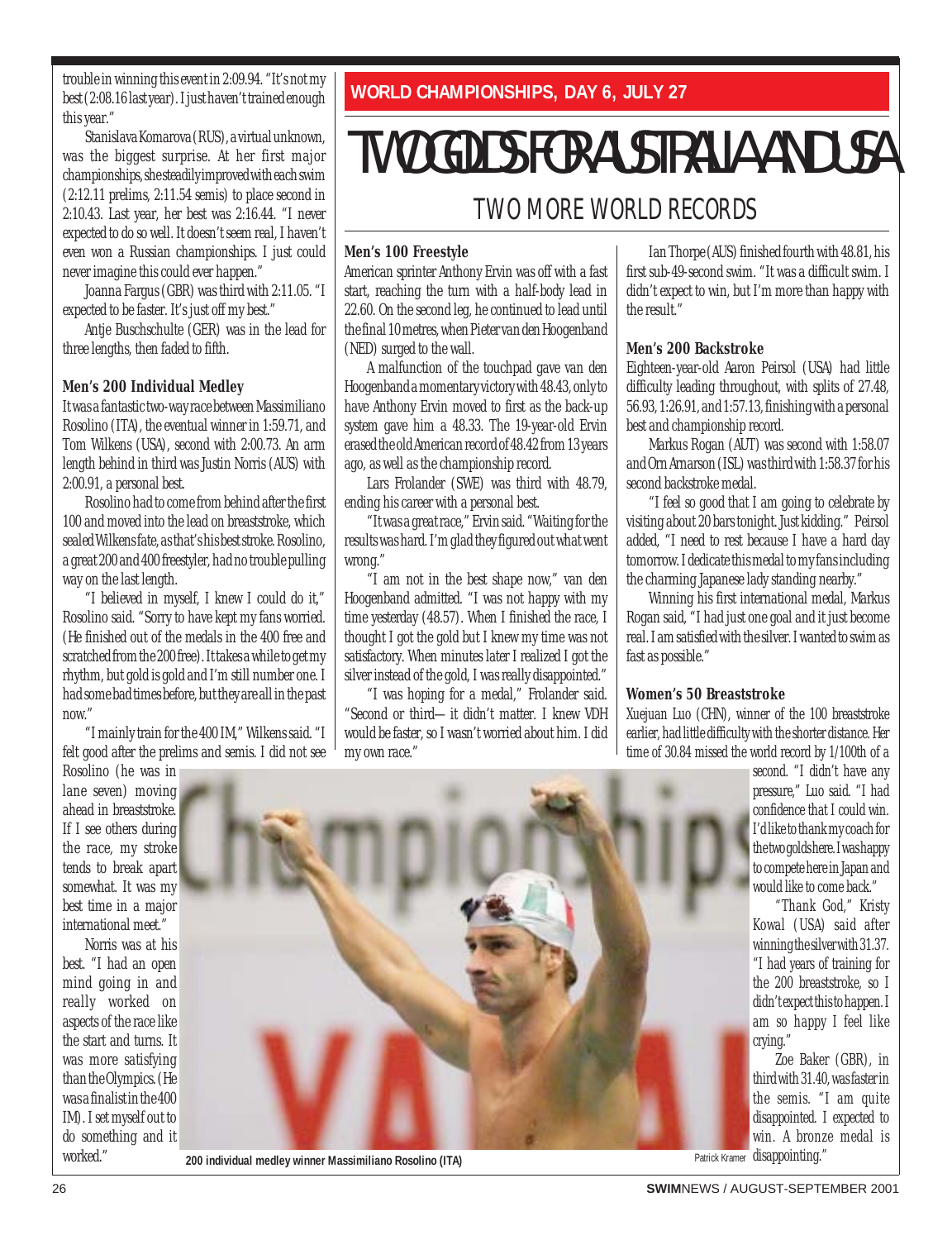#### **Women's 200 Freestyle**

After she anchored the 4x200 free relay for Australia, subsequently disqualified, Giaan Rooney (AUS) made up for that disappointment with a win in the 200 freestyle with 1:58.57, in an incredibly close race as four swimmers battled throughout the distance and were separated by 3/10ths of a second at the finish.

Yu Yang (CHN) was second with 1:58.78 and Camelia Potec (ROM) third with 1:58.85. Claudia Poll (CRC) was fourth with 1:58.92, only 2/100ths of a second slower than her winning time in 1998.

"It just went exactly as I wanted it to," Rooney said. "I deserved it and I needed it more than anything. I knew tonight was my night."

Sixteen-year-old Yu Yang (CHN) did her best time. "I aimed at a medal and I had a good feeling that I would get one. I was inspired by Luo's win earlier."

Improving with every swim, Camelia Potec (ROM) was 8th in the prelims, 5th in the semis, and third in the final. "This is my first world championship medal."

#### **Women's 200 Individual Medley**

Improving four seconds from a year ago, Maggie Bowen (USA) won with a 2:11.93 (missing the American record by 2/100ths of a second). She beat Yana Klochkova (UKR), whose 2:12.30 was almost two seconds off her best.

Hui Qi (CHN) was third after leading at the 150. Her final time of 2:12.46 was her best. "I felt really good. My breaststroke is my best stroke and that's why I had the lead then."

#### **Men's 4x200 Freestyle Relay**

It was only a question of by what margin would the world record fall as the mighty Australians thrashed the old record by three seconds, finishing with a 7:04.66. Their old record was 7:07.05 from just a year ago.

Italy finished second with 7:10.86, a European record, and the USA was third with 7:13.69.

"Arigato! ("Thank you" in Japanese) I am excited for this team," anchor Ian Thorpe explained. "To maintain this position is a challenge. Australia now has the fastest men's and women's 4x200 free relay. We dedicate this gold to the women's team. It's important to maintain the strength of Australian swimming. Everyone has done a fantastic job."

The Australian record setters were Grant Hackett, who led off in 1:46.11, Michael Klim 1:46.49, William Kirby 1:47.92, and Ian Thorpe 1:44.14.

In semifinal action, Geoff Huegill (AUS) bettered his own 50 fly world record of 23.60 to 23.44.

**WORLD CHAMPIONSHIPS, DAY 7, JULY 28**

# AUSTRALIA 11 GOLD, USA 9

### USA RELAY DISQUALIFIED AGAIN

#### **Women's 1500 Freestyle**

Hannah Stockbauer (GER) and Diana Munz (USA) swam together to the 400, splitting 4:14.63 and 4:14.73. In third, Flavia Rigamonti (SUI) was about a body length back with 4:16.48.

Stockbauer and Munz were together at the 800, with times of 8:32.40 and 8:32.70 respectively. Rigamonti was two body lengths behind with 8:35.45.

Munz started to lose contact with Stockbauer and Rigamonti was still third at the 1200.

Rigamonti picked up the pace and moved into second with 100 metres remaining.

Stockbauer finished first with 16:01.02, a championship and European record. Rigamonti was second with 16:05.99 and Munz third with 16:07.05.

"During the race I developed a terrible stomach pain," Stockbauer said. "I think that caused me to slow down. I must thank my coach Roland Boller for the victory, who spent so much time and so much work with me."

"It was a hard race," Rigamonti said. "I never expected a silver, it's a big surprise." It was the second women's medal at a world championships for Switzerland (the first was in 1986).

"I am tired," Munz said. "I tried to stay with Stockbauer and then I didn't see Rigamonti move ahead. It wasn't even my best time."

#### **Men's 50 Butterfly**

Geoff Huegill (AUS) had the lead for the whole distance and touched in 23.50 (just off his record swim of 23.44 from the previous day). "This has been my pet event," Huegill said. "It was in this one that I won my first medal. To win the world championships is awesome."

In second was Lars Frolander (SWE) with 23.57, a European record. "I'm more than pleased with this medal. Now I've got three, one of each colour. I was a bit nervous before the race. After winning the gold in the 100 fly, these additional medals are more or less like a bonus. I would like to dedicate this one to everyone who helped me, including my family and my coach."

#### **Women's 100 Butterfly**

Already the winner of the 200 fly, Petria Thomas (AUS) held the lead, turning first in 27.51 to finish with 58.27, a championship record. Otylia Jedrzejczak (POL) was second with 58.72 and Junko Onishi (JPN) third with 58.88.

"I was better than expected tonight," Thomas said. "It's great to get another gold. I didn't let the 4x200 free relay disqualification affect me. I'm moving on to better things."

"The silver makes up for the disqualification in the 200 fly," Jedrzejczak said.

"I was planning for a bronze," Onishi said. "It was my best time. I was thinking of retiring after Sydney. I'm glad I continued to swim."

#### **Women's 100 Backstroke**

It's always risky to go out hard but Natalie Coughlin (USA) beat the Olympic champion. Her split at the 50 was 29.16, and her winning time was 1:00.37, an American record. Diana Mocanu (ROM) didn't have the finishing kick and was second with 1:00.68. Antje Buschschulte (GER) was third with 1:01.42.

"The last 25 was painful," Coughlin said. "It really hurt, my legs were gone. I knew I could win the race and I was waiting for it all week. I still have the medley relay tomorrow."

"My time was better than expected," Buschschulte said. "I didn't take it out too hard and I was confident I would have a strong finish. We have great team spirit. All the German team will celebrate this success tonight."

#### **Men's 4x100 Medley Relay**

It was a very close battle between Australia and the USA. Matt Welsh (AUS) had a slight lead with his 55.19 backstroke split to Randall Ball's 55.87. Ed Moses (USA) moved the Americans into the lead with his 59.84 breaststroke split to Reagan Harrison's 1:00.80. Geoff Huegill (AUS) split 51.39 to give Ian Thorpe, their freestyle anchor, a 22/100ths lead.

Anthony Ervin (USA), winner of the 50 and 100 free sprints, dove in and quickly caught up to Thorpe and had an almost body length lead after the turn. Thorpe moved up with each stroke on the final length as Ervin started to fade. Thorpe managed to touch first with 3:35.35.

As the results were displayed, the Americans found out they had been disqualified for Ervin's early start. It was the third relay disqualification out of five for the USA. It was a historic first sweep of the men's relays for the Aussies.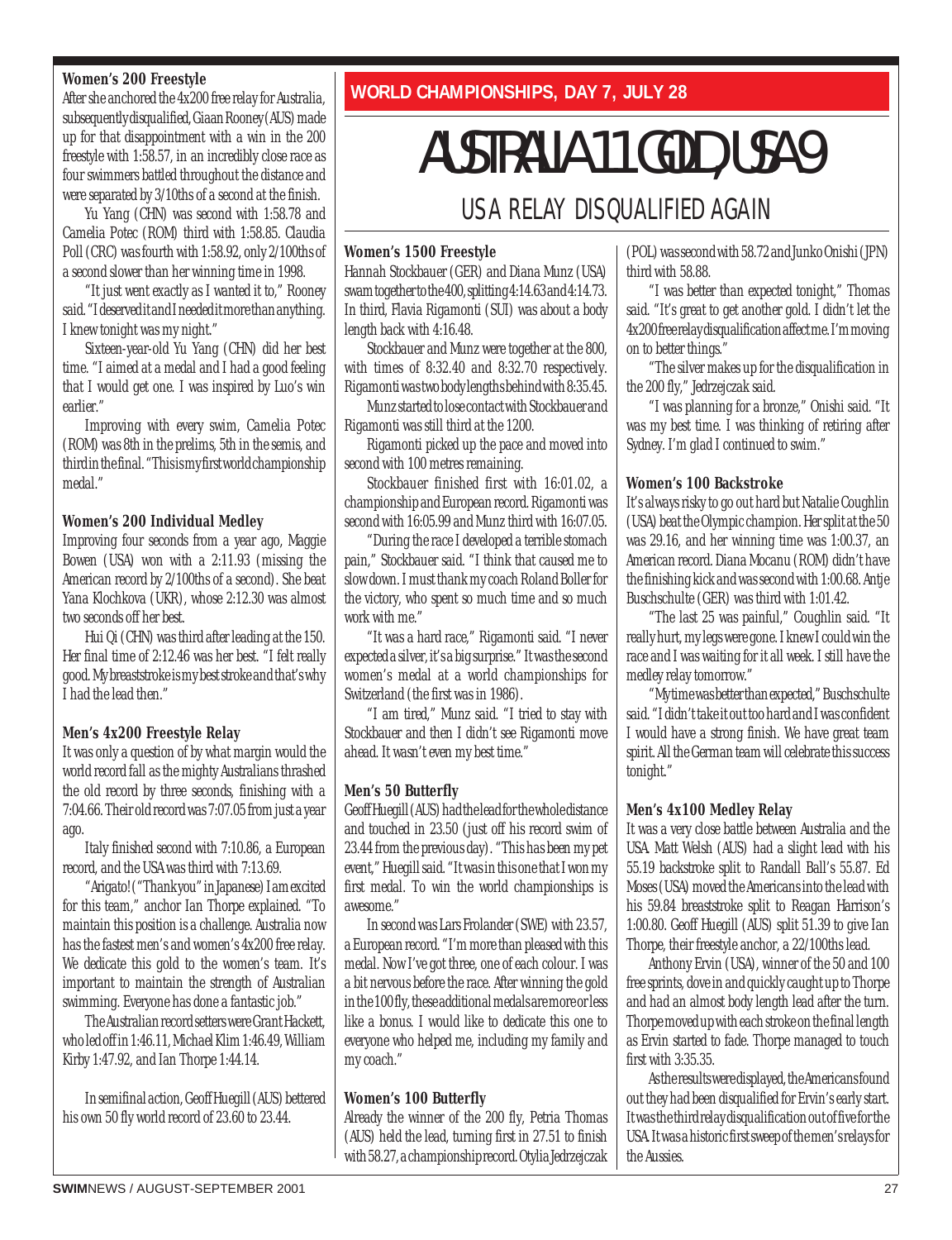It moved Australia into the gold medal lead 11 to 9, with one day remaining.

The Netherlands were also disqualified for van den Hoogenband's early start, allowing the Germans to move to second and the Russians to third.

"I didn't think I was that far behind (with 50 metres remaining)," Thorpe said. "I made sure I did all the right things coming home. The thousands and thousands of touches I've done in training have paid off. I wanted to do my best as this was my last swim and wanted to finish on a high."

The Russians didn't expect a medal. Their world record breaststroker Roman Sloudnov was resting for the 50 breast final the next day and Dimitri Komornikov split 1:00.90. "We lost so many races," flyer Vladislav Kulikov explained. "We are really glad we can get a relay bronze. We thought we were fourth until the disqualifications."

### RETURN OF A GIANT

Sven Lodziewski is back after a 15-year absence. Ian Thorpe was not yet born when Sven Lodziewski competed at his first world championships. He was on the podium in Fukuoka.

The former star freestyler of the 1980s during the GDR era swam on the 4x100 free relay for Germany.

Already in the morning heats, his split was 49.84, swimming in second position as his team qualified fourth.

In the final he got a medal anchoring the German team with a 49.04, as the USA, who were ahead, were disqualified.

Back in 1986 at the World Championships in Madrid, he was a member of the winning GDR 4x200 free relay and was second in the individual 200 freestyle. In a career spanning the 1980s, Lodziewski competed in one Olympics in 1988, two World championships in 1982 and 1986, and three European championships in 1983, 1985 and 1987.

He has an Olympic relay silver from 1988, one gold, one silver, and two bronze from two world championships, and two gold, six silvers, and a bronze from three European championships.

He is currently doing his medical internship in Berlin and is moving to Greifswald, near Rostock, in August to continue same.

He was swimming in masters competition and after breaking 50 sec last February in the German Team Championsips (25 m), he decided to try for a spot on the National Team at the May Championships. He finished fourth in the 100 free with 50.79, earning a spot on the relay that swam today.

The masters best time in the 35-40 category is 51.49 by Rowdy Gaines (USA), the 1984 Olympic Champion. Sven is a lot faster than that, but will have to do it in a masters competition for it to count.

#### **WORLD CHAMPIONSHIPS, DAY 8, JULY 29**

### WORLD RECORD FOR HACKETT IN 1500 FREE AUSTRALIA'S RELAY WIN CLINCHES SWIM SUPREMACY

#### **Men's 50 Breaststroke**

Oleg Lisogor (UKR) surprised the more experienced swimmers in this fast field, which included world and European record holders. Swimming in lane six, he had 27.92 from the prelims and the semis. He touched first in 27.52, a championship record, with Roman Sloudnov (RUS) in second with 27.60 and Domenico Fioravanti (ITA) third with 27.72.

"I didn't expect the gold here," Lisogor said. "There were so many great breaststrokers in the field, I knew it would be tough. I hoped a little bit before the race that I'd have a chance. My next competition will be the World University Games in Beijing."

#### **Women's 50 Freestyle**

"I only took one breath to win," Inge de Bruijn (NED) said. It was her third gold of the competition, giving her the women's FINA prize for best women's performer. Her winning time was 24.47. She was faster in the semifinals with 24.45.

Therese Alshammar (SWE) was second with 24.88 and Sandra Volker (GER) third with 24.96.

"Triple gold feels good," de Bruijn said. "It's the same



**Inge de Bruijn (NED) won three golds** Patrick Kramer

number as at the Olympics. I worked really hard for the last five months."

"I expected to win," Alshammar said. "My best time is faster than the winning time. I had a bad start and couldn't make up for that in such a short distance."

"I was glad to better 25 seconds," Volker said. "I really gave it all. I believe all the training I did for this meet made the difference."

#### **Men's 1500 Freestyle**

After his great 200, 400, and 800 swims, Grant Hackett was expected to be spectacular. He did not disappoint. It was the 10th world record of these championships.

By all measures, he was in exceptional form. Swimming alone, taking a steady 33 strokes per length (the same as in the 400 free), he split 3:50.18 at the 400 and 7:44.47 at the 800, moving well ahead of Kieren Perkins' old record pace. His 14:34.56 was a seven-second drop from the previous record of 14:41.66. The margin of victory was almost a pool length.

Graeme Smith (GBR) finished second with 14:58.94 and Alexei Filipets (RUS) third with 15:01.43.

"I'd never expected to take seven seconds off the world record," Hackett said. "It's absolutely unbelievable. When I saw everyone on their feet as I touched the wall, I thought, 'I must have done it.' In 1997, Perkins told me don't fall asleep in the middle 500 whatever you do. I have always remembered that and it's been a big factor in my race. This has been my event for five years. I think I can take it down even more."

"It's the first time under 15 minutes," Smith said. "It was harder than I imagined."

> "It took a long time to get a medal," Filipets said. "I was fourth at the Olympics. I missed a medal in the 800 free earlier. I was motivated tonight."

#### **Men's 400 Individual Medley**

A year late, but better late than never. Alessio Boggiatto (ITA) made up for the fourth place at the Olympics last year. His winning time of 4:13.15 was a personal best. He won the race on the breaststroke (1:09.96 split), the only sub 1:12 split. He

had a body-length lead with the 100 freestyle to go. He was even better with a 58.75.

Erik Vendt (USA) placed second with 4:15.36 and Tom Wilkens (USA) third with 4:15.94.

Boggiatto was exhausted. " I feel tired. I planned to swim a hard last 100. I have been training hard for this."

"I never had a world championship medal before," Vendt said. "I think I had a great race tonight. Boggiatto was very strong on the second half."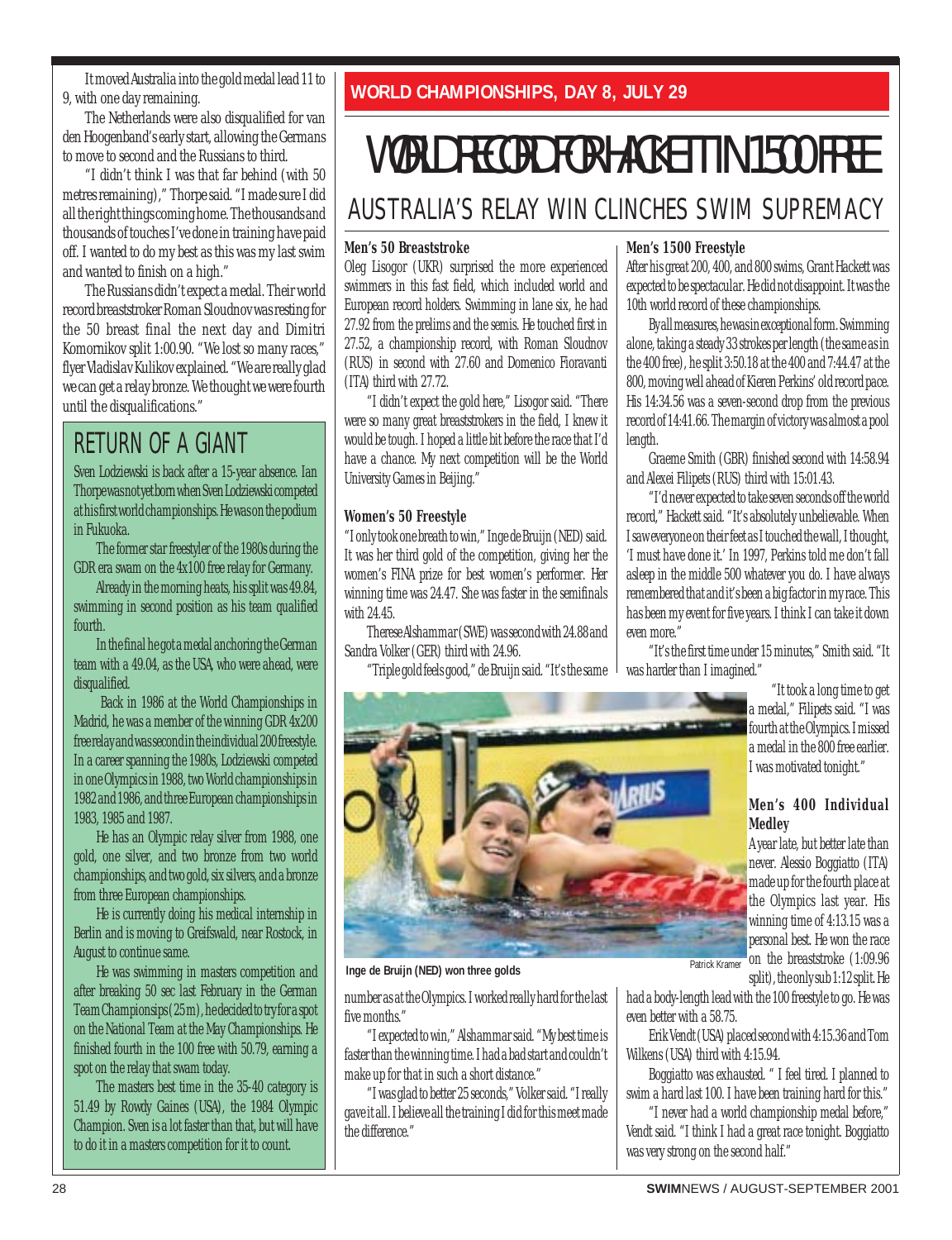

#### **Mission accomplished, a new world record for Grant Hackett Patrick Kramer Patrick Kramer**

"I did not feel good at all," Wilkens said. "The time was two seconds slower than my best. I wish the 400 IM would have been scheduled earlier. I may have rested too much."

#### **Women's 400 Freestyle**

It's never too late. Yana Klochkova (UKR) made up for the 200 IM loss with a great victory in the 400 freestyle. She had a clear lead at the 150 and won easily, splitting 1:00.11, 2:02.96, 3:05.20, 4:07.30.

Claudia Poll (CRC) followed Klochkova and was in second after the midpoint (1:00.71, 2:04.01, 3:06.97, 4:09.15) to pick up a silver. Hannah Stockbauer (GER), winner of the 800 and 1500 free, finished third with 4:09.36.

"I want to go home because I'm tired," Klochkova said. "I enjoyed Japan and the championships."

"I don't know how to thank my coach (Francisco Rivas)," Poll said. "I could not have won this medal by myself. This is my only medal here, as I missed one in the 200 free. It was a great race."

"I am exhausted," Stockbauer said. "I had so many races. The 800 free, the 1500 free, and the relay. I was lucky to even get into the finals today. The bronze makes me happy."

#### **Women's 4x100 Medley Relay**

Australia's win clinched swimming supremacy over the USA. It was not easy. Petria Thomas' fly leg (57.65) and Sarah Ryan's free leg (54.09) put them over the top with a 4:01.50, a championship record.

The USA had a great lead-off swim from Natalie Coughlin (1:00.18), an American record, and they were in the lead at the 200, but couldn't hold off the Aussies, finishing in 4:01.81.

China finished third with 4:02.53 and Germany fourth with 4:03.06 for a European record.

"This is the sweetest victory. What a way to finish," Petria Thomas said. The touchpad failed (again) and they had to wait for the final results to be announced.

#### **1500 FREESTYLE RECORD CHRONOLOGY** Records since 1970

| <b>INCOOLUS SILIUG 1770</b>                                          |                                             |
|----------------------------------------------------------------------|---------------------------------------------|
| 15:57.1<br>John Kinsella, USA                                        | Los Angeles, Aug. 23, 70                    |
| 16:52.91<br><b>Rick DeMont, USA</b>                                  | Chicago, Aug. 6, 72                         |
| 16:52.58<br>Michael Burton, USA                                      | Munich, Sep. 4, 72<br>Brisbane, Aug. 5, 73  |
| 15:37.80<br>Stephen Holland, AUS<br>15:31.85<br>Stephen Holland, AUS | Belgrade, Sep.8,73                          |
| 15:31.75<br>Tim Shaw, USA                                            | Concord, Aug. 25, 74                        |
| 15:27.79<br>Stephen Holland, AUS                                     | Christchurch, Jan. 25, 75                   |
| Tim Shaw, USA<br>15:20.91                                            | Long Beach, Jun. 21, 75                     |
| Stephen Holland, AUS<br>15:10.89                                     | Sydney, Feb.27, 76                          |
| <b>Brian Goodell, USA</b><br>15:06.66                                | Long Beach, Jun. 21, 76                     |
| <b>Brian Goodell, USA</b><br>15:02.40                                | Montreal, Jul.20,76                         |
| Vladimir Salnikov, URS<br>14:58.27                                   | Moscow, Jul.22,80                           |
| <b>Vladimir Salnikov, URS</b><br>14:56.35                            | Moscow,Mar.13,82                            |
| <b>Vladimir Salnikov, URS</b><br>14:54.76                            | Moscow, Feb. 22, 83                         |
| Jorg Hoffmann, GER<br>14:50.36                                       | Perth, Jan. 13, 91                          |
| Kieren Perkins, AUS<br>14:48.40                                      | Canberra, Apr. 5,92                         |
| Kieren Perkins, AUS<br>14:43.48                                      | Barcelona, Jul.31,92                        |
| <b>Kieren Perkins, AUS</b><br>14:41.66                               | Victoria, Aug. 24, 94                       |
| <b>Grant Hackett, AUS</b><br>14:34.56                                | Fukuoka, Jul 29, 2001                       |
|                                                                      | 1500 FREESTYLE TOP 10 ALL TIME PERFORMANCES |
| 14:34.56<br>WORLD01<br>1                                             | <b>Grant Hackett, AUS</b><br>LCM01          |
| $\overline{2}$<br>CWLTHAUG<br>14:41.66                               | Kieren Perkins, AUS<br>LCM94                |
| 3<br><b>OLYMPICS</b><br>14:43.48                                     | Kieren Perkins,AUS<br>LCM92                 |
| 4<br>PAC99AUG<br>14:45.60                                            | Grant Hackett, AUS<br>LCM99                 |
| 5<br><b>OLYMPICS</b><br>14:48.33                                     | <b>Grant Hackett, AUS</b><br>LCM00          |
| 6<br>14:48.40<br><b>AUSAPR</b>                                       | Kieren Perkins, AUS<br>LCM92                |
| 7<br>14:48.63<br><b>AUSLCMAR</b>                                     | Grant Hackett, AUS<br>LCM99                 |
| 8<br><b>AUSLCMAR</b><br>14:49.30                                     | Grant Hackett, AUS<br>LCM01                 |
| 9<br>WORLD91<br>14:50.36                                             | Jorg Hoffmann, GER<br>LCM91                 |
| 10<br>14:50.52<br>WORLD94                                            | Kieren Perkins, AUS<br>LCM94                |
|                                                                      | 1500 FREESTYLE TOP 15 ALL TIME PERFORMERS   |
| 1<br>14:34.56<br>WORLD01                                             | <b>Grant Hackett.AUS</b><br>LCM01           |
| $\overline{2}$<br>CWLTHAUG<br>14:41.66                               | Kieren Perkins, AUS<br>LCM94                |
| 3<br>14:50.36<br>WORLD91                                             | Jorg Hoffmann, GER<br>LCM91                 |
| 4<br>14:53.42<br>WORLD94                                             | Daniel Kowalski, AUS<br>LCM94               |
| 5<br>14:53.59<br><b>AUSDEC</b>                                       | Glen Housman, AUS<br>LCM89                  |
| 6<br>SEASN83<br>14:54.76                                             | Vladimir Salnikov, URS<br>LCM83             |
| 7<br>14:56.81<br><b>OLYMPICS</b>                                     | Chris Thompson, USA<br>LCM00                |
| 8<br>14:56.88<br>OLYMPICS                                            | Alexei Filipets, RUS<br>LCM00               |
| 9<br>14:58.65<br>EUR97AUG                                            | Emiliano Brembilla, ITA<br>LCM97            |
| 10<br>14:58.94<br>WORLD01                                            | <b>Graeme Smith, GBR</b><br>LCM01           |
| 11<br>14:59.11<br><b>USTRIALS</b>                                    | Erik Vendt, USA<br>LCM00                    |
| 12<br>14:59.34<br>WORLD91                                            | Stefan Pfeiffer, GER<br>LCM91               |
| 13<br>15:00.48<br>OLYMPICS                                           | Ryk Neethling, RSA<br>LCM00                 |
| 14<br>15:01.51<br>SEASN84                                            | George DiCarlo, USA<br>LCM84                |
| 15<br>15:02.23<br>EUR87AUG                                           | Rainer Henkel, GER<br>LCM87                 |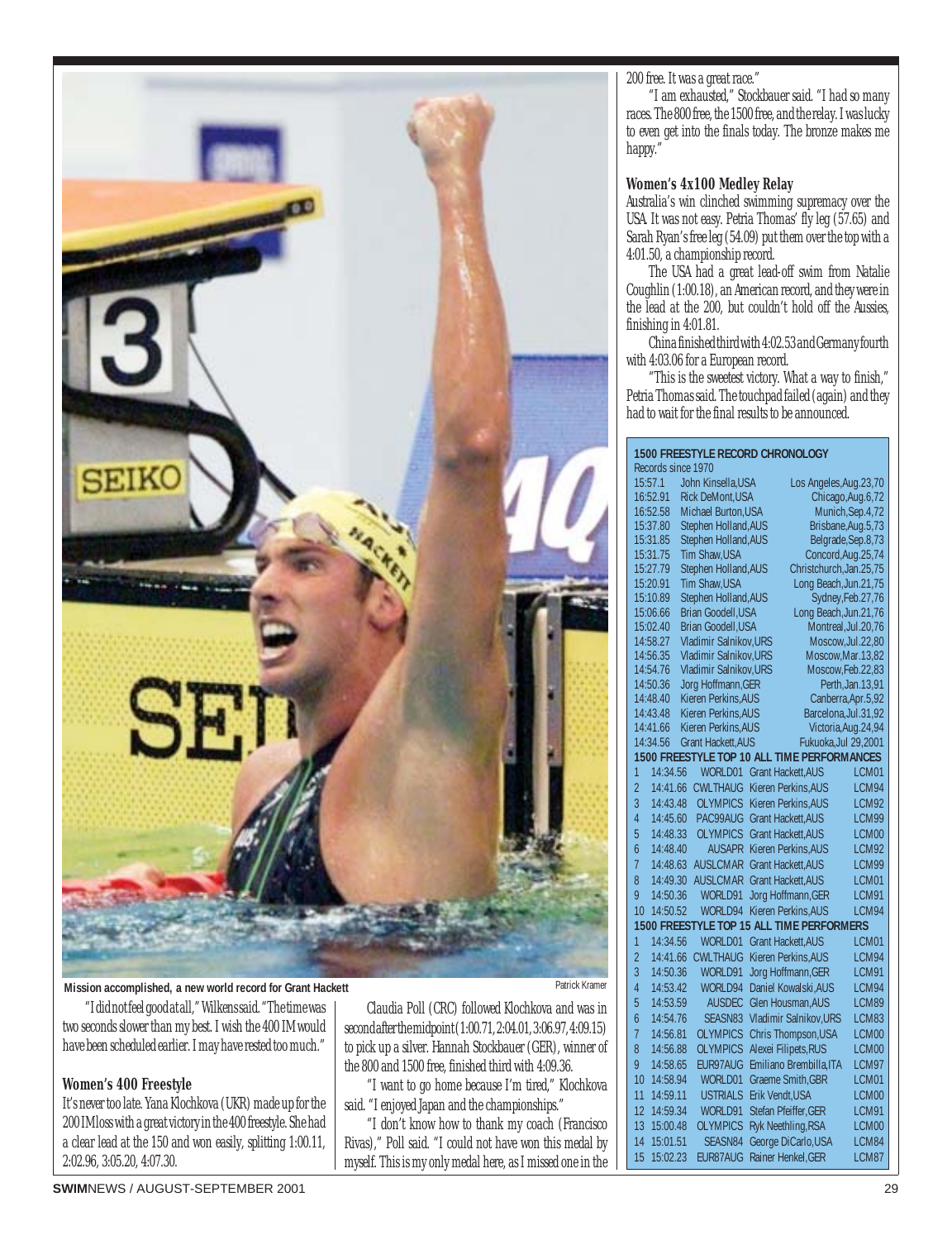### **CANADIAN STATS**

### ALL CANADIAN WORLD CHAMPIONSHIP PERFORMANCES

| <b>MEN'S TEAM</b> $* =$ Canadian record |                        |                        |                       |
|-----------------------------------------|------------------------|------------------------|-----------------------|
|                                         |                        | Place                  | Time                  |
| Andrew Hurd, 18, MSSAC                  |                        |                        |                       |
| 400 free                                |                        |                        | prelims 20) 3:56.45   |
| 800 free                                |                        |                        | prelims 19) 8:10.56   |
| 1500 free                               |                        |                        | prelims 17) 15:40.61  |
|                                         |                        |                        |                       |
| Riley Janes, 21, ESWIM                  |                        |                        |                       |
| 50 free                                 | prelims                | 23)                    | 22.95                 |
| 100 free                                | prelims                | 27)                    | 51.19                 |
| 50 back                                 |                        | 6)                     | 25.98                 |
| 50 back                                 | final<br>semis         | 5)                     | 25.83                 |
|                                         |                        |                        |                       |
| 50 back                                 | prelims                | 2)                     | 25.90                 |
|                                         |                        |                        |                       |
| Brian Johns, 18, RAPID                  |                        |                        |                       |
| 200 im                                  | semis                  | 9)<br>$\overline{8}$ ) | 2:02.45               |
| 200 im                                  | prelims                |                        | 2:02.55               |
| 400 im                                  | finals                 | 6)                     | 4:19.75               |
| 400 im                                  | prelims                | 6)                     | 4:19.25               |
| 4x200 free                              | finals                 | 6)                     | $*7:17.80$            |
|                                         |                        | 3rd leg                | 1:49.42               |
|                                         |                        |                        |                       |
| Mark Johnston, 21, PDSA                 |                        |                        |                       |
| 200 free                                | final                  | 7)                     | 1:49.39               |
| 200 free                                | semis                  | 7)                     | 1:48.90               |
| 200 free                                | prelims                | 8)                     | 1:49.38               |
| 4x200 free                              |                        | 6)                     | $*7:17.80$            |
|                                         |                        | 1st leg                | 1:50.12               |
|                                         |                        |                        |                       |
| Morgan Knabe, 19, UCSA                  |                        |                        |                       |
| 50 breast                               | semis                  | 11)                    | $*28.33$              |
| 50 breast                               | prelims                | 11)                    | $*28.44$              |
| 100 breast                              | final                  | 5)                     | 1:01.27               |
| 100 breast                              | semis                  | 5)                     | $*1:01.25$            |
| 200 breast                              | prelims                | 5)                     | $*1:01.50$            |
| 200 breast                              | semis                  | 9)                     | 2:14.11               |
| 200 breast                              | prelims                | 10)                    | 2:15.62               |
| 4x100 medley                            | final                  | 4)                     | $*3:38.23$            |
|                                         |                        |                        | breast leg 1:00.51    |
|                                         |                        |                        |                       |
| Michael Mintenko, 26, PDSA              |                        |                        |                       |
| 50 fly                                  | prelims                | 22)                    | 24.57                 |
| 100 fly                                 | final                  | 6)                     | 52.82                 |
| 100 fly                                 | semis                  | 5)                     | 52.81                 |
| 100 fly                                 | prelims                | 3)                     | 53.04                 |
| 4x100 medley                            | finals                 | 4)                     | $*3:38.23$            |
|                                         |                        |                        | 51.63                 |
|                                         | fly leg<br>$finals$ 6) |                        |                       |
| 4x200 free                              |                        | 4th leg                | $*7:17.80$<br>1:49.26 |
|                                         |                        |                        |                       |
|                                         |                        |                        |                       |
| Curtis Myden, 27, UCSA                  |                        |                        |                       |
| 200 im<br>200 im                        | final                  | 8)                     | 2:02.42               |
|                                         | semis                  | 8)                     | 2:01.70               |
| 200 im                                  | prelims                | 8)                     | 2:02.55               |
| 400 im                                  | finals                 | 7)                     | 4:19.80               |
| 400 im                                  | prelims                | 8)                     | 4:20.88               |
|                                         |                        |                        |                       |
| Tobias Oriwol, 16, ESWIM                |                        |                        |                       |
| 200 back                                | semis 13)              |                        | 2:01.33               |
| 200 back                                | prelims                | 15)                    | 2:01.57               |
| 4x100 medley                            | finals                 | 4)                     | $*3:38.23$            |
|                                         |                        |                        | back leg 56.46        |

| Rick Say, 21, UCSA                             |                                                  |                         |                                          |                                             | Jessica Deglau, 21, PDSA                                        |                                          |
|------------------------------------------------|--------------------------------------------------|-------------------------|------------------------------------------|---------------------------------------------|-----------------------------------------------------------------|------------------------------------------|
| 200 free<br>200 free<br>400 free<br>4x200 free | semis<br>prelims<br>prelims<br>finals            | 15)<br>14)<br>11)<br>6) | 1:49.80<br>1:50.08<br>3:52.55<br>7:17.80 | 200 free<br>200 free<br>400 free<br>200 fly | semis<br>16)<br>prelims<br>15)<br>prelims<br>17)<br>semis<br>9) | 2:02.16<br>2:01.67<br>4:15.93<br>2:11.03 |
|                                                | Sean Sepulis, 23, GMAC                           | 2nd leg                 | 1:49.00                                  | 200 fly<br>4x100 free                       | prelims<br>3)<br>prelims<br>9th<br>3rd leg                      | 2:10.75<br>3:46.03<br>56.92              |
| 50 back<br>100 back                            | prelims<br>prelims                               | 31)<br>25)              | 26.62<br>56.97                           | 4x200 free                                  | final<br>4)<br>2nd leg                                          | 8:06.42<br>2:00.65                       |
| <b>WOMEN'S TEAM</b>                            |                                                  |                         |                                          | 200 back<br>200 back                        | Jennifer Fratesi, 16, ROW<br>final<br>4)<br>semis<br>3)         | $*2:11.16$<br>$*2:11.65$                 |
| 50 back<br>100 back                            | Jennifer Carroll, 19, CAMO<br>prelims<br>prelims | 21)<br>18)              | 30.02<br>1:04.49                         | 200 back<br>100 fly<br>4x100 medley         | prelims<br>5)<br>prelims<br>21)<br>final<br>8th<br>back leg     | 2:12.67<br>1:01.63<br>4:08.10<br>1:02.62 |
|                                                |                                                  |                         |                                          |                                             |                                                                 |                                          |
|                                                |                                                  |                         |                                          |                                             |                                                                 |                                          |
|                                                |                                                  |                         |                                          |                                             |                                                                 |                                          |
|                                                |                                                  |                         |                                          |                                             |                                                                 |                                          |
|                                                |                                                  |                         |                                          |                                             |                                                                 |                                          |
|                                                |                                                  |                         |                                          |                                             |                                                                 |                                          |
|                                                |                                                  |                         |                                          |                                             |                                                                 |                                          |
|                                                |                                                  |                         |                                          |                                             |                                                                 |                                          |
|                                                |                                                  |                         |                                          |                                             |                                                                 |                                          |
|                                                |                                                  |                         |                                          |                                             |                                                                 |                                          |
|                                                |                                                  |                         |                                          |                                             |                                                                 |                                          |
|                                                |                                                  |                         |                                          |                                             |                                                                 |                                          |
|                                                |                                                  |                         |                                          |                                             |                                                                 |                                          |
|                                                |                                                  |                         |                                          |                                             |                                                                 |                                          |
|                                                |                                                  |                         |                                          |                                             |                                                                 |                                          |
|                                                |                                                  |                         |                                          |                                             |                                                                 |                                          |
|                                                |                                                  |                         |                                          |                                             |                                                                 |                                          |
|                                                |                                                  |                         |                                          |                                             |                                                                 |                                          |
|                                                |                                                  |                         |                                          |                                             |                                                                 |                                          |
|                                                | Record swims for Jennifer Fratesi                |                         |                                          |                                             |                                                                 | Marco Chiesa                             |

| Audrey Lacroix, 17, CAMO<br>50 fly                         |                                                             | 27)      | 28.47                                |
|------------------------------------------------------------|-------------------------------------------------------------|----------|--------------------------------------|
| 100 fly                                                    | prelims<br>semis<br>prelims                                 | 10)      | $*1:00.20$                           |
|                                                            |                                                             |          |                                      |
| 200 fly                                                    |                                                             | 13)      | 1:00.84                              |
| 200 fly<br>200 fly prelims<br>4x100 medley finals          |                                                             | 15)      | 2:13.10                              |
|                                                            |                                                             | 15)      | 2:12.94                              |
|                                                            |                                                             | 8)       | 4:08.10                              |
|                                                            |                                                             | fly leg  | 1:00.26                              |
| Rhiannon Leier, 23, MANTA                                  |                                                             |          |                                      |
| 50 breast                                                  | prelims 19)                                                 |          | 32.79                                |
| 100 breast final<br>100 breast semis<br>100 breast prelims |                                                             |          | $\frac{3}{2}$ 1:09.90                |
|                                                            |                                                             | 8)       | 1:09.69                              |
|                                                            |                                                             | 6)       | 1:09.40                              |
| 200 breast prelims 21)                                     |                                                             |          | 2:35.18                              |
| 4x100 medley                                               | finals                                                      | 8)       | 4:08.10                              |
|                                                            |                                                             |          | breast leg 1:09.85                   |
|                                                            |                                                             |          |                                      |
| Marianne Limpert, 28, PDSA<br>100 free                     |                                                             |          |                                      |
| 200 im                                                     | prelims 20) 56.55<br>semis 9) 2:15.40<br>prelims 9) 2:16.16 |          |                                      |
| 200 im                                                     |                                                             |          |                                      |
| 4x100 free prelims 9th                                     |                                                             |          | 3:46.03                              |
|                                                            |                                                             |          |                                      |
|                                                            |                                                             | 2nd leg  | 55.66<br>$4)$ 8:06.42                |
| 4x200 free                                                 | final                                                       |          |                                      |
|                                                            |                                                             | 1st leg  | 2:01.13                              |
| Michelle Lischinsky, 26, MANTA                             |                                                             |          |                                      |
| 50 back                                                    |                                                             |          | semis 15) 29.52<br>prelims 14) 29.47 |
| 50 back                                                    | prelims                                                     |          |                                      |
| 100 back                                                   | prelims                                                     | 17)      | 1:03.63                              |
| Laura Nicholls, 22, ROW                                    |                                                             |          |                                      |
| 50 free                                                    | prelims 18)<br>semis 14)                                    |          | 25.96                                |
| 100 free                                                   |                                                             | 14)      | 56.23                                |
| 100 free                                                   |                                                             | 12)      |                                      |
| 4x100 medley finals                                        | prelims                                                     |          | 56.17                                |
|                                                            |                                                             | 8)       | 4:08.10                              |
|                                                            |                                                             | free leg | 55.37                                |
| 4x100 free prelims 9th                                     |                                                             |          | 3:46.03                              |
|                                                            |                                                             | 1st leg  |                                      |
| 4x200 free                                                 | final                                                       | 4)       | 56.25<br>8:06.42                     |
|                                                            |                                                             | 4th leg  | 2:02.17                              |
| Christin Petelski, 23, IS                                  |                                                             |          |                                      |
| 50 breast                                                  | prelims 28)                                                 |          | 33.85                                |
| 100 breast                                                 | prelims                                                     | 19)      | 1:11.42                              |
| 200 breast                                                 | semis                                                       | 15)      | 2:31.73                              |
| 200 breast                                                 | prelims                                                     | 12)      | 2:31.01                              |
|                                                            |                                                             |          |                                      |
| Sophie Simard, 22, UL                                      |                                                             |          |                                      |
| 4x100 free                                                 | prelims                                                     | 9th      | 3:46.03                              |
|                                                            |                                                             | 4th leg  | 57.20                                |
|                                                            |                                                             | 4)       | 8:06.42                              |
| 4x200 free                                                 | final                                                       |          |                                      |
|                                                            |                                                             | 3rd leg  | 2:02.47                              |
|                                                            |                                                             |          |                                      |
| Elizabeth Wycliffe, 18 EBSC                                |                                                             |          |                                      |
| 200 back<br>200 back                                       | semis<br>prelims                                            | 14)      | 2:15.38<br>10) 2:14.97               |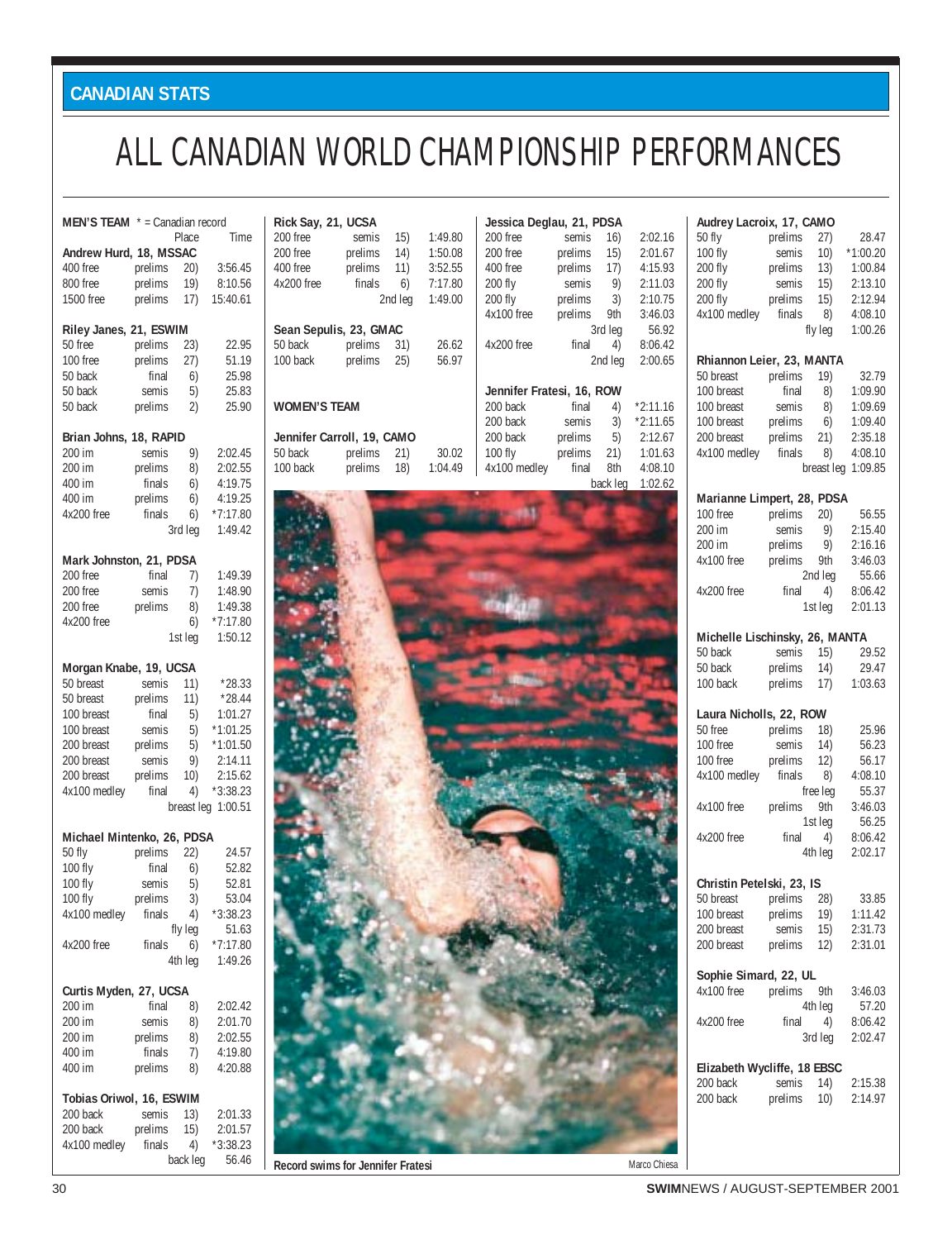#### **LONG COURSE RECORD SETTERS**

#### **WORLD**

#### • **Men's 200 freestyle:**

1:44.06 Ian Thorpe, AUS, Fukuoka, July 25. Betters own record of 1:44.69 from Mar 27, 2001.

• **Men's 400 freestyle:**

3:40.17 Ian Thorpe, AUS, Fukuoka, July 22. Betters own record of 3:40.59 from Sep 16, 2000.

#### • **Men's 800 freestyle:**

7:39.16 Ian Thorpe, AUS, Fukuka, July 24. Betters own record of 7:41.59 from Mar 26, 2001.

• **Men's 1500 freestyle:**

14:34.56 Grant Hackett, AUS, Fukuka, July 29, 2001. Betters old record of Kieren Perkins, AUS, 1994.

#### • **Men's 100 breaststroke:**

1:00.26 Roman Sloudnov, RUS, Moscow, June 28. 59.97 Roman Sloudnov, RUS, Moscow, June 29. 59.94 Roman Sloudnov, RUS, Fukuoka, Julyy 23. Betters old record of 1:00.29 Ed Moses, USA, March 2001.



**Breaststroker Roman Sloudnov (RUS)** Patric Kramer

#### • **Men's 50 butterfly:**

23.44 Geoff Huegill, AUS, Fukuoka, July 27. Betters his own record of 23.60 from May 2000.

#### • **Men's 200 butterfly:**

1:54.58 Michael Phelps, USA, Fukuoka, July 24. Betters own record of 1:54.92 from Mar 30, 2001.

#### • **Men's 4x200 free relay:**

7:04.66 Australia, Fukuoka, July 27. Betters old record of 7:07.05 Australia, Sep 2000.



**COMMONWEALTH Freestyler Grant Hackett (AUS)** Patric Kramer

#### • **Men's 200 freestyle:**

1:44.06 Ian Thorpe, AUS, Fukuoka, July y25. Betters own record of 1:44.69 from Mar 27, 2001.

• **Men's 400 freestyle:** 3:40.17 Ian Thorpe, AUS, Fukuoka, Julyy 22. Betters own record of 3:40.59 from Sep 16, 2000.

• **Men's 800 freestyle:** 7:39.16 Ian Thorpe, AUS, Fukuka, July 24.

Betters own record of 7:41.59 from Mar 26, 2001.

- **Men's 1500 freestyle:** 14:34.56 Grant Hackett, AUS, Fukuka, July 29, 2001. Betters old record of Kieren Perkins, AUS, 1994.
- **Men's 50 backstroke:** 25.49 Matt Welsh, AUS, Fukuoka, Julyy 25. Betters old record of 25.66 Josh Watson, AUS, March 2001.

• **Men's 50 breaststroke:** 27.71 James Gibson, ENG, Fukuoka, Julyy 28. Betters own record of 27.79 from April 15, 2001.

- **Men's 100 breaststroke:** 1:01.25 Morgan Knabe, CAN, Fukuoka, July 23. Betters old record of 1:01.33 Nick Gillingham, ENG, 1992.
- **Men's 50 butterfly:**

23.44 Geoff Huegill, AUS, Fukuoka, July 27. Betters his own record of 23.60 from May 2000.

• **Men's 4x200 free relay:** 7:04.66 Australia, Fukuoka, July 27. Betters old record of 7:07.05 Australia, Sep 2000.

#### • **Women's 50 freestyle:**

25.07 Alison Sheppard, SCO, prelims Fukuoka, Julyy 28. 25.00 Alison Sheppard, SCO, finals Fukuoka, Julyy 29. Betters own record of 25.07 from April 12, 2001.

#### • **Women's 50 fly:**

26.78 Petria Thomas, AUS, Fukuoka, Julyy 25. Equals own record of 26.78 from May 2000.

• **Women's 4x100 medley:** 4:01.50 Australia, Fukuoka, Julyy 29. Betters old record of 4:01.59 Australia, 1995.

#### **SENIOR CANADIAN**

• **Men's 50 backstroke:**

25.79 Riley Janes,ESWIM, Etobicoke, Aug 2001 Betters old record of 25.81 Chris Renaud,UCSC,1998

#### • **Men's 50 breaststroke:**

28.44 Morgan Knabe, UCSA, prelims Fukuoka, Julyy 28. 28.33 Morgan Knabe, UCSA, semis Fukuoka, Julyy 28. Betters own record of 28.47 from Mar, 2001.

#### • **Men's 100 breaststroke:**

1:01.50 Morgan Knabe, UCSA, prelims Fukuoka, Julyy 23. 1:01.25 Morgan Knabe, UCSA, semis Fukuoka, Julyy 23. Betters own record of 1:01.58 from September 2000.

#### • **Men's 4x100 medley:**

3:39.26 World Team prelims, Fukuoka, Julyy 28. 3:38.23 World Team finals, Fukuoka, Julyy 28. Betters old record of 3:39.28 Olympic Team 1988.

#### • **Men's 4x200 free:**

7:20.69 World Team prelims, Fukuoka, Julyy 27. 7:17.80 World Team finals, Fukuoka, Julyy 27. Betters old record of 7:21.45 Olympic Team 2000.

#### • **Women's 200 backstroke:**

2:11.65 Jennifer Fratesi, ROW, semis Fukuoka, Julyy 25. 2:11.16 Jennifer Fratesi, ROW, finals Fukuoka, Julyy 25. Betters own record of 2:12.42 from Jan 2001.

#### • **Women's 100 butterfly:**

1:00.20 Audrey Lacroix, CAMO, semis Fukuoka, Julyy 27. Betters old record of 1:00.24 Jessica Amey, UCSC, 1995.

#### *Canadian Age Group*

#### • **Boys 15-17 100 backstroke:**

56.46 Tobias Oriwol, ESWIM, Fukuoka, Julyy 28. Betters old record of 56.49 Mark Tewksbury, UCSC, 1985.

#### • **Girls 15-17 100 butterfly:**

1:00.29 Audrey Lacroix, CAMO, Montreal, June 29. 1:00.20 Audrey Lacroix, CAMO, semis Fukuoka, Julyy 27. Betters old record of 1:00.86 Audrey Lacroix, CAMO, Rome, June 10.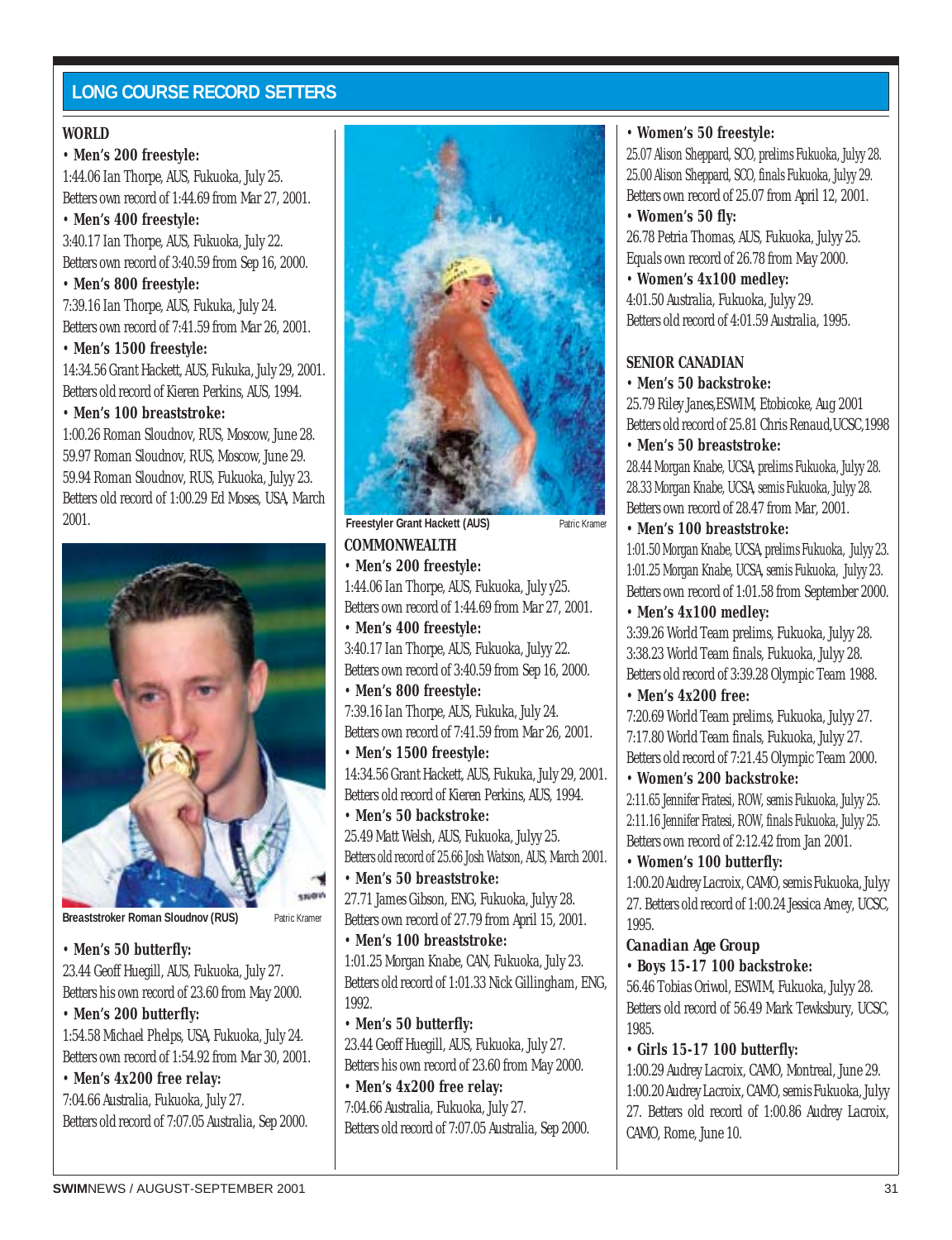#### **2001 CANADA GAMES RESULTS**

#### MATTHEW ROSE TOP PERFORMER WITH SIX GOLDS ONTARIO TOP TEAM WITH 29 MEDALS

**Ontario**

#### **HIGHLIGHTS FROM EACH PROVINCE**

#### **Newfoundland and Labrador**

• Matthew Rose won the 50-100 free, 100 back, in record times

competitor.

4x100 free relays.

**Quebec**

**Alberta**

• Chad Murray won three individual golds: 200 fly, 200-400 IM, added a silver in the 4x100 medley and a bronze in the 4x200 free relays.

• Chad Thomsen won the 100 breaststroke in a record 1:02.89 for the top performance of the Canada Games.

• Annamay Pierse won both breaststrokes, 1:11.79 in the 100 and a record swim in the prelims and final of 2:32.95 in the 200, bettering the old record of 2:36.29 from 1993.

• 8 golds (4 in 1997) and total medals of 19.

#### **British Columbia**

• 25 total medals (19 in 1997) • 5 men's golds including 4x200 free, and 2 women's.

• Brent Hayden with most medals—gold for 200 free, bronze for 100 free, gold for 4x200 free and silvers in 4x50 free and 4x100 free relays.

#### **Manitoba**

• Two pairs of sisters won the bronze in the 4x50 free as Erin and Diane Kardash and Jennifer and Julianne Toogood swam 1:47.67. • Other medals by Erin Kardash, second in the 100 free and third in the 50 free.

• Rhea Schmidt (Manitoba Marlins) earned 5 gold medals in the SWAD category by placing first in the 50-100 free, 100 back, 100 breast and 200 IM. Other medal winners were CSO swimmers Jeanette Mattern, Bruce Penner, Ashlee McLeod, and Philip Bialk.

#### **New Brunswick**

• Andre Couturier won both bronze medals, with a 16:09.79 in the 1500 free and a 4:33.48 in the 400 IM.

• Morgan Kierstead was the youngest finalist in both breaststrokes. In the 100 her 1:15.16 is the fastest Canadian performance for 11- 12-year-olds this summer.

#### **Nova Scotia**

• Melissa Hubley won the 200 butterfly, the only gold for her province.

• Bevan Haley, 14, added a silver in the 800 free with a 9:00.41, the fastest 13-14 800 TAG performer of the summer.

**Alberta's Annamay Pierse, 17, won three golds**

#### **Saskatchewan**

• Elizabeth Collins won the 200 free and 100 butterfly, the only golds for her province.

Marco Chiesa backstroke and 400 IM.

• Chad Hankewich added a bronze in the men's 100 butterfly.

#### **Yukon**

- Erin Pasloski was 16th in the 100 breaststroke
- Mackenzie Downing was 18th in the 800 free

|  |  | <b>Rating Summary of Top Performances</b> |
|--|--|-------------------------------------------|
|  |  |                                           |

| 1)  | 949 | 1:02.89 | 100 breast M | Chad Thomsen, 18, AB      |
|-----|-----|---------|--------------|---------------------------|
| 2)  | 942 | 56.43   | 100 back M   | Matthew Rose.20.ON        |
| 3)  | 934 | 1:34.12 | 4x50 free M  | Ontario.ON                |
| 4)  | 928 | 56.92   | 100 free W   | Laura Pomeroy, 17, ON     |
| 5)  | 923 | 1:34.85 | 4x50 free M  | British Columbia, BC      |
|     | 923 | 4:27.19 | 400 im M     | Chad Murray, 19, AB       |
| 7)  | 920 | 8:24.57 | 4x200 free W | Quebec.OC                 |
| 8)  | 919 | 2:04.00 | 200 free W   | Elizabeth Collins. 18. SK |
| 9)  | 917 | 2:19.00 | 200 im W     | Marieve De Blois, 17, QC  |
| 10) | 916 | 2:32.95 | 200 breast W | Annamay Pierse, 17, AB    |
| 11) | 914 | 2:04.35 | 200 free W   | Iris Elliott.19.0N        |
| 12) | 911 | 2:04.66 | 200 back M   | Roland Bauhart.21.BC      |
| 13) | 910 | 1:04.25 | 100 back W   | Melanie Bouchard.19.QC    |
|     | 910 | 2:19.81 | 200 breast M | Matthew Mains.19.0N       |
|     | 910 | 1:53.09 | 200 free M   | Brent Hayden, 17, BC      |

#### **2001 CANADA GAMES**

London, Aug 14-17 (50 M)  $\bullet$  = Games record

```
MEN
50 METRES FREESTYLE, Aug 17
```

| 1)             |                      | <b>JOINLINES INCLUITEL, AUG 17</b><br>• 23.35 Matthew Rose, 20, ON                                                                                                                                                                              |
|----------------|----------------------|-------------------------------------------------------------------------------------------------------------------------------------------------------------------------------------------------------------------------------------------------|
| 2)             |                      | 23.70 Kurtis Miller, 16.0N<br>23.70 Kurtis Miller, 16.0N<br>23.82 Paul Wilkins, 19,BC<br>24.20 Brent Hayden, 17,BC<br>24.20 Brent Hayden, 17,BC                                                                                                 |
| 3)             |                      |                                                                                                                                                                                                                                                 |
| 4)             |                      |                                                                                                                                                                                                                                                 |
| 5)<br>6)       |                      |                                                                                                                                                                                                                                                 |
| 7)             |                      |                                                                                                                                                                                                                                                 |
| 8)             |                      | 24.26 Pascal Anctil, 19, QC<br>24.42 Graeme Tozer, 16, AB<br>24.58 Chad Hankewich, 19, SK                                                                                                                                                       |
| <b>B</b> Final |                      |                                                                                                                                                                                                                                                 |
| 9)             |                      | a<br>24.73 Trevor Coulman, 17, SK<br>25.07 Chris Razeau, 21, MB<br>25.51 Mike Terauds, 20, NS<br>25.54 Devin Phillips, 16, AB<br>25.54 Matthew Terauds, 18, NS<br>25.66 Justin Gioret, 19, NB<br>25.66 Justin Gioret, 19, NB                    |
| 10)<br>11)     |                      |                                                                                                                                                                                                                                                 |
| 12)            |                      |                                                                                                                                                                                                                                                 |
| 13)            |                      |                                                                                                                                                                                                                                                 |
| 14)            |                      |                                                                                                                                                                                                                                                 |
| 15)            |                      | 25.80 Ben Johnson, 17, MB<br>25.87 Nicholas Smith, 17, NF                                                                                                                                                                                       |
| 16)            |                      |                                                                                                                                                                                                                                                 |
|                |                      | 100 METRES FREESTYLE, Aug 15                                                                                                                                                                                                                    |
|                |                      |                                                                                                                                                                                                                                                 |
|                |                      |                                                                                                                                                                                                                                                 |
|                |                      | 10 WELFT-7 THELE THAT THE TRUSH 1910<br>11 • 51.53 Matthew Rose, 20, 0N<br>21 • 51.53 Matthew Rose, 20, 0N<br>31 • 52.65 Thomas Zochowski, 21, 0N<br>51.65 Thomas Zochowski, 21, 0N<br>51.5 67aeme Tozer, 16, AB<br>61 • 53.45 Matthew He       |
|                |                      |                                                                                                                                                                                                                                                 |
|                |                      |                                                                                                                                                                                                                                                 |
| 8)             |                      | 53.70 Kelly Albrecht, 20, MB                                                                                                                                                                                                                    |
| <b>B</b> Final |                      |                                                                                                                                                                                                                                                 |
|                |                      |                                                                                                                                                                                                                                                 |
|                |                      |                                                                                                                                                                                                                                                 |
|                |                      |                                                                                                                                                                                                                                                 |
|                |                      |                                                                                                                                                                                                                                                 |
|                |                      |                                                                                                                                                                                                                                                 |
|                |                      |                                                                                                                                                                                                                                                 |
|                |                      | 9) 53.48 Chad Hankewich, 19, SK<br>10) 53.83 Devin Phillips, 16, AB<br>11) 54.06 Chris Razeau, 21, MB<br>12) 54.57 Trevor Coulman, 17, SK<br>13) 54.85 Justin Gionet, 19, NB<br>15) 55.19 Matthew Terauds, 20, NS<br>200 METTER CHRIS 2000, Ban |
|                |                      | 200 METRES FREESTYLE, Aug 14                                                                                                                                                                                                                    |
|                |                      | 200 WIE HERS PREES PITCH, And 14<br>11 1:53.09 Brent Hayden, 17, BC<br>2) 1:53.37 Peter Szafiarski 20, ON<br>13 1:53.37 Peter Szafiarski 20, ON<br>4) 1:55.12 Chad Hankewich, 19, SK<br>5) 1:56.52 Chaeme Tozer, 18, QC<br>6) 1:56.52 Grae      |
|                |                      |                                                                                                                                                                                                                                                 |
|                |                      |                                                                                                                                                                                                                                                 |
|                |                      |                                                                                                                                                                                                                                                 |
|                |                      |                                                                                                                                                                                                                                                 |
|                |                      |                                                                                                                                                                                                                                                 |
|                |                      |                                                                                                                                                                                                                                                 |
| <b>B</b> Final |                      |                                                                                                                                                                                                                                                 |
|                |                      | <b>b 1.65.38</b> Andre Coulurier, 20,190<br>9) 1:55.38 Andre Coulurier, 20,190<br>10) 1:57.08 Brent Hankewich, 17, SK<br>11) 1:58.73 Elliot MacDonald, 18, MB<br>13) 1:59.92 Marcus Blouw, 21, MB<br>14) 2:00.11 Mike Terauds, 20, NS<br>151 2: |
|                |                      |                                                                                                                                                                                                                                                 |
|                |                      |                                                                                                                                                                                                                                                 |
|                |                      |                                                                                                                                                                                                                                                 |
|                |                      |                                                                                                                                                                                                                                                 |
| 15)<br>16)     |                      |                                                                                                                                                                                                                                                 |
|                | 2:03.53              | Adam Moore, 18, NB<br>400 METRES FREESTYLE, Aug 16                                                                                                                                                                                              |
|                |                      | 400 With THE ACTE TO 401.84 PM<br>1) 4:01.84 Bent O'Connor, 17, BC<br>2) 4:02.28 Chad Murray, 19, AB<br>4:02.49 David Creel, 20, BC<br>4:03.51 Frederic Cayen, 18, OC<br>4:03.51 Frederic Cayen, 18, OC<br>6) 4:05.12 Sylvain Lemieux, 21,      |
|                |                      |                                                                                                                                                                                                                                                 |
|                |                      |                                                                                                                                                                                                                                                 |
|                |                      |                                                                                                                                                                                                                                                 |
|                |                      |                                                                                                                                                                                                                                                 |
|                |                      |                                                                                                                                                                                                                                                 |
|                |                      |                                                                                                                                                                                                                                                 |
| <b>B</b> Final |                      |                                                                                                                                                                                                                                                 |
|                |                      | 9) 4:08.36 Kurtis MacGillivary, 17, ON                                                                                                                                                                                                          |
| 10)            | 4:11.30              | 4:10.76 Andrew Coupland, 18, ON<br>Brent Hankewich, 17, SK                                                                                                                                                                                      |
| 11)<br>12)     | 4:15.13              | Stuart Starkey, 19, MB                                                                                                                                                                                                                          |
| 13)            | 4:18.21              | Michael Smith, 18, NS                                                                                                                                                                                                                           |
| 14)            | 4:20.62              | Mark Kennedy, 24, NS                                                                                                                                                                                                                            |
| 15)            | 4:20.85              | Brendon Clarke, 17, SK                                                                                                                                                                                                                          |
| 16)            | 4:28.10              | Josh Hare, 20, NF                                                                                                                                                                                                                               |
|                |                      | 1500 METRES FREESTYLE, Aug 17                                                                                                                                                                                                                   |
| 1)<br>2)       | 15:56.72<br>16:02.54 | David Creel, 20, BC<br>Kurtis MacGillivary, 17, ON                                                                                                                                                                                              |
| 3)             | 16:09.79             | Andre Couturier, 20, NB                                                                                                                                                                                                                         |
| 4)             | 16:10.78             | Frederic Cayen, 18, QC                                                                                                                                                                                                                          |
| 5)             | 16:16.77             | Robbie Stanger, 20, AB                                                                                                                                                                                                                          |
| 6)             | 16:24.32             | Richard Cormack, 19, AB                                                                                                                                                                                                                         |
| 7)<br>8)       | 16:30.89<br>16:35.35 | Elliot MacDonald, 18, MB<br>Jesse Jacks, 19, BC                                                                                                                                                                                                 |
|                |                      | 100 METRES BACKSTROKE, Aug 14                                                                                                                                                                                                                   |
| 1)             | 56.43<br>٠           | Matthew Rose, 20, ON                                                                                                                                                                                                                            |
| 2)             | 58.63                | Benoit Banville-A., 18, QC                                                                                                                                                                                                                      |
| 3)             | 58.78                | Francois Castonguay, 18, QC                                                                                                                                                                                                                     |
| 4)             | 59.24                | Roland Bauhart, 21, BC                                                                                                                                                                                                                          |
| 5)<br>6)       | 59.47<br>59.65       | Kurtis Miller, 16, ON<br>Kelly Albrecht, 20, MB                                                                                                                                                                                                 |
| 7)             | 59.93                | Michael Power, 20, AB                                                                                                                                                                                                                           |
| 8)             |                      | 1:00.64 Gordon McKay.20.AB                                                                                                                                                                                                                      |



### • Top placings were by Eileen Robinson with a fourth in the 50 free and Suzanne Drodge seventh in the 400 free.

and was part of three winning relays for a total of six golds, the most by any swimming

• Laura Pomeroy won the 50-100 free in record times, added two more golds in the 4x50 free and

• Most medals with 29 (12-9-8)

• Melanie Bouchard won both backstrokes, the 100 in a record time of 1:04.25, and the 200 in 2:18.28. She added four relay medals: gold in the 4x200 free, silvers in the 4x50 and 4x100 free, and bronze in the 4x100 medley.  $\bullet$  19 (4-9-6) total medals.

**Prince Edward Island** • Denis Alisic was 18th in the men's 200 breaststroke. • Maria Profit 17th in the 200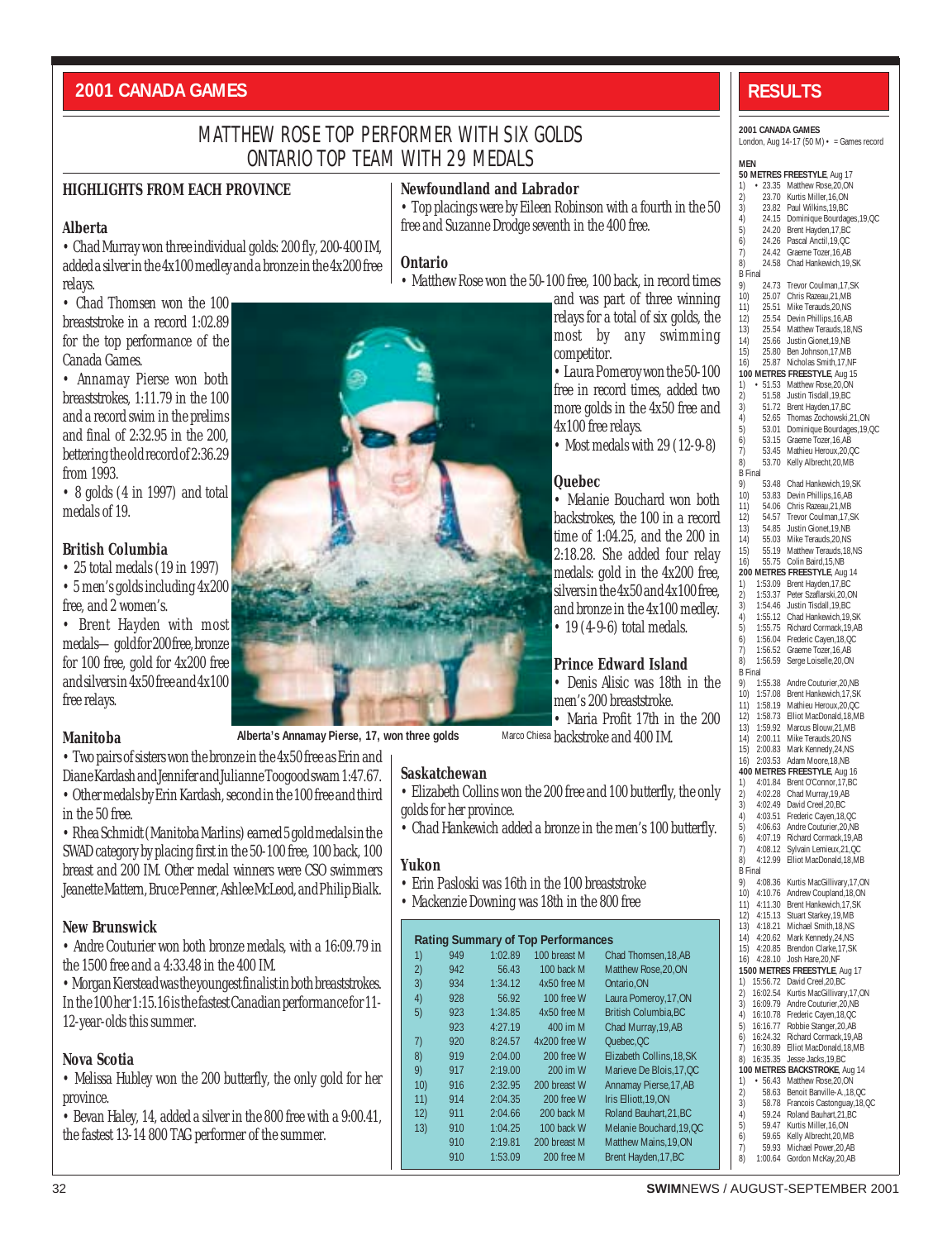B Final<br>9) 1 1:00.68 Trevor Coulman,17,SK 10) 1:00.93 Gerry Martselos, 21, BC<br>11) 1:01.66 Brendan Curley 17 SK 1:01.66 Brendan Curley,17,SK 12) 1:02.27 Colin Baird, 15, NB<br>13) 1:02.38 Tim Cibbons 16, N 13) 1:02.38 Tim Gibbons,16,NF 14) 1:02.43 Jeff Bailey,21,NS 15) 1:02.53 Matthew Terauds,18,NS 1:02.82 Andrew McGillivray, 18, MB **200 METRES BACKSTROKE**, Aug 16 1) 2:04.66 Roland Bauhart, 21, BC<br>2) 2:06.70 Stephen Preston. 19.0 2) 2:06.70 Stephen Preston,19,QC 3) 2:07.76 Francois Castonguay,18,QC 4) 2:08.03 Michael Power,20,AB 5) 2:09.11 Kelly Albrecht,20,NB 6) 2:11.06 Elliot MacDonald, 18, MB<br>7) 2:11.36 Ciaran Dickson, 17, SK 2:11.36 Ciaran Dickson,17,SK 8) 2:15.72 Andrew Coupland,18,ON B Final 9) 2:12.57 Elliot MacDonald,18,MB 2:13.16 Noah Pink,18,NS 11) 2:13.25 Gordon McKay,20,AB 12) 2:13.89 Colin Baird,15,NB 13) 2:14.05 Brendan Curley, 17, SK<br>14) 2:14.18 Leff Bailey 21 NS 2:14.18 Jeff Bailey, 21, NS 15) 2:18.76 Kurtis MacGillivary, 17, ON<br>16) 2:25.12 Tim Cibbons 16 NE 16) 2:25.13 Tim Gibbons,16,NF **100 METRES BREASTSTROKE**, Aug 15 1) • 1:02.89 Chad Thomsen, 18, AB<br>2) 1:05.02 Adam Taschereau-C... 2) 1:05.02 Adam Taschereau-C., 20, QC<br>3) 1:05.35 Scott Dickens 16.0N 3) 1:05.35 Scott Dickens, 16, ON<br>4) 1:05.74 Matthew Mains 19 O 4) 1:05.74 Matthew Mains,19,ON 5) 1:06.47 Nathan Parker,17,SK 6) 1:06.58 Roger Boucher,20,SK 7) 1:07.20 Marcus Blouw,21,MB disq Aaron Lee,21,NB B Final<br>9) 1:<br>10) 1: 9) 1:07.28 Alex Boulanger,19,QC .<br>10) 1:07.71 Garth Coxford, 20, AB<br>11) 1:08.48 Brian Verigin 17 BC 1:08.48 Brian Verigin, 17, BC 12) 1:08.50 Nick Graham,19,NS 1:08.69 Adam Ferguson,18,NB 14) 1:08.84 Ken Hamilton,18,BC 15) 1:09.16 Steven Thornhill,18,NF 16) 1:09.27 Chris Grimes,21,NF **200 METRES BREASTSTROKE**, Aug 17 1) 2:19.81 Matthew Mains,19,ON 2) 2:20.00 Adam Taschereau-C.,20,QC  $\begin{bmatrix} 3 \\ 4 \end{bmatrix}$  2:20.64 Chad Thomsen, 18, AB<br>4) 2:22.28 Scott Dickens 16, ON 4) 2:22.28 Scott Dickens,16,ON 5) 2:24.62 Aaron Lee, 21, NB<br>6) 2:25.32 Nathan Parker 17 6) 2:25.32 Nathan Parker,17,SK 7) 2:26.52 Thomas South,18,AB 8) 2:27.56 Marcus Blouw,21,MB B Final<br>9) 2:24.52 Alex Boulanger, 19, QC 9) 2:24.52 Alex Boulanger,19,QC 10) 2:28.32 Ken Hamilton,18,BC 11) 2:30.15 Roger Boucher, 20, SK<br>12) 2:31.27 Chris Grimes 21 NF 12) 2:31.27 Chris Grimes,21,NF 13) 2:32.68 Joseph Holownia,17,NB 2:32.99 Stefan Dagenais,18,NS 15) 2:37.07 Andrew McGillivray 18 MB disq Brian Verigin,17,BC **100 METRES BUTTERFLY**, Aug 16 1) • 55.87 Bradley Vanderkam,18,ON 2) 56.25 Jesse Jacks, 19, BC<br>3) 56.28 Chad Hankewich. 1 3) 56.28 Chad Hankewich,19,SK 4) 57.25 Nicholas Dargus,20,ON 5) 57.70 Andrew Dragunas, 19, QC<br>6) 57.89 Jan Pelechytik. 20.AB 6) 57.89 Jan Pelechytik, 20, AB<br>7) 58.28 Andy White, 19.NS 7) 58.28 Andy White, 19, NS<br>8) 58.70 Niels Versfeld 19.4 8) 58.70 Niels Versfeld,19,AB  $\begin{array}{c} B \overline{P}$  Final<br>9)<br>10) 57.51 Darryl Rudolf, 17, BC 10) 58.68 Benoit Bany<br>10) 58.68 Benoit Banyille-A.,18,QC<br>11) 58.69 George Colbert,20,NF 11) 58.69 George Colbert, 20, NF<br>12) 59.26 Karim Abdulla 18.SK 12) 59.26 Karim Abdulla,18,SK 13) 59.32 Chris Razeau, 21, MB<br>14) 59.82 Justin Gionet, 19, NB 14) 59.82 Justin Gionet, 19, NB<br>15) 1:00 21 Aaron Butler 17 NB 15) 1:00.21 Aaron Butler,17,NB 16) 1:00.49 Collin Gyles,19,MB **200 METRES BUTTERFLY**, Aug 14 1) 2:04.19 Chad Murray, 19, AB<br>2) 2:04.26 Bradley Vanderkam 2) 2:04.26 Bradley Vanderkam, 18, ON<br>3) 2:04.57 Jesse Jacks, 19, BC  $\begin{array}{ll}\n 3 & 2:04.57 & \text{Jesse Jackson} \\
 4 & 2:05.75 & \text{Andrew Dracunas}\n \end{array}$ 4) 2:05.75 Andrew Dragunas,19,QC 5) 2:06.36 Sylvain Lemieux,21,QC 6) 2:06.56 Brent O'Connor,17,BC  $7)$  2:09.95 Chad Hankewich, 19, SK<br>8) 2:11.10 Jan Pelechytik 20 AB 8) 2:11.10 Jan Pelechytik,20,AB  $\overline{B}$  Final<br>9) 2: 9) 2:07.31 Nicholas Dargus,20,ON 10) 2:08.55 Andy White,19,NS 11) 2:08.78 Mike Terauds,20,NS 12) 2:09.62 George Colbert,20,NF 13) 2:11.08 Karim Abdulla,18,SK 2:13.26 Lawrence Cohen,19,MB 15) 2:13.88 Andrew Metcalfe, 17, MB<br>16) 2:17.40 Aaron Butler 17 NB 2:17.40 Aaron Butler,17,NB

**200 METRES IND.MEDLEY**, Aug 17 1) 2:06.79 Chad Murray,19,AB 2) 2:07.53 Sylvain Lemieux,21,QC 3) 2:07.73 Francois Castonguay,18,QC 4) 2:08.61 Brian Verigin,17,BC 5) 2:11.11 Steven Medaglia,16,ON 6) 2:12.20 Marcus Blouw,21,MB 7) 2:13.61 Andrew Coupland,18,ON 2:13.88 Andy White, 19, NS  $\begin{bmatrix} B & F \\ 9 & 2 \end{bmatrix}$ 9) 2:09.20 Garth Coxford, 20, AB<br>10) 2:13.48 Brent Hankewich, 17, 2:13.48 Brent Hankewich,17,SK 11) 2:13.93 Dave MacDonald, 21, BC<br>12) 2:15.70 Matthew Terauds. 18.NS 2:15.70 Matthew Terauds,18,NS 13) 2:16.50 Kyle Murphy,20,MB 14) 2:16.83 Colin Baird,15,NB 15) 2:17.93 Sean Pederson,19,SK 16) 2:21.87 George Colbert,20,NF **400 METRES IND.MEDLEY**, Aug 15 1) 4:27.19 Chad Murray,19,AB 2) 4:32.74 David Creel,20,BC 3) 4:33.48 Andre Couturier,20,NB 4) 4:33.57 Sylvain Lemieux, 21, QC<br>5) 4:35.81 Garth Coxford 20 AB 5) 4:35.81 Garth Coxford,20,AB 6) 4:36.21 Kurtis MacGillivary,17,ON 7) 4:36.39 Michel Tremblay,20,QC disq Dave McDonald,21,BC B Final<br>9)  $4$ 9) 4:38.81 Steven Medaglia,16,ON 10) 4:42.14 Elliot MacDonald, 18, MB 11) 4:44.33 Andy White, 19, NS<br>12) 4:48.59 Karim Abdulla.18.1 12) 4:48.59 Karim Abdulla,18,SK 13) 4:50.06 Ciaran Dickson, 17, SK<br>14) 4:51.83 George Colbert 20 NE 14) 4:51.83 George Colbert,20,NF 15) 5:01.39 Jason Meadows,20,NS 16) 5:01.42 Sebastien Sirois,17,NB **4X100 MEDLEY RELAY**, Aug 17 1) • 3:49.38 Ontario,ON 56.93 Rose, 1:04.44 Dickens, 56.22 Vanderkam, 51.79 Szaflarski<br>2) 3:50.81 Alberta.AB 2) 3:50.81 Alberta,AB 59.87 Power, 1:02.51 Thomsen, 56.76 Pelechytik, 51,77 Murray 3) 3:53.33 Quebec,QC 59.53 Preston, 1:04.92 Taschereau, 57.05 Dragunas, 51.83 Bourdages 4) 3:54.46 British Columbia, BC 5) 3:56.87 Saskatchewan,SK 6) 4:00.37 Manitoba,MB 7) 4:00.43 Nova Scotia, NS<br>8) 4:03.91 Newfoundland. 8) 4:03.91 Newfoundland,NF **4X50 FREE RELAY**, Aug 14 1) • 1:34.12 Ontario,ON 24.15 Rose, 23.56 Zochowski, 23.15 Szaflarski, 23.26 Miller<br>2) 1:34.85 British Columbia 2) 1:34.85 British Columbia,BC 23.62 Wilkins, 23.33 Tisdall, 23.63 Hayden, 24.27 Jacks<br>3) 1:35.40 Ouebec.QC 3) 1:35.40 Quebec,QC 23.98 Bourdages, 23.55 Heroux, 23.74 Anctil, 24.13 Preston 4) 1:35.81 Alberta,AB 5) 1:37.00 Saskatchewan,SK 6) 1:39.50 Nova Scotia,NS 7) 1:39.83 New Brunswick,NB **4X100 FREE RELAY**, Aug 16 1) • 3:26.83 Ontario,ON 52.34 Szaflarski, 50.65 Rose, 51.92 Zochowski, 51.92 Miller<br>2) 3:28.88 British Columbia. 2) 3:28.88 British Columbia,BC 53.23 Wilkins, 51.45 Tisdall, 52.90 Jacks, 51.30 Hayden 3) 3:30.95 Alberta,AB 53.75 Tozer. 51.54 Murray, 52.66 Power, 53.00 Phillips<br>4) 3:31.36 Ouebec.OC 4) 3:31.36 Quebec,QC 5) 3:34.40 Saskatchewan SK 6) 3:38.27 Manitoba,MB 3:38.65 Nova Scotia,NS 8) 3:39.77 New Brunswick,NB **4X200 FREE RELAY**, Aug 15 1) • 7:37.53 British Columbia,BC 1:53.23 Tisdall, 1:54.40 O'Connor. 1:56.25 Jacks, 1:53.65 Hayden 2) 7:39.88 Alberta,AB 1:54.81 Power, 1:55.06 Cormack, 1:54.01 Murray, 1:56.00 Tozer 3) 7:41.00 Ontario,ON 1:53.95 Szaflarski, 1:55.05 Loiselle, 1:57.91 Zochowski, 1;54.09 Coupland<br>4) 7:46.92 Ouebec OC 4) 7:46.92 Quebec,QC 5) 7:51.25 Saskatchewan SK 6) 7:57.02 Manitoba,MB 7) 8:02.95 Nova Scotia, NS<br>8) 8:10.96 New Brunswick,

|                      | WOMEN              |                                                                                                                                                                                                                                                                                      |
|----------------------|--------------------|--------------------------------------------------------------------------------------------------------------------------------------------------------------------------------------------------------------------------------------------------------------------------------------|
|                      |                    | 50 METRES FREESTYLE, Aug 17<br><b>SO METRES PRESENTED.</b><br>1) $\bullet$ 26.04 Laura Pomeroy, 17, 0N<br>2) 26.70 Jennifer Porenta, 16, 0N<br>3) 26.86 Erin Kardash, 15, MB<br>5) 27.41 Jessie Bradshaw, 17, AB<br>5) 27.42 Laura Grant, 17, AB<br>6) 27.42 Amber Dykes, 17, BC<br> |
|                      |                    |                                                                                                                                                                                                                                                                                      |
|                      |                    |                                                                                                                                                                                                                                                                                      |
|                      |                    |                                                                                                                                                                                                                                                                                      |
|                      |                    |                                                                                                                                                                                                                                                                                      |
|                      |                    |                                                                                                                                                                                                                                                                                      |
| 8)<br><b>B</b> Final |                    | 27.50 Caroline Clapham, 20, BC                                                                                                                                                                                                                                                       |
| 9)                   |                    | 27.61 Victoria Poon, 16, QC                                                                                                                                                                                                                                                          |
|                      |                    | 27.61 victoria compared to 2011 (6.10)<br>27.75 Jennifer Toogood, 16.018<br>27.75 Jennifer Toogood, 16.018<br>27.83 Victoria Lally, 18, NB<br>27.93 Geneview Boucher, 20, 02.<br>44) 28.12 Brooke Buckland, 12, NS<br>28.21 Kristen Lis,                                             |
|                      |                    |                                                                                                                                                                                                                                                                                      |
|                      |                    |                                                                                                                                                                                                                                                                                      |
|                      |                    |                                                                                                                                                                                                                                                                                      |
|                      |                    |                                                                                                                                                                                                                                                                                      |
|                      |                    | 100 METRES FREESTYLE, Aug 15                                                                                                                                                                                                                                                         |
|                      |                    | 10 WE FREES PRECEST TEL, Ang 13<br>11 $\cdot$ 56.92 Laura Pomeroy, 17, 0N<br>22 58.09 Erin Kardash, 15, MB<br>33 6.66 Jennifer Porenta, 16, 0N<br>4) 58.87 Angela Sianley, 21, BC<br>5) 58.93 Elizabeth Collins, 18, SK<br>6) 58.93 Elizabet                                         |
|                      |                    |                                                                                                                                                                                                                                                                                      |
|                      |                    |                                                                                                                                                                                                                                                                                      |
|                      |                    |                                                                                                                                                                                                                                                                                      |
|                      |                    |                                                                                                                                                                                                                                                                                      |
|                      |                    |                                                                                                                                                                                                                                                                                      |
| <b>B</b> Final       |                    |                                                                                                                                                                                                                                                                                      |
|                      |                    | Final 59.90 Jessie Bradshaw, 17, AB<br>10 59.91 Laura Grant, 17, AB<br>12 1:00.27 Eliane Robinson, 16, NF<br>12 1:00.27 Diane Kardash, 15, MB<br>13 1:00.42 Kayla Graham, 14, NS<br>14 1:00.75 Elyse Gibson, 17, NS<br>15 1:00.85 Victori                                            |
|                      |                    |                                                                                                                                                                                                                                                                                      |
|                      |                    |                                                                                                                                                                                                                                                                                      |
|                      |                    |                                                                                                                                                                                                                                                                                      |
|                      |                    |                                                                                                                                                                                                                                                                                      |
|                      |                    |                                                                                                                                                                                                                                                                                      |
|                      |                    | 200 METRES FREESTYLE, Aug 14                                                                                                                                                                                                                                                         |
|                      |                    | 200 McLassic Factor (1915)<br>2010 Clizabeth Collins, 18, SK<br>202 2:04:35 Tris Elliott, 19, ON<br>2:05.06 Megan Kinsella, 19, AB<br>4) 2:05:50 Mariee De Blois, 17, OC<br>5) 2:05:52 Chana Stefanyshyn, 16, BC<br>6) 2:05:72 Chanal Char                                           |
|                      |                    |                                                                                                                                                                                                                                                                                      |
|                      |                    |                                                                                                                                                                                                                                                                                      |
|                      |                    |                                                                                                                                                                                                                                                                                      |
|                      |                    |                                                                                                                                                                                                                                                                                      |
|                      |                    |                                                                                                                                                                                                                                                                                      |
| <b>B</b> Final       |                    |                                                                                                                                                                                                                                                                                      |
|                      |                    | 9) 2:07.07 Sienna Quirk, 18, NB                                                                                                                                                                                                                                                      |
|                      |                    |                                                                                                                                                                                                                                                                                      |
|                      |                    |                                                                                                                                                                                                                                                                                      |
|                      |                    |                                                                                                                                                                                                                                                                                      |
|                      |                    |                                                                                                                                                                                                                                                                                      |
|                      |                    |                                                                                                                                                                                                                                                                                      |
|                      |                    |                                                                                                                                                                                                                                                                                      |
|                      |                    | 20.7.07 Stania dulin, io, io, 20.7.26 Hayley Doody, 16, AB<br>11) 2:07.26 Hayley Doody, 16, AB<br>11) 2:09.03 Meghan Brown, 17, BC<br>12) 2:09.97 Meghan Denchuk, 17, SK<br>14) 2:10.73 Kara Folsom, 20, NB<br>16) 2:10.94 Bevan Haley, 14,<br>400 METRES FREESTYLE, Aug 16          |
|                      |                    |                                                                                                                                                                                                                                                                                      |
|                      |                    |                                                                                                                                                                                                                                                                                      |
|                      |                    |                                                                                                                                                                                                                                                                                      |
|                      |                    |                                                                                                                                                                                                                                                                                      |
|                      |                    | 4.24.32 Taryn Lencoe, 15, BC<br>20 4.24.32 Taryn Lencoe, 15, BC<br>31 4.25.55 Kathy Studia, 15, DN<br>4.26.21 Megan Kinsella, 19, AB<br>4.26.87 Alicia Jobse, 17, MB<br>51 4.30.17 Summo Quirk, 18, NB<br>4.31.10 Summo Quirk, 18, NB<br>31.                                         |
|                      |                    |                                                                                                                                                                                                                                                                                      |
| <b>B</b> Final       |                    | 2) 4:31.29 Suzanne Drodge, 21, NF<br>8) 4:33.32 Katherine Telfer, 16, ON                                                                                                                                                                                                             |
|                      |                    | 9) 4:28.97 Stephanie Barbe, 18, QC                                                                                                                                                                                                                                                   |
| 10)                  | 4:29.00            | Marieve De Blois, 17, QC                                                                                                                                                                                                                                                             |
| 11)<br>12)           | 4:29.67<br>4:30.02 | Bevan Haley, 14, NS<br>Sara McNally, 16, AB                                                                                                                                                                                                                                          |
| 13)                  | 4:37.14            | Meghan Demchuk, 17, SK                                                                                                                                                                                                                                                               |
| 14)                  | 4:38.32            | Daniele Smith, 16, NS                                                                                                                                                                                                                                                                |
| 15)<br>16)           | 4:40.41<br>4:42.45 | Jocelyn Tanner, 19, SK<br>Christine McKinley, 16, MB                                                                                                                                                                                                                                 |
|                      |                    | 800 METRES FREESTYLE, Aug 17                                                                                                                                                                                                                                                         |
| 1)                   | 8:59.08            | Taryn Lencoe, 15, BC                                                                                                                                                                                                                                                                 |
| 2)<br>3)             | 9:00.41<br>9:06.78 | Bevan Haley, 14, NS                                                                                                                                                                                                                                                                  |
| 4)                   | 9:09.67            | Sheena Martin, 16, ON<br>Allison Laidlow, 16, BC                                                                                                                                                                                                                                     |
| 5)                   | 9:13.38            | Sienna Quirk, 18, NB                                                                                                                                                                                                                                                                 |
| 6)                   | 9:13.62            | Rosie Meade, 17, ON                                                                                                                                                                                                                                                                  |
| 7)<br>8)             | 9:14.13<br>9:16.10 | Stephanie Barbe, 18, QC                                                                                                                                                                                                                                                              |
|                      |                    | Alicia Jobse, 17, MB<br>100 METRES BACKSTROKE, Aug 14                                                                                                                                                                                                                                |
| 1)                   |                    | • 1:04.25 Melanie Bouchard, 19, QC                                                                                                                                                                                                                                                   |
| 2)                   | 1:04.60<br>1:04.64 | Jessie Bradshaw, 17, AB<br>Caitlin Meredith, 17, BC                                                                                                                                                                                                                                  |
| 3)<br>4)             | 1:04.70            | Julia Wright, 20, AB                                                                                                                                                                                                                                                                 |
| 5)                   | 1:05.02            | Andree-Ann Leroy, 19, BC                                                                                                                                                                                                                                                             |
| 6)                   |                    | 1:05.30 Erin Kardash, 15, MB                                                                                                                                                                                                                                                         |
| 7)<br>8)             | 1:06.31            | 1:05.95 Elizabeth Collins, 18, SK<br>Sheena Martin, 16, ON                                                                                                                                                                                                                           |
| <b>B</b> Final       |                    |                                                                                                                                                                                                                                                                                      |
| 9)                   | 1:07.02            | Katie Smith, 15, ON                                                                                                                                                                                                                                                                  |
| 10)<br>11)           | 1:07.56<br>1:08.07 | Genevieve Boucher, 20, QC<br>Andrea Roberts, 16, NS                                                                                                                                                                                                                                  |
| 12)                  | 1:08.12            | Brooke Buckland, 12, NS                                                                                                                                                                                                                                                              |
| 13)                  | 1:08.19            | Elizabeth Cleven, 16, MB                                                                                                                                                                                                                                                             |
| 14)<br>15)           | 1:09.42            | Victoria Lally, 18, NB<br>1:10.84 Georgina Cox, 16, NB                                                                                                                                                                                                                               |

| 1)                   |                                                                 | 200 METRES BACKSTROKE, Aug 16<br>2:18.28 Melanie Bouchard, 19, QC                                                                                                                                      |
|----------------------|-----------------------------------------------------------------|--------------------------------------------------------------------------------------------------------------------------------------------------------------------------------------------------------|
| 2)                   | 2:18.56                                                         | Sheena Martin, 16, ON                                                                                                                                                                                  |
| 3)                   |                                                                 |                                                                                                                                                                                                        |
| 4)                   |                                                                 | 2:19.54 Julia Wright, 20, AB<br>2:20.27 Stephanie Barbe, 18, QC<br>2:21.11 Andree-Ann Leroy, 19, BC<br>2:22.89 Allison Laidlow, 16, BC                                                                 |
| 5)                   |                                                                 |                                                                                                                                                                                                        |
| 6)                   |                                                                 |                                                                                                                                                                                                        |
| 7)<br>8)             | 2:24.88<br>2:26.31                                              | Cindy Jobse, 15, MB<br>Brooke Buckland, 12, NS                                                                                                                                                         |
| <b>B</b> Final       |                                                                 |                                                                                                                                                                                                        |
| 9)                   | 2:23.42                                                         | Andrea Roberts, 16, NS                                                                                                                                                                                 |
|                      |                                                                 | 10) 2:25.63 Katie Smith, 15, ON<br>11) 2:26.98 Diane Kardash, 15, MB<br>12) 2:29.46 Shawna Bothwell, 17, AB<br>13) 2:30.22 Eileen Robinson, 17, NF                                                     |
|                      |                                                                 |                                                                                                                                                                                                        |
|                      |                                                                 |                                                                                                                                                                                                        |
| (14)                 |                                                                 | 2:33.79 Kaere Ballman, 17, SK                                                                                                                                                                          |
| 15)                  | 2:36.94                                                         | Georgina Cox, 16, NB                                                                                                                                                                                   |
| 16)                  | 2:37.19                                                         | Krista Haslund, 15, SK                                                                                                                                                                                 |
|                      |                                                                 | 100 METRES BREASTSTROKE, Aug 15                                                                                                                                                                        |
| 1)                   |                                                                 | 1:11.79 Annamay Pierse, 17, AB<br>1:12.49 Emma Spooner, 18, AB<br>1:13.55 Christy Anderson, 18, ON                                                                                                     |
| 2)<br>3)             |                                                                 |                                                                                                                                                                                                        |
| 4)                   | 1:14.69                                                         | Trisha Lakatos, 18, QC                                                                                                                                                                                 |
| $\binom{5}{1}$       |                                                                 |                                                                                                                                                                                                        |
| 6)                   |                                                                 | 1:14.90 Renee Hober, 16, AB<br>1:14.99 Michelle Laprade, 20, QC<br>1:15.16 Morgan Kierstead, 12, NB                                                                                                    |
| 7)                   |                                                                 |                                                                                                                                                                                                        |
| <b>B</b> Final       | 8) 1:15.29                                                      | Jenny Wear, 20, BC                                                                                                                                                                                     |
| 9)                   |                                                                 | 1:15.66 Michelle Mange, 14, BC                                                                                                                                                                         |
| 10)                  |                                                                 | 1:15.00 IVIRTICIO<br>1:15.70 Kristen Lis,18,SK                                                                                                                                                         |
|                      |                                                                 | 11) 1:17.34 Laurie Green, 20, NF<br>12) 1:17.74 Allison Birkett, 18, S<br>13) 1:17.85 Kirby Cote, 17, MB<br>1419, 15, 18, Nicht Cote, 11, 00                                                           |
|                      |                                                                 | Allison Birkett, 18, SK                                                                                                                                                                                |
| 14)                  |                                                                 | 1:18.15 Daniella Garofoli, 21, MB                                                                                                                                                                      |
|                      |                                                                 | Elaine Munroe, 17, NS                                                                                                                                                                                  |
|                      | $\begin{bmatrix} 15 \\ 16 \end{bmatrix}$ 1:18.36<br>16) 1:19.18 | Erin Pasloski, 16, YK                                                                                                                                                                                  |
|                      |                                                                 | 200 METRES BREASTSTROKE, Aug 17                                                                                                                                                                        |
|                      | 1) i 2:32.95                                                    | Annamay Pierse, 17, AB                                                                                                                                                                                 |
| 2)<br>$\frac{27}{3}$ | 2:36.17                                                         | Emma Spooner, 18, AB                                                                                                                                                                                   |
| 4)                   |                                                                 | 2.30.19<br>2.38.68 Jemy Wear, 20, BC<br>2.39.19 Michelle Mange, 14, BC<br>2.39.98 Christy Anderson, 18, ON<br>2.40.32 Trisha Lakatos, 18, QC<br>2.43.31 Morgan Kierstead, 12, NB                       |
| 5)                   |                                                                 |                                                                                                                                                                                                        |
| 6)                   |                                                                 |                                                                                                                                                                                                        |
| 7)                   |                                                                 |                                                                                                                                                                                                        |
| 8)<br><b>B</b> Final | 2:44.90                                                         | Renee Hober, 16, ON                                                                                                                                                                                    |
| 9)                   | 2:43.73                                                         | Kristen Lis, 18, SK                                                                                                                                                                                    |
|                      |                                                                 |                                                                                                                                                                                                        |
|                      |                                                                 |                                                                                                                                                                                                        |
|                      |                                                                 | <sup>1</sup> , 2:45.68 Allison Birkett, 10, 36<br>11) 2:45.97 Michelle Laprade, 20, 0C<br>12) 2:47.05 Laurie Green, 20, NF<br>13) 2:47.53 Alicia Jobse, 17, MB<br>14, 2:47.75 Lessica McLellan, 16, NS |
|                      |                                                                 |                                                                                                                                                                                                        |
| 15)                  | 2:49.69                                                         | Daniella Garofoli, 21, NB                                                                                                                                                                              |
| 16)                  | 2:49.83                                                         | Stephanie Cross, 16, NS                                                                                                                                                                                |
|                      |                                                                 | 100 METRES BUTTERFLY, Aug 16                                                                                                                                                                           |
| 2)                   | $1) \cdot 1:02.37$<br>1:02.87                                   | Elizabeth Collins, 18, SK<br>Michaela Schmidt, 17, AB                                                                                                                                                  |
| 3)                   | 1:03.95                                                         | Nancy Gajos, 17, ON                                                                                                                                                                                    |
| 4)                   | 1:03.95<br>1:04.17                                              | Virginie Robitaille, 19, QC                                                                                                                                                                            |
| 5)                   |                                                                 | 1:04.19 Michelle Landry, 16, BC                                                                                                                                                                        |
| 6)                   |                                                                 |                                                                                                                                                                                                        |
| 7)<br>8)             |                                                                 | 1:04.41 Melissa Hubley, 20, NS<br>1:04.54 Hayley Doody, 16, AB<br>1:04.65 Amanda Gillespie, 16, ON                                                                                                     |
| <b>B</b> Final       |                                                                 |                                                                                                                                                                                                        |
| 9)                   | 1:04.65                                                         | Julia Guay-Racine, 15, QC                                                                                                                                                                              |
| 10)                  | 1:05.93                                                         | Terra Welsh, 18, MB                                                                                                                                                                                    |
| 11)<br>12)           | 1:06.31                                                         | Lori Borgal, 20, NS                                                                                                                                                                                    |
| 13)                  | 1:06.61<br>1:06.91                                              | Jennifer Graf, 17, SK<br>Meghan Brown, 17, BC                                                                                                                                                          |
| 14)                  | 1:07.64                                                         | Jennifer Alexander, 19, NB                                                                                                                                                                             |
| 15)                  | 1:08.53                                                         | Stefanie Andruchuk, 14, MB                                                                                                                                                                             |
| 16)                  | 1:08.81                                                         | Sarah Button, 19, NF                                                                                                                                                                                   |
| 1)                   | 2:17.91                                                         | 200 METRES BUTTERFLY, Aug 14<br>Melissa Hubley, 20, NS                                                                                                                                                 |
| 2)                   | 2:18.68                                                         | Joan Bernier, 16, QC                                                                                                                                                                                   |
| 3)                   | 2:19.23                                                         | Michelle Landry, 16, BC                                                                                                                                                                                |
| 4)                   | 2:21.43                                                         | Deanna Stefanyshyn, 16, BC                                                                                                                                                                             |
| 5)                   | 2:21.54                                                         | Terra Welsh, 18, MB                                                                                                                                                                                    |
| 6)<br>7)             | 2:21.96<br>2:22.27                                              | Amanda Gillespie, 16, ON<br>Dena Durand, 20, AB                                                                                                                                                        |
| 8)                   | 2:31.11                                                         | Michaela Schmidt, 17, AB                                                                                                                                                                               |
| <b>B</b> Final       |                                                                 |                                                                                                                                                                                                        |
| 9)                   | 2:22.83                                                         | Nancy Gajos, 17, ON                                                                                                                                                                                    |
| 10)                  | 2:25.02                                                         | Bevan Haley, 14, NS                                                                                                                                                                                    |
| 11)<br>12)           | 2:25.06<br>2:26.74                                              | Julia Guay-Racine, 15, QC<br>Leah Murrin, 15, NF                                                                                                                                                       |
| 13)                  | 2:26.89                                                         | Meghan Demchuk, 17, SK                                                                                                                                                                                 |
| 14)                  | 2:27.14                                                         | Stefanie Anrduchuk,14,MB                                                                                                                                                                               |
| 15)                  | 2:27.72                                                         | Jocelyn Tanner, 19, SK                                                                                                                                                                                 |
| 16)                  | 2:29.79                                                         | Suzanne Drodge, 21, NF                                                                                                                                                                                 |
| 1)                   | 2:19.00                                                         | 200 METRES IND. MEDLEY, Aug 17<br>Marieve De Blois, 17, QC                                                                                                                                             |
| 2)                   | 2:21.47                                                         | Christy Anderson, 18, ON                                                                                                                                                                               |
| 3)                   | 2:22.12                                                         | Andree-Ann Leroy, 19, BC                                                                                                                                                                               |
| 4)                   | 2:22.15                                                         | Dena Durand, 20, AB                                                                                                                                                                                    |
| 5)                   | 2:22.35                                                         | Michelle Landry, 16, BC                                                                                                                                                                                |
| 6)<br>7)             | 2:23.94<br>2:24.31                                              | Kathy Siuda, 15, ON<br>Melanie Bouchard, 19, QC                                                                                                                                                        |
| 8)                   | 2:25.30                                                         | Kelly Timmons, 14, AB                                                                                                                                                                                  |
|                      |                                                                 |                                                                                                                                                                                                        |

| <b>B</b> Final<br>9) |                    | 2:24.59 Elizabeth Collins, 18, SK                                                                                                                                                                                                                   |         |                      |
|----------------------|--------------------|-----------------------------------------------------------------------------------------------------------------------------------------------------------------------------------------------------------------------------------------------------|---------|----------------------|
| 10)                  | 2:27.72            | Jessica McLellan, 16, NS                                                                                                                                                                                                                            |         |                      |
|                      |                    | 12, 2:28.74 Meghan Demchuk, 17<br>12, 2:30.13 Elaine Munroe, 17, NS<br>13) 2:30.13 Terra Welsh, 18, MB<br>14) 2:32.52 Kara Folsom, 20, NB<br>Meghan Demchuk, 17, SK                                                                                 |         |                      |
|                      |                    |                                                                                                                                                                                                                                                     |         |                      |
| 14)<br>15)           |                    | 2:33.52 Kara Folsom, 20, NB<br>Tara Blakney, 14, NB                                                                                                                                                                                                 |         |                      |
| 16)                  |                    | 2:34.52 Tara Blakney, 14, N<br>2:35.92 Kirby Cote, 17, MB                                                                                                                                                                                           |         |                      |
|                      |                    | 400 METRES IND.MEDLEY, Aug 15                                                                                                                                                                                                                       |         |                      |
| 1)<br>2)             |                    | 4:56.89 Dena Durand, 20, AB<br>4:58.41 Marieve De Blois, 17, QC<br>4:58.75 Allison Laidlow, 16, BC                                                                                                                                                  |         |                      |
| 3)                   |                    |                                                                                                                                                                                                                                                     |         |                      |
| 4)<br>5)             |                    | 1.5:01.75<br>5:01.75<br>Kathy Siuda, 15.0N<br>5:01.89<br>Kelly Timmons, 14, AB<br>5:04.11<br>Amber Dykes, 17, BC<br>5:14.06<br>Amanda Gillespie, 16, ON<br>1.11<br>1.106<br>Amanda Gillespie, 16, ON                                                |         |                      |
| 6)                   |                    |                                                                                                                                                                                                                                                     |         |                      |
| 7)                   |                    |                                                                                                                                                                                                                                                     |         |                      |
| 8)<br><b>B</b> Final |                    |                                                                                                                                                                                                                                                     |         |                      |
|                      |                    | $\overrightarrow{P}$ Solo 5.02.29 Alicia Jobse, 17, MB<br>10) 5:04.82 Chanell Charron-W., 17, OC<br>11 5:04.82 Chanel Holaron-W., 17, OC<br>12) 5:11.85 Jessica McLellan, 16, NS<br>13) 5:17.70 Meghan Demchuk, 17, SK<br>14) 5:22.38 Lead Murrison |         |                      |
|                      |                    |                                                                                                                                                                                                                                                     |         |                      |
|                      |                    |                                                                                                                                                                                                                                                     |         |                      |
|                      |                    |                                                                                                                                                                                                                                                     |         |                      |
|                      |                    |                                                                                                                                                                                                                                                     |         |                      |
|                      |                    |                                                                                                                                                                                                                                                     |         |                      |
|                      |                    | 4X100 MEDLEY RELAY, Aug 17<br>1) • 4:18.19 Alberta, AB                                                                                                                                                                                              |         |                      |
|                      |                    | 1:04.80 Bradshaw, 1:12.49 Pierse,                                                                                                                                                                                                                   |         |                      |
|                      |                    | 1:02.79 Schmidt, 58.11 Kinsella                                                                                                                                                                                                                     |         |                      |
| 2)                   |                    | 4:19.39 Ontario, ON                                                                                                                                                                                                                                 |         |                      |
|                      |                    | 1:05.66 Gillespie, 1:13.06 Anderson,<br>1:03.52 Gajos, 57.15 Elliott                                                                                                                                                                                |         |                      |
| 3)                   |                    | 4:20.40 Quebec, QC                                                                                                                                                                                                                                  |         |                      |
|                      |                    | 1:05.45 Bouchard, 1:13.96 Lakatos,<br>1:03.66 Robitaille, 57.33 Charron-W.                                                                                                                                                                          |         |                      |
|                      |                    |                                                                                                                                                                                                                                                     |         |                      |
|                      |                    | 4) 4:20.56 British Columbia, BC<br>5) 4:32.54 Manitoba, MB<br>6) 4:36.69 Newfoundland, NF                                                                                                                                                           |         |                      |
|                      |                    | disq Nova Scotia, NS<br>disq New Brunswick, NB                                                                                                                                                                                                      |         |                      |
|                      |                    | 4X50 FREE RELAY, Aug 14                                                                                                                                                                                                                             |         |                      |
| 1)                   |                    | $\cdot$ 1:46.06 Ontario, ON                                                                                                                                                                                                                         |         |                      |
|                      |                    | 26.35 Pomeroy, 26.39 Elliott,                                                                                                                                                                                                                       |         |                      |
| 2)                   |                    | 27.46 Hoeber, 25.96 Porenta<br>1:47.13 Quebec, QC                                                                                                                                                                                                   |         |                      |
|                      |                    | 27.06 Charron-W., 26.66 De Blois,                                                                                                                                                                                                                   |         |                      |
| 3)                   |                    | 26.62 Bouchard, 26.79 Poon<br>1:47.67 Manitoba, MB                                                                                                                                                                                                  |         |                      |
|                      |                    | 26.90 E.Kardash, 26.77 D.Kardash,                                                                                                                                                                                                                   |         |                      |
|                      |                    | 27.05 Jen Toogood, 26.95 Julie Toogood                                                                                                                                                                                                              |         |                      |
| 4)<br>5)             |                    | 1.48.21 British Columbia, BC<br>1.48.27 Alberta, AB<br>1.48.35 New Brunswick, NB<br>1.50.71 Saskatchewan, SK<br>1.51.00 Nova Scotia, NS                                                                                                             |         |                      |
| 6)                   |                    |                                                                                                                                                                                                                                                     |         |                      |
| 7)<br>8)             |                    |                                                                                                                                                                                                                                                     |         |                      |
|                      |                    | 4X100 FREE RELAY, Aug 16                                                                                                                                                                                                                            |         |                      |
| 1)                   |                    | $\bullet$ 3:51.34 Ontario, ON<br>56.99 Pomeroy, 58.99 Hoeber,                                                                                                                                                                                       |         |                      |
|                      |                    | 57.50 Elliott, 57.86 Porenta                                                                                                                                                                                                                        |         |                      |
| 2)                   |                    | 3:53.27 Quebec, QC                                                                                                                                                                                                                                  |         |                      |
|                      |                    | 58.46 Charron-W, 58.83 Bouchard,<br>57.94 Ascah, 58.04 De Blois                                                                                                                                                                                     |         |                      |
|                      |                    | 3) 3:54.67 British Columbia, BC                                                                                                                                                                                                                     |         |                      |
|                      |                    | 58.87 Clapham, 58.58 Landry,<br>59.02 Stanley, 58.20 Leroy                                                                                                                                                                                          |         |                      |
| 4)                   |                    | 3:55.24 Alberta, AB                                                                                                                                                                                                                                 |         |                      |
| 5)<br>6)             |                    | 3:58.32 New Brunswick, NB<br>3:58.36 Manitoba, MB                                                                                                                                                                                                   |         |                      |
| 7)                   | 4:03.01            | Saskatchewan, SK                                                                                                                                                                                                                                    |         |                      |
| 8)                   | 4:03.05            | Nova Scotia, NS                                                                                                                                                                                                                                     |         |                      |
| 1)                   |                    | 4X200 FREE RELAY, Aug 15<br>8:24.57 Quebec, QC                                                                                                                                                                                                      |         |                      |
|                      |                    | 2:07.07 Bouchard, 2:06.61 Charron-W,                                                                                                                                                                                                                |         |                      |
| 2)                   |                    | 2:07.15 Ascah, 2:04.15 De Blois<br>8:26.08 British Columbia, BC                                                                                                                                                                                     |         |                      |
|                      |                    | 2:06.19 Stefanyshyn, 2:05.15 Landry,                                                                                                                                                                                                                |         |                      |
|                      |                    | 2:06.57 Stanley, 2:08.17 Dykes                                                                                                                                                                                                                      |         |                      |
| 3)                   | 8:28.03            | Ontario, ON<br>2:05.14 Elliott, 2:08.16 Martin,                                                                                                                                                                                                     |         |                      |
|                      |                    | 2:07.46 Meade, 2:07.27 Telfer                                                                                                                                                                                                                       |         |                      |
| 4)<br>5)             | 8:29.29<br>8:44.02 | Alberta, AB<br>Manitoba, MB                                                                                                                                                                                                                         |         |                      |
| 6)                   |                    | 8:44.16 Nova Scotia, NS                                                                                                                                                                                                                             |         |                      |
| 7)                   |                    | 8:45.22 Saskatchewan, SK                                                                                                                                                                                                                            |         |                      |
| 8)                   | 8:55.75            | Newfoundland, NF                                                                                                                                                                                                                                    |         |                      |
|                      |                    |                                                                                                                                                                                                                                                     |         |                      |
|                      | Gold               | SWIMMING MEDAL TOTALS<br>Silver                                                                                                                                                                                                                     | Bronze  | Total                |
| ON                   | 12                 | 9                                                                                                                                                                                                                                                   | 8       | 29                   |
| AB                   | 8                  | 7                                                                                                                                                                                                                                                   | 4       | 19                   |
| BC<br>QC             | 7<br>4             | 7<br>9                                                                                                                                                                                                                                              | 11<br>6 | 25<br>19             |
| SK                   | 2                  | 0                                                                                                                                                                                                                                                   | 1       | 3                    |
| ΝS<br>MΒ             | 1<br>0             | 1<br>1                                                                                                                                                                                                                                              | 0<br>2  | $\overline{2}$       |
| NΒ                   | 0<br>34            | 0<br>34                                                                                                                                                                                                                                             | 2<br>34 | $\frac{3}{2}$<br>102 |
|                      |                    |                                                                                                                                                                                                                                                     |         |                      |

8:10.96 New Brunswick, NB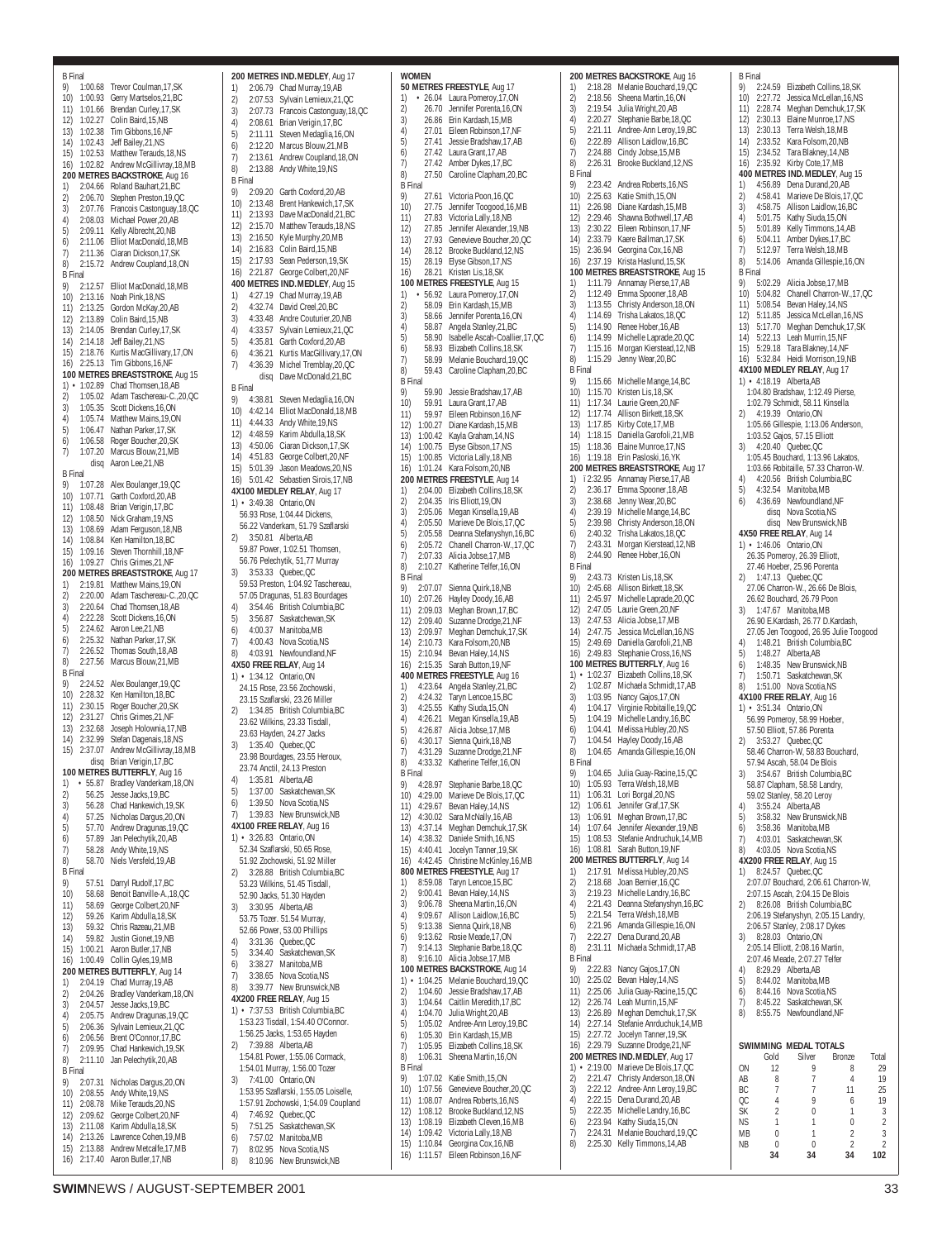|                                                              |                                                                                                                                                                                                                                                | 400<br>Rec: |
|--------------------------------------------------------------|------------------------------------------------------------------------------------------------------------------------------------------------------------------------------------------------------------------------------------------------|-------------|
|                                                              | 1<br>2                                                                                                                                                                                                                                         |             |
|                                                              | 3                                                                                                                                                                                                                                              |             |
|                                                              | 4<br>5                                                                                                                                                                                                                                         |             |
|                                                              | 6<br>7                                                                                                                                                                                                                                         |             |
|                                                              | 8                                                                                                                                                                                                                                              |             |
|                                                              | 9<br>10                                                                                                                                                                                                                                        |             |
|                                                              | 11<br>12                                                                                                                                                                                                                                       |             |
|                                                              | 13                                                                                                                                                                                                                                             |             |
|                                                              | 14<br>15                                                                                                                                                                                                                                       |             |
|                                                              | 16<br>17                                                                                                                                                                                                                                       |             |
|                                                              | 18                                                                                                                                                                                                                                             |             |
|                                                              | 19<br>20                                                                                                                                                                                                                                       |             |
|                                                              | 21<br>22                                                                                                                                                                                                                                       |             |
|                                                              | 23                                                                                                                                                                                                                                             |             |
|                                                              | 24<br>25                                                                                                                                                                                                                                       |             |
| 50 METRES FREESTYLE<br>Shauna Collins, ROD, 90<br>Rec: 27.16 |                                                                                                                                                                                                                                                | 800         |
| 1                                                            | 28.01 CAGMSAUG Brooke Buckland, 12, WTSC<br>1                                                                                                                                                                                                  | Rec:        |
| $\overline{2}$<br>28.83<br>3<br>28.95                        | OYOMAR Seanna Mitchell, 12, NKB<br>$\overline{2}$<br>3<br>BCAGJUL Natalie Chan, 12, PDSA                                                                                                                                                       |             |
| 4<br>28.98<br>5<br>29.00                                     | TORLCJAN Whitney Rich, 12, ISS<br>4                                                                                                                                                                                                            |             |
| 6<br>29.01                                                   | ABAGJUL Donna MacLeod, 12, EKSC<br>5<br>CASCJUN Carol Starratt.14.CASC<br>6                                                                                                                                                                    |             |
| 7<br>29.08<br>8<br>29.09                                     | CNOAPR Sarah Phee, 12, GO<br>7<br>BCAGJUL Stephanie Pollard, 12, IS<br>8                                                                                                                                                                       |             |
| 9<br>29.19                                                   | CASCJUN Jessi Wardale, 12, CASC<br>9                                                                                                                                                                                                           |             |
| 10<br>29.22<br>29.31<br>11                                   | AACAPR Nadine McAdam, 12, TSC<br>10<br>BCAGJUL Lucia Zamecnik, 12, WLBF<br>11                                                                                                                                                                  |             |
| 29.44<br>12<br>13                                            | PQAGJUL Elianne de Larochellier, 12, UL<br>12<br>29.49 MSSACMAY Rachael Kloosterman, 12, WD<br>13                                                                                                                                              |             |
| 14<br>29.55                                                  | PPOMAY Carolyn Delkus, 12, BTSC<br>14                                                                                                                                                                                                          |             |
| 15<br>29.59<br>29.62<br>16                                   | ABAGJUL Rebecca Sayles, 12, CASC<br>15<br>ONAGJUL Miriam Kim, 12, TSC<br>16                                                                                                                                                                    |             |
| 17<br>29.64<br>18<br>29.69                                   | ABAGJUL Mackenzie Jones, 12, UCSC<br>17<br>18                                                                                                                                                                                                  |             |
| 29.71<br>19                                                  | ABAGJUL Jillian Tyler, 12, ASSA<br>BCAGJUL Laura Woodman, 12, PN<br>POIMAY Kim Nguyen, 12, DDO<br>19                                                                                                                                           |             |
| 29.72<br>20<br>29.73<br>21                                   | 20<br>21                                                                                                                                                                                                                                       |             |
| 22<br>29.76<br>23<br>29.85                                   | 22<br>23                                                                                                                                                                                                                                       |             |
| 24<br>29.87                                                  | ACAPR Emily Easto, 11, TSC<br>ABAGJUL Kristie Carter, 12, UCSC<br>POAGJUL Edith Acevedo, 12, CNMN<br>BCAGJUL Cecilie Balfour, 11, WVOSC<br>24                                                                                                  |             |
|                                                              | 25 29.96 CASCJUN Kristin Pomerleau, 11, DEL<br>100 METRES FREESTYLE<br>25                                                                                                                                                                      | 100         |
| Rec: 58.04<br>Shauna Collins, ROD, 90<br>1                   | 1:00.95 CAGMSAUG Brooke Buckland, 12, WTSC<br>1                                                                                                                                                                                                | Rec:        |
| $\overline{a}$<br>1:02.39<br>3<br>1:03.12                    | JRNATJUL Natalie Chan, 12, PDSA<br>2<br>EKIAPR Katerina Symes, 12, EKSC<br>3                                                                                                                                                                   |             |
| 4<br>1:03.28                                                 | ODIV1APR Seanna Mitchell, 12, NKB<br>4                                                                                                                                                                                                         |             |
| 5<br>1:03.44<br>6<br>1:03.84                                 | 5<br>JRNATJUL Lauren MacQuarrie, 12, ROD<br>ONAGJUL Rachael Kloosterman, 12, WD<br>6                                                                                                                                                           |             |
| 7<br>1:03.86<br>8<br>1:03.92                                 | MBSKJUN Hailee Traa,12,MANTA<br>7                                                                                                                                                                                                              |             |
| 9<br>1:03.93                                                 | CASCJUN Jessi Wardale, 12, CASC<br>8<br>BCAGJUL Stephanie Pollard, 12, IS<br>9                                                                                                                                                                 |             |
| 10<br>1:04.06<br>11<br>1:04.82                               | EKIAPR Mackenzie Jones.12.UCSC<br>10<br>ODIV1APR Nadine McAdam.12.TSC<br>11                                                                                                                                                                    |             |
| 12<br>1:04.85<br>13<br>1:04.93                               | ONAGJUL Jessica Bredschneider, 12, COBRA<br>12<br>ONAGJUL Miriam Kim, 12, TSC                                                                                                                                                                  |             |
| 14<br>1:05.18                                                | 13<br>PPOMAY Courtney Kehoe, 12, PERTH<br>14                                                                                                                                                                                                   |             |
| 15<br>1:05.47<br>16<br>1:05.48                               | PQAGJUL Edith Acevedo, 12, CNMN<br>15<br>DAVISMAR Rachel Shallhorn, 12, OSHAC<br>16                                                                                                                                                            |             |
| 17<br>1:05.53<br>18<br>1:05.70                               | PQIMAY Myriam Plante, 11, UL<br>17<br>DIV3APR Aaryn Fraser, 12, MMS                                                                                                                                                                            |             |
| 19<br>1:05.70                                                | 18<br>CASCJUN Kristie Carter, 12, UCSC<br>19                                                                                                                                                                                                   |             |
| 20<br>1:05.77<br>21                                          | EKIAPR Rebecca Sayles, 12, CASC<br>20<br>21                                                                                                                                                                                                    |             |
| $\overline{22}$<br>23                                        | 1.05.77<br>1.05.80 POAGUL Elianne de Larochellier, 12, UL<br>1.05.91 ONAGUL Sarah Hurst, 12, BRANT<br>1.05.91 ONAGUL Jillian Peace-Hall, 12, RISISC<br>1.05.96 POIMAY Kim Nguyen, 12, DDO<br>1.06.05 MSSACMAY Lorraine Whiting, 12, MSSA<br>22 |             |
| 24                                                           | 23<br>24                                                                                                                                                                                                                                       |             |
| 25<br><b>200 METRES FREESTYLE</b>                            | 25                                                                                                                                                                                                                                             | 200         |
| Rec: 2:03.72<br>1<br>2:12.54                                 | Shauna Collins, ROD, 90<br>PHENXJUN Natalie Chan, 12, PDSA<br>1                                                                                                                                                                                | Rec:        |
| $\frac{2}{3}$<br>2:16.70                                     | NSSRJUN Brooke Buckland, 12, WTSC<br>2                                                                                                                                                                                                         |             |
| 2:17.11<br>4<br>2:18.59                                      | 3<br>BCAGJUL Lauren Lavigna, 12, GATOR<br>4<br>MBSKJUN Hailee Traa, 12, MANTA                                                                                                                                                                  |             |
| 5<br>2:18.72<br>6                                            | EKIAPR Katerina Symes, 12, EKSC<br>5<br>2:19.11 MSSACMAY Rachael Kloosterman, 12, WD<br>6                                                                                                                                                      |             |
| 7<br>2:20.02                                                 | MBSKJUN Stephanie Pollard, 12, IS<br>7                                                                                                                                                                                                         |             |
| 8<br>2:20.17<br>9<br>2:20.29                                 | CASCJUN Mackenzie Jones, 12, UCSC<br>8<br>ABAGJUL Kelsey Jenkins,12,FMSC<br>9                                                                                                                                                                  |             |
| 10<br>2:20.45<br>11<br>2:20.52                               | EOSAJUN Seanna Mitchell, 12, NKB<br>10<br>POAGJUL Edith Acevedo, 12, CNMN<br>11                                                                                                                                                                |             |
| 12<br>2:20.83                                                | POAGJUL Stephanie Horner, 12, BBF<br>ONAGJUL Jessica Bredschneider, 12, COBRA<br>12                                                                                                                                                            |             |
| 13<br>2:20.89<br>14<br>2:21.24                               | 13<br>ABAGJUL Rebecca Sayles, 12, CASC<br>14                                                                                                                                                                                                   |             |
| 15<br>16                                                     | 2:21.36 HYACKMAY Jennifer Self, 12, PDSA<br>15<br>2:21.38 MSSACMAY Nadine McAdam, 12, TSC                                                                                                                                                      |             |
| 17<br>2:21.70                                                | 16<br>ROWMAY Zara Laing, 12, ROW<br>17                                                                                                                                                                                                         |             |
| 18<br>2:21.78<br>19<br>2:21.92                               | ESWIMJUN Lorraine Whiting, 12, MSSAC<br>18<br>OCREJUN Nicole Lacoste, 13, MSSAC<br>19                                                                                                                                                          |             |
| 20<br>21                                                     | 2:21.97 ODIV1APR Maggie Young, 12, WAC<br>2:22.08 ESWIMJUN Fay Yachetti, 12, HWAC<br>20                                                                                                                                                        |             |
| 22<br>2:22.88                                                | 21<br>OCREJUN Amanda McTeague, 11, ESWIM<br>22                                                                                                                                                                                                 |             |
| 23<br>2:23.16<br>24                                          | ONAGJUL Adriana Hinson, 12, TAT<br>ONAGJUL Samantha Diotte, 12, NKB<br>23<br>24                                                                                                                                                                |             |

|                      |                      | 400 METRES FREESTYLE                                          |                                                                                                                                                   |
|----------------------|----------------------|---------------------------------------------------------------|---------------------------------------------------------------------------------------------------------------------------------------------------|
| 1                    | 4:39.69              | Rec: 4:28.48 Shauna Collins, ROD, 90                          | JRNATJUL Natalie Chan, 12, PDSA                                                                                                                   |
| $\overline{a}$       | 4:50.31              |                                                               | BCAGJUL Stephanie Pollard, 12, IS                                                                                                                 |
| 3<br>4               | 4:50.60<br>4:51.78   |                                                               | BCAGJUL Lauren Lavigna, 12, GATOR<br>MBSKJUN Hailee Traa,12,MANTA                                                                                 |
| 5                    | 4:52.39              |                                                               | BCAGJUL Jennifer Self, 12, PDSA<br>ABAGJUL Kelsey Jenkins, 12, FMSC                                                                               |
| 6<br>7               | 4:56.08<br>4:56.74   |                                                               | ONAGJUL Kaleigh McKinnon, 11, TORCH                                                                                                               |
| 8                    | 4:57.19              |                                                               | ABAGJUL Rebecca Sayles, 12, CASC                                                                                                                  |
| 9                    | 4:59.58              |                                                               | ONAGJUL Samantha Diotte, 12, NKB<br>ONAGJUL Adriana Hinson, 12, TAT                                                                               |
| 10<br>11             | 4:59.88<br>4:59.89   |                                                               | BCAGJUL Rheagan Thompson, 11, KISU                                                                                                                |
| 12                   | 5:00.99              |                                                               | MBSKJUN Courtney Kapustianyk, 12, LASER<br>NSSRJUN Hannah Vaughan, 12, EAST                                                                       |
| 13<br>14             | 5:01.63<br>5:01.95   |                                                               | CDSCAPR August Griffin, 12, PDSA                                                                                                                  |
| 15                   | 5:02.13              |                                                               | ESWIMJUN Lorraine Whiting, 12, MSSAC<br>EKIAPR Katerina Symes, 12, EKSC<br>EOSAJUN Seanna Mitchell, 12, NKB                                       |
| 16<br>17             | 5:02.47<br>5:02.78   |                                                               |                                                                                                                                                   |
| 18                   | 5:02.85              |                                                               |                                                                                                                                                   |
| 19<br>20<br>21       | 5:02.91              |                                                               | HYACKMAY Mackenzie Jones, 12, UCSC<br>ESWIMJUN Ariane Nadeau, 12, REG                                                                             |
|                      | 5:03.22<br>5:03.39   |                                                               |                                                                                                                                                   |
|                      | 5:03.49              |                                                               |                                                                                                                                                   |
| 22<br>23<br>24<br>25 | 5:03.53<br>5:03.88   |                                                               |                                                                                                                                                   |
|                      | 5:03.89              |                                                               |                                                                                                                                                   |
|                      |                      | 800 METRES FREESTYLE<br>Rec: 9:12.83 Shannon Smith, VANPK, 74 |                                                                                                                                                   |
| $\frac{1}{2}$        |                      |                                                               |                                                                                                                                                   |
| 3                    |                      |                                                               | 9:34.63 BCAGJUL Natalie Chan, 12, PDSA<br>9:50.94 BCAGJUL Lauren Lavigna, 12, GATOR                                                               |
| 4                    | 9:53.01<br>10:00.10  |                                                               | BCAGJUL Stephanie Pollard, 12, IS<br>MBSKJUN Hailee Traa, 12, MANTA                                                                               |
| 5                    | 10:09.24             |                                                               | ABAGJUL Sheena Gross, 12, EKSC                                                                                                                    |
| 6<br>7               | 10:09.25<br>10:11.20 |                                                               | BCAGJUL Jennifer Self, 12, PDSA<br>ABAGJUL Rebecca Sayles, 12, CASC                                                                               |
| 8                    | 10:15.58             |                                                               | ONAGJUL Kaleigh McKinnon, 11, TORCH                                                                                                               |
| 9<br>10              | 10:16.32<br>10:17.49 |                                                               | HYACKMAY Nicole Routtu, 12, HYACK<br>MBSKJUN Courtney Kapustianyk, 12, LASER                                                                      |
| 11                   | 10:18.00             |                                                               | ABAGJUL Kelsey Jenkins,12,FMSC                                                                                                                    |
| 12<br>13             | 10:19.10<br>10:19.45 |                                                               | ONAGJUL Samantha Diotte, 12, NKB<br>ONAGJUL Christina Gallagher, 12, BROCK                                                                        |
| 14                   |                      |                                                               |                                                                                                                                                   |
| 15                   |                      |                                                               | 10:20.25 HYACKMAY August Griffin, 12, PDSA<br>10:21.06 ABAGJUL Mackenzie Jones, 12, UCSC                                                          |
| 16<br>17             | 10:22.05<br>10:22.60 |                                                               | ONAGJUL Lisa Gillespie, 12, PERTH<br>ESWIMJUN Ariane Nadeau, 12, REG                                                                              |
| 18                   | 10:23.18             |                                                               | ONAGJUL Katelyn Oke, 11, LAC<br>BCAGJUL Hilary Todd, 12, PDSA<br>BCAGJUL Kathryn Sutton, 12, IS                                                   |
| 19<br>20             | 10:23.53<br>10:23.53 |                                                               |                                                                                                                                                   |
|                      | 10:23.64             |                                                               | ESWIMJUN Lorraine Whiting, 12, MSSAC                                                                                                              |
| 21<br>22<br>23<br>24 | 10:25.15<br>10:25.51 |                                                               |                                                                                                                                                   |
|                      | 10:26.19             |                                                               | SWIMDUN Jennifer Cao, 12, MORK<br>LACMAY Adriana Hinson, 12, TAT<br>MSSRJUN Hannah Vaughan, 12, TAT<br>BCAGJUL Rheagan Thompson, 11, KISU         |
|                      |                      | 25 10:26.56 <b>BOOKSTROKE</b><br>100 METRES BACKSTROKE        |                                                                                                                                                   |
|                      |                      |                                                               |                                                                                                                                                   |
| 1                    |                      |                                                               | 7.31 Michelle Cruz, ACE, 93<br>1:08.08 CAGMSAUG Brooke Buckland, 12, WTSC                                                                         |
| $\frac{2}{3}$        | 1:11.83<br>1:12.34   |                                                               | EKIAPR Katerina Symes, 12, EKSC<br>ONAGJUL Miriam Kim, 12, TSC<br>EKIAPP Arai Marti 13, CASC                                                      |
| 4                    | 1:12.72              |                                                               | EKIAPR Jessi Wardale, 12, CASC<br>BCAGJUL Robyn Thom, 11, GATOR                                                                                   |
| 5<br>6               | 1:12.78<br>1:13.10   |                                                               | ODIV2APR Genvieve Handforth, 12, EBSC                                                                                                             |
| 7                    | 1:13.26              |                                                               | PPOMAY Courtney Kehoe, 12, PERTH<br>ONAGJUL Rachael Kloosterman, 12, WD                                                                           |
| 8<br>9               | 1:13.39              |                                                               |                                                                                                                                                   |
| 10                   |                      |                                                               | 1:13.84 PHENXJUN Jennifer Self, 12, PDSA<br>1:14.03 LACMAY Meghann Percy, 12, WAC                                                                 |
| 11<br>12             |                      |                                                               | 1:14.23 HYACKMAY Stephanie Pollard, 12, IS<br>1:14.34 ONAGJUL Zuzanna Celkowska, 12, MAC                                                          |
| 13                   | 1:14.69              |                                                               | EOSAJUN Penny Baxter, 12, NKB                                                                                                                     |
| 14                   | 1:15.03              |                                                               | ODIV1APR Victoria Tan, 12, WAC<br>MMAPR Hailee Traa, 12, MANTA                                                                                    |
| 15<br>16             | 1:15.10<br>1:15.21   |                                                               | ESWIMJUN Christina Malinas, 12, NYAC                                                                                                              |
| 17                   | 1.15.26              |                                                               | ONAGJUL Kelsey McDonald, 12, LASR                                                                                                                 |
| 18<br>19             | 1:15.56<br>1:15.58   |                                                               | UCSAJAN Lauren Walker, 12, OSC<br>PQIMAY Vanessa Taillefer, 11, DDO                                                                               |
| 20                   | 1:15.64              |                                                               | ULJUN Myriam Plante, 11, UL                                                                                                                       |
| 21<br>22             |                      |                                                               |                                                                                                                                                   |
| 23                   |                      |                                                               | 115.66 HYACKMAY Lauren Lavigna, 12, GATOR<br>115.67 BCAGJUL Emma West-Sadler, 12, CHENA<br>115.75 BCAGJUL Sylvia van Hage, 12, COMOX              |
| 24<br>25             |                      |                                                               |                                                                                                                                                   |
|                      | 1:15.78              |                                                               |                                                                                                                                                   |
|                      | 1:15.91              |                                                               | CDSCAPR Emma Cartwright, 12, PDSA<br>ESWIMJUN Kryssi Unruh, 11, HWAC                                                                              |
|                      |                      | 200 METRES BACKSTROKE<br>Rec: 2:24.64 Michelle Cruz, ACE, 93  |                                                                                                                                                   |
|                      |                      |                                                               | 2:26.31 CAGMSAUG Brooke Buckland, 12, WTSC                                                                                                        |
| 1<br>2<br>3          | 2:35.21<br>2:37.58   |                                                               |                                                                                                                                                   |
| 4                    | 2:37.85              |                                                               | BCAGJUL Jennifer Self, 12, PDSA<br>BCAGJUL Lauren Lavigna, 12, GATOR<br>MBSKJUN Hailee Traa, 12, MANTA                                            |
| 5<br>6               | 2:38.03<br>2:38.34   |                                                               | ONAGJUL Miriam Kim, 12, TSC<br>ESWIMJUN Christina Malinas, 12, NYAC                                                                               |
| 7                    | 2:38.84              |                                                               | ODIV2APR Genvieve Handforth, 12, EBSC                                                                                                             |
| 8<br>9               | 2:39.15<br>2:39.56   |                                                               |                                                                                                                                                   |
| 10                   | 2:40.36              |                                                               | ONAGJUL Zuzanna Celkowska, 12, MAC<br>ABAGJUL Sheena Gross, 12, EKSC<br>MBSKJUN Stephanie Pollard, 12, IS                                         |
| 11<br>12             | 2:40.91<br>2:41.05   |                                                               | EKSCMAR Katerina Symes, 12, EKSC<br>UCSAJAN Lauren Walker, 12, OSC                                                                                |
| 13                   | 2:41.29              |                                                               | ONAGJUL Katelyn Oke, 11, LAC                                                                                                                      |
| 14                   | 2:41.35              |                                                               | ESWIMJUN Kryssi Unruh, 11, HWAC                                                                                                                   |
| 15<br>16             | 2:41.87              |                                                               | LUSCMAY Kailee MacKinnon, 12, HWAC                                                                                                                |
| 17                   |                      |                                                               |                                                                                                                                                   |
| 18<br>19             | 2:42.32              |                                                               | 2:41.95 EKIAPR Stephanie Davis, 12, UCSC<br>2:42.08 HYACKMAY Jessi Wardale, 12, CASC<br>2:42.10 ONAGJUL Alexa Komarnycky, 11, ESWIM               |
| 20                   | 2:42.34              |                                                               | ODIV1APR Meghann Percy, 12, WAC<br>CASCJUN Brittany Ozar, 11, CASC                                                                                |
| 21<br>$^{22}$        | 2:42.36<br>2:42.39   |                                                               | UCSAJAN Sharla Wingerter, 12, EXST                                                                                                                |
| 23<br>24             | 2:42.47<br>2:42.49   |                                                               | ODIV2APR Courtney Kehoe, 12, PERTH<br>POIMAY Kelly Hodgson, 12, PCSC<br>PQAGJUL Vanessa Taillefer, 12, DDO<br>BCAGJUL Emma West-Sadler, 12, CHENA |

## TOP AGE GROUP TIMES **REARING SCITTLE PERIOD (FOSURE TRAGE TRAGE TAGE**

|          |                    | <b>100 METRES BREASTSTROKE</b>                                         |                                                                                 |                     |                            | <b>200 METRES IND MEDLEY</b>                                        |                                                                                 |
|----------|--------------------|------------------------------------------------------------------------|---------------------------------------------------------------------------------|---------------------|----------------------------|---------------------------------------------------------------------|---------------------------------------------------------------------------------|
| 1        |                    | Rec: 1:10.94 Allison Higson, ESC, 86                                   | 1:15.16 CAGMSAUG Morgan Kierstead, 12, AQUA                                     | 1                   | 2:31.87                    | Rec: 2:21.55 Allison Higson, ESC, 86                                | BCAGJUL Natalie Chan, 12, PDSA                                                  |
| 2        | 1:19.03            |                                                                        | PQIIIMAY Genevieve Crevier, 12, CNHR                                            | $\overline{a}$      | 2:35.57                    |                                                                     | BCAGJUL Stephanie Pollard, 12, IS                                               |
| 3<br>4   | 1:19.29<br>1:21.38 |                                                                        | PQIIIMAY Claudia Bonsant, 12, EXCEL<br>JRNATJUL Donna MacLeod, 12, EKSC         | 3<br>4              | 2:37.91<br>2:38.12         |                                                                     | ABAGJUL Donna MacLeod, 12, EKSC<br>MBSKJUN Hailee Traa, 12, MANTA               |
| 5        | 1:21.75            |                                                                        | ONAGJUL Sarah Turgeon, 12, SSMAC                                                | 5                   | 2:38.20                    |                                                                     | EKIAPR Katerina Symes, 12, EKSC                                                 |
| 6<br>7   |                    |                                                                        | 1:21.86 HYACKMAY Hanna Pierse, 12, EKSC                                         | 6<br>7              | 2:38.75                    |                                                                     | 2:38.51 MSSACMAY Rachael Kloosterman,12,V                                       |
| 8        | 1:22.08            |                                                                        | 1:21.92 MSSACMAY Rachel Chan, 12, MSSAC<br>BCAGJUL Kelsey Chapman, 11, PGB      | 8                   | 2:39.03                    |                                                                     | HTACAPR Morgan Kierstead, 12, AQU<br>ONAGJUL Kailee MacKinnon, 12, HW/          |
| 9        | 1:22.41            |                                                                        | MBSKJUN Lisa Kenke, 12, GOLD                                                    | 9                   | 2:39.65                    |                                                                     | ONAGJUL Sarah Turgeon, 12, SSMAC                                                |
| 10<br>11 | 1:22.54<br>1:22.55 |                                                                        | CDSCAPR Natalie Chan, 12, PDSA<br>GMACJUN Vicki Curtis, 12, GMAC                | 10<br>11            | 2:40.00<br>2:40.07         |                                                                     | BCAGJUL Lauren Lavigna, 12, GATOR<br>CNOAPR Sarah Phee, 12, GO                  |
| 12       | 1:22.68            |                                                                        | EOSAJUN Penny Baxter, 12, NKB                                                   | 12                  | 2:40.26                    |                                                                     | DAVISMAR Rachel Shallhorn, 12, OSH/                                             |
| 13<br>14 | 1:23.21            |                                                                        | BCAGJUL Jessica Crepjnak, 11, PSW<br>1:23.27 PHENXJUN Alicia Neasmith, 12, PCSC | 13<br>14            | 2:40.79<br>2:40.96         |                                                                     | ABAGJUL Andrea Kells, 12, RDCSC<br>ABAGJUL Sheena Gross, 12, EKSC               |
| 15       | 1:23.30            |                                                                        | MBSKJUN Tara Hahto, 11, CASC                                                    | 15                  |                            |                                                                     | 2:40.98 MSSACMAY Miriam Kim,11,TSC                                              |
| 16<br>17 | 1:23.31<br>1:23.34 |                                                                        | ONAGJUL Amanda Bissonette, 12, GMAC<br>ONAGJUL Christine Hui, 12, RHAC          | 16<br>17            | 2:41.20                    |                                                                     | ONAGJUL Susan Long, 11, LAC<br>2:41.36 MSSACMAY Nadine McAdam,12,TSC            |
| 18       | 1:23.40            |                                                                        | ODIV1APR Sacha Lambert, 12, TSC                                                 | 18                  | 2:41.40                    |                                                                     | NSSRJUN Hannah Vaughan, 12, EAST                                                |
| 19       | 1:23.61            |                                                                        | AACAPR Nadine McAdam.12.TSC                                                     | 19                  | 2:41.51                    |                                                                     | ONAGJUL Alexa Komarnycky, 11, ESV                                               |
| 20<br>21 | 1:23.63<br>1:23.66 |                                                                        | PQAGJUL Kim Nguyen, 12, DDO<br>ONAGJUL Riley Truswell, 11, LAC                  | 20<br>21            | 2:41.73                    |                                                                     | HTACAPR Brooke Buckland, 11, WTSO<br>2:42.13 MSSACMAY Sacha Lambert, 12, TSC    |
| 22       | 1:23.68            |                                                                        | PPOMAY Anne-M Vachon, 12, CNCC                                                  | 22                  |                            |                                                                     | 2:42.21 ESWIMJUN Rachel Chan, 12, MSSAC                                         |
| 23<br>24 | 1:23.69<br>1:23.75 |                                                                        | UCSAJAN Lauren Walker, 12, OSC<br>TBTMAY Jane Harrington, 12, MM                | 23<br>24            | 2:42.41<br>2:42.53         |                                                                     | CNOAPR Seanna Mitchell, 12, NKB<br>POAGJUL Stephanie Horner, 12, BBF            |
| 25       | 1:24.00            |                                                                        | BCAGJUL Jennifer Gardiner, 12, PDSA                                             | 25                  |                            |                                                                     | 2:42.80 PHENXJUN Jennifer Self, 12, PDSA                                        |
|          |                    | <b>200 METRES BREASTSTROKE</b><br>Rec: 2:34.11 Allison Higson, ESC, 86 |                                                                                 |                     |                            | <b>400 METRES IND.MEDLEY</b><br>Rec: 5:02.71 Joanne Malar, HWAC, 88 |                                                                                 |
| 1        |                    |                                                                        | 2:43.31 CAGMSAUG Morgan Kierstead, 12, AQUA                                     | 1                   | 5:24.29                    |                                                                     | TORLCJAN Whitney Rich, 12, ISS                                                  |
| 2        | 2:46.58            |                                                                        | TORLCJAN Whitney Rich, 12, ISS                                                  | $\overline{c}$      | 5:25.29                    |                                                                     | BCAGJUL Natalie Chan, 12, PDSA                                                  |
| 3<br>4   | 2:47.75<br>2:50.73 |                                                                        | MBSKJUN Donna MacLeod, 12, EKSC<br>JRNATJUL Hanna Pierse, 12, EKSC              | 3<br>4              | 5:30.27<br>5:32.37         |                                                                     | BCAGJUL Stephanie Pollard, 12, IS<br>BCAGJUL Lauren Lavigna, 12, GATOR          |
| 5        | 2:51.44            |                                                                        | PQIIIMAY Genevieve Crevier, 12, CNHR                                            | 5                   | 5:34.14                    |                                                                     | TBTMAY Hailee Traa,12,MANTA                                                     |
| 6<br>7   | 2:51.89<br>2:53.37 |                                                                        | PQIIIMAY Claudia Bonsant, 12, EXCEL<br>ONAGJUL Sarah Turgeon, 12, SSMAC         | 6<br>7              | 5:35.40                    |                                                                     | HTACAPR Hannah Vaughan, 12, EAST<br>5:37.41 MSSACMAY Rachael Kloosterman, 12, W |
| 8        |                    |                                                                        | 2:53.70 ESWIMJUN Rachel Chan,12,MSSAC                                           | 8                   | 5:37.44                    |                                                                     | ONAGJUL Kailee MacKinnon, 12, HW/                                               |
| 9        | 2:54.53            |                                                                        | CDSCAPR Natalie Chan, 12, PDSA                                                  | 9<br>10             | 5:37.94                    |                                                                     | EKIAPR Katerina Symes, 12, EKSC                                                 |
| 10<br>11 | 2:55.15<br>2:56.84 |                                                                        | MBSKJUN Lisa Kenke, 12, GOLD<br>BCAGJUL Jessica Crepjnak, 11, PSW               | 11                  | 5:38.18<br>5:38.88         |                                                                     | ONAGJUL Kaleigh McKinnon, 11, TOR<br>RAPIDAPR Michelle Jung, 11, CHENA          |
| 12       | 2:57.06            |                                                                        | ONAGJUL Vicki Curtis, 12, GMAC                                                  | 12                  |                            |                                                                     | 5:39.03 MSSACMAY Sacha Lambert, 12, TSC                                         |
| 13<br>14 | 2:57.61<br>2:58.30 |                                                                        | POAGJUL Alicia Neasmith, 12, PCSC<br>ONAGJUL Amanda Bissonette, 12, GMAC        | 13<br>14            | 5:39.84<br>5:40.56         |                                                                     | POAGJUL Stephanie Horner, 12, BBF<br>PQAGJUL Caroline Murray, 12, DYNA          |
| 15       |                    |                                                                        | 2:58.78 HYACKMAY Tara Hahto, 11, CASC                                           | 15                  | 5:41.11                    |                                                                     | ONAGJUL Sarah Turgeon, 12, SSMAC                                                |
| 16<br>17 | 2:58.98<br>2:59.28 |                                                                        | AACAPR Sacha Lambert, 12, TSC<br>BCAGJUL Kelsey Chapman, 11, PGB                | 16<br>17            | 5:41.14<br>5:41.38         |                                                                     | ONAGJUL Alexa Komarnycky, 11, ESV<br>ONAGJUL Susan Long, 11, LAC                |
| 18       | 2:59.50            |                                                                        | ONAGJUL Caitlin Nolan, 12, CHAMP                                                | 18                  |                            |                                                                     | 5:41.42 ESWIMJUN Rachel Chan, 12, MSSAC                                         |
| 19       | 2:59.52            |                                                                        | EKSCMAR Katerina Symes, 12, EKSC                                                | 19<br>20            | 5:41.64                    |                                                                     | ABAGJUL Sheena Gross, 12, EKSC                                                  |
| 20<br>21 | 2:59.73<br>3:00.31 |                                                                        | ONAGJUL Christine Hui, 12, RHAC<br>BCAGJUL Jessica Renshaw, 12, PDSA            | 21                  | 5:41.84<br>5:42.42         |                                                                     | ABAGJUL Donna MacLeod, 12, EKSC<br>PQIMAY Vanessa Taillefer, 11, DDO            |
| 22       |                    |                                                                        | 3:00.58 MSSACMAY Karly Harding, 12, WD                                          | 22                  | 5:42.55                    |                                                                     | BCAGJUL Jessica Crepjnak, 11, PSW                                               |
| 23<br>24 | 3:00.66<br>3:00.74 |                                                                        | ODIV3APR Aaryn Fraser, 12, MMST<br>ODIV3APR Jy Lawrence, 12, CT33               | 23<br>24            | 5:43.08<br>5:43.54         |                                                                     | ISJUN Kathryn Sutton, 12, IS<br>BCAGJUL Annika Schmuck, 12, PSW                 |
| 25       | 3:01.03            |                                                                        | ONAGJUL Monika Stitski, 11, ESWIM                                               | 25                  | 5:44.72                    |                                                                     | ABAGJUL Hanna Pierse, 12, EKSC                                                  |
|          |                    | <b>100 METRES BUTTERFLY</b><br>Rec: 1:05.51 Shauna Collins, ROD, 90    |                                                                                 |                     | 4X50 MEDLEY RELAY          | Rec: 2:10.53 Regina OD, ROD, 90                                     |                                                                                 |
| 1        | 1:10.17            |                                                                        | ONAGJUL Kailee MacKinnon, 12, HWAC                                              | 1                   | 2:14.19                    |                                                                     | ABAGJUL Cascade Swim Club, CASO                                                 |
| 2<br>3   | 1:10.27<br>1:10.72 |                                                                        | CASCJUN Andrea Kells, 12, RDCSC<br>ONAGJUL Rachael Kloosterman, 12, WD          | $\overline{a}$<br>3 | 2:17.33<br>2:17.72         |                                                                     | ODIV1APR Nepean Kanata, NKB<br>ABAGJUL Edmonton Keyano, EKSC                    |
| 4        | 1:11.01            |                                                                        | ONAGJUL Kalli Buchanan, 12, COBRA                                               | 4                   | 2:17.79                    |                                                                     | ONAGJUL Hamilt-Wentworth AC,HW                                                  |
| 5        | 1:11.22<br>1:11.53 |                                                                        | MBSKJUN Stephanie Pollard, 12, IS<br>POAGJUL Marie-P. Bleau, 12, CNHR           | 5<br>6              | 2:18.03<br>2:18.47         |                                                                     | AACAPR Toronto Swim Club, TSC<br>ABAGJUL Univ.of Calgary SC,UCSC                |
| 6<br>7   | 1:11.55            |                                                                        | ONAGJUL Kaleigh McKinnon, 11, TORCH                                             | 7                   | 2:18.48                    |                                                                     | <b>BCAGJUL Pacific Dolphins, PDSA</b>                                           |
| 8        | 1:11.78            |                                                                        | BCAGJUL Lauren Lavigna, 12, GATOR                                               | 8                   | 2:19.16                    |                                                                     | PQIMAY Dollard Swim Team, DDO                                                   |
| 9<br>10  | 1:12.12<br>1:12.90 |                                                                        | CDSCAPR Natalie Chan, 12, PDSA<br>CASCJUN Mackenzie Jones, 12, UCSC             | 9<br>10             | 2:19.68<br>2:20.46         |                                                                     | ONAGJUL London AC,LAC<br>ONAGJUL Etobicoke Swimming, ESW                        |
| 11       | 1:13.05            |                                                                        | MBSKJUN Courtney Kapustianyk, 12, LASER                                         | 11                  | 2:20.91                    |                                                                     | POIIIMAY CN Haut-Richelieu, CNHR                                                |
| 12<br>13 | 1:13.27<br>1:13.86 |                                                                        | MBSKJUN Amy Findlay, 11, KSC-BRSA<br>EKIAPR Darby Jack, 12, GL-BRSA             | 12<br>13            | 2:21.20<br>2:21.23         |                                                                     | MMAPR Manta Swim Club, MANTA<br>ONAGJUL Uxbridge SC,USC                         |
| 14       | 1:14.07            |                                                                        | TBTMAY Hailee Traa, 12, MANTA                                                   | 14                  | 2:21.72                    |                                                                     | PQAGJUL Univ.Laval Rouge & Or, UL                                               |
| 15<br>16 | 1:14.15<br>1:14.23 |                                                                        | CAMOMAR Edith Acevedo, 12, CNMN<br>RODJUN Erika Brown, 12, ROD                  | 15<br>16            | 2:21.75<br>2:21.84         |                                                                     | AACAPR Mississauga AČ, MSSAC<br>PQIMAY Pointe Claire SC, PCSC                   |
| 17       | 1:14.43            |                                                                        | MBSKJUN Ellyn Barnlund, 11, MANTA                                               | 17                  | 2:22.14                    |                                                                     | ONAGJUL Cobra Swim Club, COBRA                                                  |
| 18<br>19 | 1:14.46            |                                                                        | MBSKJUN DONNA MACLEOD, IZ, EKSU                                                 | 18<br>19            | L.LL.LI                    |                                                                     | PUIMAY Montreal Aquatique,CAMC<br><b>BCAGJUL Vancouver Gators, GATOR</b>        |
| 20       | 1:14.50<br>1:14.62 |                                                                        | ONAGJUL Lisa Mitchell, 12, ROW<br>ONAGJUL Megan Heaney, 12, LSC                 | 20                  | 2:23.02<br>2:23.20         |                                                                     | ABAGJUL Fort McMurray SC, FMSC                                                  |
| 21       | 1:14.80            |                                                                        | LACMAY Dana Serwotka, 12, CYPS                                                  | 21                  | 2:23.22                    |                                                                     | ODIV1APR Windsor AC, WAC                                                        |
| 22<br>23 | 1:14.84<br>1:14.91 |                                                                        | LACMAY Maggie Young, 12, WAC<br>ODIV2APR Courtney Kehoe, 12, PERTH              | 22<br>23            | 2:24.28<br>2:24.29         |                                                                     | ODIV2APR Ottawa Y,OYO<br>ODIV3APR Markham AC, MAC                               |
| 24       | 1:14.93            |                                                                        | OYOMAR Caitlin Reilly, 12, UPCAN                                                | 24                  | 2:24.95                    |                                                                     | ODIV1APR Scarborough SC, SCAR                                                   |
| 25       | 1:15.01            | <b>200 METRES BUTTERFLY</b>                                            | OCREJUN Nicole Lacoste, 13, MSSAC                                               | 25                  | 2:25.28<br>4X50 FREE RELAY |                                                                     | OCREJUN Pickering SC, PICK                                                      |
|          |                    |                                                                        | Rec: 2:22.47 Michelle Coulombe, CNMN, 77                                        |                     |                            | Rec: 1:55.93 Regina Opt.Dolphins,ROD,95                             |                                                                                 |
| 1<br>2   | 2:32.59<br>2:36.17 |                                                                        | ECUPJUL Kaleigh McKinnon, 11, TORCH<br>CDSCAPR Natalie Chan, 12, PDSA           | 1<br>2              | 1:58.68<br>2:00.00         |                                                                     | ABAGJUL Cascade Swim Club, CASC<br>CASCJUN Univ.of Calgary SC, UCSC             |
| 3        | 2:36.63            |                                                                        | CDSCAPR Lauren Lavigna, 12, GATOR                                               | 3                   | 2:01.36                    |                                                                     | ODIV1APR Nepean Kanata, NKB                                                     |
| 4        | 2:37.54            |                                                                        | MBSKJUN Courtney Kapustianyk, 12, LASER                                         | 4                   | 2:02.03                    |                                                                     | ODIV1APR Toronto Swim Club, TSC                                                 |
| 5<br>6   | 2:37.90<br>2:39.68 |                                                                        | ONAGJUL Rachael Kloosterman, 12, WD<br>RAPIDJAN Kathryn Johnson, 12, PDSA       | 5<br>6              | 2:02.44<br>2:02.76         |                                                                     | BCAGJUL Pacific Dolphins, PDSA<br>ONAGJUL Cobra Swim Club, COBRA                |
| 7        | 2:40.52            |                                                                        | ONAGJUL Kailee MacKinnon, 12, HWAC                                              | 7                   | 2:03.21                    |                                                                     | ABAGJUL Edmonton Keyano, EKSC                                                   |
| 8<br>9   | 2:40.69<br>2:41.21 |                                                                        | ABAGJUL Andrea Kells, 12, RDCSC<br>ONAGJUL Kalli Buchanan, 12, COBRA            | 8<br>9              | 2:04.53<br>2:04.57         |                                                                     | PQIMAY Univ.Laval Rouge & Or, UL<br>ONAGJUL Etobicoke Swimming, ESW             |
| 10       | 2:42.49            |                                                                        | HTACAPR Hannah Vaughan, 12, EAST                                                | 10                  | 2:04.95                    |                                                                     | BCAGJUL Vancouver Gators, GATOR                                                 |
| 11<br>12 | 2:42.51<br>2:43.75 |                                                                        | AACAPR Carol Kong, 11, TORCH<br>BCAGJUL Hilary Todd, 12, PDSA                   | 11<br>12            | 2:05.28<br>2:05.54         |                                                                     | ODIV1APR Brantford AC, BRANT<br>ODIV1APR Windsor AC, WAC                        |
| 13       | 2:43.96            |                                                                        | BCAGJUL Annika Schmuck, 12, PSW                                                 | 13                  | 2:05.95                    |                                                                     | LACMAY London AC, LAC                                                           |
| 14       | 2:44.04            |                                                                        | ONAGJUL Lisa Mitchell, 12, ROW                                                  | 14                  | 2:05.95<br>2:06.00         |                                                                     | ONAGJUL Hamilt-Wentworth AC, HW.                                                |
| 15<br>16 | 2:45.35<br>2:45.40 |                                                                        | ODIV1APR Maggie Young, 12, WAC<br>MBSKJUN Amy Findlay, 11, KSC-BRSA             | 15<br>16            | 2:06.29                    |                                                                     | NSSRJUN Eastern Alliance, EAST<br>ABAGJUL Fort McMurray SC, FMSC                |
| 17       | 2:46.05            |                                                                        | PQIMAY Vanessa Taillefer, 11, DDO                                               | 17                  | 2:06.42                    |                                                                     | ODIV1APR Richmond Hill AC, RHAC                                                 |
| 18<br>19 | 2:46.68            |                                                                        | TBTMAY Ellyn Barnlund, 11, MANTA<br>2:47.26 ESWIMJUN Jennifer Cao, 12, YORK     | 18<br>19            | 2:06.43<br>2:06.46         |                                                                     | ODIV2APR Perth Stingrays, PERTH<br>PQIMAY Dollard Swim Team, DDO                |
| 20       |                    |                                                                        | 2:47.50 ESWIMJUN Hope Martin, 11, HWAC                                          | 20                  | 2:06.54                    |                                                                     | AACAPR Mississauga AC,MSSAC                                                     |
| 21<br>22 | 2:47.53            |                                                                        | NSSRJUN Danielle Weir, 11, WTSC<br>2:47.96 MSSACMAY Sacha Lambert, 12, TSC      | 21<br>22            | 2:06.87<br>2:06.93         |                                                                     | ODIV1APR North York AC, NYAC<br>OCREJUN Uxbridge SC,USC                         |
| 23       | 2:48.80            |                                                                        | ONAGJUL Katie McLean, 12, PERTH                                                 | 23                  | 2:07.27                    |                                                                     | MBSKJUN Manta Swim Club, MANTA                                                  |
| 24<br>25 |                    |                                                                        | 2:49.02 MSSACMAY Lucy Wu,12,SCAR<br>2:49.18 ONAGJUL Kaitlin Olidis, 12, USC     | 24<br>25            | 2:07.35<br>2:07.61         |                                                                     | ODIV2APR Lakeshore SC,LSC<br>PQIMAY Samak de Brossard, SAMA                     |
|          |                    |                                                                        |                                                                                 |                     |                            |                                                                     |                                                                                 |

#### **2 IND.MEDLEY** Rec: 2:21.55 Allison Higson,ESC,86 1 2:31.87 BCAGJUL Natalie Chan,12,PDSA 2 2:35.57 BCAGJUL Stephanie Pollard,12,IS 31 ABAGJUL Donna MacLeod,12,EKSC 4 2:38.12 MBSKJUN Hailee Traa,12,MANTA 20 EKIAPR Katerina Symes,12,EKSC 6 2:38.51 MSSACMAY Rachael Kloosterman,12,WD 7 2:38.75 HTACAPR Morgan Kierstead,12,AQUA 8 2:39.03 ONAGJUL Kailee MacKinnon,12,HWAC 9 2:39.65 ONAGJUL Sarah Turgeon,12,SSMAC 10 2:40.00 BCAGJUL Lauren Lavigna,12,GATOR 11 2:40.07 CNOAPR Sarah Phee,12,GO 22 - 240.26 DAVISIMAR Rachel Shallhorn, 12, 05:HAC<br>13 - 2:40.79 - ABAGJUL Andrea Kells, 12, ROCSC<br>14 - 2:40.96 - ABAGJUL Sheena Gross, 12, EKSC<br>15 - 2:41.20 - ONAGJUL Susan Long, 11, LAC<br>2:41.20 - ONAGJUL Susan Long, 11, L 20 2:41.73 HTACAPR Brooke Buckland,11,WTSC 21 2:42.13 MSSACMAY Sacha Lambert,12,TSC .21 ESWIMJUN Rachel Chan,12,MSSAC 23 2:42.41 CNOAPR Seanna Mitchell,12,NKB 24 2:42.53 PQAGJUL Stephanie Horner,12,BBF 25 2:42.80 PHENXJUN Jennifer Self,12,PDSA **400 METRES IND.MEDLEY** Rec: 5:02.71 Joanne Malar,HWAC,88 1 5:24.29 TORLCJAN Whitney Rich,12,ISS 2 5:25.29 BCAGJUL Natalie Chan,12,PDSA 3 5:30.27 BCAGJUL Stephanie Pollard,12,IS 4 5:32.37 BCAGJUL Lauren Lavigna,12,GATOR 5 5:34.14 TBTMAY Hailee Traa,12,MANTA 6 5:35.40 HTACAPR Hannah Vaughan,12,EAST 7 5:37.41 MSSACMAY Rachael Kloosterman,12,WD 8 5:37.44 ONAGJUL Kailee MacKinnon,12,HWAC 9 5:37.94 EKIAPR Katerina Symes,12,EKSC 10 5:38.18 ONAGJUL Kaleigh McKinnon,11,TORCH 11 5:38.88 RAPIDAPR Michelle Jung,11,CHENA 12 5:39.03 MSSACMAY Sacha Lambert,12,TSC 13 5:39.84 PQAGJUL Stephanie Horner,12,BBF 14 5:40.56 PQAGJUL Caroline Murray,12,DYNAM 15 5:41.11 ONAGJUL Sarah Turgeon,12,SSMAC 16 5:41.14 ONAGJUL Alexa Komarnycky,11,ESWIM 17 5:41.38 ONAGJUL Susan Long,11,LAC 18 5:41.42 ESWIMJUN Rachel Chan,12,MSSAC 19 5:41.64 ABAGJUL Sheena Gross,12,EKSC 20 ABAGJUL Donna MacLeod,12,EKSC<br>20 POIMAY Vanessa Taillefer,11,DDO.<br>255 BCAGJUL Jessica Crepinak.11.PSW. 21 5:42.42 PQIMAY Vanessa Taillefer,11,DDO 22 5:42.55 BCAGJUL Jessica Crepjnak,11,PSW 23 5:43.08 ISJUN Kathryn Sutton,12,IS 24 5:43.54 BCAGJUL Annika Schmuck,12,PSW 72 ABAGJUL Hanna Pierse,12,EKSC **EV RELAY** Regina OD,ROD,90<br>19 ABAGJUL Cas 19 ABAGJUL Cascade Swim Club,CASC 2 2:17.33 ODIV1APR Nepean Kanata,NKB 3 2:17.72 ABAGJUL Edmonton Keyano,EKSC 2:17.79 ONAGJUL Hamilt-Wentworth AC,HWAC<br>5 2:18.03 AACAPR Toronto Swim Club,TSC<br>6 2:18.47 ABAGJUL Univ.of Calgary SC,UCSC<br>2:18.48 BCAGJUL Pacific Dolphins PDSA<br>2:19.68 ONAGJUL London AC,LAC<br>9 2:19.68 ONAGJUL London AC,LAC 11 2:20.46 ONAGJUL Etobicoke Swimming,ESWIM<br>191 POIIIMAY CN Haut-Richelieu,CNHR 11 BOW 1996 ENDROING SWITHING, EST<br>191 PQIIIMAY CN Haut-Richelieu, CNHR<br>20 MMAPR Manta Swim Club.MANTA 20 MMAPR Manta Swim Club,MANTA<br>23 DNAGJUL Uxbridge SC,USC<br>72 PQAGJUL Univ.Laval Rouge & Or,UL 13 2:21.23 ONAGJUL Uxbridge SC,USC 14 2:21.72 PQAGJUL Univ.Laval Rouge & Or,UL 15 2:21.75 AACAPR Mississauga AC,MSSAC 16 2:21.84 PQIMAY Pointe Claire SC,PCSC 17 2:22.14 ONAGJUL Cobra Swim Club,COBRA 19 POIMAY Montreal Aquatique,CAMO<br>18 BCAGJUL Vancouver Gators,GATOR 19 19 2:23.02 BCAGJUL Vancouver Gators,GATOR<br>19 20 18 2:23.02 ABAGJUL Fort McMurray SC.FMSC 20 ABAGJUL Fort McMurray SC,FMSC<br>22 ODIV1APR Windsor AC,WAC<br>28 ODIV2APR Ottawa Y,OYO 21 2:23.22 ODIV1APR Windsor AC,WAC 22 2:24.28 ODIV2APR Ottawa Y,OYO 23 2:24.29 ODIV3APR Markham AC,MAC 24 2:24.95 ODIV1APR Scarborough SC,SCAR 25 2:25.28 OCREJUN Pickering SC,PICK **4X50 FREE RELAY** Rec: 1:55.93 Regina Opt.Dolphins,ROD,95 1.68 ABAGJUL Cascade Swim Club,CASC<br>00 CASC JUN Univ of Calgary SC UCSC 2 2:00.00 CASCJUN Univ.of Calgary SC,UCSC 3 2:01.36 ODIV1APR Nepean Kanata,NKB 4 2:02.03 ODIV1APR Toronto Swim Club,TSC .44 BCAGJUL Pacific Dolphins,PDSA<br>76 ONAGJUL Cobra Swim Club,COB 144 BONGOOL Facility Bonney, Bonney<br>1.76 ONAGJUL Cobra Swim Club,COBRA<br>1.21 ABAGJUL Edmonton Keyano,EKSC 21 ABAGJUL Edmonton Keyano,EKSC<br>753 PQIMAY Univ.Laval Rouge & Or,U.<br>757 ONAGJUL Etobicoke Swimming,ES 8 2:04.53 PQIMAY Univ.Laval Rouge & Or,UL 9 2:04.57 ONAGJUL Etobicoke Swimming,ESWIM 10 2:04.95 BCAGJUL Vancouver Gators,GATOR 11 2:05.28 ODIV1APR Brantford AC,BRANT 12 2:05.54 ODIV1APR Windsor AC,WAC 13 LACMAY London AC,LAC<br>195 DNAGJUL Hamilt-Wentwort 14 2:05.000 Discount London<br>14 2:05.95 ONAGJUL Hamilt-Wentworth AC, HWAC<br>14 NSSR JUN Fastern Alliance FAST 00 NSSRJUN Eastern Alliance,EAST<br>29 ABAGJUL Fort McMurray SC,FN<br>42 ODIV1APR Richmond Hill AC,RH. 16 2:06.29 ABAGJUL Fort McMurray SC,FMSC 17 2:06.42 ODIV1APR Richmond Hill AC,RHAC 18 2:06.43 ODIV2APR Perth Stingrays,PERTH 19 2:06.46 PQIMAY Dollard Swim Team,DDO 20 2:06.54 AACAPR Mississauga AC,MSSAC 2012 ODIV1APR North York AC,NYAC<br>2021 OCREJUN Uxbridge SC,USC

25 2:07.61 PQIMAY Samak de Brossard,SAMAK

25 2:23.50 ABAGJUL Jessi Wardale,12,CASC

 $\mathbf{I}$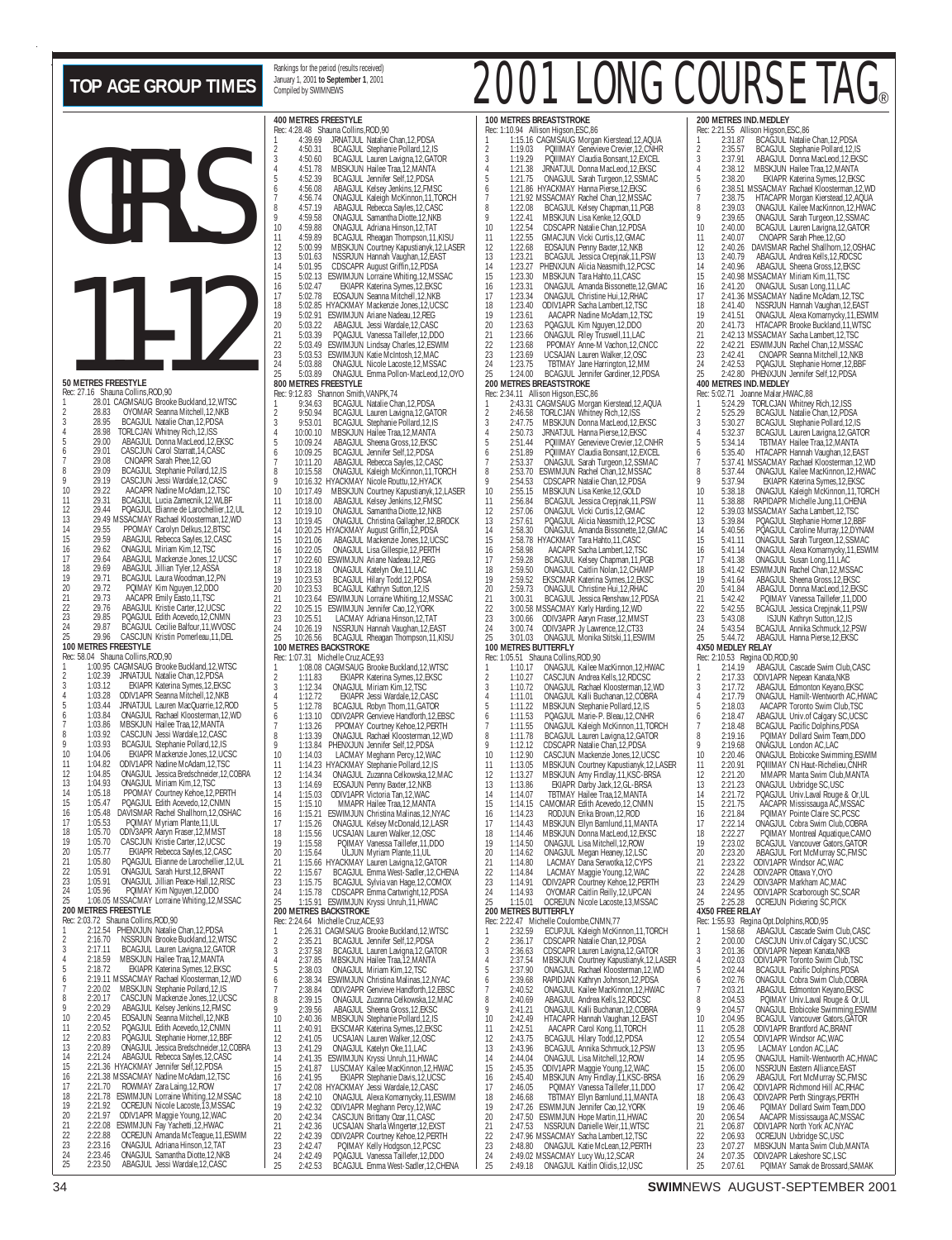|                                                                                                                                                                                                                                                           | 400<br>Rec:                      |
|-----------------------------------------------------------------------------------------------------------------------------------------------------------------------------------------------------------------------------------------------------------|----------------------------------|
|                                                                                                                                                                                                                                                           | 1                                |
|                                                                                                                                                                                                                                                           | $\overline{2}$<br>3              |
|                                                                                                                                                                                                                                                           | 4<br>5                           |
|                                                                                                                                                                                                                                                           | 6                                |
|                                                                                                                                                                                                                                                           | 7<br>8                           |
|                                                                                                                                                                                                                                                           | 9<br>10                          |
|                                                                                                                                                                                                                                                           | 11                               |
|                                                                                                                                                                                                                                                           | 12<br>13                         |
|                                                                                                                                                                                                                                                           | 14                               |
|                                                                                                                                                                                                                                                           | 15<br>16                         |
|                                                                                                                                                                                                                                                           | 17<br>18                         |
|                                                                                                                                                                                                                                                           | 19                               |
|                                                                                                                                                                                                                                                           | 20<br>21                         |
|                                                                                                                                                                                                                                                           | 22<br>23                         |
|                                                                                                                                                                                                                                                           | 24                               |
| <b>50 METRES FREESTYLE</b>                                                                                                                                                                                                                                | 25<br>150                        |
| Rec: 26.17<br>John M.Mills, GO, 92<br>27.43<br>BCAGJUL Kurt Grossman, 12, PN<br>1                                                                                                                                                                         | Rec:                             |
| 2<br>27.59<br>ODIV3APR Ryan Gow,12,TRENT                                                                                                                                                                                                                  | 1<br>$\overline{a}$              |
| 3<br>27.83<br>BCAGJUL Jake Tapp, 12, LOSC<br>4<br>28.11<br>ULJUN Claude Cyr-Cormier,12,LSNR                                                                                                                                                               | 3<br>4                           |
| 5<br>28.18<br>LUSCMAY Nick Price, 12, TMSC-NWO                                                                                                                                                                                                            | 5                                |
| 6<br>HYACKMAY Brett Schmid, 12, CASC<br>28.37<br>7<br>BCAGJUL Jordan Hartney, 12, PSW<br>OLYJUN Yonathan Prajogo, 12, COBRA<br>28.42                                                                                                                      | 6<br>7                           |
| 8<br>28.58<br>9<br>28.59<br>AACAPR Patrick Cuch, 12, TSC-TO                                                                                                                                                                                               | 8<br>9                           |
| 10<br>EKSCMAR Joel Greenshields, 12, RDCSC<br>28.63                                                                                                                                                                                                       | 10                               |
| POAGJUL Pascal Plante, 12, UL<br>11<br>28.66<br>12<br>BCAGJUL Glen Wooldridge, 12, WLBF<br>28.80                                                                                                                                                          | 11<br>12                         |
| POAGJUL Charles Francis, 12, ENC<br>13<br>28.94<br>EASTJUL Marc Pyle, 12, SWAT<br>28.99<br>14                                                                                                                                                             | 13                               |
| 15<br>29.12<br>ABAGJUL Sam Berg, 12, RDCSC<br>STARJUN Samuel Thrall, 12, OAK                                                                                                                                                                              | 14<br>15                         |
| 29.13<br>16<br>CASCJUN Matthew Chan, 12, STSC<br>17<br>29.14                                                                                                                                                                                              | 16<br>17                         |
| CASSOUN Mature Charl, 12,315C<br>ONAGJUL Andrew Suen, 12,RHAC<br>ABAGJUL Andrew Suen, 12,RHAC<br>ABAGJUL Charles Wong, 12,UCSC<br>POAGJUL Francois-P Murray, 12,CNDR<br>29.14<br>18                                                                       | 18                               |
| 29.22<br>19<br>29.23<br>20                                                                                                                                                                                                                                | 19<br>20                         |
| 21<br>29.41<br>22<br>29.43<br>ONAGJUL David Moreno, 12, ESWIM                                                                                                                                                                                             | 21<br>22                         |
| ONAGJUL Harrison Curtis, 12, TSC<br>23<br>29.49                                                                                                                                                                                                           | 23                               |
| 24<br>29.54<br>ONAGJUL Uko Abara,12,RHAC<br>25<br>29.61<br>BCAGJUL Mike Miskiman, 12, ORCA                                                                                                                                                                | 24<br>25                         |
| 100 METRES FREESTYLE<br>Rec: 57.20 Miguel Munoz, ESC, 86                                                                                                                                                                                                  | 100<br>Rec:                      |
| 1<br>58.60<br>PQIIIMAY Mathieu Bois, 12, HIPPO                                                                                                                                                                                                            | 1                                |
| $\overline{a}$<br>AACAPR Yonathan Prajogo, 12, COBRA<br>1:00.08<br>3<br>1:00.31<br>FARWAUG Kurt Grossman, 12, PN                                                                                                                                          | $\overline{a}$<br>$\overline{3}$ |
| 4<br>DAVISMAR Ryan Gow, 12, TRENT<br>1:00.33<br>5<br>PQAGJUL Francois-P Murray, 12, CNDR<br>1:02.33                                                                                                                                                       | 4<br>5                           |
| 6<br>1:02.55<br>HYACKMAY Brett Schmid, 12, CASC                                                                                                                                                                                                           | 6                                |
| 7<br>1:02.55<br>BCAGJUL Jake Tapp, 12, LOSC<br>8<br>1:02.63<br><b>ONAGJUL Harrison Curtis, 12, TSC</b>                                                                                                                                                    | 7<br>8                           |
| 9<br>UCSAJAN Joel Greenshields, 12, RDCSC<br>1:02.66<br>10<br>EKIAPR Nathan Demchuk, 12, EKSC<br>1:02.67                                                                                                                                                  | 9                                |
| ONAGJUL Samuel Thrall, 12, OAK<br>11<br>1:02.77                                                                                                                                                                                                           | 10<br>11                         |
| 12<br>ODIV2APR Nick Price, 12, TMSC-NWO<br>1:03.25<br>13<br>1:03.39 MSSACMAY Patrick Cuch, 12, TSC-TO                                                                                                                                                     | 12<br>13                         |
| ODIV2APR Glen Torontow, 12, OYO<br>14<br>1:03.55<br>15                                                                                                                                                                                                    | 14                               |
| 1:03.72<br>PQAGJUL Erik Brisson, 12, DDO<br>BCAGJUL Patrick Downing, 12, HYACK<br>16<br>1:03.76                                                                                                                                                           | 15<br>16                         |
| BROCKMAY David Mongeri, 12, BROCK<br>17<br>1:03.98<br>18<br>1:04.06                                                                                                                                                                                       | 17<br>18                         |
| ONAGJUL Kevin Kwok, 12, RHAC<br>ONAGJUL David Moreno, 12, ESWIM<br>19<br>1:04.24                                                                                                                                                                          | 19                               |
| 20<br>21                                                                                                                                                                                                                                                  | 20<br>21                         |
| 1.04.29 ULUN Claude Cyr-Cornier, 12.LSNR<br>1.04.41 HYACKMAY Charles Wong, 12.UCSC<br>1.04.76 BCAGUUL Gen Wooldridge, 12.WLBF<br>1.04.85 CASCUUN Chal Michie, 12.CASC<br>1.04.88 MSSACMAY Alex Thompson, 1.2.OAK<br>5.04.2010 CEMPARA MAY ARR<br>22<br>23 | 22<br>23                         |
| 24<br>ESWIMJUN Viktor Verblac, 12, YORK<br>25                                                                                                                                                                                                             | 24                               |
| 1:04.90<br>200 METRES FREESTYLE                                                                                                                                                                                                                           | 25<br>200                        |
| Rec: 2:05.83 Chuck Sayao, TOMAC, 95<br>PQIIIMAY Mathieu Bois, 12, HIPPO<br>1<br>2:11.48                                                                                                                                                                   | Rec:<br>1                        |
| $\overline{2}$<br>EKSCMAR Joel Greenshields, 12, RDCSC<br>2:12.08                                                                                                                                                                                         | $\overline{2}$                   |
| 3<br>2:12.97<br>POAGJUL Renaud Laliberte, 12, UL<br>4<br>2:15.07<br>RAPIDAPR Jordan Hartney, 12, PSW                                                                                                                                                      | 3<br>4                           |
| 5<br>ESWIMJUN Patrick Cuch, 12, ESWIM<br>2:15.91<br>6<br>ODIV3APR Ryan Gow, 12, TRENT<br>2:16.38                                                                                                                                                          | 5<br>6                           |
| 7<br><b>ONAGJUL Harrison Curtis, 12, TSC</b><br>2:16.46                                                                                                                                                                                                   | $\overline{1}$                   |
| 8<br>2:16.48<br>OLYJUN Yonathan Prajogo, 12, COBRA<br>EKIAPR Nathan Demchuk, 12, EKSC<br>9<br>2:17.07                                                                                                                                                     | 8<br>9                           |
| 10<br>2:17.22<br>ODIV1APR Peter Bowen, 12, GO<br>11<br>2:17.28<br>BCAGJUL Jake Tapp, 12, LOSC                                                                                                                                                             | 10<br>11                         |
| 12<br>PQAGJUL Francois-P Murray, 12, CNDR<br>2:17.41                                                                                                                                                                                                      | 12                               |
| 13<br>2:17.69<br>ONAGJUL Cameron Bailey, 11, HWAC<br>POAGJUL Erik Brisson, 12, DDO<br>14<br>2:18.65                                                                                                                                                       | 13<br>14                         |
| 15<br>CAMOMAR Etienne Paquet, 12, BBF<br>2:18.97<br>16                                                                                                                                                                                                    | 15                               |
| 2:18.99 MSSACMAY Alex Thompson, 12, OAK<br>2:19.00 EKSCMAR Matthew Verwey, 12, RDCSC<br>17                                                                                                                                                                | 16<br>17                         |
| CAMOMAR Guillaume Vallieres, 12, CASE<br>18<br>2:19.04<br>19                                                                                                                                                                                              | 18<br>19                         |
| 2:19.14 BCAGJUL Patrick Downing, 12, HYACK<br>2:19.42 HYACKMAY IIya Brotzky, 12, PDSA<br>20<br>FARWAUG Kurt Grossman, 12, PN<br>21<br>2:19.63                                                                                                             | 20                               |
| EKIAPR Brett Schmid, 12, CASC<br>22<br>2:20.83                                                                                                                                                                                                            | 21<br>22                         |
| 23<br>2:21.34<br>ONAGJUL Sean O'Donnell, 12, BROCK<br>STARJUN Samuel Thrall, 12, OAK<br>24<br>2:21.58                                                                                                                                                     | 23<br>24                         |
| 25<br>ABAGJUL Charles Wong, 12, UCSC<br>2:21.58                                                                                                                                                                                                           | 25                               |

|                                   |                         | 400 METRES FREESTYLE                                                      |                                                                                                                                                                                                                                              |
|-----------------------------------|-------------------------|---------------------------------------------------------------------------|----------------------------------------------------------------------------------------------------------------------------------------------------------------------------------------------------------------------------------------------|
|                                   |                         |                                                                           | Rec: 4:19.04 Chuck Sayao, TOMAC, 95<br>1 4:37.49 POAGJUL Renaud Laliberte, 12, UL                                                                                                                                                            |
|                                   |                         |                                                                           |                                                                                                                                                                                                                                              |
| $\overline{a}$                    |                         |                                                                           |                                                                                                                                                                                                                                              |
| 3<br>4                            |                         |                                                                           |                                                                                                                                                                                                                                              |
| 5                                 |                         |                                                                           |                                                                                                                                                                                                                                              |
| 6                                 |                         |                                                                           | 4.38.56 POAGUUL Jonathan Blouin, 12,CSQ<br>4.44.9 BCAGUUL Jordan Hartney, 12,PSW<br>4.44.84 BCAGUUL Partick Downing, 12, PMACK<br>4.45.44 EKSCMAR Joel Greensheids, 12,RDCSC<br>4.45.84 ESWIMUUN Patrick Cuch, 12,ESWIM                      |
| 7                                 | 4:45.87                 |                                                                           | ESWIMUUN "ratruc UCUL, i.2, comune<br>ESWIMUUN Cameron Bailey, 11, HWAC<br>- NKBMAY Peler Bowen, 12, GO<br>EKSCMAR Matthew Verwey, 12, RDCSC<br>- BCAGULI, Ryan Cochrane, 12, IS<br>- PACKMAY Uya Brotky, 12, PDSA<br>- PACKMAY Uya Brotky   |
| 8<br>9                            | $4:47.12$<br>$4:47.33$  |                                                                           |                                                                                                                                                                                                                                              |
| 10                                | 4:49.59                 |                                                                           |                                                                                                                                                                                                                                              |
| 11                                | 4:50.30                 |                                                                           |                                                                                                                                                                                                                                              |
| 12                                | 4:52.15                 |                                                                           |                                                                                                                                                                                                                                              |
| 13                                | 4:52.29                 |                                                                           |                                                                                                                                                                                                                                              |
| 14<br>15                          | 4:53.07                 |                                                                           |                                                                                                                                                                                                                                              |
| 16                                | 4:54.77<br>4:55.67      |                                                                           | BCAGJUL Jake Tapp, 12, LOSC<br>DAVISMAR Ryan Gow, 12, TRENT                                                                                                                                                                                  |
| 17                                | 4:56.41                 |                                                                           | PQIMAY Pascal Provencher-F,12,DDO                                                                                                                                                                                                            |
| 18                                | 4:57.49                 |                                                                           | BCAGJUL Kurt Grossman, 12, PN                                                                                                                                                                                                                |
| 19                                | 4:57.73                 |                                                                           | EKSCMAR Nathan Demchuk, 12, EKSC                                                                                                                                                                                                             |
| 20<br>21                          | 4:57.96<br>4:58.35      |                                                                           | MBSKJUN Ryan Buna, 12, IS<br>ONAGJUL Frank Kelly, 12, TD                                                                                                                                                                                     |
| 22                                | 4:59.27                 |                                                                           | MBSKJUN Nick Berrns,12,LASER                                                                                                                                                                                                                 |
| 23                                | 4:59.33                 |                                                                           | ONAGJUL Samuel Thrall, 12, OAK                                                                                                                                                                                                               |
| 24                                |                         |                                                                           | 5:00.59 HYACKMAY Kyr Getman, 12, WVOSC                                                                                                                                                                                                       |
| 25                                | 5:00.64                 |                                                                           | ESWIMJUN VÍktor Verblac, 12, YORK                                                                                                                                                                                                            |
|                                   |                         | <b>1500 METRES FREESTYLE</b><br>Rec: 17:05.50 Nicholas Richards, PCSC, 84 |                                                                                                                                                                                                                                              |
| 1                                 | 18:32.28                |                                                                           | ESWIMJUN Patrick Cuch, 12, ESWIM                                                                                                                                                                                                             |
| $\overline{c}$                    | 18:43.84                |                                                                           | PQIMAY Renaud Laliberte, 12, UL                                                                                                                                                                                                              |
| 3                                 | 18:54.37                |                                                                           |                                                                                                                                                                                                                                              |
| 4<br>5                            | 18:58.90<br>19:02.37    |                                                                           |                                                                                                                                                                                                                                              |
| 6                                 |                         |                                                                           |                                                                                                                                                                                                                                              |
| 7                                 | 19:12.15<br>19:14.19    |                                                                           |                                                                                                                                                                                                                                              |
| 8                                 | 19:15.20<br>19:21.30    |                                                                           | POINTAIN THE HOLD LAND CONDITION BOOK THAT SERVICE ULTUN DOMENTI BOULD THANGED BOOK THAT IN THE BOACH THANGED BOACH THANGED BOACH THANGED BOACH THANGED BOACH THANGED BOACH THANGED BOACH THANGED BOACH THANGED BOACH THANGED                |
| 9                                 |                         |                                                                           |                                                                                                                                                                                                                                              |
| 10                                | 19:21.97<br>19:25.70    |                                                                           | POIMAY Pascal Provencher-F, 12, GAMIN                                                                                                                                                                                                        |
| $\overline{11}$<br>$\frac{12}{2}$ |                         |                                                                           | 19:25.70 BCAGJUL Jake Tapp, 12, LOSC<br>19:31.68 MSSACMAY Cameron Cummings, 12, OAK<br>19:35.52 MBSKJUN Patrick Errington, 12, RDCSC                                                                                                         |
| 13                                |                         |                                                                           |                                                                                                                                                                                                                                              |
| 14                                | 19:35.96                |                                                                           | EKIAPR Nathan Demchuk, 12, EKSC                                                                                                                                                                                                              |
| 15                                |                         |                                                                           | 19:36.32 BROCKMAY Yonathan Prajogo, 12, COBRA<br>19:50.22 MSSACMAY Alex Thompson, 12, OAK<br>19:54.02 POIMAY Jonathan Gagne 12, DDO<br>19:54.50 PMAC IUL Seap O'Demel 1.12, DDOCK                                                            |
| 16<br>17                          |                         |                                                                           |                                                                                                                                                                                                                                              |
| 18                                |                         |                                                                           |                                                                                                                                                                                                                                              |
| 19                                |                         |                                                                           | 19:54.50 ONAGJUL Sean O'Donnell, 12, BROCK<br>19:54.87 HYACKMAY Kyr Getman, 12, WVOSC                                                                                                                                                        |
| 20                                | 20:03.67                |                                                                           | HWACJUN Drew Gray, 12, OAK                                                                                                                                                                                                                   |
| 21<br>$^{22}$                     | 20:08.05                |                                                                           | POAGJUL Frederic Lamoureux, 12, CASE                                                                                                                                                                                                         |
| 23                                | 20:13.56                |                                                                           | BCAGJUL Kyle Gillich, 12, KISU<br>20:14.18 MSSACMAY Harrison Curtis, 12, TSC                                                                                                                                                                 |
| 24                                | 20:14.63                |                                                                           | ONAGJUL Kyle Orrick, 12, LAC                                                                                                                                                                                                                 |
| 25                                | 20:15.46                |                                                                           | ONAGJUL Xavier Schoppel, 12, ROW                                                                                                                                                                                                             |
|                                   |                         | 100 METRES BACKSTROKE                                                     |                                                                                                                                                                                                                                              |
| 1                                 | Rec: 1:05.60<br>1:06.89 | Tobias Oriwol, PCSC, 98                                                   | CDSCAPR Jordan Hartney, 12, PSW                                                                                                                                                                                                              |
|                                   | 1:09.99                 | POAGJUL                                                                   | Jonathan Blouin, 12, CSQ                                                                                                                                                                                                                     |
| $\frac{2}{3}$                     | 1:10.44                 |                                                                           | DAVISMAR Ryan Gow, 12, TRENT                                                                                                                                                                                                                 |
| 4                                 | 1:11.35                 |                                                                           | ONAGJUL Patrick Cuch, 12, ESWIM                                                                                                                                                                                                              |
| 5                                 |                         |                                                                           |                                                                                                                                                                                                                                              |
|                                   | 1:11.45                 |                                                                           | ONAGJUL Harrison Curtis, 12, TSC                                                                                                                                                                                                             |
| 6                                 |                         |                                                                           |                                                                                                                                                                                                                                              |
| 7                                 |                         |                                                                           |                                                                                                                                                                                                                                              |
| 8<br>9                            |                         |                                                                           |                                                                                                                                                                                                                                              |
| 10                                |                         |                                                                           |                                                                                                                                                                                                                                              |
| 11                                |                         |                                                                           |                                                                                                                                                                                                                                              |
| 12                                |                         |                                                                           |                                                                                                                                                                                                                                              |
| 13<br>14                          |                         |                                                                           |                                                                                                                                                                                                                                              |
| 15                                |                         |                                                                           |                                                                                                                                                                                                                                              |
| 16                                |                         |                                                                           |                                                                                                                                                                                                                                              |
| 17                                | 1:13.89                 |                                                                           | 1:11.45 ONAGUL Harrison Curtis, 12, ISC<br>1:11.94 ONAGUL Matt Miner, 12, HAC<br>1:12.23 EASTJUL Marc Pyle, 12, SWAT<br>1:12.33 HYACKMAY Bett Schmid, 12, CASC<br>1:12.42 UCSAJAN Joel Greenshields, 12, RDCSC<br>1:12.73 ODIV2APR Glen Toro |
| 18<br>19                          | 1:13.94<br>1:14.02      |                                                                           | BCAGJUL Malcolm Tan, 12, HYACK<br>BCAGJUL Karter De La Nuez, 12, PN                                                                                                                                                                          |
| 20                                | 1:14.05                 |                                                                           | CDSCAPR Jake Tapp, 12, LOSC<br>ONAGJUL David Grubb, 12, MAC                                                                                                                                                                                  |
| 21                                | 1:14.09                 |                                                                           | BCAGJUL Ryan Cochrane, 12, IS                                                                                                                                                                                                                |
| 22                                | 1:14.18                 |                                                                           |                                                                                                                                                                                                                                              |
| 23                                | 1:14.28                 |                                                                           | ONAGJUL Záck Zeiler, 12, WD<br>ONAGJUL Bryan Fumerton, 12, USC                                                                                                                                                                               |
| 24<br>25                          | 1:14.33<br>1:14.53      |                                                                           | MBSKJUN Zacary Odger, 12, CASC<br>CAMOMAR Etienne Paquet, 12, BBF                                                                                                                                                                            |
|                                   |                         | 200 METRES BACKSTROKE                                                     |                                                                                                                                                                                                                                              |
|                                   | Rec: 2:18.05            | Tobias Oriwol, PCSC, 98                                                   |                                                                                                                                                                                                                                              |
| 1                                 | 2:28.67                 |                                                                           |                                                                                                                                                                                                                                              |
| $\overline{2}$<br>3               | 2:29.95<br>2:30.00      |                                                                           | PQAGJUL Jonathan Blouin, 12, CSQ<br>EKSCMAR Joel Greenshields, 12, RDCSC                                                                                                                                                                     |
| 4                                 | 2:30.70                 |                                                                           | BCAGJUL Jordan Hartney, 12, PSW<br>ABAGJUL Justin Di Stefano, 12, UCSC                                                                                                                                                                       |
| 5                                 | 2:32.98                 |                                                                           | ONAGJUL Harrison Curtis, 12, TSC                                                                                                                                                                                                             |
|                                   |                         |                                                                           | 2:33.38 HYACKMAY Brett Schmid, 12, CASC                                                                                                                                                                                                      |
| 6<br>7<br>8                       | 2:33.77                 |                                                                           | 2:33.44 MSSACMAY Patrick Cuch, 12, TSC<br>- 10                                                                                                                                                                                               |
| 9                                 | 2:34.41                 |                                                                           | DAVISMAR Ryan Gow, 12, TRENT                                                                                                                                                                                                                 |
| 10                                | 2:35.25                 |                                                                           | POIMAY Renaud Laliberte, 12, UL<br>ODIV2APR Glen Torontow, 12, OYO                                                                                                                                                                           |
| 11                                | 2:35.86                 |                                                                           | AACAPR Cameron Cummings, 12, OAK                                                                                                                                                                                                             |
| 12                                | 2:36.92                 |                                                                           |                                                                                                                                                                                                                                              |
| 13<br>14                          | 2:37.39                 |                                                                           | HYACKMAY Ryan Cochrane, 12, IS<br>CAMOMAR Etienne Paquet, 12, BBF                                                                                                                                                                            |
| 15                                | 2:37.58<br>2:38.01      |                                                                           | BCAGJUL Jake Tapp, 12, LOSC<br>ONAGJUL Bryan Fumerton, 12, USC                                                                                                                                                                               |
| $\frac{16}{2}$                    | 2:38.02                 |                                                                           |                                                                                                                                                                                                                                              |
| $\frac{17}{2}$                    | 2:38.13                 |                                                                           |                                                                                                                                                                                                                                              |
| 18                                | 2:38.63                 |                                                                           |                                                                                                                                                                                                                                              |
| 19                                | 2:38.64                 |                                                                           | DIVANJUL LIVERING PROMAN PASCAL PROMAN PASCAL PROMAN PASCAL PROMANDENCINAL PRODUCT PROMAND PRODUCT PRODUCT PRODUCT PRODUCT PRODUCT PRODUCT PRODUCT PRODUCT PRODUCT PRODUCT PRODUCT PRODUCT PRODUCT PRODUCT PRODUCT PRODUCT PRO               |
| $\frac{20}{1}$<br>$\frac{21}{1}$  |                         |                                                                           |                                                                                                                                                                                                                                              |
| $\frac{22}{1}$                    |                         |                                                                           | 2:38.86 ONAGJUL Cameron Bartlett, 12, CYPS<br>2:39.00 HYACKMAY IIya Brotzky, 12, PDSA<br>2:39.41 EKSCMAR Matthew Chan, 12, STSC                                                                                                              |
| 23<br>24                          | 2:39.66<br>2:39.79      |                                                                           | BCAGJUL Malcolm Tan, 12, HYACK<br>MBSKJUN Matthew Cunes, 12, KSC-BRSA                                                                                                                                                                        |

|                     |                    | 100 METRES BREASTSTROKE              |                                                                                                                                                                                                                                               | 200 MI              |
|---------------------|--------------------|--------------------------------------|-----------------------------------------------------------------------------------------------------------------------------------------------------------------------------------------------------------------------------------------------|---------------------|
| 1                   | 1:12.73            | Rec: 1:12.24 David Cheung, CREST, 94 | PQCUPJUN Mathieu Bois, 12, HIPPO                                                                                                                                                                                                              | Rec: 2:2<br>1       |
| $\overline{2}$<br>3 | 1:17.62<br>1:17.78 |                                      | ONAGJUL Alexander Lai, 12, COBRA                                                                                                                                                                                                              | $\overline{a}$<br>3 |
| 4                   | 1:19.45            |                                      | ONAGJUL Jason Yee, 12, NEW<br>NSSRJUN Marc Pyle, 12, SWAT<br>POAGJUL Erik Brisson, 12, DDO<br>POAGJUL Chris Waldau, 12, PCSC                                                                                                                  | 4                   |
| 5<br>6              | 1:20.65<br>1:20.85 |                                      |                                                                                                                                                                                                                                               | 5<br>6              |
| 7                   | 1:21.36            |                                      | CASCJUN Charles Wong, 12, UCSC                                                                                                                                                                                                                | 7                   |
| 8<br>9              | 1:22.09<br>1:22.30 |                                      | EKIAPR Mason Cully, 12, LEDUC<br>ONAGJUL Nicholas Shoust, 12, SSMAC                                                                                                                                                                           | 8<br>9              |
| 10<br>11            | 1:22.69<br>1:22.77 |                                      | ONAGJUL Andrew Hall, 12, CHAMP<br>CASCJUN Winston Yeap, 12, OSC                                                                                                                                                                               | 10<br>11            |
| 12                  |                    |                                      | 1:23.11 BROCKMAY Yonathan Prajogo, 12, COBRA<br>1:23.15 MSSACMAY Patrick Cuch, 12, TSC-TO                                                                                                                                                     | 12                  |
| 13<br>14            | 1:23.17            |                                      | UCSAJAN Jeffrey Lai, 12, EKSC                                                                                                                                                                                                                 | 13<br>14            |
| 15<br>16            | 1:23.42<br>1:23.90 |                                      | CAMOMAR Pierre-L. Genereux, 12, CNTR<br>PQAGJUL Dillon Babb, 12, DDO                                                                                                                                                                          | 15<br>16            |
| 17                  | 1:24.08            |                                      | PQAGJUL Martin Belanger, 13, HIPPO                                                                                                                                                                                                            | 17                  |
| 18<br>19            | 1:24.25<br>1:24.27 |                                      | UCSAJAN Matthew Verwey, 12, RDCSC<br>ONAGJUL Steven Kalaba, 12, EYSC                                                                                                                                                                          | 18<br>19            |
| 20<br>21            | 1:24.68<br>1:24.74 |                                      | ULJUN Guillaume Gagnon, 12, CNCB<br>BCAGJUL Malcolm Tan, 12, HYACK                                                                                                                                                                            | 20<br>21            |
| $\frac{22}{23}$     | 1:24.78            |                                      | BCAGJUL Justin Ng, 11, PDSA<br>CDSCAPR Jordan Hartney, 12, PSW                                                                                                                                                                                | 22                  |
|                     | 1:25.38<br>1:25.38 |                                      | ONAGJUL Luke Pike, 12, OAK                                                                                                                                                                                                                    | 23<br>24            |
| 24<br>25            | 1:25.58            | 200 METRES BREASTSTROKE              | ESWIMJUN Feodor Tchougainov, 11, ESWIM                                                                                                                                                                                                        | 25<br>400 MI        |
|                     |                    | Rec: 2:36.28 Ryan Chiew, HYACK, 99   |                                                                                                                                                                                                                                               | Rec: 5:0            |
| 1                   |                    |                                      | 2:38.38 PQCUPJUN Mathieu Bois, 12, HIPPO<br>2:51.68 ESWIMJUN Jason Yee, 12, NEW                                                                                                                                                               | 1<br>$\overline{c}$ |
| $\frac{2}{3}$       | 2:51.70            |                                      | ESWIMJUN Patrick Cuch, 12, ESWIM                                                                                                                                                                                                              | 3                   |
| 4<br>5              |                    |                                      | 2:51.70 ESTUDIN PRINCK UCHO, IZESWIM<br>2:51.94 EASTJUL Marc Pyle, 12, SWAT<br>2:53.45 HYACKMAY Joey Wai, 12, HYACK<br>2:53.50 POAGJUL Frik Brisson, 12, DDO<br>2:54.70 HYACKMAY Charles Wong, 12, UCSC<br>2:56.66 ONAGJUL Nicholas Shoust, 1 | 4<br>5              |
| 6<br>7              |                    |                                      |                                                                                                                                                                                                                                               | 6<br>7              |
| 8                   |                    |                                      |                                                                                                                                                                                                                                               | 8                   |
| 9<br>10             |                    |                                      |                                                                                                                                                                                                                                               | 9<br>10             |
| 11<br>12            | 2:58.17<br>2:58.57 |                                      | ONAGJUL Feodor Tchougainov, 11, ESWIM                                                                                                                                                                                                         | 11<br>12            |
| 13                  | 2:58.78            |                                      | ONAGJUL Derek Woodhall, 11, ROW<br>CASCJUN Winston Yeap, 12, OSC                                                                                                                                                                              | 13                  |
| 14<br>15            | 2:59.01<br>2:59.21 |                                      | MBSKJUN Mason Cully, 12, LEDUC<br>POAGJUL Chris Waldau, 12, PCSC                                                                                                                                                                              | 14<br>15            |
| 16<br>17            | 2:59.23            |                                      | AACAPR Yonathan Prajogo, 12, COBRA<br>ESWIMJUN Antoine Lamoureux, 11, REG                                                                                                                                                                     | 16<br>17            |
| 18                  | 3:00.34<br>3:00.57 |                                      | PQAGJUL Dillon Babb, 12, DDO                                                                                                                                                                                                                  | 18                  |
| 19<br>20            | 3:01.12<br>3:01.35 |                                      | ESWIMJUN Zach Summerhayes, 12, RISC<br>BCAGJUL Malcolm Tan, 12, HYACK                                                                                                                                                                         | 19<br>20            |
| 21                  | 3:01.43            |                                      | ONAGJUL Andrew Hall, 12, CHAMP                                                                                                                                                                                                                | 21                  |
| 22<br>23            | 3:01.97<br>3:02.15 |                                      | BCAGJUL Jordan Hartney, 12, PSW<br>EKSCMAR Matthew Verwey, 12, RDCSC                                                                                                                                                                          | 22<br>23            |
| 24<br>25            | 3:02.32<br>3:03.58 |                                      | UCSAJAN Jeffrey Lai, 12, EKSC<br>PQAGJUL Jason Ochiai, 11, DDO                                                                                                                                                                                | 24<br>25            |
|                     |                    | 100 METRES BUTTERFLY                 |                                                                                                                                                                                                                                               | 4X50 N              |
| 1                   | 1:04.93            | Rec: 1:03.26 Michael Calkins, IS, 90 | CNHRJUN Mathieu Bois, 12, HIPPO                                                                                                                                                                                                               | Rec: 2:0<br>1       |
| $\overline{c}$<br>3 | 1:06.27<br>1:06.61 |                                      | BCAGJUL Jake Tapp, 12, LOSC<br>ESWIMJUN Patrick Cuch, 12, ESWIM                                                                                                                                                                               | $\overline{c}$<br>3 |
| 4<br>5              | 1:06.62<br>1:07.89 |                                      | <b>OLYJUN Yonathan Prajogo, 12. COBRA<br/> POAGJUL Jonathan Blouin, 12, CSQ<br/> BCAGJUL Jordan Hartney, 12, PSW<br/> ULJUN Guillaume Gagnon, 12, CNCB<br/> ULJUN Guillaume Gagnon, 12, CNCB</b>                                              | 4<br>5              |
| 6                   | 1:08.38            |                                      |                                                                                                                                                                                                                                               | 6                   |
| 7<br>8              | 1:09.08<br>1:09.68 |                                      | AACAPR Endi Babbi, 12, EYSC                                                                                                                                                                                                                   | 7<br>8              |
| 9                   | 1:10.16            |                                      |                                                                                                                                                                                                                                               | 9                   |
| 10<br>11            | 1:10.25<br>1:10.31 |                                      | UCSAJAN Joel Greenshields, 12, RDCSC<br>CASCJUN Charles Wong, 12, UCSC<br>PHENXJUN IIya Brotzky, 12, PDSA                                                                                                                                     | 10<br>11            |
| 12<br>13            | 1:10.53<br>1:10.65 |                                      | CAMOMAR Guillaume Vallieres, 12, CASE                                                                                                                                                                                                         | 12<br>13            |
| 14                  | 1:11.08            |                                      | BCAGJUL Kurt Grossman, 12, PN<br>ESWIMJUN Kyung Soo Yoon, 10, NYAC                                                                                                                                                                            | 14                  |
| 15<br>16            | IIII.24<br>1:11.25 |                                      | ,SAMAK<br>PQIMAY Vincent Tremblay, 12, SJ<br>MBSKJUN Zacary Odger, 12, CASC                                                                                                                                                                   | 15<br>16            |
| 17<br>18            | 1:11.83<br>1:11.97 |                                      | CDSCAPR Malcolm Tan, 12, HYACK<br>BCAGJUL Glen Wooldridge, 12, WLBF                                                                                                                                                                           | 17<br>18            |
| 19                  | 1:12.46            |                                      | EKIAPR Nathan Demchuk, 12, EKSC                                                                                                                                                                                                               | 19                  |
| 20<br>21            | 1:12.57<br>1:12.67 |                                      | BCAGJUL Kyle Gillich, 12, KISU<br>ESWIMJUN Viktor Verblac, 12, YORK                                                                                                                                                                           | 20<br>21            |
| 22<br>23            | 1:12.84<br>1:12.91 |                                      | PPOMAY Bryan Fumerton, 11, USC<br>ULJUN Renaud Laliberte, 12, UL                                                                                                                                                                              | 22<br>23            |
| 24                  | 1:13.13            |                                      | MBSKJUN Jeff Saganski, 12, GOLD                                                                                                                                                                                                               | 24                  |
| 25                  | 1:13.22            | 200 METRES BUTTERFLY                 | PQIMAY Jonathan Gagne, 12, DDO                                                                                                                                                                                                                | 25<br>4X50F         |
|                     |                    | Rec: 2:19.88 Jonathan Cantin,PLUS,91 |                                                                                                                                                                                                                                               | Rec: 1:5            |
| 1<br>$\overline{c}$ | 2:29.49<br>2:29.95 |                                      | PQAGJUL Jonathan Blouin, 12, CSQ<br>BCAGJUL Jordan Hartney, 12, PSW                                                                                                                                                                           | 1<br>$\frac{2}{3}$  |
| 3<br>4              | 2:30.27<br>2:34.28 |                                      | ESWIMJUN Patrick Cuch, 12, ESWIM<br>AACAPR Yonathan Prajogo, 12, COBRA                                                                                                                                                                        | 4                   |
| 5                   | 2:36.80            |                                      | BCAGJUL IIya Brotzky, 12, PDSA                                                                                                                                                                                                                | 5                   |
| 6<br>7              | 2:37.04<br>2:37.53 |                                      | <b>BCAGJUL Malcolm Tan, 12, HYACK<br/>POIMAY Jonathan Gagne, 12, DDO<br/>EKIAPR Nathan Demchuk, 12, EKSC</b>                                                                                                                                  | 6<br>7              |
| 8<br>9              | 2:39.77<br>2:39.84 |                                      |                                                                                                                                                                                                                                               | 8<br>9              |
| 10                  | 2:39.97            |                                      | ESWIMJUN Viktor Verblac, 12, YORK<br>ONAGJUL Yi Liu, 11, NYAC<br>ONAGJUL Bryan Fumerton, 12, USC                                                                                                                                              | 10                  |
| 11<br>12            | 2:40.14<br>2:40.37 |                                      |                                                                                                                                                                                                                                               | 11<br>12            |
| 13<br>14            | 2:41.30            |                                      | MBSKJUN Zacary Odger, 12, CASC<br>AACAPR Endi Babbi, 12, EYSC                                                                                                                                                                                 | 13<br>14            |
| 15                  | 2:42.01<br>2:42.22 |                                      | POIIAPR Guillaume Gagnon, 12, CNCB<br>ONAGJUL Oleg Murzenko, 12, ESWIM                                                                                                                                                                        | 15                  |
| 16<br>17            | 2:42.39<br>2:43.67 |                                      | ULJUN Renaud Laliberte, 12, UL<br>POAGJUL Frederic Lamoureux, 12, CASE                                                                                                                                                                        | 16<br>17            |
| 18                  | 2:43.73            |                                      | BCAGJUL Ryan Buna, 12, IS                                                                                                                                                                                                                     | 18                  |
| 19<br>20            | 2:44.32<br>2:44.40 |                                      | UCSAJAN McLean Eubank, 12, CP<br>NKBMAY David Plezu, 12, UL                                                                                                                                                                                   | 19<br>20            |
| 21<br>22            |                    |                                      | 2:44.92 MSSACMAY Cody Gault, 12, TSC<br>2:46.47 PPOMAY Zach Summerhayes, 11, RISC                                                                                                                                                             | 21<br>22            |
| 23                  | 2:46.69            |                                      | RAPIDAPR Jake Tapp, 12, LOSC                                                                                                                                                                                                                  | 23                  |
| 24<br>25            |                    |                                      | 2:46.99 MSSACMAY Samuel Thrall, 12, OAK<br>2:47.30 HYACKMAY Joey Wai,12,HYACK                                                                                                                                                                 | 24<br>25            |

## TOP AGE GROUP TIMES **Examings for the period (results received)**<br>Compiled by SWMNEWS **2001 LONG COURSE TAG**

|                     |                            |                                     | œ                                                                                                                                                                         |
|---------------------|----------------------------|-------------------------------------|---------------------------------------------------------------------------------------------------------------------------------------------------------------------------|
|                     |                            | 200 METRES IND.MEDLEY               |                                                                                                                                                                           |
|                     |                            | Rec: 2:21.81 Brian Johns, RACER, 95 |                                                                                                                                                                           |
| 1<br>$\overline{c}$ | 2:25.50<br>2:30.99         |                                     | PQCUPJUN Mathieu Bois, 12, HIPPO<br>ONAGJUL Patrick Cuch, 12, ESWIM                                                                                                       |
| 3                   | 2:31.75                    |                                     | EKSCMAR Joel Greenshields, 12, RDCSC                                                                                                                                      |
| 4                   | 2:32.96                    |                                     | BCAGJUL Jordan Hartney, 12, PSW                                                                                                                                           |
| 5<br>6              | 2:34.25<br>2:35.39         |                                     | EASTJUL Marc Pyle, 12, SWAT<br>BCAGJUL Jake Tapp, 12, LOSC                                                                                                                |
| 7                   | 2:35.70                    |                                     | CAMOMAR Guillaume Vallieres, 12, CASE                                                                                                                                     |
| 8                   | 2:36.09                    |                                     | OLYJUN Yonathan Prajogo, 12, COBRA                                                                                                                                        |
| 9<br>10             | 2:36.18<br>2:36.55         |                                     | ABAGJUL Charles Wong, 12, UCSC<br>ULJUN Renaud Laliberte, 12, UL                                                                                                          |
| 11                  | 2:37.06                    |                                     | FARWAUG Kurt Grossman, 12, PN                                                                                                                                             |
| 12                  | 2:37.47                    |                                     | PQAGJUL Francois-P Murray, 12, CNDR                                                                                                                                       |
| 13<br>14            | 2:38.63                    |                                     | 2:37.55 HYACKMAY Brett Schmid, 12, CASO<br>EKSCMAR Matthew Verwey, 12, RDCSC                                                                                              |
| 15                  | 2:39.07                    |                                     | ENGINE Rain Cochrane, 12,15<br>DRAGJUL Rain Cochrane, 12,15<br>DRAGJUL Malcolm Tan, 12,HYACK<br>BCAGJUL III Ja Brotzky, 12, PDSA<br>ARAG III I Zacary Odger 12 CASC       |
| 16<br>17            | 2:39.30<br>2:39.40         |                                     |                                                                                                                                                                           |
| 18                  | 2:39.80                    |                                     |                                                                                                                                                                           |
| 19                  | 2:39.92                    |                                     |                                                                                                                                                                           |
| 20<br>21            | 2:39.96<br>2:40.02         |                                     | ABAGJUL Zacary Odger, 12, CASC<br>EKSCMAR Nathan Demchuk, 12, EKSC<br>MBSKJUN Ryan Buna, 12, IS                                                                           |
| 22                  | 2:40.03                    |                                     | ONAGJUL Kyung Soo Yoon, 10, NYAC                                                                                                                                          |
| 23                  | 2:40.10                    |                                     | ABAGJUL Jústin Di Stefano, 12, UCSC                                                                                                                                       |
| 24<br>25            | 2:40.61<br>2:41.43         |                                     | ONAGJUL Jason Yee,12,NEW<br>ONAGJUL Alexander Lai,12,COBRA                                                                                                                |
|                     |                            | 400 METRES IND.MEDLEY               |                                                                                                                                                                           |
|                     |                            | Rec: 5:03.60 Andrew Cho, HYACK, 91  |                                                                                                                                                                           |
| 1<br>$\overline{c}$ | 5:12.07<br>5:20.56         |                                     | CNHRJUN Mathieu Bois, 12, HIPPO<br>ESWIMJUN Patrick Cuch, 12, ESWIM                                                                                                       |
| 3                   | 5:21.15                    |                                     | BCAGJUL Jordan Hartney, 12, PSW                                                                                                                                           |
| 4                   | 5:25.96                    |                                     | PQIMAY Renaud Laliberte, 12, UL                                                                                                                                           |
| 5<br>6              | 5:30.46                    |                                     | BCAGJUL Patrick Downing, 12, HYACK<br>5:31.11 BROCKMAY Yonathan Prajogo, 12, COBRA                                                                                        |
| 7                   | 5:31.23                    |                                     | ULJUN Francois-P Murray, 12, CNDR                                                                                                                                         |
| 8<br>9              | 5:31.70<br>5:32.18         |                                     | BCAGJUL Malcolm Tan, 12, HYACK<br>BCAGJUL Kurt Grossman, 12, PN                                                                                                           |
| 10                  | 5:33.31                    |                                     | HYACKMAY Ryan Cochrane, 12, IS                                                                                                                                            |
| 11                  | 5:35.49                    |                                     | POIMAY Pascal Provencher-F,12,DDO                                                                                                                                         |
| 12<br>13            | 5:35.97                    |                                     | BCAGJUL Ryan Buna, 12, IS                                                                                                                                                 |
| 14                  |                            |                                     | 5:36.12 HYACKMAY Jóey Wai,12,HYACK<br>5:37.51 BCAGJUL IIya Brotzky,12,PDSA                                                                                                |
| 15                  | 5:37.59                    |                                     | POIMAY Jonathan Gagne, 12, DDO<br>ONAGJUL Zach Summerhayes, 12, RISC<br>DAVISMAR Ryan Gow, 12, TRENT                                                                      |
| 16<br>17            | 5:39.29<br>5:39.66         |                                     |                                                                                                                                                                           |
| 18                  | 5:40.63                    |                                     | ULJUN Guillaume Gagnon, 12, CNCB                                                                                                                                          |
| 19                  | 5:41.21                    |                                     | UCSAJAN Matthew Verwey, 12, RDCSC                                                                                                                                         |
| 20<br>21            | 5:41.75<br>5:42.23         |                                     | EKIAPR Nathan Demchuk, 12, EKSC                                                                                                                                           |
| 22                  | 5:42.48                    |                                     | RAPIDAPR Jake Tapp, 12, LOSC<br>ABAGJUL Charles Wong, 12, UCSC<br>ONAGJUL Cameron Cummings, 12, OAK<br>MBSKJUN Zacary Odger, 12, CASC<br>CRISK JUN Zacary Odger, 12, CASC |
| 23                  | 5:42.56                    |                                     |                                                                                                                                                                           |
| 24<br>25            | 5:42.57<br>5:42.78         |                                     | ESWIMJUN Jason Yee, 12, NEW                                                                                                                                               |
|                     |                            | 4X50 MEDLEY RELAY                   |                                                                                                                                                                           |
| Rec: 2:06.96<br>1   | 2:12.98                    | Mississauga AC, TOMAC, 92           | EKIAPR Cascade Swim Club, CASC                                                                                                                                            |
| $\overline{a}$      |                            |                                     | 2:14.22 HYACKMAY Hyack Swim Club, HYACK                                                                                                                                   |
| 3<br>4              | 2:14.72                    |                                     | UCSAJAN Red Deer Catalina SC, RDCSC                                                                                                                                       |
| 5                   | 2:16.04<br>2:16.94         |                                     | ABAGJUL Univ.of Calgary SC, UCSC<br>ONAGJUL Oakville AC, OAK                                                                                                              |
| 6                   | 2:18.11                    |                                     | ONAGJUL Etobicoke Swimming, ESWIM                                                                                                                                         |
| 7<br>8              | 2:18.28<br>2:18.54         |                                     | ODIV1APR Richmond Hill AC,RHAC<br>ODIV1APR Toronto Swim Club, TSC                                                                                                         |
| 9                   | 2:18.79                    |                                     | ONAGJUL Cobra Swim Club, COBRA                                                                                                                                            |
| 10                  | 2:18.84                    |                                     | ODIV1APR North York AC, NYAC                                                                                                                                              |
| 11<br>12            | 2:20.41<br>2:21.01         |                                     | <b>BCAGJUL Pacific Dolphins, PDSA</b><br>POAGJUL Dollard Swim Team, DDO                                                                                                   |
| 13                  | 2:22.19                    |                                     | POIIIMAY Hippocame St-Hubert, HIPPO                                                                                                                                       |
| 14<br>15            | 2:22.98<br>2:23.95         |                                     | POIMAY Univ. Laval Rouge & Or, UL                                                                                                                                         |
| 16                  | 2:24.01                    |                                     | EKIAPR Edmonton Keyano, EKSC<br>ONAGJUL Chatham Y, CYPS                                                                                                                   |
| 17                  | 2:24.26                    |                                     | PQIMAY Pointe Claire SC, PCSC                                                                                                                                             |
| 18<br>19            | 2:24.40<br>2:24.91         |                                     | ODIV2APR Sault Ste.Marie AC, SSMAC<br>ODIV1APR Uxbridge SC,USC                                                                                                            |
| 20                  | 2:25.67                    |                                     | ONAGJUL Pickering SC, PICK                                                                                                                                                |
| 21<br>22            | 2:26.39                    |                                     | MBSKJUN Bow River Swim Assoc, BRSA                                                                                                                                        |
| 23                  | 2:26.40<br>2:26.43         |                                     | <b>EKIAPR Saskatoon Goldfins, GOLD<br/>BCAGJUL Island Swimming, IS</b>                                                                                                    |
| 24                  | 2:27.02                    |                                     | PQIMAY Samak de Brossard, SAMAK                                                                                                                                           |
| 25                  | 2:27.42<br>4X50 FREE RELAY |                                     | POIMAT Samak de brossard, SAIWAR<br>POIMAY Montreal Aquatique, CAMO                                                                                                       |
|                     |                            |                                     | Rec: 1:54.21 Hamilt-Wentworth AC, HWAC, 91                                                                                                                                |
| 1                   |                            |                                     |                                                                                                                                                                           |
| $\overline{c}$<br>3 |                            |                                     |                                                                                                                                                                           |
| 4                   | 2:00.55                    |                                     | POIMAY Dollard Swim Team, DDO<br>ONAGJUL Oakville AC, OAK                                                                                                                 |
| 5<br>6              | 2:00.98<br>2:01.41         |                                     | BCAGJUL Hyack Swim Club, HYACK                                                                                                                                            |
| 7                   | 2:01.53                    |                                     | ONAGJUL Etobicoke Swimming, ESWIM                                                                                                                                         |
| 8<br>9              | 2:02.54                    |                                     | ABAGJUL Univ.of Calgary SC, UCSC                                                                                                                                          |
| 10                  | 2:02.66<br>2:02.76         |                                     | NKBMAY Greater Ottawa Kingfish, GO<br>EKIAPR Edmonton Keyano, EKSC                                                                                                        |
| 11                  | 2:02.81                    |                                     | ODIV1APR Toronto Swim Club, TSC                                                                                                                                           |
| 12<br>13            | 2:04.11<br>2:04.19         |                                     | ODIV1APR North York AC, NYAC<br>ONAGJUL Cobra Swim Club, COBRA                                                                                                            |
| 14                  | 2:04.54                    |                                     | BCAGJUL Pacific Dolphins, PDSA                                                                                                                                            |
| 15                  | 2:04.72                    |                                     | MBSKJUN Bow River Swim Assoc, BRSA                                                                                                                                        |
| 16<br>17            | 2:05.31<br>2:05.38         |                                     | PGBAPR Points North SC, PN<br>POIMAY Pointe Claire SC, PCSC                                                                                                               |
| 18                  | 2:05.39                    |                                     | ODIV2APR Timmins Marlins, TMSC-NWO                                                                                                                                        |
| 19                  | 2:05.85                    |                                     | ULJUN Univ.Laval Rouge & Or,UL                                                                                                                                            |
| 20<br>21            | 2:06.19<br>2:06.34         |                                     | ODIV1APR Uxbridge SC,USC<br>PQIIIMAY Hippocame St-Hubert, HIPPO                                                                                                           |
| 22                  | 2:06.72                    |                                     | NKBMAY Markham AC, MAC                                                                                                                                                    |
| 23<br>24            | 2:07.00<br>2:07.01         |                                     | MBSKJUN Saskatoon Goldfins, GOLD                                                                                                                                          |
| 25                  | 2:07.77                    |                                     | POIMAY Samak de Brossard, SAMAK<br>ONAGJUL Pickering SC, PICK                                                                                                             |

**SWIM**NEWS AUGUST-SEPTEMBER 2001 35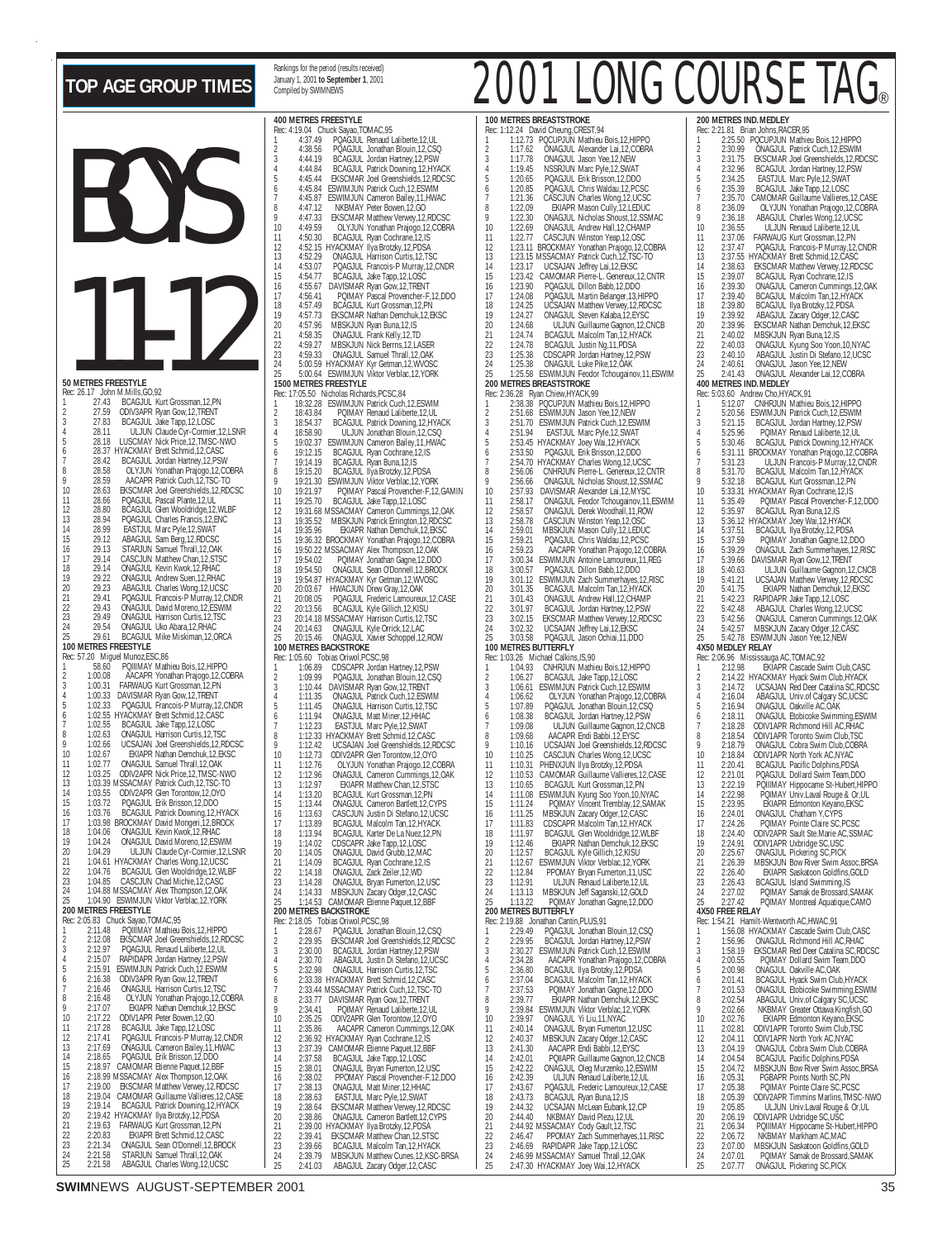|                |                         |                             |                                                                                                                                                                                                                                                  | 400 l               |
|----------------|-------------------------|-----------------------------|--------------------------------------------------------------------------------------------------------------------------------------------------------------------------------------------------------------------------------------------------|---------------------|
|                |                         |                             |                                                                                                                                                                                                                                                  | Rec: 4<br>1         |
|                |                         |                             |                                                                                                                                                                                                                                                  | $\overline{2}$<br>3 |
|                |                         |                             |                                                                                                                                                                                                                                                  | 4<br>5              |
|                |                         |                             |                                                                                                                                                                                                                                                  | 6                   |
|                |                         |                             |                                                                                                                                                                                                                                                  | 7<br>8              |
|                |                         |                             |                                                                                                                                                                                                                                                  | 9<br>10             |
|                |                         |                             |                                                                                                                                                                                                                                                  | 11                  |
|                |                         |                             |                                                                                                                                                                                                                                                  | 12<br>13            |
|                |                         |                             |                                                                                                                                                                                                                                                  | 14                  |
|                |                         |                             |                                                                                                                                                                                                                                                  | 15<br>16            |
|                |                         |                             |                                                                                                                                                                                                                                                  | 17<br>18            |
|                |                         |                             |                                                                                                                                                                                                                                                  | 19                  |
|                |                         |                             |                                                                                                                                                                                                                                                  | 20<br>21            |
|                |                         |                             |                                                                                                                                                                                                                                                  | 22<br>23            |
|                |                         |                             |                                                                                                                                                                                                                                                  | 24<br>25            |
|                | 50 METRES FREESTYLE     |                             |                                                                                                                                                                                                                                                  | 800                 |
| 1              | Rec: 26.51<br>27.36     | Lori Melien,AAC,86          | ONAGJUL Emily Gillespie, 14, PERTH                                                                                                                                                                                                               | Rec: {<br>1         |
| $\frac{2}{3}$  | 27.44<br>27.74          |                             | ABAGJUL Kirsten Pomerleau, 13, DEL                                                                                                                                                                                                               | $\overline{c}$      |
| 4              | 27.83                   |                             | ONAGJUL Nadia Kumentas, 13, WD<br>ONSRJUN Allison Bennett, 14, NYAC                                                                                                                                                                              | 3<br>4              |
| 5<br>6         | 27.85<br>27.97          |                             | BCAGJUL Melissa Lam, 14, SPART                                                                                                                                                                                                                   | 5<br>6              |
| 7<br>8         | 28.09<br>28.13          |                             | ONAGJUL Julia Wilkinson, 14, SKY<br>ONAGJUL Seanna Mitchell, 12, NKB<br>BCAGJUL Lindsay Kruit, 14, RAC                                                                                                                                           | 7                   |
| 9              | 28.16                   |                             | BCAGJUL Shannon Hackett, 14, PDSA                                                                                                                                                                                                                | 8<br>9              |
| 10<br>11       | 28.20<br>28.21          |                             | ESWIMJUN Laura Wise, 14, COBRA<br>JRNATJUL Brittany Reimer, 13, SKSC                                                                                                                                                                             | 10<br>11            |
| 12             | 28.26                   |                             | MBSKJUN Julianne Toogood, 13, MM                                                                                                                                                                                                                 | 12                  |
| 13<br>14       | 28.45<br>28.48          |                             | ONAGJUL Shannon Hazelton, 14, SSMAC<br>PHENXJUN Alice Chow, 13, PCSC                                                                                                                                                                             | 13<br>14            |
| 15<br>16       | 28.50<br>28.51          |                             | PIDENCOUL Cattlin Babb, 14, DDO<br>BCAGJUL Teresa Au Yeung, 14, PDSA<br>ESWIMUJUN Victoria Claridge, 14, BTSC<br>ESWIMUN Victoria Claridge, 14, BTSC<br>ONAGJUL Taye Patterson, 14, CO<br>JRNATJUL Geneview Saumur, 14, CAMO<br>JRNATJUL Genevie | 15<br>16            |
| 17<br>18       | 28.53                   |                             |                                                                                                                                                                                                                                                  | 17                  |
| 19             | 28.54<br>28.55          |                             |                                                                                                                                                                                                                                                  | 18<br>19            |
| 20<br>21       | 28.55<br>28.60          |                             | NSSRJUN Kayla Graham, 14, EAST                                                                                                                                                                                                                   | 20<br>21            |
| 22<br>23       | 28.61<br>28.63          |                             | JRNATJUL Katerina Symes, 13, EKSC<br>BCAGJUL Erica Beaton, 13, HYACK                                                                                                                                                                             | 22<br>23            |
| 24             | 28.63                   |                             | JRNATJUL Lindsey Miller, 14, NCS-BRSA                                                                                                                                                                                                            | 24                  |
| 25             | 28.64                   | <b>100 METRES FREESTYLE</b> | JRNATJUL Danielle Armstrong, 13, TAT                                                                                                                                                                                                             | 25<br>100 l         |
| 1              | Rec: 56.91<br>59.56     | Julie Howard, BRANT, 91     | ONSRJUN Allison Bennett, 14, NYAC                                                                                                                                                                                                                | Rec:<br>1           |
| $\overline{2}$ | 59.69                   |                             | ONAGJUL Emily Gillespie, 14, PERTH                                                                                                                                                                                                               | $\overline{c}$      |
| 3<br>4         | 59.88<br>1:00.15        |                             | ONAGJUL Nadia Kumentas, 13, WD<br>EKIAPR Kirsten Pomerleau, 13, DEL                                                                                                                                                                              | 3<br>4              |
| 5<br>6         | 1:00.23<br>1:00.42      |                             | JRNATJUL Julianne Toogood,13,MM<br>CAGMSAUG Kayla Graham, 14, EAST                                                                                                                                                                               | 5<br>6              |
| 7              | 1:00.50                 |                             | CANLCMAR Laura Wise, 14, COBRA                                                                                                                                                                                                                   | 7                   |
| 8<br>9         | 1:00.76<br>1:00.80      |                             | ECUPJUL Victoria Clarridge, 14, BTSC<br>CANLCAUG Kelly Timmons, 14, OSC-UA                                                                                                                                                                       | 8<br>9              |
| 10<br>11       | 1:00.82<br>1:01.00      |                             | ZAJACMAY Shannon Hackett, 14, PDSA<br>POCUPMAY Caitlin Babb, 14, DDO                                                                                                                                                                             | 10<br>11            |
| 12             | 1:01.07                 |                             | EKIAPR Sabrina Taylor, 14, HYACK                                                                                                                                                                                                                 | 12                  |
| 13<br>14       | 1:01.07<br>1:01.17      |                             | BCAGJUL Melissa Lam, 14, SPART<br>RODJUN Kelsey Rush, 14, RAYS                                                                                                                                                                                   | 13<br>14            |
| 15<br>16       | 1:01.31<br>1:01.54      |                             | ODIV3APR Kristin McIlroy, 14, MMST                                                                                                                                                                                                               | 15<br>16            |
| 17             | 1:01.57                 |                             | PQIMAY Chani Davidson, 14, CAMO<br>BCAGJUL Maya Beaudry, 12, PDSA<br>14.NRST                                                                                                                                                                     | 17                  |
| 18<br>19       | 1:01.62<br>1:01.71      |                             | BCAGJUL Genevieve Poirier-Leroy, 14, NR<br>PPOMAY Genevieve Saumur, 13, CAMO<br>BCAGJUL Brittany Reimer, 13, SKSC                                                                                                                                | 18<br>19            |
| 20<br>21       | 1:01.71<br>1:01.75      |                             |                                                                                                                                                                                                                                                  | 20<br>21            |
| 22<br>23       | 1:01.76<br>1:01.80      |                             | POAGJUL Suzanne Vary, 14, CNDR<br>ONAGJUL Martha Ziolkowski, 14, YORK                                                                                                                                                                            | 22                  |
| 24             | 1:01.90                 |                             | ONAGJUL Julia Wilkinson, 14, SKY<br>PQAGJUL Stephanie Ross, 14, CAMO<br>MBSKJUN Thea Norton, 14, OSC                                                                                                                                             | 23<br>24            |
| 25             | 1:01.94                 | 200 METRES FREESTYLE        |                                                                                                                                                                                                                                                  | 25<br>200 l         |
|                | Rec: 2:03.35<br>2:09.82 | Julie Barbeau, ELITE, 89    |                                                                                                                                                                                                                                                  | Rec: :              |
| 1<br>2         | 2:09.97                 |                             | ONSRJUN Allison Bennett, 14, NYAC<br>CANLCAUG Kelly Timmons, 14, OSC-UA                                                                                                                                                                          | 1<br>2<br>3         |
| 3<br>4         |                         |                             | 2:10.48 CANLCMAR Shannon Hackett, 14, PDSA<br>2:10.94 CAGMSAUG Bevan Haley,14,WTSC                                                                                                                                                               | 4                   |
| 5<br>6         | 2:11.22                 |                             | 2:11.09 CAGMSAUG Kayla Graham, 14, EAST<br>ONAGJUL Martha Ziolkowski, 14, YORK                                                                                                                                                                   | 5                   |
| 7              | 2:11.61                 |                             | PPOMAY Emily Gillespie, 13, PERTH                                                                                                                                                                                                                | 6<br>7              |
| 8<br>9         | 2:12.01<br>2:12.19      |                             | ONAGJUL Hilary Jackson, 14, STARS<br>ONAGJUL Jody Jelen, 13, ESWIM                                                                                                                                                                               | 8<br>9              |
| 10<br>11       | 2:12.31                 |                             | BCAGJUL Kelsey Rush, 14, RAYS<br>2:12.32 HYACKMAY Brittany Reimer, 13, SKSC                                                                                                                                                                      | 10<br>11            |
| 12             |                         |                             | 2:12.65 HYACKMAY Avery Kremer, 14, OSC-UA                                                                                                                                                                                                        | 12                  |
| 13<br>14       |                         |                             | 2:12.66 MBSKJUN Julianne Toogood, 13, MM<br>2:12.85 MSSACMAY Elyse Dudar, 14, MSSAC-TO                                                                                                                                                           | 13<br>14            |
| 15<br>16       |                         |                             | 2:13.00 POCUPMAY Suzanne Vary, 14, CNDR                                                                                                                                                                                                          | 15                  |
| 17             |                         |                             |                                                                                                                                                                                                                                                  | 16<br>17            |
| 18<br>19       |                         |                             |                                                                                                                                                                                                                                                  | 18<br>19            |
| 20<br>21       |                         |                             |                                                                                                                                                                                                                                                  | 20                  |
| 22             |                         |                             | 2:13.00 PUCUPMAY SUZAINE WAY, 41,000<br>2:13.15 POAGUU Caltin Babb, 14,000<br>2:13.17 HYACKMAY Anne Schmuck, 13, PSW<br>2:13.31 BCAGUU Genevier Poires (14,000<br>2:13.41 POIMAY Chani Davidson, 14, CAMO<br>2:13.45 MSSACMAY Nadia Kumentas,    | 21<br>22            |
| 23<br>24       | 2:14.69<br>2:14.80      |                             | BCAGJUL Maya Beaudry, 12, PDSA<br>BCAGJUL Amanda Bell, 13, SPART                                                                                                                                                                                 | 23<br>24            |
| 25             | 2:14.85                 |                             | ECUPJUL Shannon McQueen, 14, NKB                                                                                                                                                                                                                 | 25                  |

|                      |                                                   | 400 METRES FREESTYLE                                                 |                                                                                                                                                                                                                                               |
|----------------------|---------------------------------------------------|----------------------------------------------------------------------|-----------------------------------------------------------------------------------------------------------------------------------------------------------------------------------------------------------------------------------------------|
|                      |                                                   | Rec: 4:14.60 Shannon Smith, HYACK, 76                                |                                                                                                                                                                                                                                               |
| 1                    | 4:28.12                                           |                                                                      | ZAJACMAY Shannon Hackett, 14, PDSA                                                                                                                                                                                                            |
| $\overline{c}$       | 4:29.09                                           |                                                                      | NSSRJUN Bevan Haley, 14, WTSC                                                                                                                                                                                                                 |
| 3<br>4               | 4:32.46<br>4:32.86                                |                                                                      | JRNATJUL Brittany Reimer, 13, SKSC<br>JRNATJUL Anne Schmuck, 13, PSW                                                                                                                                                                          |
| 5                    | 4:33.37                                           |                                                                      | CANLCAUG Elyse Dudar, 14, MSSAC-TO                                                                                                                                                                                                            |
| 6                    | 4:37.40                                           |                                                                      | ONAGJUL Brittany Cooper, 14, LAC                                                                                                                                                                                                              |
| 7                    | 4:37.89                                           |                                                                      | ONAGJUL Emily Gillespie, 14, PERTH                                                                                                                                                                                                            |
| 8                    | 4:38.71                                           |                                                                      | ECUPJUL Kayla Graham, 14, EAST                                                                                                                                                                                                                |
| 9.<br>10             | 4:38.75                                           |                                                                      | BCAGJUL Kelsey Rush, 14, RAYS                                                                                                                                                                                                                 |
| 11                   |                                                   |                                                                      | 4.39.08 ONAGUL Hilary Jackson, 14, STARS<br>4.39.30 HYACKMAY Kelly Timmors, 14, OSC-UA<br>4.39.35 ONAGUL Jody Jelen, 13, ESWIM<br>4.40.39 JRNATJUL Ainsley McFadgen, 14, WTSC<br>4.40.62 ONAGUL Kristen Vandenberg, 14, LAC                   |
| 12                   |                                                   |                                                                      |                                                                                                                                                                                                                                               |
| 13                   |                                                   |                                                                      |                                                                                                                                                                                                                                               |
| 14                   |                                                   |                                                                      |                                                                                                                                                                                                                                               |
| 15<br>16             | $\begin{array}{c} 4:41.02 \\ 4:41.09 \end{array}$ |                                                                      | BCAGJUL Michelle Mange, 14, PDSA<br>ECUPJUL Suzanne Vary, 14, CNDR<br>BCAGJUL Kathryn Johnson, 13, PDSA                                                                                                                                       |
| 17                   | 4:41.19                                           |                                                                      |                                                                                                                                                                                                                                               |
| 18                   |                                                   |                                                                      |                                                                                                                                                                                                                                               |
|                      |                                                   |                                                                      |                                                                                                                                                                                                                                               |
| 19<br>20<br>21       |                                                   |                                                                      |                                                                                                                                                                                                                                               |
|                      |                                                   |                                                                      |                                                                                                                                                                                                                                               |
|                      |                                                   |                                                                      |                                                                                                                                                                                                                                               |
| 22<br>23<br>24<br>25 |                                                   |                                                                      |                                                                                                                                                                                                                                               |
|                      |                                                   |                                                                      | 4:41.22 ECUPJUL Dayna Mokenney, 14, RHAC<br>4:41.22 ECUPJUL Dayna Mokenney, 14, RHAC<br>4:41.25 BCAGJUL Amanda Bell, 13, SPART<br>4:42.29 MBSKJUN Martha Ziolkowski, 14, YORK<br>4:42.29 MBSKJUN Thea Norton, 14, OSC-UA<br>4:43.71 ONAGJUL S |
|                      |                                                   | 800 METRES FREESTYLE                                                 |                                                                                                                                                                                                                                               |
|                      |                                                   | Rec: 8:44.45 Michelle Sallee, CDSC, 88                               |                                                                                                                                                                                                                                               |
| 1<br>$\overline{c}$  |                                                   |                                                                      | 9:00.41 CAGMSAUG Bevan Haley, 14, WTSC<br>9:13.74 CANLCMAR Shannon Hackett, 14, PDSA                                                                                                                                                          |
| 3                    |                                                   |                                                                      |                                                                                                                                                                                                                                               |
| 4                    |                                                   |                                                                      | 9:16.96 JRNATJUL Brittany Reimer, 13, SKSC<br>9:19.11 CANLCAUG Elyse Dudar, 14, MSSAC-TO                                                                                                                                                      |
| 5                    |                                                   |                                                                      | 9:19.20 HYACKMAY Kelly Timmons, 14, OSC-UA                                                                                                                                                                                                    |
| 6<br>7               |                                                   |                                                                      | 9:29.86 BCAGJUL Michelle Mange, 14, PDSA<br>9:30.74 HYACKMAY Thea Norton, 14, OSC                                                                                                                                                             |
| 8                    | 9:31.82                                           |                                                                      |                                                                                                                                                                                                                                               |
| 9.                   | 9:33.24                                           |                                                                      | ONAGJUL Brittany Cooper, 14, LAC<br>ONAGJUL Kristen Vandenberg, 14, LAC                                                                                                                                                                       |
| 10                   | 9:36.28                                           |                                                                      | BCAGJUL Amanda Bell, 13, SPART                                                                                                                                                                                                                |
| 11                   | 9:36.47                                           |                                                                      | ISAPR Stephanie Bigelow, 14, IS                                                                                                                                                                                                               |
| 12                   | 9:36.54                                           |                                                                      | BCAGJUL Kathryn Johnson, 13, PDSA                                                                                                                                                                                                             |
| 13<br>14             | 9:37.62                                           |                                                                      | 9:36.90 ESWIMJUN Jody Jelen, 13, ESWIM                                                                                                                                                                                                        |
| 15                   |                                                   |                                                                      | ONSRJUN Hilary Jackson, 14, STARS                                                                                                                                                                                                             |
| 16                   |                                                   |                                                                      |                                                                                                                                                                                                                                               |
| 17                   |                                                   |                                                                      | 9:37.81 CDSCAPR Darcy Goodridge, 14, PDSA<br>9:39.60 HYACKMAY Anne Schmuck, 13, PSW<br>9:42.22 JRNATJUL Ainsley McFadgen, 14, WTSC                                                                                                            |
| 18                   |                                                   |                                                                      |                                                                                                                                                                                                                                               |
| 19<br>20             |                                                   |                                                                      |                                                                                                                                                                                                                                               |
| 21                   |                                                   |                                                                      |                                                                                                                                                                                                                                               |
| $\overline{22}$      |                                                   |                                                                      |                                                                                                                                                                                                                                               |
| 23                   |                                                   |                                                                      |                                                                                                                                                                                                                                               |
| 24                   |                                                   |                                                                      | 9:48.62 ESWIMJUN Sara Murphy, 14, ESWIM                                                                                                                                                                                                       |
|                      |                                                   |                                                                      |                                                                                                                                                                                                                                               |
| $\frac{25}{1}$       | 9:48.86                                           | ONAGJUL                                                              | Shannon McQueen, 14, NKB                                                                                                                                                                                                                      |
|                      |                                                   | 100 METRES BACKSTROKE                                                |                                                                                                                                                                                                                                               |
|                      |                                                   |                                                                      |                                                                                                                                                                                                                                               |
| $\frac{1}{2}$        | 1:06.47                                           |                                                                      | Rec: 1:03.28 Nancy Garapick, HTAC, 76<br>1 1:06.21 CANLCMAR Katie Smith, 14, COBRA<br>ONAGJUL Melissa Bartlett, 14, CYPS                                                                                                                      |
| 3                    | 1:06.68                                           |                                                                      |                                                                                                                                                                                                                                               |
| 4                    | 1:07.37                                           |                                                                      | ONAGJUL Emily Gillespie, 14, PERTH<br>CANLCAUG Mallory Hoekstra, 13, EKSC-UA                                                                                                                                                                  |
| 5                    | 1:07.46                                           |                                                                      | ZAJACMAY Jessica Aspinall, 14, RAC                                                                                                                                                                                                            |
| 6<br>7               | 1:07.59                                           |                                                                      | EKIAPR Kirsten Pomerleau, 13, DEL                                                                                                                                                                                                             |
| 8                    | 1:07.86                                           |                                                                      | JRNATJUL Hilary Jackson,14,STARS<br>1:08.01 ESWIMJUN Laura Wise, 14, COBRA                                                                                                                                                                    |
| 9                    | 1:08.14                                           |                                                                      | PQAGJUL Genevieve Saumur, 14, CAMO                                                                                                                                                                                                            |
| 10                   | 1:08.21                                           |                                                                      | BCAGJUL Kelsey Rush, 14, RAYS                                                                                                                                                                                                                 |
| 11                   |                                                   |                                                                      | 1:08.54 ESWIMJUN Blair Holmes, 14, COBRA                                                                                                                                                                                                      |
| 12<br>13             | 1:09.24                                           |                                                                      | 1:08.83 ODIV3APR Kristin McIlroy,14,MMST<br>CASCJUN Thea Norton, 14, OSC                                                                                                                                                                      |
| 14                   |                                                   |                                                                      |                                                                                                                                                                                                                                               |
| 15                   | 1:09.80                                           |                                                                      | 1:09.43 ODIV1APR Alyssa Hubert, 13, CYPS<br>JRNATJUL Anne Schmuck, 13, PSW                                                                                                                                                                    |
| 16                   | 1:09.87                                           |                                                                      | KCSJUN Melissa Lam, 14, SPART                                                                                                                                                                                                                 |
| 17                   | 1:10.02                                           |                                                                      | ONAGJUL Maxine Bacher, 14, CSL                                                                                                                                                                                                                |
| 18<br>19             | 1:10.26<br>1:10.27                                |                                                                      | JRNATJUL Kimberly Kabesh, 13, STSC                                                                                                                                                                                                            |
| 20                   | 1:10.38                                           |                                                                      | ECUPJUL Shannon McQueen, 14, NKB<br>PQIMAY Michelle-A Bouchard, 14, CAMO                                                                                                                                                                      |
| 21                   | 1:10.40                                           |                                                                      | ONAGJUL Nadia Kumentas, 13, WD                                                                                                                                                                                                                |
| $\overline{22}$      | 1:10.49                                           |                                                                      |                                                                                                                                                                                                                                               |
| 23                   | 1:10.56                                           |                                                                      | ONAGJUL Christine Sadler, 13, MAC<br>JRNATJUL Sarah Porchak, 14, TAT                                                                                                                                                                          |
|                      |                                                   |                                                                      |                                                                                                                                                                                                                                               |
|                      |                                                   |                                                                      | ONAGJUL Courtney Kehoe, 13, PERTH<br>PQIMAY Stephanie Ross, 14, CAMO                                                                                                                                                                          |
|                      | Rec: 2:15.60                                      | 24 1:10.61 ONAGJUL V<br>25 1:10.62 POIMAY V<br>200 METRES BACKSTROKE |                                                                                                                                                                                                                                               |
|                      | 2:24.20                                           |                                                                      |                                                                                                                                                                                                                                               |
|                      | 2:24.21                                           |                                                                      | Nancy Garapick, HTAC, 76<br>20 ESWIMJUN Laura Wise, 14, COBRA<br>21 CANLCAUG Mallory Hoekstra, 13, EKSC-UA                                                                                                                                    |
| 1<br>2<br>3<br>4     | 2:24.79                                           |                                                                      | 2:24.78 CANLCMAR Katie Smith, 14, COBRA                                                                                                                                                                                                       |
| 5                    | 2:25.09                                           |                                                                      | POAGJUL Genevieve Saumur, 14, CAMO<br>JRNATJUL Hilary Jackson, 14, STARS                                                                                                                                                                      |
| 6                    | 2:25.30                                           |                                                                      | JRNATJUL Melissa Bartlett, 14, CYPS                                                                                                                                                                                                           |
| 7                    | 2:25.75                                           |                                                                      |                                                                                                                                                                                                                                               |
| 8                    | 2:27.13                                           |                                                                      | JRNATJUL Kelsey Rush, 14, RAYS<br>CASCJUN Thea Norton, 14, OSC                                                                                                                                                                                |
| 9                    |                                                   |                                                                      | 2:27.24 HYACKMAY Kirsten Pomerleau, 13, DEL                                                                                                                                                                                                   |
| 10<br>11             | 2:27.63<br>2:27.75                                |                                                                      | ONAGJUL Christine Sadler, 13, MAC<br>JRNATJUL Anne Schmuck, 13, PSW                                                                                                                                                                           |
| 12                   | 2:28.55                                           |                                                                      |                                                                                                                                                                                                                                               |
| 13                   | 2:28.76                                           |                                                                      | ONAGJUL Shannon McQueen, 14, NKB<br>JRNATJUL Alyssa Hubert, 14, CYPS                                                                                                                                                                          |
| 14                   | 2:29.33                                           |                                                                      | JRNATJUL Landice Yestrau, 14, MM                                                                                                                                                                                                              |
| 15                   | 2:29.41                                           |                                                                      | BCAGJUL Brittany Reimer, 13, SKSC                                                                                                                                                                                                             |
| 16<br>17             | 2:29.92<br>2:29.97                                |                                                                      | PQCUPFEB Julia Guay-Racine,14,CAMO                                                                                                                                                                                                            |
| 18                   | 2:30.04                                           |                                                                      | COHOMAY Jessica Aspinall, 14, RAC<br>ODIV3APR Kristin MclIroy, 14, MMST                                                                                                                                                                       |
| 19                   | 2:30.55                                           |                                                                      | PQAGJUL Stephanie Ross, 14, CAMO                                                                                                                                                                                                              |
| 20                   | 2:30.80                                           |                                                                      | BCAGJUL Melissa Lam, 14, SPART                                                                                                                                                                                                                |
| 21                   | 2:30.83                                           |                                                                      | ONAGJUL Martha Ziolkowski, 14, YORK                                                                                                                                                                                                           |
| 22                   | 2:32.08                                           |                                                                      | JRNATJUL Roxane Cote, 14, CNCB                                                                                                                                                                                                                |
| 23<br>24<br>25       | 2:32.18<br>2:32.48                                |                                                                      | PPOMAY Emily Gillespie, 13, PERTH<br>HTACAPR Bevan Haley, 13, WTSC                                                                                                                                                                            |

|                     |                         |                                    | UIVU                                                                                                                                                                                                                                          |                     |              |
|---------------------|-------------------------|------------------------------------|-----------------------------------------------------------------------------------------------------------------------------------------------------------------------------------------------------------------------------------------------|---------------------|--------------|
|                     |                         | 100 METRES BREASTSTROKE            |                                                                                                                                                                                                                                               | 200 METRE           |              |
| 1                   |                         | Rec: 1:09.84 Allison Higson,ESC,86 | 1:14.73 CANLCMAR Kelly Timmons, 14, OSC-UA                                                                                                                                                                                                    | Rec: 2:18.08<br>1   | 2:23         |
| $\overline{2}$      |                         |                                    | 1:15.66 CAGMSAUG Michelle Mange, 14, PDSA                                                                                                                                                                                                     | $\overline{2}$      | 2:23         |
| 3                   |                         |                                    | 1:16.24 CANLCMAR Emily Gillespie, 13, PERTH                                                                                                                                                                                                   | 3                   | 2:27         |
| 4<br>5              | 1:16.42                 |                                    | 1:16.29 CANLCMAR Kim Labbett, 14, OAK-TO<br>CANLCMAR Haylee Johnson, 14, PDSA                                                                                                                                                                 | 4<br>5              | 2:27<br>2:27 |
| 6                   | 1:16.69                 |                                    | BCAGJUL Anne Schmuck, 13, PSW                                                                                                                                                                                                                 | 6                   | 2:28         |
| 7                   | 1:18.09                 |                                    |                                                                                                                                                                                                                                               | 7                   | 2:28         |
| 8<br>9              | 1:18.38<br>1:18.55      |                                    | ONAGJUL Whitney Rich, 13, ISS<br>BCAGJUL Lynsey Pasloski, 13, WGB<br>ABAGJUL Thea Norton, 14, OSC                                                                                                                                             | 8<br>9              | 2:28<br>2:29 |
| 10                  |                         |                                    | 1:18.59 MSSACMAY Elizabeth Engs, 14, CAJ                                                                                                                                                                                                      | 10                  | 2:29         |
| 11<br>12            | 1:18.64                 |                                    | ECUPJUL Genevieve Crevier, 13, CNHR                                                                                                                                                                                                           | 11                  | 2:29         |
| 13                  | 1:18.85<br>1:18.86      |                                    | POCUPFEB Caitlin Babb, 14, DDO<br>EKIAPR Carol Starratt, 13, CASC                                                                                                                                                                             | 12<br>13            | 2:30<br>2:30 |
| 14                  | 1:18.97                 |                                    | ECUPJUL Amanda Williams, 14, NEW                                                                                                                                                                                                              | 14                  | 2:30         |
| 15<br>16            | 1:19.03<br>1:19.05      |                                    | ECUPJUL Quynh Nguyen, 14, MSSAC<br>JRNATJUL Danielle Armstrong, 13, TAT                                                                                                                                                                       | 15<br>16            | 2:30<br>2:30 |
| 17                  | 1:19.08                 |                                    | BCAGJUL So Yoon Lee, 14, HYACK                                                                                                                                                                                                                | 17                  | 2:31         |
| 18                  | 1:19.09                 |                                    | ECUPJUL Katrina Obas, 13, NKB                                                                                                                                                                                                                 | 18                  | 2:31         |
| 19<br>20            | 1:19.16<br>1:19.22      |                                    | ABAGJUL Lauren Walker, 13, OSC<br>ODIV1APR Chantelle Lonsdale, 13, WAC                                                                                                                                                                        | 19<br>20            | 2:31<br>2:31 |
| 21                  | 1:19.23                 |                                    | CASCJUN Elizabeth Hendrick, 13, NCS-BRSA                                                                                                                                                                                                      | 21                  | 2:31         |
| 22                  | 1:19.26                 |                                    | ODIV3APR Julia Wilkinson,13,SKY                                                                                                                                                                                                               | 22                  | 2:31         |
| 23<br>24            | 1:19.34<br>1:19.59      |                                    | JRNATJUL Jasmine Kastner, 14, DDO<br>ONAGJUL Casey Beck, 14, COBRA                                                                                                                                                                            | 23<br>24            | 2:31<br>2:31 |
| 25                  | 1:19.87                 |                                    | ODIV3APR Heather McMaster, 14, MAC                                                                                                                                                                                                            | 25                  | 2:32         |
|                     |                         | 200 METRES BREASTSTROKE            |                                                                                                                                                                                                                                               | 400 METRE           |              |
|                     |                         |                                    | Rec: 2:29.18 Courtenay Chuy,HYACK,98<br>1                2:38.59     SCSCJUN Michelle Mange,14,PDSA                                                                                                                                           | Rec: 4:52.35<br>1   | 5:01         |
| $\overline{c}$      | 2:38.77                 |                                    | CANLCAUG Kelly Timmons, 14, OSC-UA                                                                                                                                                                                                            | $\overline{c}$      | 5:06         |
| 3<br>4              |                         |                                    | 2:39.63 CANLCMAR Kim Labbett, 14, OAK-TO                                                                                                                                                                                                      | 3<br>4              | 5:08         |
| 5                   |                         |                                    |                                                                                                                                                                                                                                               | 5                   | 5:10<br>5:11 |
| 6                   |                         |                                    |                                                                                                                                                                                                                                               | 6                   | 5:11         |
| 7<br>8              |                         |                                    | 2.3439<br>2.40.90 CANLCMAR Haylee Johnson, 14, PDSA<br>2.43.64 - ONAGJUL Whitney Rich, 13, ISS<br>2.43.44 - COUPJUL Amanda Williams, 14, NEW<br>2.45.49 - CDSCAPR Anne Schmuck, 13, PSW<br>2.46.63 - CANLCMAR Elizabeth Hendrick, 13, NCS-BRS | 7<br>8              | 5:13<br>5:16 |
| 9                   | 2:47.11                 |                                    | ABAGJUL Carol Starratt, 14, CASC                                                                                                                                                                                                              | 9                   | 5:17         |
| 10                  | 2:47.37                 |                                    | ODIV2APR Emily Gillespie,13,PERTH                                                                                                                                                                                                             | 10                  | 5:17         |
| 11<br>12            | 2:47.59<br>2:47.74      |                                    | JRNATJUL Jasmine Kastner, 14, DDO<br>ONAGJUL Julia Wilkinson, 14, SKY                                                                                                                                                                         | 11<br>12            | 5:17<br>5:17 |
| 13                  | 2:48.52                 |                                    | BCAGJUL Lynsey Pasloski, 13, WGB                                                                                                                                                                                                              | 13                  | 5:18         |
| 14                  | 2:49.43                 |                                    | JRNATJUL Chantelle Lonsdale, 14, WAC                                                                                                                                                                                                          | 14                  | 5:19         |
| 15<br>16            | 2:49.55<br>2:49.63      |                                    | CASCJUN Thea Norton, 14, OSC<br>ECUPJUL Genevieve Crevier, 13, CNHR                                                                                                                                                                           | 15<br>16            | 5:19<br>5:19 |
| 17                  | 2:49.75                 |                                    | JRNATJUL Casey Beck, 14, COBRA                                                                                                                                                                                                                | 17                  | 5:21         |
| 18<br>19            | 2:50.02<br>2:50.11      |                                    | ONAGJUL Rachel Chan, 12, MSSAC<br>BCAGJUL So Yoon Lee, 14, HYACK                                                                                                                                                                              | 18<br>19            | 5:21<br>5:21 |
| 20                  | 2:50.40                 |                                    | ONAGJUL Nicoletta Lakatos, 14, BAD                                                                                                                                                                                                            | 20                  | 5:22         |
| 21                  | 2:51.23                 |                                    | POCUPFEB Caitlin Babb, 14, DDO                                                                                                                                                                                                                | 21                  | 5:22         |
| 22<br>23            | 2:51.28<br>2:51.30      |                                    | ECUPJUL Andrea Zarins, 14, NKB<br>ONAGJUL Katrina Obas, 13, NKB                                                                                                                                                                               | 22<br>23            | 5:22<br>5:22 |
| 24                  | 2:51.74                 |                                    | KCSJUN Kaela Richardson, 13, VKSC                                                                                                                                                                                                             | 24                  | 5:23         |
| 25                  | 2:51.88                 | <b>100 METRES BUTTERFLY</b>        | BUFFAJUL Elizabeth Engs, 14, CAJ                                                                                                                                                                                                              | 25<br>4X50 MEDL     | 5:23         |
|                     | Rec: 1:02.87            | Julie Howard, BRANT, 91            |                                                                                                                                                                                                                                               | Rec: 2:02.81        |              |
| 1                   | 1:04.61                 |                                    | ONAGJUL Nadia Kumentas, 13, WD                                                                                                                                                                                                                | 1                   | 2:07         |
| $\overline{c}$<br>3 | 1:04.89<br>1:05.08      |                                    | ONSRJUN Emily Gillespie, 14, PERTH<br>ONAGJUL Brittney Scott, 14, ROW                                                                                                                                                                         | $\overline{c}$<br>3 | 2:08<br>2:09 |
| 4                   | 1:06.13                 |                                    | CANLCAUG Kelly Timmons, 14, OSC-UA                                                                                                                                                                                                            | 4                   | 2:09         |
| 5<br>6              | 1:06.39<br>1:06.41      |                                    | ZAJACMAY Avery Kremer, 14, OSC-UA<br>CANLCMAR Blair Holmes, 14, COBRA                                                                                                                                                                         | 5<br>6              | 2:09<br>2:09 |
| 7                   | 1:06.72                 |                                    |                                                                                                                                                                                                                                               | 7                   | 2:09         |
| 8                   | 1:06.74                 |                                    | POCUPFEB Julia Guay-Racine, 14, CAMO<br>CASCJUN Carleen Ready, 13, LASC                                                                                                                                                                       | 8                   | 2:10         |
| 9<br>10             | 1:07.01<br>1:07.04      |                                    | ESWIMJUN Michelle Mendez, 14, MAC<br>JRNATJUL Kayla Rawlings, 13, PSW                                                                                                                                                                         | 9<br>10             | 2:10<br>2:10 |
| 11                  | 1:07.08                 |                                    | POAGJUL Genevieve Saumur, 14, CAMO<br>BCAGJUL Kelsey Rush, 14, RAYS                                                                                                                                                                           | 11                  | 2:10         |
| 12<br>13            | 1:07.39                 |                                    |                                                                                                                                                                                                                                               | 12<br>13            | 2:11         |
| 14                  | 1:07.64<br>1:07.65      |                                    | ZAJACMAY Shannon Hackett, 14, PDSA<br>JRNATJUL Stefanie Andruchuk, 14, MANTA                                                                                                                                                                  | 14                  | 2:11<br>2:11 |
| 15                  | I:U <i>I.I</i> 3        |                                    | UNAGJUL Amanda Williams, 14, NEW                                                                                                                                                                                                              | 15                  | 2:12         |
| 16<br>17            | 1:07.81<br>1:08.02      |                                    | PQIMAY Allyson Germain, 14, UL<br>ONAGJUL Monica Wakeman, 14, NEW                                                                                                                                                                             | 16<br>17            | 2:12<br>2:12 |
| 18                  | 1:08.07                 |                                    | BCAGJUL Teresa Au Yeung,14,PDSA                                                                                                                                                                                                               | 18                  | 2:12         |
| 19                  | 1:08.14                 |                                    | JRNATJUL Melissa Bartlett, 14, CYPS                                                                                                                                                                                                           | 19                  | 2:12         |
| 20<br>21            | 1:08.40<br>1:08.46      |                                    | ABAGJUL Kimberly Kabesh, 13, STSC<br>ABAGJUL Michelle Jensen, 14, EKSC                                                                                                                                                                        | 20<br>21            | 2:12<br>2:13 |
| 22                  | 1:08.56                 |                                    | BCAGJUL Katie Kotlowski, 13, PSW                                                                                                                                                                                                              | 22                  | 2:13         |
| 23<br>24            | 1:08.57<br>1:08.73      |                                    | ONSRJUN Heather Julien, 13, LAC<br>PQAGJUL Karine Charette, 14, CNCC                                                                                                                                                                          | 23<br>24            | 2:13<br>2:13 |
| 25                  | 1:09.04                 |                                    | AACAPR Katie Smith, 14, COBRA                                                                                                                                                                                                                 | 25                  | 2:13         |
|                     |                         | 200 METRES BUTTERFLY               |                                                                                                                                                                                                                                               | 4X50 FREE           |              |
| 1                   | Rec: 2:15.76<br>2:23.56 | Sandra Marchand, ENL, 88           | JRNATJUL Shannon Hackett, 14, PDSA                                                                                                                                                                                                            | Rec: 1:50.15<br>1   | 1:53         |
| $\overline{c}$      | 2:24.95                 |                                    | JRNATJUL Brittney Scott, 14, ROW                                                                                                                                                                                                              | 2                   | 1:54         |
| 3<br>4              | 2:25.15                 |                                    | 2:25.02 CAGMSAUG Bevan Haley, 14, WTSC<br>ONAGJUL Nadia Kumentas, 13, WD                                                                                                                                                                      | 3<br>4              | 1:54<br>1:55 |
| 5                   |                         |                                    | 2:25.52 CAGMSAUG Stefanie Andruchuk, 14, MANTA                                                                                                                                                                                                | 5                   | 1:55         |
| 6                   | 2:26.21                 |                                    | CASCJUN Kelly Timmons, 14, OSC-UA                                                                                                                                                                                                             | 6                   | 1:56         |
| 7<br>8              | 2:26.25<br>2:26.64      |                                    | ZAJACMAY Avery Kremer, 14, OSC-UA<br>CASCJUN Carléen Ready, 13, LASC                                                                                                                                                                          | 7<br>8              | 1:56<br>1:56 |
| 9                   | 2:27.29                 |                                    | JRNATJUL Kayla Rawlings, 13, PSW<br>NSSRJUN Amy Longobardi, 14, EAST                                                                                                                                                                          | 9                   | 1:57         |
| 10                  | 2:29.76                 |                                    |                                                                                                                                                                                                                                               | 10                  | 1:57         |
| 11<br>12            | 2:29.88<br>2:30.10      |                                    | TORLCJAN Blair Holmes, 14, COBRA                                                                                                                                                                                                              | 11<br>12            | 1:57<br>1:57 |
| 13                  | 2:30.47                 |                                    | LACMAY Heather Julien, 13, LAC<br>ABAGJUL Kimberly Kabesh, 13, STSC<br>ONAGJUL Brittany Cooper, 14, LAC                                                                                                                                       | 13                  | 1:57         |
| 14<br>15            | 2:30.48                 |                                    |                                                                                                                                                                                                                                               | 14                  | 1:57         |
| 16                  | 2:30.59                 |                                    | PQCUPFEB Julia Guay-Racine, 15, CAMO                                                                                                                                                                                                          | 15<br>16            | 1:57<br>1:57 |
| 17                  |                         |                                    | 2:30.63 MSSACMAY Elyse Dudar, 14, MSSAC-TO<br>2:30.81 ONAGJUL Amanda Williams, 14, NEW                                                                                                                                                        | 17                  | 1:57         |
| 18<br>19            | 2:31.56<br>2:31.73      |                                    | ECUPJUL Robyn Pimm, 14, RHAC<br>PQIMAY Allyson Germain, 14, UL                                                                                                                                                                                | 18<br>19            | 1:57<br>1:57 |
| 20                  | 2:31.84                 |                                    | ISAPR Stephanie Bigelow, 14, IS                                                                                                                                                                                                               | 20                  | 1:57         |
| 21                  | 2:31.85                 |                                    | JRNATJUL Michelle Jensen, 14, EKSC                                                                                                                                                                                                            | 21                  | 1:57         |
| 22<br>23            | 2:32.04<br>2:32.09      |                                    | ECUPJUL Tawnya Rudy, 14, SCAR<br>EKIAPR Haley Kremer, 13, OSC                                                                                                                                                                                 | 22<br>23            | 1:58<br>1:58 |
| 24                  | 2:32.43                 |                                    | PQAGJUL Karine Charette, 14, CNCC                                                                                                                                                                                                             | 24                  | 1:58         |
| 25                  | 2:33.25                 |                                    | BCAGJUL Katie Kotlowski, 13, PSW                                                                                                                                                                                                              | 25                  | 1:59.        |

| <b>TOP AGE GROUP TIMES</b>                                                                                                                                                                                                                                                                                                                                                                                                                                                                                                                                                                                                                                                                                                                                                                                                                                                                                                                                                                                                                                                                                                                                                                                                                                                                                                                                                                                                                                                                                                                                                                                                                                                                                                                                                                                                                                                                                                                                                                                                                                                                                                                                                                                                                                                                                                                                                                                                                                                                                                            | Rankings for the period (results received)<br>January 1, 2001 to September 1, 2001<br>Compiled by SWIMNEWS                                                                                                                                                                                                                                                                                                                                                                                                                                                                                                                                                                                                                                                                                                                                                                                                                                                                                                                                                                                                                                                                                                                                                                                                                                                                                                                                                                                                                                                                                                                                                                                                                                                                                                                                                                                                                                                                                                                                                                                                                                                                                                                                                                                                                                                                                                                                                                                                                                                                                                                                                                                                                                                                                                                                                                                                                       |                                                                                                                                                                                                                                                                                                                                                                                                                                                                                                                                                                                                                                                                                                                                                                                                                                                                                                                                                                                                                                                                                                                                                                                                                                                                                                                                                                                                                                                                                                                                                                                                                                                                                                                                                                                                                                                                                                                                                                                                                                                                                                                                                                                                                                                                                                                                                                                                                                                                                                                                                                                                                                                                                                                                                                                                                                                                                                                                                                                                 | <b>2001 LONG COURSE TAG®</b>                                                                                                                                                                                                                                                                                                                                                                                                                                                                                                                                                                                                                                                                                                                                                                                                                                                                                                                                                                                                                                                                                                                                                                                                                                                                                                                                                                                                                                                                                                                                                                                                                                                                                                                                                                                                                                                                                                                                                                                                                                                                                                                                                                                                                                                                                                                                                                                                                                                                                                                                                                                                                                                                                                                                                     |
|---------------------------------------------------------------------------------------------------------------------------------------------------------------------------------------------------------------------------------------------------------------------------------------------------------------------------------------------------------------------------------------------------------------------------------------------------------------------------------------------------------------------------------------------------------------------------------------------------------------------------------------------------------------------------------------------------------------------------------------------------------------------------------------------------------------------------------------------------------------------------------------------------------------------------------------------------------------------------------------------------------------------------------------------------------------------------------------------------------------------------------------------------------------------------------------------------------------------------------------------------------------------------------------------------------------------------------------------------------------------------------------------------------------------------------------------------------------------------------------------------------------------------------------------------------------------------------------------------------------------------------------------------------------------------------------------------------------------------------------------------------------------------------------------------------------------------------------------------------------------------------------------------------------------------------------------------------------------------------------------------------------------------------------------------------------------------------------------------------------------------------------------------------------------------------------------------------------------------------------------------------------------------------------------------------------------------------------------------------------------------------------------------------------------------------------------------------------------------------------------------------------------------------------|----------------------------------------------------------------------------------------------------------------------------------------------------------------------------------------------------------------------------------------------------------------------------------------------------------------------------------------------------------------------------------------------------------------------------------------------------------------------------------------------------------------------------------------------------------------------------------------------------------------------------------------------------------------------------------------------------------------------------------------------------------------------------------------------------------------------------------------------------------------------------------------------------------------------------------------------------------------------------------------------------------------------------------------------------------------------------------------------------------------------------------------------------------------------------------------------------------------------------------------------------------------------------------------------------------------------------------------------------------------------------------------------------------------------------------------------------------------------------------------------------------------------------------------------------------------------------------------------------------------------------------------------------------------------------------------------------------------------------------------------------------------------------------------------------------------------------------------------------------------------------------------------------------------------------------------------------------------------------------------------------------------------------------------------------------------------------------------------------------------------------------------------------------------------------------------------------------------------------------------------------------------------------------------------------------------------------------------------------------------------------------------------------------------------------------------------------------------------------------------------------------------------------------------------------------------------------------------------------------------------------------------------------------------------------------------------------------------------------------------------------------------------------------------------------------------------------------------------------------------------------------------------------------------------------------|-------------------------------------------------------------------------------------------------------------------------------------------------------------------------------------------------------------------------------------------------------------------------------------------------------------------------------------------------------------------------------------------------------------------------------------------------------------------------------------------------------------------------------------------------------------------------------------------------------------------------------------------------------------------------------------------------------------------------------------------------------------------------------------------------------------------------------------------------------------------------------------------------------------------------------------------------------------------------------------------------------------------------------------------------------------------------------------------------------------------------------------------------------------------------------------------------------------------------------------------------------------------------------------------------------------------------------------------------------------------------------------------------------------------------------------------------------------------------------------------------------------------------------------------------------------------------------------------------------------------------------------------------------------------------------------------------------------------------------------------------------------------------------------------------------------------------------------------------------------------------------------------------------------------------------------------------------------------------------------------------------------------------------------------------------------------------------------------------------------------------------------------------------------------------------------------------------------------------------------------------------------------------------------------------------------------------------------------------------------------------------------------------------------------------------------------------------------------------------------------------------------------------------------------------------------------------------------------------------------------------------------------------------------------------------------------------------------------------------------------------------------------------------------------------------------------------------------------------------------------------------------------------------------------------------------------------------------------------------------------------|----------------------------------------------------------------------------------------------------------------------------------------------------------------------------------------------------------------------------------------------------------------------------------------------------------------------------------------------------------------------------------------------------------------------------------------------------------------------------------------------------------------------------------------------------------------------------------------------------------------------------------------------------------------------------------------------------------------------------------------------------------------------------------------------------------------------------------------------------------------------------------------------------------------------------------------------------------------------------------------------------------------------------------------------------------------------------------------------------------------------------------------------------------------------------------------------------------------------------------------------------------------------------------------------------------------------------------------------------------------------------------------------------------------------------------------------------------------------------------------------------------------------------------------------------------------------------------------------------------------------------------------------------------------------------------------------------------------------------------------------------------------------------------------------------------------------------------------------------------------------------------------------------------------------------------------------------------------------------------------------------------------------------------------------------------------------------------------------------------------------------------------------------------------------------------------------------------------------------------------------------------------------------------------------------------------------------------------------------------------------------------------------------------------------------------------------------------------------------------------------------------------------------------------------------------------------------------------------------------------------------------------------------------------------------------------------------------------------------------------------------------------------------------|
| GIRLS<br>$\blacksquare$                                                                                                                                                                                                                                                                                                                                                                                                                                                                                                                                                                                                                                                                                                                                                                                                                                                                                                                                                                                                                                                                                                                                                                                                                                                                                                                                                                                                                                                                                                                                                                                                                                                                                                                                                                                                                                                                                                                                                                                                                                                                                                                                                                                                                                                                                                                                                                                                                                                                                                               | <b>400 METRES FREESTYLE</b><br>Rec: 4:14.60 Shannon Smith, HYACK, 76<br>4:28.12 ZAJACMAY Shannon Hackett, 14, PDSA<br>NSSRJUN Bevan Haley, 14, WTSC<br>2<br>4:29.09<br>$\mathbf{3}$<br>JRNATJUL Brittany Reimer, 13, SKSC<br>4:32.46<br>JRNATJUL Anne Schmuck, 13, PSW<br>CANLCAUG Elyse Dudar, 14, MSSAC-TO<br>4<br>4:32.86<br>5<br>4:33.37<br>ONAGJUL Brittany Cooper, 14, LAC<br>6<br>4:37.40<br>ONAGJUL Emily Gillespie, 14, PERTH<br>$\overline{1}$<br>4:37.89<br>8<br>ECUPJUL Kayla Graham, 14, EAST<br>4:38.71<br>9<br>4:38.75<br>BCAGJUL Kelsey Rush, 14, RAYS<br>10<br>4:39.08<br>ONAGJUL Hilary Jackson, 14, STARS<br>HYACKMAY Kelly Timmons, 14, OSC-UA<br>11<br>4:39.30<br>12<br>ONAGJUL Jody Jelen, 13, ESWIM<br>4:39.35<br>13<br>JRNATJUL Ainsley McFadgen, 14, WTSC<br>4:40.39<br>14<br>ONAGJUL Kristen Vandenberg, 14, LAC<br>4:40.62<br>15<br>4:41.02<br>BCAGJUL Michelle Mange, 14, PDSA<br>ECUPJUL Suzanne Vary, 14, CNDR<br>16<br>4:41.09<br>17<br>BCAGJUL Kathryn Johnson, 13, PDSA<br>4:41.19<br>18<br>ECUPJUL Dayna Mckenney, 14, RHAC<br>4:41.22<br>19<br>4:41.25<br>BCAGJUL Amanda Bell, 13, SPART<br>20<br>4:41.93<br>ONSRJUN Martha Ziolkowski, 14, YORK<br>21<br>4:42.29<br>MBSKJUN Thea Norton, 14, OSC<br>22<br>4:42.89<br>ZAJACMAY Avery Kremer, 14, OSC-UA<br>23<br>ONAGJUL Sarah O'Neill, 14, MAC<br>4:43.71<br>24<br>ECUPJUL Shannon McQueen, 14, NKB<br>4:43.72                                                                                                                                                                                                                                                                                                                                                                                                                                                                                                                                                                                                                                                                                                                                                                                                                                                                                                                                                                                                                                                                                                                                                                                                                                                                                                                                                                                                                                                                                                                               | <b>100 METRES BREASTSTROKE</b><br>Rec: 1:09.84 Allison Higson, ESC, 86<br>1:14.73 CANLCMAR Kelly Timmons, 14, OSC-UA<br>1:15.66 CAGMSAUG Michelle Mange, 14, PDSA<br>$\overline{2}$<br>$\overline{3}$<br>1:16.24 CANLCMAR Emily Gillespie, 13, PERTH<br>1:16.29 CANLCMAR Kim Labbett, 14, OAK-TO<br>4<br>1:16.42 CANLCMAR Haylee Johnson, 14, PDSA<br>5<br>BCAGJUL Anne Schmuck, 13, PSW<br>6<br>1:16.69<br>$\overline{1}$<br>1:18.09<br>ONAGJUL Whitney Rich, 13, ISS<br>8<br>BCAGJUL Lynsey Pasloski, 13, WGB<br>1:18.38<br>ABAGJUL Thea Norton, 14, OSC<br>9<br>1:18.55<br>10<br>1:18.59 MSSACMAY Elizabeth Engs, 14, CAJ<br>ECUPJUL Genevieve Crevier, 13, CNHR<br>11<br>1:18.64<br>PQCUPFEB Caitlin Babb, 14, DDO<br>12<br>1:18.85<br>EKIAPR Carol Starratt, 13, CASC<br>13<br>1:18.86<br>14<br>1:18.97<br>ECUPJUL Amanda Williams, 14, NEW<br>15<br>ECUPJUL Quynh Nguyen, 14, MSSAC<br>1:19.03<br>JRNATJUL Danielle Armstrong, 13, TAT<br>16<br>1:19.05<br>BCAGJUL So Yoon Lee, 14, HYACK<br>17<br>1:19.08<br>ECUPJUL Katrina Obas, 13, NKB<br>18<br>1:19.09<br>1:19.16<br>ABAGJUL Lauren Walker, 13, OSC<br>19<br>20<br>ODIV1APR Chantelle Lonsdale, 13, WAC<br>1:19.22<br>21<br>CASCJUN Elizabeth Hendrick, 13, NCS-BRSA<br>1:19.23<br>22<br>1:19.26<br>ODIV3APR Julia Wilkinson, 13, SKY<br>23<br>1:19.34<br>JRNATJUL Jasmine Kastner, 14, DDO<br>24<br>1:19.59<br>ONAGJUL Casey Beck, 14, COBRA                                                                                                                                                                                                                                                                                                                                                                                                                                                                                                                                                                                                                                                                                                                                                                                                                                                                                                                                                                                                                                                                                                                                                                                                                                                                                                                                                                                                                                                                                                                                                                                       | 200 METRES IND.MEDLEY<br>Rec: 2:18.08 Allison Higson, ESC, 88<br>2:23.10 CANLCMAR Emily Gillespie, 13, PERTH<br>JRNATJUL Kelly Timmons, 14, OSC-UA<br>$\overline{2}$<br>2:23.31<br>$\overline{3}$<br>CASCJUN Thea Norton, 14, OSC<br>2:27.78<br>JRNATJUL Anne Schmuck, 13, PSW<br>2:27.83<br>4<br>JRNATJUL Kelsey Rush, 14, RAYS<br>5<br>2:27.96<br>AACAPR Laura Wise, 14, COBRA<br>6<br>2:28.16<br>2:28.73<br>AACAPR Katie Smith, 14, COBRA<br>ONAGJUL Julia Wilkinson, 14, SKY<br>8<br>2:28.88<br>PQIMAY Allyson Germain, 14, UL<br>9<br>2:29.44<br>2:29.84 HYACKMAY Carleen Ready, 13, LASC<br>10<br>ECUPJUL Monica Wakeman, 14, NEW<br>11<br>2:29.97<br>EASTJUL Bevan Haley, 14, WTSC<br>12<br>2:30.01<br>13<br>2:30.49 ZAJACMAY Genevieve Poirier-Leroy, 14, NRST<br>14<br>2:30.70<br>ABAGJUL Carol Starratt, 14, CASC<br>15<br>ONAGJUL Nadia Kumentas, 13, WD<br>2:30.80<br>2:30.92<br>JRNATJUL Melissa Bartlett, 14, CYPS<br>16<br>17<br>2:31.19 PQCUPFEB Caitlin Babb, 14, DDO<br>18<br>LACMAY Brittany Cooper, 14, LAC<br>CASCJUN Kirsten Pomerleau, 13, DEL<br>2:31.21<br>19<br>2:31.24<br>20<br>2:31.50<br>ONAGJUL Whitney Rich, 13, ISS<br>21<br>ONAGJUL Amanda Long, 14, LAC<br>2:31.59<br>22<br>2:31.68<br>ECUPJUL Andrea Zarins, 14, NKB<br>23<br>2:31.81<br>ISAPR Stephanie Bigelow, 14, IS<br>24<br>2:31.83<br>AACAPR Blair Holmes, 14, COBRA                                                                                                                                                                                                                                                                                                                                                                                                                                                                                                                                                                                                                                                                                                                                                                                                                                                                                                                                                                                                                                                                                                                                                                                                                                                                                                                                                                                                                   |
| 0 METRES FREESTYLE<br>ec: 26.51 Lori Melien, AAC, 86<br>ONAGJUL Emily Gillespie, 14, PERTH<br>27.36<br>ABAGJUL Kirsten Pomerleau, 13, DEL<br>27.44<br>ONAGJUL Nadia Kumentas.13.WD<br>27.74<br>27.83<br><b>ONSRJUN Allison Bennett.14.NYAC</b><br>BCAGJUL Melissa Lam, 14, SPART<br>27.85<br>ONAGJUL Julia Wilkinson, 14, SKY<br>27.97<br>ONAGJUL Seanna Mitchell, 12, NKB<br>28.09<br>BCAGJUL Lindsay Kruit, 14, RAC<br>28.13<br>BCAGJUL Shannon Hackett, 14, PDSA<br>28.16<br>ESWIMJUN Laura Wise, 14, COBRA<br>28.20<br>JRNATJUL Brittany Reimer, 13, SKSC<br>28.21<br>MBSKJUN Julianne Toogood, 13, MM<br>28.26<br>ONAGJUL Shannon Hazelton, 14, SSMAC<br>28.45<br>PHENXJUN Alice Chow, 13, PCSC<br>28.48<br>28.50<br>PQAGJUL Caitlin Babb, 14, DDO<br>28.51<br>BCAGJUL Teresa Au Yeung, 14, PDSA<br>ESWIMJUN Victoria Clarridge, 14, BTSC<br>28.53<br>HYACKMAY Sabrina Taylor, 14, HYACK<br>28.54<br>ONAGJUL Taye Patterson, 14, GO<br>28.55<br>JRNATJUL Genevieve Saumur, 14, CAMO<br>28.55<br>NSSRJUN Kayla Graham, 14, EAST<br>28.60<br>JRNATJUL Katerina Symes, 13, EKSC<br>28.61<br>BCAGJUL Erica Beaton, 13, HYACK<br>28.63<br>28.63<br>JRNATJUL Lindsey Miller, 14, NCS-BRSA<br>JRNATJUL Danielle Armstrong, 13, TAT<br>28.64<br>00 METRES FREESTYLE<br>ec: 56.91 Julie Howard, BRANT, 91<br>ONSRJUN Allison Bennett, 14, NYAC<br>59.56<br>ONAGJUL Emily Gillespie, 14, PERTH<br>59.69<br>ONAGJUL Nadia Kumentas, 13, WD<br>59.88<br>1:00.15<br>EKIAPR Kirsten Pomerleau, 13, DEL<br>1:00.23<br>JRNATJUL Julianne Toogood, 13, MM<br>1:00.42 CAGMSAUG Kayla Graham, 14, EAST<br>1:00.50 CANLCMAR Laura Wise, 14, COBRA<br>ECUPJUL Victoria Clarridge, 14, BTSC<br>1:00.76<br>1:00.80 CANLCAUG Kelly Timmons, 14, OSC-UA<br>1:00.82 ZAJACMAY Shannon Hackett, 14, PDSA<br>POCUPMAY Caitlin Babb, 14, DDO<br>1:01.00<br>EKIAPR Sabrina Taylor, 14, HYACK<br>1:01.07<br>BCAGJUL Melissa Lam, 14, SPART<br>1:01.07<br>RODJUN Kelsey Rush, 14, RAYS<br>1:01.17<br>ODIV3APR Kristin McIlroy, 14, MMST<br>1:01.31<br>1:01.54<br>PQIMAY Chani Davidson, 14, CAMO<br>1:01.57<br>BCAGJUL Maya Beaudry, 12, PDSA<br>1:01.62<br>BCAGJUL Genevieve Poirier-Leroy, 14, NRST<br>1:01.71<br>PPOMAY Genevieve Saumur, 13, CAMO<br>1:01.71<br>BCAGJUL Brittany Reimer, 13, SKSC<br>PQAGJUL Suzanne Vary, 14, CNDR<br>1:01.75<br>1:01.76<br>ONAGJUL Martha Ziolkowski, 14, YORK<br>1:01.80<br>ONAGJUL Julia Wilkinson, 14, SKY<br>POAGJUL Stephanie Ross, 14, CAMO<br>1:01.90<br>1:01.94 MBSKJUN Thea Norton, 14, OSC<br>00 METRES FREESTYLE | 25<br>4:44.17<br>ONAGJUL Sara Murphy, 14, ESWIM<br><b>800 METRES FREESTYLE</b><br>Rec: 8:44.45 Michelle Sallee, CDSC, 88<br>9:00.41 CAGMSAUG Bevan Haley, 14, WTSC<br>9:13.74 CANLCMAR Shannon Hackett, 14, PDSA<br>$\overline{2}$<br>$\mathbf{3}$<br>9:16.96 JRNATJUL Brittany Reimer, 13, SKSC<br>9:19.11 CANLCAUG Elyse Dudar, 14, MSSAC-TO<br>4<br>9:19.20 HYACKMAY Kelly Timmons, 14,0SC-UA<br>9:29.86 BCAGJUL Michelle Mange, 14, PDSA<br>9:30.74 HYACKMAY Thea Norton, 14,0SC<br>5<br>6<br>ONAGJUL Brittany Cooper, 14, LAC<br>ONAGJUL Kristen Vandenberg, 14, LAC<br>8<br>9:31.82<br>9<br>9:33.24<br>BCAGJUL Amanda Bell, 13, SPART<br>10<br>9:36.28<br>ISAPR Stephanie Bigelow, 14, IS<br>11<br>9:36.47<br>BCAGJUL Kathryn Johnson, 13, PDSA<br>12<br>9:36.54<br>ESWIMJUN Jody Jelen, 13, ESWIM<br>13<br>9:36.90<br>ONSRJUN Hilary Jackson, 14, STARS<br>CDSCAPR Darcy Goodridge, 14, PDSA<br>14<br>9:37.62<br>15<br>9:37.81<br>HYACKMAY Anne Schmuck, 13, PSW<br>16<br>9:39.60<br>JRNATJUL Ainsley McFadgen, 14, WTSC<br>17<br>9:42.22<br>POAGJUL Suzanne Vary, 14, CNDR<br>18<br>9:43.13<br>ONAGJUL Amanda Long, 14, LAC<br>19<br>9:43.28<br>9:43.36 HYACKMAY Carol Starratt, 14, CASC<br>20<br>9:45.14 HYACKMAY Avery Kremer, 14, OSC-UA<br>21<br>22<br>BCAGJUL Genevieve Poirier-Leroy, 14, NRST<br>9:48.42<br>23<br>ONAGJUL Sarah O'Neill, 14, MAC<br>9:48.48<br>24<br>9:48.62 ESWIMJUN Sara Murphy, 14, ESWIM<br>ONAGJUL Shannon McQueen, 14, NKB<br>25<br>9:48.86<br><b>100 METRES BACKSTROKE</b><br>:03.28 Nancy Garapick, HTAC, 76<br>Rec:<br>1:06.21 CÁNLCMAR Katie Smith, 14, COBRA<br>$\overline{2}$<br>1:06.47<br>ONAGJUL Melissa Bartlett, 14, CYPS<br>ONAGJUL Emily Gillespie, 14, PERTH<br>3<br>1:06.68<br>1:07.37 CANLCAUG Mallory Hoekstra, 13, EKSC-UA<br>4<br>5<br>1:07.46 ZAJACMAY Jessica Aspinall, 14, RAC<br>EKIAPR Kirsten Pomerleau, 13, DEL<br>1:07.59<br>6<br>JRNATJUL Hilary Jackson, 14, STARS<br>1:07.86<br>ESWIMJUN Laura Wise, 14, COBRA<br>8<br>1:08.01<br>PQAGJUL Genevieve Saumur, 14, CAMO<br>9<br>1:08.14<br>10<br>BCAGJUL Kelsey Rush, 14, RAYS<br>1:08.21<br>1:08.54<br>ESWIMJUN Blair Holmes, 14, COBRA<br>11<br>12<br>1:08.83<br>ODIV3APR Kristin McIlroy, 14, MMST<br>13<br>1:09.24<br>CASCJUN Thea Norton, 14, OSC<br>ODIV1APR Alyssa Hubert, 13, CYPS<br>14<br>1:09.43<br>15<br>JRNATJUL Anne Schmuck, 13, PSW<br>1:09.80<br>16<br>1:09.87<br>KCSJUN Melissa Lam, 14, SPART<br>17<br>1:10.02<br>ONAGJUL Maxine Bacher, 14, CSL<br>JRNATJUL Kimberly Kabesh, 13, STSC<br>18<br>1:10.26<br>19<br>ECUPJUL Shannon McQueen, 14, NKB<br>1:10.27<br>20<br>1:10.38<br>PQIMAY Michelle-A Bouchard, 14, CAMO<br>21<br>1:10.40<br>ONAGJUL Nadia Kumentas, 13, WD<br>22<br>ONAGJUL Christine Sadler, 13, MAC<br>1:10.49<br>23<br>1:10.56<br>JRNATJUL Sarah Porchak, 14, TAT<br>24<br>ONAGJUL Courtney Kehoe, 13, PERTH<br>1:10.61<br>25<br>PQIMAY Stephanie Ross, 14, CAMO<br>1:10.62 | 25<br>1:19.87<br>ODIV3APR Heather McMaster, 14, MAC<br>200 METRES BREASTSTROKE<br>Rec: 2:29.18 Courtenay Chuy, HYACK, 98<br>2:38.59 SCSCJUN Michelle Mange, 14, PDSA<br>2:38.77 CANLCAUG Kelly Timmons, 14, OSC-UA<br>$\overline{2}$<br>2:39.63 CANLCMAR Kim Labbett, 14, OAK-TO<br>3<br>2:40.90 CANLCMAR Haylee Johnson, 14, PDSA<br>4<br>ONAGJUL Whitney Rich, 13, ISS<br>5<br>2:43.64<br>ECUPJUL Amanda Williams, 14, NEW<br>6<br>2:44.42<br>CDSCAPR Anne Schmuck, 13, PSW<br>2:45.49<br>7<br>2:46.63 CANLCMAR Elizabeth Hendrick, 13, NCS-BRSA<br>8<br>9<br>2:47.11<br>ABAGJUL Carol Starratt, 14, CASC<br>10<br>ODIV2APR Emily Gillespie, 13, PERTH<br>2:47.37<br>JRNATJUL Jasmine Kastner, 14, DDO<br>11<br>2:47.59<br>ONAGJUL Julia Wilkinson, 14, SKY<br>12<br>2:47.74<br>13<br>2:48.52<br>BCAGJUL Lynsey Pasloski, 13, WGB<br>JRNATJUL Chantelle Lonsdale, 14, WAC<br>14<br>2:49.43<br>15<br>CASCJUN Thea Norton, 14, OSC<br>2:49.55<br>ECUPJUL Genevieve Crevier, 13, CNHR<br>16<br>2:49.63<br>JRNATJUL Casey Beck, 14, COBRA<br>17<br>2:49.75<br>18<br>2:50.02<br>ONAGJUL Rachel Chan, 12, MSSAC<br>19<br>BCAGJUL So Yoon Lee, 14, HYACK<br>2:50.11<br>20<br>2:50.40<br>ONAGJUL Nicoletta Lakatos, 14, BAD<br>21<br>2:51.23<br>PQCUPFEB Caitlin Babb, 14, DDO<br>22<br>ECUPJUL Andrea Zarins, 14, NKB<br>2:51.28<br>23<br>2:51.30<br>ONAGJUL Katrina Obas, 13, NKB<br>24<br>KCSJUN Kaela Richardson, 13, VKSC<br>2:51.74<br>25<br>2:51.88<br>BUFFAJUL Elizabeth Engs, 14, CAJ<br><b>100 METRES BUTTERFLY</b><br>:02.87 Julie Howard, BRANT, 91<br>Rec:<br>ONAGJUL Nadia Kumentas, 13, WD<br>1:04.61<br>ONSRJUN Emily Gillespie, 14, PERTH<br>$\overline{2}$<br>1:04.89<br>ONAGJUL Brittney Scott, 14, ROW<br>3<br>1:05.08<br>1:06.13 CANLCAUG Kelly Timmons, 14, OSC-UA<br>4<br>1:06.39 ZAJACMAY Avery Kremer, 14, OSC-UA<br>5<br>1:06.41 CANLCMAR Blair Holmes, 14, COBRA<br>6<br>1:06.72 PQCUPFEB Julia Guay-Racine, 14, CAMO<br>$\overline{7}$<br>8<br>CASCJUN Carleen Ready, 13, LASC<br>1:06.74<br>$\mathsf{q}$<br>1:07.01 ESWIMJUN Michelle Mendez, 14, MAC<br>10<br>JRNATJUL Kayla Rawlings, 13, PSW<br>1:07.04<br>11<br>1:07.08<br>PQAGJUL Genevieve Saumur, 14, CAMO<br>BCAGJUL Kelsey Rush, 14, RAYS<br>12<br>1:07.39<br>13<br>1:07.64 ZAJACMAY Shannon Hackett, 14, PDSA<br>JRNATJUL Stefanie Andruchuk, 14, MANTA<br>14<br>1:07.65<br>ONAGJUL Amanda Williams, 14, NEW<br>15<br>1:07.73<br>16<br>1:07.81<br>PQIMAY Allyson Germain, 14, UL<br>ONAGJUL Monica Wakeman, 14, NEW<br>17<br>1:08.02<br>BCAGJUL Teresa Au Yeung, 14, PDSA<br>18<br>1:08.07<br>19<br>JRNATJUL Melissa Bartlett, 14, CYPS<br>1:08.14<br>ABAGJUL Kimberly Kabesh, 13, STSC<br>20<br>1:08.40<br>21<br>ABAGJUL Michelle Jensen, 14, EKSC<br>1:08.46<br>22<br>BCAGJUL Katie Kotlowski, 13, PSW<br>1:08.56<br>23<br>1:08.57<br>ONSRJUN Heather Julien, 13, LAC<br>24<br>1:08.73<br>PQAGJUL Karine Charette, 14, CNCC<br>25<br>1:09.04<br>AACAPR Katie Smith, 14, COBRA<br><b>200 METRES BUTTERFLY</b> | 2:32.04 ESWIMJUN Jody Jelen, 13, ESWIM<br>25<br>400 METRES IND.MEDLEY<br>Rec: 4:52.35 Joanne Malar, HWAC, 90<br>5:01.89 CAGMSAUG Kelly Timmons, 14, OSC-UA<br>5:06.75 CANLCAUG Michelle Mange, 14, PDSA<br>$\overline{2}$<br>5:08.54 CAGMSAUG Bevan Haley, 14, WTSC<br>3<br>ONAGJUL Brittany Cooper, 14, LAC<br>JRNATJUL Anne Schmuck, 13, PSW<br>5:10.34<br>4<br>5<br>5:11.96<br>BCAGJUL Kelsey Rush, 14, RAYS<br>6<br>5:11.98<br>5:13.04 HYACKMAY Thea Norton, 14, OSC<br>7<br>5:16.99 ZAJACMAY Avery Kremer, 14, OSC<br>5:17.26 HYACKMAY Carleen Ready, 13, LASC<br>8<br>9<br>10<br>5:17.33 ONAGJUL Amanda Long, 14, LAC<br>5:17.33 ONAGJUL Amanda Long, 14, LAC<br>5:17.46 ESWIMJUN Jody Jelen, 13, ESWIM<br>11<br>12<br>13<br>5:18.64<br>ONAGJUL Andrea Zarins, 14, NKB<br>14<br>BCAGJUL Brittany Reimer, 13, SKSC<br>5:19.27<br>POIMAY Allyson Germain, 14, UL<br>15<br>5:19.52<br>ONAGJUL Amanda Williams, 14, NEW<br>16<br>5:19.68<br>ECUPJUL Kim Labbett, 14, OAK-TO<br>17<br>5:21.18<br>18<br>5:21.27<br>ISAPR Stephanie Bigelow, 14, IS<br>5:21.41 MSSACMAY Blair Holmes, 14, COBRA<br>19<br>20<br>5:22.10 ODIV1APR Katie Davis, 14, BRANT<br>21<br>5:22.12 ESWIMJUN Kristen Low, 13, MSSAC<br>22<br>PQAGJUL Caitlin Babb, 14, DDO<br>5:22.30<br>23<br>5:22.59<br>ONAGJUL Whitney Rich, 13, ISS<br>24<br>5:23.29<br>ISJUN Kayla Rawlings, 13, PSW<br>5:23.37 HYACKMAY Shannon Hackett, 14, PDSA<br>25<br>4X50 MEDLEY RELAY<br>Rec: 2:02.81 Etobicoke Swimming, ETOB, 97<br>PQIMAY Montreal Aquatique, CAMO<br>2:07.54<br>ABAGJUL Edmonton Keyano, EKSC<br>$\overline{2}$<br>2:08.21<br>EKIAPR Olympian Swim Club, OSC<br>2:09.02<br>3<br>ONAGJUL Newmarket SC, NEW<br>2:09.02<br>$\overline{4}$<br>BCAGJUL Pacific Dolphins, PDSA<br>5<br>2:09.33<br>AACAPR Cobra Swim Club, COBRA<br>2:09.86<br>6<br>MBSKJUN Manitoba Marlins, MM<br>2:09.96<br>8<br>BCAGJUL Pacific Sea Wolves, PSW<br>2:10.34<br>9<br>2:10.70<br>PQIMAY Dollard Swim Team, DDO<br>10<br>ABAGJUL North York AC, NYAC<br>2:10.81<br>11<br>2:10.88<br>ONAGJUL Markham AC, MAC<br>12<br>MBSKJUN Bow River Swim Assoc, BRSA<br>2:11.79<br>13<br>CASCJUN Cascade Swim Club, CASC<br>2:11.82<br>ONAGJUL Hamilt-Wentworth AC, HWAC<br>14<br>2:11.99<br>15<br>ODIV1APR Nepean Kanata, NKB<br>PQIMAY Univ.Laval Rouge & Or, UL<br>2:12.11<br>16<br>2:12.34<br>17<br>ONAGJUL Etobicoke Swimming, ESWIM<br>2:12.77<br>ODIV3APR Milton Marlins, MMŠT<br>18<br>2:12.78<br>ODIV1APR Uxbridge SC,USC<br>19<br>2:12.86<br>20<br>ABAGJUL Silver Tide SC, STSC<br>2:12.97<br>21<br>ONAGJUL Mississauga AC, MSSAC<br>2:13.18<br>22<br>ONAGJUL Burlington AD, BAD<br>2:13.29<br>23<br>2:13.30<br>ONAGJUL London AC,LAC<br>24<br>2:13.58<br>PQIMAY Pointe Claire SC, PCSC<br>25<br>LACMAY Tillsonburg AT, TAT<br>2:13.61 |
| ec: 2:03.35 Julie Barbeau, ELITE, 89<br>2:09.82 ONSRJUN Allison Bennett, 14, NYAC<br>2:09.97 CANLCAUG Kelly Timmons, 14, OSC-UA<br>2:10.48 CANLCMAR Shannon Hackett, 14, PDSA<br>2:10.94 CAGMSAUG Bevan Haley, 14, WTSC<br>2:11.09 CAGMSAUG Kayla Graham, 14, EAST<br>ONAGJUL Martha Ziolkowski, 14, YORK<br>2:11.22<br>2:11.61<br>PPOMAY Emily Gillespie, 13, PERTH<br>2:12.01<br>ONAGJUL Hilary Jackson, 14, STARS<br>2:12.19<br>ONAGJUL Jody Jelen, 13, ESWIM<br>BCAGJUL Kelsey Rush, 14, RAYS<br>2:12.31<br>2:12.32 HYACKMAY Brittany Reimer, 13, SKSC<br>2:12.65 HYACKMAY Avery Kremer, 14, OSC-UA<br>2:12.66 MBSKJUN Julianne Toogood, 13, MM<br>2:12.85 MSSACMAY Elyse Dudar, 14, MSSAC-TO<br>2:13.00 PQCUPMAY Suzanne Vary, 14, CNDR<br>POAGJUL Caitlin Babb, 14, DDO<br>2:13.15<br>2:13.17 HYACKMAY Anne Schmuck, 13, PSW<br>BCAGJUL Genevieve Poirier-Leroy, 14, NRST<br>2:13.31<br>2:13.41<br>PQIMAY Chani Davidson, 14, CAMO<br>2:13.45 MSSACMAY Laura Wise, 14, COBRA<br>2:13.80 MSSACMAY Nadia Kumentas, 13, WD<br>2:14.22<br>EKIAPR Sabrina Taylor, 14, HYACK<br>2:14.69<br>BCAGJUL Maya Beaudry, 12, PDSA<br>2:14.80<br>BCAGJUL Amanda Bell, 13, SPART<br>2:14.85<br>ECUPJUL Shannon McQueen, 14, NKB                                                                                                                                                                                                                                                                                                                                                                                                                                                                                                                                                                                                                                                                                                                                                                                                                                                                                                                                                                                                                                                                                                                                                                                                                                                                                                                 | <b>200 METRES BACKSTROKE</b><br>Rec: 2:15.60 Nancy Garapick, HTAC, 76<br>2:24.20 ESWIMJUN Laura Wise, 14, COBRA<br>$\overline{2}$<br>2:24.21 CANLCAUG Mallory Hoekstra, 13, EKSC-UA<br>3<br>2:24.78 CANLCMAR Katie Smith, 14, COBRA<br>POAGJUL Genevieve Saumur, 14, CAMO<br>4<br>2:24.79<br>JRNATJUL Hilary Jackson, 14, STARS<br>5<br>2:25.09<br>JRNATJUL Melissa Bartlett, 14, CYPS<br>2:25.30<br>6<br>JRNATJUL Kelsey Rush, 14, RAYS<br>$\overline{7}$<br>2:25.75<br>CASCJUN Thea Norton, 14, OSC<br>8<br>2:27.13<br>2:27.24 HYACKMAY Kirsten Pomerleau, 13, DEL<br>9<br>ONAGJUL Christine Sadler, 13, MAC<br>10<br>2:27.63<br>11<br>2:27.75<br>JRNATJUL Anne Schmuck, 13, PSW<br>12<br>ONAGJUL Shannon McQueen, 14, NKB<br>2:28.55<br>13<br>JRNATJUL Alyssa Hubert, 14, CYPS<br>JRNATJUL Landice Yestrau, 14, MM<br>2:28.76<br>14<br>2:29.33<br>15<br>BCAGJUL Brittany Reimer, 13, SKSC<br>2:29.41<br>PQCUPFEB Julia Guay-Racine, 14, CAMO<br>16<br>2:29.92<br>17<br>2:29.97<br>COHOMAY Jessica Aspinall, 14, RAC<br>ODIV3APR Kristin MclIroy, 14, MMST<br>18<br>2:30.04<br>19<br>2:30.55<br>PQAGJUL Stephanie Ross, 14, CAMO<br>20<br>BCAGJUL Melissa Lam, 14, SPART<br>2:30.80<br>21<br>ONAGJUL Martha Ziolkowski, 14, YORK<br>2:30.83<br>22<br>2:32.08<br>JRNATJUL Roxane Cote, 14, CNCB<br>23<br>2:32.18<br>PPOMAY Emily Gillespie, 13, PERTH<br>$\frac{24}{25}$<br>2:32.48<br>HTACAPR Bevan Haley, 13, WTSC<br>2:32.50<br>JRNATJUL Stacy Cormack, 15, GL-BRSA                                                                                                                                                                                                                                                                                                                                                                                                                                                                                                                                                                                                                                                                                                                                                                                                                                                                                                                                                                                                                                                                                                                                                                                                                                                                                                                                                                                                                                                          | Rec:<br>2:15.76 Sandra Marchand, ENL, 88<br>2:23.56 JRNATJUL Shannon Hackett, 14, PDSA<br>$\overline{2}$<br>2:24.95<br>JRNATJUL Brittney Scott, 14, ROW<br>3<br>2:25.02 CAGMSAUG Bevan Haley, 14, WTSC<br>$\overline{4}$<br>2:25.15<br>ONAGJUL Nadia Kumentas, 13, WD<br>5<br>2:25.52 CAGMSAUG Stefanie Andruchuk, 14, MANTA<br>CASCJUN Kelly Timmons, 14, OSC-UA<br>6<br>2:26.21<br>2:26.25 ZAJACMAY Avery Kremer, 14, OSC-UA<br>$\overline{7}$<br>CASCJUN Carleen Ready, 13, LASC<br>8<br>2:26.64<br>9<br>JRNATJUL Kayla Rawlings, 13, PSW<br>2:27.29<br>NSSRJUN Amy Longobardi, 14, EAST<br>TORLCJAN Blair Holmes, 14, COBRA<br>10<br>2:29.76<br>11<br>2:29.88<br>LACMAY Heather Julien, 13, LAC<br>12<br>2:30.10<br>ABAGJUL Kimberly Kabesh, 13, STSC<br>ONAGJUL Brittany Cooper, 14, LAC<br>POCUPEE Bulia Guay-Racine, 15, CAMO<br>2:30.47<br>13<br>14<br>2:30.48<br>15<br>2:30.59<br>2:30.63 MSSACMAY Elyse Dudar, 14, MSSAC-TO<br>16<br>ONAGJUL Amanda Williams, 14, NEW<br>17<br>2:30.81<br>ECUPJUL Robyn Pimm, 14, RHAC<br>18<br>2:31.56<br>PQIMAY Allyson Germain, 14, UL<br>19<br>2:31.73<br>ISAPR Stephanie Bigelow, 14, IS<br>20<br>2:31.84<br>21<br>JRNATJUL Michelle Jensen, 14, EKSC<br>2:31.85<br>22<br>ECUPJUL Tawnya Rudy, 14, SCAR<br>2:32.04<br>23<br>2:32.09<br>EKIAPR Haley Kremer, 13, OSC<br>24<br>2:32.43<br>PQAGJUL Karine Charette, 14, CNCC<br>25<br>2:33.25<br>BCAGJUL Katie Kotlowski, 13, PSW                                                                                                                                                                                                                                                                                                                                                                                                                                                                                                                                                                                                                                                                                                                                                                                                                                                                                                                                                                                                                                                                                                                                                                                                                                                                                                                                                                                                                                                                                                                                                                   | <b>4X50 FREE RELAY</b><br>Rec: 1:50.15 Etobicoke Swimming, ETOB, 97<br>1:53.75<br>ONAGJUL Nepean Kanata, NKB<br>$\mathbf{1}$<br>$\overline{2}$<br>1:54.45<br>ONAGJUL Newmarket SC, NEW<br>3<br>1:54.49<br>PQIMAY Montreal Aquatique, CAMO<br>1:55.48<br>ABAGJUL North York AC, NYAC<br>$\overline{4}$<br>PQIIAPR CN Laval, LAVAL<br>5<br>1:55.61<br>ONAGJUL London AC,LAC<br>1:56.24<br>6<br>EKIAPR Olympian Swim Club, OSC<br>$\overline{7}$<br>1:56.45<br>1:56.88 HYACKMAY Pacific Dolphins, PDSA<br>8<br>9<br>BCAGJUL Nanaimo Riptide ST, NRST<br>1:57.03<br>ONAGJUL Etobicoke Swimming, ESWIM<br>10<br>1:57.03<br>1:57.05 ESWIMJUN Barrie Trojans, BTSC<br>11<br>157.22 HYACKMAY Black Swim Club, HYACK<br>157.23 BCAGUUL Pacific Sea Wolves, PSW<br>157.32 POIMAY Univ. Laval Rouge & Or, UL<br>157.32 CASCUUN Cascade Swim Club, CASC<br>157.42 CASCUU Classifie String CLUB, CASCU<br>12<br>13<br>14<br>15<br>ONAGJUL Hamilt-Wentworth AC, HWAC<br>16<br>1:57.46<br>MBSKJUN Edmonton Keyano, EKSC<br>17<br>1:57.52<br>18<br>1:57.68<br>MBSKJUN Manitoba Marlins, MM<br>BCAGJUL Whitehorse GB, WGB<br>19<br>1:57.77<br>20<br>ONAGJUL Markham AC, MAC<br>1:57.86<br>21<br>PQIMAY Pointe Claire SC, PCSC<br>1:57.96<br>22<br>1:58.65<br>PQAGJUL Dollard Swim Team, DDO<br>23<br>1:58.65<br>ONAGJUL Mississauga AC, MSSAC<br>24<br>ODIV1APR Greater Ottawa Kingfish, GO<br>1:58.83<br>25<br>AACAPR Cobra Swim Club, COBRA<br>1:59.03                                                                                                                                                                                                                                                                                                                                                                                                                                                                                                                                                                                                                                                                                                                                                                                                                                                                                                                                                                                                                                                                                                                                                                                                                                                                                                                                          |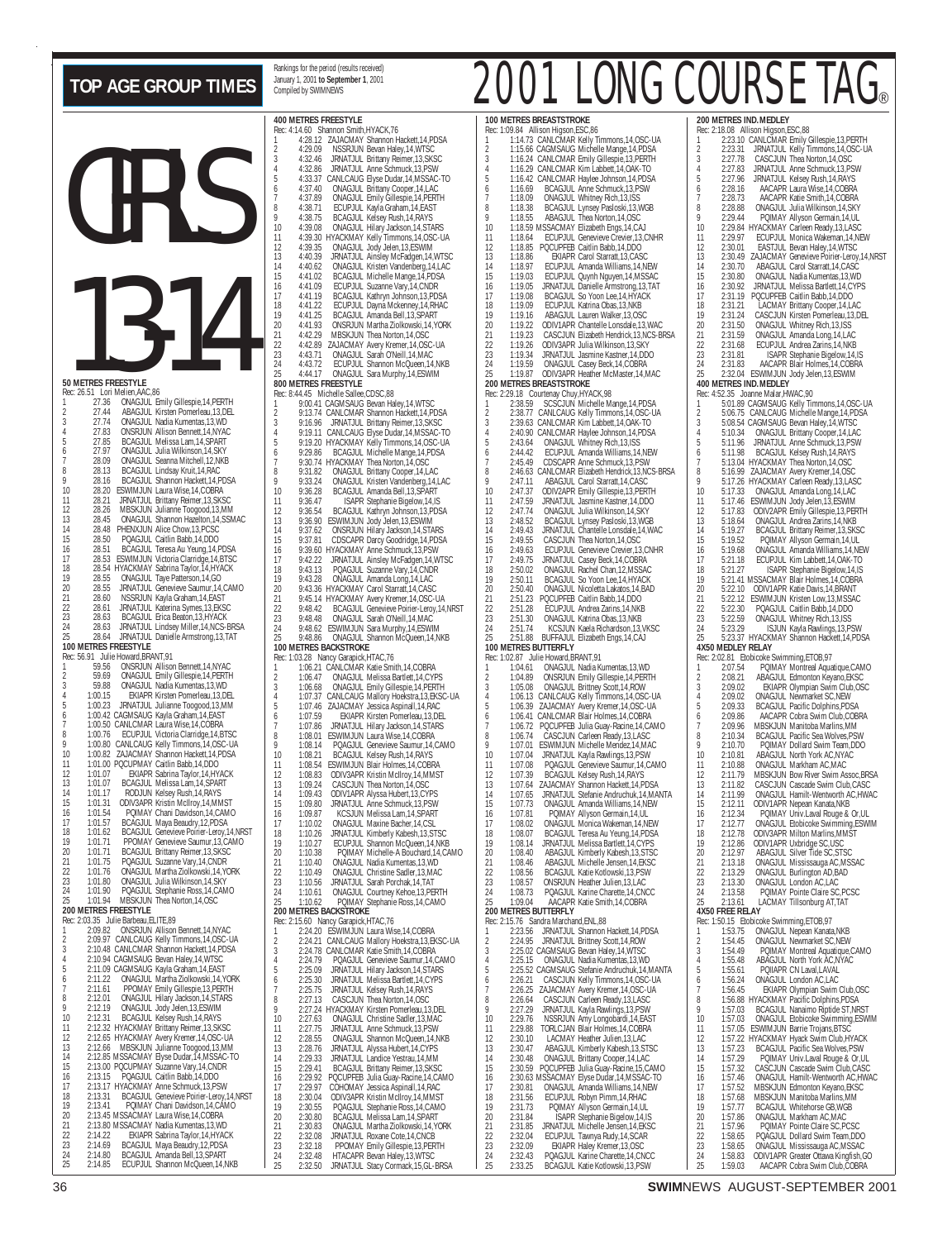|                     |                                                                                                                                              |                     |                               | <b>400 METRES FREESTYLE</b>           |                                                                                                |
|---------------------|----------------------------------------------------------------------------------------------------------------------------------------------|---------------------|-------------------------------|---------------------------------------|------------------------------------------------------------------------------------------------|
|                     |                                                                                                                                              | 1                   | 4:15.51                       | Rec: 4:05.63 Jamie Stevens, MANTA, 89 | ONSRJUN Marco Monaco, 14, C                                                                    |
|                     |                                                                                                                                              | $\overline{2}$<br>3 | 4:16.59<br>4:18.59            |                                       | PQAGJUL Marc Laliberte, 14, U<br>ECUPJUL Mark Kurtzer, 13, NEV                                 |
|                     | YS                                                                                                                                           | 4                   | 4:19.32                       |                                       | BCAGJUL Jens Cuthbert, 14, PD                                                                  |
|                     |                                                                                                                                              | 5<br>6              | 4:22.07<br>4:22.48            |                                       | POAGJUL David Provencher-F<br>ECUPJUL Colin Ackroyd, 14, SO                                    |
|                     |                                                                                                                                              | 7                   |                               |                                       | 4:23.31 MSSACMAY Simon Borjeson, 14,                                                           |
|                     |                                                                                                                                              | 8<br>9              | 4:23.85<br>4:25.20            |                                       | ABAGJUL Pascal Wollach, 13, 0<br>ECUPJUL Vincent Boulanger-M                                   |
|                     |                                                                                                                                              | 10<br>11            | 4:25.93<br>4:26.17            |                                       | ODIV2APR Buddy Green, 14, LU!<br>BCAGJUL Sebastian Salas, 14,1                                 |
|                     |                                                                                                                                              | 12                  | 4:26.33                       |                                       | BCAGJUL Richard Alexander, 1                                                                   |
|                     |                                                                                                                                              | 13<br>14            | 4:27.79<br>4:27.88            |                                       | ONAGJUL David Hughes, 14, RO<br>PQAGJUL Wesley Newman, 14,                                     |
|                     |                                                                                                                                              | 15                  | 4:28.19                       |                                       | POAGJUL Philip Brassard-G., 1                                                                  |
|                     |                                                                                                                                              | 16<br>17            | 4:28.73<br>4:29.40            |                                       | AACAPR Simon Gabsch, 14, M<br>ODIV2APR Dave Spencer, 14, GO                                    |
|                     |                                                                                                                                              | 18                  | 4:29.66                       |                                       | RAPIDJAN James Monk, 14, PD!                                                                   |
|                     |                                                                                                                                              | 19<br>20            | 4:29.84<br>4:29.98            |                                       | ONAGJUL Chris Bento, 14, LAC<br>ONAGJUL Nelson Niedzielski, 1                                  |
|                     |                                                                                                                                              | 21                  | 4:31.15                       |                                       | ISJUN Simon Wing, 14, PSV                                                                      |
|                     |                                                                                                                                              | 22<br>23            | 4:31.37                       |                                       | PQAGJUL Aubert Lachance-F.,<br>4:31.38 HYACKMAY Brad Reid, 14, HYACI                           |
|                     |                                                                                                                                              | 24<br>25            | 4:31.51                       |                                       | 4:31.49 PQCUPJUN Nicolas Murray, 14, [<br>ABAGJUL Braden O'Neill, 14, O'                       |
|                     | 50 METRES FREESTYLE                                                                                                                          |                     |                               | <b>1500 METRES FREESTYLE</b>          |                                                                                                |
| 1                   | Rec: 23.97 Kurtis Miller, SCAR, 0<br>25.21<br>ULJUN Vincent Boulanger-M, 14, CSQ                                                             | 1                   | 17:00.18                      | Rec: 16:00.93 Alex Baumann, LUSC, 79  | BCAGJUL Jens Cuthbert, 14, PD                                                                  |
| $\overline{c}$<br>3 | 25.88<br>SASKMAY Michael Smela, 14, LASER<br>25.91                                                                                           | 2                   |                               |                                       | 17:11.93 MSSACMAY Simon Borjeson,14,                                                           |
| 4                   | PQCUPJUN Nicolas Murray, 14, DYNAM<br>26.01<br>ODIV2APR Matteo Di Paolo,14,VAC                                                               | 3<br>4              | 17:17.86<br>17:27.90          |                                       | ECUPJUL Marco Monaco, 14, C<br>VIT11JUN Philip Brassard-G., 1                                  |
| 5<br>6              | 26.06<br>TBTMAY Christian Carl, 14, TBT-NWO<br>26.09<br>ODIV2APR Brannyn Hale, 14, NBYT                                                      | 5<br>6              | 17:28.64                      |                                       | ONSRJUN David Hughes, 14, RO                                                                   |
| 7                   | 26.11<br>ODIV2APR Jeff Byrne, 13, SSMAC                                                                                                      | 7                   | 17:30.65<br>17:34.72          |                                       | PQAGJUL David Provencher-F<br>ONAGJUL Nelson Niedzielski,1                                     |
| 8<br>9              | 26.11<br>JRNATJUL Marc Laliberte, 14, UL<br>26.25<br>ONAGJUL Mark Kurtzer, 13, NEW                                                           | 8<br>9              | 17:41.14<br>17:41.58          |                                       | BCAGJUL Brad Reid, 14, HYACI<br>MBSKJUN Pascal Wollach, 13, 0                                  |
| 10                  | 26.35<br>PQIMAY Octavian Petre, 14, CAMO                                                                                                     | 10                  | 17:45.35                      |                                       | ISJUN Simon Wing, 14, PSV                                                                      |
| 11<br>12            | 26.39<br>CAMOMAR Philippe Drolet, 14, SAMAK<br>26.48 HYACKMAY Gi-Hun Lim,14,PDSA                                                             | 11<br>12            | 17:48.77                      |                                       | 17:48.31 HYACKMAY Richard Alexander,1<br>BCAGJUL Edward Quinlan, 14, I                         |
| 13                  | 26.50<br>ONAGJUL Julian Cino, 14, HWAC                                                                                                       | 13                  | 17:50.57                      |                                       | GMACMAY Mark Kurtzer, 13, NEV                                                                  |
| 14<br>15            | 26.57<br>ABAGJUL Darren Tso.14.LASC<br>26.60<br>BCAGJUL Jackson Wang, 13, DELTA                                                              | 14<br>15            | 17:56.00                      |                                       | ULJUN Vincent Boulanger-M<br>17:57.81 HYACKMAY Kris Yap-Chung, 13,                             |
| 16<br>17            | 26.64<br>LUSCMAY Aaron Donst, 14, HWAC<br>26.68 HYACKMAY Simon Wing, 14, PSW                                                                 | 16<br>17            | 18:04.63                      |                                       | BCAGJUL Sebastian Salas, 14,1                                                                  |
| 18                  | ODIV3APR Adam MacWilliam,14,MAKOS<br>26.70                                                                                                   | 18                  | 18:07.65<br>18:07.67          |                                       | ONAGJUL Brad Childs, 14, BRO<br>EOSAJUN Sean Alexander, 14, 1                                  |
| 19<br>20            | 26.71<br>HWACJUN Dave Spencer, 14, GGST<br>26.74<br>ABAGJUL Paul Mereau, 14, CASC                                                            | 19<br>20            | 18:07.68<br>18:09.53          |                                       | BCAGJUL Derek Westra-Luney<br>ONAGJUL Adam Fisher-Titus, 1                                     |
| 21                  | 26.80<br>ONAGJUL James San Pedro, 14, OAK                                                                                                    | 21                  |                               |                                       | 18:11.69 HYACKMAY Gavin D'Amico,13,E                                                           |
| 22<br>23            | ONAGJUL Matt Kapitan, 14, COBRA<br>26.83<br>26.93<br>ODIV2APR Steven Posthumus, 13, TBT-NWO                                                  | 22<br>23            | 18:12.31<br>18:13.89          |                                       | LUSCMAY Buddy Green, 14, LU!<br>MBSKJUN Tyson Larone, 13, EK                                   |
| 24                  | 26.96<br>ODIV3APR Jonathan Peace-Hall, 14, RISC                                                                                              | 24                  | 18:13.99                      |                                       | CDSCAPR Leonard Ho, 13, HYA                                                                    |
| 25                  | 26.96 PHENXJUN David Milot, 13, PCSC<br>100 METRES FREESTYLE                                                                                 | 25                  | 18:14.04                      | 100 METRES BACKSTROKE                 | ONSRJUN Chris Bento, 14, LAC                                                                   |
| 1                   | Rec: 52.91 Yannick Lupien, CAGRA, 94<br>54.46<br>PQAGJUL Vincent Boulanger-M, 14, CSQ                                                        | 1                   | 1:02.77                       | Rec: 58.92 Tobias Oriwol, ESWIM, 0    | ONAGJUL Colin Ackroyd, 14, SO                                                                  |
| $\overline{2}$      | POAGJUL Marc Laliberte, 14, UL<br>56.10                                                                                                      | $\overline{c}$      | 1:03.00                       |                                       | ESWIMJUN Brian Holland, 14, M!                                                                 |
| 3<br>4              | 56.22<br>ONAGJUL Mark Kurtzer, 13, NEW<br>56.46<br>PQAGJUL David Provencher-F,14,DDO                                                         | 3<br>4              | 1:04.08<br>1:04.39            |                                       | PQAGJUL Wesley Newman, 14,<br>JRNATJUL Eric Gendron, 14, KS                                    |
| 5<br>6              | 57.04<br>ONAGJUL Matteo Di Paolo, 14, VAC<br>57.05<br>ONAGJUL Alex Olsen, 14, SCAR                                                           | 5                   | 1:04.58                       |                                       | BCAGJUL Alex Sherwood, 14, K                                                                   |
| 7                   | 57.22<br>ABAGJUL Darren Tso, 14, LASC                                                                                                        | 6<br>7              | 1:04.65<br>1:04.89            |                                       | MBSKJUN Jesse Lund,13,EKSO<br>ABAGJUL Pascal Wollach, 13, 0                                    |
| 8<br>9              | 57.25<br>PQCUPJUN Nicolas Murray, 14, DYNAM<br>57.33<br>PQAGJUL Etienne Lavallee, 14, EXCEL                                                  | 8<br>9              | 1:04.96<br>1:05.29            |                                       | ODIV3APR Michael Allain, 14, B!<br>DAVISMAR Aaron Donst, 14, HW.                               |
| 10                  | 57.37<br>ABAGJUL Pascal Wollach, 13, CASC                                                                                                    | 10                  | 1:05.32                       |                                       | ONAGJUL Hans Fracke.14.USC                                                                     |
| 11<br>12            | 57.64<br>ONAGJUL Jeff Byrne, 14, SSMAC<br>57.85<br>ODIV1APR Misha Vujaklija,14,NYAC                                                          | 11                  | 1:05.49                       |                                       | PQAGJUL Vincent Boulanger-M                                                                    |
| 13                  |                                                                                                                                              |                     |                               |                                       |                                                                                                |
|                     | 57.94<br>AACAPR Marco Monaco, 14, OAK                                                                                                        | 12<br>13            | 1:05.62<br>1:05.70            |                                       | <b>ONAGJUL Brandon Connerty, 1</b><br>CNOAPR Andrej Lenert, 14, NK                             |
| 14<br>15            | 57.94<br>BCAGJUL Jens Cuthbert, 14, PDSA<br>58.09<br>RODJUN Michael Smela, 14, LASER                                                         | 14<br>15            | 1:05.80<br>1:05.80            |                                       | MBSKJUN Richard Alexander, 1<br>ONAGJUL Richard Shih, 13, NKI                                  |
| 16                  | 58.14<br>ODIV2APR Dave Spencer, 14, GGST                                                                                                     | 16                  | 1:06.04                       |                                       | UCSAJAN Kyle Sorrenti, 14, GLI                                                                 |
| 17<br>18            | 58.14<br>PQIMAY Wesley Newman, 14, DDO<br>58.28<br>KCSJUN Jackson Wang, 13, DELTA                                                            | 17<br>18            | 1:06.57                       |                                       | ULJUN Alex Desilets, 13, ME<br>1:06.58 MSSACMAY Marco Monaco, 14, C                            |
| 19                  | 58.29<br>ONAGJUL Stephen Louli, 14, MAC                                                                                                      | 19                  |                               |                                       | 1:06.66 ODIV2APR Steven Posthumus,1                                                            |
| 20<br>21            | 58.32<br>ABAGJUL Paul Mereau, 14, CASC<br>58.34<br>PQAGJUL David Milot, 13, PCSC                                                             | 20<br>21            | 1:06.90<br>1:07.05            |                                       | PQIIAPR Felix Renaud, 13, CN<br>ONAGJUL Mark Kurtzer, 13, NEV                                  |
| 22<br>23            | 58.37<br>ABAGJUL Gavin D'Amico, 13, EKSC<br>CAMOMAR Philippe Drolet, 14, SAMAK<br>58.41                                                      | 22<br>23            | 1:07.20                       |                                       | CASCJUN John Lapins, 13, EXS<br>1:07.20 PHENXJUN David Milot, 13, PCS                          |
| 24                  | MBSKJUN Thomas Seibel, 14, GOLD<br>58.41                                                                                                     | 24                  | 1:07.43                       |                                       |                                                                                                |
| 25                  | BCAGJUL Richard Alexander, 14, IS<br>58.48<br>200 METRES FREESTYLE                                                                           | 25                  | 1:07.47                       | <b>200 METRES BACKSTROKE</b>          | POAGJUL Alex Agostino, 14, LA<br>ODIV2APR Dave Spencer, 14, GO                                 |
| 1                   | Rec: 1:55.97 Brian Johns, RACER, 97<br>ECUPJUL Vincent Boulanger-M,14,CSQ<br>2:00.50                                                         |                     |                               | Rec: 2:05.16 Tobias Oriwol, ESWIM, 0  |                                                                                                |
| $\overline{c}$      | ECUPJUL Mark Kurtzer, 13, NEW<br>2:00.79                                                                                                     | 1                   | 2:15.98                       |                                       | 2:13.52 ESWIMJUN Brian Holland, 14, M!<br>ONAGJUL Colin Ackroyd, 14, SO                        |
| 3<br>4              | POAGJUL Marc Laliberte, 14, UL<br>2:00.93<br>AACAPR Marco Monaco, 14, OAK<br>2:03.86                                                         | $\frac{2}{3}$<br>4  | 2:17.61<br>2:18.01            |                                       | BCAGJUL Richard Alexander, 1                                                                   |
| 5                   | 2:03.92                                                                                                                                      | 5                   | 2:18.06                       |                                       | ONAGJUL Mark Kurtzer, 13, NEV<br>PQAGJUL Wesley Newman, 14,                                    |
| 6<br>7              | LUSCMAY Buddy Green, 14, LUSC<br>ABAGJUL Pascal Wollach, 13, CASC<br>2:03.97<br>ONAGJUL Colin Ackroyd, 14, SCAR<br>2:04.98                   | 6<br>7              | 2:18.12<br>2:19.11            |                                       | BCAGJUL Alex Sherwood, 14, K<br>ABAGJUL Pascal Wollach, 13, 0                                  |
| 8<br>9              | 2:05.19 HYACKMAY Jens Cuthbert, 14, PDSA                                                                                                     | 8                   | 2:20.48                       |                                       | ONAGJUL Hans Fracke, 14, USO                                                                   |
| 10                  | 2:05.36 PQCUPJUN Nicolas Murray, 14, DYNAM<br>ULJUN Etienne Lavallee, 13, EXCEL<br>2:05.73                                                   | 9<br>10             | 2:20.52<br>2:20.85            |                                       | JRNATJUL Eric Gendron, 14, KS<br>EKIAPR Jesse Lund, 13, EKSO                                   |
| 11<br>12            | 2:05.96<br>ECUPJUL Zachary Hurd, 14, BTSC                                                                                                    | 11                  | 2:21.21                       |                                       | <b>ONAGJUL Brandon Connerty, 1</b>                                                             |
| 13                  | 2:06.63 MSSACMAY Simon Borjeson, 14, OAK<br>2:06.66 ESWIMJUN Alex Olsen, 14, SCAR                                                            | 12<br>13            | 2:21.54<br>2:21.54            |                                       | ONAGJUL Chris Bento, 14, LAC<br>ONAGJUL Richard Shih, 13, NKI                                  |
| 14<br>15            | MBSKJUN Michael Smela,14,LASER<br>2:06.77<br>2:06.91<br>ABAGJUL Gavin D'Amico, 13, EKSC                                                      | 14<br>15            | 2:22.07                       |                                       | 2:21.55 PQCUPJUN Nicolas Murray, 14, [<br>PQIIAPR Felix Renaud, 13, CN                         |
| 16                  | 2:06.96<br>ODIV2APR Dave Spencer, 14, GGST                                                                                                   | 16                  | 2:22.85                       |                                       | DAVISMAR Aaron Donst, 14, HW                                                                   |
| 17<br>18            | ISJUN Simon Wing, 14, PSW<br>2:07.07<br>SASKMAY Alexander Love, 13, ROD<br>2:07.13                                                           | 17<br>18            | 2:22.86<br>2:23.01            |                                       | ONAGJUL Michael Allain, 14, B!<br>CNOAPR Andrej Lenert, 14, NK                                 |
| 19<br>20            | 2:07.13 PHENXJUN David Milot, 13, PCSC<br>2:07.18<br>BCAGJUL Sebastian Salas, 14, PDSA                                                       | 19                  | 2:23.17                       |                                       | ODIV2APR Dave Spencer, 14, GO                                                                  |
| 21                  | ISJUN Richard Alexander, 14, IS<br>2:07.65                                                                                                   | 20<br>21            | 2:23.22<br>2:23.23            |                                       | ECUPJUL Vincent Boulanger-M<br>PQAGJUL Alex Desilets, 13, ME                                   |
| 22<br>23<br>24      | 2:07.71<br>ABAGJUL Braden O'Neill, 14, OSC<br>2:07.73<br>ONAGJUL Brandon Connerty, 14, BRANT<br>2:08.16 ESWIMJUN Brian Holland, 14, MSSAC-TO | 22<br>$23\,$<br>24  | 2:23.25<br>2:23.57<br>2:23.68 |                                       | ABAGJUL Tristan Armstrong, 14<br>POAGJUL Etienne Lavallee, 14,<br>ONAGJUL David Arcand, 13, GC |

|                           |                                     | 400 METRES FREESTYLE                                          |                                                                                                                                                                                                                                                 |
|---------------------------|-------------------------------------|---------------------------------------------------------------|-------------------------------------------------------------------------------------------------------------------------------------------------------------------------------------------------------------------------------------------------|
|                           |                                     | Rec: 4:05.63 Jamie Stevens, MANTA, 89                         |                                                                                                                                                                                                                                                 |
| 1                         | 4:15.51                             |                                                               | ONSRJUN Marco Monaco, 14, OAK                                                                                                                                                                                                                   |
| $\frac{1}{2}$             | 4:16.59                             |                                                               | POAGJUL Marc Laliberte, 14, UL                                                                                                                                                                                                                  |
| 3<br>4                    |                                     |                                                               |                                                                                                                                                                                                                                                 |
| 5                         |                                     |                                                               | 14,DDO                                                                                                                                                                                                                                          |
| 6                         |                                     |                                                               | 1992 ECUPJUL Mark Kurtzer, 13, NEW<br>4:19.32 BCAGJUL Jens Cuthert, 13, NEW<br>4:22.07 POAGJUL David Provencher-F, 14, 22.43<br>ECUPJUL Colin Ackroyd, 14, SCAR                                                                                 |
| 7                         |                                     |                                                               | 4:23.31 MSSACMAY Simon Borjeson, 14.0AK<br>4:23.35 ABAGJUL Pascal Wollach, 13, CASC<br>4:25.20 ECUPJUL Vincent Boulanger-M, 14, CSQ                                                                                                             |
| 8                         |                                     |                                                               |                                                                                                                                                                                                                                                 |
| 9<br>10                   |                                     |                                                               |                                                                                                                                                                                                                                                 |
| $\frac{11}{2}$            |                                     |                                                               |                                                                                                                                                                                                                                                 |
| 12                        |                                     |                                                               | 4.25.20<br>4.25.93 CDIV2APR Buddy Green, 14.1USC<br>4.25.93 BCAGUUL Sebastian Salas, 14.PDSA<br>4.26.33 BCAGUUL Richard Alexander, 14.1SC<br>4.27.79 ONAGUUL Novid Hughes, 14.ROW<br>4.27.88 POAGUUL Wesley Newman, 14.DDO<br>4.28.19 POAGUUL W |
| 13                        |                                     |                                                               |                                                                                                                                                                                                                                                 |
| 14                        | $4:28.19$<br>$4:28.73$<br>$4:29.73$ |                                                               |                                                                                                                                                                                                                                                 |
| 15<br>16                  |                                     |                                                               |                                                                                                                                                                                                                                                 |
| 17                        |                                     |                                                               | AACAPR Simon Gabsch, 14, MSSAC-TO<br>4:29.40 ODIV2APR Dave Spencer, 14, GGST                                                                                                                                                                    |
| 18                        |                                     |                                                               | 4:29.66 RAPIDJAN James Monk, 14, PDSA                                                                                                                                                                                                           |
| 19                        | 4:29.84                             |                                                               | ONAGJUL Chris Bento, 14, LAC                                                                                                                                                                                                                    |
| 20                        | 4:29.98                             |                                                               | ONAGJUL Nelson Niedzielski, 14, MSSAC                                                                                                                                                                                                           |
| 21                        | 4:31.15                             |                                                               | ISJUN Simon Wing, 14, PSW<br>POAGJUL Aubert Lachance-F., 14, UL                                                                                                                                                                                 |
| 22<br>23                  | 4:31.37                             |                                                               | 4:31.38 HYACKMAY Brad Reid, 14, HYACK                                                                                                                                                                                                           |
| 24                        |                                     |                                                               | 4:31.49 PQCUPJUN Nicolas Murray, 14, DYNAM                                                                                                                                                                                                      |
| 25                        | 4:31.51                             |                                                               | ABAGJUL Braden O'Neill, 14, OSC                                                                                                                                                                                                                 |
|                           |                                     | <b>1500 METRES FREESTYLE</b>                                  |                                                                                                                                                                                                                                                 |
| 1                         |                                     | Rec: 16:00.93 Alex Baumann, LUSC, 79                          |                                                                                                                                                                                                                                                 |
| $\overline{2}$            |                                     |                                                               | 17:00.18 BCAGJUL Jens Cuthbert, 14, PDSA<br>17:11.93 MSSACMAY Simon Borjeson, 14, OAK                                                                                                                                                           |
| 3                         | 17:17.86                            |                                                               | ECUPJUL Marco Monaco, 14, OAK                                                                                                                                                                                                                   |
| 4                         | 17:27.90                            |                                                               | VIT11JUN Philip Brassard-G., 14, DDO                                                                                                                                                                                                            |
| 5                         | 17:28.64                            |                                                               | ONSRJUN David Hughes, 14, ROW                                                                                                                                                                                                                   |
| 6<br>7                    | 17:30.65<br>17:34.72                |                                                               | PQAGJUL David Provencher-F,14,DDO<br>ONAGJUL Nelson Niedzielski, 14, MSSAC                                                                                                                                                                      |
| 8                         | 17:41.14                            |                                                               | BCAGJUL Brad Reid, 14, HYACK                                                                                                                                                                                                                    |
| 9                         | 17:41.58                            |                                                               | MBSKJUN Pascal Wollach, 13, CASC                                                                                                                                                                                                                |
| 10                        |                                     |                                                               |                                                                                                                                                                                                                                                 |
| 11                        |                                     |                                                               |                                                                                                                                                                                                                                                 |
| 12<br>13                  |                                     |                                                               |                                                                                                                                                                                                                                                 |
| 14                        |                                     |                                                               | UILIUN Vincent Boulanger-M, 14, CSQ<br>HYACKMAY Kris Yap-Chung, 13, HYACK<br>BCAGJUL Sebastian Salas, 14, PDSA<br>ONAGJUL Brad Childs, 14, BROCK<br>NAGJUL Brad Childs, 14, BROCK                                                               |
| 15                        | 17:57.81                            |                                                               |                                                                                                                                                                                                                                                 |
| 16                        | 18:04.63                            |                                                               |                                                                                                                                                                                                                                                 |
| 17                        | 18:07.65                            |                                                               |                                                                                                                                                                                                                                                 |
| 18<br>19                  | 18:07.67<br>18:07.68                |                                                               | EOSAJUN Sean Alexander, 14, TD<br>BCAGJUL Derek Westra-Luney, 14, IS                                                                                                                                                                            |
| 20                        | 18:09.53                            |                                                               | ONAGJUL Adam Fisher-Titus, 14, GO                                                                                                                                                                                                               |
| 21                        |                                     |                                                               | 18:11.69 HYACKMAY Gavin D'Amico, 13, EKSC                                                                                                                                                                                                       |
| $^{22}$                   | 18:12.31                            |                                                               | LUSCMAY Buddy Green, 14, LUSC<br>MBSKJUN Tyson Larone, 13, EKSC                                                                                                                                                                                 |
| 23<br>24                  | 18:13.89<br>18:13.99                |                                                               | CDSCAPR Leonard Ho, 13, HYACK                                                                                                                                                                                                                   |
| 25                        | 18:14.04                            |                                                               | ONSRJUN Chris Bento, 14, LAC                                                                                                                                                                                                                    |
|                           |                                     |                                                               |                                                                                                                                                                                                                                                 |
|                           |                                     | <b>100 METRES BACKSTROKE</b>                                  |                                                                                                                                                                                                                                                 |
|                           | Rec: 58.92                          | Tobias Oriwol, ESWIM, 0                                       |                                                                                                                                                                                                                                                 |
| 1                         | 1:02.77                             |                                                               | ONAGJUL Colin Ackroyd, 14, SCAR                                                                                                                                                                                                                 |
| $\overline{\mathbf{c}}$   |                                     |                                                               | 1:03.00 ESWIMJUN Brian Holland, 14, MSSAC-TO                                                                                                                                                                                                    |
| 3<br>4                    |                                     |                                                               |                                                                                                                                                                                                                                                 |
| 5                         | 1:04.58                             |                                                               | 1:04.08 POAGJUL Wesley Newman, 14, DDO<br>1:04.39 JRNATJUL Eric Gendron, 14, KSC-BRSA<br>1:04.58 BCACJUL Alex Sharvood 14, KCS<br>BCAGJUL Alex Sherwood, 14, KCS                                                                                |
|                           | 1:04.65                             |                                                               | MBSKJUN Jesse Lund, 13, EKSC                                                                                                                                                                                                                    |
| 6<br>7                    | 1:04.89                             |                                                               | ABAGJUL Pascal Wollach, 13, CASC                                                                                                                                                                                                                |
| 8.                        | 1:04.96                             |                                                               | ODIV3APR Michael Allain, 14, BST                                                                                                                                                                                                                |
| 9                         |                                     |                                                               | 1:05.29 DAVISMAR Aaron Donst, 14, HWAC                                                                                                                                                                                                          |
| 10<br>11                  | 1:05.32<br>1:05.49                  |                                                               | ONAGJUL Hans Fracke, 14, USC<br>POAGJUL Vincent Boulanger-M, 14, CSO                                                                                                                                                                            |
| 12                        | 1:05.62                             |                                                               |                                                                                                                                                                                                                                                 |
| 13                        | 1:05.70                             |                                                               |                                                                                                                                                                                                                                                 |
| 14<br>15                  | 1:05.80                             |                                                               |                                                                                                                                                                                                                                                 |
| 16                        | 1:05.80<br>1:06.04                  |                                                               | PUAGJUL VIncent Boulanger-M, 14,CSC<br>ONAGJUL Brandon Connerty, 14,BRANT<br>MBSKJUN Richard Alexander, 14,IS<br>MBSKJUN Richard Alexander, 14,IS<br>ONAGJUL Richard Shih,13,NKB                                                                |
| 17                        |                                     |                                                               | UCSAJAN Kyle Sorrenti, 14, GLEN                                                                                                                                                                                                                 |
| 18                        |                                     |                                                               |                                                                                                                                                                                                                                                 |
|                           |                                     |                                                               | 1:06.57 ULJUN Alex Desilets, 13, MEGO<br>1:06.58 MSSACMAY Marco Monaco, 14, OAK<br>1:06.66 ODIV2APR Steven Posthumus, 13, TBT-NWO                                                                                                               |
| 19<br>20                  | 1:06.90<br>1:07.05                  |                                                               | POIIAPR Felix Renaud, 13, CNB                                                                                                                                                                                                                   |
| $\frac{21}{2}$<br>$^{22}$ | 1:07.20                             |                                                               | ONAGJUL Mark Kurtzer, 13, NEW<br>CASCJUN John Lapins, 13, EXST                                                                                                                                                                                  |
| 23                        | 1:07.20                             |                                                               | PHENXJUN David Milot, 13, PCSC                                                                                                                                                                                                                  |
| 24                        | 1:07.43                             |                                                               | POAGJUL Alex Agostino, 14, LAVAL                                                                                                                                                                                                                |
| 25                        | 1:07.47                             |                                                               | ODIV2APR Dave Spencer, 14, GGST                                                                                                                                                                                                                 |
|                           |                                     | 200 METRES BACKSTROKE<br>Rec: 2:05.16 Tobias Oriwol, ESWIM, 0 |                                                                                                                                                                                                                                                 |
| 1                         | 2:13.52                             |                                                               | ESWIMJUN Brian Holland, 14, MSSAC-TO                                                                                                                                                                                                            |
| $\overline{2}$            | 2:15.98                             |                                                               | ONAGJUL Colin Ackroyd, 14, SCAR                                                                                                                                                                                                                 |
| 3<br>4                    | 2:17.61<br>2:18.01                  |                                                               | BCAGJUL Richard Alexander, 14, IS<br>ONAGJUL Mark Kurtzer, 13, NEW                                                                                                                                                                              |
| 5                         | 2:18.06                             |                                                               | PQAGJUL Wesley Newman, 14, DDO                                                                                                                                                                                                                  |
| 6                         | 2:18.12                             |                                                               | BCAGJUL Alex Sherwood, 14, KCS                                                                                                                                                                                                                  |
| 7                         | 2:19.11                             |                                                               | ABAGJUL Pascal Wollach, 13, CASC                                                                                                                                                                                                                |
| 8<br>9                    | 2:20.48                             |                                                               | ONAGJUL Hans Fracke, 14, USC                                                                                                                                                                                                                    |
| 10                        | 2:20.52<br>2:20.85                  |                                                               | JRNATJUL Eric Gendron, 14, KSC-BRSA                                                                                                                                                                                                             |
| 11                        | 2:21.21                             |                                                               | EKIAPR Jesse Lund, 13, EKSC<br>ONAGJUL Brandon Connerty, 14, BRANT                                                                                                                                                                              |
| 12                        | 2:21.54                             |                                                               | ONAGJUL Chris Bento, 14, LAC                                                                                                                                                                                                                    |
| 13                        | 2:21.54                             |                                                               | ONAGJUL Richard Shih, 13, NKB                                                                                                                                                                                                                   |
| 14                        | 2:21.55                             |                                                               |                                                                                                                                                                                                                                                 |
| 15<br>16                  | 2:22.07<br>2:22.85                  |                                                               | POCUPJUN Nicolas Murray, 14, DYNAM<br>POIIAPR Felix Renaud, 13, CNB                                                                                                                                                                             |
| 17                        | 2:22.86                             |                                                               |                                                                                                                                                                                                                                                 |
| 18                        | 2:23.01                             |                                                               |                                                                                                                                                                                                                                                 |
| 19                        | 2:23.17                             |                                                               | DAVISMAR Aaron Donst, 14, HWAC<br>ONAGJUL Michael Allain, 14, BST<br>CNOAPR Andrej Lenert, 14, NKB<br>ODIVZAPR Dave Spencer, 14, GGST<br>CLID III                                                                                               |
|                           | 2:23.22                             |                                                               |                                                                                                                                                                                                                                                 |
| 20<br>21<br>22<br>23      | 2:23.23<br>2:23.25                  |                                                               | ECUPJUL Vincent Boulanger-M,14,CSQ<br>POAGJUL Alex Desilets,13,MEGO<br>ABAGJUL Tristan Armstrong,14,NCS-BRSA<br>POAGJUL Etienne Lavallee,14,EXCEL                                                                                               |

25 2:24.11 TORLCJAN Marco Monaco,14,OAK

## TOP AGE GROUP TIMES **Exacting for the period (results received**)<br>2001 LONG COURSE TAG®

|                     |                    | 100 METRES BREASTSTROKE              |                                                                                                                                                                                                                                               | 200 N               |
|---------------------|--------------------|--------------------------------------|-----------------------------------------------------------------------------------------------------------------------------------------------------------------------------------------------------------------------------------------------|---------------------|
|                     |                    | Rec: 1:04.53 Matthew Huang, PDSA, 99 |                                                                                                                                                                                                                                               | Rec: 2              |
| 1<br>$\overline{c}$ | 1:09.36<br>1:11.28 |                                      | ONSRJUN Marco Monaco, 14, OAK                                                                                                                                                                                                                 | 1<br>$\overline{c}$ |
| 3                   | 1:11.66            |                                      |                                                                                                                                                                                                                                               |                     |
| 4                   | 1:12.03            |                                      |                                                                                                                                                                                                                                               | $\frac{3}{4}$       |
| 5                   | 1:12.04            |                                      |                                                                                                                                                                                                                                               | 5                   |
| 6<br>7              | 1:12.43            |                                      | ONAGJUL Bryan Mell, 13, NEW<br>POAGJUL Mathieu Bois, 13, HIPPO<br>ECUPJUL Bryn Jones, 14, NEW<br>EKIAPR Rodale Estor, 13, CASC<br>COIVITAL AIRS OISEN, 14, SCAR<br>ONIVITADE Micha Vitaklija, 14, NYA                                         | 6<br>7              |
| 8                   | 1:12.51<br>1:12.84 |                                      | ODIV1APR Misha Vujaklija,14,NYAC                                                                                                                                                                                                              | 8                   |
| 9                   | 1:13.17            |                                      | ONAGJUL James San Pedro, 14, OAK<br>ESWIMJUN Jamie Ross, 12, AUROR<br>POIMAY Marc Laliberte, 14, UL                                                                                                                                           | 9                   |
| 10                  | 1:13.31            |                                      |                                                                                                                                                                                                                                               | 10                  |
| 11                  | 1:13.73            |                                      | SASKMAY Michael Smela, 14, LASER                                                                                                                                                                                                              | 11                  |
| 12<br>13            | 1:14.02<br>1:14.25 |                                      | BCAGJUL Leonard Ho, 14, HYACK<br>PQIMAY Max Dumont, 12, REG                                                                                                                                                                                   | 12<br>13            |
| 14                  | 1:15.21            |                                      | ONAGJUL Johnathon Caquiat, 14, CHAMP                                                                                                                                                                                                          | 14                  |
| 15                  | 1:15.28            |                                      | MBSKJUN Jesse Lund, 13, EKSC<br>EOSAJUN Jordie Lewis, 14, UPCAN                                                                                                                                                                               | 15                  |
| 16                  | 1:15.36            |                                      |                                                                                                                                                                                                                                               | 16                  |
| 17                  | 1:15.37            |                                      | ODIV3APR Daniel Vollmer, 14, AAC                                                                                                                                                                                                              | 17                  |
| 18<br>19            | 1:15.45<br>1:15.47 |                                      | PQAGJUL Jean-S. Despatie, 14, ENC<br>CASCJUN Tadamasa Miyashita, 14, NCS-BRSA                                                                                                                                                                 | 18<br>19            |
| 20                  | 1:15.64            |                                      | PHENXJUN Edward Quinlan, 14, PDSA                                                                                                                                                                                                             | 20                  |
| 21                  |                    |                                      | 1:15.66 HYACKMAY Ryan Chiew, 14, HYACK                                                                                                                                                                                                        | 21                  |
| 22                  | 1:16.10            |                                      | ODIV1APR Andrew Cheung, 14, WAC                                                                                                                                                                                                               | 22                  |
| 23<br>24            | 1:16.18<br>1:16.36 |                                      | ONAGJUL Adam Dunn, 14, AAC<br>ODIV2APR Brannyn Hale, 14, NBYT                                                                                                                                                                                 | 23<br>24            |
| 25                  | 1:16.49            |                                      | ONAGJUL Donald Ellison, 14, NEW                                                                                                                                                                                                               | 25                  |
|                     |                    | 200 METRES BREASTSTROKE              |                                                                                                                                                                                                                                               | 400 N               |
|                     |                    | Rec: 2:19.95 Matthew Huang, PDSA, 99 |                                                                                                                                                                                                                                               | Rec: 4              |
| $\frac{1}{2}$       | 2:31.43            |                                      | ONAGJUL Marco Monaco, 14, OAK<br>ONAGJUL Bryn Jones, 14, NEW                                                                                                                                                                                  | 1                   |
| 3                   | 2:32.03            |                                      |                                                                                                                                                                                                                                               | $\overline{c}$<br>3 |
| 4                   |                    |                                      |                                                                                                                                                                                                                                               | 4                   |
| 5                   |                    |                                      |                                                                                                                                                                                                                                               | 5                   |
| 6                   |                    |                                      |                                                                                                                                                                                                                                               | $\frac{6}{7}$       |
| 7<br>8              |                    |                                      |                                                                                                                                                                                                                                               | 8                   |
| 9                   |                    |                                      | 2:32.03 – ONAGUL Byn Jones, 14, New<br>2:35.51 – ONAGUL Byan Mell, 13, NEW<br>2:37.59 – ONAGUL Byan Mell, 13, NEW<br>2:37.59 – ONAGUL James San Pedro, 14, OAK<br>2:38.43 – POAGUL David Provencher-F, 14, DDO<br>2:38.96 – POAGUL Mahrieu Bo | 9                   |
| 10                  |                    |                                      |                                                                                                                                                                                                                                               | 10                  |
| 11                  | 2:40.69            |                                      | MBSKJUN Michael Smela, 14, LASER<br>PPOMAY Zachary Glassman, 14, CAMO<br>POAGJUL Jean-S. Despatie, 14, ENC                                                                                                                                    | 11                  |
| 12                  | 2:41.41            |                                      |                                                                                                                                                                                                                                               | 12                  |
| 13<br>14            | 2:41.41<br>2:41.63 |                                      | ESWIMJUN Donald Ellison, 14, NEW                                                                                                                                                                                                              | 13<br>14            |
| 15                  | 2:41.64            |                                      | PQIMAY Marc Laliberte, 14, UL                                                                                                                                                                                                                 | 15                  |
| 16                  |                    |                                      | 2:41.99 HYACKMAY Leonard Ho, 14, HYACK                                                                                                                                                                                                        | 16                  |
| 17                  | 2:42.13            |                                      | ESWIMJUN Jamie Ross, 13, AUROR                                                                                                                                                                                                                | 17                  |
| 18<br>19            | 2:42.55            |                                      | PQIMAY Max Dumont, 13, REG<br>2:43.56 HYACKMAY Ryan Chiew, 14, HYACK                                                                                                                                                                          | 18<br>19            |
| 20                  | 2:44.87            |                                      | ONAGJUL Johnathon Caquiat, 14, CHAMP                                                                                                                                                                                                          | 20                  |
| 21                  | 2:45.02            |                                      | ODIV1APR Andrew Cheung, 14, WAC                                                                                                                                                                                                               | 21                  |
| 22                  | 2:45.30            |                                      | EOSAJUN Jordie Lewis, 14, UPCAN                                                                                                                                                                                                               | 22                  |
| 23                  | 2:46.23            |                                      | ONAGJUL Adam Dunn, 14, AAC                                                                                                                                                                                                                    | 23<br>24            |
| 24<br>25            | 2:46.39<br>2:46.44 |                                      | ABAGJUL Raymond Rieger, 14, KSC<br>ONAGJUL Kellan O'Neill, 14, SSMAC                                                                                                                                                                          | 25                  |
|                     |                    | 100 METRES BUTTERFLY                 |                                                                                                                                                                                                                                               | 4X50                |
|                     |                    | Rec: 57.45 Philip Weiss, SKSC, 94    |                                                                                                                                                                                                                                               | Rec: 1              |
| 1                   | 1:00.04            |                                      | JRNATJUL David Milot, 13, PCSC                                                                                                                                                                                                                | 1                   |
| 2<br>3              | 1:01.20<br>1:02.72 |                                      | ONAGJUL Jeff Byrne, 14, SSMAC<br>ONAGJUL Alex Olsen, 14, SCAR                                                                                                                                                                                 | $\frac{2}{3}$       |
| 4                   | 1:02.85            |                                      | ONAGJUL Nathan Ferguson, 14, EBSC                                                                                                                                                                                                             | 4                   |
| 5                   | 1:02.97            |                                      | ONAGJUL Marco Monaco, 14, OAK                                                                                                                                                                                                                 | 5                   |
| 6<br>7              |                    |                                      | 1:03.30 ORAGOLI Marto Mortal (14,815C<br>1:03.30 ONAGUL Matteo Di Paolo, 14,916C<br>1:03.36 ONAGUL Matteo Di Paolo, 14,916C<br>1:03.36 POAGUL Vincent Boulange-M, 14,CSQ<br>1:03.46 CAMOMAR Maximilian Leger, 14,CAMO<br>1:03.78 MSSACMAY Bry | 6                   |
| 8                   |                    |                                      |                                                                                                                                                                                                                                               | $\overline{1}$<br>8 |
| 9                   |                    |                                      |                                                                                                                                                                                                                                               | 9                   |
| 10                  |                    |                                      |                                                                                                                                                                                                                                               | 10                  |
| 11                  |                    |                                      |                                                                                                                                                                                                                                               | 11                  |
| 12<br>13            |                    |                                      |                                                                                                                                                                                                                                               | 12<br>13            |
| 14                  |                    |                                      |                                                                                                                                                                                                                                               | 14                  |
| 15                  |                    |                                      | <b>103.89 POAGJUL Results Direct ALA, MSSACE</b><br>1.03.95 POAGJUL Revent Marcoux, 14, EXCEL<br>1.03.95 POAGJUL Revent Digital, 14, PPO<br>1.04.14 AACAPR Simon Gabsch, 14, MSSAC-TO<br>1.04.17 RCAC III CL Line Line 14, PPC                | 15                  |
| 16                  |                    |                                      |                                                                                                                                                                                                                                               | 16                  |
| 17                  |                    |                                      | 1:04.17 BCAGJUL Gi-Hun Lim,14,PDSA<br>1:04.18 HYACKMAY Simon Wing, 14, PSW                                                                                                                                                                    | 17                  |
| 18<br>19            | 1:04.47            |                                      | EKIAPR Tyson Larone, 13, EKSC                                                                                                                                                                                                                 | 18<br>19            |
| 20                  | 1:04.51            |                                      | ABAGJUL Justin Allen, 14, EKSC                                                                                                                                                                                                                | 20                  |
| 21                  | 1:04.56            |                                      | PQIIAPR Samuel Chartrand, 13, ELITE                                                                                                                                                                                                           | 21                  |
| 22                  | 1:04.58            |                                      | ABAGJUL Gavin D'Amico, 13, EKSC                                                                                                                                                                                                               | 22                  |
| 23<br>24            | 1:04.59<br>1:04.71 |                                      | PPOMAY Octavian Petre, 14, CAMO<br>ECUPJUL Mathieu Bois.13.HIPPO                                                                                                                                                                              | 23<br>24            |
| 25                  | 1:04.74            |                                      | ABAGJUL Matt Derochie, 14, KSC-BRSA                                                                                                                                                                                                           | 25                  |
|                     |                    | 200 METRES BUTTERFLY                 |                                                                                                                                                                                                                                               | 4X50                |
|                     |                    | Rec: 2:05.20 Philip Weiss, SKSC, 94  |                                                                                                                                                                                                                                               | Rec: 1              |
| 1<br>$\overline{c}$ | 2:16.19<br>2:17.14 |                                      | ONAGJUL Jeff Byrne, 14, SSMAC<br>ECUPJUL David Milot, 13, PCSC                                                                                                                                                                                | 1<br>2              |
| 3                   | 2:18.91            |                                      | PQAGJUL Philip Brassard-G., 14, DDO                                                                                                                                                                                                           | 3                   |
| 4                   |                    |                                      | 2:20.19 MSSACMAY Marco Monaco, 14, OAK                                                                                                                                                                                                        | 4                   |
| 5                   | 2:20.84            |                                      | ONAGJUL Nathan Ferguson, 14, EBSC                                                                                                                                                                                                             | 5                   |
| 6<br>7              | 2:20.96<br>2:21.13 |                                      | BCAGJUL Jens Cuthbert, 14, PDSA<br>ECUPJUL Zachary Hurd, 14, BTSC                                                                                                                                                                             | 6<br>7              |
| 8                   | 2:21.26            |                                      | EKIAPR Tyson Larone, 13, EKSC                                                                                                                                                                                                                 | 8                   |
| 9                   |                    |                                      | 2:21.39 HYACKMAY Simon Wing, 14, PSW                                                                                                                                                                                                          | 9                   |
| 10                  | 2:22.09            |                                      | POIMAY Maximilian Leger<br>,14,CAMO                                                                                                                                                                                                           | 10                  |
| 11<br>12            | 2:22.82            |                                      | ODIV1APR Bryce Tung,14,TSC                                                                                                                                                                                                                    | 11<br>12            |
| 13                  | 2:24.12<br>2:24.66 |                                      | BCAGJUL KrÍs Yap-Čhung, 13, HYACK<br>POAGJUL Roman Dagash, 14, PPO<br>EOSAJUN Majed Piedra, 17, NKB                                                                                                                                           | 13                  |
| 14                  | 2:24.83            |                                      |                                                                                                                                                                                                                                               | 14                  |
| 15                  | 2:25.42            |                                      | GMACMAY Jonathan Pilon, 14, HOST<br>POAGJUL Steven Marcoux, 14, EXCEL                                                                                                                                                                         | 15                  |
| 16                  | 2:25.86            |                                      |                                                                                                                                                                                                                                               | 16                  |
| 17<br>18            | 2:25.87<br>2:25.89 |                                      | ABAGJUL Justin Allen, 14, EKSC<br>AACAPR Simon Gabsch, 14, MSSAC-TO                                                                                                                                                                           | 17<br>18            |
| 19                  | 2:26.02            |                                      | EKIAPR Edward Quinlan, 14, PDSA                                                                                                                                                                                                               | 19                  |
| $\overline{20}$     | 2:26.13            |                                      | ONAGJUL David Hughes, 14, ROW                                                                                                                                                                                                                 | 20                  |
| 21                  | 2:26.61            |                                      | ODIV1APR Brent Charlton, 14, TAT                                                                                                                                                                                                              | 21                  |
| 22<br>23            | 2:26.73<br>2:26.78 |                                      | ONAGJUL Scott VanDoormaal, 14, GMAC<br>ONAGJUL Mehmet Dinc, 14, MSSAC                                                                                                                                                                         | 22<br>23            |
|                     |                    |                                      |                                                                                                                                                                                                                                               |                     |
| 24                  | 2:27.13            |                                      | PQAGJUL Felix Renaud, 13, CNB                                                                                                                                                                                                                 | 24                  |

**200 METRES IND.MEDLEY** P.09.65 Tobias Oriwol, ESWIM, 0.<br>2:15.83 ONSR JUN Marcol 1 2:15.83 ONSRJUN Marco Monaco,14,OAK 2 2:17.92 PQAGJUL David Provencher-F,14,DDO 2:20.17 PQAGJUL Marc Laliberte, 14, UL<br>2:20.51 ONAG JUL Alex Olsen 14 SCAR 4 2:20.51 ONAGJUL Alex Olsen,14,SCAR 5 2:20.53 ONAGJUL Colin Ackroyd,14,SCAR 6 2:20.64 ONAGJUL Brandon Connerty,14,BRANT 7 2:21.22 PQAGJUL Philip Brassard-G.,14,DDO 8 2:21.96 ABAGJUL Braden O'Neill,14,OSC 9 2:22.22 MBSKJUN Michael Smela,14,LASER 2:22.30 PQCUPJUN Nicolas Murray,14,DYNAM<br>2:22.89 POAGJUL Flienne Lavallee.14.EXCEL 11 2:22.89 PQAGJUL Etienne Lavallee,14,EXCEL 2:23.30 HYACKMAY Jesse Lund,13,EKSC<br>2:23.38 ISJUN Simon Wing,14,PSW 2:23.38 ISJUN Simon Wing,14,PSW<br>2:23.38 ISJUN Simon Wing,14,PSW 14 2:23.71 PQAGJUL Mathieu Bois,13,HIPPO 15 2:23.77 BCAGJUL Richard Alexander,14,IS 16 2:23.87 BCAGJUL Jens Cuthbert,14,PDSA 17 2:24.04 ONAGJUL Chris Bento,14,LAC 18 2:24.42 BCAGJUL Sebastian Salas,14,PDSA 19 2:24.62 ONAGJUL Adam Dunn,14,AAC 20 2:24.64 ABAGJUL Matt Derochie,14,KSC-BRSA 21 2:24.91 ONAGJUL Ted Smith,14,BRANT 2:25.23 ESWIMJUN Bryn Jones,14,NEW<br>2:25.48 MBSKJUN Tyson Larone,13,EK<br>2:25.57 EKIAPR Alexander Love,13,F 23 2:25.48 MBSKJUN Tyson Larone,13,EKSC 24 2:25.57 EKIAPR Alexander Love,13,ROD 25 2:25.62 ONAGJUL James San Pedro,14,OAK **400 METRES IND.MEDLEY** Rec: 4:32.39 Tobias Oriwol,ESWIM,0 1 4:46.62 ECUPJUL Marco Monaco,14,OAK 2 4:52.64 PQAGJUL David Provencher-F,14,DDO 3 4:56.67 JRNATJUL Philip Brassard-G.,14,DDO 4 5:00.58 ONAGJUL Colin Ackroyd,14,SCAR 5 5:01.11 BCAGJUL Jens Cuthbert,14,PDSA 5:01.41 BCAGJUL Richard Alexander, 14, IS<br>5:02.59 ARAGJUL Rraden O'Neill 14, OSC 5:02.59 ABAGJUL Braden O'Neill,14,0SC<br>5:02.99 ODIV1APR David Hughes,14,ROW 8 5:02.99 ODIV1APR David Hughes, 14, ROW<br>5:03.11 ONAGJUL Brandon Connerty. 14. B 9 5:03.11 ONAGJUL Brandon Connerty,14,BRANT 10 5:03.21 ECUPJUL Bryn Jones,14,NEW 11 5:03.66 BCAGJUL Sebastian Salas,14,PDSA 12 5:04.11 ABAGJUL Pascal Wollach,13,CASC 13 5:04.36 HYACKMAY Simon Wing,14,PSW 14 5:05.40 MBSKJUN Tyson Larone,13,EKSC 15 5:05.40 PQAGJUL Jonathan Rinaldi,14,PPO 16 5:06.66 ONAGJUL Chris Bento,14,LAC 17 5:06.81 MSSACMAY Simon Borjeson,14,OAK 18 5:07.08 ABAGJUL Matt Derochie,14,KSC-BRSA 19 5:07.11 HYACKMAY Leonard Ho,14,HYACK 20 5:07.14 SASKMAY Alexander Love,13,ROD 21 5:07.68 ODIV2APR Jeff Byrne,13,SSMAC 22 5:07.73 ULJUN Etienne Lavallee,13,EXCEL 23 5:08.37 ODIV1APR Bryce Tung,14,TSC 24 5:09.24 ESWIMJUN Mark Kurtzer,13,NEW 5:10.71 CASCJUN Jesse Lund.13.EKSC **MEDLEY RELAY** Rec: 1:54.59 Etobicoke Swimming,ESWIM,98 1 1:59.47 ABAGJUL Cascade Swim Club,CASC 2 1:59.58 ONAGJUL Newmarket SC,NEW 3 2:00.40 AACAPR Mississauga AC,MSSAC 4 2:01.44 ODIV1APR North York AC,NYAC 5 2:02.02 ONAGJUL Oakville AC,OAK 6 2:02.44 ONAGJUL Greater Ottawa Kingfish,GO 2:03.08 PQIMAY Pointe Claire SC, PCSC<br>2:03.14 CASCJUN Edmonton Keyano, EKS 8 2:03.14 CASCJUN Edmonton Keyano,EKSC 9 2:03.16 ONAGJUL Scarborough SC,SCAR 10 2:03.39 PQIMAY Dollard Swim Team,DDO 2:03.88 CASCJUN Calgary Killarney, KSC<br>2:03.96 MBSKJUN Bow River Swim Assoc 12 2:03.96 MBSKJUN Bow River Swim Assoc,BRSA 13 2:04.50 BCAGJUL Pacific Dolphins,PDSA 14 2:04.79 HYACKMAY Hyack Swim Club,HYACK 15 2:05.41 PQIMAY Montreal Aquatique,CAMO 16 2:05.58 ONAGJUL Brantford AC,BRANT 17 2:06.11 PQIMAY CS Quebec,CSQ 2:06.15 ABAGJUL Nose Creek SA, NCS<br>2:06.31 CASCJUN Univ.of Calgary SC, 19 2:06.31 CASCJUN Univ.of Calgary SC,UCSC 20 2:06.36 EOSAJUN Ernestown Barracudas,EBSC 2:07.10 PQIMAY Univ.Laval Rouge & Or, UL<br>2:07.64 MBSKJUN Saskatoon Lasers, LASER 22 2:07.64 MBSKJUN Saskatoon Lasers,LASER 23 2:07.71 ONAGJUL Nepean Kanata,NKB 24 2:07.83 ODIV3APR Markham AC,MAC 25 2:07.99 LUSCMAY Hamilt-Wentworth AC,HWAC **FREE RELAY** Rec: 1:42.23 Etobicoke Swimming,ESWIM,98 1 1:47.62 BCAGJUL Pacific Dolphins,PDSA 2 1:47.85 ONAGJUL Newmarket SC,NEW 3 1:48.31 ESWIMJUN Mississauga AC,MSSAC 4 1:48.32 MBSKJUN Cascade Swim Club,CASC 5 1:48.81 ONAGJUL Oakville AC,OAK 6 1:49.01 ODIV1APR North York AC,NYAC 7 1:49.02 ONAGJUL Greater Ottawa Kingfish,GO 8 1:49.44 PQAGJUL Dollard Swim Team,DDO 9 1:50.04 PQIMAY Montreal Aquatique,CAMO 1:50.12 ONAGJUL Brantford AC, BRANT<br>1:50.53 ONAGJUL Scarborough SC SC 11 1:50.53 ONAGJUL Scarborough SC,SCAR 12 1:50.93 BCAGJUL Hyack Swim Club,HYACK 13 1:50.97 HYACKMAY Vancouver Gators,GATOR 1:51.15 LUSCMAY Hamilt-Wentworth AC,HWAC<br>1:51.15 LUSCMAY Hamilt-Wentworth AC,HWAC<br>1:51.20 ABAGJUL Edmonton Kevano.EKSC 15 1:51.20 ABAGJUL Edmonton Keyano, EKSC<br>16 1:51.43 ODIVIAPR Toronto Champs, CHAMP<br>17 1:51.60 CASCJUN Univ.or Calgary SC, UCSC<br>18 1:51.72 POIMAY Univ.Laval Rouge & Or, UL<br>19 1:52.37 POIIAPR Longueuil ELITE<br>20 1:52.37 POIIA 1:52.44 MBSKJUN Saskatoon Goldfins,GOLD<br>1:52.60 ONAGJUL Nepean Kanata,NKB 1:52.60 ONAGJUL Nepean Kanata, NKB<br>1:52.60 ONAGJUL Nepean Kanata, NKB<br>1:52.73 CASCJUN Calgary Killarney, KS 23 1:52.73 CASCJUN Calgary Killarney,KSC 24 1:52.88 PQIMAY Pointe Claire SC,PCSC

**SWIM**NEWS AUGUST-SEPTEMBER 2001 37

24 1:52.88 PQIMAY Pointe Claire SC, PC<br>25 1:53.22 BCAGJUL Island Swimming, IS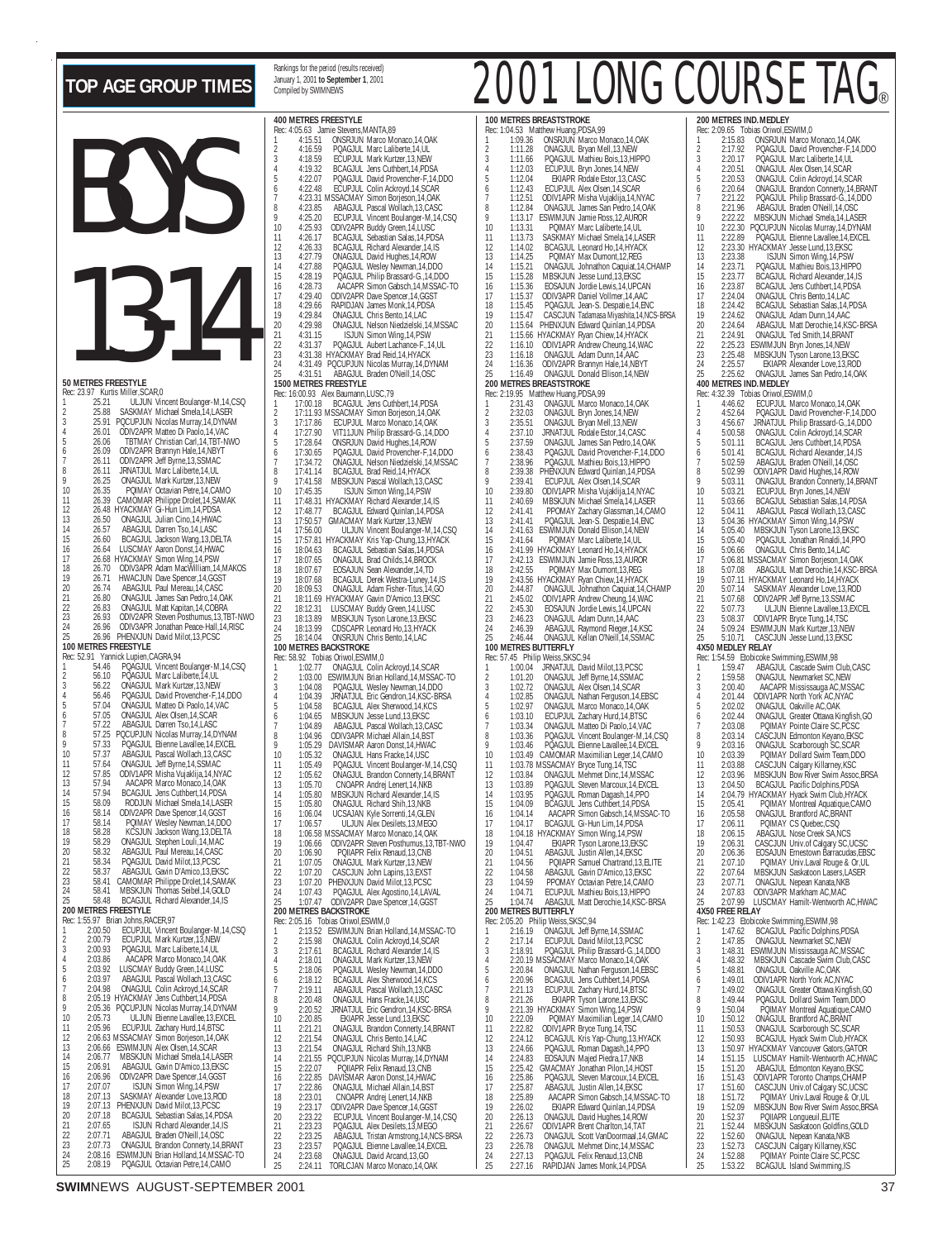|                          |                               | 50 METRES FREESTYLE         |                                                                                                                                             |  |
|--------------------------|-------------------------------|-----------------------------|---------------------------------------------------------------------------------------------------------------------------------------------|--|
| Rec: 25.92<br>1          | 26.03                         | Laura Nicholls, ROW, 96     | CANLCAUG Laura Pomeroy, 17, OAK-TO                                                                                                          |  |
| $\overline{a}$<br>3<br>4 | 26.35<br>26.61<br>26.78       |                             | CANLCAUG Jenna Gresdal, 16, ESWIM<br>CANLCAUG Jennifer Porenta, 16, MMST-TO<br>CANLCAUG Erin Kardash, 15, MM                                |  |
| 5<br>6                   | 26.96                         |                             | PQCUPJUN Audrey Lacroix, 17, CAMO<br>27.01 CAGMSAUG Eileen Robinson, 17, PSC                                                                |  |
| 7<br>8                   | 27.09                         |                             | 27.06 CAGMSAUG Chanell Charron-W.,17,UL<br>CANLCAUG Jennifer Beckberger, 15, AAC                                                            |  |
| 9<br>10                  | 27.13<br>27.23                |                             | PHENXJUN Victoria Poon, 16, CALAC<br>JRNATJUL Diane Kardash, 15, MM                                                                         |  |
| 11<br>12<br>13           |                               |                             | 27.29 CANLCMAR Jessie Bradshaw, 16, UCSA<br>27.42 CAGMSAUG Laura Grant, 17, UCSA<br>27.42 CAGMSAUG Amber Dykes, 17, HYACK                   |  |
| 14<br>15                 | 27.44<br>27.54                |                             | ONSRJUN Stephanie Kuhn, 15, TMSC-NWO<br>JRNATJUL Jennifer Toogood, 16, MM                                                                   |  |
| 16<br>17                 | 27.55<br>27.57                |                             | SYDNJAN Elizabeth Wycliffe, 17, EBSC<br>ABAGJUL Michaela Schmidt, 17, UCSA                                                                  |  |
| 18<br>19<br>20           | 27.59<br>27.60<br>27.67       |                             | ESWIMJUN Joanna McLean, 17, ESWIM<br>JRNATJUL Julianne Toogood, 13, MM<br>CANLCAUG Renee Hober, 16, ROW                                     |  |
| 21<br>22                 | 27.68<br>27.70                |                             | JRNATJUL Sheena Mills, 17, UC<br>JRNATJUL Caitlin Meredith. 17<br>:SC<br>Caitlin Meredith, 17, KC                                           |  |
| 23<br>24                 | 27.73<br>27.73                |                             | TORLCJAN Kate Plyley, 15, OAK-TO<br>JRNATJUL Sarah Ğault, 16, DDO                                                                           |  |
| 25                       |                               | 100 METRES FREESTYLE        | 27.74 POCUPMAY Marie-P. Blais, 15, MEGO                                                                                                     |  |
| Rec: 56.61<br>1          |                               | Shannon Shakespeare, MM, 94 | 56.92 CAGMSAUG Laura Pomeroy, 17, OAK-TO                                                                                                    |  |
| $\frac{2}{3}$<br>4       | 57.52<br>57.60<br>57.88       |                             | POCUPJUN Jenna Gresdal, 16, ESWIM<br>CANLCAUG Jennifer Porenta, 16, MMST-TO<br>CANLCAUG Erin Kardash, 15, MM                                |  |
| 5<br>6                   | 57.88<br>58.28                |                             | CANLCAUG Chanell Charron-W., 17, UL<br>CANLCAUG Marieve De Blois, 17, CAMO                                                                  |  |
| 7<br>8                   | 58.30<br>58.30                |                             | CANLCAUG Jessie Bradshaw, 17, UCSA<br>CANLCAUG Audrey Lacroix, 17, CAMO                                                                     |  |
| 9                        |                               |                             |                                                                                                                                             |  |
| 10                       | 59.19<br>59.23                |                             | CANLCAUG Isabelle Ascah-Coallier, 17, CAMO<br>CANLCMAR Elizabeth Wycliffe, 17, EBSC                                                         |  |
| 11<br>12<br>13           | 59.36<br>59.37                |                             | JRNATJUL Elizabeth Amer, 17, EKSC<br>JRNATJUL Diane Kardash, 15, MM                                                                         |  |
| 14<br>15                 | 59.43<br>59.47                |                             | 59.38 CANLCMAR Adriana Koc-Spadaro, 17, PDSA<br>CANLCMAR Laura Grant, 16, UCSA<br>CANLCMAR Katherine Telfer, 16, ESWIM                      |  |
| 16<br>17                 | 59.54                         |                             | 59.54 CANLCAUG Jennifer Beckberger, 15, AAC<br>59.58 CANLCMAR Amanda Gillespie, 16, NKB                                                     |  |
| 18<br>19                 | 59.63<br>59.78                |                             | JRNATJUL Sheena Mills, 17, UCSO<br>CANLCAUG Amber Dykes, 17, HYACK                                                                          |  |
| 20<br>21                 | 59.82<br>59.82                |                             | PQCUPJUN Nichola Matthews, 17, ROW<br>JRNATJUL Stephanie Kuhn, 16, TMSC-NWO                                                                 |  |
| 22<br>23<br>24           | 59.92<br>59.93                |                             | 59.83 CANLCMAR Monica Wejman, 16, ESWIM<br>ODIV1APR Jackie Garay, 17, TSC-TO<br>CANLCAUG Michaela Schmidt, 17, UCSA                         |  |
| 25                       |                               | <b>200 METRES FREESTYLE</b> | 59.94 CANLCMAR Hayley Doody, 15, UCSA                                                                                                       |  |
| Rec: 2:01.08<br>1        |                               | Jane Kerr, ESC, 85          |                                                                                                                                             |  |
| 2<br>3<br>4              |                               |                             | 1.00 236 USGP1MAY Jenna Gresdal, 16, ESWIM<br>2:04.49 CANLCAUG Chanell Charron-W., 17, UL<br>2:05.50 CAGMSAUG Marieve De Blois, 17, CAMO    |  |
| 5<br>6                   | 2:06.60                       |                             | 2:05.58 CAGMSAUG Deanna Stefanyshyn,16,PDSA<br>2:06.31 CAGMSAUG Katherine Telfer,16,ESWIM<br>SYDNJAN Danielle Bell, 17, IS                  |  |
| 7<br>8                   | 2:06.62<br>2:06.93            |                             | MVNJUN Jennifer Fratesi, 17, ROW                                                                                                            |  |
| 9<br>10                  | 2:07.18                       |                             | 2:06.93 CANLCAUG Sara McNally, 16, EKSC-UA<br>2:07.17 CAGMSAUG Alicia Jobse, 17, MANTA<br>ECUPJUL Rosie Meade, 17, BOSC                     |  |
| 11<br>12<br>13           | 2:07.66<br>2:07.97            |                             | 2:07.26 CAGMSAUG Hayley Doody, 16, UCSA<br>CANLCAUG Isabelle Ascah-Coallier, 17, CAMO<br>CANLCMAR Tamee Ebert, 17, PDSA                     |  |
| 14<br>15                 |                               |                             | 2:08.10 CANLCMAR Meghan Brown, 17, PDSA<br>2:08.50 CANLCMAR Cynthia Pearce,17,MSSAC-TO                                                      |  |
| 16<br>17                 | 2:08.92<br>2:09.10            |                             | EVANSJUL Adriana Koc-Spadaro, 17, PDSA<br>MBSKJUN Erin Kardash, 15, MM                                                                      |  |
| 18<br>19<br>20           | 2:09.13<br>2:09.28<br>2:09.38 |                             | ECUPJUL Jennifer Porenta, 16, MMST-TO<br>CANLCAUG Taryn Lencoe, 15, PDSA                                                                    |  |
| 21<br>22<br>23           | 2:09.41<br>2:09.45<br>2:09.64 |                             | ECUPJUL Joan Bernier, 16, CNCB<br>JRNATJUL Amanda Gillespie, 16, NKB<br>JRNATJUL Orlagh O'Kelly, 15, EKSC-UA<br>JRNATJUL Thea Norton,15,0SC |  |

|                            |                    | 400 METRES FREESTYLE                   |                                                                                                                                                                                                                                               |
|----------------------------|--------------------|----------------------------------------|-----------------------------------------------------------------------------------------------------------------------------------------------------------------------------------------------------------------------------------------------|
|                            |                    | Rec: 4:14.45 Donna McGinnis,ESC,86     |                                                                                                                                                                                                                                               |
| 1<br>$\overline{c}$        | 4:23.03<br>4:23.64 |                                        | SYDNJAN Danielle Bell, 17, IS<br>ECUPJUL Marieve De Blois, 17, PPO                                                                                                                                                                            |
| 3                          |                    |                                        | 4:23.98 CANLCMAR Tamee Ebert, 17, PDSA<br>4:24.32 CAGMSAUG Taryn Lencoe, 15, PDSA<br>4:25.51 ONSRJUN Katherine Telfer, 16, ESWIM                                                                                                              |
| 4                          |                    |                                        |                                                                                                                                                                                                                                               |
| 5<br>6                     |                    |                                        |                                                                                                                                                                                                                                               |
| 7                          |                    |                                        | 4.25.55 CAGMSAUG Kathy Sluda,15,ROW<br>4.25.55 CAGMSAUG Kathy Sluda,15,ROW<br>4.25.69 CANACAMY Allison Laidlow,16,PDSA<br>4.26.42 CANLCAUG Chanell Charron-W.,17,UL<br>4.26.69 JRNATJUL Alicia Jobse,17,MANTA<br>4.27.24 SSMATJULA Licla Jobs |
| 8                          |                    |                                        |                                                                                                                                                                                                                                               |
| 9                          |                    |                                        |                                                                                                                                                                                                                                               |
| 10<br>11                   | 4:27.24            |                                        |                                                                                                                                                                                                                                               |
| 12                         | 4:27.63            |                                        |                                                                                                                                                                                                                                               |
| 13                         | 4:28.09            |                                        | ESWIMJUN Jenna Gresdal, 16, ESWIM<br>ECUPJUL Rosie Meade, 17, BOSC<br>POIMAY Audrey Lacroix, 17, CAMO<br>CANLCAUG Deanna Stefanyshyn, 16, PDSA                                                                                                |
| 14<br>15                   | 4:28.29            |                                        |                                                                                                                                                                                                                                               |
| 16                         | 4:28.68            |                                        | JRNATJUL Hayley Doody, 16, UCSA<br>4:30.42 ESWIMJUN Nathalie Lacoste, 15, MSSAC-TO                                                                                                                                                            |
| 17                         | 4:31.16            |                                        | ONSRJUN Danielle Beland, 16, GO                                                                                                                                                                                                               |
| 18                         |                    |                                        | 4:31.60 CANLCAUG Joan Bernier, 16, CNCB<br>4:31.65 CANLCMAR Meghan Brown, 17, PDSA                                                                                                                                                            |
| 19<br>20                   |                    |                                        |                                                                                                                                                                                                                                               |
| 21                         |                    |                                        | 4:31.76 CANLCMAR Cynthia Pearce, 17, MSSAC-TO<br>4:32.12 CANLCAUG Amanda Gillespie, 16, NKB                                                                                                                                                   |
| 22                         | 4:32.22            |                                        | ECUPJUL Dominique Charron, 17, PPO                                                                                                                                                                                                            |
| 23                         |                    |                                        | 4:32.45 CANLCMAR Elizabeth Wycliffe, 17, EBSC                                                                                                                                                                                                 |
| 24<br>25                   | 4:33.93            |                                        | 4:33.87 CANLCMAR Shawna Bothwell, 17, RDCSC<br>ECUPJUL Carolyn McNeill, 17, NEW                                                                                                                                                               |
|                            |                    | 800 METRES FREESTYLE                   |                                                                                                                                                                                                                                               |
|                            |                    |                                        | Rec: 8:39.19 Debbie Wurzburger,LYAC,85<br>1 8:59.08 CAGMSAUG Taryn Lencoe,15,PDSA                                                                                                                                                             |
| $\overline{c}$             | 9:00.02            |                                        | SYDNJAN Danielle Bell, 17, IS                                                                                                                                                                                                                 |
| 3                          |                    |                                        |                                                                                                                                                                                                                                               |
| 4                          |                    |                                        | 9:01.23 CANLCMAR Tamee Ebert, 17, PDSA<br>9:06.51 CANLCAUG Alicia Jobse, 17, MANTA                                                                                                                                                            |
| 5                          |                    |                                        |                                                                                                                                                                                                                                               |
| 6<br>7                     |                    |                                        | 9:06.78 CAGMSAUG Sheena Martin,16,ROW<br>9:09.67 CAGMSAUG Allison Laidlow,16,PDSA<br>9:10.15 CANLCAUG Rosie Meade,17,BOSC                                                                                                                     |
| 8                          |                    |                                        |                                                                                                                                                                                                                                               |
| 9                          |                    |                                        |                                                                                                                                                                                                                                               |
| 10                         |                    |                                        |                                                                                                                                                                                                                                               |
| 11<br>12                   |                    |                                        |                                                                                                                                                                                                                                               |
| 13                         |                    |                                        | 9:10.15 CANLCAUG Rosie Meade, 1/, BOSC<br>9:10.29 USGPIMAY Kathy Siuda, 15, ROV<br>9:11.40 JRNATJUL Nathalie Lacoste, 16, MSSAC-TO<br>9:15.78 CANLCAUG Sara McNally, 16, EKSC-UA<br>9:15.78 ONSRUM Danielle Beland, 16, GO<br>9:15.78 ONSRCMA |
| 14                         |                    |                                        |                                                                                                                                                                                                                                               |
| 15<br>16                   | 9:19.37            |                                        | 9:19.37 POCUPFEB Joan Bernier, 16, CNCB<br>9:21.46 PHENXJUN Chanell Charron-W., 16, CNO<br>9:22.44 ESWIMJUN Jenna Gresdal, 16, ESWIM                                                                                                          |
| 17                         |                    |                                        |                                                                                                                                                                                                                                               |
| 18                         |                    |                                        |                                                                                                                                                                                                                                               |
| 19<br>20                   |                    |                                        | 9:22.49 BCAGJUL Darcy Goodridge, 15, PDSA<br>9:22.82 ESWIMJUN Jennifer Coombs, 17, MSSAC-TO<br>9:26.55 JRNATJUL Marie-P. Martin, 16, EXCEL                                                                                                    |
| 21                         | 9:27.38            |                                        | JRNATJUL Thea Norton, 15, OSC                                                                                                                                                                                                                 |
| 22                         | 9:27.46            |                                        | EKIAPR Deanna Stefanyshyn, 16, PDSA                                                                                                                                                                                                           |
| 23                         | 9:27.71            |                                        | JRNATJUL Stephanie Bigelow, 15, IS                                                                                                                                                                                                            |
| 24<br>25                   | 9:28.20            |                                        | ISJUN Leah Schaab, 17, UCSA<br>9:29.53 CANLCAUG Patricia Perreault, 15, CNCB                                                                                                                                                                  |
|                            |                    | <b>100 METRES BACKSTROKE</b>           |                                                                                                                                                                                                                                               |
|                            |                    | Rec: 1:02.14 Kelly Stefanyshyn,PDSA,99 |                                                                                                                                                                                                                                               |
| 1                          | 1:02.62            |                                        | WORLD01 Jennifer Fratesi,17,ROW<br>1:03.27 CANLCMAR Elizabeth Wycliffe, 17, EBSC                                                                                                                                                              |
| $\frac{2}{3}$              | 1:04.32            |                                        | CANLCAUG Jessie Bradshaw, 17, UCSA                                                                                                                                                                                                            |
| 4                          |                    |                                        | 1:04.42 CAGMSAUG Caitlin Meredith, 17, KCS<br>1:04.64 USGP1MAY Jenna Gresdal, 16, ESWIM                                                                                                                                                       |
| 5                          |                    |                                        |                                                                                                                                                                                                                                               |
|                            |                    |                                        |                                                                                                                                                                                                                                               |
| 6                          | 1:04.75            |                                        | ONSRJUN Katie Smith, 15, COBRA                                                                                                                                                                                                                |
| 7<br>8                     |                    |                                        | 1:05.19 CAGMSAUG Erin Kardash, 15, MM                                                                                                                                                                                                         |
| 9                          |                    |                                        |                                                                                                                                                                                                                                               |
| 10                         |                    |                                        | 1:05.51 ONSRJUN Sheena Martin, 16, ROW<br>1:05.66 CAGMSAUG Amanda Gillespie, 16, NKB                                                                                                                                                          |
| 11                         |                    |                                        |                                                                                                                                                                                                                                               |
| 12<br>13                   |                    |                                        |                                                                                                                                                                                                                                               |
| 14                         |                    |                                        |                                                                                                                                                                                                                                               |
| 15                         |                    |                                        |                                                                                                                                                                                                                                               |
| 16<br>17                   |                    |                                        | 1:05.88 JRNATJUL Hania Kultas TSEKSC-UA<br>1:05.88 JRNATJUL Hania Kubas, 15, EKSC-UA<br>1:06.54 DNAGJUL Andrea Shoust, 15, SSMAC<br>1:06.60 ODIVIAPR Amy Jacina, 17, CMAC<br>1:06.60 ODIVIAPR Amy Jacina, 17, CMAC<br>1:07.14 ZAJACMAY Tina H |
| 18                         | 1:01.30<br>1:07.33 |                                        | MBSKJUN Elizabeth Cleven, 16, MM<br>CANLCAUG Julia Guay-Racine, 15, CAMO                                                                                                                                                                      |
| 19                         | 1:07.37            |                                        | ONSRJUN Katherine Telfer, 16, ESWIM                                                                                                                                                                                                           |
| 20                         | 1:07.43            |                                        | JRNATJUL Laura Wise, 15, COBRA                                                                                                                                                                                                                |
| 21<br>22                   |                    |                                        |                                                                                                                                                                                                                                               |
| 23                         | 1:07.85            |                                        | 1:07.52 ONSRJUN Joanna McLean, 17, ESWIM<br>1:07.61 CAGMSAUG Andrea Roberts, 16, TCSC<br>ONSRJUN Rachel Hosford-E., 17, HWAC                                                                                                                  |
| 24                         |                    |                                        | 1:07.87 CANLCMAR Erin Prout, 15, EKSC-UA                                                                                                                                                                                                      |
| 25                         | 1:07.88            | 200 METRES BACKSTROKE                  | JRNATJUL Michaela Schmidt, 17, UCSA                                                                                                                                                                                                           |
|                            |                    | Rec: 2:11.16 Jennifer Fratesi, ROW, 1  |                                                                                                                                                                                                                                               |
| 1                          | 2:11.16            |                                        | WORLD01 Jennifer Fratesi, 17, ROW                                                                                                                                                                                                             |
| $\overline{2}$             | 2:17.66            |                                        | 2:15.06 CANLCMAR Elizabeth Wycliffe, 17, EBSC                                                                                                                                                                                                 |
| 3<br>4                     | 2:18.69            |                                        |                                                                                                                                                                                                                                               |
| 5                          | 2:19.63            |                                        | ONSRJUN Sheena Martin, 16, ROW<br>CANLCAUG Amanda Gillespie, 16, NKB<br>CANLCAUG Jessie Bradshaw, 17, UCSA                                                                                                                                    |
| 6                          | 2:20.03            |                                        | ONAGJUL Jenna Gresdal, 16, ESWIM                                                                                                                                                                                                              |
| 7<br>8                     | 2:20.69<br>2:21.27 |                                        | CANLCAUG Caitlin Meredith, 17, KCS<br>CANLCAUG Allison Laidlow, 16, PDSA                                                                                                                                                                      |
| 9                          | 2:21.30            |                                        |                                                                                                                                                                                                                                               |
| 10                         | 2:22.14            |                                        | JRNATJUL Lynette Bayliss, 15, UCSA<br>ODIV1APR Amy Jacina, 17, GMAC                                                                                                                                                                           |
| 11                         | 2:22.35            |                                        | JRNATJUL Hania Kubas, 15, EKSC-UA                                                                                                                                                                                                             |
| 12<br>13                   | 2:22.64            |                                        | 2:22.53 CANLCMAR Shawna Bothwell, 17, RDCSC                                                                                                                                                                                                   |
| 14                         | 2:23.03            |                                        | JRNATJUL Katie Smith, 15, COBRA<br>CANLCMAR Amanda Leslie, 17, RAYS                                                                                                                                                                           |
| 15                         |                    |                                        |                                                                                                                                                                                                                                               |
| 16                         |                    |                                        |                                                                                                                                                                                                                                               |
| 17<br>18                   |                    |                                        |                                                                                                                                                                                                                                               |
| 19                         |                    |                                        |                                                                                                                                                                                                                                               |
| $\frac{20}{1}$             |                    |                                        |                                                                                                                                                                                                                                               |
| $\frac{21}{1}$             |                    |                                        | 2.23.10 JRNATJUL Laura Wise, 15, COBRA<br>2.23.10 JRNATJUL Laura Wise, 15, COBRA<br>2.23.10 JRNATJUL Laura Wise, 15, COBRA<br>2.23.52 ONSRUIN Katherine Telfer, 16, ESMIN<br>2.24.12 ONAGJUL Andrea Shoust, 16, SSMAC<br>2.24.13 JRNATJUL The |
| $\frac{22}{1}$<br>23<br>24 |                    |                                        | 2:24.76    PQAGJUL Julia Guay-Racine,15,CAMO<br>2:24.88    CAGMSAUG Cindy Jobse,15,MANTA<br>2:24.98 PQIMAY Chanell Charron-W., 16, CNO<br>2:25.52 CANLCAUG Amber Dykes, 17, HYACK                                                             |

|         |                                                                                                                                                                                                                                                                |                                                                                                                           | 200 I                                                                                                                                                                                                                                                                                                                                                                                                                                                                                                                                                                                                                                                                                                                                                                                                                                                                                                                                                                                                                                                                                                                                                                                                                                                                                                                                                                                                                                                                                                                                                                                                                                                                                                                                                                                                                                                                                                                                                                                                                                                                                                                                                                                                                                                                                                                                                                                                                                                                                                                                                                                                                                                                                                                                                                                                                                                                                                                                                                                                                                                                                                                                                                                                                                                                                                                                                                                                                                                                                                                                                                                                                                                                                                                                                                                                                                                                                                                                                                                                                                                                                                                                                                                                                                                                                                                                                                                                                              |
|---------|----------------------------------------------------------------------------------------------------------------------------------------------------------------------------------------------------------------------------------------------------------------|---------------------------------------------------------------------------------------------------------------------------|------------------------------------------------------------------------------------------------------------------------------------------------------------------------------------------------------------------------------------------------------------------------------------------------------------------------------------------------------------------------------------------------------------------------------------------------------------------------------------------------------------------------------------------------------------------------------------------------------------------------------------------------------------------------------------------------------------------------------------------------------------------------------------------------------------------------------------------------------------------------------------------------------------------------------------------------------------------------------------------------------------------------------------------------------------------------------------------------------------------------------------------------------------------------------------------------------------------------------------------------------------------------------------------------------------------------------------------------------------------------------------------------------------------------------------------------------------------------------------------------------------------------------------------------------------------------------------------------------------------------------------------------------------------------------------------------------------------------------------------------------------------------------------------------------------------------------------------------------------------------------------------------------------------------------------------------------------------------------------------------------------------------------------------------------------------------------------------------------------------------------------------------------------------------------------------------------------------------------------------------------------------------------------------------------------------------------------------------------------------------------------------------------------------------------------------------------------------------------------------------------------------------------------------------------------------------------------------------------------------------------------------------------------------------------------------------------------------------------------------------------------------------------------------------------------------------------------------------------------------------------------------------------------------------------------------------------------------------------------------------------------------------------------------------------------------------------------------------------------------------------------------------------------------------------------------------------------------------------------------------------------------------------------------------------------------------------------------------------------------------------------------------------------------------------------------------------------------------------------------------------------------------------------------------------------------------------------------------------------------------------------------------------------------------------------------------------------------------------------------------------------------------------------------------------------------------------------------------------------------------------------------------------------------------------------------------------------------------------------------------------------------------------------------------------------------------------------------------------------------------------------------------------------------------------------------------------------------------------------------------------------------------------------------------------------------------------------------------------------------------------------------------------------------------------------|
|         |                                                                                                                                                                                                                                                                |                                                                                                                           | Rec: 1<br>1                                                                                                                                                                                                                                                                                                                                                                                                                                                                                                                                                                                                                                                                                                                                                                                                                                                                                                                                                                                                                                                                                                                                                                                                                                                                                                                                                                                                                                                                                                                                                                                                                                                                                                                                                                                                                                                                                                                                                                                                                                                                                                                                                                                                                                                                                                                                                                                                                                                                                                                                                                                                                                                                                                                                                                                                                                                                                                                                                                                                                                                                                                                                                                                                                                                                                                                                                                                                                                                                                                                                                                                                                                                                                                                                                                                                                                                                                                                                                                                                                                                                                                                                                                                                                                                                                                                                                                                                                        |
|         |                                                                                                                                                                                                                                                                |                                                                                                                           | $\overline{a}$                                                                                                                                                                                                                                                                                                                                                                                                                                                                                                                                                                                                                                                                                                                                                                                                                                                                                                                                                                                                                                                                                                                                                                                                                                                                                                                                                                                                                                                                                                                                                                                                                                                                                                                                                                                                                                                                                                                                                                                                                                                                                                                                                                                                                                                                                                                                                                                                                                                                                                                                                                                                                                                                                                                                                                                                                                                                                                                                                                                                                                                                                                                                                                                                                                                                                                                                                                                                                                                                                                                                                                                                                                                                                                                                                                                                                                                                                                                                                                                                                                                                                                                                                                                                                                                                                                                                                                                                                     |
|         |                                                                                                                                                                                                                                                                |                                                                                                                           | 3<br>4                                                                                                                                                                                                                                                                                                                                                                                                                                                                                                                                                                                                                                                                                                                                                                                                                                                                                                                                                                                                                                                                                                                                                                                                                                                                                                                                                                                                                                                                                                                                                                                                                                                                                                                                                                                                                                                                                                                                                                                                                                                                                                                                                                                                                                                                                                                                                                                                                                                                                                                                                                                                                                                                                                                                                                                                                                                                                                                                                                                                                                                                                                                                                                                                                                                                                                                                                                                                                                                                                                                                                                                                                                                                                                                                                                                                                                                                                                                                                                                                                                                                                                                                                                                                                                                                                                                                                                                                                             |
|         |                                                                                                                                                                                                                                                                |                                                                                                                           | 5                                                                                                                                                                                                                                                                                                                                                                                                                                                                                                                                                                                                                                                                                                                                                                                                                                                                                                                                                                                                                                                                                                                                                                                                                                                                                                                                                                                                                                                                                                                                                                                                                                                                                                                                                                                                                                                                                                                                                                                                                                                                                                                                                                                                                                                                                                                                                                                                                                                                                                                                                                                                                                                                                                                                                                                                                                                                                                                                                                                                                                                                                                                                                                                                                                                                                                                                                                                                                                                                                                                                                                                                                                                                                                                                                                                                                                                                                                                                                                                                                                                                                                                                                                                                                                                                                                                                                                                                                                  |
|         |                                                                                                                                                                                                                                                                |                                                                                                                           | 6<br>7                                                                                                                                                                                                                                                                                                                                                                                                                                                                                                                                                                                                                                                                                                                                                                                                                                                                                                                                                                                                                                                                                                                                                                                                                                                                                                                                                                                                                                                                                                                                                                                                                                                                                                                                                                                                                                                                                                                                                                                                                                                                                                                                                                                                                                                                                                                                                                                                                                                                                                                                                                                                                                                                                                                                                                                                                                                                                                                                                                                                                                                                                                                                                                                                                                                                                                                                                                                                                                                                                                                                                                                                                                                                                                                                                                                                                                                                                                                                                                                                                                                                                                                                                                                                                                                                                                                                                                                                                             |
|         |                                                                                                                                                                                                                                                                |                                                                                                                           | 8<br>9                                                                                                                                                                                                                                                                                                                                                                                                                                                                                                                                                                                                                                                                                                                                                                                                                                                                                                                                                                                                                                                                                                                                                                                                                                                                                                                                                                                                                                                                                                                                                                                                                                                                                                                                                                                                                                                                                                                                                                                                                                                                                                                                                                                                                                                                                                                                                                                                                                                                                                                                                                                                                                                                                                                                                                                                                                                                                                                                                                                                                                                                                                                                                                                                                                                                                                                                                                                                                                                                                                                                                                                                                                                                                                                                                                                                                                                                                                                                                                                                                                                                                                                                                                                                                                                                                                                                                                                                                             |
| 1:15.00 |                                                                                                                                                                                                                                                                |                                                                                                                           | 10                                                                                                                                                                                                                                                                                                                                                                                                                                                                                                                                                                                                                                                                                                                                                                                                                                                                                                                                                                                                                                                                                                                                                                                                                                                                                                                                                                                                                                                                                                                                                                                                                                                                                                                                                                                                                                                                                                                                                                                                                                                                                                                                                                                                                                                                                                                                                                                                                                                                                                                                                                                                                                                                                                                                                                                                                                                                                                                                                                                                                                                                                                                                                                                                                                                                                                                                                                                                                                                                                                                                                                                                                                                                                                                                                                                                                                                                                                                                                                                                                                                                                                                                                                                                                                                                                                                                                                                                                                 |
|         |                                                                                                                                                                                                                                                                |                                                                                                                           | 11<br>12                                                                                                                                                                                                                                                                                                                                                                                                                                                                                                                                                                                                                                                                                                                                                                                                                                                                                                                                                                                                                                                                                                                                                                                                                                                                                                                                                                                                                                                                                                                                                                                                                                                                                                                                                                                                                                                                                                                                                                                                                                                                                                                                                                                                                                                                                                                                                                                                                                                                                                                                                                                                                                                                                                                                                                                                                                                                                                                                                                                                                                                                                                                                                                                                                                                                                                                                                                                                                                                                                                                                                                                                                                                                                                                                                                                                                                                                                                                                                                                                                                                                                                                                                                                                                                                                                                                                                                                                                           |
|         |                                                                                                                                                                                                                                                                |                                                                                                                           | 13                                                                                                                                                                                                                                                                                                                                                                                                                                                                                                                                                                                                                                                                                                                                                                                                                                                                                                                                                                                                                                                                                                                                                                                                                                                                                                                                                                                                                                                                                                                                                                                                                                                                                                                                                                                                                                                                                                                                                                                                                                                                                                                                                                                                                                                                                                                                                                                                                                                                                                                                                                                                                                                                                                                                                                                                                                                                                                                                                                                                                                                                                                                                                                                                                                                                                                                                                                                                                                                                                                                                                                                                                                                                                                                                                                                                                                                                                                                                                                                                                                                                                                                                                                                                                                                                                                                                                                                                                                 |
|         |                                                                                                                                                                                                                                                                |                                                                                                                           | 14<br>15                                                                                                                                                                                                                                                                                                                                                                                                                                                                                                                                                                                                                                                                                                                                                                                                                                                                                                                                                                                                                                                                                                                                                                                                                                                                                                                                                                                                                                                                                                                                                                                                                                                                                                                                                                                                                                                                                                                                                                                                                                                                                                                                                                                                                                                                                                                                                                                                                                                                                                                                                                                                                                                                                                                                                                                                                                                                                                                                                                                                                                                                                                                                                                                                                                                                                                                                                                                                                                                                                                                                                                                                                                                                                                                                                                                                                                                                                                                                                                                                                                                                                                                                                                                                                                                                                                                                                                                                                           |
| 1:15.86 |                                                                                                                                                                                                                                                                |                                                                                                                           | 16                                                                                                                                                                                                                                                                                                                                                                                                                                                                                                                                                                                                                                                                                                                                                                                                                                                                                                                                                                                                                                                                                                                                                                                                                                                                                                                                                                                                                                                                                                                                                                                                                                                                                                                                                                                                                                                                                                                                                                                                                                                                                                                                                                                                                                                                                                                                                                                                                                                                                                                                                                                                                                                                                                                                                                                                                                                                                                                                                                                                                                                                                                                                                                                                                                                                                                                                                                                                                                                                                                                                                                                                                                                                                                                                                                                                                                                                                                                                                                                                                                                                                                                                                                                                                                                                                                                                                                                                                                 |
|         |                                                                                                                                                                                                                                                                |                                                                                                                           | 17<br>18                                                                                                                                                                                                                                                                                                                                                                                                                                                                                                                                                                                                                                                                                                                                                                                                                                                                                                                                                                                                                                                                                                                                                                                                                                                                                                                                                                                                                                                                                                                                                                                                                                                                                                                                                                                                                                                                                                                                                                                                                                                                                                                                                                                                                                                                                                                                                                                                                                                                                                                                                                                                                                                                                                                                                                                                                                                                                                                                                                                                                                                                                                                                                                                                                                                                                                                                                                                                                                                                                                                                                                                                                                                                                                                                                                                                                                                                                                                                                                                                                                                                                                                                                                                                                                                                                                                                                                                                                           |
|         |                                                                                                                                                                                                                                                                |                                                                                                                           | 19<br>20                                                                                                                                                                                                                                                                                                                                                                                                                                                                                                                                                                                                                                                                                                                                                                                                                                                                                                                                                                                                                                                                                                                                                                                                                                                                                                                                                                                                                                                                                                                                                                                                                                                                                                                                                                                                                                                                                                                                                                                                                                                                                                                                                                                                                                                                                                                                                                                                                                                                                                                                                                                                                                                                                                                                                                                                                                                                                                                                                                                                                                                                                                                                                                                                                                                                                                                                                                                                                                                                                                                                                                                                                                                                                                                                                                                                                                                                                                                                                                                                                                                                                                                                                                                                                                                                                                                                                                                                                           |
| 1:16.17 |                                                                                                                                                                                                                                                                |                                                                                                                           | 21                                                                                                                                                                                                                                                                                                                                                                                                                                                                                                                                                                                                                                                                                                                                                                                                                                                                                                                                                                                                                                                                                                                                                                                                                                                                                                                                                                                                                                                                                                                                                                                                                                                                                                                                                                                                                                                                                                                                                                                                                                                                                                                                                                                                                                                                                                                                                                                                                                                                                                                                                                                                                                                                                                                                                                                                                                                                                                                                                                                                                                                                                                                                                                                                                                                                                                                                                                                                                                                                                                                                                                                                                                                                                                                                                                                                                                                                                                                                                                                                                                                                                                                                                                                                                                                                                                                                                                                                                                 |
|         |                                                                                                                                                                                                                                                                |                                                                                                                           | 22<br>23                                                                                                                                                                                                                                                                                                                                                                                                                                                                                                                                                                                                                                                                                                                                                                                                                                                                                                                                                                                                                                                                                                                                                                                                                                                                                                                                                                                                                                                                                                                                                                                                                                                                                                                                                                                                                                                                                                                                                                                                                                                                                                                                                                                                                                                                                                                                                                                                                                                                                                                                                                                                                                                                                                                                                                                                                                                                                                                                                                                                                                                                                                                                                                                                                                                                                                                                                                                                                                                                                                                                                                                                                                                                                                                                                                                                                                                                                                                                                                                                                                                                                                                                                                                                                                                                                                                                                                                                                           |
| 1:16.57 |                                                                                                                                                                                                                                                                |                                                                                                                           | 24                                                                                                                                                                                                                                                                                                                                                                                                                                                                                                                                                                                                                                                                                                                                                                                                                                                                                                                                                                                                                                                                                                                                                                                                                                                                                                                                                                                                                                                                                                                                                                                                                                                                                                                                                                                                                                                                                                                                                                                                                                                                                                                                                                                                                                                                                                                                                                                                                                                                                                                                                                                                                                                                                                                                                                                                                                                                                                                                                                                                                                                                                                                                                                                                                                                                                                                                                                                                                                                                                                                                                                                                                                                                                                                                                                                                                                                                                                                                                                                                                                                                                                                                                                                                                                                                                                                                                                                                                                 |
|         |                                                                                                                                                                                                                                                                |                                                                                                                           | 25<br>400 I                                                                                                                                                                                                                                                                                                                                                                                                                                                                                                                                                                                                                                                                                                                                                                                                                                                                                                                                                                                                                                                                                                                                                                                                                                                                                                                                                                                                                                                                                                                                                                                                                                                                                                                                                                                                                                                                                                                                                                                                                                                                                                                                                                                                                                                                                                                                                                                                                                                                                                                                                                                                                                                                                                                                                                                                                                                                                                                                                                                                                                                                                                                                                                                                                                                                                                                                                                                                                                                                                                                                                                                                                                                                                                                                                                                                                                                                                                                                                                                                                                                                                                                                                                                                                                                                                                                                                                                                                        |
|         |                                                                                                                                                                                                                                                                |                                                                                                                           | Rec:<br>1                                                                                                                                                                                                                                                                                                                                                                                                                                                                                                                                                                                                                                                                                                                                                                                                                                                                                                                                                                                                                                                                                                                                                                                                                                                                                                                                                                                                                                                                                                                                                                                                                                                                                                                                                                                                                                                                                                                                                                                                                                                                                                                                                                                                                                                                                                                                                                                                                                                                                                                                                                                                                                                                                                                                                                                                                                                                                                                                                                                                                                                                                                                                                                                                                                                                                                                                                                                                                                                                                                                                                                                                                                                                                                                                                                                                                                                                                                                                                                                                                                                                                                                                                                                                                                                                                                                                                                                                                          |
| 2:34.88 |                                                                                                                                                                                                                                                                |                                                                                                                           | $\overline{2}$                                                                                                                                                                                                                                                                                                                                                                                                                                                                                                                                                                                                                                                                                                                                                                                                                                                                                                                                                                                                                                                                                                                                                                                                                                                                                                                                                                                                                                                                                                                                                                                                                                                                                                                                                                                                                                                                                                                                                                                                                                                                                                                                                                                                                                                                                                                                                                                                                                                                                                                                                                                                                                                                                                                                                                                                                                                                                                                                                                                                                                                                                                                                                                                                                                                                                                                                                                                                                                                                                                                                                                                                                                                                                                                                                                                                                                                                                                                                                                                                                                                                                                                                                                                                                                                                                                                                                                                                                     |
|         |                                                                                                                                                                                                                                                                |                                                                                                                           | 3<br>4                                                                                                                                                                                                                                                                                                                                                                                                                                                                                                                                                                                                                                                                                                                                                                                                                                                                                                                                                                                                                                                                                                                                                                                                                                                                                                                                                                                                                                                                                                                                                                                                                                                                                                                                                                                                                                                                                                                                                                                                                                                                                                                                                                                                                                                                                                                                                                                                                                                                                                                                                                                                                                                                                                                                                                                                                                                                                                                                                                                                                                                                                                                                                                                                                                                                                                                                                                                                                                                                                                                                                                                                                                                                                                                                                                                                                                                                                                                                                                                                                                                                                                                                                                                                                                                                                                                                                                                                                             |
|         |                                                                                                                                                                                                                                                                |                                                                                                                           | 5                                                                                                                                                                                                                                                                                                                                                                                                                                                                                                                                                                                                                                                                                                                                                                                                                                                                                                                                                                                                                                                                                                                                                                                                                                                                                                                                                                                                                                                                                                                                                                                                                                                                                                                                                                                                                                                                                                                                                                                                                                                                                                                                                                                                                                                                                                                                                                                                                                                                                                                                                                                                                                                                                                                                                                                                                                                                                                                                                                                                                                                                                                                                                                                                                                                                                                                                                                                                                                                                                                                                                                                                                                                                                                                                                                                                                                                                                                                                                                                                                                                                                                                                                                                                                                                                                                                                                                                                                                  |
|         |                                                                                                                                                                                                                                                                |                                                                                                                           | 6<br>7                                                                                                                                                                                                                                                                                                                                                                                                                                                                                                                                                                                                                                                                                                                                                                                                                                                                                                                                                                                                                                                                                                                                                                                                                                                                                                                                                                                                                                                                                                                                                                                                                                                                                                                                                                                                                                                                                                                                                                                                                                                                                                                                                                                                                                                                                                                                                                                                                                                                                                                                                                                                                                                                                                                                                                                                                                                                                                                                                                                                                                                                                                                                                                                                                                                                                                                                                                                                                                                                                                                                                                                                                                                                                                                                                                                                                                                                                                                                                                                                                                                                                                                                                                                                                                                                                                                                                                                                                             |
|         |                                                                                                                                                                                                                                                                |                                                                                                                           | 8                                                                                                                                                                                                                                                                                                                                                                                                                                                                                                                                                                                                                                                                                                                                                                                                                                                                                                                                                                                                                                                                                                                                                                                                                                                                                                                                                                                                                                                                                                                                                                                                                                                                                                                                                                                                                                                                                                                                                                                                                                                                                                                                                                                                                                                                                                                                                                                                                                                                                                                                                                                                                                                                                                                                                                                                                                                                                                                                                                                                                                                                                                                                                                                                                                                                                                                                                                                                                                                                                                                                                                                                                                                                                                                                                                                                                                                                                                                                                                                                                                                                                                                                                                                                                                                                                                                                                                                                                                  |
|         |                                                                                                                                                                                                                                                                |                                                                                                                           | 9<br>10                                                                                                                                                                                                                                                                                                                                                                                                                                                                                                                                                                                                                                                                                                                                                                                                                                                                                                                                                                                                                                                                                                                                                                                                                                                                                                                                                                                                                                                                                                                                                                                                                                                                                                                                                                                                                                                                                                                                                                                                                                                                                                                                                                                                                                                                                                                                                                                                                                                                                                                                                                                                                                                                                                                                                                                                                                                                                                                                                                                                                                                                                                                                                                                                                                                                                                                                                                                                                                                                                                                                                                                                                                                                                                                                                                                                                                                                                                                                                                                                                                                                                                                                                                                                                                                                                                                                                                                                                            |
| 2:41.41 |                                                                                                                                                                                                                                                                |                                                                                                                           | 11<br>12                                                                                                                                                                                                                                                                                                                                                                                                                                                                                                                                                                                                                                                                                                                                                                                                                                                                                                                                                                                                                                                                                                                                                                                                                                                                                                                                                                                                                                                                                                                                                                                                                                                                                                                                                                                                                                                                                                                                                                                                                                                                                                                                                                                                                                                                                                                                                                                                                                                                                                                                                                                                                                                                                                                                                                                                                                                                                                                                                                                                                                                                                                                                                                                                                                                                                                                                                                                                                                                                                                                                                                                                                                                                                                                                                                                                                                                                                                                                                                                                                                                                                                                                                                                                                                                                                                                                                                                                                           |
| 2:41.56 |                                                                                                                                                                                                                                                                |                                                                                                                           | 13                                                                                                                                                                                                                                                                                                                                                                                                                                                                                                                                                                                                                                                                                                                                                                                                                                                                                                                                                                                                                                                                                                                                                                                                                                                                                                                                                                                                                                                                                                                                                                                                                                                                                                                                                                                                                                                                                                                                                                                                                                                                                                                                                                                                                                                                                                                                                                                                                                                                                                                                                                                                                                                                                                                                                                                                                                                                                                                                                                                                                                                                                                                                                                                                                                                                                                                                                                                                                                                                                                                                                                                                                                                                                                                                                                                                                                                                                                                                                                                                                                                                                                                                                                                                                                                                                                                                                                                                                                 |
| 2:42.12 |                                                                                                                                                                                                                                                                |                                                                                                                           | 14<br>15                                                                                                                                                                                                                                                                                                                                                                                                                                                                                                                                                                                                                                                                                                                                                                                                                                                                                                                                                                                                                                                                                                                                                                                                                                                                                                                                                                                                                                                                                                                                                                                                                                                                                                                                                                                                                                                                                                                                                                                                                                                                                                                                                                                                                                                                                                                                                                                                                                                                                                                                                                                                                                                                                                                                                                                                                                                                                                                                                                                                                                                                                                                                                                                                                                                                                                                                                                                                                                                                                                                                                                                                                                                                                                                                                                                                                                                                                                                                                                                                                                                                                                                                                                                                                                                                                                                                                                                                                           |
|         |                                                                                                                                                                                                                                                                |                                                                                                                           | 16                                                                                                                                                                                                                                                                                                                                                                                                                                                                                                                                                                                                                                                                                                                                                                                                                                                                                                                                                                                                                                                                                                                                                                                                                                                                                                                                                                                                                                                                                                                                                                                                                                                                                                                                                                                                                                                                                                                                                                                                                                                                                                                                                                                                                                                                                                                                                                                                                                                                                                                                                                                                                                                                                                                                                                                                                                                                                                                                                                                                                                                                                                                                                                                                                                                                                                                                                                                                                                                                                                                                                                                                                                                                                                                                                                                                                                                                                                                                                                                                                                                                                                                                                                                                                                                                                                                                                                                                                                 |
|         |                                                                                                                                                                                                                                                                |                                                                                                                           | 17<br>18                                                                                                                                                                                                                                                                                                                                                                                                                                                                                                                                                                                                                                                                                                                                                                                                                                                                                                                                                                                                                                                                                                                                                                                                                                                                                                                                                                                                                                                                                                                                                                                                                                                                                                                                                                                                                                                                                                                                                                                                                                                                                                                                                                                                                                                                                                                                                                                                                                                                                                                                                                                                                                                                                                                                                                                                                                                                                                                                                                                                                                                                                                                                                                                                                                                                                                                                                                                                                                                                                                                                                                                                                                                                                                                                                                                                                                                                                                                                                                                                                                                                                                                                                                                                                                                                                                                                                                                                                           |
|         |                                                                                                                                                                                                                                                                |                                                                                                                           | 19                                                                                                                                                                                                                                                                                                                                                                                                                                                                                                                                                                                                                                                                                                                                                                                                                                                                                                                                                                                                                                                                                                                                                                                                                                                                                                                                                                                                                                                                                                                                                                                                                                                                                                                                                                                                                                                                                                                                                                                                                                                                                                                                                                                                                                                                                                                                                                                                                                                                                                                                                                                                                                                                                                                                                                                                                                                                                                                                                                                                                                                                                                                                                                                                                                                                                                                                                                                                                                                                                                                                                                                                                                                                                                                                                                                                                                                                                                                                                                                                                                                                                                                                                                                                                                                                                                                                                                                                                                 |
|         |                                                                                                                                                                                                                                                                |                                                                                                                           | 20<br>21                                                                                                                                                                                                                                                                                                                                                                                                                                                                                                                                                                                                                                                                                                                                                                                                                                                                                                                                                                                                                                                                                                                                                                                                                                                                                                                                                                                                                                                                                                                                                                                                                                                                                                                                                                                                                                                                                                                                                                                                                                                                                                                                                                                                                                                                                                                                                                                                                                                                                                                                                                                                                                                                                                                                                                                                                                                                                                                                                                                                                                                                                                                                                                                                                                                                                                                                                                                                                                                                                                                                                                                                                                                                                                                                                                                                                                                                                                                                                                                                                                                                                                                                                                                                                                                                                                                                                                                                                           |
|         |                                                                                                                                                                                                                                                                |                                                                                                                           | 22<br>23                                                                                                                                                                                                                                                                                                                                                                                                                                                                                                                                                                                                                                                                                                                                                                                                                                                                                                                                                                                                                                                                                                                                                                                                                                                                                                                                                                                                                                                                                                                                                                                                                                                                                                                                                                                                                                                                                                                                                                                                                                                                                                                                                                                                                                                                                                                                                                                                                                                                                                                                                                                                                                                                                                                                                                                                                                                                                                                                                                                                                                                                                                                                                                                                                                                                                                                                                                                                                                                                                                                                                                                                                                                                                                                                                                                                                                                                                                                                                                                                                                                                                                                                                                                                                                                                                                                                                                                                                           |
| 2:44.79 |                                                                                                                                                                                                                                                                |                                                                                                                           | 24                                                                                                                                                                                                                                                                                                                                                                                                                                                                                                                                                                                                                                                                                                                                                                                                                                                                                                                                                                                                                                                                                                                                                                                                                                                                                                                                                                                                                                                                                                                                                                                                                                                                                                                                                                                                                                                                                                                                                                                                                                                                                                                                                                                                                                                                                                                                                                                                                                                                                                                                                                                                                                                                                                                                                                                                                                                                                                                                                                                                                                                                                                                                                                                                                                                                                                                                                                                                                                                                                                                                                                                                                                                                                                                                                                                                                                                                                                                                                                                                                                                                                                                                                                                                                                                                                                                                                                                                                                 |
|         |                                                                                                                                                                                                                                                                |                                                                                                                           | 25<br>4X50                                                                                                                                                                                                                                                                                                                                                                                                                                                                                                                                                                                                                                                                                                                                                                                                                                                                                                                                                                                                                                                                                                                                                                                                                                                                                                                                                                                                                                                                                                                                                                                                                                                                                                                                                                                                                                                                                                                                                                                                                                                                                                                                                                                                                                                                                                                                                                                                                                                                                                                                                                                                                                                                                                                                                                                                                                                                                                                                                                                                                                                                                                                                                                                                                                                                                                                                                                                                                                                                                                                                                                                                                                                                                                                                                                                                                                                                                                                                                                                                                                                                                                                                                                                                                                                                                                                                                                                                                         |
|         |                                                                                                                                                                                                                                                                |                                                                                                                           | Rec:<br>1                                                                                                                                                                                                                                                                                                                                                                                                                                                                                                                                                                                                                                                                                                                                                                                                                                                                                                                                                                                                                                                                                                                                                                                                                                                                                                                                                                                                                                                                                                                                                                                                                                                                                                                                                                                                                                                                                                                                                                                                                                                                                                                                                                                                                                                                                                                                                                                                                                                                                                                                                                                                                                                                                                                                                                                                                                                                                                                                                                                                                                                                                                                                                                                                                                                                                                                                                                                                                                                                                                                                                                                                                                                                                                                                                                                                                                                                                                                                                                                                                                                                                                                                                                                                                                                                                                                                                                                                                          |
| 1:01.36 |                                                                                                                                                                                                                                                                |                                                                                                                           | 2                                                                                                                                                                                                                                                                                                                                                                                                                                                                                                                                                                                                                                                                                                                                                                                                                                                                                                                                                                                                                                                                                                                                                                                                                                                                                                                                                                                                                                                                                                                                                                                                                                                                                                                                                                                                                                                                                                                                                                                                                                                                                                                                                                                                                                                                                                                                                                                                                                                                                                                                                                                                                                                                                                                                                                                                                                                                                                                                                                                                                                                                                                                                                                                                                                                                                                                                                                                                                                                                                                                                                                                                                                                                                                                                                                                                                                                                                                                                                                                                                                                                                                                                                                                                                                                                                                                                                                                                                                  |
|         |                                                                                                                                                                                                                                                                |                                                                                                                           | 3<br>4                                                                                                                                                                                                                                                                                                                                                                                                                                                                                                                                                                                                                                                                                                                                                                                                                                                                                                                                                                                                                                                                                                                                                                                                                                                                                                                                                                                                                                                                                                                                                                                                                                                                                                                                                                                                                                                                                                                                                                                                                                                                                                                                                                                                                                                                                                                                                                                                                                                                                                                                                                                                                                                                                                                                                                                                                                                                                                                                                                                                                                                                                                                                                                                                                                                                                                                                                                                                                                                                                                                                                                                                                                                                                                                                                                                                                                                                                                                                                                                                                                                                                                                                                                                                                                                                                                                                                                                                                             |
| 1:03.61 |                                                                                                                                                                                                                                                                |                                                                                                                           | 5                                                                                                                                                                                                                                                                                                                                                                                                                                                                                                                                                                                                                                                                                                                                                                                                                                                                                                                                                                                                                                                                                                                                                                                                                                                                                                                                                                                                                                                                                                                                                                                                                                                                                                                                                                                                                                                                                                                                                                                                                                                                                                                                                                                                                                                                                                                                                                                                                                                                                                                                                                                                                                                                                                                                                                                                                                                                                                                                                                                                                                                                                                                                                                                                                                                                                                                                                                                                                                                                                                                                                                                                                                                                                                                                                                                                                                                                                                                                                                                                                                                                                                                                                                                                                                                                                                                                                                                                                                  |
| 1:03.92 |                                                                                                                                                                                                                                                                |                                                                                                                           | $\frac{6}{7}$                                                                                                                                                                                                                                                                                                                                                                                                                                                                                                                                                                                                                                                                                                                                                                                                                                                                                                                                                                                                                                                                                                                                                                                                                                                                                                                                                                                                                                                                                                                                                                                                                                                                                                                                                                                                                                                                                                                                                                                                                                                                                                                                                                                                                                                                                                                                                                                                                                                                                                                                                                                                                                                                                                                                                                                                                                                                                                                                                                                                                                                                                                                                                                                                                                                                                                                                                                                                                                                                                                                                                                                                                                                                                                                                                                                                                                                                                                                                                                                                                                                                                                                                                                                                                                                                                                                                                                                                                      |
|         |                                                                                                                                                                                                                                                                |                                                                                                                           | 8<br>9                                                                                                                                                                                                                                                                                                                                                                                                                                                                                                                                                                                                                                                                                                                                                                                                                                                                                                                                                                                                                                                                                                                                                                                                                                                                                                                                                                                                                                                                                                                                                                                                                                                                                                                                                                                                                                                                                                                                                                                                                                                                                                                                                                                                                                                                                                                                                                                                                                                                                                                                                                                                                                                                                                                                                                                                                                                                                                                                                                                                                                                                                                                                                                                                                                                                                                                                                                                                                                                                                                                                                                                                                                                                                                                                                                                                                                                                                                                                                                                                                                                                                                                                                                                                                                                                                                                                                                                                                             |
|         |                                                                                                                                                                                                                                                                |                                                                                                                           | 10                                                                                                                                                                                                                                                                                                                                                                                                                                                                                                                                                                                                                                                                                                                                                                                                                                                                                                                                                                                                                                                                                                                                                                                                                                                                                                                                                                                                                                                                                                                                                                                                                                                                                                                                                                                                                                                                                                                                                                                                                                                                                                                                                                                                                                                                                                                                                                                                                                                                                                                                                                                                                                                                                                                                                                                                                                                                                                                                                                                                                                                                                                                                                                                                                                                                                                                                                                                                                                                                                                                                                                                                                                                                                                                                                                                                                                                                                                                                                                                                                                                                                                                                                                                                                                                                                                                                                                                                                                 |
|         |                                                                                                                                                                                                                                                                |                                                                                                                           | 11<br>12                                                                                                                                                                                                                                                                                                                                                                                                                                                                                                                                                                                                                                                                                                                                                                                                                                                                                                                                                                                                                                                                                                                                                                                                                                                                                                                                                                                                                                                                                                                                                                                                                                                                                                                                                                                                                                                                                                                                                                                                                                                                                                                                                                                                                                                                                                                                                                                                                                                                                                                                                                                                                                                                                                                                                                                                                                                                                                                                                                                                                                                                                                                                                                                                                                                                                                                                                                                                                                                                                                                                                                                                                                                                                                                                                                                                                                                                                                                                                                                                                                                                                                                                                                                                                                                                                                                                                                                                                           |
|         |                                                                                                                                                                                                                                                                |                                                                                                                           | 13                                                                                                                                                                                                                                                                                                                                                                                                                                                                                                                                                                                                                                                                                                                                                                                                                                                                                                                                                                                                                                                                                                                                                                                                                                                                                                                                                                                                                                                                                                                                                                                                                                                                                                                                                                                                                                                                                                                                                                                                                                                                                                                                                                                                                                                                                                                                                                                                                                                                                                                                                                                                                                                                                                                                                                                                                                                                                                                                                                                                                                                                                                                                                                                                                                                                                                                                                                                                                                                                                                                                                                                                                                                                                                                                                                                                                                                                                                                                                                                                                                                                                                                                                                                                                                                                                                                                                                                                                                 |
| 1:05.07 |                                                                                                                                                                                                                                                                | Danielle Gudgeon, 17, N                                                                                                   | 14<br>15                                                                                                                                                                                                                                                                                                                                                                                                                                                                                                                                                                                                                                                                                                                                                                                                                                                                                                                                                                                                                                                                                                                                                                                                                                                                                                                                                                                                                                                                                                                                                                                                                                                                                                                                                                                                                                                                                                                                                                                                                                                                                                                                                                                                                                                                                                                                                                                                                                                                                                                                                                                                                                                                                                                                                                                                                                                                                                                                                                                                                                                                                                                                                                                                                                                                                                                                                                                                                                                                                                                                                                                                                                                                                                                                                                                                                                                                                                                                                                                                                                                                                                                                                                                                                                                                                                                                                                                                                           |
|         |                                                                                                                                                                                                                                                                |                                                                                                                           | 16<br>17                                                                                                                                                                                                                                                                                                                                                                                                                                                                                                                                                                                                                                                                                                                                                                                                                                                                                                                                                                                                                                                                                                                                                                                                                                                                                                                                                                                                                                                                                                                                                                                                                                                                                                                                                                                                                                                                                                                                                                                                                                                                                                                                                                                                                                                                                                                                                                                                                                                                                                                                                                                                                                                                                                                                                                                                                                                                                                                                                                                                                                                                                                                                                                                                                                                                                                                                                                                                                                                                                                                                                                                                                                                                                                                                                                                                                                                                                                                                                                                                                                                                                                                                                                                                                                                                                                                                                                                                                           |
| 1:05.41 |                                                                                                                                                                                                                                                                |                                                                                                                           | 18                                                                                                                                                                                                                                                                                                                                                                                                                                                                                                                                                                                                                                                                                                                                                                                                                                                                                                                                                                                                                                                                                                                                                                                                                                                                                                                                                                                                                                                                                                                                                                                                                                                                                                                                                                                                                                                                                                                                                                                                                                                                                                                                                                                                                                                                                                                                                                                                                                                                                                                                                                                                                                                                                                                                                                                                                                                                                                                                                                                                                                                                                                                                                                                                                                                                                                                                                                                                                                                                                                                                                                                                                                                                                                                                                                                                                                                                                                                                                                                                                                                                                                                                                                                                                                                                                                                                                                                                                                 |
|         |                                                                                                                                                                                                                                                                |                                                                                                                           | 19<br>20                                                                                                                                                                                                                                                                                                                                                                                                                                                                                                                                                                                                                                                                                                                                                                                                                                                                                                                                                                                                                                                                                                                                                                                                                                                                                                                                                                                                                                                                                                                                                                                                                                                                                                                                                                                                                                                                                                                                                                                                                                                                                                                                                                                                                                                                                                                                                                                                                                                                                                                                                                                                                                                                                                                                                                                                                                                                                                                                                                                                                                                                                                                                                                                                                                                                                                                                                                                                                                                                                                                                                                                                                                                                                                                                                                                                                                                                                                                                                                                                                                                                                                                                                                                                                                                                                                                                                                                                                           |
|         |                                                                                                                                                                                                                                                                |                                                                                                                           | 21                                                                                                                                                                                                                                                                                                                                                                                                                                                                                                                                                                                                                                                                                                                                                                                                                                                                                                                                                                                                                                                                                                                                                                                                                                                                                                                                                                                                                                                                                                                                                                                                                                                                                                                                                                                                                                                                                                                                                                                                                                                                                                                                                                                                                                                                                                                                                                                                                                                                                                                                                                                                                                                                                                                                                                                                                                                                                                                                                                                                                                                                                                                                                                                                                                                                                                                                                                                                                                                                                                                                                                                                                                                                                                                                                                                                                                                                                                                                                                                                                                                                                                                                                                                                                                                                                                                                                                                                                                 |
|         |                                                                                                                                                                                                                                                                |                                                                                                                           | 22<br>23                                                                                                                                                                                                                                                                                                                                                                                                                                                                                                                                                                                                                                                                                                                                                                                                                                                                                                                                                                                                                                                                                                                                                                                                                                                                                                                                                                                                                                                                                                                                                                                                                                                                                                                                                                                                                                                                                                                                                                                                                                                                                                                                                                                                                                                                                                                                                                                                                                                                                                                                                                                                                                                                                                                                                                                                                                                                                                                                                                                                                                                                                                                                                                                                                                                                                                                                                                                                                                                                                                                                                                                                                                                                                                                                                                                                                                                                                                                                                                                                                                                                                                                                                                                                                                                                                                                                                                                                                           |
|         |                                                                                                                                                                                                                                                                |                                                                                                                           | 24<br>25                                                                                                                                                                                                                                                                                                                                                                                                                                                                                                                                                                                                                                                                                                                                                                                                                                                                                                                                                                                                                                                                                                                                                                                                                                                                                                                                                                                                                                                                                                                                                                                                                                                                                                                                                                                                                                                                                                                                                                                                                                                                                                                                                                                                                                                                                                                                                                                                                                                                                                                                                                                                                                                                                                                                                                                                                                                                                                                                                                                                                                                                                                                                                                                                                                                                                                                                                                                                                                                                                                                                                                                                                                                                                                                                                                                                                                                                                                                                                                                                                                                                                                                                                                                                                                                                                                                                                                                                                           |
|         |                                                                                                                                                                                                                                                                |                                                                                                                           | 4X50                                                                                                                                                                                                                                                                                                                                                                                                                                                                                                                                                                                                                                                                                                                                                                                                                                                                                                                                                                                                                                                                                                                                                                                                                                                                                                                                                                                                                                                                                                                                                                                                                                                                                                                                                                                                                                                                                                                                                                                                                                                                                                                                                                                                                                                                                                                                                                                                                                                                                                                                                                                                                                                                                                                                                                                                                                                                                                                                                                                                                                                                                                                                                                                                                                                                                                                                                                                                                                                                                                                                                                                                                                                                                                                                                                                                                                                                                                                                                                                                                                                                                                                                                                                                                                                                                                                                                                                                                               |
|         |                                                                                                                                                                                                                                                                |                                                                                                                           | Rec:<br>1                                                                                                                                                                                                                                                                                                                                                                                                                                                                                                                                                                                                                                                                                                                                                                                                                                                                                                                                                                                                                                                                                                                                                                                                                                                                                                                                                                                                                                                                                                                                                                                                                                                                                                                                                                                                                                                                                                                                                                                                                                                                                                                                                                                                                                                                                                                                                                                                                                                                                                                                                                                                                                                                                                                                                                                                                                                                                                                                                                                                                                                                                                                                                                                                                                                                                                                                                                                                                                                                                                                                                                                                                                                                                                                                                                                                                                                                                                                                                                                                                                                                                                                                                                                                                                                                                                                                                                                                                          |
|         |                                                                                                                                                                                                                                                                |                                                                                                                           | $\overline{c}$<br>3                                                                                                                                                                                                                                                                                                                                                                                                                                                                                                                                                                                                                                                                                                                                                                                                                                                                                                                                                                                                                                                                                                                                                                                                                                                                                                                                                                                                                                                                                                                                                                                                                                                                                                                                                                                                                                                                                                                                                                                                                                                                                                                                                                                                                                                                                                                                                                                                                                                                                                                                                                                                                                                                                                                                                                                                                                                                                                                                                                                                                                                                                                                                                                                                                                                                                                                                                                                                                                                                                                                                                                                                                                                                                                                                                                                                                                                                                                                                                                                                                                                                                                                                                                                                                                                                                                                                                                                                                |
| 2:20.37 |                                                                                                                                                                                                                                                                |                                                                                                                           | 4                                                                                                                                                                                                                                                                                                                                                                                                                                                                                                                                                                                                                                                                                                                                                                                                                                                                                                                                                                                                                                                                                                                                                                                                                                                                                                                                                                                                                                                                                                                                                                                                                                                                                                                                                                                                                                                                                                                                                                                                                                                                                                                                                                                                                                                                                                                                                                                                                                                                                                                                                                                                                                                                                                                                                                                                                                                                                                                                                                                                                                                                                                                                                                                                                                                                                                                                                                                                                                                                                                                                                                                                                                                                                                                                                                                                                                                                                                                                                                                                                                                                                                                                                                                                                                                                                                                                                                                                                                  |
|         |                                                                                                                                                                                                                                                                |                                                                                                                           | 5<br>6                                                                                                                                                                                                                                                                                                                                                                                                                                                                                                                                                                                                                                                                                                                                                                                                                                                                                                                                                                                                                                                                                                                                                                                                                                                                                                                                                                                                                                                                                                                                                                                                                                                                                                                                                                                                                                                                                                                                                                                                                                                                                                                                                                                                                                                                                                                                                                                                                                                                                                                                                                                                                                                                                                                                                                                                                                                                                                                                                                                                                                                                                                                                                                                                                                                                                                                                                                                                                                                                                                                                                                                                                                                                                                                                                                                                                                                                                                                                                                                                                                                                                                                                                                                                                                                                                                                                                                                                                             |
|         |                                                                                                                                                                                                                                                                |                                                                                                                           | 7                                                                                                                                                                                                                                                                                                                                                                                                                                                                                                                                                                                                                                                                                                                                                                                                                                                                                                                                                                                                                                                                                                                                                                                                                                                                                                                                                                                                                                                                                                                                                                                                                                                                                                                                                                                                                                                                                                                                                                                                                                                                                                                                                                                                                                                                                                                                                                                                                                                                                                                                                                                                                                                                                                                                                                                                                                                                                                                                                                                                                                                                                                                                                                                                                                                                                                                                                                                                                                                                                                                                                                                                                                                                                                                                                                                                                                                                                                                                                                                                                                                                                                                                                                                                                                                                                                                                                                                                                                  |
| 2:22.28 |                                                                                                                                                                                                                                                                |                                                                                                                           | 8<br>9                                                                                                                                                                                                                                                                                                                                                                                                                                                                                                                                                                                                                                                                                                                                                                                                                                                                                                                                                                                                                                                                                                                                                                                                                                                                                                                                                                                                                                                                                                                                                                                                                                                                                                                                                                                                                                                                                                                                                                                                                                                                                                                                                                                                                                                                                                                                                                                                                                                                                                                                                                                                                                                                                                                                                                                                                                                                                                                                                                                                                                                                                                                                                                                                                                                                                                                                                                                                                                                                                                                                                                                                                                                                                                                                                                                                                                                                                                                                                                                                                                                                                                                                                                                                                                                                                                                                                                                                                             |
|         |                                                                                                                                                                                                                                                                |                                                                                                                           | 10<br>11                                                                                                                                                                                                                                                                                                                                                                                                                                                                                                                                                                                                                                                                                                                                                                                                                                                                                                                                                                                                                                                                                                                                                                                                                                                                                                                                                                                                                                                                                                                                                                                                                                                                                                                                                                                                                                                                                                                                                                                                                                                                                                                                                                                                                                                                                                                                                                                                                                                                                                                                                                                                                                                                                                                                                                                                                                                                                                                                                                                                                                                                                                                                                                                                                                                                                                                                                                                                                                                                                                                                                                                                                                                                                                                                                                                                                                                                                                                                                                                                                                                                                                                                                                                                                                                                                                                                                                                                                           |
| 2:23.40 |                                                                                                                                                                                                                                                                |                                                                                                                           | 12                                                                                                                                                                                                                                                                                                                                                                                                                                                                                                                                                                                                                                                                                                                                                                                                                                                                                                                                                                                                                                                                                                                                                                                                                                                                                                                                                                                                                                                                                                                                                                                                                                                                                                                                                                                                                                                                                                                                                                                                                                                                                                                                                                                                                                                                                                                                                                                                                                                                                                                                                                                                                                                                                                                                                                                                                                                                                                                                                                                                                                                                                                                                                                                                                                                                                                                                                                                                                                                                                                                                                                                                                                                                                                                                                                                                                                                                                                                                                                                                                                                                                                                                                                                                                                                                                                                                                                                                                                 |
|         |                                                                                                                                                                                                                                                                |                                                                                                                           | 13<br>14                                                                                                                                                                                                                                                                                                                                                                                                                                                                                                                                                                                                                                                                                                                                                                                                                                                                                                                                                                                                                                                                                                                                                                                                                                                                                                                                                                                                                                                                                                                                                                                                                                                                                                                                                                                                                                                                                                                                                                                                                                                                                                                                                                                                                                                                                                                                                                                                                                                                                                                                                                                                                                                                                                                                                                                                                                                                                                                                                                                                                                                                                                                                                                                                                                                                                                                                                                                                                                                                                                                                                                                                                                                                                                                                                                                                                                                                                                                                                                                                                                                                                                                                                                                                                                                                                                                                                                                                                           |
|         |                                                                                                                                                                                                                                                                |                                                                                                                           | 15                                                                                                                                                                                                                                                                                                                                                                                                                                                                                                                                                                                                                                                                                                                                                                                                                                                                                                                                                                                                                                                                                                                                                                                                                                                                                                                                                                                                                                                                                                                                                                                                                                                                                                                                                                                                                                                                                                                                                                                                                                                                                                                                                                                                                                                                                                                                                                                                                                                                                                                                                                                                                                                                                                                                                                                                                                                                                                                                                                                                                                                                                                                                                                                                                                                                                                                                                                                                                                                                                                                                                                                                                                                                                                                                                                                                                                                                                                                                                                                                                                                                                                                                                                                                                                                                                                                                                                                                                                 |
|         |                                                                                                                                                                                                                                                                |                                                                                                                           | 16<br>17                                                                                                                                                                                                                                                                                                                                                                                                                                                                                                                                                                                                                                                                                                                                                                                                                                                                                                                                                                                                                                                                                                                                                                                                                                                                                                                                                                                                                                                                                                                                                                                                                                                                                                                                                                                                                                                                                                                                                                                                                                                                                                                                                                                                                                                                                                                                                                                                                                                                                                                                                                                                                                                                                                                                                                                                                                                                                                                                                                                                                                                                                                                                                                                                                                                                                                                                                                                                                                                                                                                                                                                                                                                                                                                                                                                                                                                                                                                                                                                                                                                                                                                                                                                                                                                                                                                                                                                                                           |
|         |                                                                                                                                                                                                                                                                |                                                                                                                           | 18                                                                                                                                                                                                                                                                                                                                                                                                                                                                                                                                                                                                                                                                                                                                                                                                                                                                                                                                                                                                                                                                                                                                                                                                                                                                                                                                                                                                                                                                                                                                                                                                                                                                                                                                                                                                                                                                                                                                                                                                                                                                                                                                                                                                                                                                                                                                                                                                                                                                                                                                                                                                                                                                                                                                                                                                                                                                                                                                                                                                                                                                                                                                                                                                                                                                                                                                                                                                                                                                                                                                                                                                                                                                                                                                                                                                                                                                                                                                                                                                                                                                                                                                                                                                                                                                                                                                                                                                                                 |
|         |                                                                                                                                                                                                                                                                |                                                                                                                           | 19<br>20                                                                                                                                                                                                                                                                                                                                                                                                                                                                                                                                                                                                                                                                                                                                                                                                                                                                                                                                                                                                                                                                                                                                                                                                                                                                                                                                                                                                                                                                                                                                                                                                                                                                                                                                                                                                                                                                                                                                                                                                                                                                                                                                                                                                                                                                                                                                                                                                                                                                                                                                                                                                                                                                                                                                                                                                                                                                                                                                                                                                                                                                                                                                                                                                                                                                                                                                                                                                                                                                                                                                                                                                                                                                                                                                                                                                                                                                                                                                                                                                                                                                                                                                                                                                                                                                                                                                                                                                                           |
|         |                                                                                                                                                                                                                                                                |                                                                                                                           | 21<br>22                                                                                                                                                                                                                                                                                                                                                                                                                                                                                                                                                                                                                                                                                                                                                                                                                                                                                                                                                                                                                                                                                                                                                                                                                                                                                                                                                                                                                                                                                                                                                                                                                                                                                                                                                                                                                                                                                                                                                                                                                                                                                                                                                                                                                                                                                                                                                                                                                                                                                                                                                                                                                                                                                                                                                                                                                                                                                                                                                                                                                                                                                                                                                                                                                                                                                                                                                                                                                                                                                                                                                                                                                                                                                                                                                                                                                                                                                                                                                                                                                                                                                                                                                                                                                                                                                                                                                                                                                           |
|         |                                                                                                                                                                                                                                                                |                                                                                                                           | 23                                                                                                                                                                                                                                                                                                                                                                                                                                                                                                                                                                                                                                                                                                                                                                                                                                                                                                                                                                                                                                                                                                                                                                                                                                                                                                                                                                                                                                                                                                                                                                                                                                                                                                                                                                                                                                                                                                                                                                                                                                                                                                                                                                                                                                                                                                                                                                                                                                                                                                                                                                                                                                                                                                                                                                                                                                                                                                                                                                                                                                                                                                                                                                                                                                                                                                                                                                                                                                                                                                                                                                                                                                                                                                                                                                                                                                                                                                                                                                                                                                                                                                                                                                                                                                                                                                                                                                                                                                 |
| 2:27.48 |                                                                                                                                                                                                                                                                | PQIMAY Sarah Bartosh, 16, PCSC                                                                                            | 24                                                                                                                                                                                                                                                                                                                                                                                                                                                                                                                                                                                                                                                                                                                                                                                                                                                                                                                                                                                                                                                                                                                                                                                                                                                                                                                                                                                                                                                                                                                                                                                                                                                                                                                                                                                                                                                                                                                                                                                                                                                                                                                                                                                                                                                                                                                                                                                                                                                                                                                                                                                                                                                                                                                                                                                                                                                                                                                                                                                                                                                                                                                                                                                                                                                                                                                                                                                                                                                                                                                                                                                                                                                                                                                                                                                                                                                                                                                                                                                                                                                                                                                                                                                                                                                                                                                                                                                                                                 |
|         | Rec: 1:08.86<br>1:13.57<br>1:13.91<br>1:14.75<br>1:15.68<br>1:16.09<br>1:16.34<br>1:16.61<br>2:37.87<br>2:38.13<br>2:39.82<br>2:39.83<br>2:42.67<br>2:44.92<br>1:00.20<br>1:03.75<br>1:04.94<br>1:05.21<br>1:05.51<br>1:06.21<br>2:19.11<br>2:24.48<br>2:25.17 | 1:14.16<br>1:16.19<br>2:39.60<br>2:41.03<br>2:43.50<br>100 METRES BUTTERFLY<br>ECUPJUL<br>200 METRES BUTTERFLY<br>2:22.26 | 100 METRES BREASTSTROKE<br>Allison Higson, EPS, 88<br>1:11.77 GOODWAUG Tamara Wagner, 16, ROW<br>1:11.79 CAGMSAUG Annamay Pierse, 17, EKSC-UA<br>JRNATJUL Genevieve Dack, 15, TBT-NWO<br>CANLCAUG Joanna Lee, 16, MSSAC-TO<br>ESWIMJUN Shayna Burns, 17, CHAMP<br>1:14.30 MSSACMAY Laura Pomeroy, 17, OAK-TO<br>ONSRJUN Renee Hober, 16, ROW<br>1:14.75 CANLCAUG Marcy Edgecumbe, 17, EKSC-UA<br>1:14.79 CANLCMAR Heather Bell, 17, BTSC<br>JRNATJUL Sarah Gault, 16, DDO<br>1:15.07 CANLCMAR Courtenay Chuy, 15, HYACK<br>1:15.26 JRNATJUL Kimberley Hirsch, 15, STSC<br>1:15.29 JRNATJUL Meagan Sinclair, 17, UCSA<br>1:15.31 CANLCAUG Ariane Kich, 17, UNATT<br>JRNATJUL Haylee Johnson,15,PDSA<br>SYDNJAN Kristen Bradley, 17, NEW<br>1:15.87 CANLCMAR Meghan Demchuk, 17, ROD<br>1:15.92 MSSACMAY Yohanna Prajogo, 15, COBRA<br>1:16.03 HYACKMAY Norah Vogan, 16, GPP<br>ONSRJUN Shannon Kryhul, 15, ROW<br>JRNATJUL Natasha lacobucci, 16, COBRA<br>CANLCAUG Kristen Lis, 17, ROD<br>JRNATJUL Shannon Frey, 17, KSC-BRSA<br>ULJUN Micheline Dufour, 15, UL<br>CANLCAUG Julie Marcotte, 17, UL<br>200 METRES BREASTSTROKE<br>Rec: 2:27.27 Allison Higson,EPS,88<br>2:32.66 CANLCAUG Annamay Pierse, 17, EKSC-UA<br>SYDNJAN Tamara Wagner, 15, ROW<br>CANLCAUG Joanna Lee, 16, MSSAC-TO<br>JRNATJUL Genevieve Dack, 15, TBT-NWO<br>JRNATJUL Meagan Sinclair, 16, UCSA<br>CANLCAUG Marcy Edgecumbe, 17, EKSC-UA<br>ONSRJUN Renee Hober, 16, ROW<br>2:40.14 PQCUPMAY Marie-P. Ratelle, 15, MEGO<br>2:40.61 CANLCMAR Courtenay Chuy, 15, HYACK<br>ZAJACMAY Haylee Johnson, 15, PDSA<br>SYDNJAN Kristen Bradley, 17, NEW<br>2:41.50 PQCUPJUN Marieve De Blois, 17, PPO<br>JRNATJUL Mitra Chandler, 17, HYACK<br>ESWIMJUN Shayna Burns, 17, CHAMP<br>CANLCAUG Ariane Kich, 17, UNATT<br>2:43.27 JRNATJUL Shannon Frey, 17, KSC-BRSA<br>2:43.31 CANLCMAR Heather Bell, 17, BTSC<br>JRNATJUL Micheline Dufour, 15, UL<br>2:43.92 CANLCMAR Genevieve Frappier, 17, CAMO<br>2:44.13 CANLCAUG Julie Marcotte, 17, UL<br>2:44.42 CANLCMAR Shannon Kryhul, 15, ROW<br>2:44.59 CANLCAUG Kristen Lis, 17, ROD<br>2:44.63 CANLCMAR Norah Vogan, 16, GPP<br>ZAJACMAY Jennifer Coombs, 17, MSSAC-TO<br>JRNATJUL Natasha lacobucci,16,COBRA<br>Rec: 1:00.20 Audrey Lacroix,CAMO,1<br>WORLD01 Audrey Lacroix, 17, CAMO<br>SYDNJAN Jennifer Fratesi, 16, ROW<br>1:02.87 CAGMSAUG Michaela Schmidt, 17, UCSA<br>1:03.44 CANLCAUG Michelle Landry, 16, PDSA<br>JRNATJUL Hayley Doody, 16, UCSA<br>ONSRJUN Amanda Gillespie, 16, NKB<br>PQAGJUL Valerie Tcholkayan, 16, DDO<br>1:03.95 CAGMSAUG Nancy Gajos, 17, ESWIM<br>1:04.04 CANLCAUG Darcie Armstrong, 16, TAT<br>1:04.64 CANLCMAR Isabelle Ascah-Coallier, 17, CAMO<br>1:04.65 CAGMSAUG Julia Guay-Racine, 15, CAMO<br>1:04.75 JRNATJUL Orlagh O'Kelly, 15, EKSC-UA<br>1:04.88 PHENXJUN Sarah Bartosh, 16, PCSC<br>ONSRJUN Stephanie Kuhn, 15, TMSC-NWO<br>1:05.13 CANLCMAR Jessie Bradshaw, 16, UCSA<br>CANLCAUG Joan Bernier, 16, CNCB<br>ONSRJUN Danielle Beland, 16, GO<br>Sheena Mills, 17, UCSC<br>1:05.51 JRNATJUL Sheena Mills, 17, UCSC<br>1:05.58 PQCUPMAY Veronick Cullen, 17, RCA<br>1:05.65 CANLCMAR Meghan Brown, 17, PDSA<br>1:05.87 CANLCMAR Jennifer Graf, 17, ROD<br>1:05.92 ODIV3APR Jennifer Porenta, 15, MMST-TO<br>1:06.09 CANLCMAR Laura Grant, 16, UCSA<br>JRNATJUL Tiffany Vincent, 16, BRANT<br>Rec: 2:11.26 Jessica Deglau, PDSA, 98<br>2:11.36 CANLCAUG Audrey Lacroix, 17, CAMO<br>2:18.68 CAGMSAUG Joan Bernier, 16, CNCB<br>CANLCAUG Michelle Landry, 16, PDSA<br>ONSRJUN Nancy Gajos, 16, ESWIM<br>2:20.70 CANLCMAR Michaela Schmidt, 17, UCSA<br>2:21.43 CAGMSAUG Deanna Stefanyshyn, 16, PDSA<br>2:21.96 CAGMSAUG Amanda Gillespie, 16, NKB<br>CANLCAUG Orlagh O'Kelly, 15, EKSC-UA<br>ECUPJUL Danielle Gudgeon, 17, NYAC<br>2:22.78 POIMAY Alex Lachance-F, 16, UL<br>2:23.34 CANLCMAR Jennifer Coombs, 17, HYACK<br>ONSRJUN Danielle Beland, 16, GO<br>2:23.57 PQCUPMAY Veronick Cullen, 17, RCA<br>EKIAPR Meghan Demchuk, 17, ROD<br>2:24.52 CANLCMAR Cynthia Pearce, 17, MSSAC-TO<br>2:24.74 POCUPMAY Julia Guay-Racine, 15, CAMO<br>2:24.81 CANLCMAR Meghan Brown, 17, PDSA<br>2:24.91 POCUPMAY Genevieve Frappier, 17, CAMO<br>2:25.17 JRNATJUL Brianne Cloak, 15, IS<br>2:25.94 JRNATJUL Gillian Coles, 16, BROCK<br>2:26.02 CANLCMAR Tiffany Vincent, 15, BRANT<br>2:26.71 ECUPJUL Callan Gault, 15, TSC-TO<br>2:26.74 CAGMSAUG Leah Murrin, 15, SJL |

## TOP AGE GROUP TIMES **DEPROJECT DESCRIPTION AGE GROUP TIMES**

|          |                |                            | 200 METRES IND.MEDLEY            |                                                                                                                                                                                           |
|----------|----------------|----------------------------|----------------------------------|-------------------------------------------------------------------------------------------------------------------------------------------------------------------------------------------|
|          | 1              | Rec: 2:15.61<br>2:17.37    | Nancy Sweetnam, LLSC, 90         | CANLCAUG Jennifer Fratesi, 17, ROW                                                                                                                                                        |
| UΑ<br>VO | 2<br>3         | 2:18.78                    |                                  | CANLCAUG Marieve De Blois, 17, CAMO<br>2:21.01 CANLCMAR Kristen Bradley, 17, NEW                                                                                                          |
|          | 4              |                            |                                  | 2:21.88 USGP1MAY Jenna Gresdal, 16, ESWIM<br>2:22.35 CAGMSAUG Michelle Landry, 16, PDSA                                                                                                   |
|          | 5<br>6         |                            |                                  | 2:22.88 CANLCAUG Amanda Gillespie, 16, NKB                                                                                                                                                |
|          | 7              | 2:23.55                    |                                  | ONSRJUN Kathy Siuda, 15, ROW                                                                                                                                                              |
| C-UA     | 8<br>9         |                            |                                  | 2:24.35 CANLCMAR Jennifer Coombs, 17, HYACK<br>2:24.35 CANLCMAR Jennifer Coombs, 17, HYACK<br>2:25.44 EKIAPR Annamay Pierse, 17, EKSC-UA                                                  |
|          | 10             |                            |                                  |                                                                                                                                                                                           |
|          | 11<br>12       | 2:25.44<br>2:25.58         |                                  | ONAGJUL Katherine Telfer, 16, ESWIM<br>JRNATJUL Leah Schaab, 17, UCSA<br>JRNATJUL Sarah Gault, 16, DDO<br>EKIAPR Meghan Demchuk, 17, ROD                                                  |
|          | 13             | 2:25.58                    |                                  |                                                                                                                                                                                           |
|          | 14<br>15       | 2:26.11<br>2:26.13         |                                  | ONSRJUN Rachel Hosford-E., 17, HWAC                                                                                                                                                       |
|          | 16<br>17       | 2:26.25                    |                                  |                                                                                                                                                                                           |
| Α        | 18             | 2:26.35<br>2:26.42         |                                  | CANLCAUG Elizabeth Osterer, 15, NKB<br>ZAJACMAY Amber Dykes, 17, HYACK<br>ZAJACMAY Allison Laidlow, 16, PDSA                                                                              |
|          | 19<br>20       | 2:26.55<br>2:26.55         |                                  | AACAPR Stephanie Kuhn, 15, TMSC-NWO<br>JRNATJUL Ashlee Hagel, 15, LASC                                                                                                                    |
| RА       | 21             | 2:26.97                    |                                  | JRNATJUL Alicia Jobse, 17, MANTA                                                                                                                                                          |
| ۶Ă       | 22<br>23       | 2:27.00<br>2:27.09         |                                  | ONSRJUN Tamara Wagner, 16, ROW<br>BUFFAJUL Chandra Engs, 16, CAJ                                                                                                                          |
|          | 24             | 2:27.18                    |                                  | PHENXJUN Chanell Charron-W., 16, CNO                                                                                                                                                      |
|          | 25             | 2:27.26                    | <b>400 METRES IND.MEDLEY</b>     | JRNATJUL Mitra Chandler, 17, HYACK                                                                                                                                                        |
| UΑ       | 1              | Rec: 4:47.62<br>4:54.70    |                                  | Nancy Sweetnam, LLSC, 91<br>70 SYDNJAN Kristen Bradley, 17, NEW                                                                                                                           |
|          | $\overline{2}$ |                            |                                  | 4:55.83 CANLCAUG Marieve De Blois, 17, CAMO                                                                                                                                               |
| VO       | 3<br>4         | 4:56.77                    |                                  | EURJRJUL Kathy Siuda, 15, ROW<br>4:58.75 CAGMSAUG Allison Laidlow, 16, PDSA                                                                                                               |
|          | 5              | 4:59.56                    |                                  | ESWIMJUN Jenna Gresdal, 16, ESWIM                                                                                                                                                         |
| C-UA     | 6<br>7         | 5:00.45<br>5:02.29         |                                  | ODIV1APR Jennifer Fratesi, 17, ROW<br>JRNATJUL Leah Schaab, 17, UCSA                                                                                                                      |
|          | 8              |                            |                                  | 5:02.29 CAGMSAUG Alicia Jobse, 17, MANTA                                                                                                                                                  |
|          | 9<br>10        |                            |                                  | 5:02.47 CAGMSAUG Amber Dykes, 17, HYACK                                                                                                                                                   |
|          | 11             |                            |                                  | 5:04.59 ZAJACMAY Michelle Landy, 16, PDSA<br>5:04.82 CAGMSAUG Chanell Charron-W., 17, UL<br>5:06.35 CANLCAUG Elizabeth Osterer, 15, NKB<br>5:06.59 JRNATJUL Amanda Gillespie, 16, NKB     |
|          | 12<br>13       |                            |                                  |                                                                                                                                                                                           |
|          | 14<br>15       |                            |                                  |                                                                                                                                                                                           |
| ۱À       | 16             |                            |                                  | 5:07.71 ECUPJUL Joan Bernier, 16, CNCB<br>5:08.69 PQCUPMAY Aurelie Meziere, 17, PPO<br>5:08.77 MSSACMAY Jennifer Coombs, 17, MSSAC<br>5:08.85 JRNATJUL Thea Notion, 15, OSC               |
|          | 17<br>18       |                            |                                  | 5:09.54 CANLCMAR Norah Vogan, 16, GPP                                                                                                                                                     |
| ЛO       | 19             |                            |                                  | 5:09.63 PQCUPFEB Annamay Pierse, 17, EKSC-SE                                                                                                                                              |
|          | 20<br>21       | 5:09.70<br>5:09.94         |                                  | JRNATJUL Lynette Bayliss, 15, UCSA<br>ONAGJUL Katherine Telfer, 16, ESWIM                                                                                                                 |
|          | 22<br>23       | 5:11.05<br>5:11.21         |                                  | ONSRJUN Brittany Cooper, 15, LAC<br>POIMAY Alex Lachance-F, 16, UL                                                                                                                        |
| $C-TO$   | 24             |                            |                                  | 5:11.27 CANLCMAR Genevieve Frappier, 17, CAMO                                                                                                                                             |
| RA       | 25             | 4X50 MEDLEY RELAY          |                                  | 5:11.85 CAGMSAUG Jessica McLellan, 16, EAST                                                                                                                                               |
|          |                |                            | Rec: 1:59.20 Pt-Claire, PCSC, 76 |                                                                                                                                                                                           |
|          | 1<br>2         | 2:01.81<br>2:01.98         |                                  | ABAGJUL Edmonton Keyano, EKSC<br>PQAGJUL Dollard Swim Team,DDO                                                                                                                            |
|          | 3<br>4         | 2:03.65<br>2:06.33         |                                  | ECUPJUL Toronto All Stars, TO<br>MBSKJUN Manitoba Marlins, MM                                                                                                                             |
|          | 5              | 2:06.58                    |                                  | ECUPJUL Montreal Aquatique,CAMO                                                                                                                                                           |
|          | 6<br>7         | 2:06.92                    |                                  | 2:06.76 HYACKMAY Hyack Swim Club, HYACK<br>CASCJUN Nose Creek SA, NCS                                                                                                                     |
|          | 8              | 2:07.03                    |                                  | PQIMAY Pointe Claire SC, PCSC                                                                                                                                                             |
| AMO      | 9<br>10        | 2:07.09<br>2:07.36         |                                  | ONAGJUL Ajax Aquatic Club, AAC<br>EKIAPR Pacific Dolphins, PDSA                                                                                                                           |
| 0<br>J   | 11             | 2:07.53                    |                                  | ESWIMJUN Cobra Swim Club, COBRA                                                                                                                                                           |
|          | 12<br>13       | 2:07.81<br>2:07.88         |                                  | EKIAPR Regina Opt.Dolphins,ROD<br>EKIAPR Univ.of Calgary SC, UCSC                                                                                                                         |
| NWO      | 14<br>15       | 2:07.95<br>2:08.12         |                                  | ONAGJUL Chatham Y, CYPS<br>PQIMAY Univ.Laval Rouge & Or, UL                                                                                                                               |
|          | 16             | 2:08.20                    |                                  | ESWIMJUN Etobicoke Swimming, ESWIM                                                                                                                                                        |
|          | 17<br>18       | 2:08.55<br>Z:UY. I Z       |                                  | MBSKJUN Bow River Swim Assoc, BRSA                                                                                                                                                        |
|          | 19             | 2:09.46                    |                                  | ODIV1APR North York AC, NYAC<br>ONAGJUL Milton Marlins, MMST                                                                                                                              |
|          | 20<br>21       | 2:09.74<br>2:09.85         |                                  | ODIV1APR Cambridge Aquajets, CAJ                                                                                                                                                          |
| - TO     | 22<br>23       | 2:10.02<br>2:10.11         |                                  | LACMAY Tillsonburg AT, TAT<br>ONAGJUL Nepean Kanata, NKB                                                                                                                                  |
|          | 24             | 2:10.31                    |                                  | PQIMAY Samak de Brossard, SAMAK<br>ECUPJUL Newmarket SC, NEW                                                                                                                              |
|          | 25             | 2:10.36<br>4X50 FREE RELAY |                                  | PQIIAPR Megophias Trois Rivieres, MEGO                                                                                                                                                    |
|          |                |                            |                                  | Rec: 1:47.46 Etobicoke Swimming, ESWIM, 0                                                                                                                                                 |
|          | 1<br>2         | 1:50.12<br>1:51.60         |                                  | MBSKJUN Manitoba Marlins, MM<br>ONAGJUL Etobicoke Swimming, ESWIM                                                                                                                         |
|          | 3<br>4         | 1:51.74                    |                                  | ABAGJUL Edmonton Keyano, EKSC<br>ECUPJUL Toronto All Stars, TO                                                                                                                            |
| ١        | 5              | 1:52.24<br>1:52.47         |                                  | AACAPR Ajax Aquatic Club, AAC                                                                                                                                                             |
| SA       | 6<br>7         | 1:52.52<br>1:53.16         |                                  | CASCJUN Univ.of Calgary SC,UCSC<br>ODIV1APR North York AC,NYAC                                                                                                                            |
| J        | 8              | 1:53.41                    |                                  | PQIMAY Dollard Swim Team, DDO                                                                                                                                                             |
|          | 9<br>10        | 1:53.42                    |                                  | CASCJUN Cascade Swim Club, CASC<br>1:53.49 HYACKMAY Hyack Swim Club, HYACK                                                                                                                |
| K        | 11             | 1:53.51                    |                                  | ECUPJUL Montreal Aquatique, CAMO                                                                                                                                                          |
|          | 12<br>13       |                            |                                  | 1:53.64 ONAGJUL Greater Ottawa Kingfish, GO<br>1:54.14 HYACKMAY Delta SC, DEL                                                                                                             |
| -TO      | 14<br>15       | 1:54.25<br>1:54.31         |                                  | MBSKJUN Bow River Swim Assoc, BRSA                                                                                                                                                        |
| 0        | 16             | 1:54.31                    |                                  | EKIAPR Pacific Dolphins, PDSA<br>CASCJUN Calgary Killarney, KSC<br>CASCJUN Nose Creek SA, NCS                                                                                             |
| NO       | 17<br>18       | 1:54.31<br>1:54.76         |                                  |                                                                                                                                                                                           |
|          | 19             | 1:54.77                    |                                  | BCAGJUL Nanaimo Riptide ST, NRST<br>PQIMAY Pointe Claire SC, PCSC                                                                                                                         |
|          | 20<br>21       | 1:54.82<br>1:55.14         |                                  | POIMAY Univ. Laval Rouge & Or, UL<br>ECUPJUL Scarborough SC, SCAR<br>ODIV1APR Cambridge Aquajets, CAJ<br>POIMAPR Megophias Trois Rivieres, MEGO<br>NALLAPR Megophias Trois Rivieres, MEGO |
|          | 22             | 1:55.20                    |                                  |                                                                                                                                                                                           |
|          | 23<br>24       | 1:55.31<br>1:55.55         |                                  | ONAGJUL Milton Marlins, MMST                                                                                                                                                              |
|          | 25             | 1:55.64                    |                                  | ODIV1APR Chatham Y, CYPS                                                                                                                                                                  |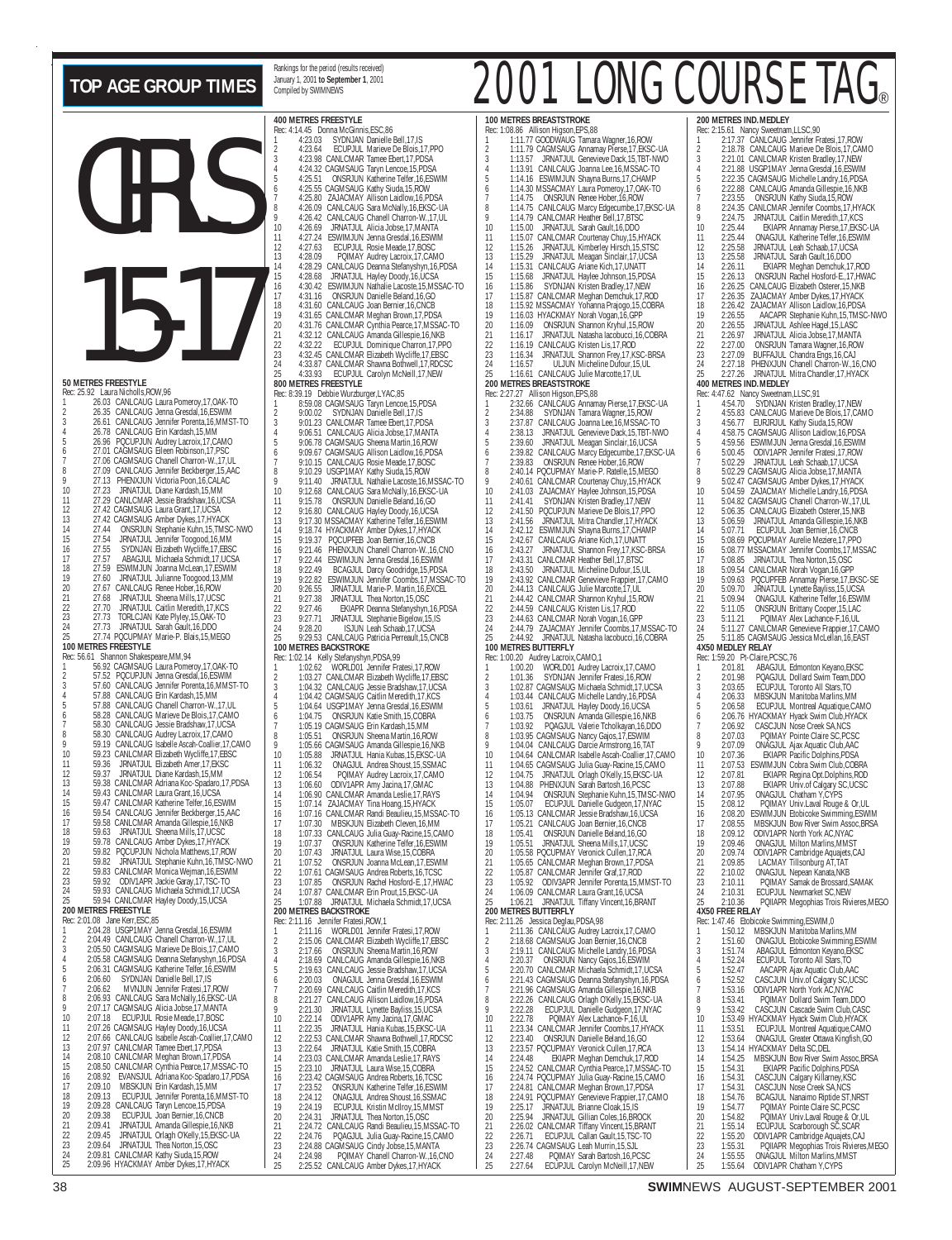|                     |                               |                                                   |                                                                                                                                                                                                                            | 400<br>Rec:<br>1<br>$\overline{2}$ |
|---------------------|-------------------------------|---------------------------------------------------|----------------------------------------------------------------------------------------------------------------------------------------------------------------------------------------------------------------------------|------------------------------------|
|                     |                               |                                                   |                                                                                                                                                                                                                            | 3<br>4<br>5<br>6                   |
|                     |                               |                                                   |                                                                                                                                                                                                                            | 7<br>8<br>9                        |
|                     |                               |                                                   |                                                                                                                                                                                                                            | 10<br>11<br>12<br>13               |
|                     |                               |                                                   |                                                                                                                                                                                                                            | 14<br>15<br>16                     |
|                     |                               |                                                   |                                                                                                                                                                                                                            | 17<br>18<br>19<br>20               |
|                     |                               |                                                   |                                                                                                                                                                                                                            | 21<br>22<br>23                     |
|                     | 50 METRES FREESTYLE           |                                                   |                                                                                                                                                                                                                            | 24<br>25<br>150                    |
| 1<br>$\overline{2}$ | Rec: 23.19                    | Yannick Lupien, GO, 97                            | 23.70 CAGMSAUG Kurtis Miller,16,SCAR<br>24.20 CAGMSAUG Brent Hayden, 17, SPART                                                                                                                                             | Rec:<br>1<br>$\overline{a}$        |
| 3<br>4<br>5         | 24.64                         |                                                   | 24.30 SASKMAY Trevor Coulman, 16, GOLD<br>24.42 CAGMSAUG Graeme Tozer, 16, UCSA<br>ODIV3APR Bill Cocks, 17, TRENT                                                                                                          | 3<br>4<br>5                        |
| 6<br>7<br>8         | 24.64<br>24.82<br>24.84       |                                                   | JRNATJUL Mark Thauvette, 16, PCSC<br>JRNATJUL Trevor Neufeld.17.CASC<br>CANLCMAR Chris Lukas, 17, ESWIM                                                                                                                    | 6<br>7<br>8                        |
| 9<br>10             | 24.89<br>24.89                |                                                   | STARJUN Stefano Caprara, 17, VAC<br>ONAGJUL Scott Dickens, 16, BRANT                                                                                                                                                       | 9<br>10                            |
| 11<br>12<br>13      | 24.91<br>24.92<br>24.93       |                                                   | ONSRJUN Erik Binga, 17, TAT<br>ESWIMJUN Tobias Oriwol, 16, ESWIM<br>JRNATJUL Marc Sze, 16, PDSA                                                                                                                            | 11<br>12<br>13                     |
| 14<br>15<br>16      | 24.96<br>24.99                |                                                   | EKIAPR Devin Phillips, 15, EKSC-UA<br>CANLCMAR Cedric Sureau-L., 17, PPO<br>NSSRJUN Matthew Terauds, 17, WTSC                                                                                                              | 14<br>15                           |
| 17<br>18            | 25.11<br>25.12<br>25.16       |                                                   | AACAPR Andrew Bignell, 17, SSMAC<br>ECUPJUL A.J. Bakker, 17, BOSC<br>PHENXJUN Kevin Laflamme, 16, RCA                                                                                                                      | 16<br>17<br>18                     |
| 19<br>20            | 25.20<br>25.24                |                                                   |                                                                                                                                                                                                                            | 19<br>20                           |
| 21<br>22<br>23      | 25.26<br>25.31<br>25.33       |                                                   | THENWON REVIEW CHARGED IN THE RAPIDJAN<br>SENATJUL AIEX Chartrand, 15, EUTE<br>ESWIMJUN Ian MacLeod, 17, ESWIM<br>JRNATJUL Darryl Rudolf, 17, PDSA<br>AACAPR Januari Del Mastro, 16, USC<br>CCURLIUL Nathan Chana 14, SCAP | 21<br>22<br>23                     |
| 24<br>25            | 25.40<br>25.40                |                                                   | ECUPJUL Nathan Chang, 16, SCAR                                                                                                                                                                                             | 24<br>25                           |
| 1                   | Rec: 51.14<br>51.45           | 100 METRES FREESTYLE<br>Yannick Lupien, CAGRA, 96 | JRNATJUL Brent Hayden, 17, SPART                                                                                                                                                                                           | 100<br>Rec:<br>1                   |
| $\overline{a}$<br>3 | 52.89<br>53.08                |                                                   | CANLCMAR Kurtis Miller, 15, SCAR<br>CANLCAUG Devin Phillips, 16, EKSC-UA                                                                                                                                                   | $\overline{a}$<br>3                |
| 4<br>5<br>6         | 53.22<br>53.35                |                                                   | 53.15 CAGMSAUG Graeme Tozer, 16, UCSA<br>CANLCAUG Bill Cocks, 17, TRENT<br>JRNATJUL Scott Dickens, 16, BRANT                                                                                                               | 4<br>5<br>6                        |
| 7<br>8              | 53.51<br>53.68                |                                                   | ESWIMJUN Tobias Oriwol, 16, ESWIM<br>JRNATJUL Mark Thauvette, 16, PCSC                                                                                                                                                     | 7<br>8                             |
| 9<br>10<br>11       | 53.72<br>53.91<br>53.98       |                                                   | SYDNJAN Andrew Coupland, 17, GO<br>SYDNJAN Chad Thomsen, 17, EKSC-SE<br>SASKMAY Trevor Coulman, 16, GOLD                                                                                                                   | 9<br>10<br>11                      |
| 12<br>13            | 54.08<br>54.15                |                                                   | ODIV2APR Stefano Caprara,17,VAC<br>ECUPJUL A.J. Bakker, 17, BOSC                                                                                                                                                           | 12<br>13                           |
| 14<br>15<br>16      | 54.20<br>54.22<br>54.29       |                                                   | CANLCMAR Darryl Rudolf, 16, PDSA<br>JRNATJUL Kevin Laflamme, 16, RCA<br>JRNATJUL Trevor Neufeld, 17, CASC                                                                                                                  | 14<br>15<br>16                     |
| 17<br>18            | 54.33<br>54.45                |                                                   | CANLCMAR Cedric Sureau-L., 17, PPO<br>JRNATJUL Marc Sze, 16, PDS.                                                                                                                                                          | 17<br>18                           |
| 19<br>20<br>21      | 54.87<br>54.90                |                                                   | 54.74 CANLCAUG Maciek Zielnik, 17, EKSC-UA<br>ECUPJUL Nathan Chang, 16, SCAR<br>ESWIMJUN lan MacLeod, 17, ESWIM                                                                                                            | 19<br>20                           |
| 22<br>23            |                               |                                                   | 54.96 ESWIMAPR Chris Lukas, 17, ESWIM<br>55.05 HYACKMAY Elliot Rushton, 17, RAPID                                                                                                                                          | 21<br>22<br>23                     |
| 24<br>25            |                               | 200 METRES FREESTYLE                              | 55.20 NSSRJUN Matthew Terauds, 17, WTSC<br>55.21 POCUPMAY Nicolas Guillotte, 17, CAMO                                                                                                                                      | 24<br>25                           |
| 1                   | Rec: 1:50.34                  | Brian Johns, RAPID, 0                             | 1:53.09 CAGMSAUG Brent Hayden, 17, SPART                                                                                                                                                                                   | 200<br>Rec:<br>1                   |
| $\overline{c}$<br>3 | 1:53.82<br>1:54.76            |                                                   | SYDNJAN Andrew Coupland, 17, GO<br>ESWIMJUN Tobias Oriwol, 16, ESWIM                                                                                                                                                       | $\overline{a}$<br>3                |
| 4<br>5<br>6         | 1:55.86                       |                                                   | 1:55.00 CANLCMAR Brent O'Connor, 17, PDSA<br>1:55.31 CAGMSAUG Graeme Tozer, 16, UCSA<br>JRNATJUL Devin Phillips, 16, EKSC-UA                                                                                               | 4<br>5<br>6                        |
| 7<br>8<br>9         | 1:56.97                       |                                                   | CANLCAUG Mark Thauvette, 16, PCSC<br>1:57.02 CAGMSAUG Brent Hankewich, 17, GOLD                                                                                                                                            | 7<br>8                             |
| 10<br>11            | 1:57.52<br>1:57.84<br>1:58.05 |                                                   | ODIV1APR Kurtis MacGillivary, 17, ROW<br>CANLCAUG Darryl Rudolf, 17, PDSA<br>PQCUPMAY Nicolas Guillotte, 17, CAMO                                                                                                          | 9<br>10<br>11                      |
| 12<br>13<br>14      | 1:58.45<br>1:58.52            |                                                   | JRNATJUL Chris Kargl-Simard, 16, PDSA<br>JRNATJUL Elliot Rushton, 17, RAPID                                                                                                                                                | 12<br>13                           |
| 15<br>16            | 1:58.61<br>1:59.04<br>1:59.10 |                                                   | CANLCMAR Chris Kula, 17, CAJ<br>JRNATJUL Benoit Huot, 17, HIPPO<br>JRNATJUL Scott Dickens, 16, BRANT                                                                                                                       | 14<br>15<br>16                     |
| 17<br>18            | 1:59.17<br>1:59.31            |                                                   | JRNATJUL Steven Medaglia, 16, NKB<br>ONSRJUN Ian MacLeod, 17, ESWIM                                                                                                                                                        | 17<br>18                           |
| 19<br>20<br>21      | 1:59.34<br>1:59.39<br>1:59.49 |                                                   | ECUPJUL A.J. Bakker, 17, BOSC<br>JRNATJUL Adam Martinson, 17, UCSA<br>ONSRJUN Jonathan Long, 15, LAC                                                                                                                       | 19<br>20<br>21                     |
| 22<br>23            | 1:59.95<br>1:59.97            |                                                   | POAGJUL Kevin Rioux, 16, CAMO<br>ZAJACMAY Douglas McQueen, 16, PDSA                                                                                                                                                        | 22<br>23                           |
| 24<br>25            | 2:00.03<br>2:00.03            |                                                   | ZAJACMAY William Walters, 17, PDSA<br>JRNATJUL Kevin Laflamme, 16, RCA                                                                                                                                                     | 24<br>25                           |

|                                         |                      | 400 METRES FREESTYLE                                                             |                                                                                                                                                                                                                                               |
|-----------------------------------------|----------------------|----------------------------------------------------------------------------------|-----------------------------------------------------------------------------------------------------------------------------------------------------------------------------------------------------------------------------------------------|
|                                         |                      | Rec: 3:52.23 Andrew Hurd,MSSAC,0                                                 |                                                                                                                                                                                                                                               |
| 1<br>$\overline{a}$                     | 4:00.28              |                                                                                  | 4:00.05 CANLCMAR Brent O'Connor, 17, PDSA<br>SYDNJAN Kurtis MacGillivary,17,ROW                                                                                                                                                               |
| 3                                       |                      |                                                                                  | 4:01.60 USGP1MAY Tobias Oriwol, 16, ESWIM                                                                                                                                                                                                     |
| 4                                       | 4:05.65              |                                                                                  | SYDNJAN Keith Beavers, 17, STARS                                                                                                                                                                                                              |
| 5<br>6                                  | 4:05.95<br>4:08.03   |                                                                                  | SYDNJAN Andrew Coupland, 17, GO                                                                                                                                                                                                               |
| 7                                       |                      |                                                                                  | JRNATJUL Devin Phillips, 16, EKSC-UA<br>4:10.69 CANLCMAR Darryl Rudolf, 16, PDSA                                                                                                                                                              |
| 8                                       |                      |                                                                                  | 4:10.78 CANLCMAR Ian MacLeod, 17, ESWIM                                                                                                                                                                                                       |
| 9                                       |                      |                                                                                  | 4:10.95 ONAGJUL Jonathan Long, 16, LAC<br>4:11.30 CAGMSAUG Brent Hankewich, 17, GOLD                                                                                                                                                          |
| 10<br>11                                |                      |                                                                                  | 4:11.76 PHENXJUN Mark Thauvette, 16, PCSC                                                                                                                                                                                                     |
| 12                                      |                      |                                                                                  | 4:11.95 ZAJACMAY Graeme Tozer, 16, UCSA                                                                                                                                                                                                       |
| 13                                      | 4:11.97              |                                                                                  | ECUPJUL Robert McDow, 17, RHAC                                                                                                                                                                                                                |
| 14                                      | 4:12.08              |                                                                                  | JRNATJUL Elliot Rushton, 17, RAPID                                                                                                                                                                                                            |
| 15<br>16                                | 4:12.17<br>4:13.07   |                                                                                  | JRNATJUL Malcolm Lavoie, 15, OSC-UA<br>ECUPJUL Mikael Benoit, 17, CNNG                                                                                                                                                                        |
| 17                                      | 4:13.07              |                                                                                  | ECUPJUL Paul Dudar, 17, SCAR                                                                                                                                                                                                                  |
| 18                                      | 4:13.81              |                                                                                  | ONSRJUN Scott Dickens, 16, BRANT                                                                                                                                                                                                              |
| 19<br>20                                | 4:13.84<br>4:13.89   |                                                                                  | ZAJACMAY Douglas McQueen, 16, PDSA<br>ECUPJUL Joe Bajcar, 15, OAK                                                                                                                                                                             |
| 21                                      |                      |                                                                                  | 4:13.91 JRNATJUL Matt Johnston, 16, MSSAC-TO<br>4:13.96 POCUPMAY Jonathan Aubry, 15, CNB<br>4:14.11 JRNATJUL Michael Ruggiero, 17, CAMO                                                                                                       |
| $\overline{22}$                         |                      |                                                                                  |                                                                                                                                                                                                                                               |
| 23                                      |                      |                                                                                  |                                                                                                                                                                                                                                               |
| 24<br>25                                | 4:14.48<br>4:14.68   |                                                                                  | ODIV2APR Michael Brown, 16, PERTH<br>POAGJUL Charles Rodrigue, 16, UL                                                                                                                                                                         |
|                                         |                      | <b>1500 METRES FREESTYLE</b>                                                     |                                                                                                                                                                                                                                               |
|                                         |                      |                                                                                  | Nec: 15:12.70 Andrew Hurd, MSSAC, 0<br>15:56.36 MWUN Kurtis MacGillivary, 17, ROW<br>2 16:09.27 ESWIMUNI Tobias Oriwol, 16, ESWIM<br>16:30.90 JRNATJUL Malcolm Lavoie, 15, OSC-UA<br>3 16:34.89 POCUPMAY Charles Rodrigue, 16, UL<br>5:43.487 |
|                                         |                      |                                                                                  |                                                                                                                                                                                                                                               |
|                                         |                      |                                                                                  |                                                                                                                                                                                                                                               |
|                                         |                      |                                                                                  |                                                                                                                                                                                                                                               |
| 5                                       |                      |                                                                                  | 16:37.57 CANLCMAR Matt Johnston, 16, MSSAC-TO                                                                                                                                                                                                 |
| 6<br>7                                  | 16:41.30<br>16:41.43 |                                                                                  | ONSRJUN Jonathan Long, 15, LAC<br>JRNATJUL Elliot Rushton, 17, RAPID                                                                                                                                                                          |
| 8                                       |                      |                                                                                  | 16:41.85 CANLCMAR Don Nicholson, 17, TSUN                                                                                                                                                                                                     |
| 9                                       | 16:42.45             |                                                                                  | SYDNJAN Brent O'Connor, 17, PDSA                                                                                                                                                                                                              |
| 10                                      |                      |                                                                                  | 16:45.40 ESWIMJUN lan MacLeod, 17, ESWIM                                                                                                                                                                                                      |
| 11<br>12                                | 16:48.45<br>16:52.62 |                                                                                  | ECUPJUL Jonathan Aubry, 16, CNB<br>ONSRJUN Simon Borjeson, 15, OAK                                                                                                                                                                            |
| 13                                      | 16:53.24             |                                                                                  | ECUPJUL Mikael Benoit, 17, CNNG                                                                                                                                                                                                               |
| 14                                      | 16:53.43             |                                                                                  | CASCJUN Graeme Tozer, 16, UCSA                                                                                                                                                                                                                |
| 15                                      | 16:53.58             |                                                                                  | ECUPJUL Simon Gabsch, 15, MSSAC-TO<br>ONSRJUN Bentley Gaikis, 17, TSC-TO                                                                                                                                                                      |
| 16<br>17                                | 16:55.23             |                                                                                  | 16:57.41 HYACKMAY Rylan Kafara, 17, RDCSC                                                                                                                                                                                                     |
| 18                                      |                      |                                                                                  | 16:57.83 CANLCMAR Karim Abdulla, 17, ROD                                                                                                                                                                                                      |
| 19<br>20                                | 17:00.01             |                                                                                  | JRNATJUL Michael Derban, 17, UCSC                                                                                                                                                                                                             |
|                                         |                      |                                                                                  | 17:01.64 BCAGJUL James Monk, 15, PDSA<br>17:04.19 HYACKMAY Travis Musgrave, 17, COMOX                                                                                                                                                         |
| $\begin{array}{c} 21 \\ 22 \end{array}$ |                      |                                                                                  |                                                                                                                                                                                                                                               |
| 23<br>24                                |                      |                                                                                  | 17:04.57 PROMAY Elliot Burger, 17, TRENT<br>17:04.57 POCUPMAY Jerome Le Siege, 17, LAVAL<br>17:06.19 JRNATJUL Aaron Blair, 16, CASC                                                                                                           |
|                                         |                      |                                                                                  |                                                                                                                                                                                                                                               |
|                                         |                      | 17:07.42 <b>bunder</b><br><b>100 METRES BACKSTROKE</b><br>The Tobias Orivol, ESM | BCAGJUL Evan Jones, 15, PDSA                                                                                                                                                                                                                  |
|                                         |                      | Tobias Oriwol, ESWIM, 1                                                          |                                                                                                                                                                                                                                               |
| 1                                       |                      |                                                                                  | 1 UGUS CONDUCTS TO THE SECTION OF SECTION OF SALE AND CONDUCT SECTION OF SECTION OF STRAINING STRAINING STRAINING STRAINING STRAINING STRAINING STRAINING STRAINING STRAINING STRAINING STRAINING STRAINING STRAINING STRAININ                |
| $\frac{2}{3}$                           |                      |                                                                                  |                                                                                                                                                                                                                                               |
| 4                                       |                      |                                                                                  |                                                                                                                                                                                                                                               |
| 5                                       |                      |                                                                                  |                                                                                                                                                                                                                                               |
| 6                                       | 59.80                |                                                                                  | JRNATJUL Adam Martinson, 17, UCSA<br>ONSRJUN Ryan Atkinson, 16, LAC                                                                                                                                                                           |
| 7<br>8                                  |                      |                                                                                  | 1:00.38 ONSRJUN Ryan Atkinson, 16, LAC<br>1:00.44 CANLCAUG Devin Phillips, 16, EKSC-UA<br>1:00.62 JRNATJUL Callum Ng, 16, CASC<br>Terminal Terminal Accords                                                                                   |
| 9                                       |                      |                                                                                  |                                                                                                                                                                                                                                               |
| 10                                      |                      |                                                                                  |                                                                                                                                                                                                                                               |
|                                         |                      |                                                                                  | 1:00.62 JRNATJUL Callum Ng, 16, CASC<br>1:00.68 CAGMSAUG Trevor Coulman, 17, GOLD                                                                                                                                                             |
| 11                                      |                      |                                                                                  |                                                                                                                                                                                                                                               |
| 12                                      | 1:00.88              |                                                                                  | 1:00.69 ONSRJUN Ryan Pallett, 17, BRANT<br>ONSRJUN Andrew Coupland, 17, GO                                                                                                                                                                    |
| 13<br>14                                |                      |                                                                                  | 1:01.17 CANLCMAR Mark Thauvette, 16, PCSC<br>1:01.21 CANLCMAR Douglas McQueen, 16, PDSA                                                                                                                                                       |
| 15                                      |                      |                                                                                  | 1:01.21 CAGMSAUG Brendan Curley, 17, ROD                                                                                                                                                                                                      |
| 16                                      |                      |                                                                                  | 1:01.43 CANLCMAR Chris Lukas, 17, ESWIM                                                                                                                                                                                                       |
| 17<br>18                                | 1:01.44              |                                                                                  | 1:01.43 CAGMSAUG Tim Gibbons.16.SJI<br>ONAGJUL Matt Hawes, 15, KBM                                                                                                                                                                            |
| 19                                      | 1:01.50              |                                                                                  | ONSRJUN Marshall Holbrook, 16, ROC                                                                                                                                                                                                            |
| 20                                      | 1:01.53              |                                                                                  | ECUPJUL Milos Marjanovic, 17, NYAC                                                                                                                                                                                                            |
| 21                                      | 1:01.82              |                                                                                  | ABAGJUL Ryan Dube, 17, EKSC                                                                                                                                                                                                                   |
| 22<br>23                                | 1:01.94              |                                                                                  | 1:01.88 CANLCMAR Spencer Laidley, 17, PERTH                                                                                                                                                                                                   |
| 24                                      | 1:01.97              |                                                                                  | ECUPJUL Brian Holland, 15, MSSAC-TO<br>CANLCMAR Chris Kula, 17, CAJ                                                                                                                                                                           |
| 25                                      | 1:02.02              |                                                                                  | EKIAPR Charles Turanich-N., 17, EKSC                                                                                                                                                                                                          |
|                                         |                      | 200 METRES BACKSTROKE                                                            |                                                                                                                                                                                                                                               |
|                                         | 2:00.03              | Rec: 2:00.03 Tobias Oriwol,ESWIM,1                                               |                                                                                                                                                                                                                                               |
|                                         | 2:06.12              |                                                                                  | SYDNJAN Tobias Oriwol, 15, ESWIM<br>CANLCAUG Andrew Greener, 17, UNATT                                                                                                                                                                        |
| 123                                     |                      |                                                                                  |                                                                                                                                                                                                                                               |
| 4                                       | 2:08.42              |                                                                                  | 2:08.07 JRNATJUL Adam Martinson, 17, UCSA<br>2:08.25 MSSACMAY Joe Bajcar, 15, OAK                                                                                                                                                             |
| 5<br>6                                  | 2:09.39              |                                                                                  | SSACMAY Joe Bajcar,15,0AK<br>SYDNJAN Andrew Coupland,17,GO                                                                                                                                                                                    |
| 7                                       | 2:10.56              |                                                                                  | ONSRJUN Kurtis MacGillivary, 17, ROW<br>CANLCAUG Maciek Zielnik, 17, EKSC-UA                                                                                                                                                                  |
| 8                                       | 2:10.59              |                                                                                  | ONSRJUN Ryan Atkinson, 16, LAC                                                                                                                                                                                                                |
| 9<br>10                                 | 2:10.98              |                                                                                  | 2:10.98 CANLCMAR Ciaran Dickson, 17, ROD<br>JRNATJUL Devin Phillips, 16, EKSC-UA                                                                                                                                                              |
| 11                                      | 2:11.34              |                                                                                  | JRNATJUL Mark Thauvette, 16, PCSC                                                                                                                                                                                                             |
| 12                                      |                      |                                                                                  | 2:11.45 CANLCMAR Douglas McQueen, 16, PDSA                                                                                                                                                                                                    |
| 13                                      | 2:11.49              |                                                                                  | JRNATJUL Erich Schmitt, 16, IS                                                                                                                                                                                                                |
| 14<br>15                                | 2:11.63<br>2:12.32   |                                                                                  | ECUPJUL Milos Marjanovic, 17, NYAC<br>CANLCAUG Callum Ng, 16, CASC                                                                                                                                                                            |
| 16                                      | 2:13.10              |                                                                                  | ESWIMJUN Conrad Aach, 16, ESWIM                                                                                                                                                                                                               |
| 17                                      | 2:13.17              |                                                                                  | ECUPJUL Martin Renaud, 16, CNB                                                                                                                                                                                                                |
| 18<br>19                                | 2:13.20              |                                                                                  | ECUPJUL Brian Jaeggi, 17, NEW                                                                                                                                                                                                                 |
| 20                                      | 2:13.27              |                                                                                  | 2:13.26 CANLCMAR Spencer Laidley, 17, PERTH<br>JRNATJUL Ryan Pallett, 17, BRANT                                                                                                                                                               |
| 21                                      | 2:13.32              |                                                                                  | ABSRJAN Craig Gillis, 17, UCSA                                                                                                                                                                                                                |
| 22                                      | 2:13.34              |                                                                                  | STARJUN Stefano Caprara, 17, VAC                                                                                                                                                                                                              |
| 23<br>24                                | 2:13.35<br>2:13.47   |                                                                                  | ONAGJUL Matt Hawes, 15, KBM<br>JRNATJUL Luke Armstrong, 17, NKB                                                                                                                                                                               |

#### TOP AGE GROUP TIMES **Exacting for the period (results reached)**<br>2001 LONG COURSE TAG® **100 METRES BREASTSTROKE**<br>
Rec: 1:02.53 Morgan Knabe UCSC,99<br>
1 1:03.57 CANLCAUG Michael Brown,17,PERTH<br>
1 1:03.57 CANLCAUG Michael Brown,17,PEDSA<br>
1:03.93 SYDNJAN Chad Thomsen,17,EKSC-SE<br>
1:04.26 ZANLCAUG SCOtt Dickens,16 108.32 JRNATJUL Maxime Samson,15,ELITE<br>108.48 CAGMSAUG Brian Verigin,17,PGB<br>1108.49 CANLCAUG Kevin Rioux,16,CAMO<br>108.59 CANLCAUG Kevin Rioux,16,CAMO<br>108.73 CANLCAUG Jung Hun Choi,17,PDSA<br>133 108.78 MSSACMAY Tobias Orivol,1 20 1:09.60 ONSRJUN Warren Barnes,15,SCAR<br>21 1:09.77 NBLCMAY Joseph Holownia,16,SACKS<br>22 1:09.79 ECUPJUL Yohann Theriault-R.,16,CSQ<br>23 1:09.82 JRNATJUL Ian Meredith,17,RAYS<br>24 1:10.06 CANLCMAR Devon Ackroyd,17,SCAR **200 METRES IND.MEDLEY** Rec: 2:02.78 Alex Baumann,LUSC,81 1 2:04.04 SYDNJAN Tobias Oriwol,15,ESWIM 2 2:04.91 SYDNJAN Keith Beavers,17,STARS 3 2:08.55 ONSRJUN Steven Medaglia,16,NKB 4 2:08.61 CAGMSAUG Brian Verigin,17,PGB 5 2:08.89 CANLCMAR Michael Brown,16,PERTH 6 2:11.26 ONSRJUN Conrad Aach,16,ESWIM 7 2:11.62 JRNATJUL Scott Dickens,16,BRANT 8 2:11.87 JRNATJUL Callum Ng,16,CASC 9 2:12.49 JRNATJUL Timothy Ruse,16,PCSC 10 2:13.05 JRNATJUL Maxime Samson,15,ELITE 11 2:13.29 USGP1MAY Kurtis MacGillivary,17,ROW 12 2:13.31 ECUPJUL Roman Margulis,17,NYAC 13 2:13.35 CANLCAUG Kevin Rioux,16,CAMO 14 2:13.48 CAGMSAUG Brent Hankewich,17,GOLD 15 2:13.99 SYDNJAN Andrew Coupland,17,GO 16 2:14.65 ZAJACMAY Graeme Tozer,16,UCSA 17 2:14.77 NEORJUN Bill Cocks,17,TRENT 18 2:14.86 JRNATJUL Jim Hinton,17,TBT-NWO 19 2:14.97 CANLCMAR Devon Ackroyd,17,SCAR 20 2:15.21 PQAGJUL Charles Rodrigue,16,UL 21 2:15.31 ULJUN Dominic Pelletier,17,UL

| 25                                      | . I V.VV<br>1:10.17 |                                     | <b>UNITEDIVIAIN DUVUII AUNUYU, LI</b><br>JRNATJUL Raymond Chow, 15, TMSC-NWO            | 25                                    | 1 U.TJ<br>2:16.59        |                                     | <b>CULLCULO MOTION I AND</b><br>JRNATJUL Martin Gagne, 16, HIPPO                                 |
|-----------------------------------------|---------------------|-------------------------------------|-----------------------------------------------------------------------------------------|---------------------------------------|--------------------------|-------------------------------------|--------------------------------------------------------------------------------------------------|
|                                         |                     | <b>200 METRES BREASTSTROKE</b>      |                                                                                         |                                       |                          | 400 METRES IND.MEDLEY               |                                                                                                  |
|                                         |                     | Rec: 2:15.45 Morgan Knabe, UCSC, 99 |                                                                                         |                                       |                          | Rec: 4:22.39 Alex Baumann, LUSC, 81 |                                                                                                  |
| 1                                       |                     |                                     | 2:16.16 CANLCAUG Michael Brown, 17, PERTH                                               |                                       |                          |                                     | 4:22.55 SYDNJAN Keith Beavers, 17, STARS<br>4:23.38 USGP1MAY Tobias Oriwol, 16, ESWIM            |
| $\overline{c}$                          | 2:19.20             |                                     | SYDNJAN Keith Beavers, 17, STARS                                                        | $\overline{a}$                        |                          |                                     |                                                                                                  |
| 3                                       | 2:20.64             |                                     | EVANSJUL Matthew Huang, 17, PDSA                                                        | 3                                     | 4:29.21                  |                                     | CANLCAUG Kurtis MacGillivary, 17, RO                                                             |
| 4<br>5                                  |                     |                                     | 2:21.69 CANLCAUG Scott Dickens, 16, BRANT                                               | 4<br>5                                | 4:35.39                  |                                     | ONSRJUN Steven Medaglia, 16, NKB                                                                 |
|                                         |                     |                                     | 2:23.24 ESWIMJUN Tobias Oriwol, 16, ESWIM                                               |                                       | 4:35.97                  |                                     | ONSRJUN Conrad Aach, 16, ESWIM                                                                   |
| 6<br>7                                  | 2:23.37             |                                     | SYDNJAN Chad Thomsen, 17, EKSC-SE                                                       | 6<br>7                                | 4:40.22                  |                                     | JRNATJUL Callum Ng, 16, CASC                                                                     |
| 8                                       |                     |                                     | 2:25.09 ZAJACMAY Jung Hun Choi, 16, PDSA<br>2:25.32 CAGMSAUG Nathan Parker, 17, MJKFF   | 8                                     |                          |                                     | 4:41.07 JRNATJUL Timothy Ruse, 16, PCSC<br>4:42.07 CANLCMAR Douglas McQueen, 16, PDS             |
| 9                                       | 2:27.02             |                                     | JRNATJUL Kevin Rioux, 16, CAMO                                                          | 9                                     | 4:42.54                  |                                     | JRNATJUL Malcolm Lavoie, 15, OSC-L                                                               |
| 10                                      |                     |                                     | 2:27.52 CANLCMAR Thomas South, 17, UCSA                                                 | 10                                    | 4:43.69                  |                                     | ECUPJUL Richard Bowen, 16, GO                                                                    |
| 11                                      | 2:28.10             |                                     | JRNATJUL Raymond Chow, 15, TMSC-NWO                                                     | 11                                    | 4:44.22                  |                                     | ZAJACMAY Graeme Tozer, 16, UCSA                                                                  |
| 12                                      |                     |                                     | 2:28.36 CANLCAUG Steven Medaglia, 16, NKB<br>2:28.64 JRNATJUL Jim Hinton, 17, TBT-NWO   | 12                                    | 4:45.13                  |                                     | ONAGJUL Jonathan Long, 16, LAC<br>ECUPJUL Michael Brown, 17, PERTH                               |
| 13                                      |                     |                                     |                                                                                         | 13                                    | 4:45.43                  |                                     |                                                                                                  |
| 14                                      | 2:29.07             |                                     | ESWIMJUN Conrad Aach, 16, ESWIM                                                         | 14                                    | 4:45.54                  |                                     | ECUPJUL Roman Margulis, 17, NYAC                                                                 |
| 15<br>16                                | 2:29.18<br>2:29.68  |                                     | ECUPJUL Richard Bowen, 16, GO<br>BCAGJUL Brian Verigin, 17, PGB                         | 15<br>16                              | 4:45.63<br>4:46.58       |                                     | PHENXJUN Mark Thauvette, 16, PCSC<br>JRNATJUL Erich Schmitt, 16, IS                              |
| 17                                      | 2:29.99             |                                     | ESWIMJUN Brian Ma, 17, CHAMP                                                            | 17                                    | 4:48.24                  |                                     | JRNATJUL Colin Lyon, 16, RACE                                                                    |
| 18                                      | 2:30.12             |                                     |                                                                                         | 18                                    | 4:48.61                  |                                     | ECUPJUL Brian Jaeggi, 17, NEW                                                                    |
| 19                                      | 2:30.58             |                                     | ECUPJUL Warren Barnes, 16, SCAR<br>ECUPJUL Andre Champagne, 16, SAMAK                   | 19                                    | 4:48.96                  |                                     |                                                                                                  |
| 20                                      |                     |                                     | 2:30.68 PHENXJUN Maxime Samson, 15, ELITE                                               | 20                                    | 4:48.99                  |                                     | JRNATJUL Adam Kafka, 17, LAC<br>ESWIMJUN lan MacLeod, 17, ESWIM                                  |
| 21                                      | 2:31.11             |                                     | BCAGJUL Ian Meredith, 17, RAYS                                                          | 21                                    | 4:49.01                  |                                     | ECUPJUL Paul Dudar, 17, SCAR                                                                     |
| 22                                      | 2:31.40             |                                     | NBLCMAY Joseph Holownia, 16, SACKS                                                      | 22                                    | 4:49.08                  |                                     | ONSRJUN Jim Hinton, 17, TBT-NWO                                                                  |
| 23                                      | 2:31.52             |                                     | JRNATJUL Adam Kafka, 17, LAC                                                            | 23                                    | 4:49.27                  |                                     | ONAGJUL Scott Dickens, 16, BRANT<br>JRNATJUL Chris Kargl-Simard, 16, PD                          |
| 24                                      | 2:32.37             |                                     | JRNATJUL Donald Smith, 17, COBRA                                                        | 24                                    | 4:49.83                  |                                     |                                                                                                  |
| 25                                      | 2:32.49             | 100 METRES BUTTERFLY                | ODIV2APR Pat Russell, 17, ROC                                                           | 25                                    | 4:49.87                  |                                     | PQIMAY Dominic Pelletier, 16, UL                                                                 |
|                                         |                     | Rec: 54.50 Adam Sioui, TD, 99       |                                                                                         |                                       | <b>4X50 MEDLEY RELAY</b> | Rec: 1:46.72 Markham AC, MAC, 94    |                                                                                                  |
| 1                                       |                     |                                     | 56.93 CANLCAUG Darryl Rudolf, 17, PDSA                                                  | 1                                     | 1:50.85                  |                                     | ONAGJUL Scarborough SC, SCAR                                                                     |
| $\overline{2}$                          |                     |                                     |                                                                                         |                                       | 1:51.03                  |                                     |                                                                                                  |
| $\overline{3}$                          |                     |                                     | 57.42 ONSRJUN Evan Jellie, 17, ROW<br>57.53 CANLCAUG Bill Cocks, 17, TRENT              | $\frac{2}{3}$                         | 1:53.16                  |                                     | ABAGJUL Edmonton Keyano, EKSC<br>AACAPR Cobra Swim Club, COBRA                                   |
| $\frac{4}{5}$                           | 57.81               |                                     | ZAJACMAY Brent Hayden, 17, SPART                                                        | $\begin{array}{c} 4 \\ 5 \end{array}$ | 1:54.00                  |                                     | ONAGJUL Etobicoke Swimming,ESW                                                                   |
|                                         | 57.83               |                                     | JRNATJUL Adam Martinson, 17, UCSA                                                       |                                       | 1:54.01                  |                                     | MBSKJUN Cascade Swim Club, CASC                                                                  |
| 6                                       | 57.89               |                                     | ONAGJUL Tobias Oriwol, 16, ESWIM                                                        | 6                                     | 1:54.77                  |                                     | POIMAY Montreal Aquatique, CAMC<br>POIMAY Pointe Claire SC, PCSC<br>LACMAY Newmarket SC, NEW     |
| $\overline{1}$                          | 58.21               |                                     | PQIMAY Sean Zunini, 17, CAMO<br>JRNATJUL Callum Ng, 16, CASC                            | $\overline{1}$                        | 1:54.78                  |                                     |                                                                                                  |
| 8                                       | 58.48               |                                     |                                                                                         | 8                                     | 1:54.85                  |                                     |                                                                                                  |
| 9                                       | 58.85               |                                     | 58.59 CANLCMAR Karim Abdulla, 17, ROD                                                   | 9                                     | 1:55.04<br>1:55.15       |                                     | EKIAPR Saskatoon Goldfins, GOLD<br>ODIV1APR Brantford AC, BRANT                                  |
| 10<br>11                                | 59.00               |                                     | ONSRJUN lan MacLeod, 17, ESWIM<br>CANLCAUG Conrad Aach, 16, ESWIM                       | 10<br>11                              | 1:55.16                  |                                     | EOSAJUN Nepean Kanata, NKB                                                                       |
| 12                                      | 59.15               |                                     | POCUPFEB Keith Beavers, 17, STARS                                                       | 12                                    | 1:55.64                  |                                     | ECUPJUL Toronto All Stars, TO                                                                    |
| 13                                      | 59.19               |                                     | JRNATJUL Steven Medaglia, 16, NKB                                                       | 13                                    |                          |                                     |                                                                                                  |
| 14                                      | 59.31               |                                     | ECUPJUL Roman Margulis, 17, NYAC                                                        | 14                                    |                          |                                     | 1:56.33 EOSAJUN Upper Canada SC, UPCAN<br>1:56.51 HYACKMAY Hyack Swim Club, HYACK                |
| 15                                      | 59.50               |                                     | ODIV2APR Stefano Caprara, 17, VAC<br>SASKMAY Trevor Coulman, 16, GOLD                   | 15                                    | 1:56.65                  |                                     | EKIAPR Pacific Dolphins, PDSA                                                                    |
| 16                                      | 59.59               |                                     |                                                                                         | 16                                    | 1:57.07                  |                                     | ONAGJUL London AC, LAC                                                                           |
| 17                                      | 59.74               |                                     | PQAGJUL Kevin Rioux, 16, CAMO                                                           | 17                                    | 1:57.87                  |                                     | ODIV1APR Toronto Champs, CHAMP                                                                   |
| 18                                      | 59.78               |                                     | CASCJUN Graeme Tozer, 16, UCSA                                                          | 18                                    | 1:58.27                  |                                     | HTACAPR Eastern Alliance, EAST                                                                   |
| 19<br>20                                | 59.87<br>59.87      |                                     | POAGJUL Sofian Mohand-Cherif, 16, CAMO<br>ECUPJUL Timothy Ruse, 16, PCSC                | 19<br>20                              | 1:58.77<br>1:59.89       |                                     | ABAGJUL North York AC, NYAC                                                                      |
| 21                                      |                     |                                     |                                                                                         | 21                                    | 2:00.05                  |                                     | ONAGJUL Ajax Aquatic Club, AAC<br>LACMAY Chatham Y, CYPS                                         |
| 22                                      | 1:00.03             |                                     | 59.89 POCUPMAY Nicolas Guillotte, 17, CAMO<br>.00.03 ODIV2APR Andrew Bignell, 17, SSMAC | 22                                    | 2:00.10                  |                                     | ONAGJUL Oakville AC, OAK                                                                         |
| 23                                      | 1:00.12             |                                     | JRNATJUL Luke Armstrong, 17, NKB                                                        | 23                                    | 2:00.57                  |                                     | EKIAPR Regina Opt.Dolphins,ROD                                                                   |
| 24                                      |                     |                                     |                                                                                         | 24                                    | 2:00.67                  |                                     |                                                                                                  |
| 25                                      |                     |                                     | 1:00.30 PQCUPMAY Cedric Sureau-L.,17,PPO<br>1:00.30 ABAGJUL Ryan Dube,17,EKSC           | 25                                    | 2:01.06                  |                                     | EKIAPR Univ.of Calgary SC,UCSC<br>ULJUN Univ.Laval Rouge & Or,UL                                 |
|                                         |                     | 200 METRES BUTTERFLY                |                                                                                         |                                       | 4X50 FREE RELAY          |                                     |                                                                                                  |
|                                         |                     | Rec: 2:00.78 Peter Ward, CDSC, 81   |                                                                                         |                                       |                          | Rec: 1:35.93 Markham AC, MAC, 94    |                                                                                                  |
| 1                                       |                     |                                     | 2:04.87 CANLCMAR Brent O'Connor, 17, PDSA                                               | 1                                     | 1:40.32<br>1:41.46       |                                     | ABAGJUL Edmonton Keyano, EKSC                                                                    |
| $\frac{2}{3}$                           |                     |                                     | 2:06.51 CANLCAUG Callum Ng, 16, CASC                                                    | $\frac{2}{3}$                         | 1:41.51                  |                                     | EKIAPR Pacific Dolphins, PDSA<br>ONAGJUL Scarborough SC, SCAR<br>ABAGJUL Cascade Swim Club, CASC |
| $\overline{4}$                          |                     |                                     | 2:07.17 CANLCAUG Ian MacLeod, 17, ESWIM<br>2:07.20 CANLCAUG Darryl Rudolf, 17, PDSA     | $\overline{4}$                        | 1:41.93                  |                                     |                                                                                                  |
|                                         |                     |                                     | 2:08.32 ESWIMJUN Tobias Oriwol, 16, ESWIM                                               |                                       | 1:42.79                  |                                     | EKIAPR Saskatoon Goldfins, GOLD                                                                  |
| 5<br>6                                  | 2:08.89             |                                     | ODIV1APR Steven Medaglia, 16, NKB                                                       | 56                                    | 1:43.09                  |                                     | AACAPR Cobra Swim Club, COBRA                                                                    |
| $\overline{1}$                          |                     |                                     | 2:09.53 CANLCMAR Karim Abdulla, 17, ROD                                                 | $\overline{1}$                        | 1:43.25                  |                                     | LACMAY London AC, LAC                                                                            |
| 8                                       | 2:09.60             |                                     | ABAGJUL Malcolm Lavoie, 15, OSC-UA                                                      | 8                                     | 1:43.30                  |                                     | PQIMAY Pointe Claire SC, PCSC                                                                    |
| 9                                       | 2:11.01             |                                     | ONSRJUN Evan Jellie, 17, ROW                                                            | 9                                     | 1:43.51                  |                                     | ONAGJUL Newmarket SC, NEW                                                                        |
| 10                                      | 2:11.32             |                                     | PQAGJUL Sofian Mohand-Cherif, 16, CAMO                                                  | 10                                    | 1:43.80                  |                                     | ODIV1APR Toronto Champs, CHAMP                                                                   |
| 11<br>12                                | 2:11.46             |                                     | PQIMAY Sean Zunini, 17, CAMO                                                            | 11<br>12                              | 1:43.94                  |                                     | PQIMAY Montreal Aquatique, CAMO                                                                  |
| 13                                      | 2:11.64<br>2:12.19  |                                     | ONSRJUN Conrad Aach, 16, ESWIM<br>ECUPJUL Thomas Senecal, 17, NEW                       | 13                                    | 1:43.99<br>1:44.96       |                                     | BCAGJUL Hyack Swim Club, HYACK                                                                   |
| 14                                      | 2:12.60             |                                     | JRNATJUL Brock Murray, 17, LASC                                                         | 14                                    | 1:45.02                  |                                     | ONAGJUL Etobicoke Swimming,ESW<br>HTACAPR Eastern Alliance, EAST                                 |
| 15                                      | 2:12.83             |                                     | JRNATJUL Andrew Metcalfe, 16, MANTA                                                     | 15                                    | 1:45.73                  |                                     | ABAGJUL North York AC, NYAC                                                                      |
| 16                                      | 2:12.89             |                                     | JRNATJUL Taylor Graham, 16, NCS-BRSA                                                    | 16                                    | 1:45.82                  |                                     | HTACAPR Wolfville Tritons, WTSC                                                                  |
| 17                                      | 2:13.01             |                                     | ONAGJUL Míchael Commito, 15, LUSC                                                       | 17                                    | 1:45.89                  |                                     | ECUPJUL Toronto All Stars, TO                                                                    |
| 18                                      | 2:13.02             |                                     | ONSRJUN Bill Cocks, 17, TRENT                                                           | 18                                    | 1:46.13                  |                                     | ONAGJUL Ajax Aquatic Club, AAC                                                                   |
| 19                                      | 2:13.35             |                                     | ECUPJUL Roman Margulis, 17, NYAC                                                        | 19                                    | 1:46.23                  |                                     | PQIMAY Univ.Laval Rouge & Or, UL                                                                 |
| 20                                      | 2:13.87             |                                     | ECUPJUL Mark Pariselli, 16, NYAC                                                        | 20                                    | 1:46.98                  |                                     | ONAGJUL Oakville AC, OAK                                                                         |
| $\begin{array}{c} 21 \\ 22 \end{array}$ | 2:15.06<br>2:15.43  |                                     | RAPIDJAN Chris Kargl-Simard, 16, PDSA<br>JRNATJUL Timothy Ruse, 16, PCSC                | 21<br>22                              | $1:47.28$<br>$1:47.38$   |                                     | MBSKJUN Bow River Swim Assoc, BR<br>KCSJUN Richmond Rapids, RAPID                                |
| 23                                      | 2:15.51             |                                     | ECUPJUL Simon Gabsch, 15, MSSAC-TO                                                      | 23                                    | 1:47.38                  |                                     | ABAGJUL Univ.of Calgary SC,UCSC                                                                  |
|                                         | 2:15.52             |                                     | PQAGJUL Marc Lachapelle, 15, CAMO                                                       | 24                                    | 1:47.49                  |                                     | AACAPR Markham AC, MAC                                                                           |
| $\frac{24}{25}$                         | 2:15.59             |                                     | ECUPJUL Alex Watson, 17, OSHAC                                                          | 25                                    | 1:47.70                  |                                     | EOSAJUN Upper Canada SC, UPCAN                                                                   |

|                     |                        | 200 METRES IND.MEDLEY               |                                                                                                                                                                                              |
|---------------------|------------------------|-------------------------------------|----------------------------------------------------------------------------------------------------------------------------------------------------------------------------------------------|
| Rec: 2:02.78        |                        | Alex Baumann, LUSC, 81              |                                                                                                                                                                                              |
| 1                   | 2:04.04                | SYDNJAN                             | Tobias Oriwol, 15, ESWIM                                                                                                                                                                     |
| 2                   | 2:04.91                |                                     | SYDNJAN Keith Beavers, 17, STARS                                                                                                                                                             |
| 3                   | 2:08.55                |                                     | ONSRJUN Steven Medaglia, 16, NKB                                                                                                                                                             |
| 4                   |                        |                                     | 2:08.61 CAGMSAUG Brian Verigin, 17, PGB                                                                                                                                                      |
| 5                   |                        |                                     | 2:08.89 CANLCMAR Michael Brown, 16, PERTH                                                                                                                                                    |
| 6                   | 2:11.26                |                                     | ONSRJUN Conrad Aach, 16, ESWIM                                                                                                                                                               |
| 7                   | 2:11.62                |                                     | JRNATJUL Scott Dickens, 16, BRANT                                                                                                                                                            |
| 8                   | 2:11.87                |                                     | JRNATJUL Callum Ng, 16, CASC                                                                                                                                                                 |
| 9                   | 2:12.49                |                                     | JRNATJUL Timothy Ruse, 16, PCSC                                                                                                                                                              |
| 10                  | 2:13.05                |                                     | JRNATJUL Maxime Samson, 15, ELITE                                                                                                                                                            |
| 11                  |                        |                                     | 2:13.29 USGP1MAY Kurtis MacGillivary, 17, ROW                                                                                                                                                |
| 12                  | 2:13.31                |                                     | ECUPJUL Roman Margulis, 17, NYAC                                                                                                                                                             |
| 13                  | 2:13.35                |                                     | CANLCAUG Kevin Rioux, 16, CAMO                                                                                                                                                               |
| 14                  |                        |                                     | 2:13.48 CAGMSAUG Brent Hankewich, 17, GOLD                                                                                                                                                   |
| 15                  | 2:13.99                |                                     | SYDNJAN Andrew Coupland, 17, GO                                                                                                                                                              |
| 16                  | 2:14.65                |                                     | ZAJACMAY Graeme Tozer, 16, UCSA<br>NEORJUN Bill Cocks, 17, TRENT                                                                                                                             |
| 17                  | 2:14.77                |                                     |                                                                                                                                                                                              |
| 18                  | 2:14.86                |                                     | JRNATJUL Jim Hinton, 17, TBT-NWO<br>CANLCMAR Devon Ackroyd, 17, SCAR                                                                                                                         |
| 19                  | 2:14.97                |                                     |                                                                                                                                                                                              |
| 20<br>21            | 2:15.21<br>2:15.31     |                                     | PQAGJUL Charles Rodrigue, 16, UL                                                                                                                                                             |
|                     |                        |                                     | ULJUN Dominic Pelletier, 17, UL                                                                                                                                                              |
| 22<br>23            | 2:15.35<br>2:16.19     |                                     | JRNATJUL Chris Kargl-Simard, 16, PDSA                                                                                                                                                        |
| 24                  | 2:16.45                |                                     | ECUPJUL Richard Bowen, 16, GO<br>CANLCAUG Nathan Parker, 17, MJKFF                                                                                                                           |
| 25                  | 2:16.59                |                                     | JRNATJUL Martin Gagne, 16, HIPPO                                                                                                                                                             |
|                     |                        | 400 METRES IND.MEDLEY               |                                                                                                                                                                                              |
|                     |                        | Rec: 4:22.39 Alex Baumann, LUSC, 81 |                                                                                                                                                                                              |
| 1                   | 4:22.55                |                                     | SYDNJAN Keith Beavers, 17, STARS                                                                                                                                                             |
| $\overline{a}$      |                        |                                     | 4:23.38 USGP1MAY Tobias Oriwol, 16, ESWIM<br>4:29.21 CANLCAUG Kurtis MacGillivary, 17, ROW                                                                                                   |
| 3                   |                        |                                     |                                                                                                                                                                                              |
| 4                   | 4:29.21<br>4:35.39     |                                     |                                                                                                                                                                                              |
| 5                   | 4:35.97                |                                     | ONSRJUN Steven Medaglia, 16, NKB<br>ONSRJUN Conrad Aach, 16, ESWIM                                                                                                                           |
| 6                   | 4:40.22                |                                     | JRNATJUL Callum Ng, 16, CASC<br>JRNATJUL Timothy Ruse, 16, PCSC<br>CANLCMAR Douglas McQueen, 16, PDSA                                                                                        |
| 7                   | 4:41.07                |                                     |                                                                                                                                                                                              |
| 8                   | 4:42.07                |                                     |                                                                                                                                                                                              |
| 9                   | 4:42.54                |                                     | JRNATJUL Malcolm Lavoie, 15, OSC-UA                                                                                                                                                          |
| 10                  | 4:43.69                |                                     | ECUPJUL Richard Bowen, 16, GO                                                                                                                                                                |
| 11                  | 4:44.22                |                                     | ZAJACMAY Graeme Tozer, 16, UCSA                                                                                                                                                              |
| 12                  | 4:45.13                |                                     | ONAGJUL Jonathan Long, 16, LAC                                                                                                                                                               |
| 13                  | 4:45.43                |                                     | ECUPJUL Michael Brown, 17, PERTH                                                                                                                                                             |
| 14<br>15            | 4:45.54                |                                     | ECUPJUL Roman Margulis, 17, NYAC                                                                                                                                                             |
| 16                  |                        |                                     | 4:45.63 PHENXJUN Mark Thauvette, 16, PCSC<br>4:46.58 JRNATJUL Erich Schmitt, 16, IS                                                                                                          |
| 17                  | 4:48.24                |                                     | JRNATJUL Colin Lyon, 16, RACE                                                                                                                                                                |
| 18                  | 4:48.61                |                                     | ECUPJUL Brian Jaeggi, 17, NEW                                                                                                                                                                |
| 19                  | 4:48.96                |                                     | JRNATJUL Adam Kafka,17,LAC                                                                                                                                                                   |
| 20                  | 4:48.99                |                                     | ESWIMJUN lan MacLeod, 17, ESWIM                                                                                                                                                              |
| 21                  | 4:49.01                |                                     | ECUPJUL Paul Dudar, 17, SCAR                                                                                                                                                                 |
| 22                  | 4:49.08                |                                     | ONSRJUN Jim Hinton, 17, TBT-NWO                                                                                                                                                              |
| 23                  | 4:49.27                |                                     | ONAGJUL Scott Dickens, 16, BRANT                                                                                                                                                             |
| 24                  | 4:49.83                |                                     | JRNATJUL Chris Kargl-Simard, 16, PDSA                                                                                                                                                        |
| 25                  | 4:49.87                |                                     | PQIMAY Dominic Pelletier, 16, UL                                                                                                                                                             |
|                     | 4X50 MEDLEY RELAY      |                                     |                                                                                                                                                                                              |
|                     | 1:50.85                | Rec: 1:46.72 Markham AC, MAC, 94    | ONAGJUL Scarborough SC, SCAR                                                                                                                                                                 |
| 1<br>$\overline{a}$ | 1:51.03                |                                     |                                                                                                                                                                                              |
| 3                   | 1:53.16                |                                     | ABAGJUL Edmonton Keyano, EKSC<br>AACAPR Cobra Swim Club, COBRA<br>ONAGJUL Etobicoke Swimming, ESWIM                                                                                          |
|                     |                        |                                     |                                                                                                                                                                                              |
|                     |                        |                                     |                                                                                                                                                                                              |
| 4                   | 1:54.00                |                                     |                                                                                                                                                                                              |
| 5                   | 1:54.01                |                                     | MBSKJUN Cascade Swim Club, CASC                                                                                                                                                              |
| 6                   | 1:54.77                |                                     |                                                                                                                                                                                              |
| 7<br>8              | 1:54.78                |                                     |                                                                                                                                                                                              |
| 9                   | 1:54.85<br>1:55.04     |                                     | <b>POIMAY Montreal Aquatique, CAMO<br/>POIMAY Pointe Claire SC, PCSC<br/>LACMAY Newmarket SC, NEW</b>                                                                                        |
| 10                  |                        |                                     | EKIAPR Saskatoon Goldfins, GOLD                                                                                                                                                              |
| 11                  | 1:55.15<br>1:55.16     |                                     | ODIV1APR Brantford AC, BRANT                                                                                                                                                                 |
| 12                  | 1:55.64                |                                     | EOSAJUN Nepean Kanata, NKB<br>ECUPJUL Toronto All Stars, TO                                                                                                                                  |
| 13                  | 1:56.33                |                                     | EOSAJUN Upper Canada SC, UPCAN                                                                                                                                                               |
| 14                  |                        |                                     | 1:56.51 HYACKMAY Hyack Swim Club, HYACK                                                                                                                                                      |
| 15                  | 1:56.65                |                                     | EKIAPR Pacific Dolphins, PDSA                                                                                                                                                                |
| 16                  | 1:57.07                |                                     | ONAGJUL London AC,LAC                                                                                                                                                                        |
| 17                  | 1:57.87                |                                     | ODIV1APR Toronto Champs,CHAMP                                                                                                                                                                |
| 18                  | 1:58.27                |                                     | HTACAPR Eastern Alliance, EAST                                                                                                                                                               |
| 19                  | 1:58.77                |                                     | ABAGJUL North York AC, NYAC                                                                                                                                                                  |
| 20                  | 1:59.89                |                                     | ONAGJUL Ajax Aquatic Club, AAC                                                                                                                                                               |
| 21                  | 2:00.05                |                                     | LACMAY Chatham Y, CYPS                                                                                                                                                                       |
| 22                  | 2:00.10                |                                     | ONAGJUL Oakville AC,OAK                                                                                                                                                                      |
| 23                  | 2:00.57                |                                     | EKIAPR Regina Opt.Dolphins, ROD                                                                                                                                                              |
| 24<br>25            | 2:00.67<br>2:01.06     |                                     | EKIAPR Univ.of Calgary SC,UCSC                                                                                                                                                               |
|                     | <b>4X50 FREE RELAY</b> |                                     | ULJUN Univ.Laval Rouge & Or,UL                                                                                                                                                               |
| Rec: 1:35.93        |                        | Markham AC, MAC, 94                 |                                                                                                                                                                                              |
| 1                   | 1:40.32                |                                     | ABAGJUL Edmonton Keyano, EKSC                                                                                                                                                                |
| $\overline{c}$      | 1:41.46                |                                     | EKIAPR Pacific Dolphins, PDSA                                                                                                                                                                |
| 3                   | 1:41.51                |                                     | ONAGJUL Scarborough SC<br>SCAR,                                                                                                                                                              |
| 4                   | 1:41.93                |                                     | ABAGJUL Cascade Swim Club, CASC                                                                                                                                                              |
| 5                   | 1:42.79                |                                     | EKIAPR Saskatoon Goldfins, GOLD                                                                                                                                                              |
| 6                   | 1:43.09                |                                     | AACAPR Cobra Swim Club, COBRA                                                                                                                                                                |
| 7                   | 1:43.25                |                                     |                                                                                                                                                                                              |
| 8                   | 1:43.30                |                                     |                                                                                                                                                                                              |
| 9                   | 1:43.51                |                                     |                                                                                                                                                                                              |
| 10                  | 1:43.80                |                                     |                                                                                                                                                                                              |
| 11                  | 1:43.94                |                                     | ANCAPRY COURS WITH CHUI, CONSTANT<br>LACMAY LORIOD AC, LAC<br>POIMAY Pointe Claire SC, PCSC<br>ONAGJUL Newmarket SC, NEW<br>ODIV1APR Toronto Champs, CHAMP<br>POIMAY Montreal Aqualique CAMO |
| 12                  | 1:43.99<br>1:44.96     |                                     |                                                                                                                                                                                              |
| 13<br>14            |                        |                                     | BCAGJUL Hyack Swim Club, HYACK<br>ONAGJUL Etobicoke Swimming, ESWIM                                                                                                                          |
| 15                  | 1:45.02<br>1:45.73     |                                     | HTACAPR Eastern Alliance, EAST<br>ABAGJUL North York AC, NYAC                                                                                                                                |
| 16                  | 1:45.82                |                                     | HTACAPR Wolfville Tritons, WTSC                                                                                                                                                              |
| 17                  | 1:45.89                |                                     | ECUPJUL Toronto All Stars, TO                                                                                                                                                                |
| 18                  | 1:46.13                |                                     | ONAGJUL Ajax Aquatic Club, AAC                                                                                                                                                               |
| 19                  | 1:46.23                |                                     | PQIMAY Univ.Laval Rouge & Or,UL                                                                                                                                                              |
| 20                  | 1:46.98                |                                     | ONAGJUL Oakville AC, OAK                                                                                                                                                                     |
| 21                  | 1:47.28                |                                     | MBSKJUN Bow River Swim Assoc, BRSA                                                                                                                                                           |
| 22                  | 1:47.38                |                                     | KCSJUN Richmond Rapids,RAPID                                                                                                                                                                 |
| 23<br>24            | 1:47.38<br>1:47.49     |                                     | ABAGJUL Univ.of Calgary SC,UCSC<br>AACAPR Markham AC, MAC                                                                                                                                    |

**SWIM**NEWS AUGUST-SEPTEMBER 2001 39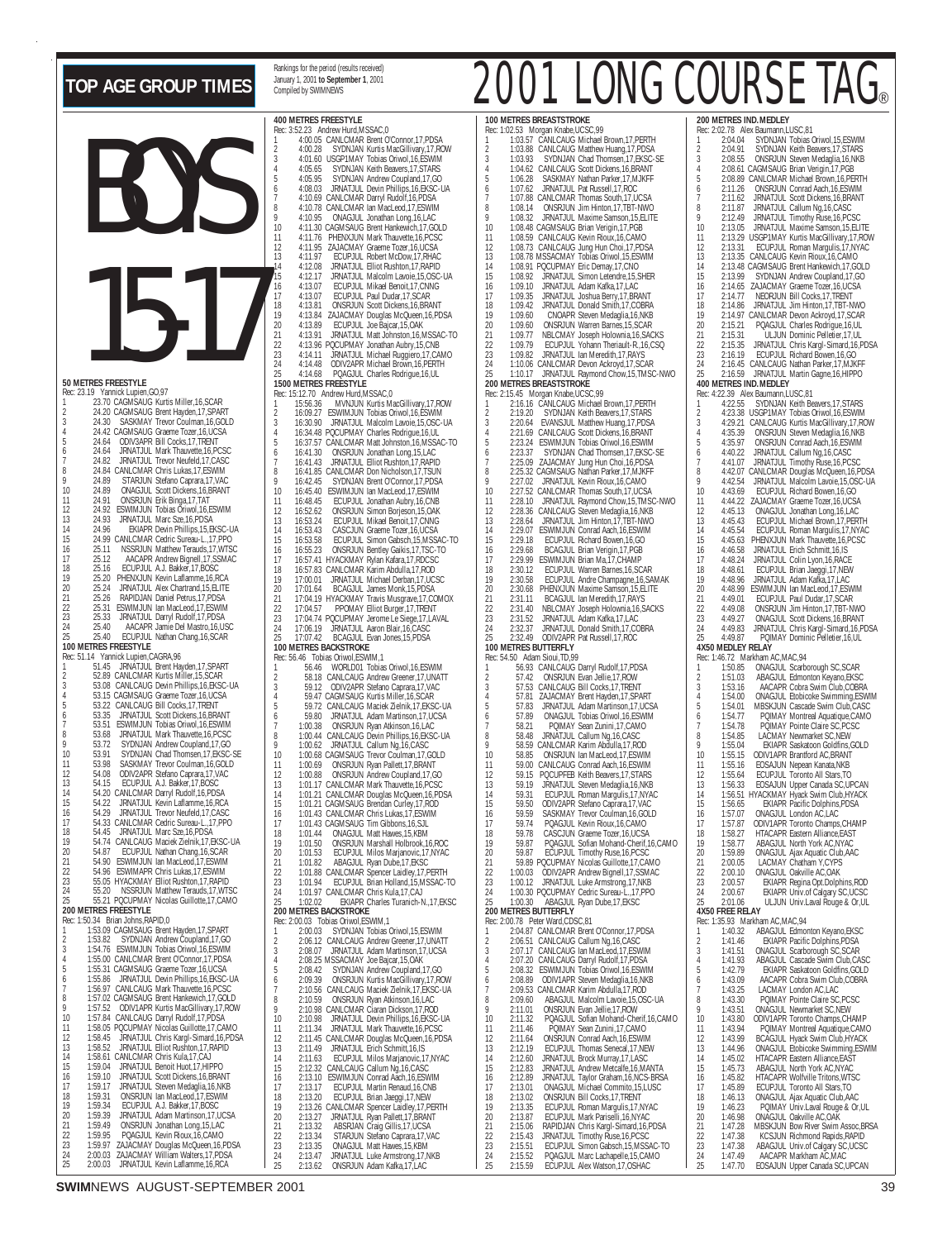|                                                                                            | Rec: 1:04.42                                                                                                                                                                 | <b>100 METRES FREESTYLE</b><br>Shauna Collins, ROD, 88 |                                                                                                                                                                                                                                                                                                                                                                                                                                                                                                                                                                                         |
|--------------------------------------------------------------------------------------------|------------------------------------------------------------------------------------------------------------------------------------------------------------------------------|--------------------------------------------------------|-----------------------------------------------------------------------------------------------------------------------------------------------------------------------------------------------------------------------------------------------------------------------------------------------------------------------------------------------------------------------------------------------------------------------------------------------------------------------------------------------------------------------------------------------------------------------------------------|
| 1<br>$\frac{2}{3}$<br>4<br>5<br>6<br>7<br>8<br>9<br>10<br>11<br>12<br>13<br>14<br>15<br>16 | 1:10.83<br>1:11.86<br>1:12.13<br>1:12.44<br>1:12.80<br>1:13.30<br>1:13.57<br>1:13.64<br>1:13.66<br>1:14.05<br>1:14.19<br>1:14.46<br>1:14.47<br>1:14.74<br>1:14.75<br>1:14.84 |                                                        | TOPCPMAY Christine Zwart, 10, LAC<br>MBSKJUN Robyn Pape, 10, NCS-BRSA<br>EASTJUL Ingrid Antonsen, 10, SJL<br>MBSKJUN Danielle Newton, 10, FMSC<br>TOPCPMAY Natalie Hagan, 10, ESWIM<br>MBSKJUN Rikkia Trischuk, 10, GOLD<br>TOPCPMAY Mandy Bailey, 10, RISC<br>AACAPR Patricia Sloan, 10, NEW<br>TOPCPMAY Anna Freeman, 10, MSSAC<br>TOPCPMAY Andrea St.Jules, 10, EYSC<br>DDOJUN Kristen Campbell, 10, DDO<br>SKSCJUN Karen Hemmes, 10, CHENA<br>NEORJUN Megan Bujold, 10, TTSC<br>LUSCMAY Amy Harriman, 10, HWAC<br>HYACKMAY Amity Chow, 10, PDSA<br>ELITEMAR Lilia Hadouchi,10,LSCDN |
| 17<br>18<br>19<br>20<br>21<br>22<br>23<br>24<br>25                                         | 1:15.20<br>1:15.20<br>1:15.42<br>1:15.52<br>1:15.70<br>1:15.74<br>1:15.79<br>1:15.95<br>1:16.00                                                                              | 200 METRES FREESTYLE                                   | OYOMAR Erin Mills,10,EBSC<br>HWACJUN Casey Leslie, 10, HWAC<br>OCREJUN Meghan Brockington, 10, OSHAC<br>TOPCPMAY Kristina Sims,10,ISS<br>AACAPR Krista Morgado, 10, MSSAC<br>AACAPR Jennifer Wilson,10,MSSAC<br>HTACAPR Ashley MacKendrick, 10, SWAT<br>MBSKJUN Geneva Murphy,10,ROD<br>NEORJUN Samantha Fílek, 10, SSMAC                                                                                                                                                                                                                                                               |
| 1<br>$\overline{a}$                                                                        | Rec: 2:19.44<br>2:31.21<br>2:34.01                                                                                                                                           | Alison Dozzo, NYAC, 78                                 | OCREJUN Natalie Hagan, 10, ESWIM<br>OCREJUN Anna Freeman, 10, MSSAC                                                                                                                                                                                                                                                                                                                                                                                                                                                                                                                     |
| 3<br>4<br>5<br>6<br>7<br>8<br>9                                                            | 2:36.53<br>2:37.99<br>2:38.51<br>2:38.77<br>2:39.39<br>2:39.74<br>2:40.45                                                                                                    |                                                        | ABAGJUL Robyn Pape, 10, NCS-BRSA<br>EKSCMAR Megan Young, 10, FMSC<br>ABAGJUL Danielle Newton, 10, FMSC<br>ACMAY Patricia Sloan, 10, NEW<br>LACMAY Christine Zwart, 10, LAC<br><b>GMACJUN Kristina Sims, 10, ISS</b>                                                                                                                                                                                                                                                                                                                                                                     |
| 10<br>11                                                                                   | 2:40.97<br>2:41.45                                                                                                                                                           |                                                        | AACAPR Jennifer Wilson, 11, MSSAC<br>EASTJUL Ingrid Antonsen, 10, SJL<br>MSSACMAY Krista Morgado, 10, MSSAC                                                                                                                                                                                                                                                                                                                                                                                                                                                                             |
| 12<br>13<br>14<br>15<br>16                                                                 | 2:42.54<br>2:42.72<br>2:43.00<br>2:43.32<br>2:43.42                                                                                                                          |                                                        | ABAGJUL Melissa Hayes, 10, GPP<br>EKSCMAR Madison Achtymichuk, 10, STSC<br>LUSCMAY Andrea St.Jules,10,EYSC<br>LUSCMAY Casey Leslie, 10, HWAC<br>SKSCJUN Karen Hemmes, 10, CHENA                                                                                                                                                                                                                                                                                                                                                                                                         |
| 17<br>18<br>19                                                                             | 2:44.05<br>2:44.48<br>2:44.76                                                                                                                                                |                                                        | MMAPR Hannah Whitehead, 10, GFYND<br>OCREJUN Meghan Brockington, 10, OSHAC<br>RYMMMAR Jordan Quick,10,LASER                                                                                                                                                                                                                                                                                                                                                                                                                                                                             |
| 20<br>21<br>22<br>23<br>24                                                                 | 2:45.27<br>2:45.50<br>2:45.65<br>2:46.11<br>2:46.88                                                                                                                          |                                                        | ABAGJUL Pamela Kunyk, 10, EKSC<br>NKBMAY Kristen Bradbury, 10, HOST<br>AACAPR Melanie McIntyre, 10, MSSAC<br>LUSCMAY Megan Bujold, 10, TTSC<br>STSCMAY Michelle Beveridge, 10, UCSC                                                                                                                                                                                                                                                                                                                                                                                                     |
| 25                                                                                         | 2:47.45                                                                                                                                                                      | <b>400 METRES FREESTYLE</b>                            | MBSKJUN Rikkia Trischuk, 10, GOLD                                                                                                                                                                                                                                                                                                                                                                                                                                                                                                                                                       |
| 1<br>$\overline{2}$                                                                        | Rec: 4:48.72<br>5:16.26                                                                                                                                                      | Amanda Hansford, ROW, 96                               | OCREJUN Natalie Hagan, 10, ESWIM<br>WOSAJUN Christine Žwart, 10, LAC                                                                                                                                                                                                                                                                                                                                                                                                                                                                                                                    |
| 3<br>4<br>5                                                                                | 5:21.22<br>5:22.90<br>5:29.08<br>5:31.82                                                                                                                                     |                                                        | ESWIMJUN Anna Freeman, 10, MSSAC<br>EKSCMAR Megan Young, 10, FMSC<br>WOSAJUN Kristina Sims, 10, ISS                                                                                                                                                                                                                                                                                                                                                                                                                                                                                     |
| 6<br>7                                                                                     | 5:33.76<br>5:35.03                                                                                                                                                           |                                                        | ABAGJUL Robyn Pape, 10, NCS-BRSA                                                                                                                                                                                                                                                                                                                                                                                                                                                                                                                                                        |
| 8<br>9<br>10                                                                               | 5:35.72<br>5:39.02                                                                                                                                                           |                                                        | ABAGUUL NOUTH DESCRIPTION<br>ABAGUUL Danielle Newton, 10, FMSC<br>WOSAJUL Danielle Newton, 10, FMSC<br>COSAJUN Casey Leslie, 10, HWAC                                                                                                                                                                                                                                                                                                                                                                                                                                                   |
| 11<br>12                                                                                   |                                                                                                                                                                              |                                                        | 3.37.02 WORD LIngid Antonsen, 10.5JL<br>5:45.18 EASTJUL Ingid Antonsen, 10.5JL<br>5:45.33 EKSCMAR Madison Achtymichuk, 10.5TSC<br>5:46.01 MSSACMAY Krista Morgado, 10.MSSAC<br>5:48.66 EKSCMAR Nicole Delaloy: 10.EASC<br>5:48.68 EKSCMAR Nic                                                                                                                                                                                                                                                                                                                                           |
| 13<br>14                                                                                   |                                                                                                                                                                              |                                                        |                                                                                                                                                                                                                                                                                                                                                                                                                                                                                                                                                                                         |
| 15<br>16                                                                                   | 5:48.86<br>5:49.59                                                                                                                                                           |                                                        | WOSAJUN Kristine Walker, 10, LAC<br>ISAPR Shawnee Landolt, 10, IS<br>MBSKJUN Heather Pearson, 10, FMSC                                                                                                                                                                                                                                                                                                                                                                                                                                                                                  |
| 17<br>18                                                                                   | 5:50.21<br>5:50.33                                                                                                                                                           |                                                        | DDOJUN Kristen Campbell, 10, DDO                                                                                                                                                                                                                                                                                                                                                                                                                                                                                                                                                        |
| 19<br>20                                                                                   | 5:51.26<br>5:52.10                                                                                                                                                           |                                                        | OCREJUN Meghan Brockington, 10, OSHAC<br>WOSAJUN Alex Cooper, 10, LAC                                                                                                                                                                                                                                                                                                                                                                                                                                                                                                                   |
| 21<br>22                                                                                   | 5:52.23<br>5:52.33                                                                                                                                                           |                                                        | ABAGJUL Evengeline Fletcher, 9, AIR<br>SKSCJUN Jovanna Ruffolo, 10, IS<br>NEORJUN Samantha Filek, 10, SSMAC                                                                                                                                                                                                                                                                                                                                                                                                                                                                             |
| 23<br>24<br>25                                                                             | 5:54.07<br>5:54.41<br>5:54.45                                                                                                                                                |                                                        | WOSAJUN Amy Harriman, 10, HWAC<br>STSCMAY Michelle Beveridge, 10, UCSC                                                                                                                                                                                                                                                                                                                                                                                                                                                                                                                  |

|                       |                    | <b>100 METRES BACKSTROKE</b>            |                                                                                                                                                                                                                                                                                    |
|-----------------------|--------------------|-----------------------------------------|------------------------------------------------------------------------------------------------------------------------------------------------------------------------------------------------------------------------------------------------------------------------------------|
|                       |                    |                                         | Rec: 1:15.87   Jennifer Fratesi,SSMAC,95<br>1           1:20.88    MBSKJUN  Julie Kells,10,RDCSC                                                                                                                                                                                   |
| $\frac{2}{3}$         |                    |                                         | 1:20.88 MBSKJUN Julie Kells, 10, RDCSC<br>1:21.51 TOPCPMAY Nalalie Hagan, 10, ESMM<br>1:22.32 NEORJUN Calilin Tomilinson, 10, SSMAC<br>1:22.73 HVMCJUN Amy Harriman, 10, HVMC<br>1:22.84 EASTJUL Ingrid Antonsen, 10, SJL<br>1:22.84 EAS                                           |
|                       |                    |                                         |                                                                                                                                                                                                                                                                                    |
| 4<br>5                |                    |                                         |                                                                                                                                                                                                                                                                                    |
| 6                     |                    |                                         |                                                                                                                                                                                                                                                                                    |
| 7<br>8                |                    |                                         |                                                                                                                                                                                                                                                                                    |
| 9.                    |                    |                                         |                                                                                                                                                                                                                                                                                    |
| 10                    |                    |                                         |                                                                                                                                                                                                                                                                                    |
| 11<br>12              |                    |                                         |                                                                                                                                                                                                                                                                                    |
| 13                    | 1:24.84            |                                         | NSSRJUN Ann Gordon, 10, SWAT                                                                                                                                                                                                                                                       |
| 14                    | 1:25.02            |                                         | RODJUN Geneva Murphy, 10, ROD                                                                                                                                                                                                                                                      |
| 15<br>16              |                    |                                         | 1:25.19 ISAPR Shawnee Landolt, 10, IS<br>1:25.62 LEDUCMAY Krysta Shack, 10, EDSON                                                                                                                                                                                                  |
| 17                    |                    |                                         | 1:25.69 TOPCPMAY Catherine Powell, 10, PCSC                                                                                                                                                                                                                                        |
| 18                    |                    |                                         | 1:26.01 HWACJUN Tamara Gimon, 9, BAD<br>1:26.45 HWACJUN Amanda Stevens, 10, HWAC                                                                                                                                                                                                   |
| 19<br>20              |                    |                                         | 1:26.48 MSSACMAY Gabrielle Laurin, 10, SSMAC                                                                                                                                                                                                                                       |
| 21                    | 1:26.91            |                                         | OCREJUN Emily Jones, 9, OOSC                                                                                                                                                                                                                                                       |
| 22                    | 1:26.92            |                                         | STSCMAY Michelle Beveridge, 10, UCSC                                                                                                                                                                                                                                               |
| 23<br>24              | 1:27.27            |                                         | 1:27.16 HYACKMAY Christine Edwards, 10, PDSA<br>CASCJUN Nicole Vincent, 10, OSC                                                                                                                                                                                                    |
| 25                    | 1:27.41            |                                         | COHOMAY Stephanie Bernard, 10, CRKW                                                                                                                                                                                                                                                |
|                       |                    | 100 METRES BREASTSTROKE                 |                                                                                                                                                                                                                                                                                    |
|                       |                    | Rec: 1:25.18 Kelly Timmons,OSC,97       |                                                                                                                                                                                                                                                                                    |
| 1<br>2<br>3           |                    |                                         | 1:31.62 OCREJUN Angelika Uremovich, 9, ODSC<br>1:32.66 EOSAJUN Healther Miller, 10, MAKOS<br>1:32.86 AACAPR Jennifer Wilson, 10, MSSAC<br>1:32.97 CNHRJUN Marianne Hogan, 10, CNHR                                                                                                 |
| 4                     |                    |                                         |                                                                                                                                                                                                                                                                                    |
| 5                     |                    |                                         |                                                                                                                                                                                                                                                                                    |
| 6<br>7                |                    |                                         |                                                                                                                                                                                                                                                                                    |
| 8                     |                    |                                         | 1.33.18 MBSKJUN Danielle Newton, 10, FMSC<br>1.33.59 MBSKJUN Geneva Murphy, 10, ROD<br>1.33.76 OCREJUN Kristi Russell, 10, MAC<br>1.34.18 CASCJUN Shelbi Shodgrass, 10, CASC<br>1.34.177 COFULN Keylen Shodgrass, 10, CASC                                                         |
| 9.                    |                    |                                         |                                                                                                                                                                                                                                                                                    |
| 10                    |                    |                                         |                                                                                                                                                                                                                                                                                    |
| 11<br>12              |                    |                                         |                                                                                                                                                                                                                                                                                    |
| 13                    |                    |                                         | 1:34.18<br>1:34.77 OCREUN Kaylee Dakers, 10, COBRA<br>1:34.85 HYACKMAY Amily Chow, 10, PDSA<br>1:34.95 HYACKMAY Amily Chow, 10, PDSA<br>1:35.51 NEORUN Megan Bujold, 10, ITSC<br>1:35.80 TOPCPMAY Melissa Larocque, 10, PCSC<br>1:35.90 PP                                         |
| 14                    |                    |                                         |                                                                                                                                                                                                                                                                                    |
| 15<br>16              |                    |                                         | 133.90<br>136.00 TOPCPMAY Christine Zwart, 10, LAC<br>136.73 OCREUM Sasha Menu-Courey, 10, ESVIM<br>136.73 OCREUM Sasha Menu-Courey, 10, ESWIM<br>137.08 ELITEMAR Karolyn Long, 10, DDO<br>137.26 NSSSRUN Ann Gordon, 10, SWAT                                                     |
| 17                    |                    |                                         |                                                                                                                                                                                                                                                                                    |
| 18                    |                    |                                         |                                                                                                                                                                                                                                                                                    |
| 19<br>20              | 1:37.69            |                                         | MMAPR Marissa Davies, 10, SJS                                                                                                                                                                                                                                                      |
| 21                    | 1:37.75            |                                         |                                                                                                                                                                                                                                                                                    |
| 22                    | 1:37.84            |                                         | ELITEMAR Marcela Rojas, 10, LSCDN<br>ELITEMAR Lilia Hadouchi, 10, LSCDN                                                                                                                                                                                                            |
| 23<br>24              | 1:37.85<br>1:37.93 |                                         | SKSCJUN Karen Hemmes, 10, CHENA<br>CASCJUN Sierra Dakin-Kuiper, 9, LASC                                                                                                                                                                                                            |
| 25                    |                    |                                         |                                                                                                                                                                                                                                                                                    |
|                       | 1:37.94            |                                         |                                                                                                                                                                                                                                                                                    |
|                       |                    | 100 METRES BUTTERFLY                    | MMAPR Samantha Holloway, 10, MANTA                                                                                                                                                                                                                                                 |
|                       |                    | Rec: 1:13.09 Tracy Osswald, VPSC, 75    |                                                                                                                                                                                                                                                                                    |
|                       | 1:18.91<br>1:20.80 |                                         | TOPCPMAY Natalie Hagan, 10, ESWIM<br>NEORJUN Megan Bujold, 10, TTSC                                                                                                                                                                                                                |
| 1<br>2<br>3           | 1:21.93            |                                         | RODJUN Geneva Murphy, 10, ROD                                                                                                                                                                                                                                                      |
| 4                     | 1:23.01            |                                         | SKSCJUN Shawnee Landolt, 10, IS                                                                                                                                                                                                                                                    |
| 5<br>6                |                    |                                         | 1:24.34 CNHRJUN Caroline Provost, 10, CNHR                                                                                                                                                                                                                                         |
| 7                     |                    |                                         |                                                                                                                                                                                                                                                                                    |
| 8<br>9                |                    |                                         |                                                                                                                                                                                                                                                                                    |
| 10                    |                    |                                         |                                                                                                                                                                                                                                                                                    |
| 11                    |                    |                                         |                                                                                                                                                                                                                                                                                    |
| 12                    |                    |                                         |                                                                                                                                                                                                                                                                                    |
| 13<br>14              |                    |                                         |                                                                                                                                                                                                                                                                                    |
| 15                    |                    |                                         |                                                                                                                                                                                                                                                                                    |
| 16                    |                    |                                         |                                                                                                                                                                                                                                                                                    |
| 17<br>18              | 1:29.78            |                                         | 1:24.34 CMHRUN Caroline Provost, 10, CNHR<br>1:25.04 CMSACMAY Meghan Brockington, 10, 05SHAC<br>1:25.04 TOPCPMAY Melissa Larocque, 10, PCSC<br>1:25.72 CASCJUN Julie Kells, 10, ROCSC<br>1:25.22 TOPCPMAY Mandy Bailey, 10, RISC<br>1:28.02 L<br>TOPCPMAY Kristine Walker, 10, LAC |
| 19                    | 1:29.84            |                                         | CASCJUN Shelbi Snodgrass, 10, CASC                                                                                                                                                                                                                                                 |
| 20<br>21              | 1:30.22<br>1:30.36 |                                         | AACAPR Chelsea Wiese, 10, RHAC<br>MMAPR Marissa Davies, 10, SJS                                                                                                                                                                                                                    |
| 22                    | 1:30.54            |                                         | TOPCPMAY Heather Lee, 10, WD                                                                                                                                                                                                                                                       |
| 23                    | 1:30.61            |                                         | TOPCPMAY Christine Zwart, 10, LAC                                                                                                                                                                                                                                                  |
| 24<br>25              | 1:30.80<br>1:31.01 |                                         | OCREJUN Ali Cherniak, 10, TSC<br>TOPCPMAY Kristina Sims, 10, ISS                                                                                                                                                                                                                   |
|                       |                    | 200 METRES IND.MEDLEY                   |                                                                                                                                                                                                                                                                                    |
| 1                     | 2:48.20            | Rec: 2:41.44 Mallory Hoekstra, EKSC, 98 | EKSCMAR Madison Achtymichuk, 10, STSC                                                                                                                                                                                                                                              |
| $\overline{2}$        | 2:53.25            |                                         | TOPCPMAY Christine Zwart, 10, LAC                                                                                                                                                                                                                                                  |
| 3                     | 2:53.47            |                                         | TOPCPMAY Natalie Hagan, 10, ESWIM                                                                                                                                                                                                                                                  |
| 4<br>5                | 2:54.24<br>2:56.27 |                                         | NEORJUN Megan Bujold, 10, TTSC<br>ABAGJUL Robyn Pape, 10, NCS-BRSA                                                                                                                                                                                                                 |
| 6                     | 2:56.38            |                                         | EKSCMAR Megan Young, 10, FMSC                                                                                                                                                                                                                                                      |
| 7<br>8                | 2:58.04            | DAVISMAR                                | Tamara Gimon, 9, BAD                                                                                                                                                                                                                                                               |
| 9                     | 2:58.70<br>2:59.07 |                                         | TOPCPMAY Melissa Larocque, 10, PCSC<br>ABAGJUL Danielle Newton, 10, FMSC                                                                                                                                                                                                           |
| 10                    | 2:59.16            |                                         | TOPCPMAY Kristina Sims, 10, ISS                                                                                                                                                                                                                                                    |
| 11                    | 2:59.84            |                                         | MBSKJUN Geneva Murphy, 10, ROD                                                                                                                                                                                                                                                     |
| 12<br>13              | 3:00.44<br>3:01.56 |                                         | SKSCJUN Karen Hemmes, 10, CHENA                                                                                                                                                                                                                                                    |
| 14                    | 3:01.89            |                                         | HWACJUN Casey Leslie, 10, HWAC<br>HWACJUN Amy Harriman, 10, HWAC                                                                                                                                                                                                                   |
| 15<br>16              | 3:02.62            |                                         | PPOJUN Marie-P Couillard, 9, REG                                                                                                                                                                                                                                                   |
| 17                    | 3:02.66<br>3:02.76 |                                         | HYACKMAY Amity Chow, 10, PDSA<br>OCREJUN Anna Freeman, 10, MSSAC                                                                                                                                                                                                                   |
| 18                    | 3:03.28            |                                         | DAVISMAR Meghan Knapton, 10, RISC                                                                                                                                                                                                                                                  |
| 19                    | 3:03.44            |                                         | DAVISMAR Alyce Sutcliffe, 10, BST                                                                                                                                                                                                                                                  |
| $\overline{20}$<br>21 | 3:03.62<br>3:03.63 |                                         | DDOJUN Kristen Campbell, 10, DDO<br>CASCJUN Shelbi Snodgrass, 10, CASC                                                                                                                                                                                                             |
| $^{22}$               | 3:04.23            |                                         | HYACKMAY Shawnee Landolt, 10, IS                                                                                                                                                                                                                                                   |
| 23<br>24              | 3:04.91<br>3:04.96 |                                         | ELITEMAR Lilia Hadouchi, 10, LSCDN<br>OCREJUN Kaylee Dakers, 10, COBRA                                                                                                                                                                                                             |



#### **100 METRES FREESTYLE**

|                                            |                                     | <b>IOU IVIE I RES FREES I TLE</b><br>Rec: 1:05.02 Andrew Bignell, SSMAC, 94                                                              |                                                                                                                                                                                                                                                                                                                   |  |
|--------------------------------------------|-------------------------------------|------------------------------------------------------------------------------------------------------------------------------------------|-------------------------------------------------------------------------------------------------------------------------------------------------------------------------------------------------------------------------------------------------------------------------------------------------------------------|--|
|                                            |                                     |                                                                                                                                          | 1.09.02 STSCMAY Curtis Lutsch, 10, UCSC<br>1:10.63 TOPCPMAY Karim Zayed, 10, PCSC<br>1:11.40 TOPCPMAY Steven Saltzberry, 10, TAT                                                                                                                                                                                  |  |
| $\frac{1}{2}$                              |                                     |                                                                                                                                          |                                                                                                                                                                                                                                                                                                                   |  |
|                                            |                                     |                                                                                                                                          |                                                                                                                                                                                                                                                                                                                   |  |
| 4                                          |                                     |                                                                                                                                          | 1:11.73 TOPCPMAY Spencer Ayre, 10, PCSC                                                                                                                                                                                                                                                                           |  |
| 5                                          |                                     |                                                                                                                                          |                                                                                                                                                                                                                                                                                                                   |  |
| 6                                          |                                     |                                                                                                                                          |                                                                                                                                                                                                                                                                                                                   |  |
| 7                                          |                                     |                                                                                                                                          | 1.12.01 CASCUN Jorde Szoo, 10, CASC<br>1.12.42 CASCUN Jorde Szoo, 10, CASC<br>1.12.42 CASCUN Michael Lowenstein, 10, CASC<br>1.12.82 HYACKMAY Craig Dagnall, 10, IS<br>1.12.92 FARWAUG Judd Grossman, 10, PN<br>1.13.29 TOPGPMAY Tyler Berdsc                                                                     |  |
| 8                                          |                                     |                                                                                                                                          |                                                                                                                                                                                                                                                                                                                   |  |
| 9                                          |                                     |                                                                                                                                          |                                                                                                                                                                                                                                                                                                                   |  |
| 10                                         |                                     |                                                                                                                                          |                                                                                                                                                                                                                                                                                                                   |  |
| 11                                         |                                     |                                                                                                                                          | 1:13.30 HYACKMAY Marko Gavric, 9, PDSA                                                                                                                                                                                                                                                                            |  |
| 12<br>13                                   |                                     |                                                                                                                                          |                                                                                                                                                                                                                                                                                                                   |  |
| 14                                         |                                     |                                                                                                                                          | 1:13.43 MSSACMAY Dinos San Pedro, 10, OAK<br>1:13.66 AACAPR Nick Karpov, 9, RHAC<br>1:13.86 CDSCAPR Hong-Kei Chan, 10, PDSA                                                                                                                                                                                       |  |
| 15                                         |                                     |                                                                                                                                          |                                                                                                                                                                                                                                                                                                                   |  |
| 16                                         |                                     |                                                                                                                                          |                                                                                                                                                                                                                                                                                                                   |  |
| 17                                         |                                     |                                                                                                                                          | 1:13.89 CDSCAPR Hong-Ting Chan, 10, PDSA<br>1:14.07 BROCKMAY Jim Lee, 10, WAC                                                                                                                                                                                                                                     |  |
| 18                                         | 1:14.09                             |                                                                                                                                          | MBSKJUN David Woodman, 10, MANTA                                                                                                                                                                                                                                                                                  |  |
| 19                                         | 1:14.86                             |                                                                                                                                          | ROWMAY Kenneth Wang, 10, RHAC                                                                                                                                                                                                                                                                                     |  |
| $\frac{20}{5}$                             |                                     |                                                                                                                                          | 1.14.50<br>1.14.97 DDOUN Luc Pelletier-P.,10.CPAC<br>1.14.99 OCREJUN Adrian Ng,10,RHAC<br>1.15.04 OCREJUN Robert Livine,10,OSHAC<br>1.15.12 CASCJUN Johns Kendrick,10,CASC<br>1.15.12 CASCJUN Johns Kendrick,10,CASC<br>1.15.60 TOPCPMAY P                                                                        |  |
|                                            |                                     |                                                                                                                                          |                                                                                                                                                                                                                                                                                                                   |  |
|                                            |                                     |                                                                                                                                          |                                                                                                                                                                                                                                                                                                                   |  |
|                                            |                                     |                                                                                                                                          |                                                                                                                                                                                                                                                                                                                   |  |
|                                            |                                     |                                                                                                                                          |                                                                                                                                                                                                                                                                                                                   |  |
|                                            |                                     | 21<br>21 1:14.99 OCREUN<br>22 1:15.04 OCREUN<br>23 1:15.12 CASCJUN<br>24 1:15.14 TOPCPMAY<br>25 1:15.74 TOPCPMAY<br>200 METRES FREESTYLE |                                                                                                                                                                                                                                                                                                                   |  |
|                                            |                                     | Rec: 2:21.39 Trevor Jakisch, SJS, 78                                                                                                     |                                                                                                                                                                                                                                                                                                                   |  |
|                                            | $2:28.56$<br>$2:33.25$<br>$2:34.34$ |                                                                                                                                          | STSCMAY Curtis Lutsch, 10, UCSC<br>CDSCAPR Andre Kudaba, 10, HYACK                                                                                                                                                                                                                                                |  |
| $\begin{array}{c} 1 \\ 2 \\ 3 \end{array}$ |                                     |                                                                                                                                          |                                                                                                                                                                                                                                                                                                                   |  |
|                                            |                                     |                                                                                                                                          | ABAGJUL Jordie Szoo, 10, CASC<br>ABAGJUL Michael Lowenstein, 10, CASC                                                                                                                                                                                                                                             |  |
| 4                                          | 2:34.90                             |                                                                                                                                          |                                                                                                                                                                                                                                                                                                                   |  |
| 5                                          | 2:36.23                             |                                                                                                                                          | OCREJUN Sean O'Beirn, 10, MSSAC                                                                                                                                                                                                                                                                                   |  |
| 6                                          | 2:37.33                             |                                                                                                                                          | ISAPR Will Hergesheimer, 10, NRST                                                                                                                                                                                                                                                                                 |  |
| 7<br>8                                     | 2:38.31                             |                                                                                                                                          | ISJUN Craig Dagnall, 10, IS                                                                                                                                                                                                                                                                                       |  |
| 9                                          |                                     |                                                                                                                                          |                                                                                                                                                                                                                                                                                                                   |  |
| 10                                         |                                     |                                                                                                                                          |                                                                                                                                                                                                                                                                                                                   |  |
| 11                                         |                                     |                                                                                                                                          |                                                                                                                                                                                                                                                                                                                   |  |
| 12                                         |                                     |                                                                                                                                          | 2.38.43 OCREJUN Colin Coombs, 10.5SWIM<br>2.38.52 MSSACMAY Dinos San Pedro, 10,0AK<br>2.38.52 MSSACMAY Dinos San Pedro, 10,0AK<br>2.39.18 BROCKMAY Tyler Bredscheider, 10,COBRA<br>2.49.70 EARWAUG Judd Grossman, 10,PN<br>2.40.13 CASCMAY Ja                                                                     |  |
| 13                                         |                                     |                                                                                                                                          |                                                                                                                                                                                                                                                                                                                   |  |
| 14                                         | 2:40.29                             |                                                                                                                                          | ABAGJUL Karl Wolk, 9, EKSC                                                                                                                                                                                                                                                                                        |  |
| 15                                         | 2:40.45                             |                                                                                                                                          | ABAGJUL Erik Olson, 10,0SC<br>OCREJUN Robert Irvine, 10,0SC<br>STSCMAY Michael Clarke, 10,0SC<br>SKSCJUN Hong-Ting Chan, 10,PDSA                                                                                                                                                                                  |  |
| $\frac{16}{2}$                             | 2:41.28<br>2:42.18<br>2:42.26       |                                                                                                                                          |                                                                                                                                                                                                                                                                                                                   |  |
| 17<br>18                                   |                                     |                                                                                                                                          |                                                                                                                                                                                                                                                                                                                   |  |
|                                            | 2:42.74                             |                                                                                                                                          | LACMAY Steven Saltzberry, 10, TAT                                                                                                                                                                                                                                                                                 |  |
| 19<br>20                                   | 2:43.40                             |                                                                                                                                          | OCREJUN Adrian Ng, 10, RHAC                                                                                                                                                                                                                                                                                       |  |
| 21                                         | 2:43.56                             |                                                                                                                                          | OCREJUN Paul Zielinski, 9, MSSAC                                                                                                                                                                                                                                                                                  |  |
| $^{22}$                                    |                                     |                                                                                                                                          | 2:43.56 OCREJUN Paul Zielinski, 9, MSS<br>2:43.84 EKSCMAR Ben Berg, 10, RDCSC                                                                                                                                                                                                                                     |  |
| $\frac{1}{2}$                              |                                     |                                                                                                                                          | 2:45.06 RYMMMAR Patrick Cowan, 10, GOLD<br>2:45.41 LACMAY Skyler McIndoe, 10, LAC<br>2:45.87 AACAPR Jacques D'Souza, 10, CREST                                                                                                                                                                                    |  |
| 24<br>25                                   |                                     |                                                                                                                                          |                                                                                                                                                                                                                                                                                                                   |  |
|                                            |                                     |                                                                                                                                          |                                                                                                                                                                                                                                                                                                                   |  |
|                                            |                                     | 400 METRES FREESTYLE                                                                                                                     |                                                                                                                                                                                                                                                                                                                   |  |
|                                            |                                     | Rec: 4:55.60 Trevor Jakisch, SJS, 78<br>1 5:13.84 ABAGJUL Curtis                                                                         | ABAGJUL Curtis Lutsch, 10, UCSC                                                                                                                                                                                                                                                                                   |  |
| $\overline{c}$                             | 5:18.15                             |                                                                                                                                          | ISAPR Craig Dagnall, 10, IS                                                                                                                                                                                                                                                                                       |  |
| 3                                          |                                     |                                                                                                                                          |                                                                                                                                                                                                                                                                                                                   |  |
| 4                                          |                                     |                                                                                                                                          | 5:22.88 HYACKMAY Andre Kudaba, 10, HYACK<br>5:27.22 OCREJUN Sean O'Beirn, 10, MSSAC<br>5:29.91 OCREJUN Colin Coombs, 10, ESWIM                                                                                                                                                                                    |  |
| 5                                          | 5:29.91                             |                                                                                                                                          |                                                                                                                                                                                                                                                                                                                   |  |
| 6<br>7                                     | 5:31.79                             |                                                                                                                                          | ISAPR Will Hergesheimer, 10, NRST                                                                                                                                                                                                                                                                                 |  |
|                                            | 5:31.99                             |                                                                                                                                          | FARWAUG Judd Grossman, 10, PN                                                                                                                                                                                                                                                                                     |  |
| 8                                          | 5:33.59                             |                                                                                                                                          |                                                                                                                                                                                                                                                                                                                   |  |
| 9<br>10                                    | 5:34.76<br>5:35.44                  |                                                                                                                                          | ABAGJUL Michael Lowenstein, 10, CASC<br>OLYJUN Tyler Bredschneider, 10, COBRA<br>OCREJUN Robert Irvine, 10, OSHAC                                                                                                                                                                                                 |  |
|                                            |                                     |                                                                                                                                          |                                                                                                                                                                                                                                                                                                                   |  |
| 11<br>12                                   |                                     |                                                                                                                                          | ABAGJUL Karl Wolk, 9, EKSC<br>OCREJUN Kairun Daikoku, 10, MSSAC                                                                                                                                                                                                                                                   |  |
| 13                                         |                                     |                                                                                                                                          |                                                                                                                                                                                                                                                                                                                   |  |
| 14                                         |                                     |                                                                                                                                          |                                                                                                                                                                                                                                                                                                                   |  |
| 15                                         |                                     |                                                                                                                                          |                                                                                                                                                                                                                                                                                                                   |  |
| 16                                         |                                     |                                                                                                                                          | 5:36.42<br>5:36.12 ABAGJUL Kair in Dalkoku, 10,000<br>5:36.85 CCREJUN Kairun Dalkoku, 10,000<br>5:37.65 LEDUCMAY Michael Clare, 10,000<br>5:40.47 WOSAJUN Jim Lee, 10,000<br>5:41.56 STSCMAY Ben Schaelfer, 10,000<br>48AGJUL James Kendri<br>ABAGJUL James Kendrick, 10, CASC<br>WOSAJUN Skyler McIndoe, 10, LAC |  |
| 17                                         |                                     |                                                                                                                                          |                                                                                                                                                                                                                                                                                                                   |  |
| 18                                         |                                     |                                                                                                                                          |                                                                                                                                                                                                                                                                                                                   |  |
|                                            |                                     |                                                                                                                                          |                                                                                                                                                                                                                                                                                                                   |  |
|                                            |                                     |                                                                                                                                          | 5:43.86 MSSACMAY Dinos San Pedro,10,0AK<br>5:43.97 ABAGJUL Erik Olson,10,0SC<br>5:44.01 WOSAJUN Michael Brock,10,LAC<br>5:45.03 MSSACMAY Jacques D'Souza,10,CREST                                                                                                                                                 |  |
| 19<br>20<br>21<br>22                       |                                     |                                                                                                                                          |                                                                                                                                                                                                                                                                                                                   |  |
| 23                                         |                                     |                                                                                                                                          |                                                                                                                                                                                                                                                                                                                   |  |
| ر<br>24                                    |                                     |                                                                                                                                          |                                                                                                                                                                                                                                                                                                                   |  |
| 25                                         | 5:50.43                             |                                                                                                                                          | WOSAJUN Ross Bennett, 9, ROW                                                                                                                                                                                                                                                                                      |  |

|                                            |                                          |                                | ®                                                                                                                             |
|--------------------------------------------|------------------------------------------|--------------------------------|-------------------------------------------------------------------------------------------------------------------------------|
|                                            |                                          | 100 METRES BACKSTROKE          |                                                                                                                               |
| Rec: 1:14.44<br>1                          | 1:14.44                                  | Jim Lee, WAC, 1<br>ONAGJUL     | Jim Lee, 10, WAC                                                                                                              |
| $\frac{2}{3}$                              | 1:17.19<br>1:22.08                       |                                | CDSCAPR Andre Kudaba, 10, HYACK                                                                                               |
| 4                                          | 1:23.00                                  |                                | TOPCPMAY Nick Karpov, 10, RHAC<br>OCREJUN Alex Lee, 10, CHAMP                                                                 |
| 5<br>6                                     |                                          |                                | 1:23.32 MSSACMAY Dinos San Pedro, 10, OAK<br>1:23.53 KCSJUN Curtis Lutsch, 10, UCSC                                           |
| 7<br>8                                     |                                          |                                | 1:23.91 CASCJUN James Kendrick, 10, CASC<br>1:24.16 LUSCMAY Frank Despond, 9, BAD<br>1:24.18 LEDUCMAY Michael Clarke, 10, OSC |
| 9                                          |                                          |                                |                                                                                                                               |
| 10<br>11                                   | 1:24.52<br>1:24.64                       |                                | OCREJUN Colin Coombs, 10, ESWIM                                                                                               |
| 12                                         | 1:24.93                                  |                                | CASCJUN Jordie Szoo, 10, CASC<br>OCREJUN Kairun Daikoku, 10, MSSAC                                                            |
| 13<br>14                                   | 1:25.16<br>1:25.50                       |                                | RODJUN Parker Zeeben, 10, PASS<br>CASCJUN Michael Lowenstein, 10, CASC                                                        |
| 15<br>16                                   | 1:25.83<br>1:25.92                       |                                | TOPCPMAY Sidney Chu, 10, RHAC<br>STARJUN Curtis Samuel, 10, OAK                                                               |
| 17                                         | 1:25.95                                  |                                | OCREJUN Daren Rubenchik, 10, CHAMP                                                                                            |
| 18<br>19                                   | 1:26.33<br>1:26.78                       |                                | DDOJUN Luc Pelletier-P., 10, CPAC<br>GMACMAY Evan Buck, 10, GMAC                                                              |
| 20<br>21                                   | 1:26.82<br>1:27.41                       |                                | ISAPR Will Hergesheimer, 10, NRST<br>AACAPR Adrian Ng, 10, RHAC                                                               |
| 22                                         | 1:27.74                                  |                                | TOPCPMAY Andrew Bloch-Hansen, 10, LAC                                                                                         |
| 23<br>24                                   | 1:27.76<br>1:27.95                       |                                | HYACKMAY Marko Gavric, 9, PDSA<br>NSSRJUN Dave Sharpe, 10, EAST                                                               |
| 25                                         | 1:28.38                                  | <b>100 METRES BREASTSTROKE</b> | CASCJUN Braden Maybury, 10, CASC                                                                                              |
| Rec: 1:22.79                               |                                          | David Cheung, CREST, 92        |                                                                                                                               |
| $\begin{array}{c} 1 \\ 2 \\ 3 \end{array}$ | 1:27.53<br>1:32.79                       |                                | EKIAPR Curtis Lutsch, 10, UCSC                                                                                                |
|                                            | 1:33.13<br>1:33.16                       |                                | LACMAY Steven Saltzberry, 10, TAT<br>CASCJUN Kelly Tso, 10, LASC                                                              |
| 4<br>5                                     | 1:33.56                                  | TOPCPMAY                       | BCAGJUL Hong-Kei Chan, 10, PDSA<br>: PMAY Julian Monks, 10, WD<br>: PMAY Matthew Chu, 10, NYAC                                |
| 6<br>7                                     | 1:33.84<br>1:34.79                       | <b>TOPC</b>                    | TOPCPMAY Spencer Ayre, 10,PC<br>:SC                                                                                           |
| 8                                          | 1:35.51                                  |                                | DDOJUN Luc Pelletier-P., 10, CPAC                                                                                             |
| 9<br>10                                    |                                          |                                | TOPCPMAY Ahmed Ali, 10, SCAR<br>STSCMAY Ben Schaeffer, 10, BRSC                                                               |
| 11                                         | 1:37.13<br>1:37.42<br>1:37.77<br>1:37.89 |                                | EASTJUL Jordan Fisk, 10, EAST<br>OYOMAR Troy Baxter, 9, NKB                                                                   |
| 12<br>13                                   | 1:37.98                                  |                                |                                                                                                                               |
| 14<br>15                                   | 1:38.05<br>1:38.12                       |                                | FARWAUG Judd Grossman, 10, PN<br>CDSCAPR Marko Gavric, 9, PDSA<br>OCREJUN Tom Lawrie, 10, AAC                                 |
| 16                                         | 1:38.28                                  |                                | TOPCPMAY Daniel Jensen, 9, PCSC                                                                                               |
| 17<br>18                                   | 1:38.53<br>1:38.69                       |                                | TOPCPMAY Skyler McIndoe, 10, LAC<br>CDSCAPR Dennis Brotzky, 9, PDSA                                                           |
| 19<br>20                                   | 1:39.38                                  |                                | TOPCPMAY Clement Kwong, 10, NYAC                                                                                              |
| 21                                         | 1:39.44<br>1:39.70                       |                                | OCREJUN Bogdan Knezevic, 10, ESWIM<br>GMACMAY Brandon Kingston, 10, NEW                                                       |
| 22<br>23                                   | 1:39.83<br>1:40.29                       |                                | OCREJUN Daniel Lam, 10, NYAC<br>AACAPR Sean O'Beirn,10,MSSAC                                                                  |
| 24<br>25                                   | 1:40.46<br>1:40.51                       |                                | PPOJUN Jean-F. Thivierge, 10, REG                                                                                             |
|                                            |                                          | <b>100 METRES BUTTERFLY</b>    | ISAPR Will Hergesheimer, 10, NRST                                                                                             |
| Rec: 1:13.20<br>1                          |                                          | Alex Baumann, LUSC, 75         | 1:18.37 HYACKMAY Andre Kudaba, 10, HYACK                                                                                      |
| $\frac{2}{3}$                              | 1:20.17<br>1:21.50                       |                                | OCREJUN Curtis Samuel, 10, OAK<br>CASCJUN Michael Lowenstein, 10, CASC                                                        |
| 4                                          | 1:21.92                                  |                                | CASCJUN Erik Nelson, 10, CASC                                                                                                 |
| 5<br>6                                     | 1:22.42<br>1:22.51                       |                                | EASTJUL Dave Sharpe, 10, EAST<br>TOPCPMAY Karim Zayed, 10, PCSC                                                               |
| 7<br>8                                     | 1:23.71<br>1:23.89                       | <b>TOPCPMAY</b>                | Tyler Bredschneider, 10, COBRA<br>ISAPR Craig Dagnall, 10, IS                                                                 |
| 9                                          | 1:25.36                                  |                                | EKSCMAR Ben Berg, 10 RDCSC                                                                                                    |
| 10<br>11                                   | 1:25.67<br>1:25.79                       |                                | CDSCAPR Hong-Ting Chan, 10, PDSA<br>ISAPR Will Hergesheimer, 10, NRST                                                         |
| 12<br>13                                   | 1:26.15                                  |                                | CASCJUN Jordie Szoo, 10, CASC                                                                                                 |
| 14                                         | 1:26.77<br>1:27.46<br>1:28.71            |                                | MSSACMAY Dinos San Pedro, 10, OAK<br>TOPCPMAY Spencer Ayre, 10, PCSC<br>EKSCMAR Curtis Lutsch, 10, UCSC                       |
| 15<br>10                                   | II:29.46                                 | TOPCPMAY                       | Michael Brock, 10, LAC                                                                                                        |
| 17<br>18                                   | 1:29.74<br>1:30.77                       |                                | OCREJUN Colin Coombs, 10, ESWIM                                                                                               |
| 19                                         | 1:30.88                                  |                                | PPOJUN Jean-F. Thivierge, 10, REG<br>TOPCPMAY Tom Lawrie, 10, AAC<br>CASCJUN Justin Odger, 9, CASC                            |
| $\overline{20}$<br>21                      | 1:30.96<br>1:31.37                       |                                | GMACMAY Evan Buck, 10, GMAC                                                                                                   |
| 22<br>23                                   | 1:31.41<br>1:31.87                       |                                | OCREJUN David Dimitrov, 9, MMST<br>GMACMAY Matthew Swanston, 10, NEW                                                          |
| 24                                         | 1:32.17                                  |                                | TOPCPMAY Kairun Daikoku, 10, MSSAC                                                                                            |
| 25                                         | 1:32.95                                  | 200 METRES IND.MEDLEY          | OCREJUN Kenneth Wang, 10, RHAC                                                                                                |
| Rec: 2:35.84<br>1                          | 2:43.58                                  | Tobias Oriwol, PCSC, 96        | DAVISMAR Curtis Samuel, 10, OAK                                                                                               |
| 2<br>3                                     | 2:46.54<br>2:47.48                       |                                | <b>EKIAPR Curtis Lutsch.10.UCSC</b>                                                                                           |
| 4                                          | 2:48.80                                  |                                | DAVISMAR Frank Despond, 9, BAD<br>ONAGJUL Jim Lee, 10, WAC<br>DAVISMAR David Duhan, 10, BAD                                   |
| 5<br>6                                     | 2:51.01<br>2:53.69                       |                                | TOPCPMAY Steven Saltzberry, 10, TAT                                                                                           |
| 7<br>8                                     | 2:53.95                                  |                                |                                                                                                                               |
| 9                                          | 2:54.55<br>2:58.44                       |                                | HYACKMAY Andre Kudaba, 10, HYACK<br>TOPCPMAY Spencer Ayre, 10, PCSC<br>DAVISMAR Alex Servotka, 10, CYPS                       |
| 10<br>11                                   | 2:58.58<br>2:58.62                       |                                | CDSCAPR Hong-Kei Chan, 10, PDSA<br>CASCJUN Michael Lowenstein, 10, CASC                                                       |
| 12<br>13                                   | 2:59.45<br>3:00.07                       |                                | .<br>ISAPR Will Hergesheimer, 10, NRST<br>PMAY Karim Zayed, 10, PCSC<br>TOPCPMAY Karim Zayed, 10, PC                          |
| 14                                         | 3:00.36                                  |                                | ISAPR Craig Dagnall, 10, IS                                                                                                   |
| 15<br>16                                   | 3:00.92<br>3:00.96                       |                                | SKSCJUN Marko Gavric, 10, PDSA                                                                                                |
| 17                                         | 3:01.21                                  |                                | <b>SKSCOUN Marian Ng, 10, RHAC<br/>CDSCAPR Hong-Ting Chan, 10, PDSA<br/>OCREJUN Kenneth Wang, 10, RHAC</b>                    |
| 18<br>19                                   | 3:01.26<br>3:01.31                       |                                | OCREJUN Robert Irvine, 10, OSHAC                                                                                              |
| 20<br>21                                   | 3:01.47<br>3:01.55                       |                                | DDOJUN Luc Pelletier-P.,10,CPAC                                                                                               |
| 22                                         | 3:01.61                                  |                                | ABAGJUL Jordie Szoo, 10, CASC<br>TOPCPMAY Sidney Chu, 10, RHAC                                                                |
| 23<br>24                                   | 3:01.66<br>3:02.43                       |                                | ABAGJUL Karl Ŵolk,9,EKSC<br>TOPCPMAY Kairun Daikoku, 10, MSSAC                                                                |
| 25                                         | 3:02.53                                  |                                | OCREJUN Sean O'Beirn, 10, MSSAC                                                                                               |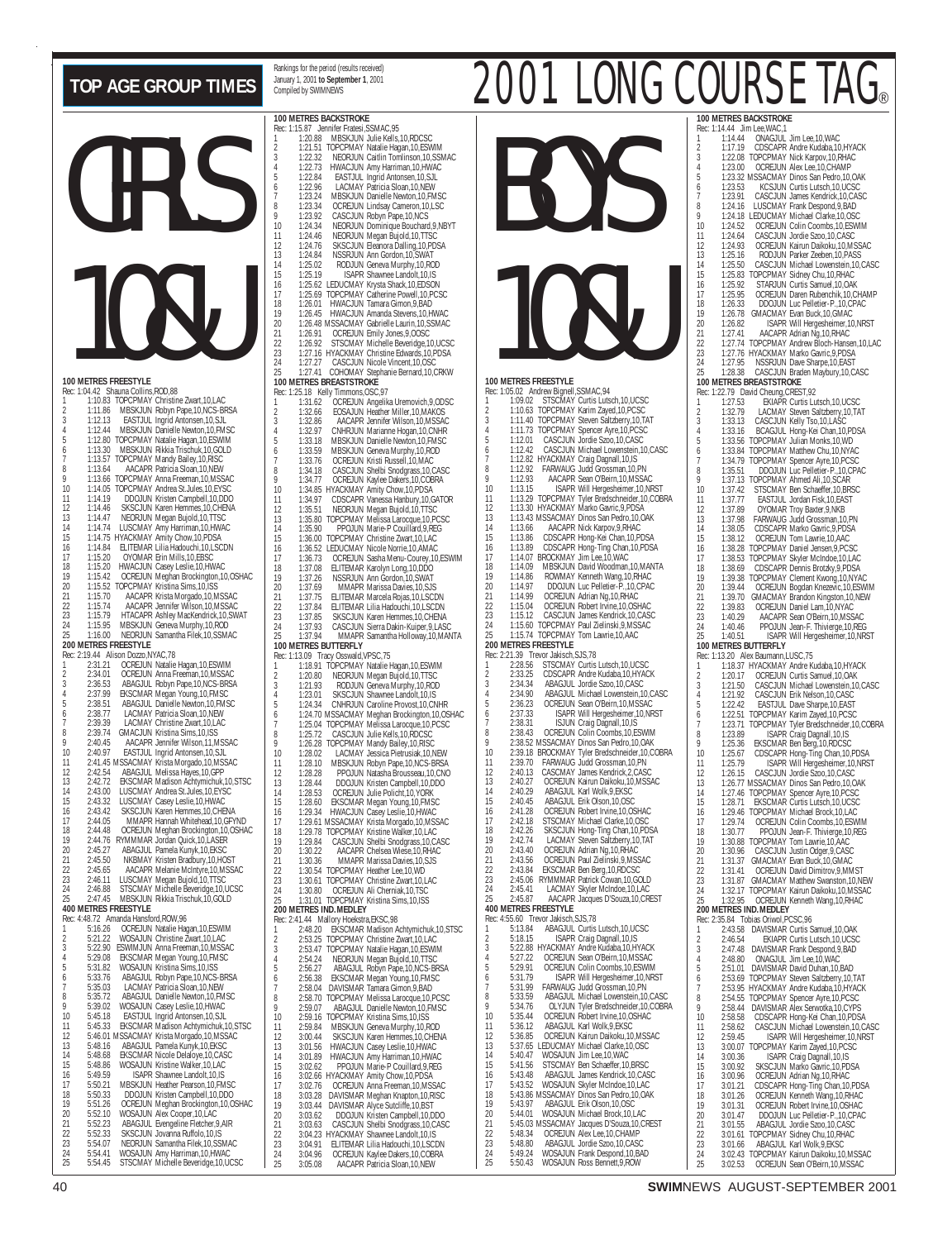#### **BACKWASH**

*Backwash features short clips, gossip, letters, and opinions. Contributions are welcome at our e-mail:* **swimnews@inforamp.net** *Now for the rumours behind the news.*

**Narrow Escape:**Australian swimmer Ian Thorpe narrowly escaped the tragedy that struck the World Trade Center in New York on Tuesday, September 11.

Thorpe had been visiting New York accompanied by Michelle Flaskas, wife of manager David Flaskas, when he decided to take an early morning stroll and visited the World Trade Center building. He decided he would return with his camera after breakfast and take photographs from the top floor viewing platform.

"Thank goodness he didn't leave fifteen minutes earlier," an emotional Flaskas said from his home in Sydney.

**Editor:** Some great performances in Fukuoka. It was great watching the Championships live every night in Brisbane. (Channel 9 had three hours of live primetime telecasts for eight days). When you have the product, it is easy to get the coverage.

What do you think of Canada's performances? Much of the same I guess, although I don't recall when Canada never won a medal at previous Championships. At least Montreal will host the Worlds in 2005. I cannot believe that some major changes haven't been made at the top. The people involved are well entrenched.

I was elected to the Board of Australian Swimming about five months ago. I am the Chair of the Corporate Strategy Development Committee. The Committee looks at strategic issues relevant to the future direction of swimming in Australia. I must admit that I am enjoying it.

I am also currently involved with the Goodwill Games.

#### *Alex Baumann E-Mail: alexbaumann@bigpond.com*

**Editor:** The contents of the *Backwash*pages in your July 2001 edition had me close to weeping for you two guys. Amongst those who have watched your magazine grow from its humble black and white beginnings in the early 1970s to its present sophisticated format, there must be plenty who would gladly offer you their shoulders to cry on.

Who amongst your worldwide readership realize that it all started as a much-needed news sheet for the Canadian competitive swimming community. Only one of you at the start, totally dedicated to the pursuit of excellence. And now, still only two of you.

Had Winnipeg Head Coach Tom Hainey and proud Canadian swimmer Mike Mintenko known your magazine's background and growth history, their critiques might well have been the same but they would have been couched in much gentler terms. After all, Mike, look at past issues of SWIMNEWS and its predecessor and you'll find nothing but strong exposure and support for Canadian swimmers. Any criticism, more often than not justified, would have been directed at the programs and not the swimmers.

The payback for success is, I suppose, frequent brickbats. I hope your skins are thick because the world of swimming needs you. Let your magazine continue to funnel constructive criticism, with of course bouquets when appropriate, towards those in charge of Canada's hoped-for climb back to the pinnacles of swimming excellence. If constructive criticism is not heeded by the top echelons, God help us all.

Which brings me to my final point. It would serve you well if your readers were made aware of your growth history. Good luck.

> *Bernard McGrath Gibsons, BC*

**Editor:** I want to start by complimenting you on your induction into the Swimming Hall of Fame, an incredible feat to say the least. Canada and the world owes you much for your undaunting documentation of both national and international swimming, as well as your outstanding coaching results over the past three to four decades.

I also wanted to compliment Dr. Jeno Tihanyi on his brilliant observations on the *"State of Canadian Swimming."*

That being said, I just wanted to comment on Mike Mintenko's article, which appeared in July's Backwash. I share with Mike the thought that if the majority of readers are young swimmers and their parents, then SWIMNEWS may not be the ideal venue to air our dirty laundry. Like watching politicians debate on TV, the general public has no idea whom to believe. More often than not, we are left questioning the entire process and dismayed by all the negativity. However, to answer Mike's question "Why can we not move forward?" the answer is simple. We cannot move forward because past and present issues have not been addressed or resolved. Until that time, we will continue to have too much unhappiness and frustration in Canadian Swimming. If there was a process in place for fair and open discussion to take place and change to occur, perhaps Backwash would not be necessary and we could get on with the goals of promoting fast swimming.

> *Clifford Barry Mississauga, ON*

**Editor:** First, let me join those who have sent you such well-earned congratulations for being inducted to the International Swimming Hall of Fame.

Also, I gather that I am not the only one who wonders about the last few years in Canadian swimming, while thinking back to the great ones I had the thrill of describing, Leslie Cliff and Bruce Robertson, all the Smiths from Edmonton, and Elaine Tanner and Mary Stewart, and so many more, and individuals like Howard Firby, who taught me more about the sport than anyone else. Then the great stars of the 1980s, of course Alex Baumann and Victor Davis made 1984 my most memorable as far as results were concerned.

Now I see again, following the recent Worlds, that it is "rebuilding" and "Oh Yes we set Canadian records," and I'm afraid some people in my business have fallen into the trap of accepting that kind of result without real questioning.

I did so enjoy Jeno Tihanyi's remarks on the subject.

It's great to keep in touch through SWIMNEWS. Thanks for remembering me. Cheers. Here's hoping! *Ted Reynolds, Vancouver, BC*

Reynolds was the CBC television commentator from the 1960s through the 1980s. In the endless reruns from 1984 with Alex Baumann and Victor Davis winning Olympic gold, it's his voice you hear.

**Editor:** I have enjoyed reading the articles that you have written over the past months for SWIMNEWS, but particularly the recent article on dryland training. The article provides an excellent overview of the various possible components of a dryland program. I am also a strong supporter of the Whartons' AIS stretching method, and was interested to learn that they have a strength training program as well. Do you have the catalogue information so that I can order a copy of *The Wharton Strength Book?* If so I would appreciate it if you would send that information along.

I hope that you continue writing articles for SWIMNEWS. They are a valuable contribution to an already excellent publication.

> *Gordon Sustrik (Volunteer coach and Masters swimmer) Sherwood Park, AB*

✌✌✌✌✌✌✌✌ *Remember … It's not true until it has been officially denied.*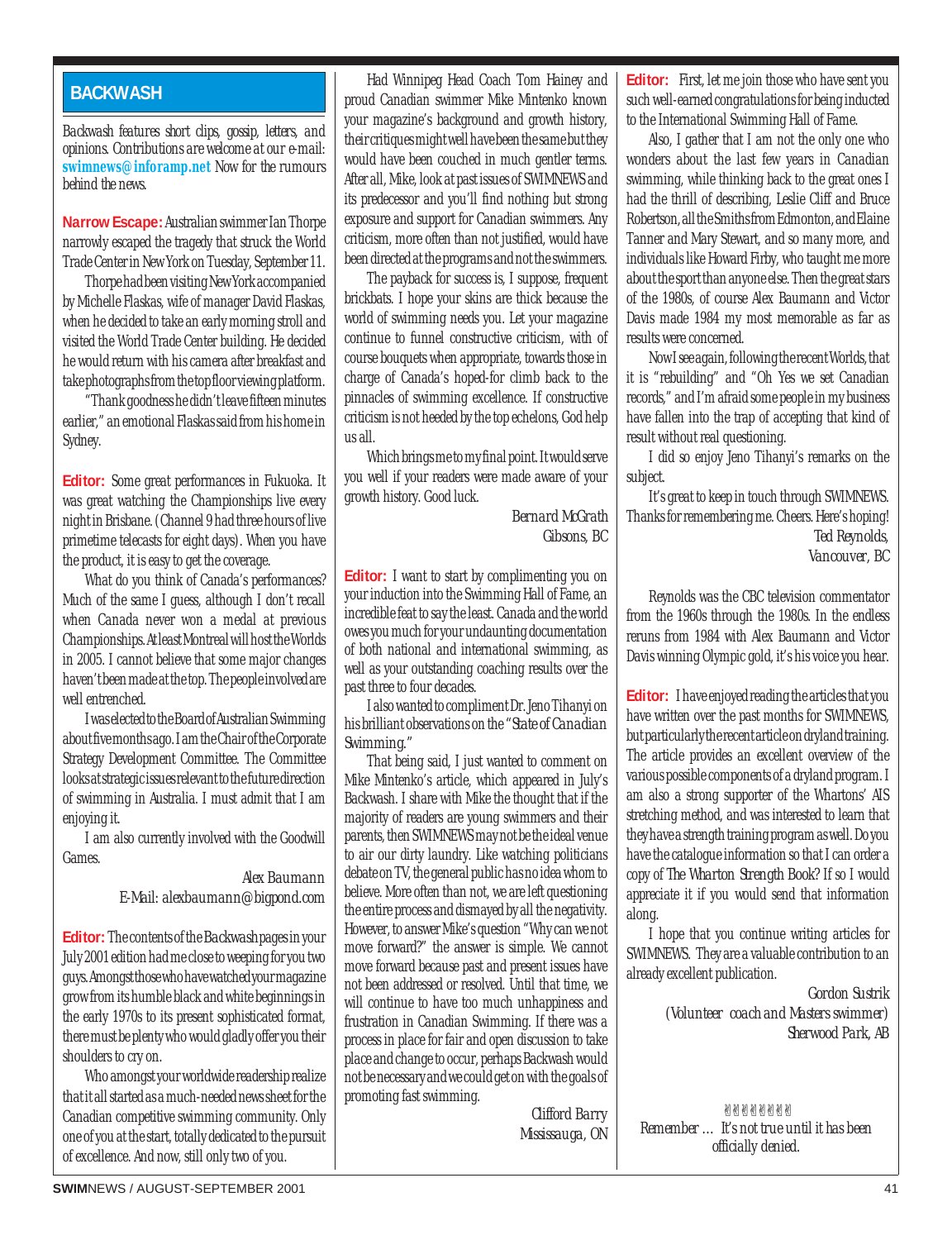#### **YOUR HEALTH**

### ALTERNATIVE THERAPIES

#### **Nikki Dryden**

Part four in the on-going series Your Health. Earlier articles:

- Your are what you eat, March 2001;
- The world of food supplements, April 2001;
- Dryland training, July 2001.

The dreaded swimmer's shoulder: the result of tens of thousands of strokes culminating in what is called Repetitive Stress Injury. It all starts because swimming movements strengthen the internal working shoulder muscles. Strong pectoral muscles tighten and pull the shoulder forward, and the tiny stability muscles in the shoulder are unable to hold the shoulder in place. As swimmers, we need to have flexible, almost elastic shoulders, but if they are too loose problems ensue. What follows is loss of strength, muscle imbalances, and combinations of ligament and joint capsule laxity, impingement syndrome, tendonitis, and even muscle tears.

It's our rotator cuff muscles that get the best of us, and any swimmer with the slightest pain should make themselves familiar with the four muscles in the rotator cuff. The infraspinatus and teres minor work on external rotation and are usually the weak guys. The supraspinatus and subscapularis abduct and internally rotate. Knowing your weaknesses is half the battle in the fight to stay ahead of a burgeoning shoulder injury. Strength is all relative. Bench pressing plate after plate is not going to help your infraspinatus get stronger. It is important to find a balance in your shoulder, where the big and small muscles are working in unison to keep you swimming stroke after stroke.

The first step in combating or preventing a shoulder injury is to know your weak areas and establish with your doctor a routine of dryland exercises to improve shoulder stability. But in the continual struggle for optimum performance, swimmers, especially those who are injured, will try anything to speed recovery or rebuild after a setback. In this piece, Your Health will examine the alternative therapy industry, or complementary therapy industry (as insiders like to call it), covering everything from Acupuncture to Rolfing. Forbidden and once mystic eastern and experimental medicine has crept its way into our western lives, while scientific frontiers are bridged in the search for better health. Although all of these techniques could play an important role in injury prevention, the reality is that most athletes don't look for help until their acute shoulder pain has become chronic.

#### **MICE**

The game plan for any injury is threefold: reduce inflammation, restore mobility, and strengthen problem muscles. Most of us were taught RICE—rest, ice, compression, and elevation for an injury. But there is a new approach today taught by Jim and Phil Wharton, co-authors of The Wharton Stretch and Strength books: MICE—move it, ice it, compress it (when not doing your rehab exercises), and elevate it.

People have a desire to put heat on an injury, but this can actually harm an acute injury further. For chronic injuries, moist heat is best, as it will increase blood circulation to the area. And although the chill of ice on the skin isn't pleasant, ice is your best friend! Ice also increases blood and lymph circulation while numbing the pain. If you have access to and can take the

pain, try sitting in an ice tank or bath to recover not just from injury but from a hard workout.

#### **Sports Massage**

Massage enhances circulation through the manipulation of muscles. This means moving out the bad stuff in muscles, like lactic acid and carbon dioxide, that build up in muscles after working out. Increased circulation will also allow oxygen and other nutrients to move in and help recover the tissue. Massage can also break up adhesions and scar tissue in injured muscles and ligaments, accelerating healing time. And best of all, massage can release tension and relax muscles, which can relieve pain from hard work or injury.

Mavis Wahl, a sports massage therapist at the National Sports Centre—Calgary, is a big proponent of sports massage as a form of preventative care. There are two main reasons: "Firstly, if some area does become injured or damaged, usually the damage isn't as severe and the rehabilitation is quicker. Secondly, an athlete receiving care is usually more body aware and will seek out help before an injury gets out of control."

Wahl believes it is extremely important to get younger athletes into care because injuries to young, growing muscles could cause long-term growth problems. Plus you begin a lifelong program with a young athlete that she will incorporate into her training regime, making her adaptable to both good and bad experiences.

Massage has the obvious physiological benefits of increased circulation and lymph muscle drainage. But with Mavis, massage is also a time for an athlete to relax, focus on breathing, and visualization techniques.

Wahl agrees that many coaches are skeptical about massage. "It is sometimes difficult getting it out of a coach's or even an athlete's head that massage is for wimps, that it is good to just suck up the pain." But as long as the coaches know what is going on, they are usually more open to massage. "And for athletes, if they are feeling better, it can be a huge boost to their morale. You are still going to have to be mentally and physically tough in everything you do—getting a massage does not make you weak."

#### **Lymphatic Drainage Massage**

Our lymphatic system lies just under our skin. Its job is to help our body's cells function properly and has a big impact on our immune system. Each cell is a delicate balance of nutrients, oxygen, and proteins. The lymphatic system helps keep all that fluid in balance, and if it is out of kilter, you will feel out of kilter too.

Lymphatic drainage massage helps to make the lymphatic system do its job of moving this fluid. This will help in stimulating a sluggish immune system. It also helps speed healing of injury. After the initial period of inflammation has passed, lymph work can be done after sports massage. This will help clean the tissue of debris and help to increase tissue regeneration. This type of massage is extremely light so as to gently stimulate the lymphatic system.

#### **Deep Tissue Massage**

Deep tissue massage is performed in quite the opposite way as lymphatic massage; hence the name "deep." When a muscle is stressed, it will begin to block out oxygen and nutrients and grow inflamed. This increases the toxins in the tissue. Deep tissue massage works on the muscle and connective tissue to get blood and oxygen circulating again, thus releasing the toxins.

Deep tissue massage works by treating independent muscle fibres and unsticking them, which will correct tension, release toxins, and begin reeducation of the muscle.

#### **Cross Fibre Friction Massage**

This technique works to treat soft tissue lesions through deep transverse friction, which will decrease Fibrosis and increase the formation of pliable soft tissue at the site of healing. Cross fibre friction massage is very painful massage done across the grain of a muscle, tendon, or ligament at the site of the lesion. At a right angle to the fibres, a therapist will make broad strokes to separate fibers without bouncing over them. The end result is that it decreases the roughness that forms between tendons and their sheaths, problems that cause tendonitis.

#### **Rolfing**

Rolfing is a system of soft tissue manipulation and movement to realign and reorient the body. It then loosens the connective tissue and frees the muscles, causing tension and pain to subside, and speeds up the recovery of damaged tissue. Rolfing was developed in the 1950s by a biochemist named Ida Rolf, under the theory that if one part of the body is injured then the whole body is out of whack. A session of Rolfing will correct all the imbalances in your body caused by an injury to one specific body part.

Through guided movements, the therapist will slowly stretch and reposition your fascia, restoring normal length and elasticity to the connective fibres. Rolfing will bring less pain and tension to your body, as it becomes more balanced and symmetrical, allowing your bones and muscles to do their jobs. Olympic athletes like Elvis Stojko and Michelle Kwan and pro athletes Charles Barkley and Mario Lemieux use Rolfing to help their performance, in particular their centre of balance.

#### **Active Release Technique**

Over-worked and under-stretched muscles are prime targets for injury. What happens next is loss of mobility, a decrease in strength and power, and the introduction of pain. In other words, overused, injured muscles build up scar tissue, which makes the other tissues tighter, and muscles become shorter and weaker. Next comes tension on tendons, which causes tendonitis, and finally nerves can become entrapped, causing a multitude of problems.

Soft tissue includes our muscles, tendons, ligaments, nerves, and fascia. Our fascia is our flexible skeleton of connective tissue. When the fascia is unhealthy, adhesions form, making it harder for the soft tissue to function fluidly. With all this in mind, an Active Release Technician makes an assessment of the injury, reading your muscles the way a blind person reads Braille. The therapist then focuses on the specific sites of scar tissue and adhesions. Active Release Technique (ART) is achieved by the active lengthening of muscles, ligaments, and tendons, or pulling of nerves, accompanied by pressure that is applied to split the scar tissue and adhesions that stick to the fascia. ART is a painful procedure. Imagine this being performed on the small muscles in the shoulder, which are reached through places in the ribcage, armpit, back, and neck.

Milton Bingham, who has worked with the Canadian National Team and with many athletes in the Toronto area, has been working as a sports massage therapist for over eight years. During his early massage training, he was exposed to a variety of techniques and thinking that have shaped the kind of work he now does. "Athletes' muscles are always in motion, it made no sense to me to just learn about the body in a static state," says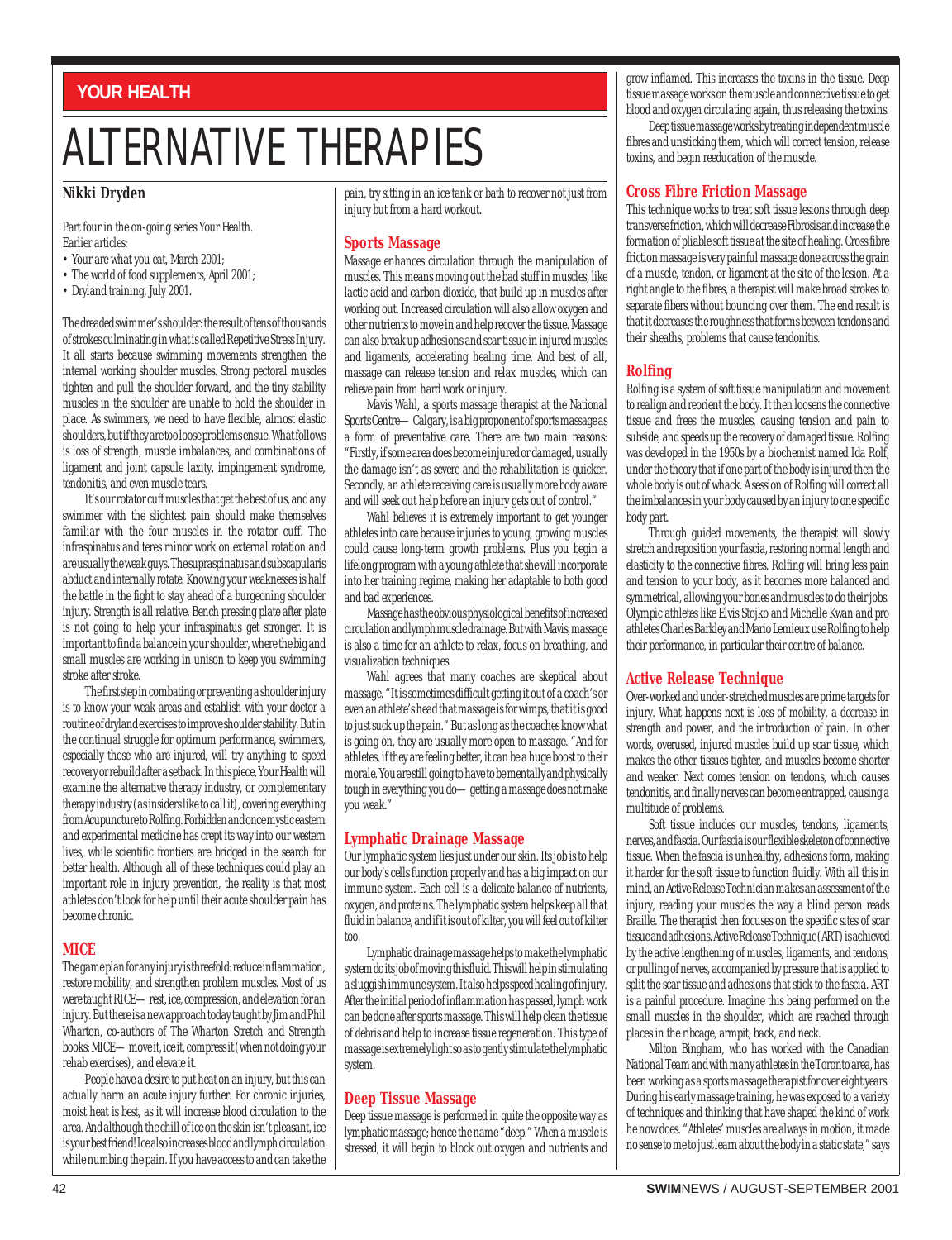Milton. "I like to work through a range of motions with my athletes, which is why I gravitated towards techniques such as Active Isolated Stretching [see Your Health Part III] and Active Release Technique."

Bingham is open to many complementary or alternative therapies. "Some therapies may merely be part of the placebo effect. But if you find a technique that works for you, and you believe it is helping, then I see nothing wrong with it. There are some things science doesn't understand, and if you are finding a benefit from a technique then why not?"

Bingham, like Wahl, preaches the importance of prevention with his athletes. "It is hard to deal with an injury at a meet. I would much rather work on an athlete in advance so that, by competition, my job is just to fine-tune an athlete."

Track star Donavan Bailey is a fan of ART. Many chiropractors and massage therapists are seeking out specialized training in ART to complement the care they can provide an athlete.

#### **Chiropractic**

Chiropractic care is based on the theory that illness and pain can result from misaligned vertebrae. By manipulating the spine, nerve impulses can flow more freely. Thus, good health depends on a normal nervous system, and when there is an interference in this system caused by a misaligned spine, tissues and organs cannot function properly. Most chiropractors work to enhance the function of the neuromusculoskeletal system (interaction of the nervous system, muscles, and bones) by using manipulation, physical therapy, and other rehabilitation exercises.

More and more athletes are asking for chiropractors to be included in medical teams for major events like the Olympics and on deck for workouts. The Pacific Dolphins in Vancouver have been working with Dr. Ken Mikkelson for years. He now comes to the pool twice a week to adjust the team. He also travels to meets where he can be seen adjusting Canada's top swimmers before and after a race.

#### **Magnetic and Ionized Therapy**

In magnetic therapy, magnets are placed on or near the sore muscle. The magnets are usually held in a pouch or pocket, which is strapped or wrapped on the body part in question. The magnetic field created will increase blood flow, resulting in a quickened healing time.

Ionized therapy comes in the form of a bracelet. The theory behind this type of pain relief is similar to that of acupuncture. According to the makers of Q-Ray ionized bracelets, when you are injured or sick, the body's natural flow of chi becomes impeded. When this happens, the body increases its flow of yang and the body begins to overgenerate yang ions, causing imbalances in your body's electrical system. The Q-Ray bracelet is designed to "discharge yang ions, which flow through the body and restore the yin-yang balance."

#### **Acupuncture**

This ancient Chinese practice treats illness and provides pain relief through the insertion of needles at specific points on the body. Eastern doctors believe that the human body's life force, or chi, circulates along meridians in the body. Sickness or injury block these meridians and interrupt the life force, causing imbalances in the body and further problems. The insertion of the needles releases the blocked energy and restores balance to the body.

Western doctors look at acupuncture slightly differently. They believe that the needles actually stimulate the production of endorphins that block pain.

#### **Intra Muscular Stimulation**

Also known as needling, this procedure involves the insertion of acupuncture needles directly into the problem muscle. The experience is painful, as the muscle will first contract, then slowly release. The needles are actually causing microinjuries that stimulate blood and circulation to the area to promote healing.

#### **Electrotherapy Stimulation**

There are three types of electrotherapy stimulation: Transcutaneous Electrical Nerve Stimulation or TENS, Interferential Current or IFC, and Galvanic Stimulation. All three work to decrease and block pain signals and promote the release of endorphins.

TENS uses either high frequency stimulation (conventional) on the muscles, which can be done for hours at a time, or low frequency stimulation, which is more painful and can only be worn on the muscle for about twenty minutes, but the pain relief will last longer. IFC is a deeper form of TENS that penetrates the skin much more deeply with less discomfort. Galvanic stimulation should be used for acute injury associated with bleeding or swelling.

Although Milton Bingham likes acupuncture, the nature of his job (long hours spent on pool decks) prevents him from using needles. Instead, he uses electrotherapy stimulation (TENS) for similar benefits and ease of portability.

#### **Ultrasound**

This form of heat treatment for soft tissue problems, such as joint or muscle sprains or tendonitis, works to relieve pain, decrease inflammation, and speed healing. Ultrasound works by using high frequency sound waves that vibrate the tissues in the injured area. This creates heat, which draws more blood to the area, and the healing begins.

#### **Prolotherapy**

Prolotherapy involves injecting an irritant, usually a solution of sugar water, into the body where the ligament or tendon attach to the bone. What happens next is the solution inflames the tissue, which leads to a boost in collagen production. The collagen boost will eventually strengthen the damaged ligaments or tendons. As with other therapies, it also works to increase blood supply and flow of nutrients to stimulate tissue recovery.

#### **Cortisone Shots**

Cortisone is a natural hormone in your body. The higher the stress on your body, the lower your levels of cortisone will be. Cortisone is injected into the injury to immediately start working to suppress inflammation and hasten healing, and to work over the long term at dissolving scar tissue.

There is a lot of controversy surrounding the use of cortisone shots. They seem like a nice quick fix, but it may be possible that repetitive use could have a weakening effect on tendons if the injection is made directly into the tendon. It may also soften cartilage, and cause an athlete to lose strength at the ligament-bone junction.

#### **Radio Waves**

Prior to this technique, surgery was the only option for a swimmer with severe shoulder laxity. Employing new technology, a heat probe using radio waves heats and shrinks the ligaments. The collagen meshes closer together as the heat is applied, and the theory is that they then heal in place, tighter together. Done under local anesthesia, the surgery requires only two small incisions and costs half the price of traditional surgery. But this is a new technology, and the long-term effects are still unknown.

#### **Surgery**

There are two types of surgery possible for a swimmer: one to tighten the shoulder, and one to make more room inside it. To tighten requires a five-to-ten-centimetre cut through the shoulder muscles to open up the shoulder. The surgeon then uses stitches and staples to tighten the ligaments. Recovery from this type of surgery can take anywhere from six months to several years. Some athletes never recover fully.

Another type of surgery will chisel bone off the atrium in the shoulder, allowing for more room and less impingement in the shoulder. This also takes a dedicated rehabilitation regime and can take up to a year to recover fully.

#### **Disclaimer**

Before you start any of these therapies, talk first with your doctor. Although some doctors may be skeptical, it is important to keep them informed of your therapy program.

Within reason, Milton Bingham believes a swimmer is never too young to start working with a therapist. But what would be of greater benefit, he says, is for swimmers to be crosstraining. "Swimming can cause a lot of muscle imbalances, especially through the shoulders. Swimming is a very repetitive sport. Doing a variety of sports will complement your swimming and increase muscle strength and stability."

In finding a therapist, it is important to find a person who listens to what you have to say and does not just express his or her perspective. Milton stresses that athletes don't usually have a problem finding alternative therapies, but have trouble finding someone who knows what they are doing. He suggests seeking out a therapist who has worked with athletes or swimmers before.

With regards to mixing up your therapies, Milton says that, although there can be animosity and turf wars between practitioners of different techniques, many can and do work together for the athlete. "I like to work with a team of professionals, especially at an event. I think it is great that I can send an athlete to see a chiropractor for a certain problem, then have that athlete come back so I can work on him further. It is difficult to do everything, and great when you find a good team with a common goal."

Even today, with my swimming career over, I have days of deep regret. If only I could turn back the clock, I would have made very different choices about my shoulders.

I can vouch for the success of many of these complementary therapies. Sports massage, deep tissue massage, cross fibre friction massage, ART, chiropractic, acupuncture, electrotherapy stimulation, intra muscular stimulation, ultrasound, and cortisone shots—all worked to varying degrees, helping to ease the pain and move me through the next meet, workout, or metre. Surprisingly, I would give it all up! I would trade in all the delightful hours spent in rehab learning about all these wonderful alternative therapies just to have the moment in time when I made the decision to keep swimming and not take time out of the water to heal and rebuild my ailing shoulders.

A training program that promotes preventative care is really the only acceptable program for coaches, swimmers, and parents. The Your Health series has covered many of the key ingredients necessary for this kind of program: a wholesome diet, proper dietary supplementation, dryland work that balances work done in the water, and a therapy program that teaches athletes how to read their bodies and detect signs of weakness.

The final piece in this series will examine the psychology of sports and competition. Now that our bodies are in top condition, we must make certain that our minds can finish the job. I am enjoying your questions and comments, so keep them coming at **yourhealth@swimmail.com**.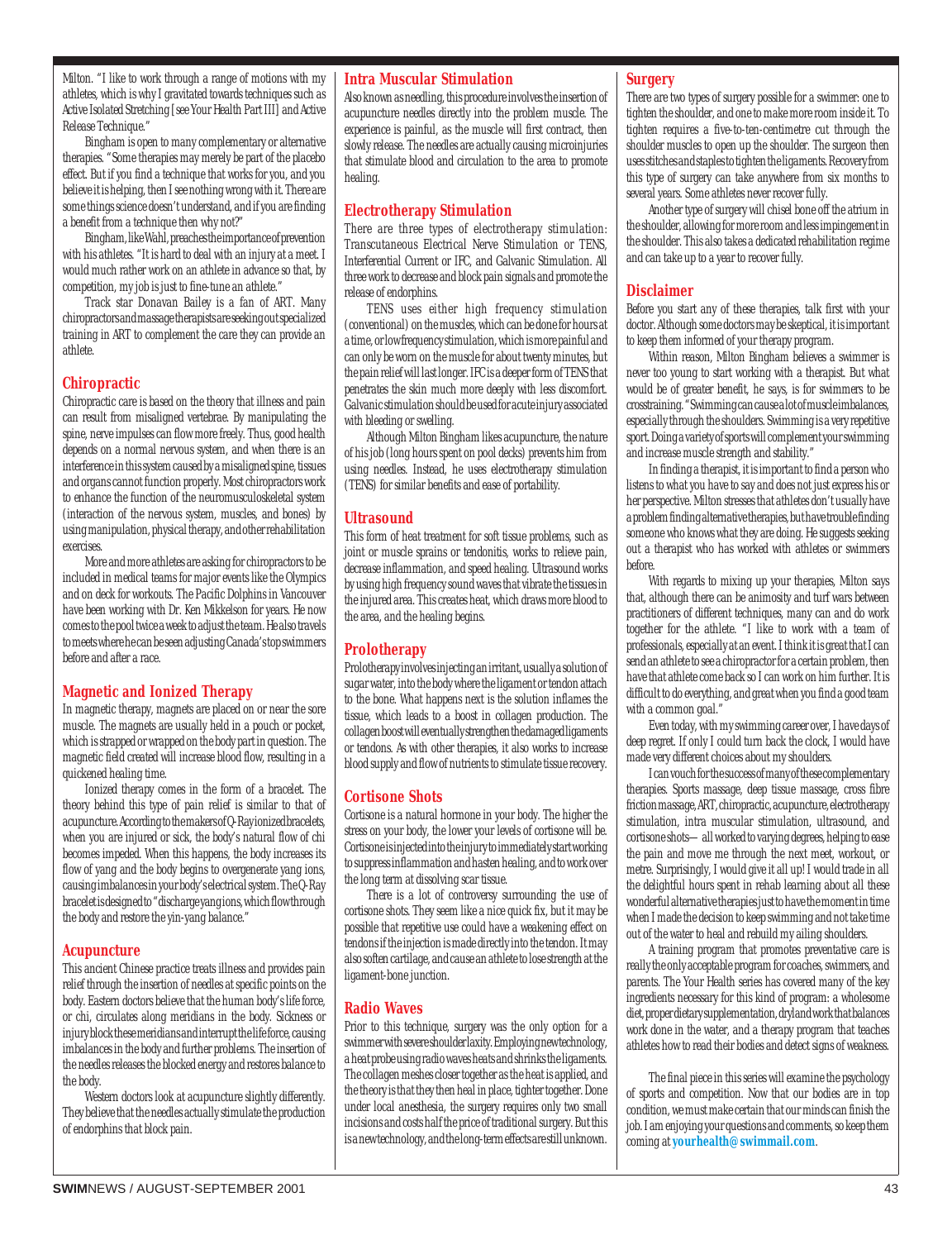### WHAT IS WRONG WITH THE CANADIAN SPORTING SYSTEM? THE FIRE WITHIN IS BARELY A FLICKER

#### **Alex Baumann**

Subsequent to Canada's lackluster performances at last year's Olympic Games and the recent World Swimming and Athletics Championships in Fukuoka and Edmonton, one has to ask 'What is wrong with the Canadian Sporting System?' This article does not pretend to solve Canada's woes in the high-performance arena but hopefully will stimulate further debate to improve what is obviously in dire need of drastic change.

Some decision-makers will say that change is forthcoming subsequent to the Sport Summit held last April in Ottawa. I am hoping that this is the case; however, there is little evidence to support that the necessary changes will be made. Some high-level administrators will also suggest that the only reason that Canada is not doing well in high performance is because there are not enough financial resources to achieve outcomes. While I do not disagree that there needs to be an additional infusion of funds into high performance and development, an increase in financial support is not the only ingredient to ensure success on the world stage.

Having been an elite athlete and coached in Canada, Program Manager of the Queensland Academy of Sport, Executive Manager of International Sport with the State Government, Chief Executive Officer of the Queensland Swimming Association, and a current Board Member (Chair of the Strategy and Development Committee) of Australian Swimming Incorporated, I feel that I can adequately comment on the effectiveness of sporting systems and structures in Canada and Australia.

#### **Australia and Canada**

Comparisons can be made between Australia and Canada since many similarities exist. Both countries have to deal with the tyranny of distance and lack of population (18 million for Australia and 30 million for Canada). Both are constitutional monarchies that have similar histories and political institutions, and both enjoy an extremely high standard of living.

So why does a country like Australia dominate in so many sports internationally? Interestingly, both countries did poorly at the 1976 Olympics in Montreal. Canada was the only host country not to win an Olympic Gold Medal in Olympic history and Australia won one individual bronze medal in its premiere sport of swimming.

Both countries responded to their poor performances in different ways, but both substantially increased their financial commitment to amateur sport. Australia set up the Australian Institute of Sport in Canberra in 1981 (a centralized institution for the development of elite athletes with specific technical support and residences).

In subsequent years, each State set up Institutes and Academies of its own. The State Academies and Institutes, however, did *not* have a residential component and tended to support existing programs (i.e., worked closely with clubs and coaches). All the Academies and Institutes integrated sport science, sports medicine, and athlete career education, providing an holistic approach to the development of the athlete and coach. Australia also set up a system of direct athlete support.

The strength of the Australian system is that an integrated and coordinated approach exists to achieve high-performance outcomes and that elite athletes have a wide variety of choice. The Australian Sports Commission also increased its commitment to National Sporting Organisations (NSOs). There is no doubt that Australia has committed large resources to amateur sport (particularly after 1993 when Sydney was awarded the 2000 Olympic Games). Government views amateur sport as an investment in the future. The Australian Olympic Committee strategically led the coordination and delivery of this high-performance system and program.

Canada chose a different path in establishing Sport Canada as the government arm for high performance sport.

Sport Canada set up a structure that included a carding system that supported the athlete and coach, and funded National Sport Organizations/Federations (NSOs/NSFs) based on strict performance criteria. At the time of implementation, Canada's structure was seen as leading edge internationally.

Unfortunately, Canada has not progressed much in terms of structure and policy since the late 1970s.

Other countries have overtaken Canada in establishing integrated and innovative approaches in the development of elite athletes, coaches, and programs.

National Sport Centres have been established but have yet to "produce the goods" for Canada internationally. These Centres have, in fact, been detrimental to the existing club system in Canada (a system that was the best in the world in swimming in the late 1970s and early 1980s) and have created a climate of animosity rather than cooperation.

Additionally, there has been little support for national youth programs that serve as a feeder system for national teams. Clubs and youth development are the backbone of any sporting system, and need to be supported within a fully integrated structure.

#### **Accountability**

Canada lacks credibility in its ability to deliver a coordinated high-performance program. Canada's vision must be to create a seamless sport delivery system conducive to high-performance outcomes that is athlete focused.

All stakeholders, including the Federal and Provincial Governments, the Canadian Olympic Association, National Sport Centres, national and provincial sport organizations, and local municipalities, must work together to ensure that a coordinated approach exists with clear delineation of roles and responsibilities guaranteeing there is minimal duplication of resources.

The Canadian Olympic Association must lead this process.

Lack of vision among administrators and decision-makers has for too long produced mediocrity. Canada needs to critically analyze its performances at all levels and have the will to "fix" the system—something that has eluded it thus far.

Accountability for performance must be an integral component of this system (as it is in the business world).

#### **Leadership**

Canada needs to establish clear objectives and goals, and have people that can lead the process.

Leaders are pathmakers that invent new solutions to old problems and ultimately overcome obstacles.

Canadian sport must look at its current governance structures since leadership starts at the top. Leaders must not be afraid of change and must make informed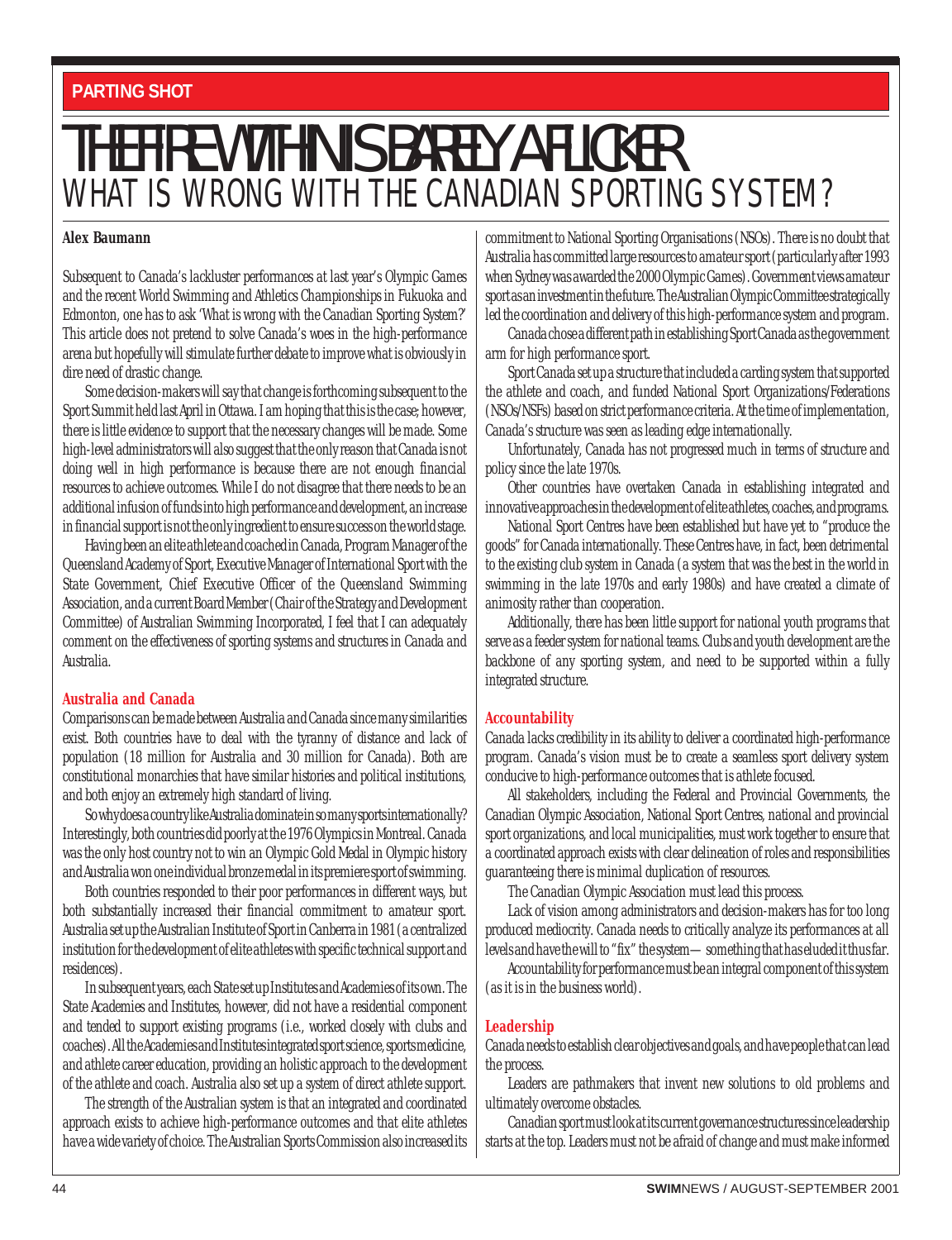decisions based on input from a variety of sources. However, these decisions should not be based purely on consensus. Hard and often unpopular decisions will need to be made to rationalize and prioritize funds for amateur sport.

Canada has the potential to become one of the best sporting nations in the world, with sufficient talent to make it to the top level, if it can adequately address these issues. Unfortunately, the biggest casualty of the existing system is the athlete. Athletes are working hard and striving to win, but are increasingly frustrated with lack of support, recognition, continuity, and direction.

Australia has become one of the top sporting nations in the world by having a clear direction, establishing realistic goals, having a strong desire to succeed, and prioritizing and rationalizing the allocation of funds. In 1996, the Australian Olympic Committee set a target, based on potential, of coming 5th and winning 60 medals (20 gold) at the 2000 Olympic Games. This target was accepted by all relevant stakeholders and consequently adopted, thereby creating a common purpose and sense of unity. In Sydney, Australia came in 4th place and won a total of 58 medals (16 gold, 25 silver, 17 bronze); Canada came in 24th place and won a total of 13 medals (3 gold, 3 silver, 8 bronze).

The Australian Olympic Committee, the Australian Sports Commission, National Sport Organisations, the Australian Institute of Sport, the State Academies and Institutes, and State Governments work hand-in-hand to deliver highperformance outcomes. One other important attribute of the Australian system is its ability not to rest on its laurels, but rather to identify weaknesses and make adjustments where necessary. Australian Swimming, for example, had the foresight to critically analyze its performance and structure despite results being at an alltime high after the 2000 Olympic Games. This non-complacent attitude enabled Australia to improve upon its performances at the recent World Swimming Championships despite the retirement of four of its internationally ranked swimmers (Kieren Perkins, Susie O'Neill, Sam Riley, and Chris Fydler).

#### **Always rebuilding**

There is no doubt that expressing my views on the Canadian system and its lack of performance will draw criticism, as was the case when I spoke out in 1990 and stated that changes needed to be made to swimming in Canada if success was to be forthcoming.

The response then was that Canada was in a "rebuilding phase" and that plans were in place to remedy the situation. I am hearing these same words today and, sadly, instead of advancing, results have been steadily declining.

Canada has lost its confidence in the international arena and it will take a tremendous collaborative effort to regain national pride on the sporting stage. The Canadian Olympic Association's motto is "for the fire within." I would suggest that at this point in time, and for some time now, it is barely a flicker. Canada needs to have strong leadership if it is to fan the flicker into a flame. Canadian athletes need to reclaim their hunger, their passion. My dear friend Victor Davis was the embodiment of this passion and desire to be the best in the world, an attitude that pervades the Australian sporting psyche.

Success in high performance sport must incorporate a solid integrated structure, with the right people, in the right positions, having sufficient resources, to produce medal-podium results. If Canada is to become one of the top sporting nations in the world (which I believe it is capable of being), it will have to address all three criteria. This is, of course, assuming that Canada has the desire to improve its results internationally.

*Alex Baumann is Canada's only modern era double Olympic goldmedal winner at the 1984 Olympics. He won five golds, one silver, and one bronze at the 1982 to 1986 Commonwealth Games, and won 34 national championships from 1978 to 1987. He is a member of the Order of Canada.*



### **QUICK**

## **CLEAN**

### **CONVENIENT**

### **No more chlorine smell after practice with**

### **Ombra Body Washes For body & hair For men & women**

Available across Canada in a variety of fragrances at Shoppers Drug Mart and many other outlets or call 1-800-559-7498 for more information



Tobias Oriwol—Etobicoke Swim Club and Ombra Body Wash user